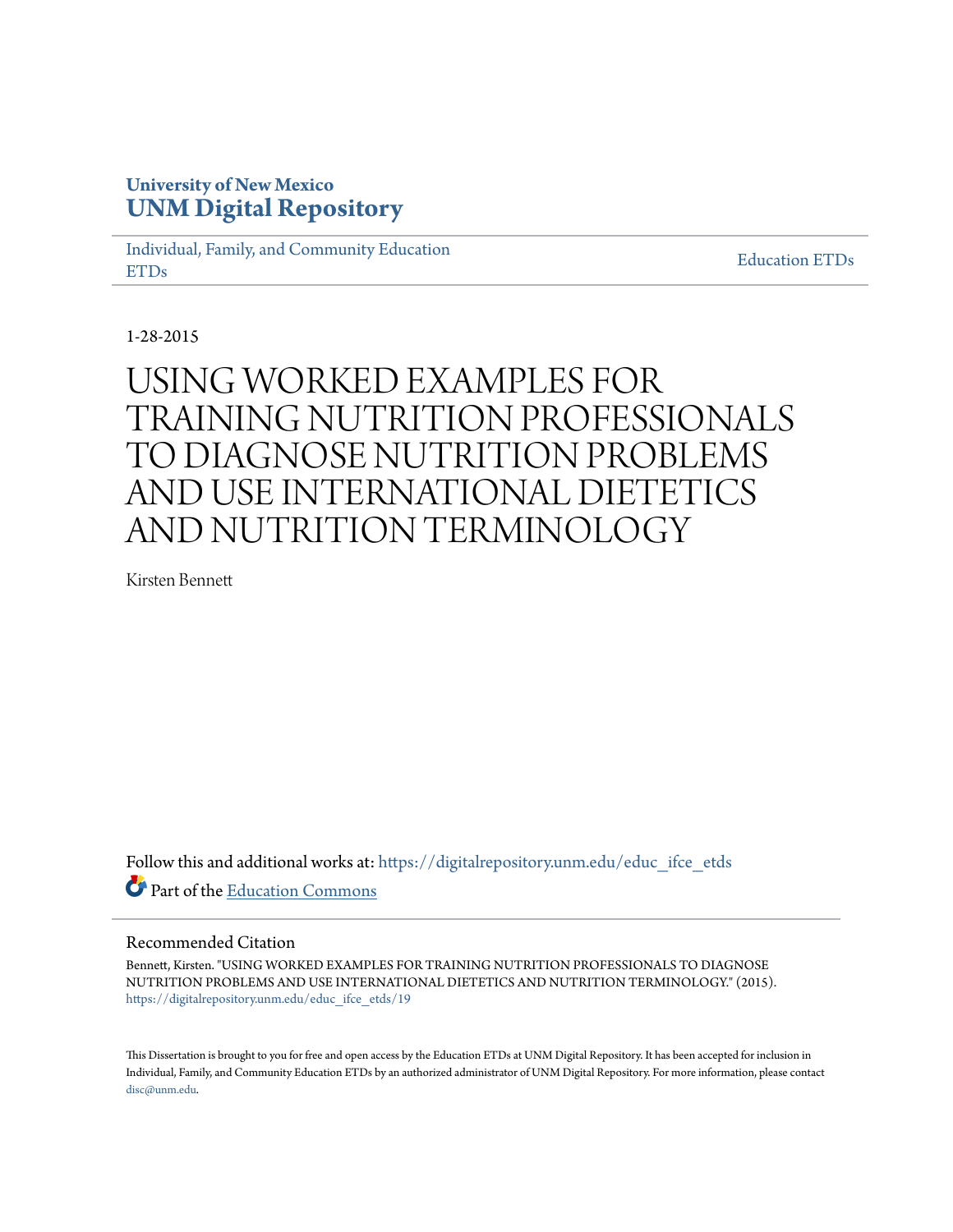#### **APPROVAL PAGE**

 Kirsten D. Bennett  *Candidate*

 Individual Family and Community Education, Department of the College of Education *Department*

This dissertation is approved, and it is acceptable in quality and form for publication:

*Approved by the Dissertation Committee:*

Jay Parkes, PhD , Chairperson

Terri Flowerday, PhD

Deborah Cohen, DCN, RD

James Selig, PhD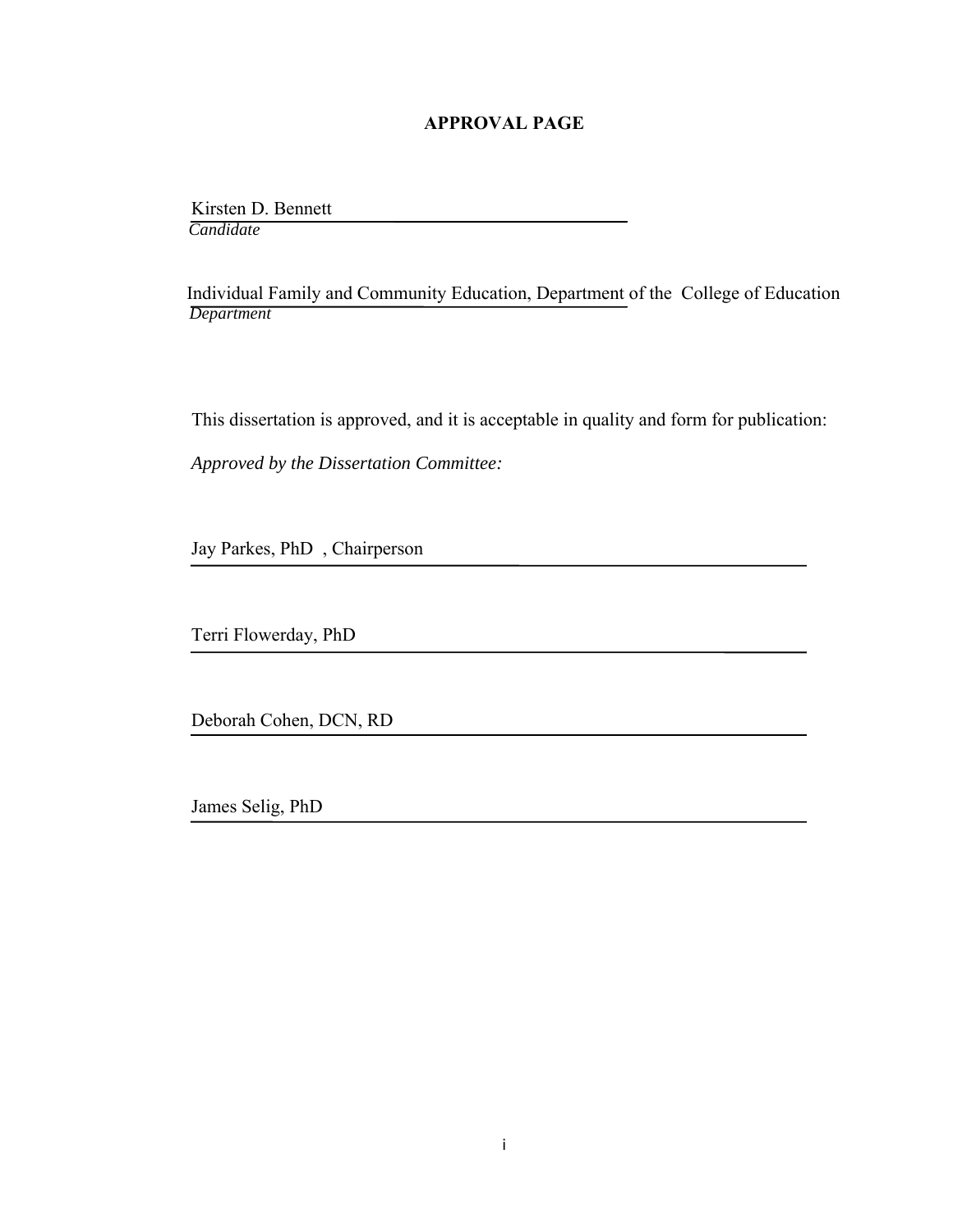## **USING WORKED EXAMPLES FOR TRAINING NUTRITION PROFESSIONALS TO DIAGNOSE NUTRITION PROBLEMS AND USE INTERNATIONAL DIETETICS AND NUTRITION TERMINOLOGY**

**BY** 

## **KIRSTEN D. BENNETT**

B.S., Home Economics, University of Missouri, 1987 M.S., Nutrition, University of New Mexico, 2007

## **DISSERTATION**

Submitted in Partial Fulfillment of the Requirements for the Degree of Doctor of Philosophy

Educational Psychology

The University of New Mexico Albuquerque, New Mexico

December, 2014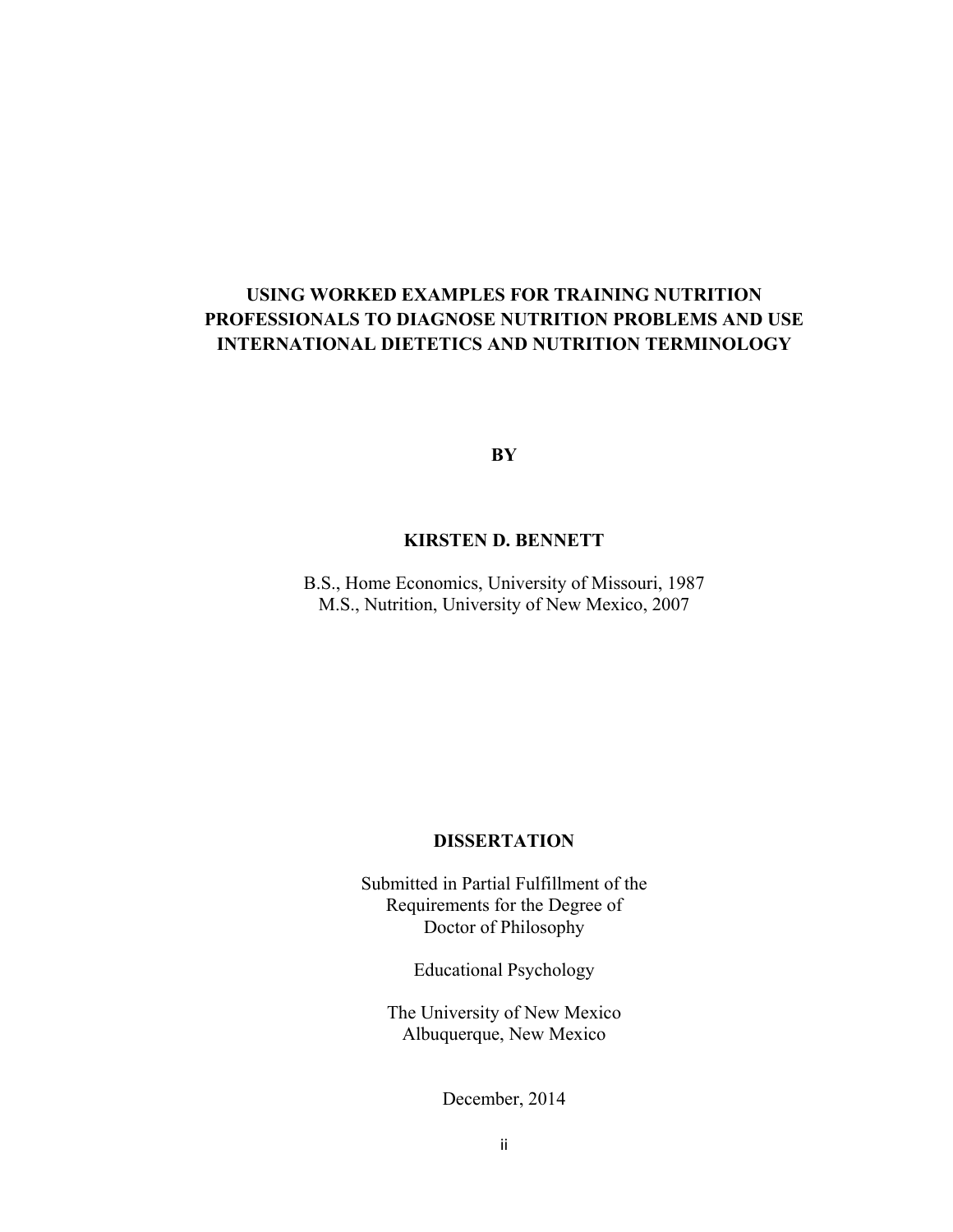#### **DEDICATION**

 I dedicate this work to my family: past, present and future. My grandparents and parents instilled a love of life-long learning and emphasized the importance of being an educated person, something I want to say I have done for my own children. My husband Phil and my children Trevor, Tristan, and Laurel not only participated in this work by supporting my personal growth, but also by infusing their own personalities into the interpretation of the concepts I was exploring.

#### **ACKNOWLEDGEMENTS**

 I wish to acknowledge the support provided by my colleagues in the Department of Pediatrics and those in the Nutrition and Dietetics program.

 I wish to thank the chair of my committee, Dr. Jay Parkes, for his guidance and stepping in when my previous chair was unable to serve. I appreciate the input and support of dissertation committee members Dr. Cohen, Dr. Flowerday, and Dr. Selig.

 I wish to thank the graduate students who aided in data collection and data entry for the pilot and main study; Renee Conklin, Catherine McQueen, Amanda Hurford, and Erin Lamers.

I wish to express my sincere gratitude to Lisa Gurule, Mary Martinez, Dr. Tabers, Dr. Steibler, and Sara Perovich, faculty at Central New Mexico Community College, for allowing me to use class time to work with the participants for the main study.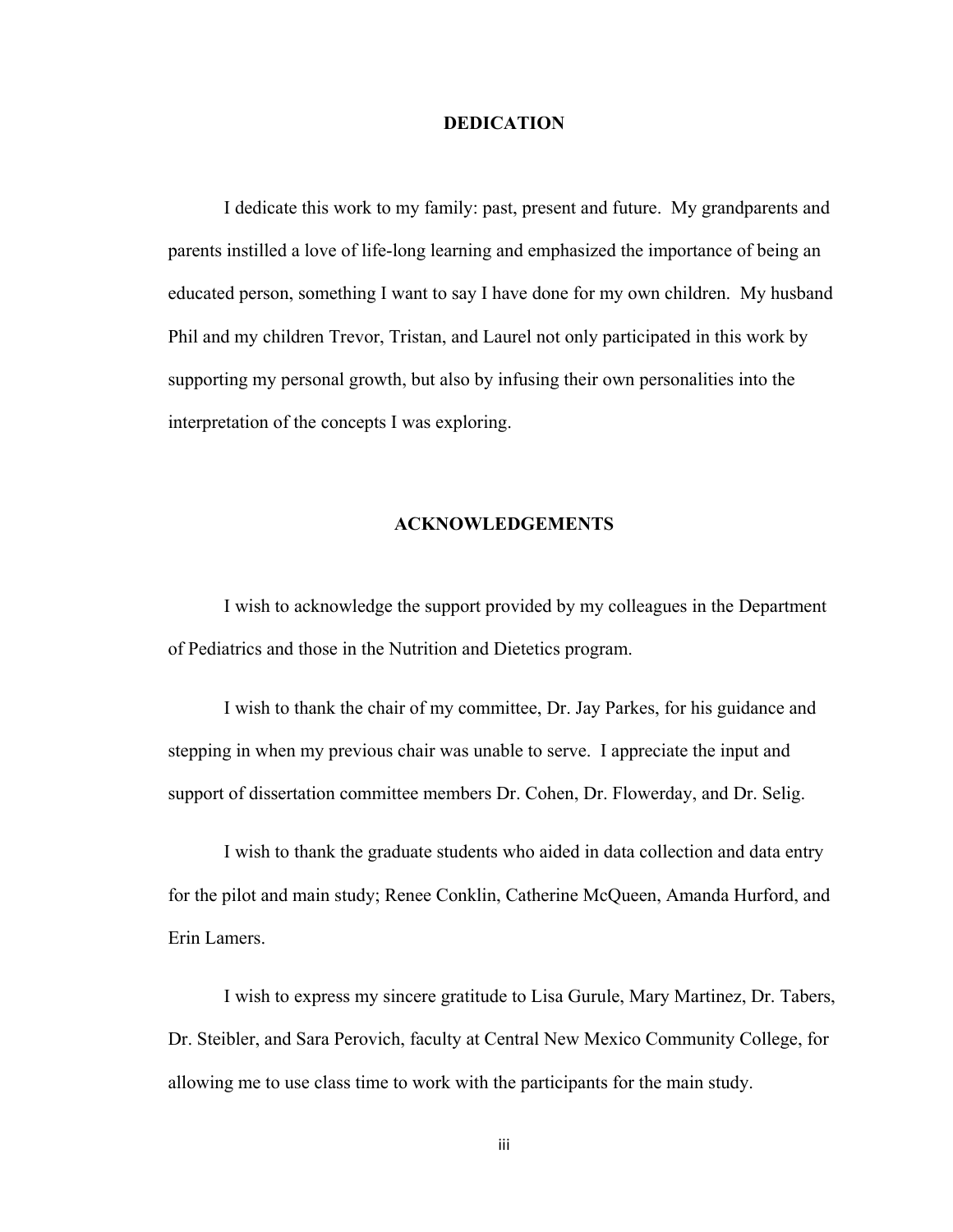#### **USING WORKED EXAMPLES FOR TRAINING NUTRITION PROFESSIONALS TO DIAGNOSE NUTRITION PROBLEMS AND USE INTERNATIONAL DIETETICS AND NUTRITION TERMINOLOGY**

By

Kirsten D. Bennett

B.S., Home Economics M.S., Nutrition PhD Educational Psychology

#### **ABSTRACT.**

This study investigated two types of modular worked examples; process-oriented (PSWE) and product-oriented (PDWE), for performance, cognitive load, and efficiency for nutrition diagnosis.

 One hundred and four students (104) from a 200-level course in human nutrition participated in the main study. Participants studied the worked examples and completed the practice phase during one regularly scheduled class period. Two weeks later the participants completed the maintenance phase during half a regularly scheduled class period. Both the practice and maintenance phases involved making nutrition diagnoses, using the correct International Dietetics and Nutrition Terminology (IDNT) and writing a diagnostic statement for two cases.

 Participants in both conditions were able to make nutrition diagnoses after studying the two worked examples in the learning phase for an average of 22 minutes. More than forty percent of participants in the practice and maintenance phases who attempted to make a diagnosis scored greater than or equal to 67.5% correct on the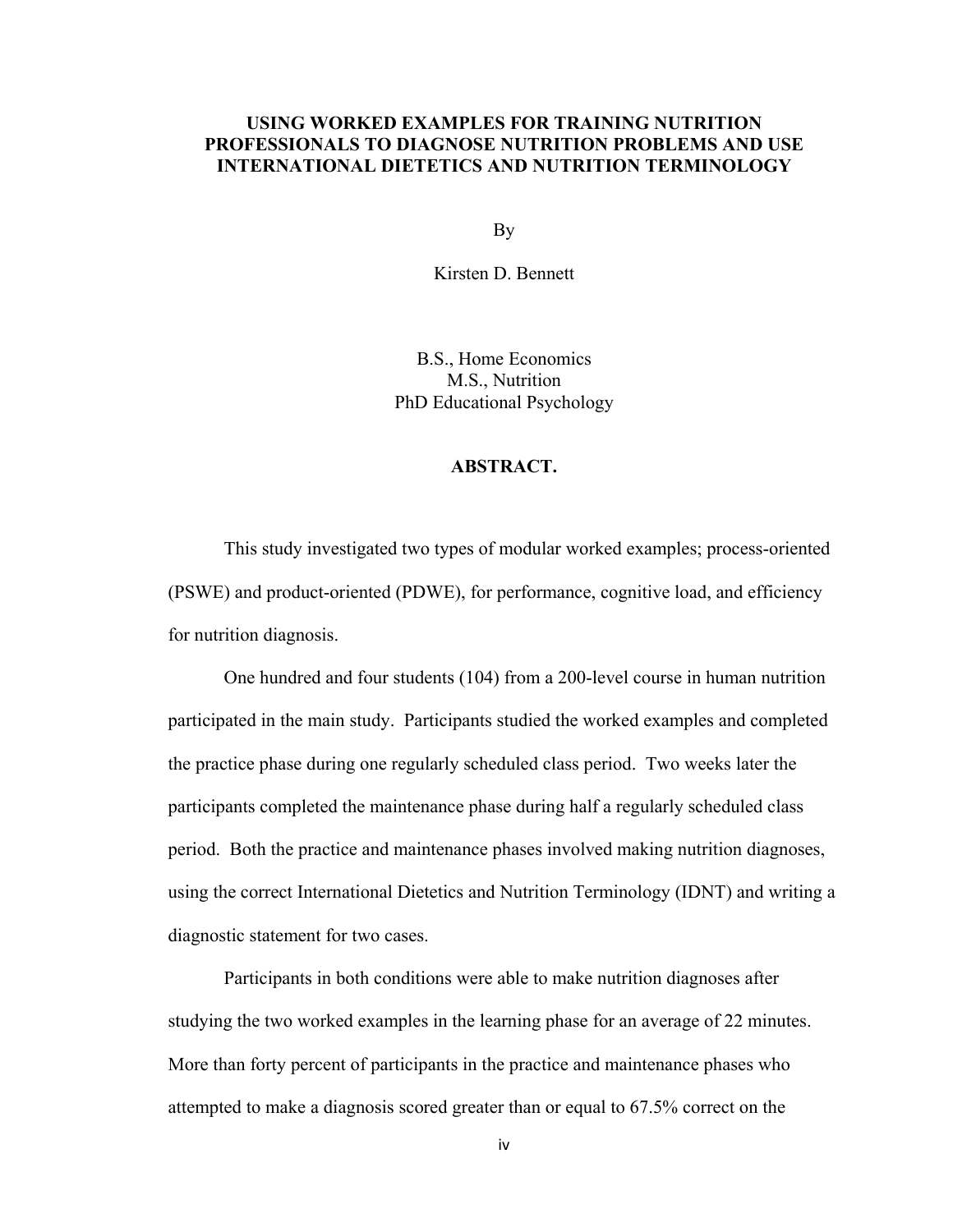diagnostic tasks with the mean higher at 87.5% correct. There were no statistically significant differences in time on task or scores on the diagnostic tasks between worked example conditions. Statistically significant differences in the subscales of perceived cognitive load were observed by worked example type in the learning phase. There is a statistically significant difference in calculated efficiency scores for the maintenance phase cases. The PDWE condition was more efficient  $F(1,4)=8.7$ , p=.042,  $\omega^2$ =.344, indicating that worked example condition accounts for 34.4% of the variance in calculated efficiency for the maintenance phase, an advantage for PDWE.

 Results suggest an application of worked examples for training nutrition professionals.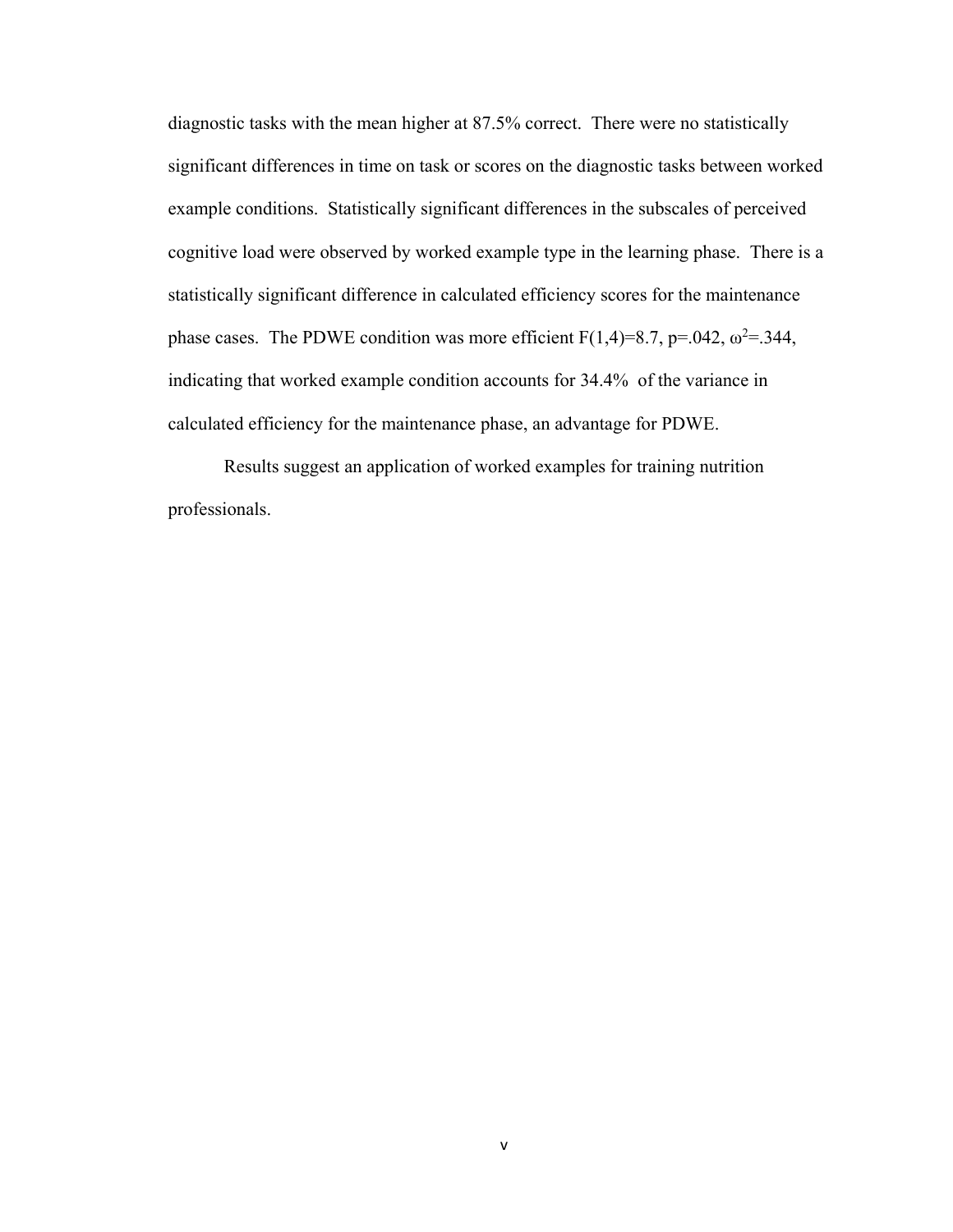## **TABLE OF CONTENTS**

| Worked Examples as an Approach to Training Nutrition Professionals  2 |
|-----------------------------------------------------------------------|
|                                                                       |
|                                                                       |
|                                                                       |
|                                                                       |
|                                                                       |
|                                                                       |
|                                                                       |
|                                                                       |
|                                                                       |
|                                                                       |
|                                                                       |
| .7                                                                    |
|                                                                       |
|                                                                       |
|                                                                       |
|                                                                       |
|                                                                       |
|                                                                       |
|                                                                       |
|                                                                       |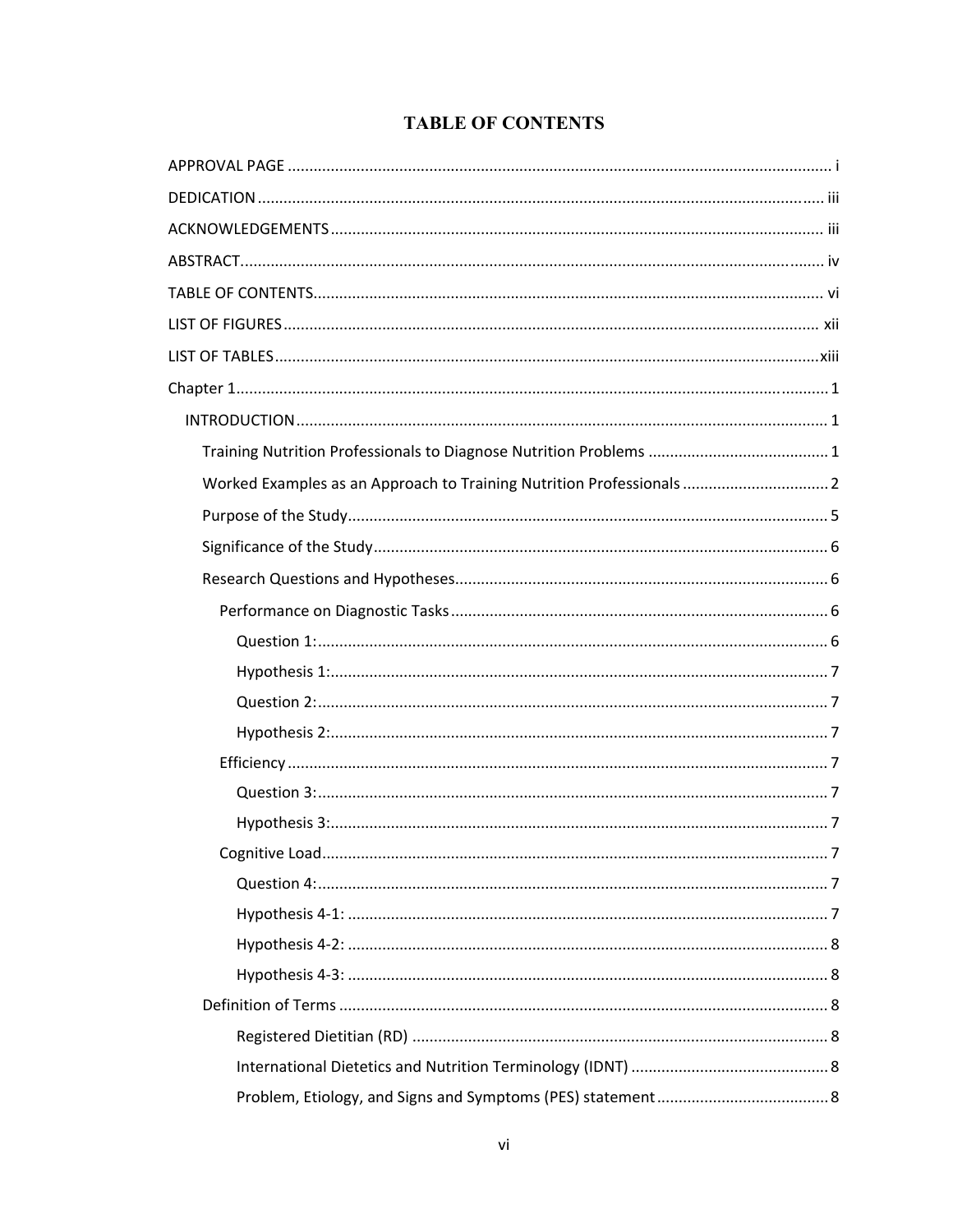| Cognitive architecture and learning: working and long term memory  15                |  |
|--------------------------------------------------------------------------------------|--|
|                                                                                      |  |
|                                                                                      |  |
|                                                                                      |  |
|                                                                                      |  |
|                                                                                      |  |
|                                                                                      |  |
| Example Format and Addition of Principle or Process Information to Worked Examples21 |  |
| Design Elements of Process-Oriented and Product-Oriented Worked Examples  24         |  |
|                                                                                      |  |
|                                                                                      |  |
|                                                                                      |  |
|                                                                                      |  |
|                                                                                      |  |
|                                                                                      |  |
|                                                                                      |  |
|                                                                                      |  |
|                                                                                      |  |
|                                                                                      |  |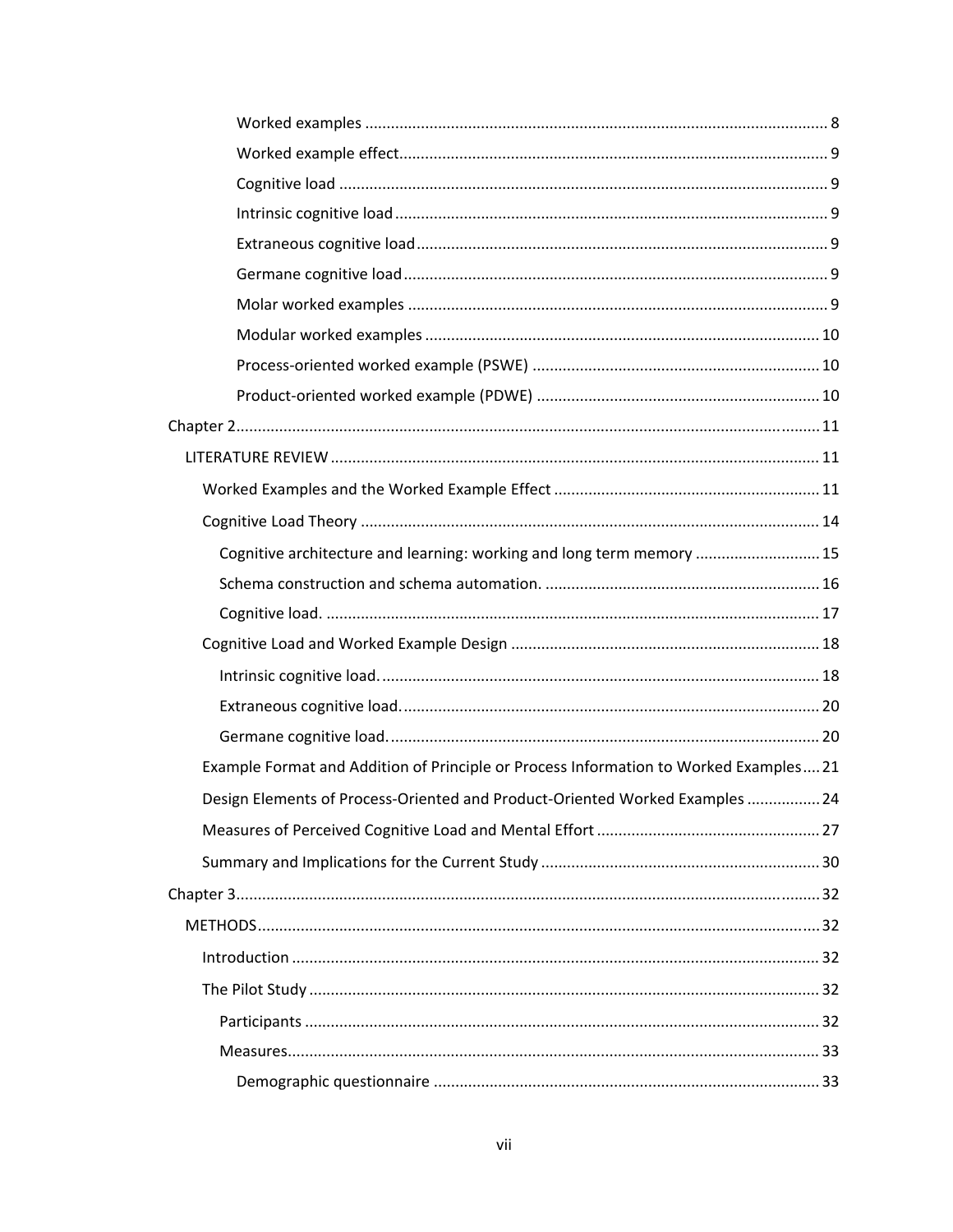| Problem, Etiology, and Signs and Symptoms statement (PES) score.  34 |  |
|----------------------------------------------------------------------|--|
|                                                                      |  |
|                                                                      |  |
|                                                                      |  |
| International Dietetics and Nutrition Terminology (IDNT) guide  34   |  |
|                                                                      |  |
|                                                                      |  |
|                                                                      |  |
|                                                                      |  |
|                                                                      |  |
|                                                                      |  |
|                                                                      |  |
|                                                                      |  |
|                                                                      |  |
|                                                                      |  |
|                                                                      |  |
|                                                                      |  |
| Problem, Etiology, and Signs and Symptoms statement (PES) score.  45 |  |
|                                                                      |  |
| International Dietetics and Nutrition Terminology (IDNT) guide.  45  |  |
|                                                                      |  |
|                                                                      |  |
|                                                                      |  |
|                                                                      |  |
|                                                                      |  |
|                                                                      |  |
|                                                                      |  |
|                                                                      |  |
|                                                                      |  |
|                                                                      |  |
|                                                                      |  |
|                                                                      |  |
|                                                                      |  |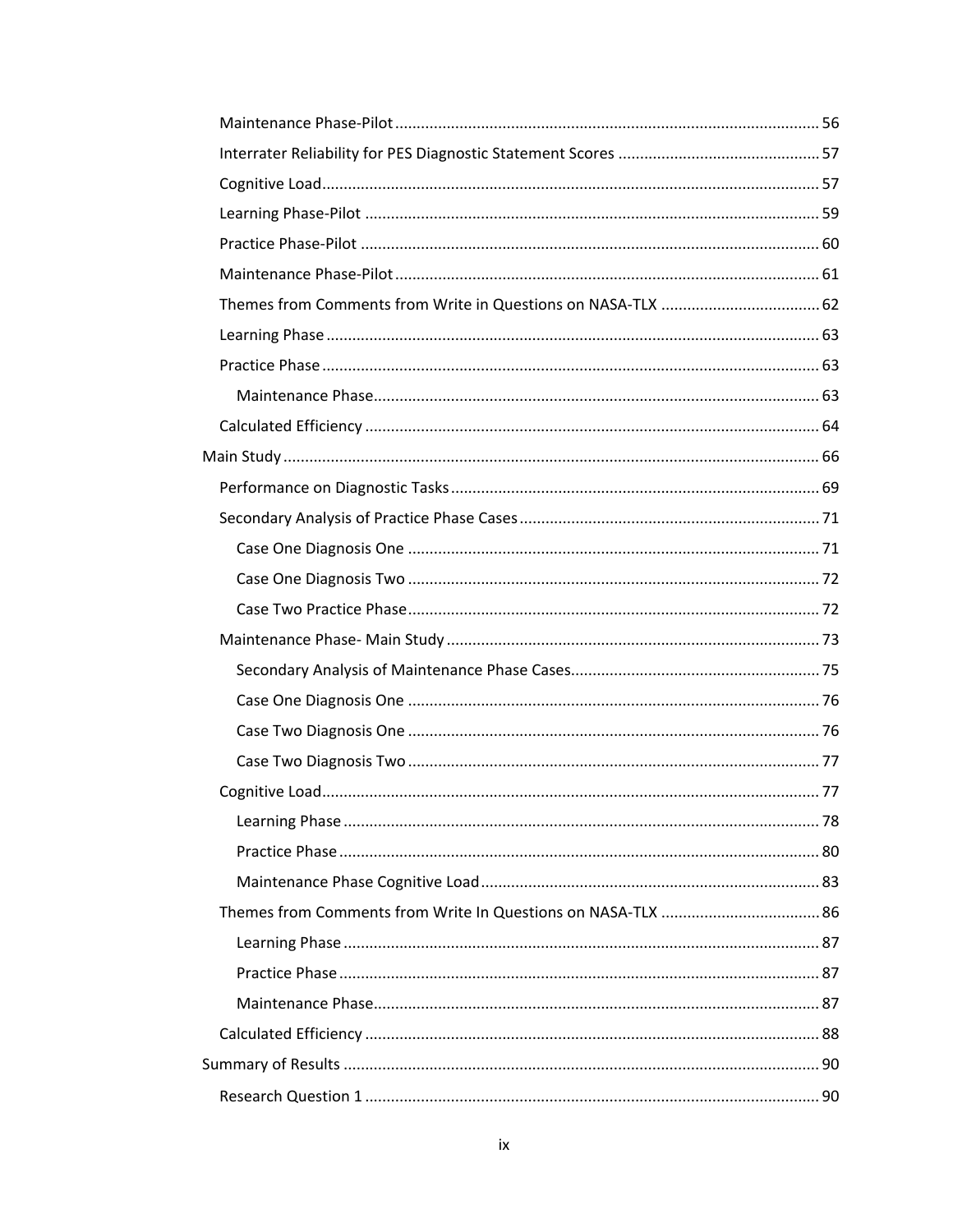| Effect of modular worked examples on the complex skill of diagnostic problem solving |  |
|--------------------------------------------------------------------------------------|--|
|                                                                                      |  |
|                                                                                      |  |
|                                                                                      |  |
|                                                                                      |  |
|                                                                                      |  |
|                                                                                      |  |
|                                                                                      |  |
|                                                                                      |  |
|                                                                                      |  |
|                                                                                      |  |
|                                                                                      |  |
|                                                                                      |  |
|                                                                                      |  |
|                                                                                      |  |
|                                                                                      |  |
|                                                                                      |  |
|                                                                                      |  |
| Appendix K - Product Oriented Worked Examples (PDWE)-Learning Phase  120             |  |
| Appendix L - Process Oriented Worked Example (PSWE)-Learning Phase  130              |  |
|                                                                                      |  |
|                                                                                      |  |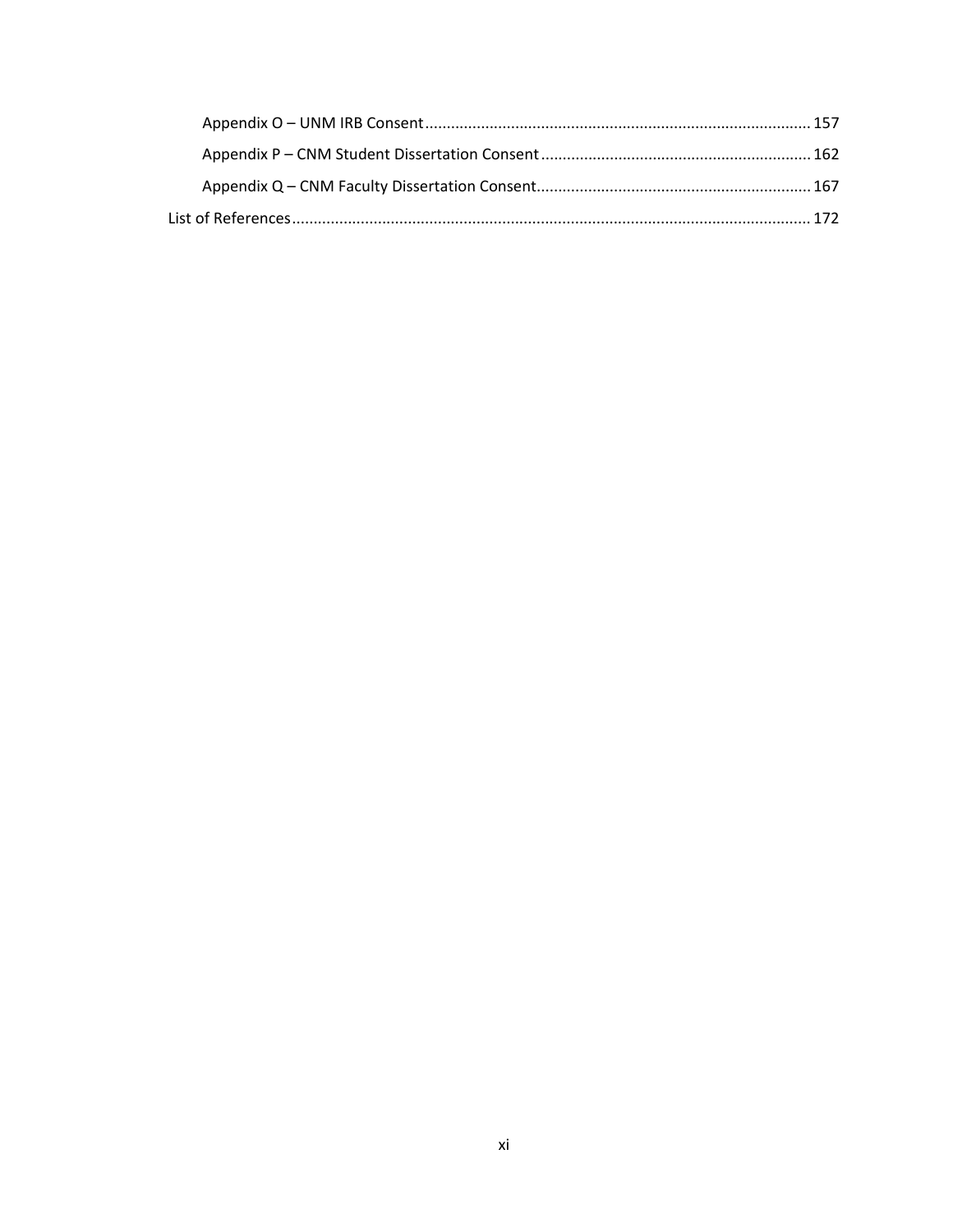## **LIST OF FIGURES**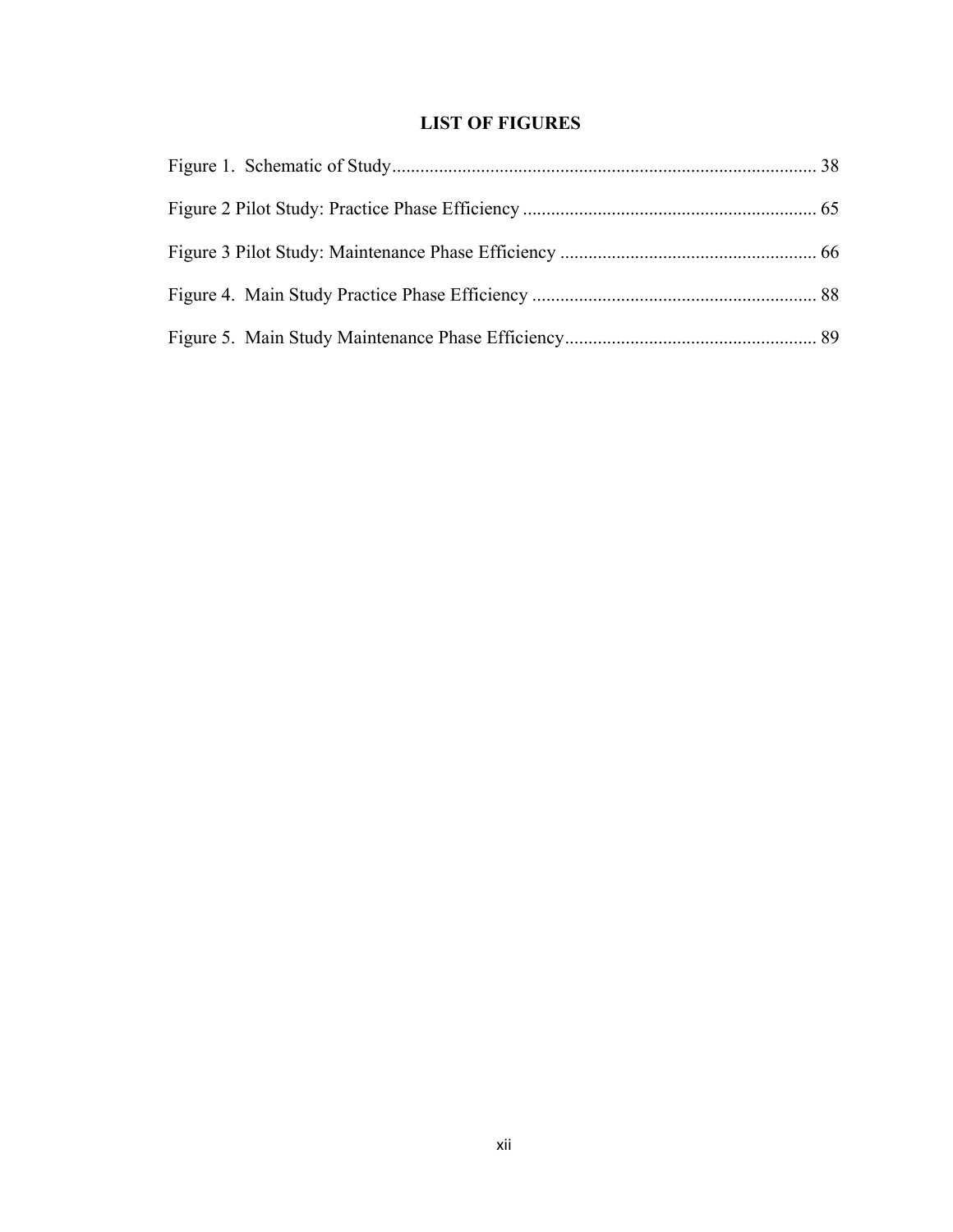## **LIST OF TABLES**

| Table 2. Pilot study practice phase performance dependent variables (M; SD)-ANOVA    |  |
|--------------------------------------------------------------------------------------|--|
| Table 3 Pilot study maintenance phase performance dependent variables (M; SD)-       |  |
|                                                                                      |  |
| Table 4. Pilot study learning phase cognitive load dependent variables (M; SD) ANOVA |  |
|                                                                                      |  |
| Table 5 Pilot study practice phase cognitive load dependent variables (M; SD)-ANOVA  |  |
| Table 6. Pilot study maintenance phase cognitive load dependent variables (M; SD)-   |  |
|                                                                                      |  |
| Table 8. Main Study Practice Phase Performance- Correlations Case One  69            |  |
|                                                                                      |  |
| Table 10. Main study practice phase performance dependent variables (M; SD) 70       |  |
| Table 11. Main Study Practice Phase Performance- Correlations Case Two 71            |  |
| Table 12. Scores > 8 Main study practice phase performance dependent variables (M;   |  |
|                                                                                      |  |
|                                                                                      |  |
| Table 14. Main Study Maintenance Phase Performance- Correlations Case One 74         |  |
| Table 15. Main Study Maintenance Phase Performance- Correlations Case Two  75        |  |
|                                                                                      |  |
| Table 17. Scores > 8 Main study maintenance phase performance dependent variables    |  |
|                                                                                      |  |
|                                                                                      |  |
| Table 19. Main study learning phase cognitive load dependent variables (M; SD)  79   |  |
| Table 20. Main Study Practice Phase Cognitive Load Case One- Correlations 81         |  |
| Table 21. Correlations Main Study Practice Phase Cognitive Load Case Two-  82        |  |
|                                                                                      |  |
|                                                                                      |  |
|                                                                                      |  |
| Table 25. Correlations Main Study Maintenance Phase Cognitive Load Case Two-  85     |  |
|                                                                                      |  |
|                                                                                      |  |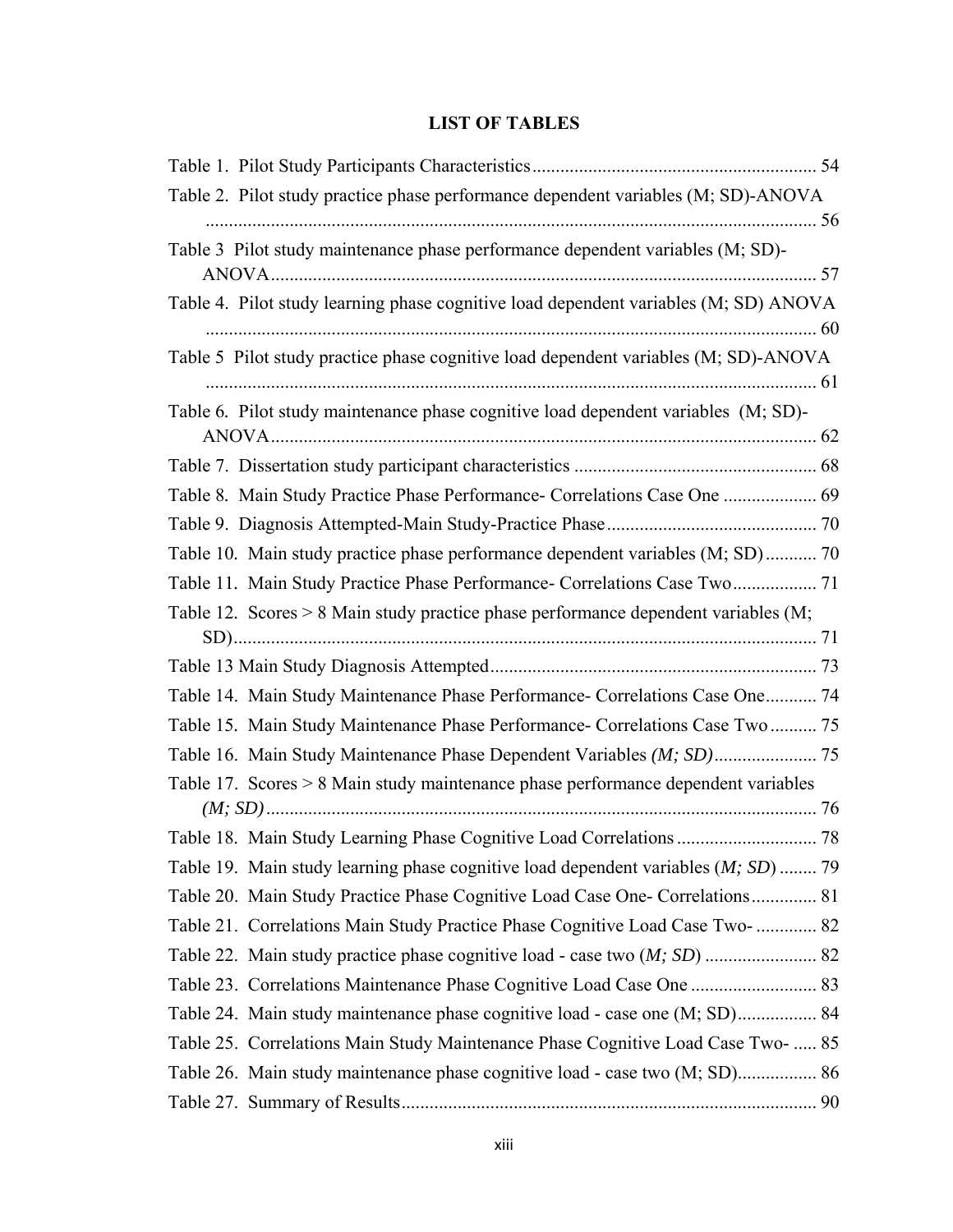#### **Chapter 1**

## **INTRODUCTION**

#### **Training Nutrition Professionals to Diagnose Nutrition Problems**

Healthcare practice presents unique and contextually rich clinical situations that require healthcare providers to make connections between somewhat disparate knowledge domains and training experiences to determine the causes, mediators, and potential solutions to managing diseases in humans. The complex nature of healthcare requires that educators offer learning environments and learning processes that enable individuals to develop sustainable, transferable knowledge and skills (Fraser & Greenhalgh, 2001). Learning to diagnose health problems in humans, apply standardized diagnostic terminology, and simultaneously use standardized documentation, exemplifies this educational challenge.

 Complexity lies in the process of training new healthcare providers to sift through the elements of a clinical case, recognize and correctly diagnosis a problem, and effectively communicate findings. Diagnosing and formulating a plan for nutritional therapy is a primary role of registered dietitians in the multi- and inter-disciplinary environment of healthcare and is one part of the four-part Nutrition Care Process (International Dietetics and Nutrition Terminology, 2011). International Dietetics and Nutrition Terminology (IDNT) is unique to registered dietitians and the standardized language of IDNT is meant to capture nutrition issues that can be treated independently by the nutrition provider (Hakel-Smith, Lewis, & Eskridge, 2005; Simon, Faut, & Wooley, 2009). Nutrition diagnosis is a complex cognitive skill to perform, and equally complex to learn, requiring simultaneous attention to numerous interacting elements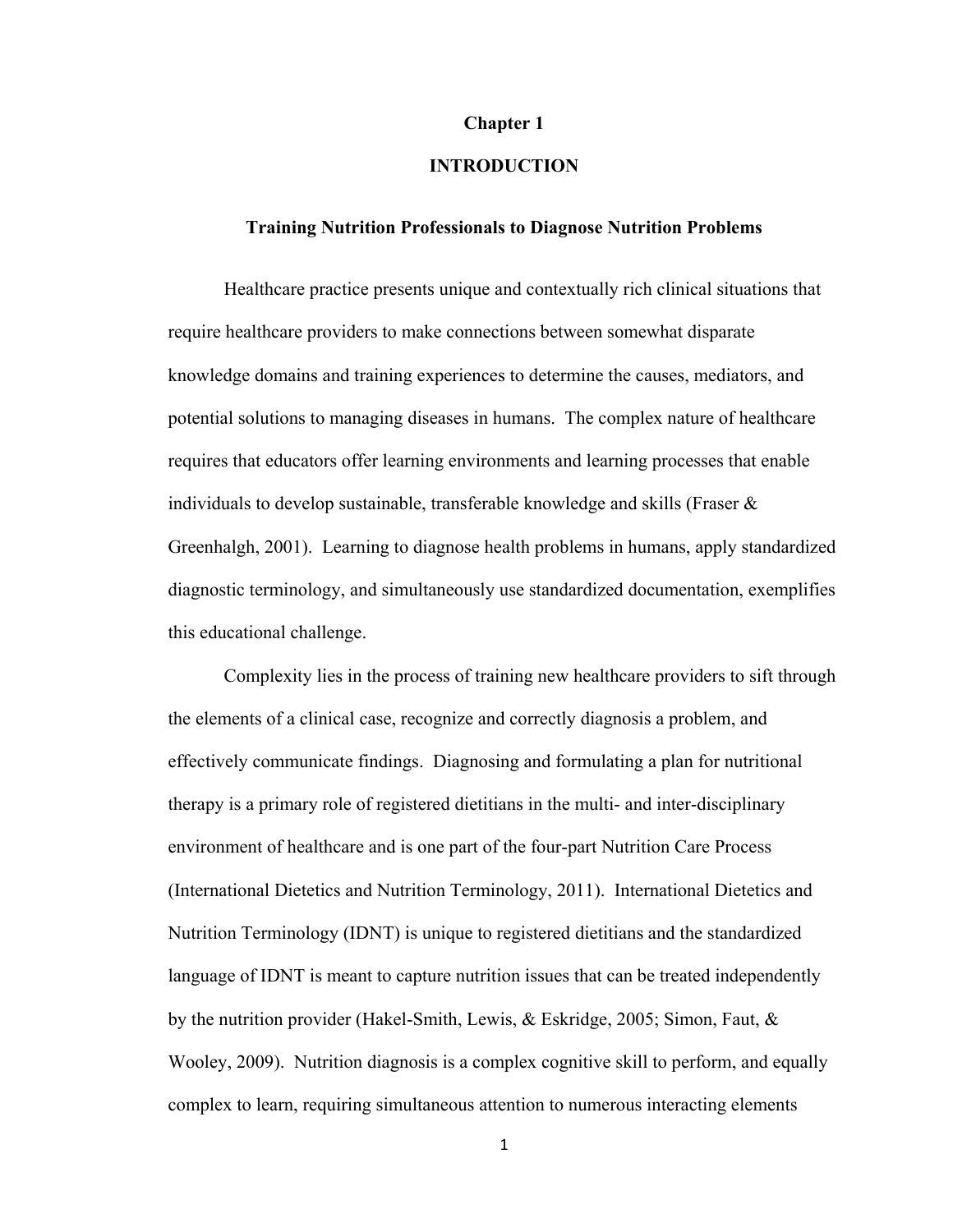presented in each individual case. Nutrition diagnosis requires general and overall knowledge of concurrent elements related to human nutrition; food science, human growth and development, anatomy and physiology, life course considerations, and pathophysiology. The task exerts a high cognitive load during training, especially for novices. Registered dietitians need to be able to determine how to trouble shoot (diagnose) when observed biochemical or clinical features are associated with a nutrition problem, comparing observations or measurements made in the nutrition assessment phase to measures of optimal functioning or health. Nutrition diagnoses are captured in the medical record by using a Problem, Etiology, and Signs and Symptoms (PES) diagnostic statement. Writing a correct and meaningful diagnostic statement using IDNT, follows a fairly structured format and affords an opportunity for educators to streamline approaches to teaching nutrition providers to document nutrition diagnoses using this method. Designing educational strategies that acknowledge the complex nature of nutrition diagnosis and the potential for cognitive overload in the novice is required. Currently, no literature in the domain of nutrition and nutrition education outlines evidence for specific strategies for effectively teaching this complex skill (Simon et al., 2009). With these challenges in mind, there is a need to refine the way registered dietitians and nutrition professionals are trained to diagnose nutrition problems and use IDNT (Lacey, 2006; Pressely et al., 1990; Zelig, Byham-Gray, Touger-Decker, Parrot, & Rigassio-Radler, 2011).

#### **Worked Examples as an Approach to Training Nutrition Professionals**

 Programs that train nutrition professionals for clinical practice use case examples to illustrate medical and nutritional problems. Most are presented as conventional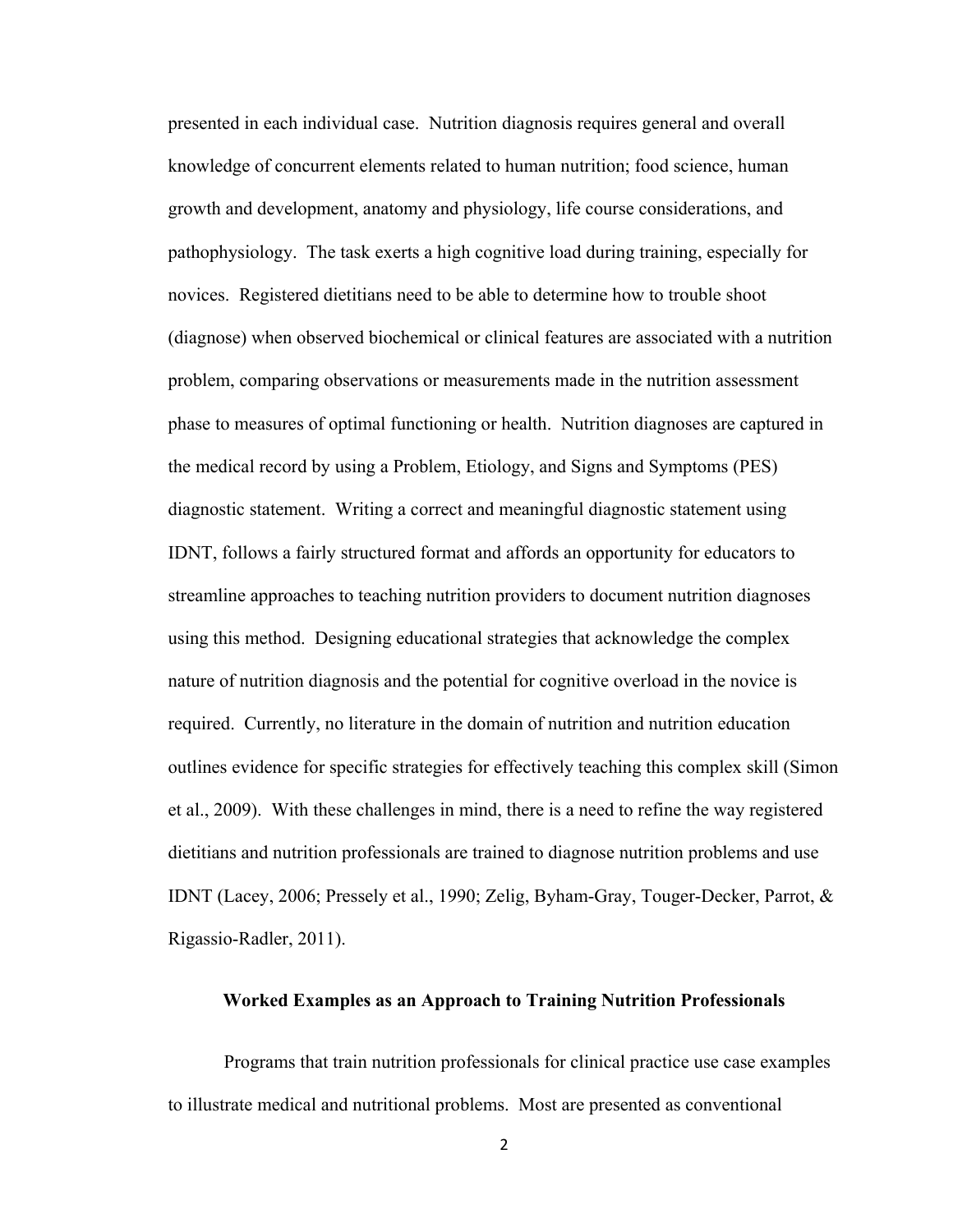problems, cases that tell the story or medical history of an individual and ask the learner to make a determination as to what nutrition issues need to be treated. These conventional cases consist of a question to answer (goal) and some specific information (the givens in a problem) to manipulate to obtain the answer. Novices especially are quickly overwhelmed by possible paths to a solution with conventional problems (Rourke & Sweller, 2009).

 Worked examples are an educational tool used to teach problem solving skills. Worked examples model problem solving by labeling the steps and operators experts take to arrive at a solution and, by example, teach the moves required (Atkinson, Derry, Renkl, & Worthham, 2000; Sweller, 1994). Learners are freed from having to discover the moves or operators, a cognitively taxing activity. Expert modeling provided by worked examples helps organize domain knowledge around core concepts, recognize meaningful patterns, efficiently search through the givens in a problem, and outline the procedural knowledge necessary to make a diagnostic determination (Gobet, 2005; Meier, Reinhard, Carter, & Brooks, 2008; Paas & Van Gog, 2006). Improvement in initial learning in the training phase is accomplished by designing education environments that focus on helping students to see relationships and interactions between elements of problems and to discern underlying structure (Chi and VanLehn, 2012; Gobet, 2005). Chi and VanLehn (2012) concluded from their observations that students need to be told to notice these relationships and conclude that transfer (of problem solving skills) is based on the ability to interpret these relationships. Having novices study an expert's approach to problem solving indicates to learners what successful learning and successful problem solving looks like and that it can be replicated.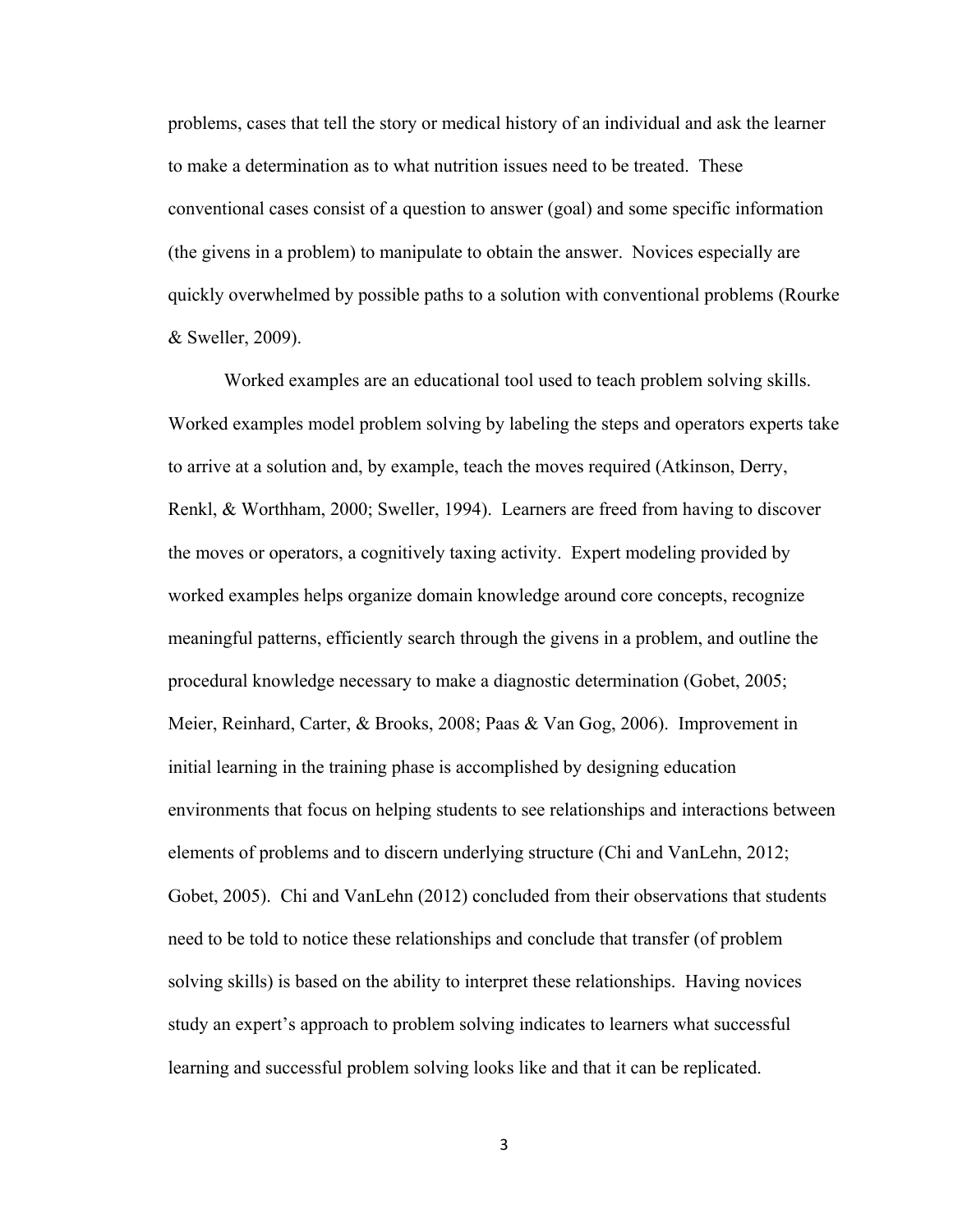Using worked examples does not guarantee that students will perform well on all learning outcomes (Grosse & Renkl, 2007). Learning outcomes depend on how worked examples are constructed for specific types of learners and with differing levels of prior knowledge. Specifically for novice nutrition professionals, this early stage of skill development is where worked examples are most likely to prove superior (Kalyuga, Ayres, Chandler, & Sweller, 2003).

 Framing the worked examples for level of prior knowledge and engagement includes describing the role of the student as part of a team of individuals where their input and ideas are critical (Engle, Lam, Meyer,  $\&$  Nix, 2012). In the context of training nutrition professionals, this can be used to situate the student as the member of the healthcare team with expert specific nutrition diagnostic and treatment information to be incorporated into overall care for an individual. Labeling structure and drawing attention in a learning phase, as in a worked example, may make recognition, and therefore the solution, more achievable (Catrambone & Holyoak, 1989; Gobet, 2005). Perkins and Salomon (2012) suggest that this skill of detection can be developed by a variety of educational experiences. The discrepancies noted might be the most powerful in motivating a student to take the next step or elect to explore the relationship of the discrepancies (Wigfield  $&$  Eccles, 2000). An example is a clinical case study where the relationships between the discrepancies in assessment parameters and interaction of elements from the individual's history are features of complex tasks. The worked example formats proposed in this research offer example problems that explicitly label features to detect discrepancies and connect information in the example to prior knowledge leading to a nutrition diagnosis.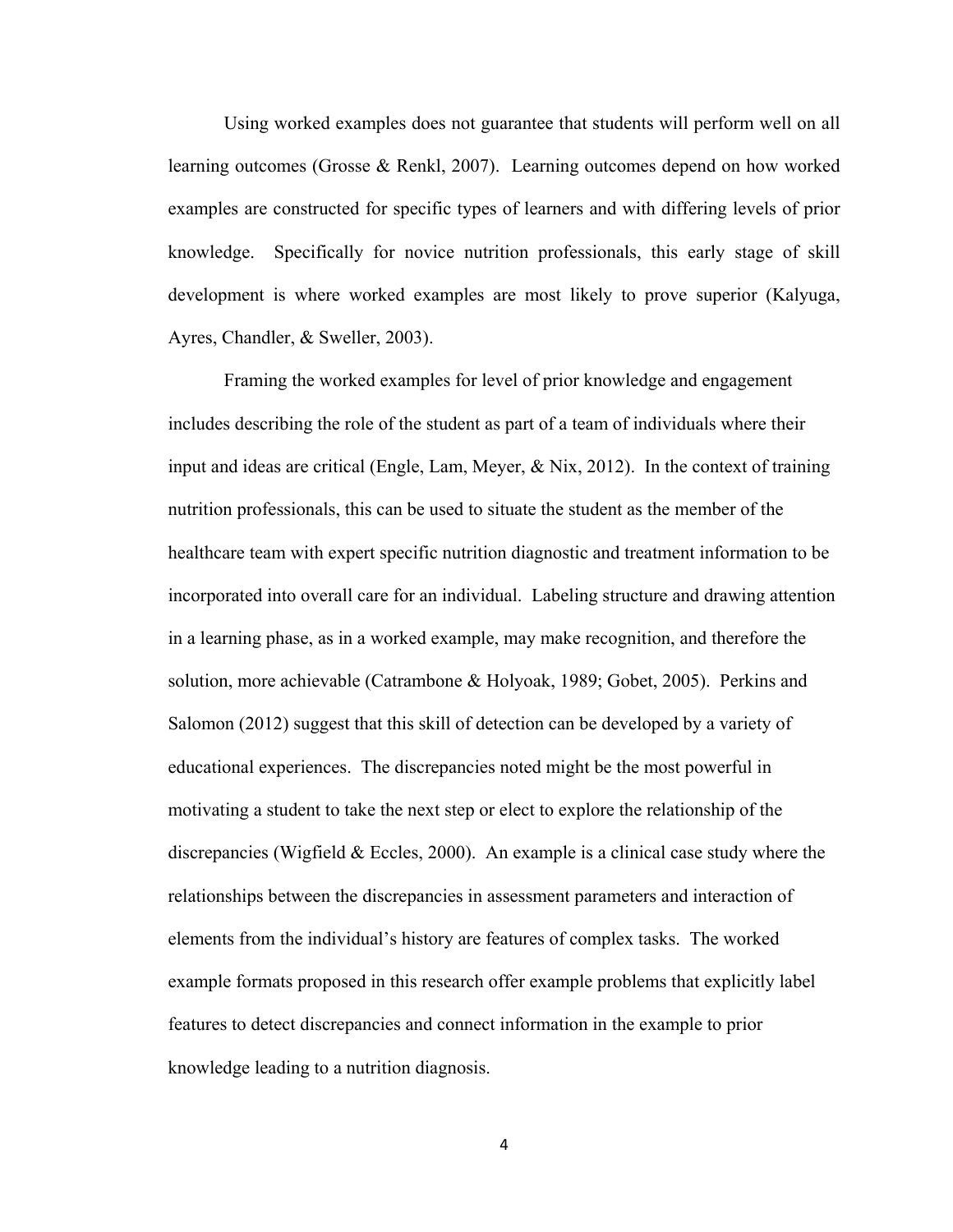#### **Purpose of the Study**

 The present study addressed the need for strategies that effectively teach nutrition diagnosis and the use of IDNT and diagnostic statements, contribute to competent use of IDNT, and facilitate transfer of entry level nutrition diagnosis skills and documentation knowledge for novice nutrition providers. Research methodology compared performance outcomes on isomorphic (similar) and novel clinical cases, training efficiency, and perceived cognitive load between two groups of novice nutrition students randomized to two different types of modular worked examples. International Dietetics and Nutrition Terminology and the use of diagnostic statements have inherent well-defined structures that lend themselves to experimentation on the application of worked example (Chen, Hsu, Liu, & Yang, 2012). Modular worked examples offer an approach to teach students to focus on interaction in the case and to derive schema that that support use of IDNT and writing diagnostic statements not only in the formal learning environment of healthcare education, but also when providing nutrition care to individuals and populations. Process-oriented worked examples provide an avenue for supplying the principles behind each step of the diagnostic process, a typical strategy in healthcare provider education. Worked examples have the potential to decrease cognitive load since more direct instruction reduces searching for meaning, especially for novice nutrition providers. This may in turn improve transfer in subsequent clinical situations, the goal of teaching in this domain.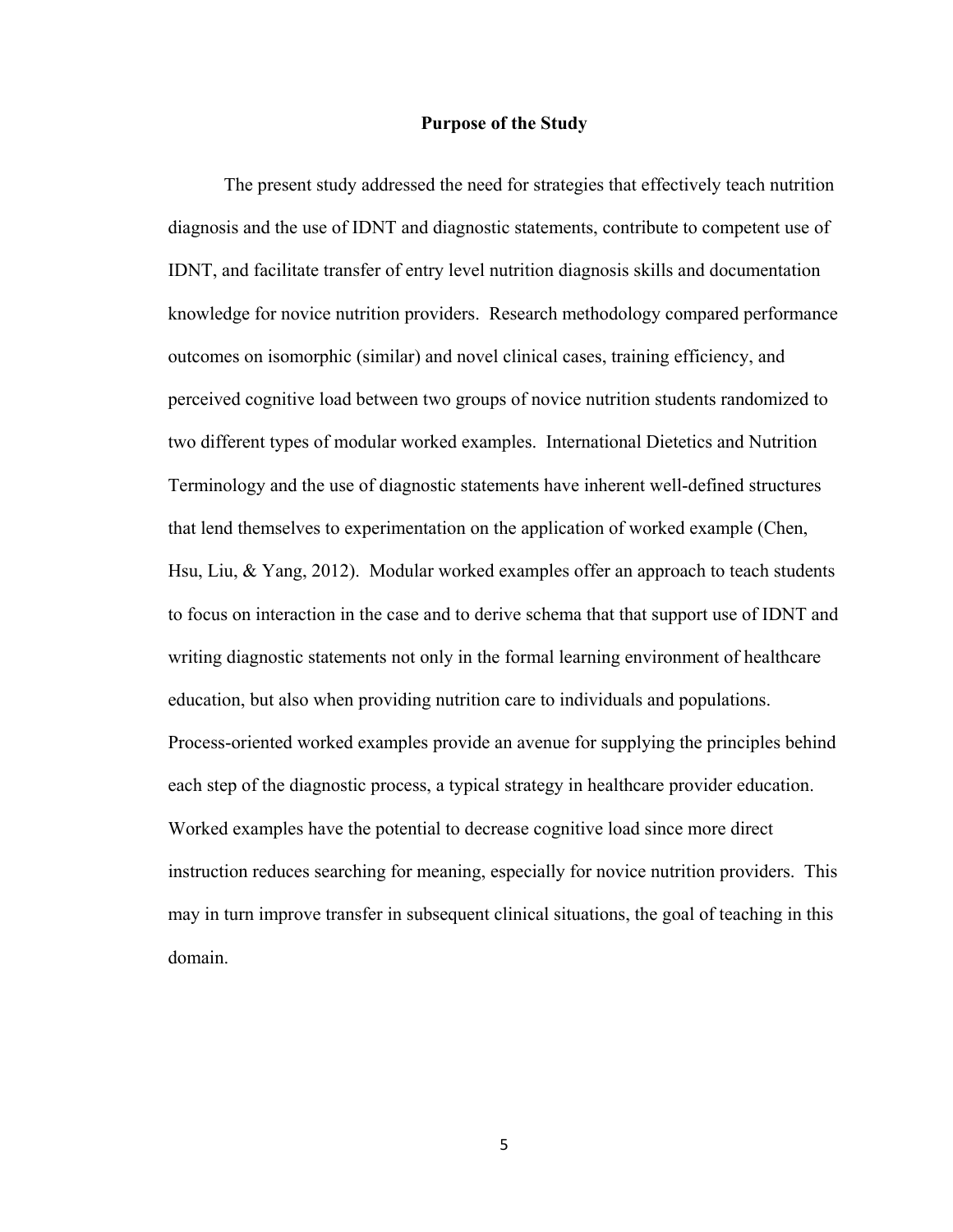#### **Significance of the Study**

 Using worked examples for nutrition provider education extends the worked example literature about the effectiveness of this strategy in different domains and with different types of students (van Gog, Paas, & van Merriënboer, 2004). This study explored the extent to which the worked example conditions tested affected cognitive load during three phases of an educational process for nutrition diagnosis; learning, practice, and maintenance. A particular strength in this research design was the maintenance phase two weeks later that demonstrated students retained an ability to make nutrition diagnoses.

 One aspect of this study that has immediate implications to nutrition provider education is that the research was conducted in an authentic classroom environment without the need for a digital or online environment. A set of learning materials to teach nutrition diagnosis based on worked examples could be developed as a supplement to a course as a text or adapted to an online continuing education program for currently practicing registered dietitians.

#### **Research Questions and Hypotheses**

#### **Performance on Diagnostic Tasks**

 **Question 1:** Do both product-oriented worked example and process-oriented worked example conditions result in an ability to use International Dietetics and Nutrition Terminology and Problem, Etiology, and Signs and Symptoms diagnostic statements by novices as evidenced by performance on diagnostic tasks?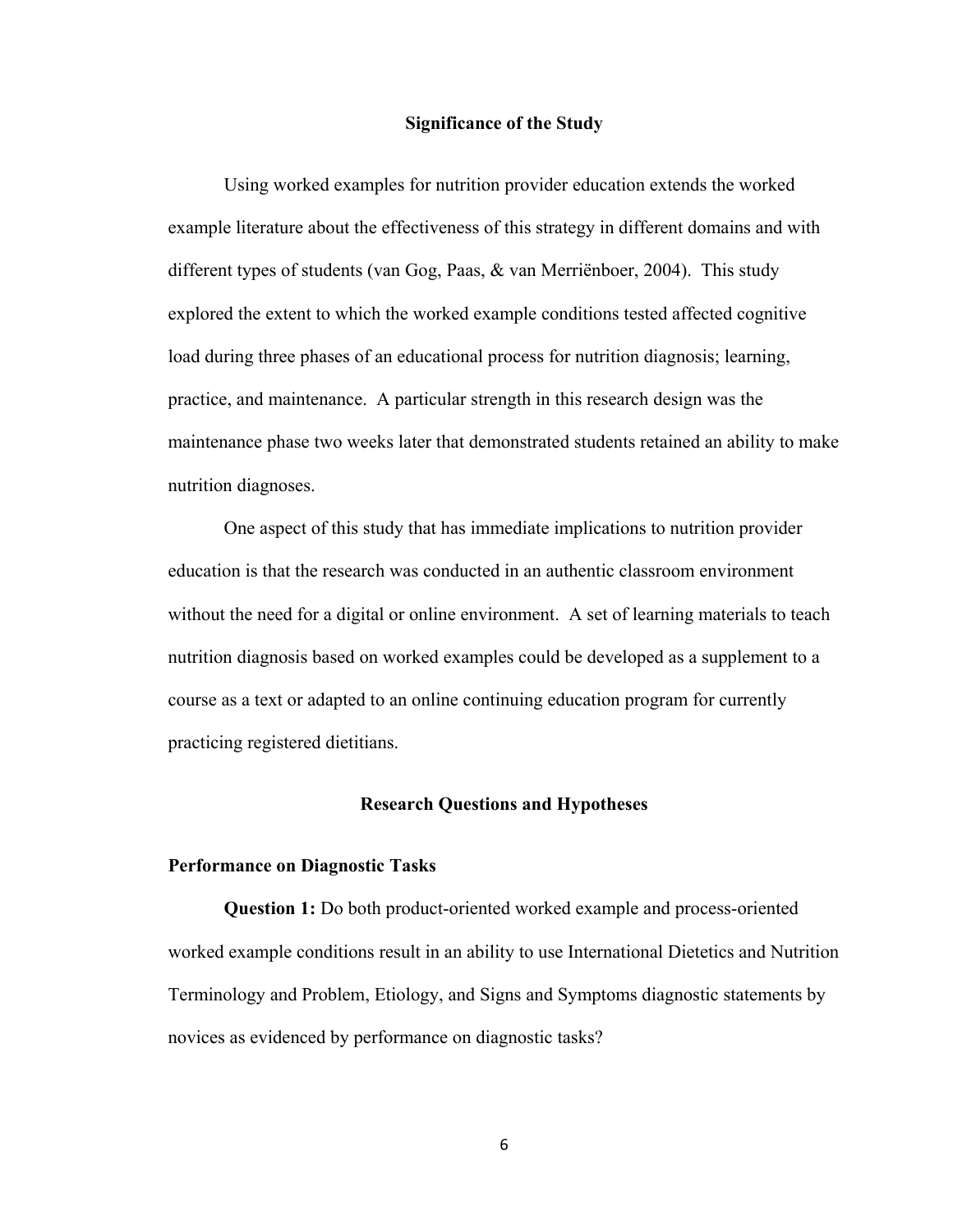**Hypothesis 1:** Participants in either worked example condition, product-oriented or process-oriented, will demonstrate an ability to use International Dietetics and Nutrition Terminology and construct a Problem, Etiology, and Signs and Symptoms diagnostic statement.

 **Question 2:** Does the process-oriented worked example condition result in better performance when compared to the product-oriented worked example condition for novices learning to use IDNT and write diagnostic statements?

 **Hypothesis 2:** The process-oriented worked example condition will result in higher performance scores compared to the product-oriented worked example condition.

#### **Efficiency**

**Question 3:** What is the difference between the process-oriented worked example condition and the product-oriented worked example condition on efficiency when calculated from self-report of perceived mental effort and performance on diagnostic tasks?

**Hypothesis 3:** Calculated efficiency scores will be better for the process-oriented worked example condition compared to the product-oriented worked example condition.

#### **Cognitive Load**

**Question 4:** What is the difference in perceived cognitive load between the product-oriented worked example condition and the process-oriented worked example conditions?

**Hypothesis 4-1:** The process-oriented worked example condition will result in higher perceived cognitive load scores during the training phase.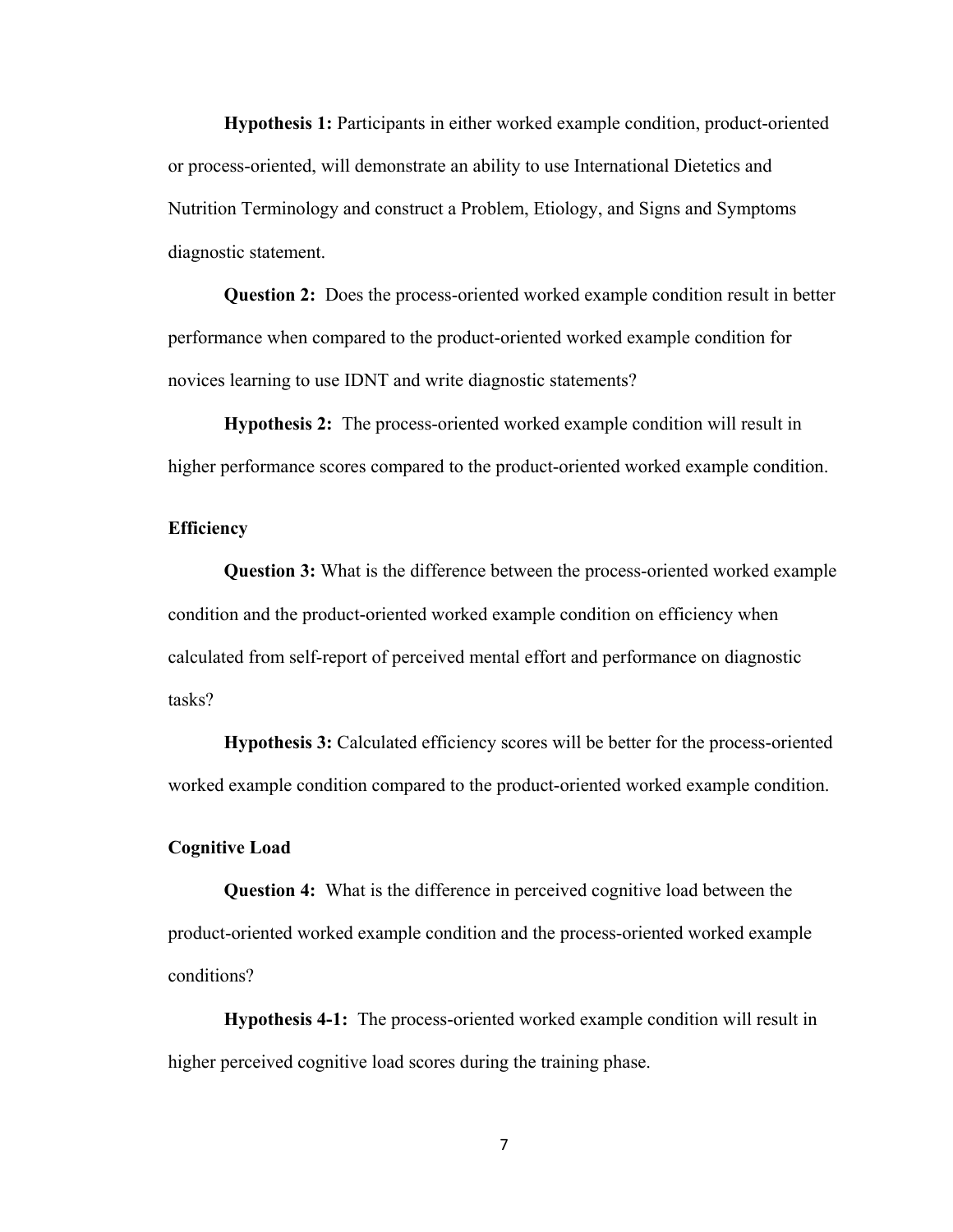**Hypothesis 4-2:** Perceived success should be higher for the process-oriented worked example condition when compared to the product-oriented worked example condition during the practice and maintenance phases.

**Hypothesis 4-3:** Perceived stress should be lower for the process-oriented worked example condition when compared to the product-oriented worked example condition during the practice and maintenance phases.

#### **Definition of Terms**

**Registered Dietitian (RD)** is an expert in human nutrition and a member of the healthcare team trained to diagnosis and treat nutrition problems in humans. RDs must complete a nationally approved course of study at a credentialed university. RD designation is only granted after completing the prescribed course of study and passing a national board exam.

**International Dietetics and Nutrition Terminology (IDNT)** is unique to Registered Dietitians (RD) and the standardized language of IDNT is meant to capture nutrition issues that can be treated independently by the nutrition provider.

**Problem, Etiology, and Signs and Symptoms (PES) statement** is a diagnostic statement and the way in which nutrition diagnoses are captured in the medical record following a structured format.

**Worked examples** are an educational tool used to teach problem solving skills. Worked examples model problem solving by labeling the steps and operators experts take to arrive at a solution and by example, teach the moves required.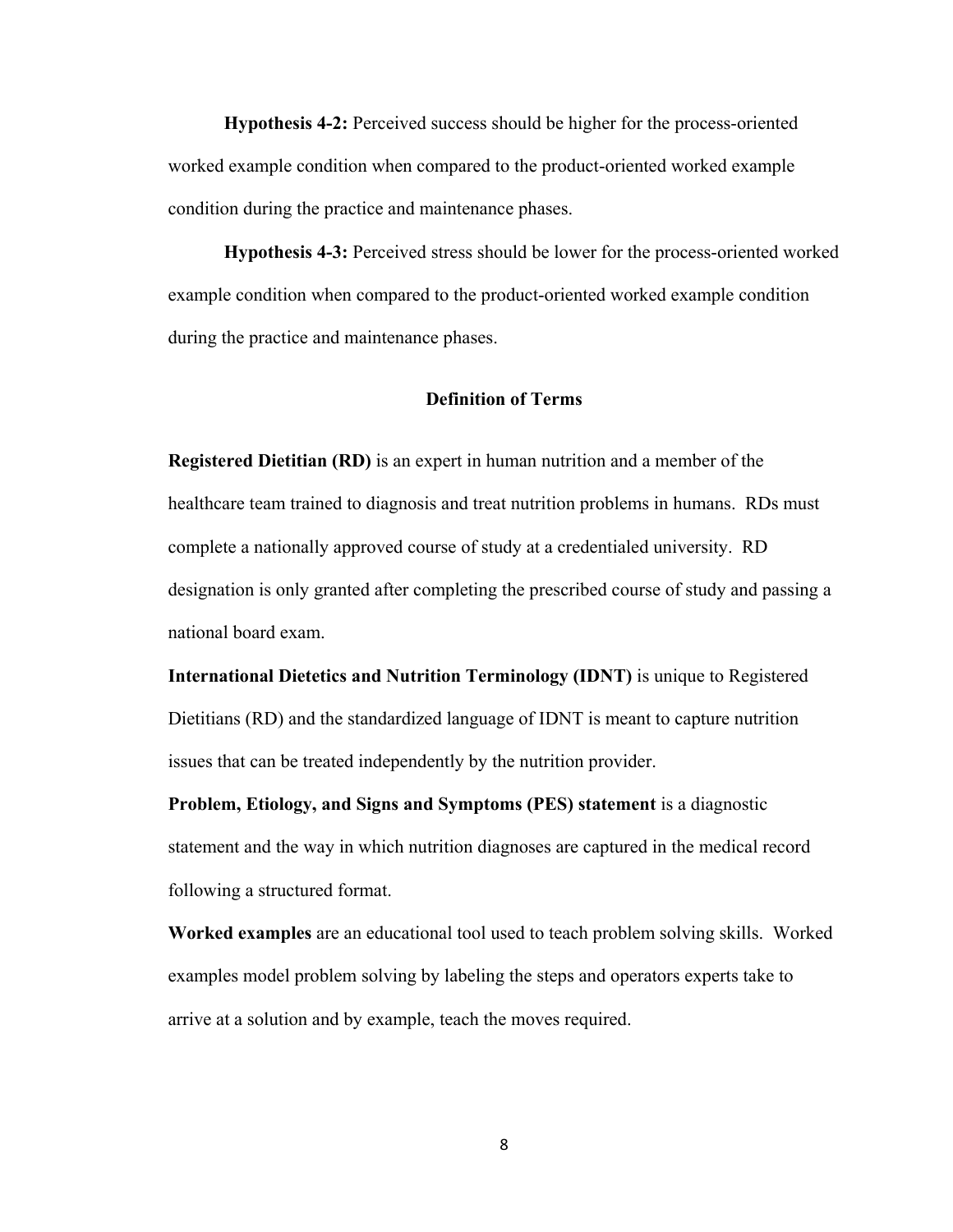**Worked example effect** defines the benefit to learners of presentation of new material related to problem solving in varying domains as completely worked out problems, rather than as conventional problems (Sweller, 1994).

**Cognitive load** describes the impact on cognitive resources associated with completing a task or learning something new. Cognitive load is reflected in this study as self-reported perceived cognitive load which involves rating perceived task demand, time demand, success, effort, and stress. Cognitive load has three components; intrinsic cognitive load, extraneous cognitive load, and germane cognitive load.

**Intrinsic cognitive load** is one category of cognitive load. Material to be learned or tasks that are intellectually complex contribute specifically to intrinsic cognitive load**.** Sweller (1994) states, "the primary determinant of intrinsic cognitive load is element interactivity" (pg. 307).

**Extraneous cognitive load** includes instructional materials and environments that require students to spend working memory searching for procedures or pieces of information that are not relevant to schema construction; however, must be addressed to complete a task (Van Gog, Paas, & van Merriënboer, 2008).

**Germane cognitive load** enhances learning and, like extraneous cognitive load, may be more readily manipulated in the learning environment. Design elements of instruction to increase germane cognitive load may support the use of working memory resources towards construction of schema.

**Molar worked examples** are designed to help learners identify structures and main components that help classify a problem. After learners classify a problem, they then use the learned steps to solve the problem as a whole. Simultaneous examples are similar to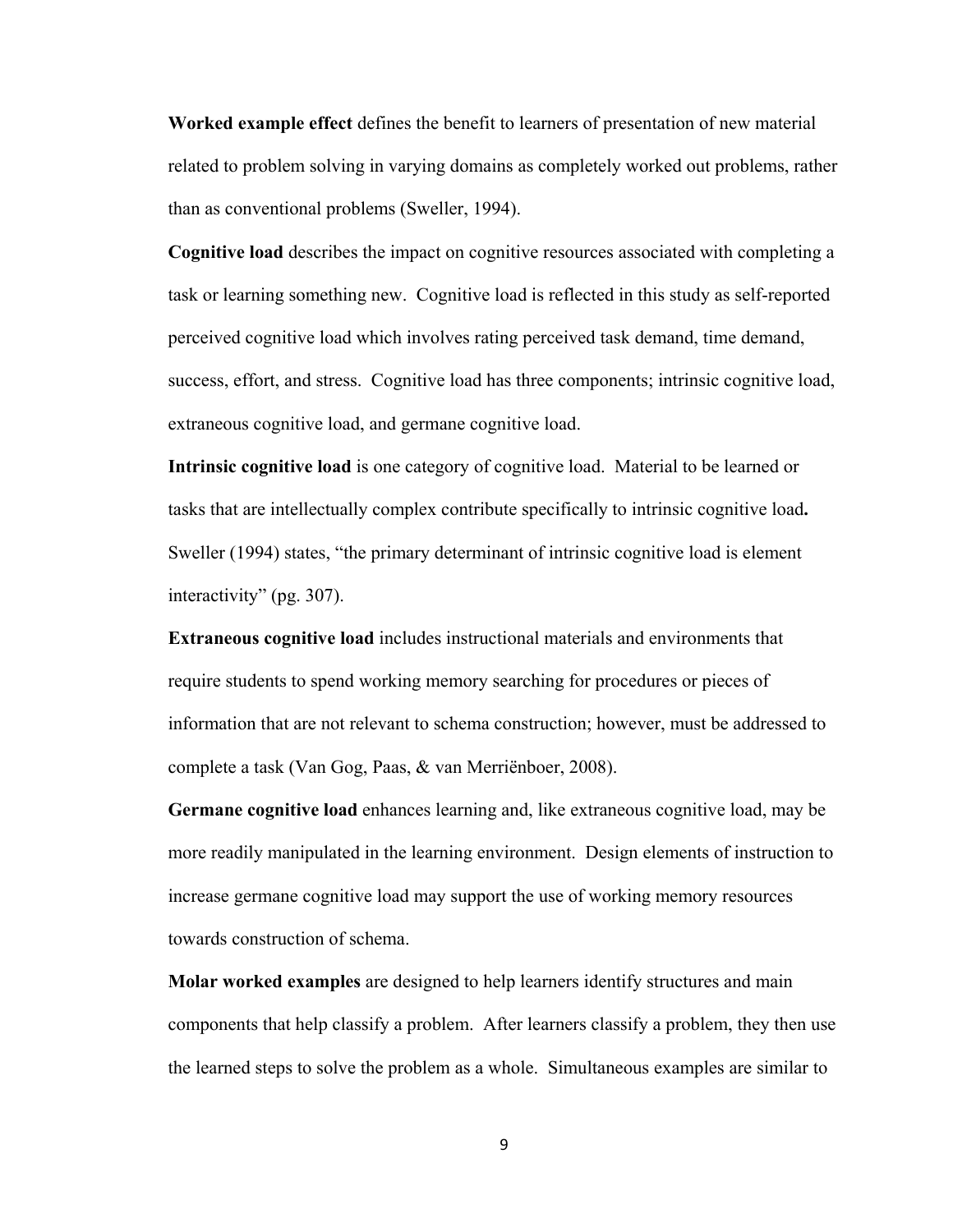molar worked examples, where all the solution components are displayed at one time, so that each step is related to the others and not considered on its own (Atkinson & Derry, 2000).

**Modular worked examples** define sub goals and limit the solution search space to the sub goal and not the overall goal. Modular worked examples provide clues to relevance, order of operations, and associated labels. Within the format of modular examples, structural features that are highlighted also have associated an explicit purpose for performing that step and can stand alone.

**Process-oriented worked example (PSWE)** is one type of modular worked example where principles and rationale for the process are provided in addition to each step that demonstrates the sub-goal.

**Product-oriented worked example (PDWE)** is one type of modular worked example that includes only the steps that demonstrate each sub-goal.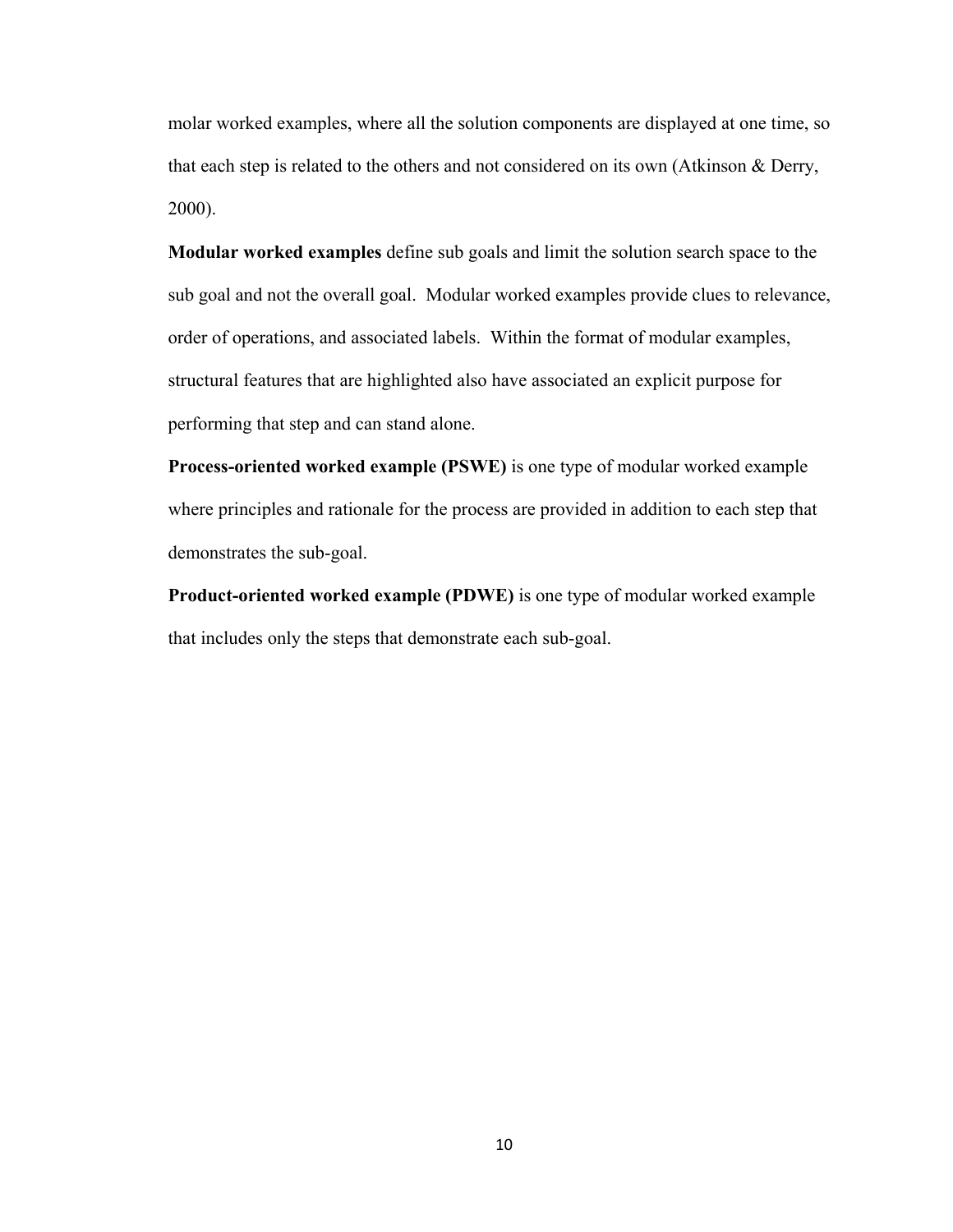#### **Chapter 2**

#### **LITERATURE REVIEW**

#### **Worked Examples and the Worked Example Effect**

Worked examples are an educational tool used to teach problem solving skills. Worked examples model problem solving by labeling the steps and operators experts take to arrive at a solution and by example, teach the moves required (Atkinson, Derry, Renkl, & Worthham, 2000; Sweller, 1994). Learners are freed from having to discover the moves or operators, a cognitively taxing activity. The *worked example effect* defines the benefit of presentation of new material related to problem solving in varying domains as completely worked out problems, rather than as conventional problems (Sweller, 1994). Conventional problems consist of a question to answer (goal) and some specific information (the givens in a problem) to manipulate to obtain the answer. Conventional problem solving can be an effective learning strategy for students who have some domain-specific knowledge; however, for those with limited prior knowledge, this may become a frustrating experience that does not produce the desired learning outcomes. Novices especially, are quickly overwhelmed by possible paths to a solution with conventional problems (Rourke & Sweller, 2009). Worked example approaches to instruction impact distribution of cognitive resources to greatest effect by minimizing the amount of cognitive capacity necessary for a given task and directing the attention of the learner toward the meaningful aspects of the problem solution (Paas, 1992; Sweller, 1988). Worked examples offer a means of increasing performance on subsequent problems while decreasing cognitive load during training (Grosse & Renkl, 2007; Meier, Reinhard, Carter, & Brooks, 2008; Moreno, 2006; ; Paas & van Gog, 2006; van Gog,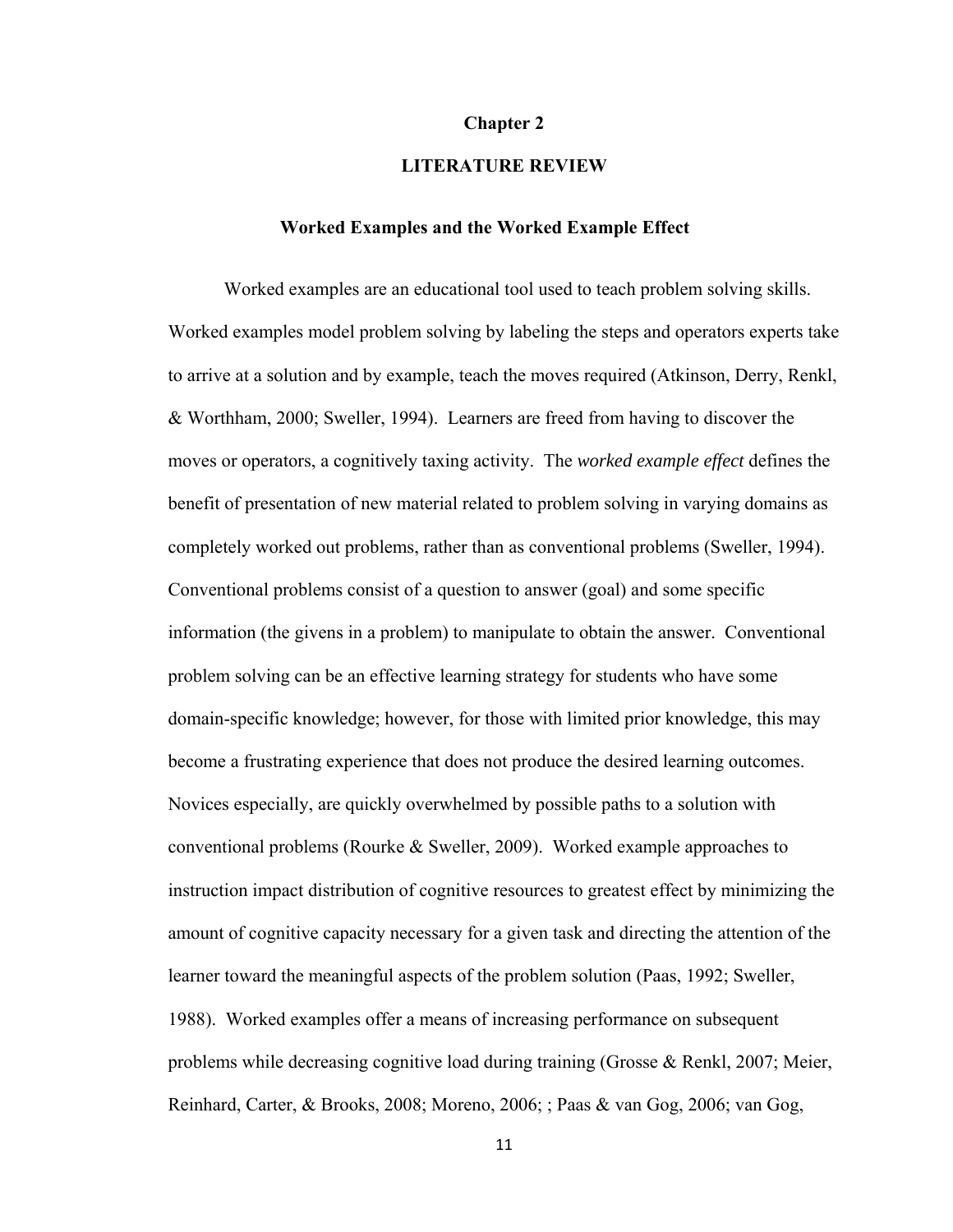Paas, & van Merriënboer, 2008; van Gog, Paas, & van Merriënboer, 2006; van Gog, Paas, & van Merriënboer, 2004).

 Using expert modeling in worked examples helps organize domain knowledge around core concepts, recognize meaningful patterns, efficiently search through the givens in a problem, and outline the procedural knowledge necessary in a domain (Gobet, 2005; Meier, et al., 2008; Paas & Van Gog, 2006). Chi and VanLehn (2012) make a point that supports the worked example approach for training arguing that the issue is not the failure to transfer what was learned when attempting to solve a different problem, but the failure to learn initially. Improvement in initial learning in the training phase is accomplished by designing education environments that focus on helping students to see relationships and interactions between elements of problems and to discern underlying structure (Chi & VanLehn, 2012; Gobet, 2005). Chi and VanLehn concluded from their observations that students need to be told to notice these relationships and conclude that transfer (of problem solving skills) is based on the ability to interpret these relationships. Having novices study an expert's approach to problem solving indicates to learners what successful learning and successful problem solving looks like and that it can be replicated.

 A successful application of this approach outside of the more frequently studied domains of math and engineering was applied to novice students (first year) studying furniture design (Rourke & Sweller, 2009). Comparisons were made between those studying worked examples and those solving equivalent problems on a post test of furniture designer styles. In the first experiment, designer recognition and matching of designers to the examples, a statistically significant main effect was found for worked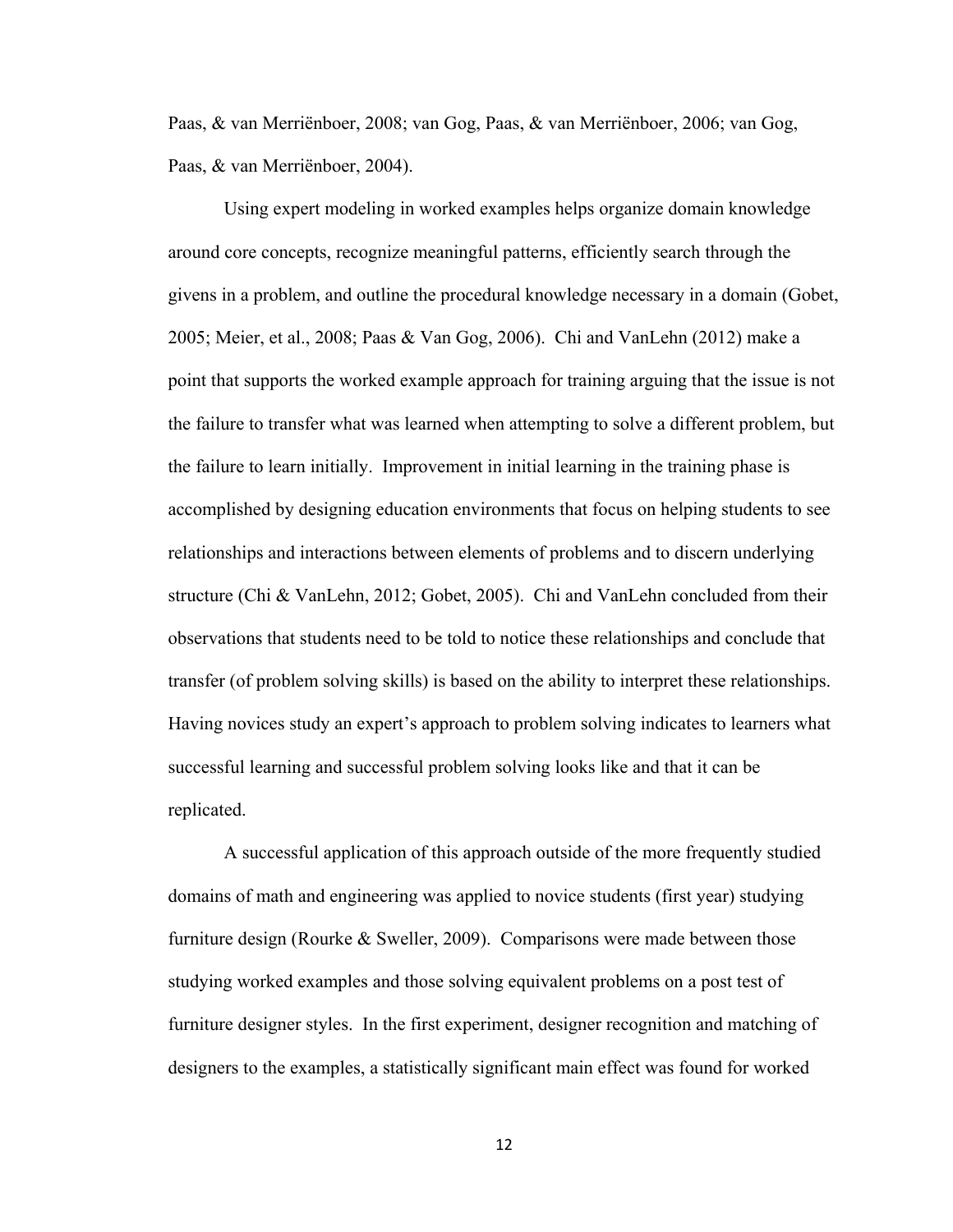examples compared to conventional problems (Rourke  $&$  Sweller, 2009). The authors noted that test scores for both conditions were low indicating that the material was challenging for novices and speculated that all were at the early stages of skill acquisition. This early stage of skill development is where worked examples are most likely to prove superior (Kalyuga, et al., 2003).

 Worked example designs are divided into two main categories. *Intra-example*  (design), one category, is concerned with the features of each individual example (Grosse & Renkl, 2007; Paas & van Gog, 2006). Within the category of *intra-example* design is the concept of *structure-emphasizing* examples. These examples help learners determine or detect common underlying structures in problems when presented with different cover stories, *surface features,* and emphasize the recurrent aspects of operations in a domain (Grosse & Renkl, 2007). The skill of discerning structural aspects so that procedural skills and conceptual understanding are appropriately applied is critical for success with future problems. Schwonke et al. (2009) compared a computer-based cognitive tutor for geometry with the same material presented as worked examples in a group of eighth and ninth grade German students to see if students could acquire and apply geometry principles. Though there were no significant differences in post-test (transfer) scores between the groups; the worked-example group was much more efficient (less time was required to learn the same material when compared to the problem-solving condition)  $d=$ 1.17 (large effect) (Schwonke et al., 2009). This indicates an advantage, especially to novices, when learning new material. If the same material can be learned in a more efficient way, there is potential that worked examples could prove less frustrating and have a positive effect on student's motivation to continue with a learning task. The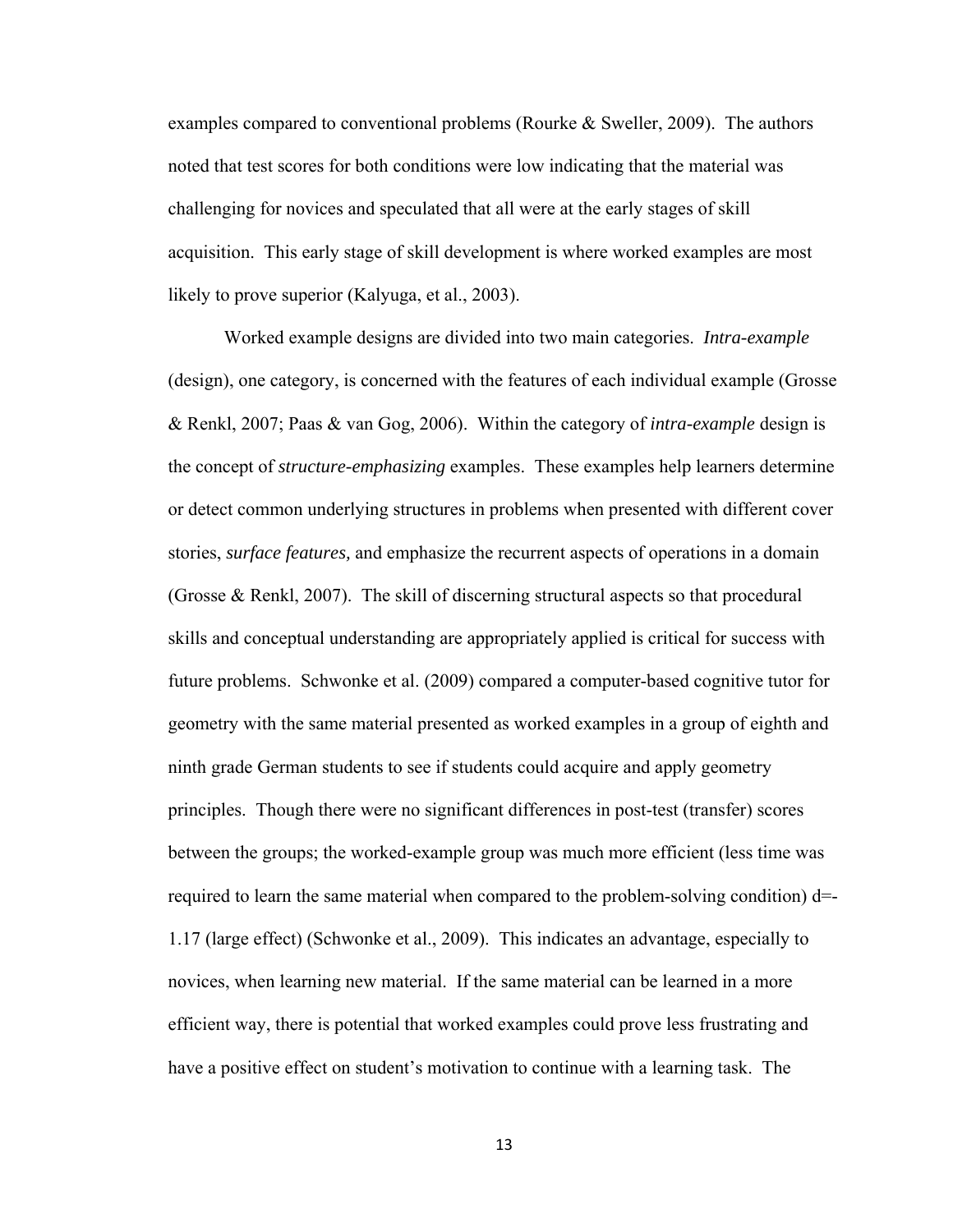investment of additional mental effort with improved motivation may positively impact learning outcomes over time for those receiving worked example based instruction (Paas, Tuovinen, van Merriënboer, & Darabi, 2005).

 For students to derive the most benefit from worked examples, carefully designed learning materials are required (Gerjets, Scheiter, & Catrambone, 2004). The instructional design framework provided by cognitive load theory differentiates between environments and activities that support learning and those that detract from learning. In addition, cognitive load theory includes perceived cognitive load, sometimes measured as only mental effort, in the metrics used to compare different instructional interventions. To fully appreciate differences in learning outcomes when comparing worked example to other types of instructional design, an overview of the tenets of cognitive load theory is necessary.

#### **Cognitive Load Theory**

 Cognitive load theory is concerned with how meaningful learning can occur when human cognitive architecture constrains processing in complex tasks (Sweller, 1998). Constraints are related to Miller's (1956) proposed functional limit on what can be attended to and manipulated consciously at one time. Design of instructional approaches within cognitive load theory takes into account prior knowledge and characteristics of learners, characteristics of the learning material and learning environment, along with the interaction between all of these (Renkl, Atkinson, & Grosse, 2004). Critical to implementing cognitive load theory in educational interventions is a clear understanding of the key cognitive structures directly involved in information processing.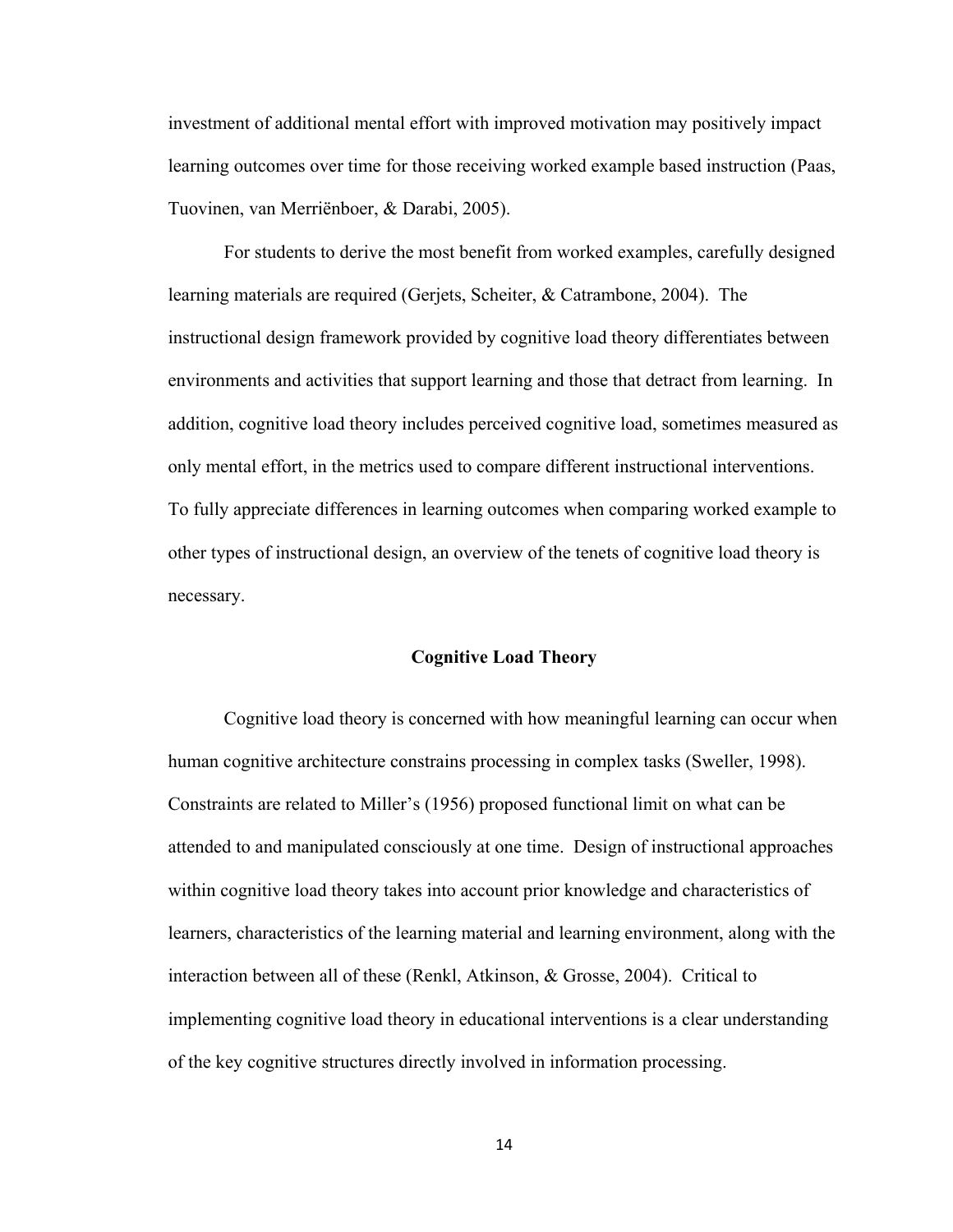#### **Cognitive architecture and learning: working and long term memory**

 Current models of cognitive processing describe structures that mediate what is noticed in the world and what, if anything, is done with that information. The predominant model is based on depicting information processing in much the same way as a computer functions. Processing input involves binding to other relevant and concurrent information so that it can be manipulated. Central to defining cognitive architecture and its role in designing and testing educational interventions within the framework of cognitive load theory, is the function and organization of one cognitive structure, working memory and its relationship to another cognitive structure, long-term memory (Paas, Renkl, & Sweller, 2004). Working memory is the multi-component cognitive structure responsible for processing, via elaboration and encoding, information presented for learning. Information is filtered to some extent based on self-regulatory mechanisms, allowing entry into working memory (Yuan, Steedle, Shavelson, Alonzo, & Oppezzo, 2006). Further, executive function refines the filters through which input must navigate before entering working memory, and may involve emerging or highly developed metacognitive processes on the part of the learner (Baddeley, 2010; Baddeley, 2000; Baddeley & Hitch, 1994). Once information has entered working memory, preservation of that information in long-term memory occurs via encoding. Manipulation of material in working memory may involve very conscious attention (mental effort) or occur automatically. Efficient management of new information in working memory involves, in part, more automation in retrieval and elaboration of existing material from long-term memory. This allows a greater portion of what is left of the limited capacity of working memory, at a particular moment, free to consciously attend to novel information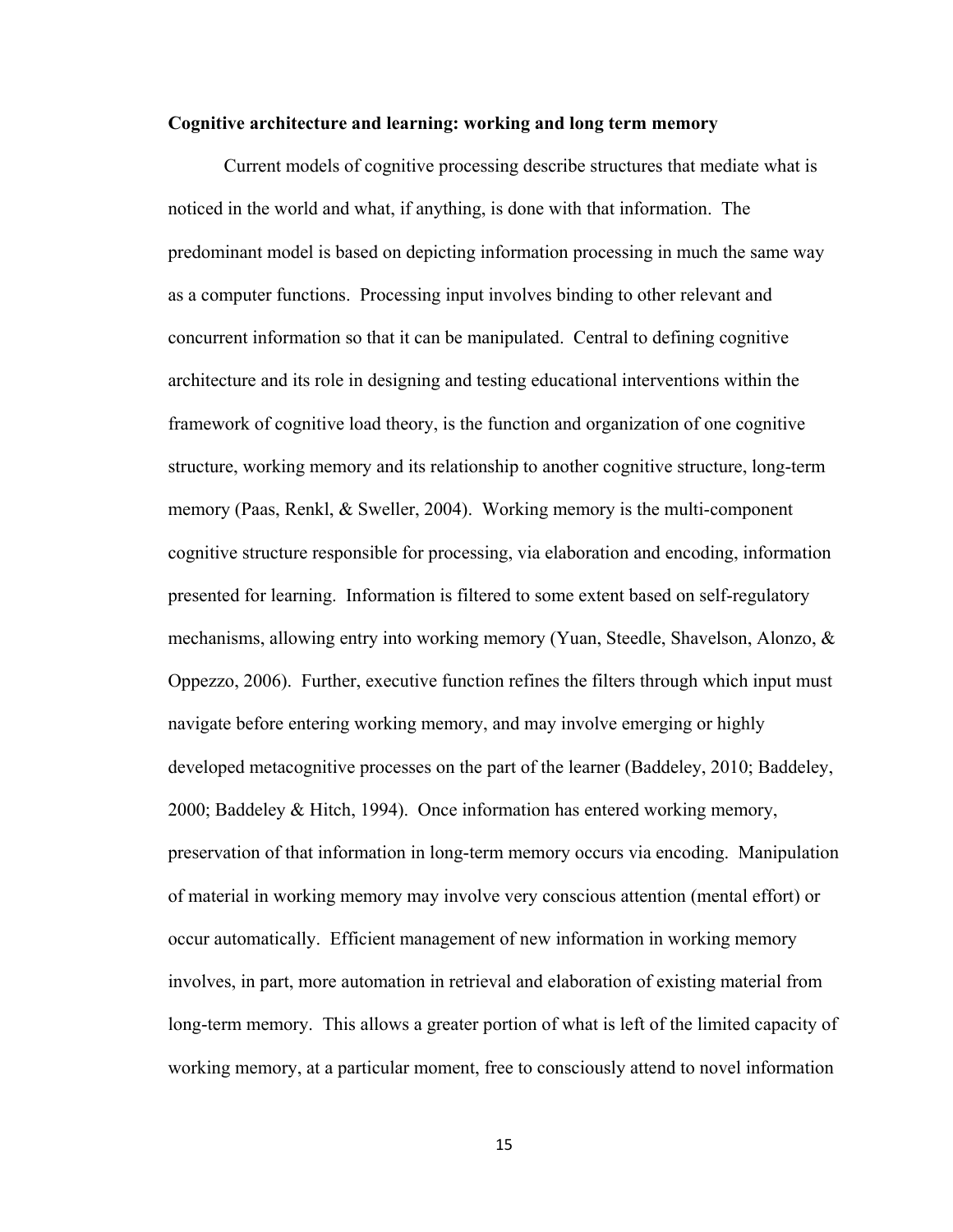(Baddeley, 2012). Once information has been stored in long-term memory, learning has taken place.

 Long-term memory, contrary to working memory, is believed to have no known capacity limit. Richer encoding in working memory allows retrieval to be triggered by multiple cues. This increases the likelihood that information stored in long-term memory can be accessed for subsequent use and elaboration (Nadolski, Kirschner, & van Merriënboer, 2006). The balance is to provide information to be learned in sufficiently rich formats without having these same formats distract the learner (Moreno, 2004). The learner may have to decide (consciously) what to do with sound, graphics, words, and experiential learning all at the same time, taxing the capacity of working memory and thereby limiting what information is captured and what form makes it to long-term memory (split-attention effect). This exchange and manipulation of to-be-learned material between the limited capacity of working memory and the unlimited capacity of long-term memory illustrates the role of educators in facilitating construction of knowledge in configurations to maximize storage and enhance retrieval. These configurations, or groupings, become the basis of successful learning.

**Schema construction and schema automation.** Chunking or grouping of related information specific to a particular problem solution, schema, define learning (Sweller, 1994). As learning progresses in a particular domain, schema become more complex as new information from repeated practice and problem solving is incorporated into an existing framework. Most powerful though, is the ability to fully complete a set of schema and use them on such a regular basis that conscious attention to recall is not needed. Conscious attention and awareness of that attention is one of the hallmarks of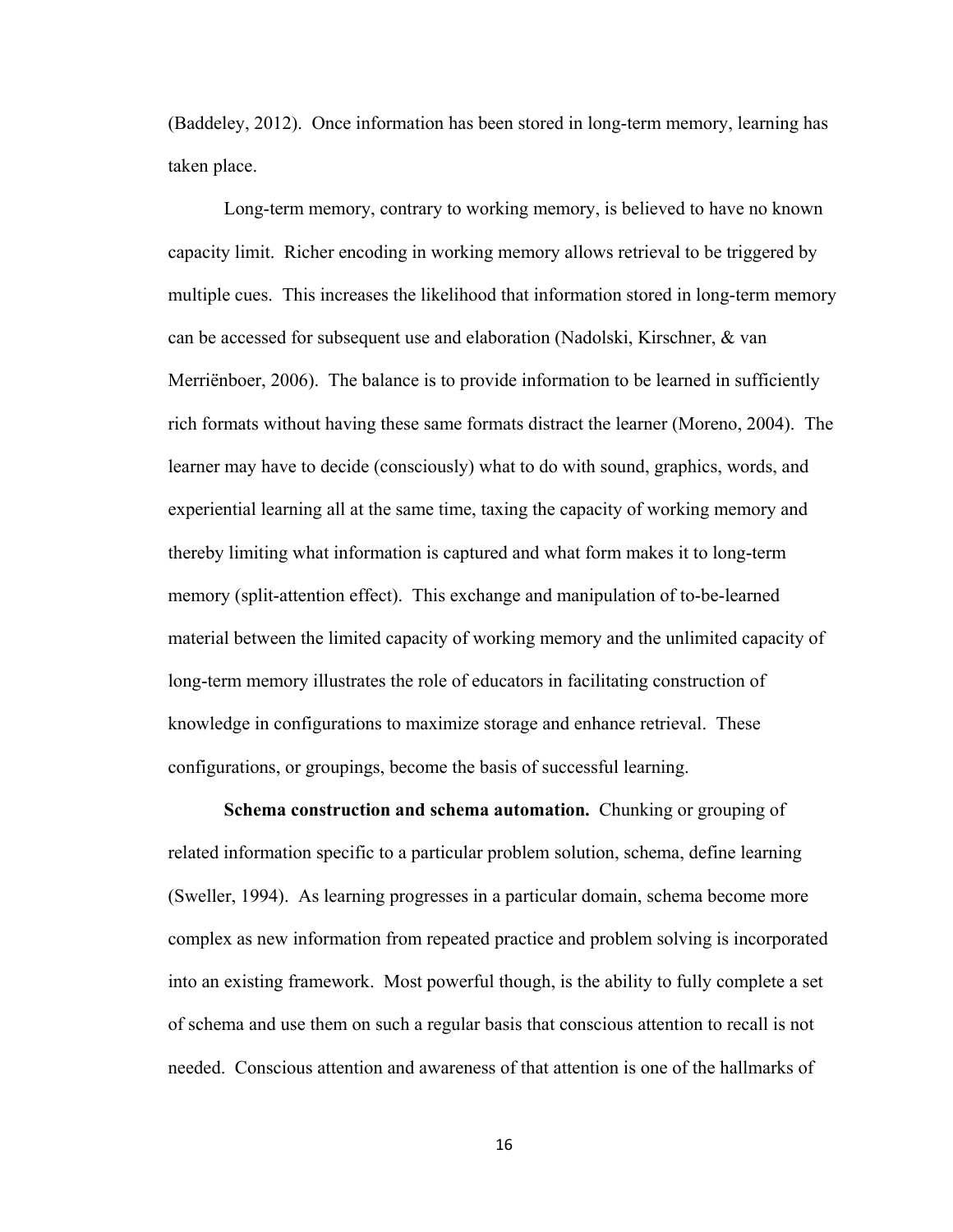cognitive load. This developed ability to use sets of schema without conscious attention is critical in the continued development of expert skills. The automaton of schema occurs over time with repeated practice and use of the schema stored in long-term memory. Automation can be enhanced when lower level schemas are incorporated into more complex schemas as learning deepens and experience develops (schema elaboration).

**Cognitive load.** Cognitive load describes the impact on cognitive resources associated with completing a task or learning something new. Awareness of cognitive load is reflected in perceived mental effort as either a single scale or a set of sub-scales. When a task requires acute attention and is perceived by the learner to be difficult, taxing, or frustrating, it may be that the individual has reached a point in which the immediate resources of working memory required to complete the task are overloaded. Meaningful learning or the ability to complete a task diminishes at this point (Pass, Tuovinen, Tabbers, & van Gerven, 2003; Paas & van Merriënboer, 1994; van Gog, Kester, & Paas, 2011). Awareness of effort may also be a positive signal of engagement or interest in the material. Cognitive load theory differentiates load as either supporting schema construction/automation, germane cognitive load, or detracting from schema construction/automation, extraneous cognitive load. The latter can be related to the material itself, intrinsic cognitive load, or the way in which the material is presented. Intrinsic cognitive load, if it fosters engagement and attention relevant to schema construction, then contributes to germane cognitive load. Extraneous cognitive load, intrinsic cognitive load, and germane cognitive load are additive, so if they are not adapted for different types of learners and materials schema construction and acquisition of new information is quickly impeded as working memory is taxed and cognitive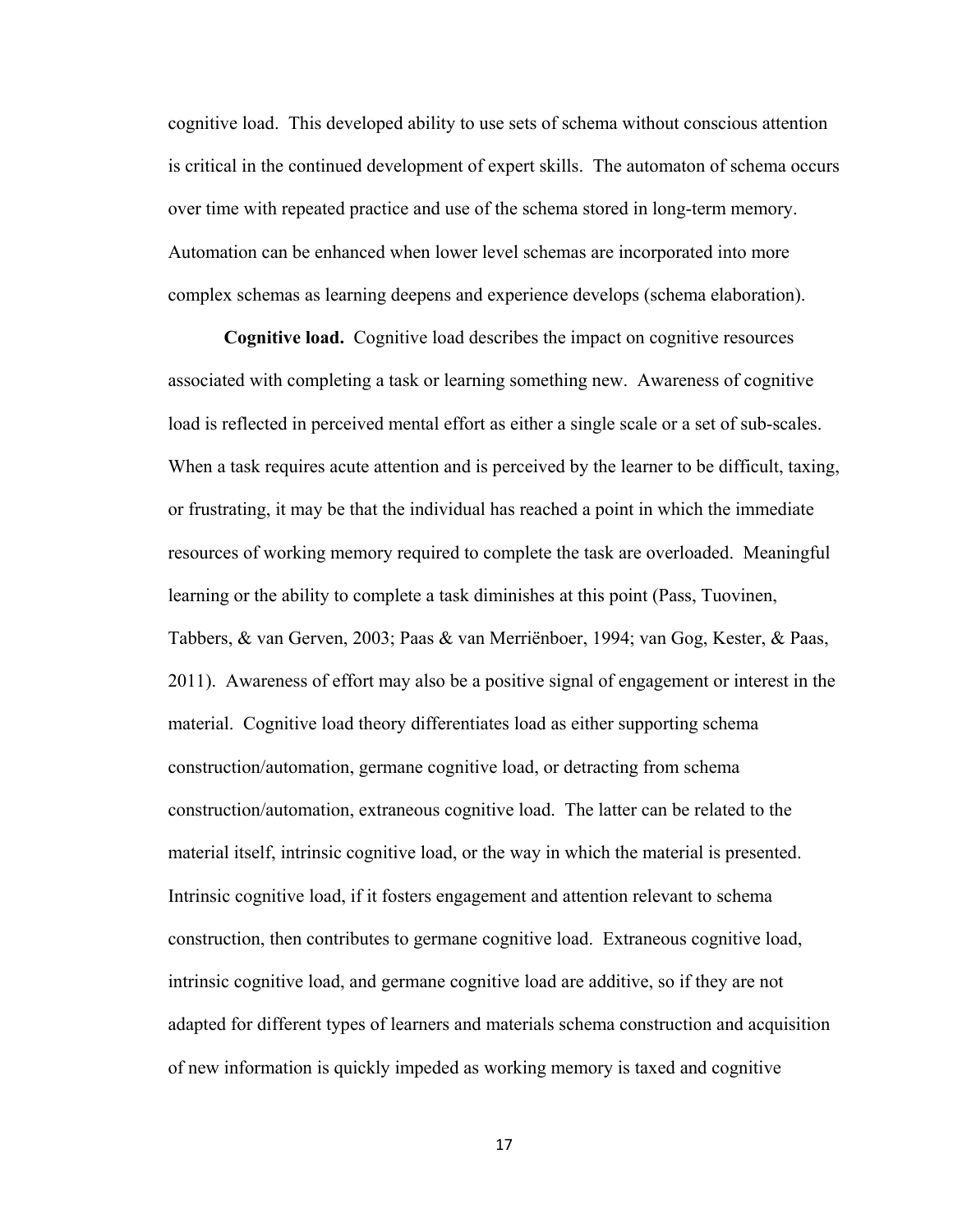overload occurs (Paas, Renkl, & Sweller, 2003; van Merriënboer & Sweller, 2005). When considered together, each of these types of load offer opportunities for educators to positively impact learning outcomes through careful construction of learning materials and environments. This is essential, since cognitive load is part of the learning process and manipulation changes outcomes (Pass, et al., 2003).

#### **Cognitive Load and Worked Example Design**

**Intrinsic cognitive load.** Materials to be learned or tasks that are intellectually complex contribute specifically to one category of cognitive load, intrinsic cognitive load (Pollack, Chandler, & Sweller, 2002). Sweller (1994) states, "the primary determinant of intrinsic cognitive load is element interactivity" (pg. 307). Element interactivity describes a task that requires the learner to attend to multiple pieces of material (elements) that cannot be easily separated from one another. These elements interact and the task cannot be completed, nor schema constructed, without considering all of the elements together. Complex cognitive skills have high intrinsic cognitive load because they have a high level of element interactivity. In domains where greater numbers of interacting elements are common, learners are frequently overwhelmed (Ayers 2006; Pass, et al., 2003; Paas, Renkl, & Sweller, 2004). Intrinsic cognitive load also involves the expertise (experience) of the learner in the domain, so learners with lower prior knowledge may find a task difficult compared to an expert (Pass, Tuovinen, Tabbers,  $\&$ van Gerven, 2003; Renkl, Atkinson, & Grosse, 2004). Arguments have been made that intrinsic cognitive load cannot be directly influenced by instructional design; however, intrinsic cognitive load reduction can be accomplished by simplifying tasks to reduce interactivity (Paas, Renkl, & Sweller, 2003; Pass, Tuovinen, Tabbers, & van Gerven,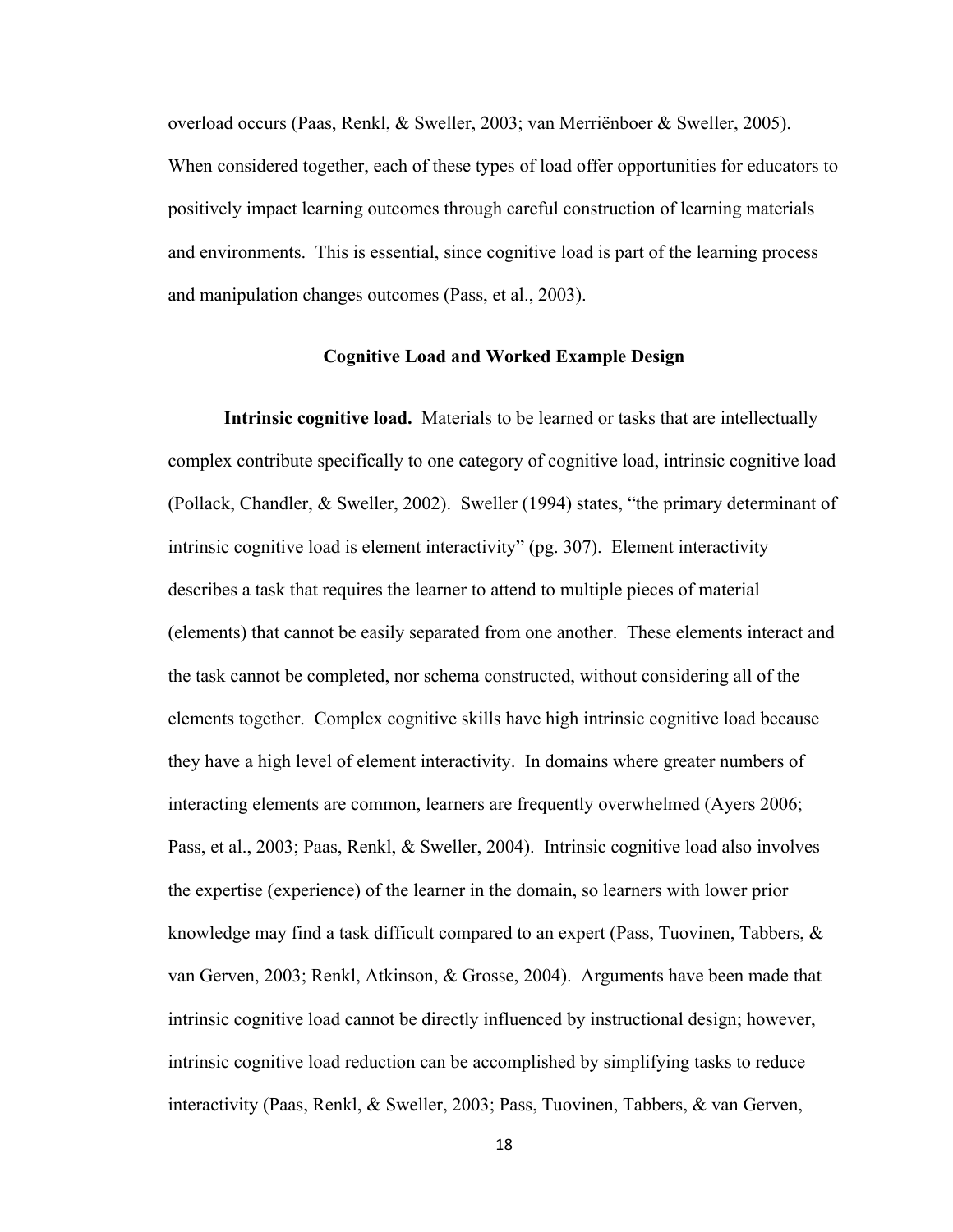2003; van Merriënboer, Kirschner, & Kester, 2003; van Merriënboer & Sweller, 2005). Though this may alter learning at a particular stage, it may be necessary with complex, high-element interactivity tasks.

 Pollack, Chandler, & Sweller (2002) conducted a series of four experiments to test whether isolating elements of a problem while potentially sacrificing some understanding would prove more effective in actually accomplishing a task when compared to an interacting elements condition. First year industrial trade students were randomly assigned to a condition that eliminated the "what" and the "why" of conducting an insulation resistance test used by electrical engineers (isolated element condition) or a condition that included this information for the steps in the resistance test (interacting elements condition). Instructions were provided in each condition via a diagram with numbered steps in much the same way as a worked example in other domains. The interacting elements condition provided the "why" information associated with each step. Results indicated an advantage for those receiving the isolated elements version of the instructions in the test phase. In addition, mental load ratings were lower in the isolated elements condition and the relative efficiency of instruction, defined as a relationship between mental load and performance, was higher (Pollack, et al., 2002). These observations support modification of learning materials (decreasing intrinsic cognitive load) in initial stages of learning (for novices). This approach recognizes the paradox of not having sufficient prior knowledge (schemas) for learning complex material and the need to provide a learning environment where these schemas can be constructed in the first place. Elements can be added back in later as the experience of the learner increases (Paas, et al., 2003; van Merriënboer & Sweller, 2005; van Merriënboer, et al., 2003).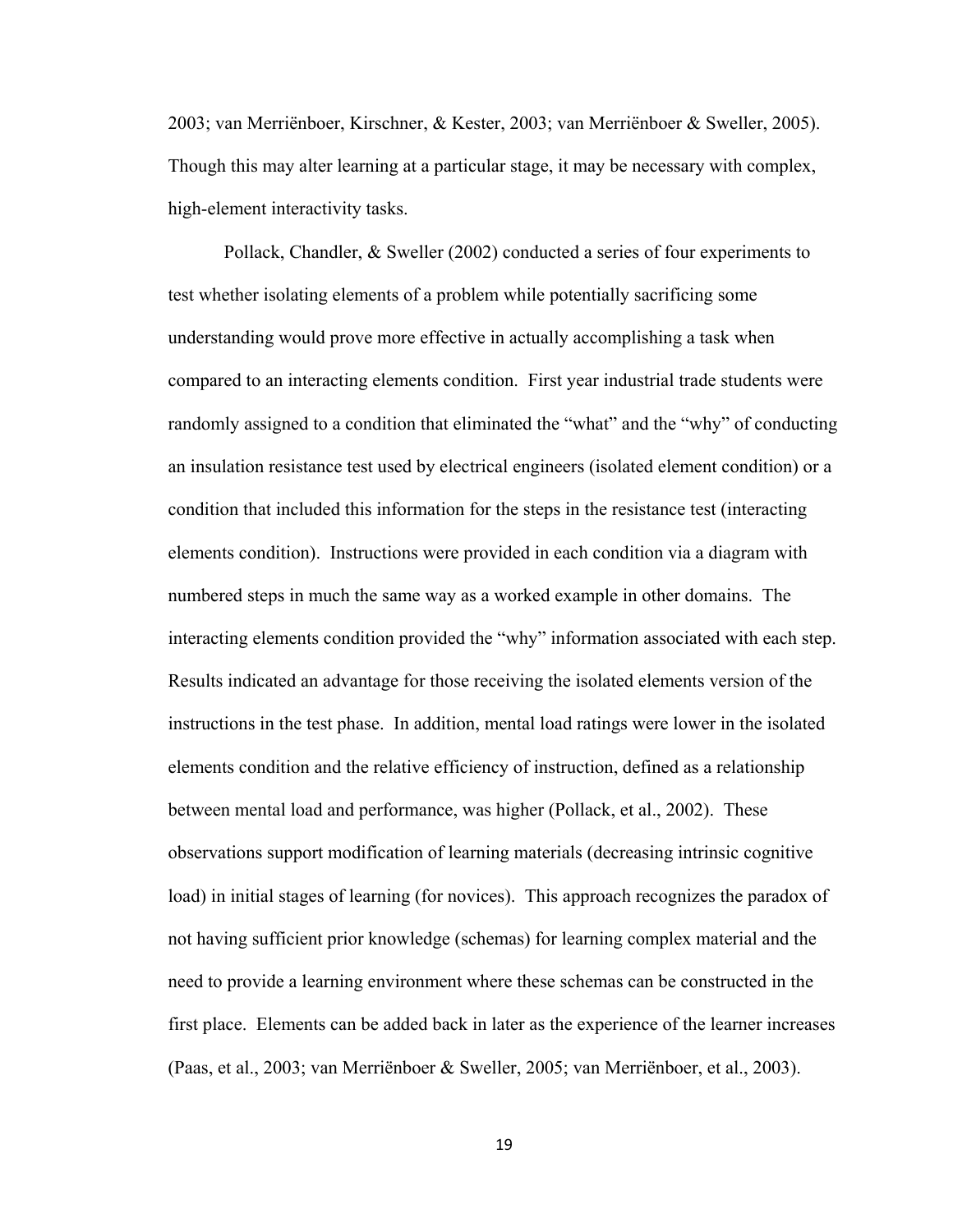**Extraneous cognitive load.** Extraneous cognitive load includes instructional materials and environments that require students to spend working memory searching for procedures or pieces of information that are not relevant to schema construction however must be addressed to complete a task (Van Gog, Paas, & van Merriënboer, 2008). Extraneous cognitive load can also be a result of a task environment, for example one that is perceived as being high stakes. Extraneous cognitive load has frequently been where cognitive load theory is applied, changing the way material is presented to learners and where it is presented. Worked examples are particularly effective in reducing extraneous cognitive load by focusing attention of the learner on the relevant features of a problem (Gerjets, et al., 2004). Focusing attention is facilitated by worked examples when educational approaches limit extraneous cognitive load through structuring the impact of intrinsic cognitive load and encouraging students to invest the remaining cognitive resources toward schema construction, elaboration, and automation, all parts of germane cognitive load.

**Germane cognitive load.** Germane cognitive load enhances learning and, like extraneous cognitive load, may be more readily manipulated in the learning environment. Design elements of instruction to increase germane cognitive load support the use of working memory resources towards construction of schema. Current research in worked examples is now more focused on how to enhance germane cognitive load (Renkl, et al., 2004). One way of increasing germane cognitive load is by providing training conditions where learners are required to practice different versions of a task (context) where slightly different information is required to complete the task. This contextual inference effect is a result of increased cognitive load, measured as increased perceived mental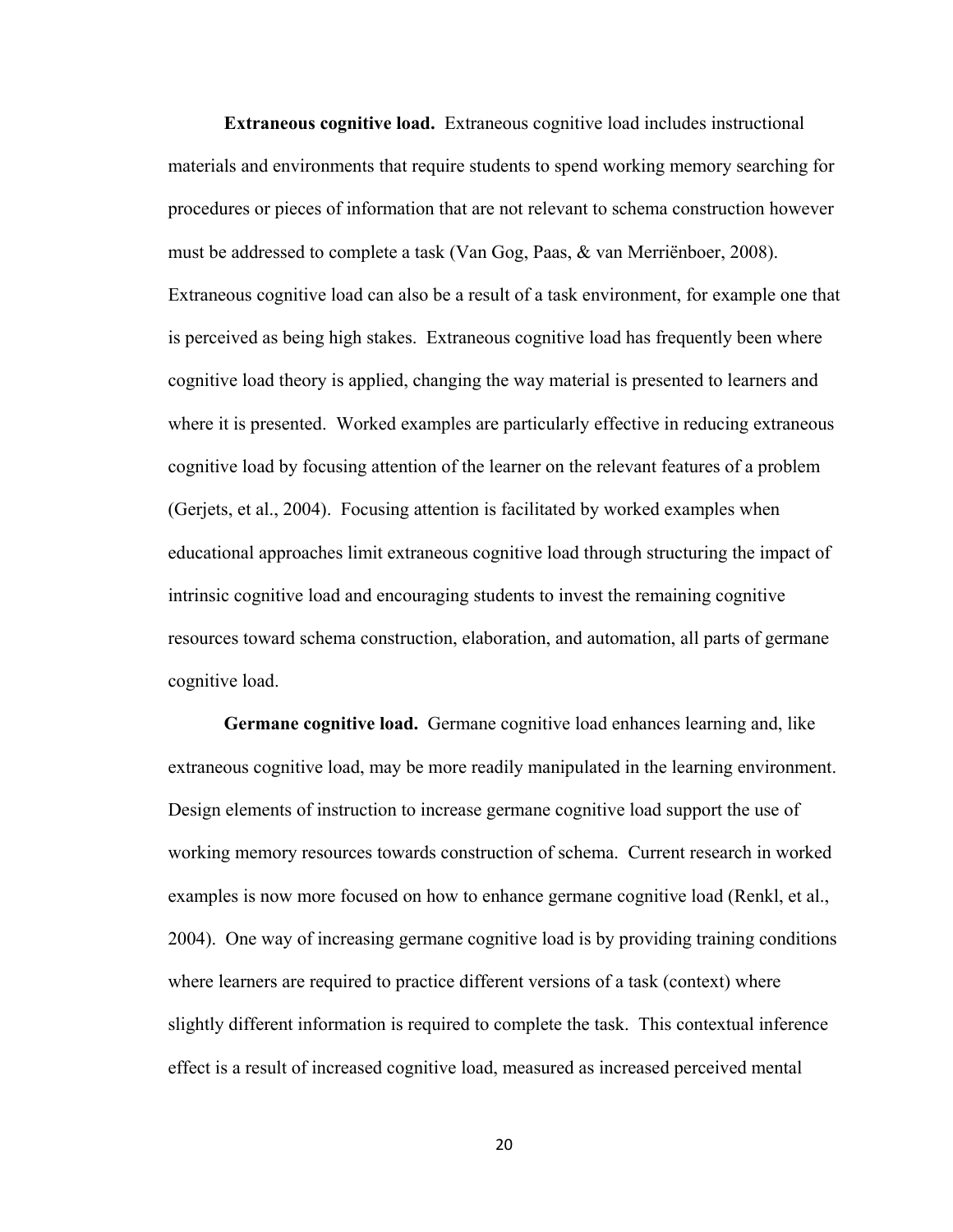effort. It is germane cognitive load and directly contributes to relevant schema construction (van Merriënboer, Schuurman, Crook, & Paas, 2002). van Merriënboer, et al. (2002) demonstrated improved training efficiency when comparing high contextual inference to low contextual inference in a group of engineering students. As predicted, the high contextual inference group took more time and reported higher mental effort. More important is that in this experiment students were diagnosing new problems in the testing environment of dynamic chemical systems, not ones they had seen or practiced before. This holds promise for performance on novel tasks (van Merriënboer, et al., 2002).

## **Example Format and Addition of Principle or Process Information to Worked Examples**

Within the worked example literature, most are molar examples; worked examples designed to help learners identify structures and main components that help classify a problem. After learners classify a problem, they then use the learned steps to solve the problem as a whole. Because of the need to classify problems with this approach, these examples might encourage students toward a more recipe-like approach to problem solving which may be a detriment to learning. Molar worked examples direct the student from one step to the next, requiring that what was encountered in the previous step be held in working memory to understand the next step. Approaches using this type of worked example may also give students the illusion of understanding, that they have in fact also learned the rationale or principles behind the solution steps. This may inhibit novel problem solving. Simultaneous examples are similar to molar worked examples, where all the solution components are displayed at one time, so that each step is related to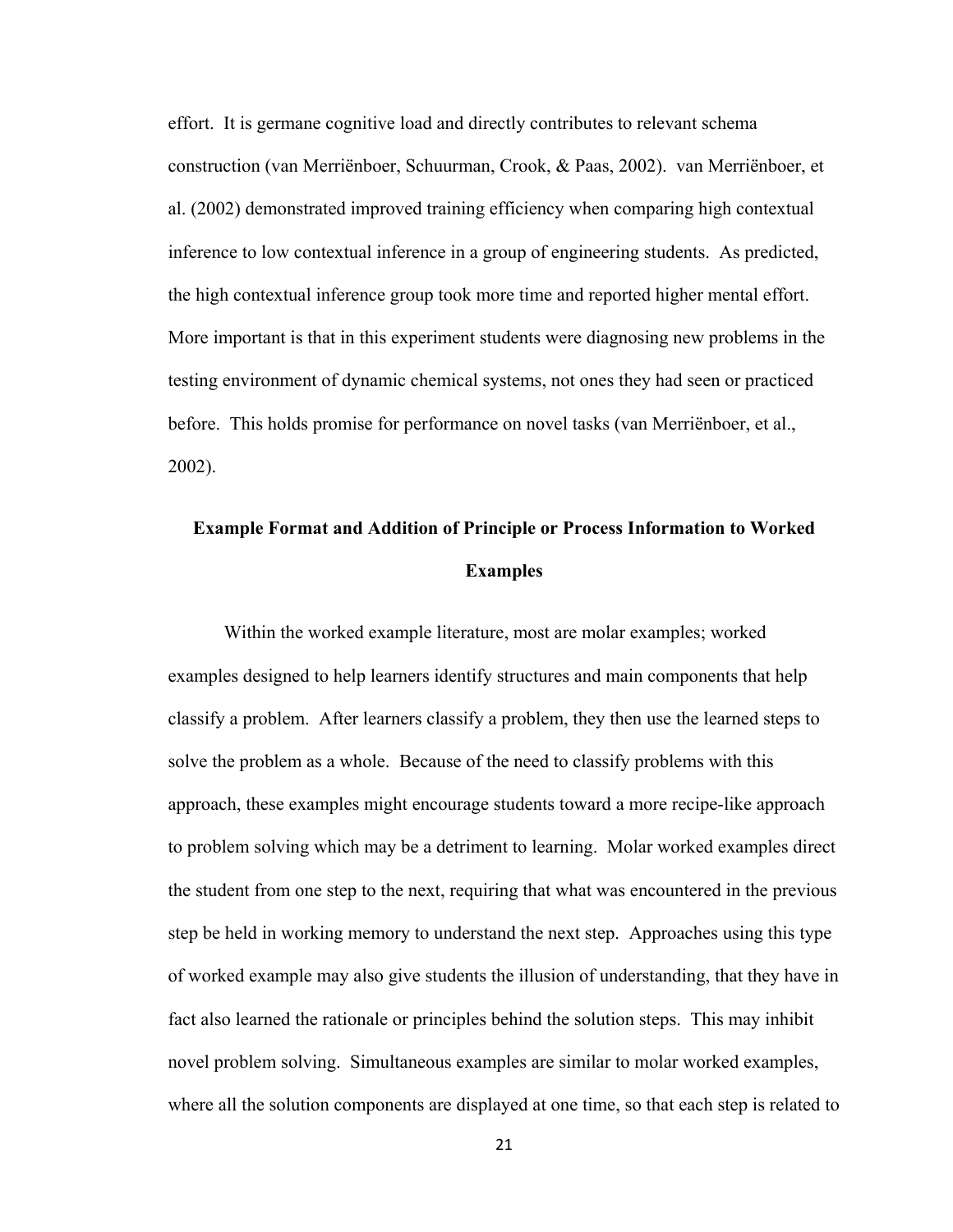the others and not considered on its own (Atkinson & Derry, 2000). Having to consider the problem and its solution all at once may defeat one goal of worked examples, reducing cognitive load, especially intrinsic cognitive load. Molar examples may not decrease cognitive load in an appreciable way compared to alternative worked example designs (Gerjets, et al., 2004).

 An alternative is a modular worked example. Modular worked examples may decrease intrinsic cognitive load more effectively by defining sub goals and limiting the solution search space to the sub goal and not the overall goal. Modular worked examples provide clues to relevance, order of operations, and associated labels that allow grouping of steps, potentially improving sub-goal learning. Within the format of modular examples, structural features that are highlighted also have associated an explicit purpose for performing that step and can stand alone. This may improve the possibility of recognizing steps that can be used or adapted in novel problem solving situations. An experiment designed by Atkinson and Derry, 2000 comparing sequential examples (modular) with simultaneous examples (molar), reported improved understanding of examples and improved performance on post-test problems for subjects in the sequential examples condition. The sequential examples of Atkinson and Derry (2000) are similar to modular examples in that the learner is presented an unsolved example or case with each step successively added with the final page representing the entire solution.

 Gerjets, Scheiter, & Catrambone (2004) were able to demonstrate improved performance on isomorphic as well as novel problems when the modular example condition was compared to those studying molar examples. In addition, they replicated the experiment and introduced an alternative tool to measure perceived cognitive load,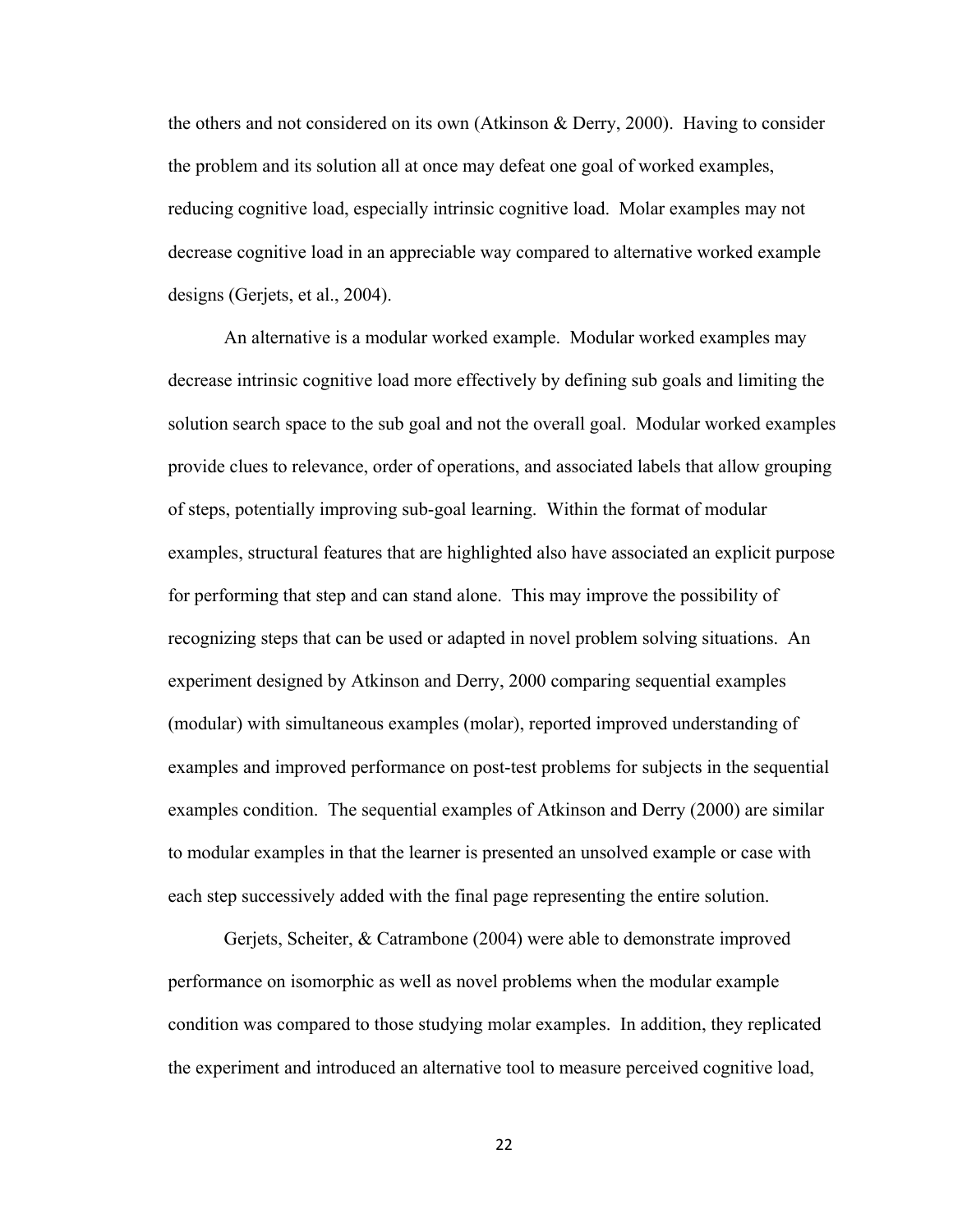the NASA-Task Load Index (NASA- TLX) questionnaire (Hart, 2008; Hart and Staveland, 1988). In study five by Gerjets, et al., (2004), modular examples were changed to include or exclude instructional elaborations (principled or process information). Elaborations improved performance measures in the modular group compared to the molar group with elaborations. Most promising was that when modular examples included elaborations, performance improved when compared to the molar group. The NASA-TLX revealed decreased perceived task demands, stress, and effort for those in the modular examples, including elaborations compared to modular examples without elaborations (Gerjets, et al., 2004).

 In an extension of their previous work with modular examples, Gerjets, Scheiter, & Catrambone (2006) compared modular examples at three levels of instructional elaboration (low, medium, high). Subjects were German undergraduate students of differing majors. Students were considered novices when it came to calculating complex-event probabilities. Subjects were told that they had to acquire knowledge in four different categories explained by a series of worked examples. In addition to performance measures and time on task, the NASA-TLX was used again with an added category of perceived success in understanding the examples. Results indicated more time was spent studying the medium and high elaborated examples. Elaborations did not improve performance on isomorphic problems within the modular examples; however, the medium to high elaborated examples rated perceived success higher while simultaneously reporting less study effort (lower cognitive load). An additional finding indicated that providing more instructional explanations concerning rationale behind the solution steps provided no clear benefit on problem-solving performance, negatively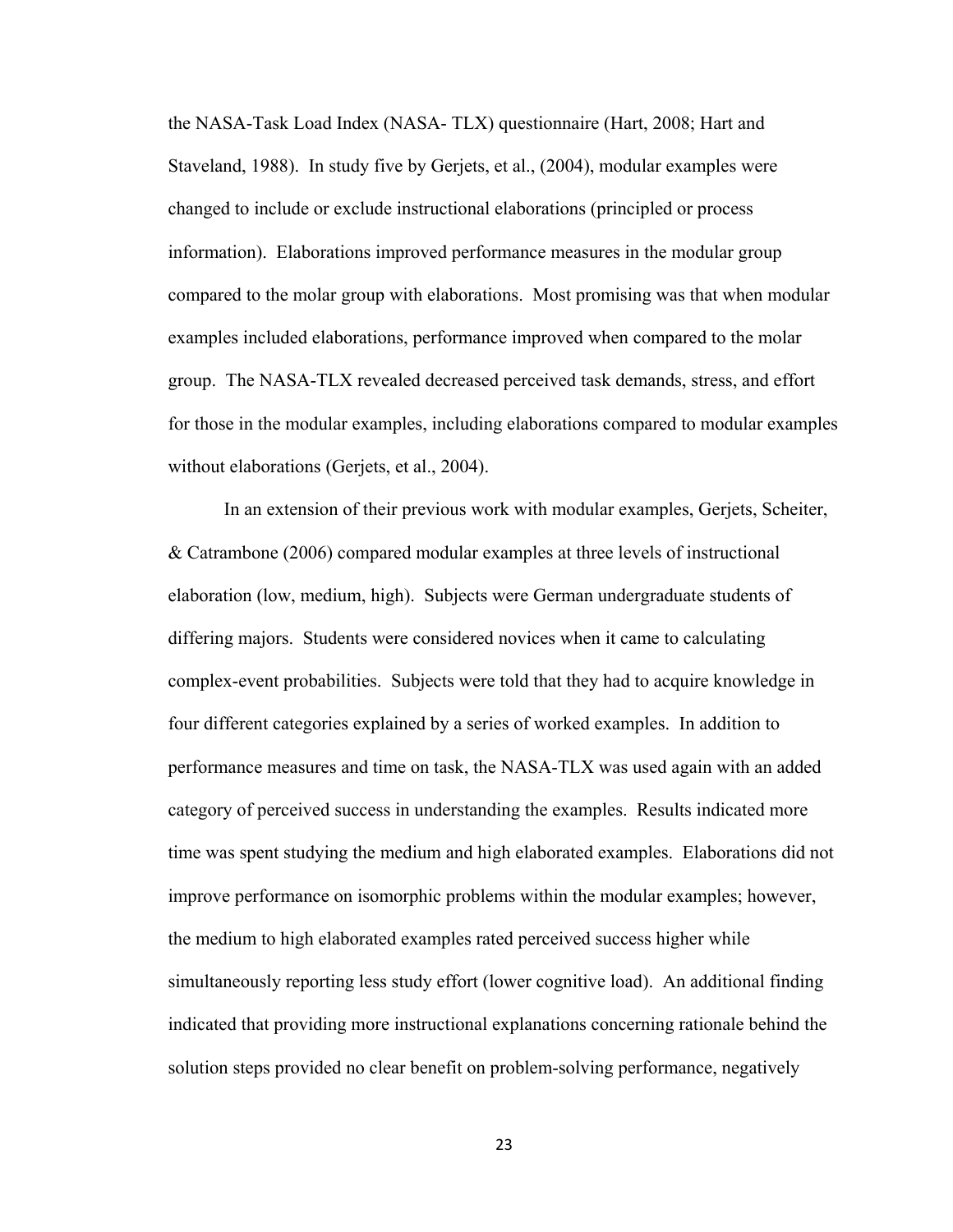impacting efficiency because the examples took longer to study (Gerjets, Scheiter,  $\&$ Catrambone, 2006).

 One way to examine the use of modular worked examples is to further delineate between modular examples that list each sub goal, product-oriented worked examples (PDWE) and those that list each sub goal in addition to providing instructional elaborations, process-oriented worked examples (PSWE). Ultimately, the schemas for problems within a domain could become more elaborate using the PSWE approach and may deepen learning and promote understanding providing learners with an advantage when solving novel problems. On the other hand, some empirical evidence seems to support sub goal oriented worked example without elaborations. The advantage to adding process information for PSWE is not clear. There is space for research in the area comparing PDWE to PSWE for novices to determine if modular worked examples support learning and transfer and if PSWE are superior to PDWE on isomorphic and novel tasks.

#### **Design Elements of Process-Oriented and Product-Oriented Worked Examples**

Process-oriented and product-oriented worked examples meet the definition of modular examples. PDWE depict independent solution steps for a problem after it has been presented. There is no rationale provided for taking certain steps in PDWE (van Gog, Paas, & van Merriënboer, 2006). The steps are numbered with the step labeled and the associated answer for that step in the solution. PSWE adds domain-principled explanations to each solution step, the "how" and "why". Providing students with the purpose of the solution steps in a procedure has the potential to effectively increase germane cognitive load. This occurs not only through identification of recurrent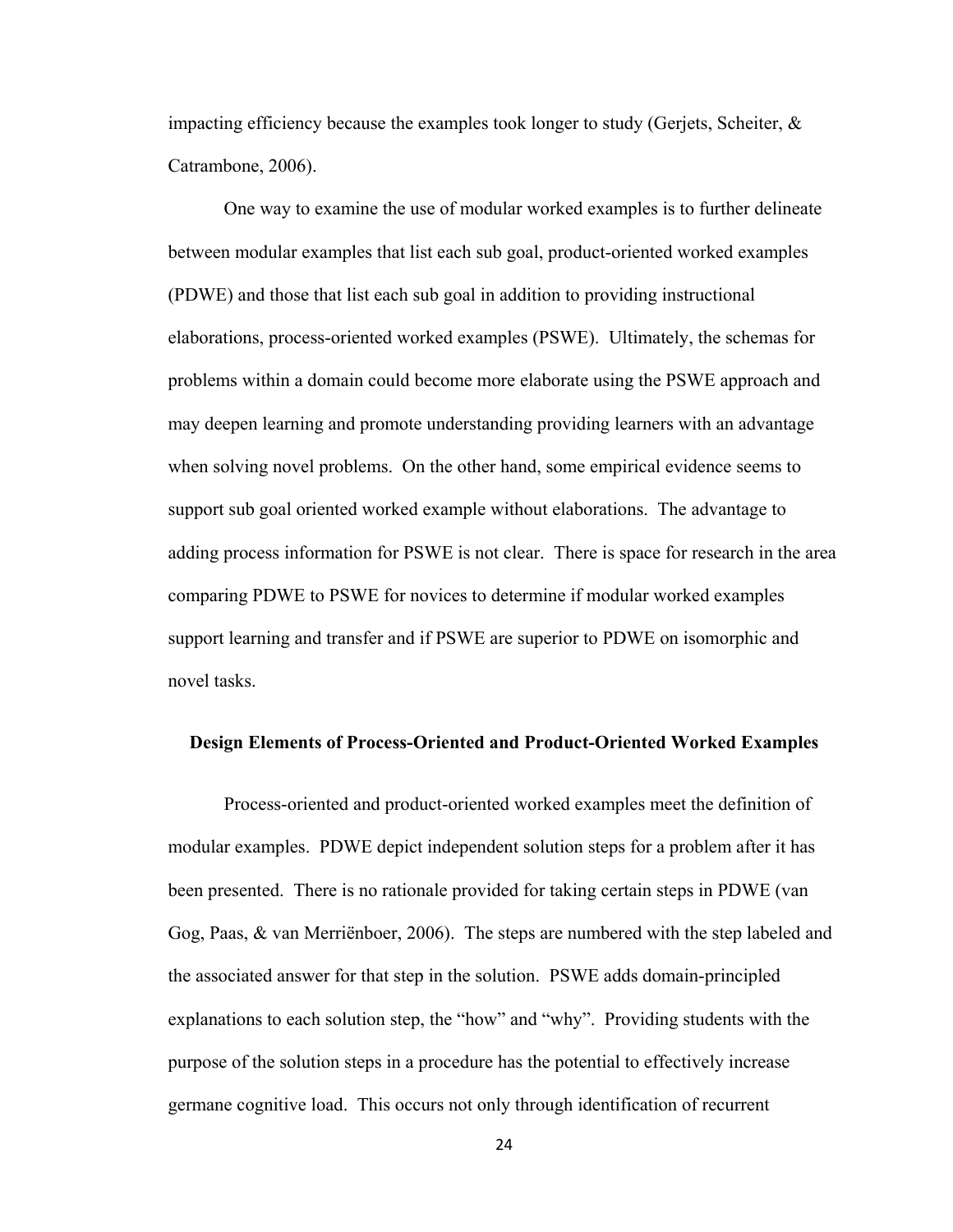elements highlighted in the process steps; but also for non-recurrent skills, potentially enhancing transfer performance especially for transfer tasks (novel) that may have slightly different features where following a memorized procedure or set of steps will not work (van Gog, et al, 2004; van Gog, et al, 2006).

 Criticism of worked example approaches exists, especially when considering the level of prior knowledge or experience of students in a domain (Leslie, Low, Jin, & Sweller, 2012). For learners with lower prior knowledge, the worked examples may increase germane cognitive load to the point where learning is impeded by increasing overall cognitive load (van Gog, Paas, & van Merriënboer, 2008). To discern whether one type of worked example is more effective than another, an evaluation should address: (1) reducing extraneous cognitive load and intrinsic cognitive load as suggested by cognitive load theory, (2) engaging the students such that students will actually devote the attention needed in the learning phase to benefit from the worked example approach providing germane cognitive load, and (3) clearly identifying the population of students worked examples are being designed for, so content is structured for the level of prior knowledge (van Gog, et al., 2004; van Gog, e al., 2006; van Gog, et al., 2008).

 Framing the worked example experiment for level of prior knowledge and engagement include describing the role of the student as part of a team of individuals where their input and ideas are critical (Engle, et al., 2012). In the context of training nutrition professionals, this can be used to situate the student as a member of the healthcare team as the expert with specific nutrition diagnostic and treatment information to be incorporated into overall care for an individual. Likewise, there is evidence to suggest that providing cues to direct student attention to relevant features of a problem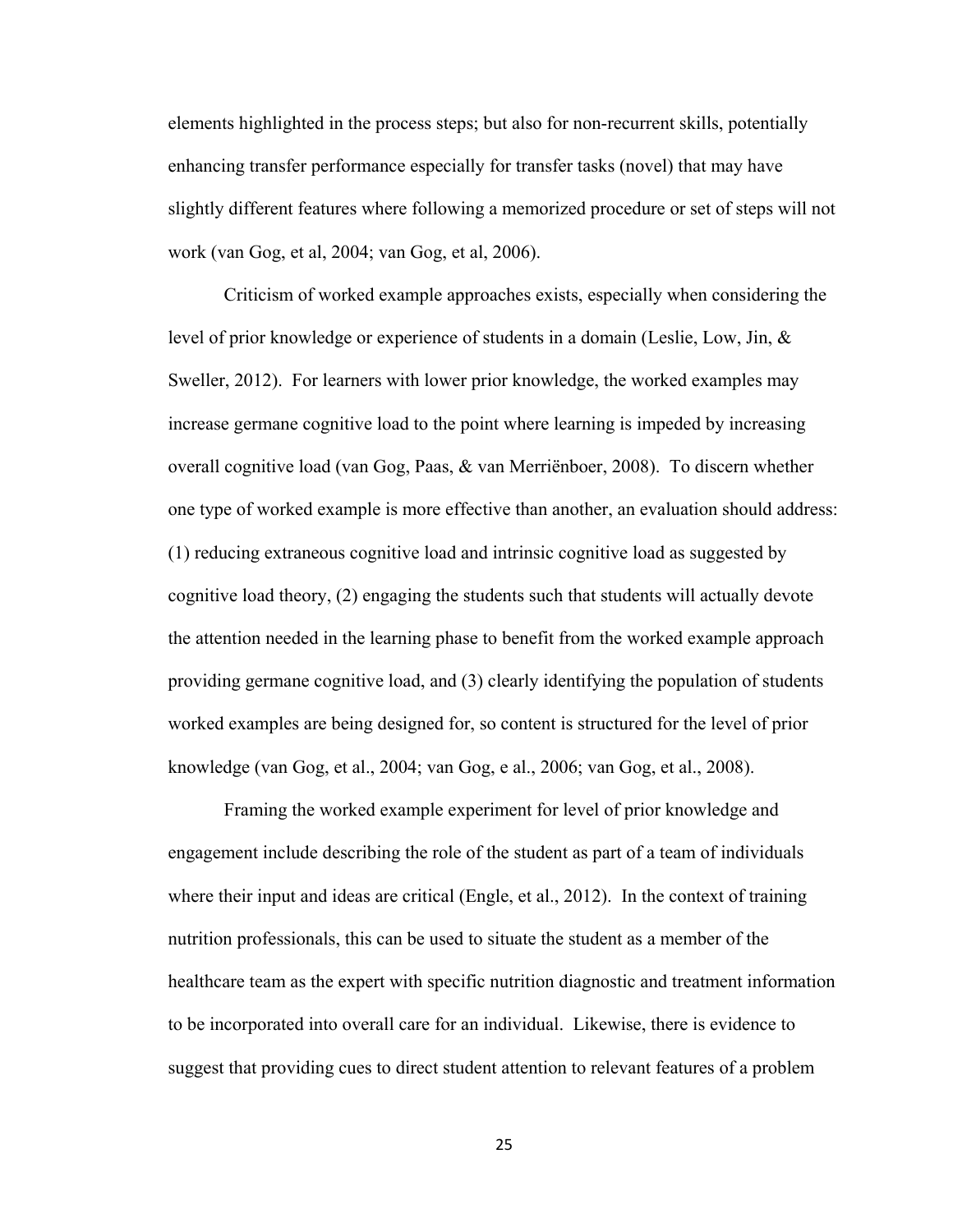will aid the student in developing an explicit problem schema that will trigger a particular solution path when a new problem is presented (Gick & Holyoak, 1983; Gobet, 2005). These schemas then may improve transfer to the novel problem by adding some protection from contextual changes, surface features that occur between learning the material and later application (Catrambone  $\&$  Holyoak, 1989). Therefore, expansive framing for context and the inclusion of cues to notice problem features creates an expectation for transfer (novel problem solving). This may increase student engagement and support the notion of utility value for the new material potentially improving performance when faced with a novel problem (Engle, et al., 2012). This approach aligns with the worked example approach, specifically PSWE.

 The intent in complex learning environments is identification of deep structural similarities and relationships between elements of the problem so that prior learning and the new context can be connected, leading to newly constructed schemas and advanced knowledge, all elements of emerging expertise in a particular domain (Gobet, 2005). At issue is the reality that new problems that could be approached using previously learned information or strategies do not always have similar surface structures and it is the deeper structure that may be a clue to a solution (Day & Goldstone, 2012). Labeling structure and drawing attention in a learning phase, such as worked examples, may make recognition, and therefore the solution, more achievable (Catrambone & Holyoak, 1989; Gobet, 2005). Perkins and Salomon (2012) suggest that this skill of detection can be developed by a variety of educational experiences. The discrepancies noted might be the most powerful in motivating a student to take the next step, or elect to explore the relationship of the discrepancies (Wigfield  $& Eccles, 2000$ ). An example is a clinical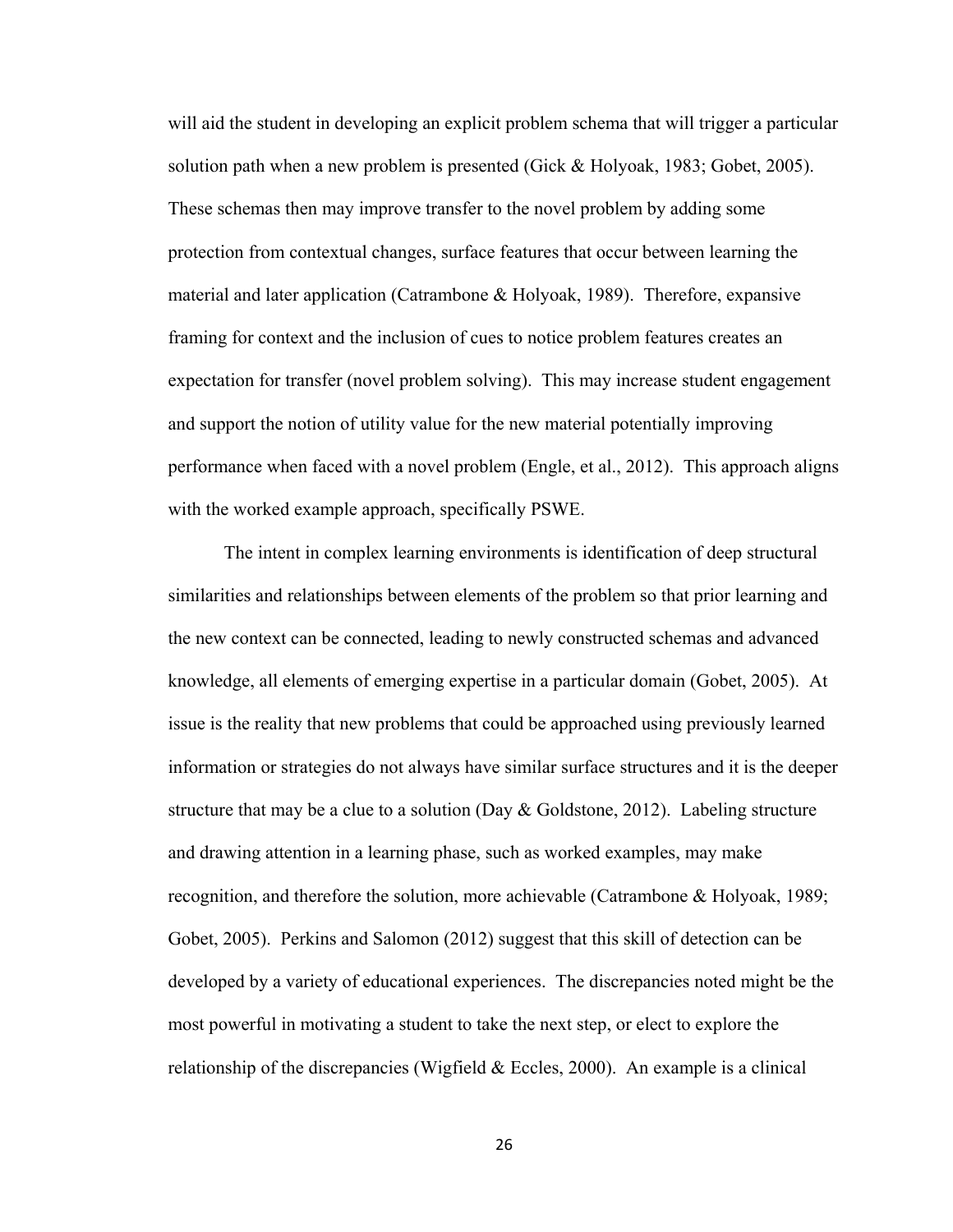case study example where the relationships between the discrepancies and interaction of elements are features of complex tasks. The modular worked example formats proposed in this research offer example problems that explicitly label features to detect discrepancies and connect information in the example to prior knowledge.

## **Measures of Perceived Cognitive Load and Mental Effort**

 Paas and van Merriënboer (1993) suggest cognitive load assessment should include the elements of mental effort, mental load, and performance; however, in practice there are differing approaches depending on the investigator and what the measures are intended to contribute to evaluation of a particular educational intervention or design (Pass, et al, 2003). If changes or approaches to instructional design are situated within cognitive load theory, by definition one of the goals is to decrease cognitive load while achieving acceptable learning outcomes. Physiologic and subjective measures of mental load have been used by investigators to estimate cognitive load. In most educational settings, the specialized equipment required to document physiologic changes related to cognitive load are usually impractical. Subjective measures assume that learners can reflect on the learning task and rank the amount of mental effort spent on a particular task (Paas, van Merriënboer, & Adam, 1994). Frequently, a nine- point scale from very, very low mental effort (1) to very, very high mental effort (9), suggested by Paas and van Merriënboer, is used, sometimes adapting the language of difficulty to the age of subjects (Paas & van Merriënboer, 1993; Paas, van Merriënboer, & Adam, 1994). This subjective measure, a task based indicator, can be used in the learning phase and in the performance phase of an investigation of educational approaches. Evidence suggests that student report of intensity of effort is the essence of cognitive load and the measurement of effort,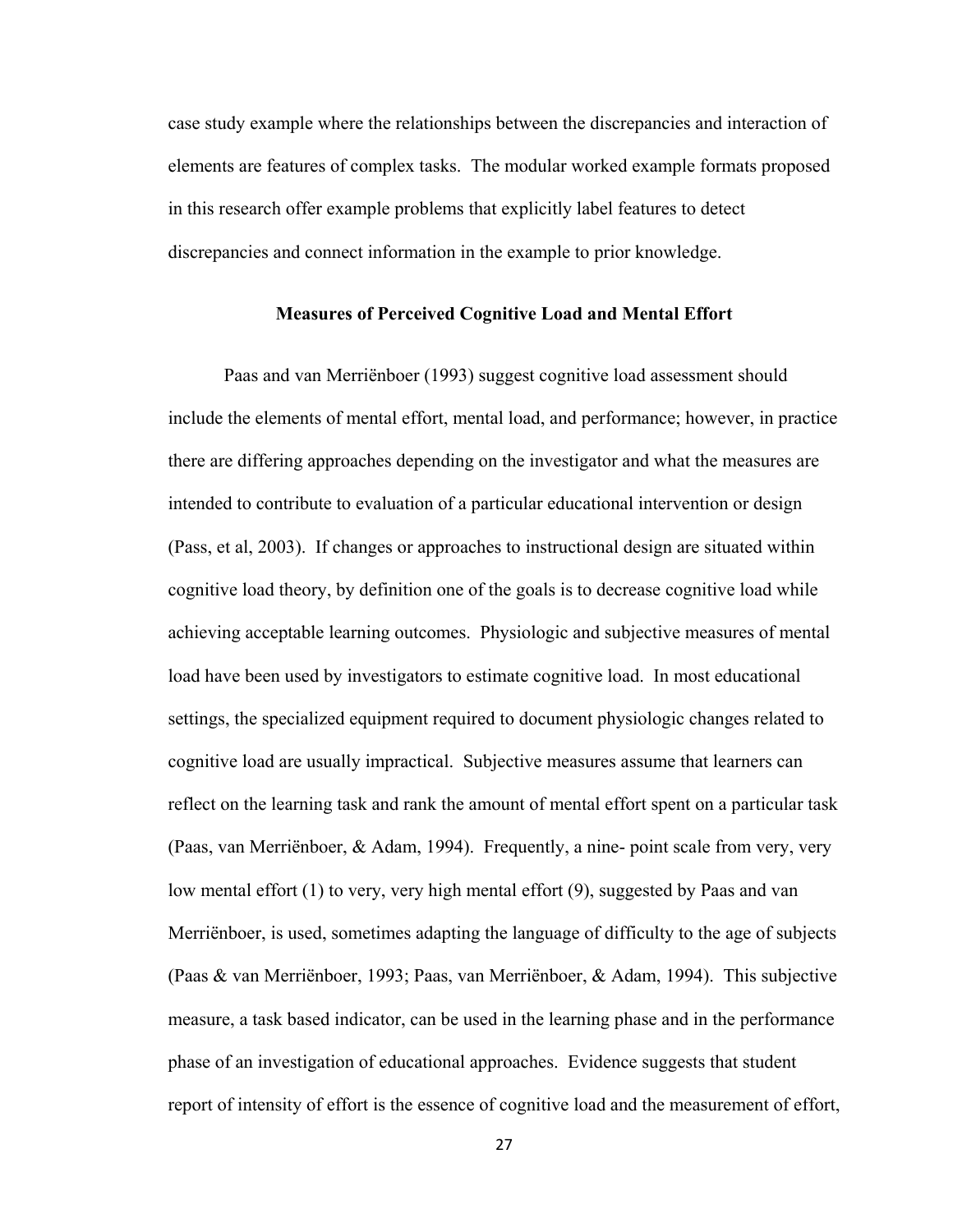using this scale, can be used reliably as an index of cognitive load (Ayres, 2006; Paas, et al., 1994).

 Performance, correct answers or proficiency, is used frequently as an outcome for many educational approaches. If tied to mental effort or mental load, it is possible to ascertain at what cost performance occurred. For example, students in two different learning conditions may have the same score on a performance measure; however, students in one condition perceived their mental effort or cognitive load, the amount of resources allocated, to be much higher than those in the other condition. In this example, the condition that resulted in better or equal performance with a lower score of mental effort might in fact leave room for additional material and richer schema construction, with a presumed increase in germane cognitive load, than the condition where load was perceived higher (Ayers, 2006; Pass, et al., 1994; Pass, Tuovinen, Tabbers, & van Gerven, 2003). Additionally, this efficiency rating, acceptable performance with lower mental effort/perceived cognitive load, could be used to evaluate differences between learning conditions.

 The computational approach for efficiency involves calculating *z* scores for mental effort and performance measures to compute an instructional condition efficiency score (*E*) via the following formula (Pass, et al., 2003):

$$
E = \frac{Zperformance - Zmental\,effort}{\sqrt{2}}
$$

Results are graphed on a Cartesian axis with performance on the vertical and mental effort on the horizontal with group or individual efficiency scores plotted as a distance from the *E*=0 line, passing from the lower left to the upper right of the grid. The upper left of the grid represents the highest efficiency and the lower right the lowest efficiency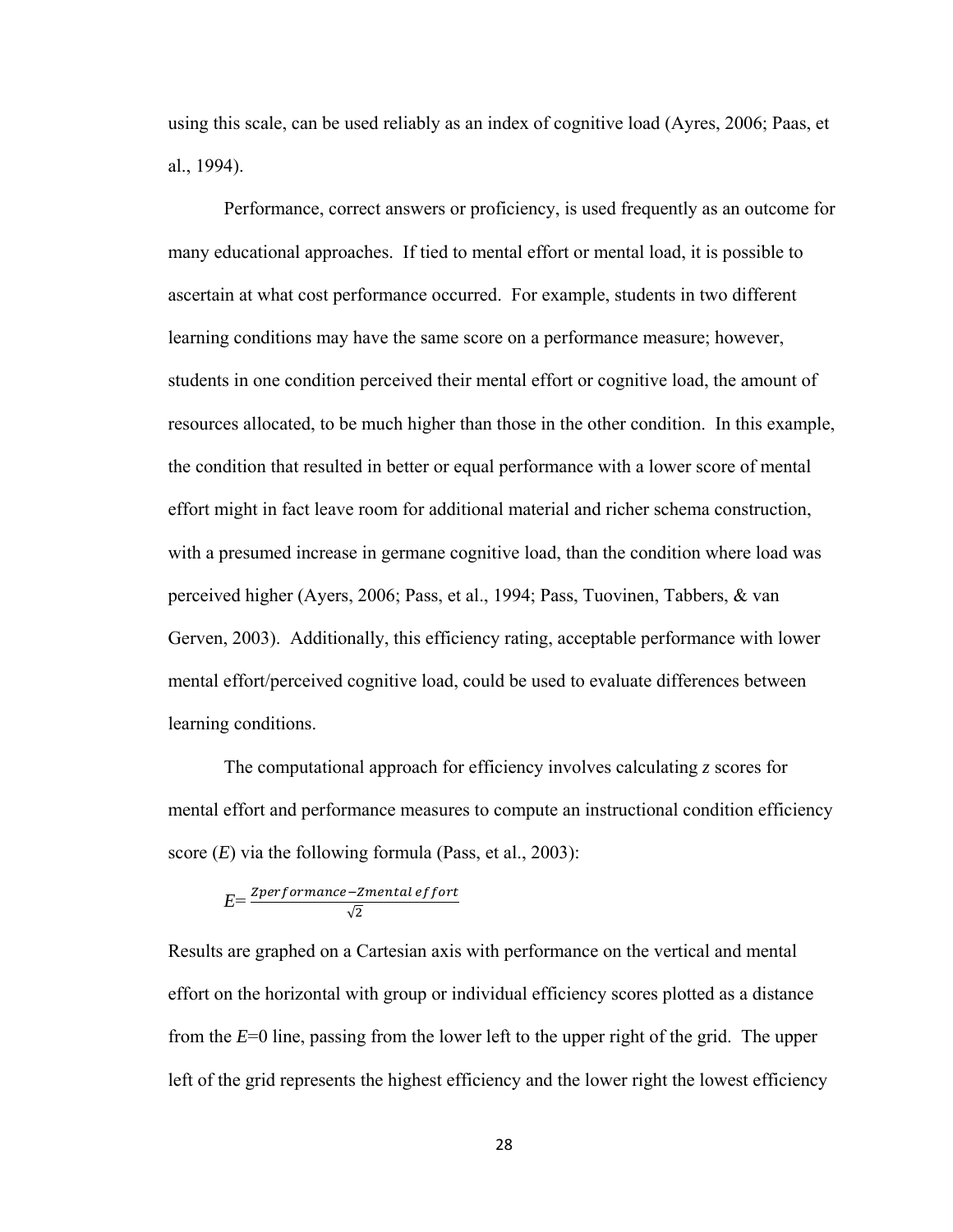(Pass, et al., 2003). Results can be computed and reported for students or groups by instructional condition. Two interpretations of efficiency exist in the literature, one using mental effort (perceived cognitive load) in the learning phase paired with performance scores in the transfer phase (adapted version) and the other considers mental effort and performance scores in the transfer phase (van Gog, et al., 2006; van Gog, et al., 2008).

Criticisms of a single scale of mental effort, as proposed by Paas & van Merriënboer (1993), for perceived cognitive load, a multi-dimensional construct, stem from the lack of individual measures of intrinsic cognitive load, extraneous cognitive load, and germane cognitive load (Ayers, 2006; Moreno, 2006). Ayers (2006); however, reported results of two experiments that demonstrate a relationship between changes in element interactivity that are reflected in subjective rankings of task difficulty and provide evidence of intrinsic cognitive load. In both experiments, eighth and ninth grade students were given a series of bracket expansion tasks (multiplication). Students had all been exposed to this material in the course of their school curriculum. Ayers used a modified seven-point scale for mental effort after each problem. Interestingly, in both experiments, which grouped students by levels of math skill for analysis, mental effort was highly correlated with error rates, indicating that those with higher reported mental effort made more errors  $(r=0.85; r=0.74$  respectively) (Ayers, 2006).

The NASA-TLX offers an alternative to the criticism of the one item Paas scale (Hart & Staveland, 1988). It has been used in two experimental designs relevant to this proposed research (Gerjets, et al., 2004; Gerjets, et al., 2006). The NASA-TLX has six subscales that can be considered as a total score or separate subscale scores. Gerjets, et al., (2004 &2006) combined the six subscales into five: task demands, time demand,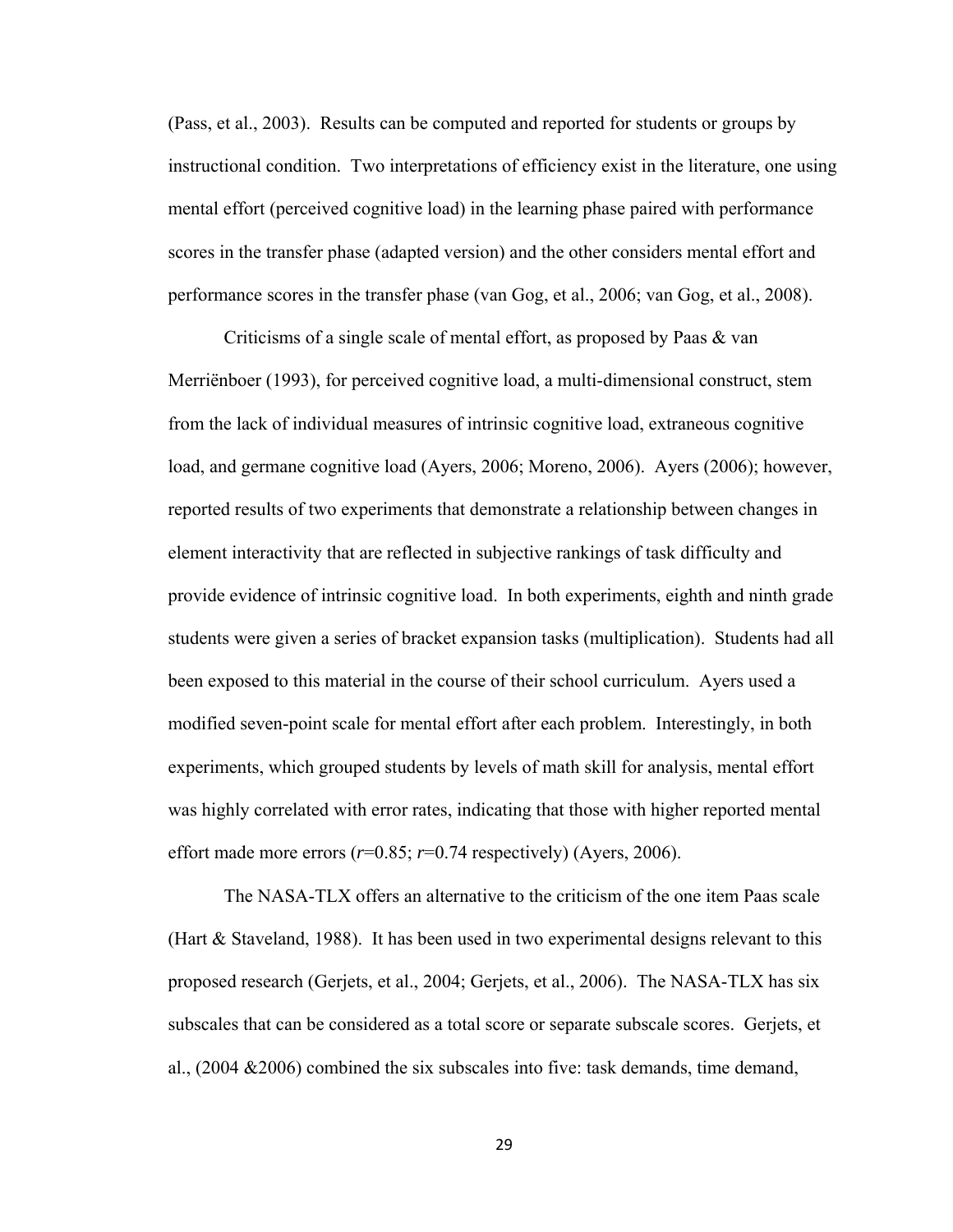success, effort, and stress. There is evidence for the validity of use in a number of environments (Hart, 2008; Rubio, Diaz, Martin, & Puente, 2004). In this application, the NASA-TLX with five subscales has the potential to be more sensitive than the one item Paas scale to the subjective assessment of subjects and contribute more information for interpretation of results.

#### **Summary and Implications for the Current Study**

 Based on the literature review, teaching nutrition diagnosis skills using worked examples offers a structured format that could be incorporated into all levels of nutrition education. According to cognitive load theory, worked example types need to be chosen based on the prior knowledge of the targeted learners and the content of the worked examples tailored to the stage of skill acquisition. The instructional design approach in this study specifically focuses on two variations of modular worked examples for the primary reason that learning stand-alone steps offers students a chance at incremental knowledge and skill acquisition since each part of the diagnostic process could be considered a separate skill. The difference between the two conditions of worked examples addresses the tendency of healthcare educators to provide background information related to problem solving that may or may not make it easier for the student to learn the relevant concepts. The advantage to adding process information (background) is not clear. There is a gap in the research comparing PDWE to PSWE for novices. The design of this worked example research, with a specific focus on PSWE, identifies how cognitive load theory and the measurement of perceived cognitive load aid in determining the benefit of worked examples in teaching nutrition diagnosis and how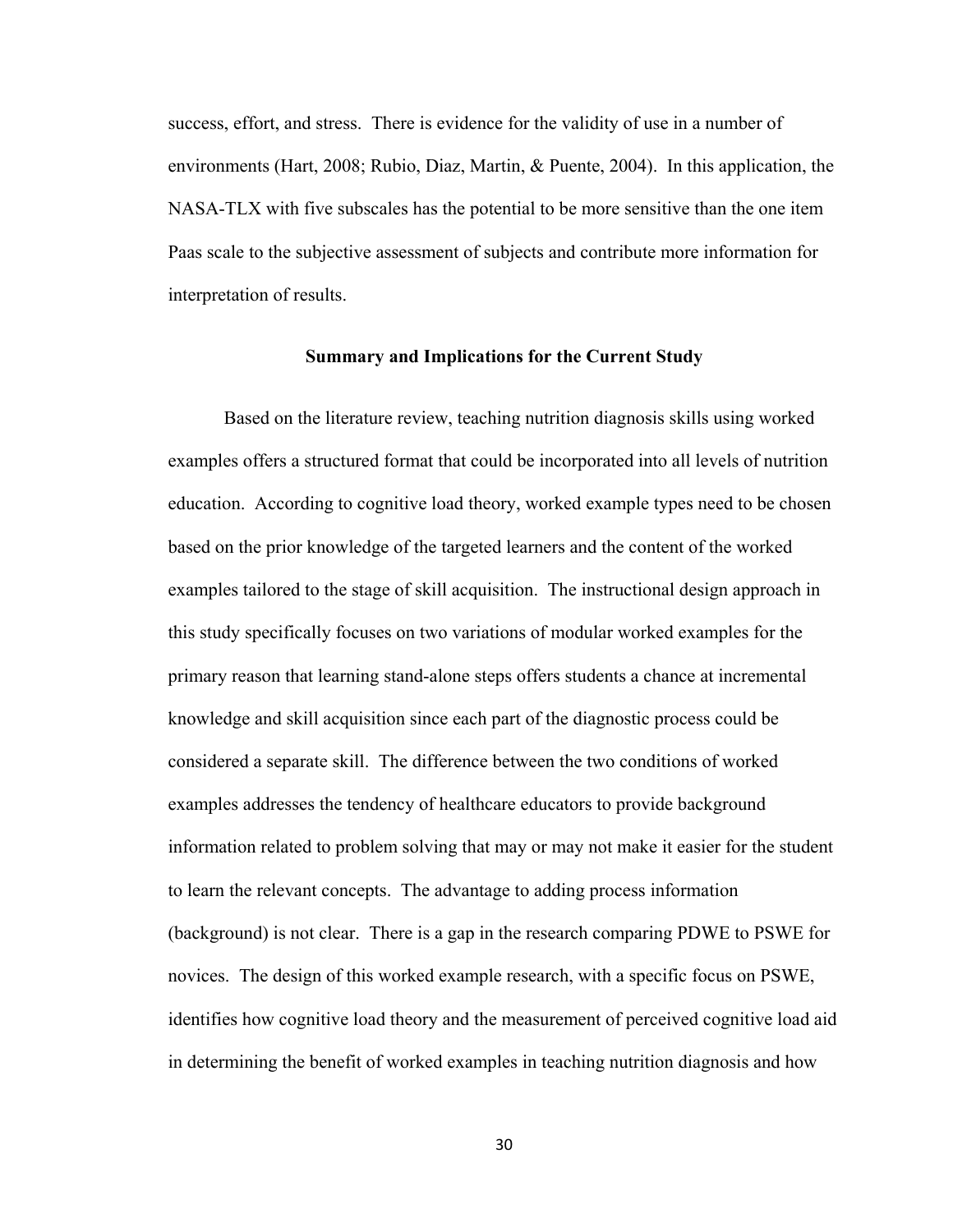perceived cognitive load might be used to elucidate differences and potential advantages to certain categories of worked example instructional formats.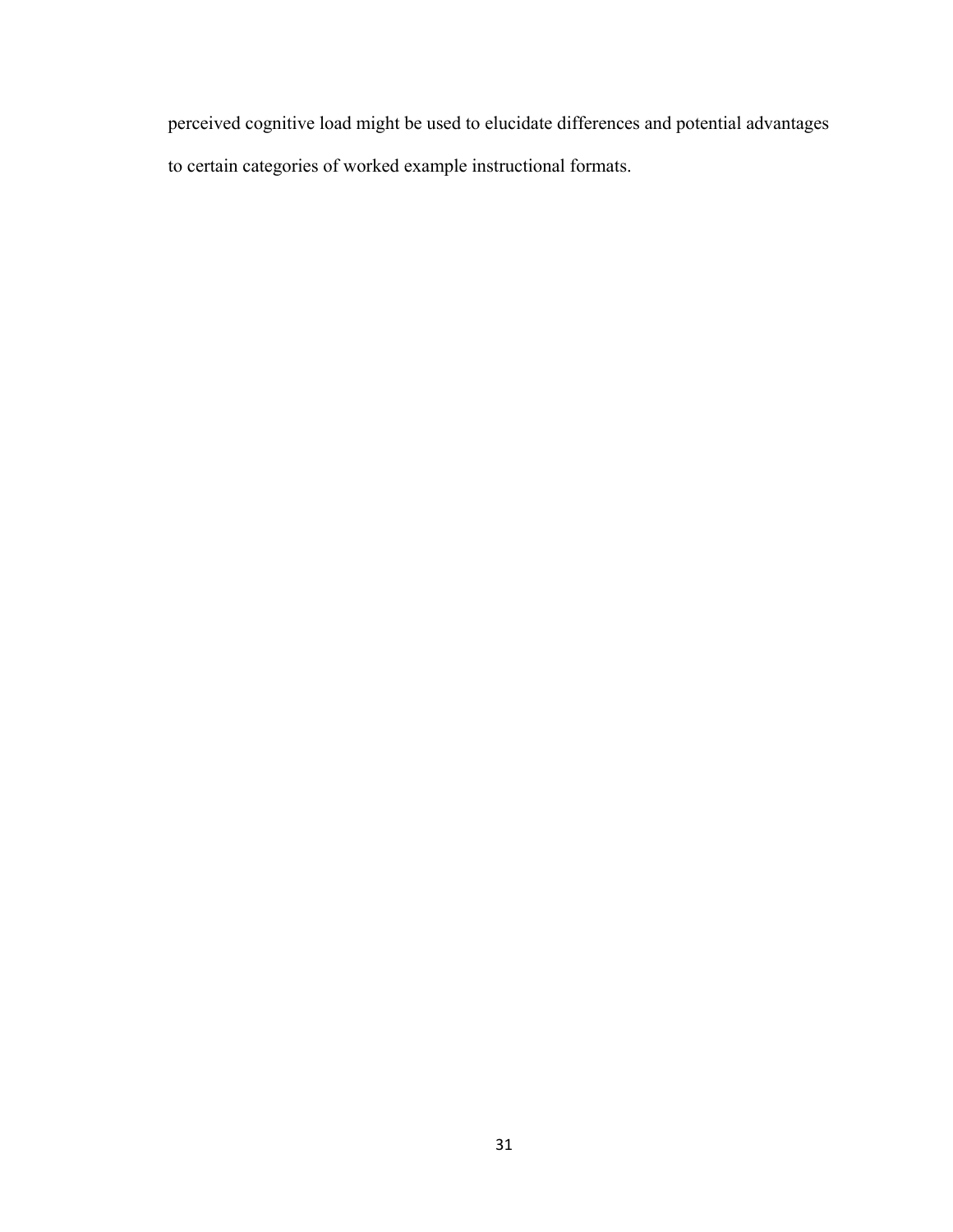## **Chapter 3**

#### **METHODS**

## **Introduction**

The following sections describe the detailed methods that were used to compare two types of modular worked examples; process-oriented (PSWE) and product-oriented (PDWE), for performance, cognitive load, and efficiency for nutrition diagnosis. The sections describe the participants, all study material and procedures for data collection and analyses. The pilot study, conducted to test and modify the procedures and instruments, is followed by the description of the main study.

# **The Pilot Study**

# **Participants**

Participants in the pilot study were nineteen undergraduate students attending a large southwestern university in the United States. Participants in the pilot study responded to recruitment flyers and to a short presentation requesting participation given by the investigator. At the time of the pilot, students were enrolled in an undergraduate nutrition course. To be eligible, students had to have taken NUTR 244, a broad introductory course in human nutrition typically taken by those pursuing a career in healthcare or the biological sciences. Participants were novices in nutrition, having just begun the study of human nutrition and the associated biology and chemistry courses that accompany course work in an undergraduate program (Ayers, Greer-Carney, Fatzinger McShane, Miller, & Turner, 2012). Students completed the pilot study in March 2014.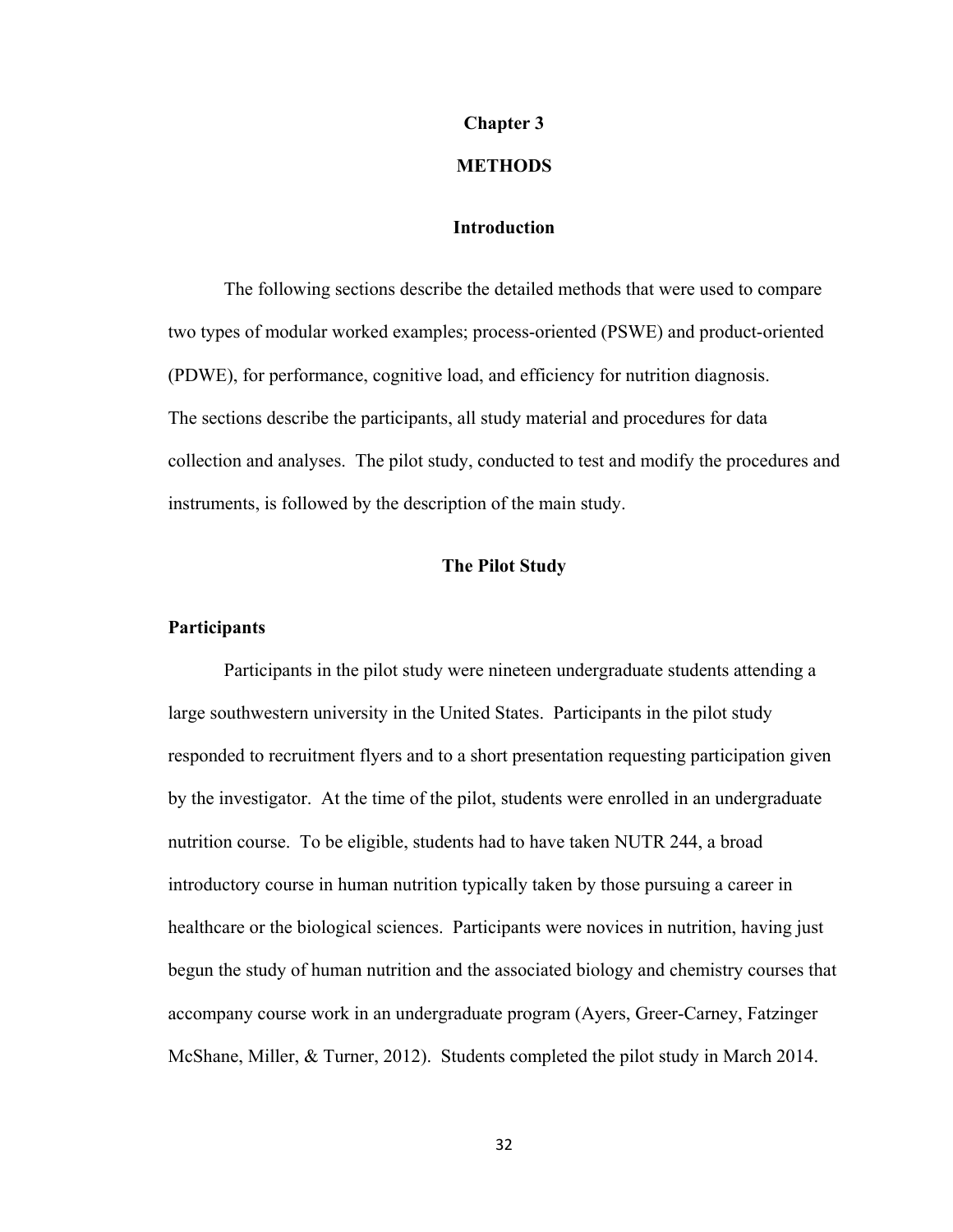Participation was independent of any course requirement. All participants completed all portions of the study.

#### **Measures**

 **Demographic questionnaire***.* Demographics for the undergraduate students included age, gender, ethnicity, intention to pursue a career as a nutrition provider (motivation), nutrition course taken when participating in the study, and expected grade in the course, and the number of college nutrition courses taken  $(\underline{Appendix A})$  (Gross & Renkl, 2007; van Gog, et al., 2006).

**Prior knowledge**. Scores on a 12-item test of general human nutrition concepts that are typically covered in NUTR 244, the course taken by the target population, were used to assess prior knowledge  $(Appendix B)$ . This set of questions was constructed specifically for this research. Prior knowledge is an integral part of determining potential benefits of worked example research and structuring worked examples to meet the needs of the intended group of students.

**Measure of perceived cognitive load.**Perceived cognitive load was assessed by having participants complete the NASA Task Load Index (NASA-TLX) at each phase; learning, practice, and maintenance (Hart & Staveland, 1988). It contains subscales of mental effort, success, stress, time demand, and task demand (Appendices C, D,  $\&$  E). Perceived cognitive load is integral to the interpretation of results of research situated in cognitive load theory. The NASA-TLX in this study is used as an alternative to the single scale of mental effort, as proposed by Paas & van Merriënboer (1993), for perceived cognitive load, a multi-dimensional construct. The subscales of time demand and stress can be linked to extraneous cognitive load, the subscale of success to germane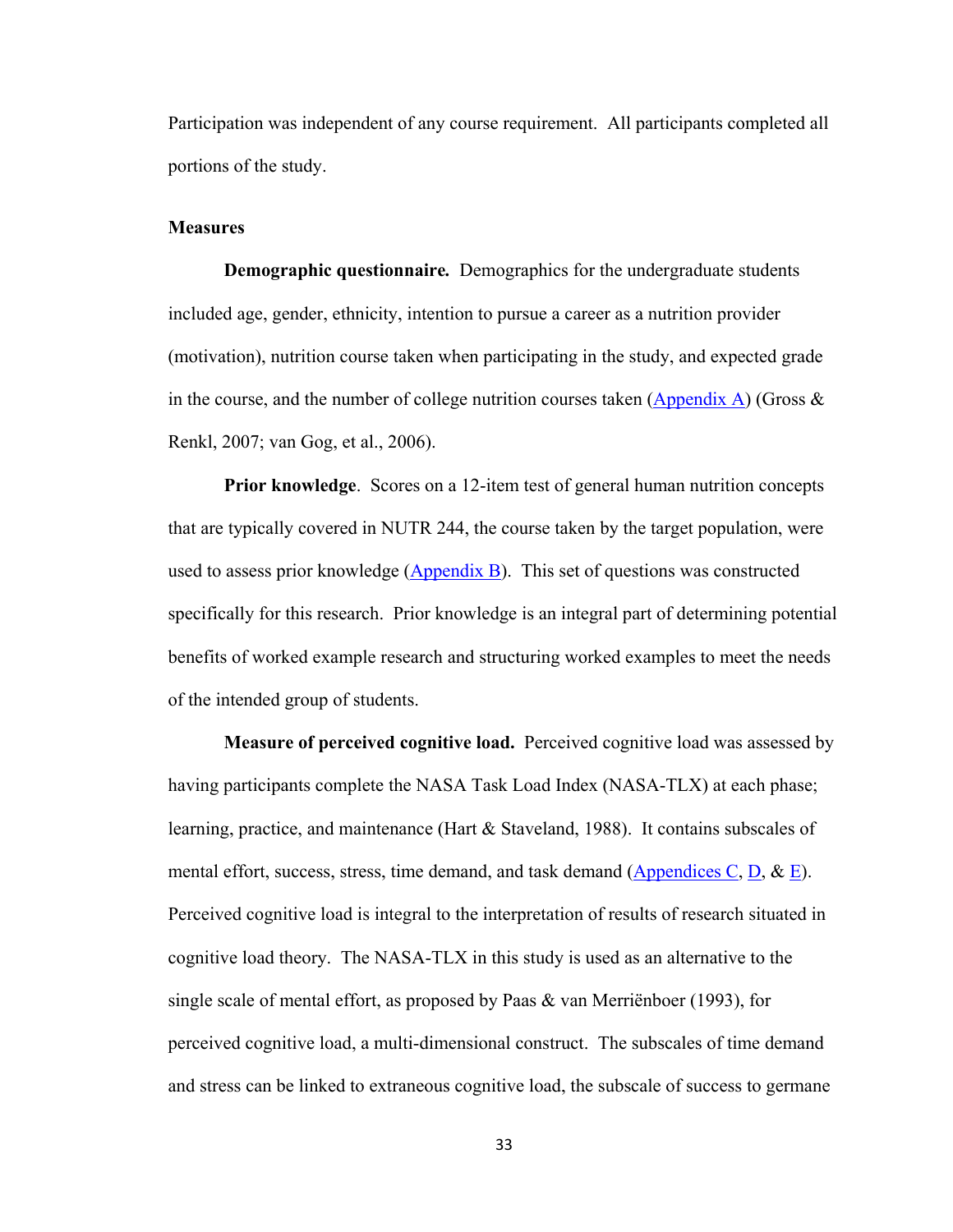cognitive load, the subscales of task demand and time demand to intrinsic cognitive load and the effort rating to overall cognitive load.

**Problem, Etiology, and Signs and Symptoms statement (PES) score.** Scores for performance on diagnostic tasks in the practice and maintenance phases were obtained by scoring the diagnostic task recorded by the participants in the PES statement grid (same grid presented in the learning phase) for use of the correct diagnosis term (IDNT), correct placement of required elements, and etiology and signs and symptoms that corresponded with the diagnostic term. (Appendices F, G, H, & I) The PES format is the required structure for communicating nutrition diagnoses based on International Dietetics and Nutrition Terminology in the medical record. The PES scoring rubric is divided into three sections for the diagnosis; (Problem-P) eight points, etiology (Etiology-E) two points, and signs and symptoms (Signs and Symptoms-S) two points for a total of 12 possible points. A score of eight or better (>67.5%) was considered good performance.

# **Materials**

 **International Dietetics and Nutrition Terminology (IDNT) guide.** A one page, abridged guide with only IDNT for the intake domain was provided to students to use in the learning, practice and maintenance phases. IDNT used for this study was limited to the intake domain in an abridged version to narrow the focus for these novice students to a smaller subset of possible diagnostic terms. The intake domain of IDNT is the primary area of expertise for nutrition providers. The intake domain is a focus of all educational approaches to teaching emerging nutrition professionals in the use of IDNT and in this context simplifies the number of interaction elements in a whole task representation and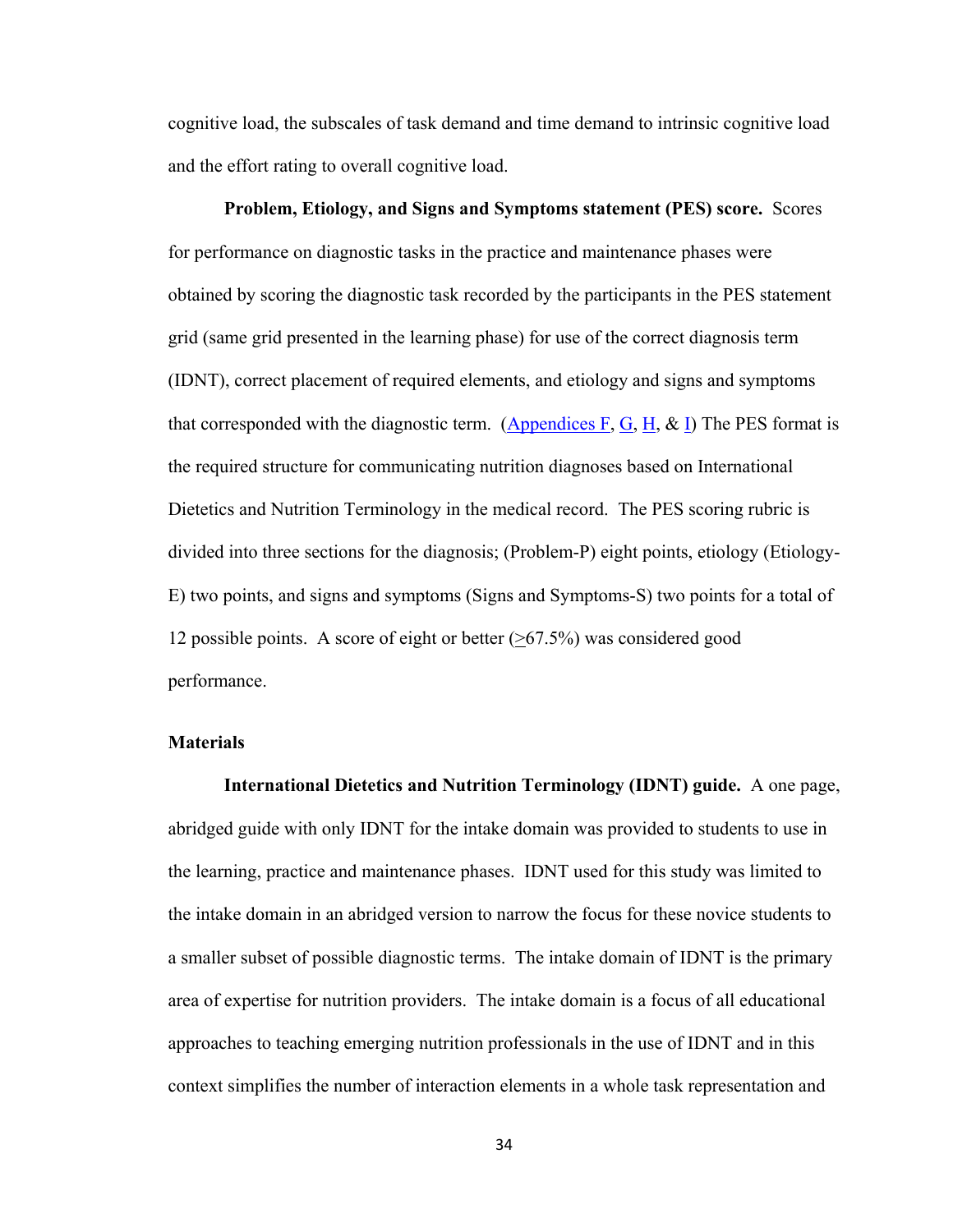should decrease intrinsic cognitive load for these novice students (Simon, Faut, & Wooley, 2009) (Appendix J).

**Learning phase cases.** Two cases with the same clinical content were presented to students either in a PDWE or PSWE format. Each line of text in the cases and clinical information was numbered. Both conditions of worked example cited the numbered lines in the cases when items were identified as part of the diagnosis and transcribed into the PES diagnostic format. The cases were presented in a written narrative in much the same way one would hear or review a case in a healthcare setting. This case format is familiar to students as it is the most common way to present this type of problem in nutrition courses. The worked example format followed, outlining the solution steps in either a PDWE (Appendix K) or PSWE (Appendix L) condition. One case had one possible diagnosis and the other, two possible diagnoses. The last part of the worked example showed a completed PES diagnostic statement (in a grid format similar to fields on a standardized chart note (paper) or electronic medical record field. Cases presented assessment results such that no calculations were required to interpret the cases. Participants reported perceived cognitive load using the NASA-TLX after studying the learning phase examples.

**Practice and maintenance phase cases.** Participants were asked to diagnose two cases, one that was similar to the learning phase (isomorphic), case number one and one that was dissimilar (novel), case number two. Cases in each phase were identical for both conditions. The cases were presented in a written narrative in much the same way one would hear or review a case in a healthcare setting. This case format is familiar to students as it is the most common way to present this type of problem in nutrition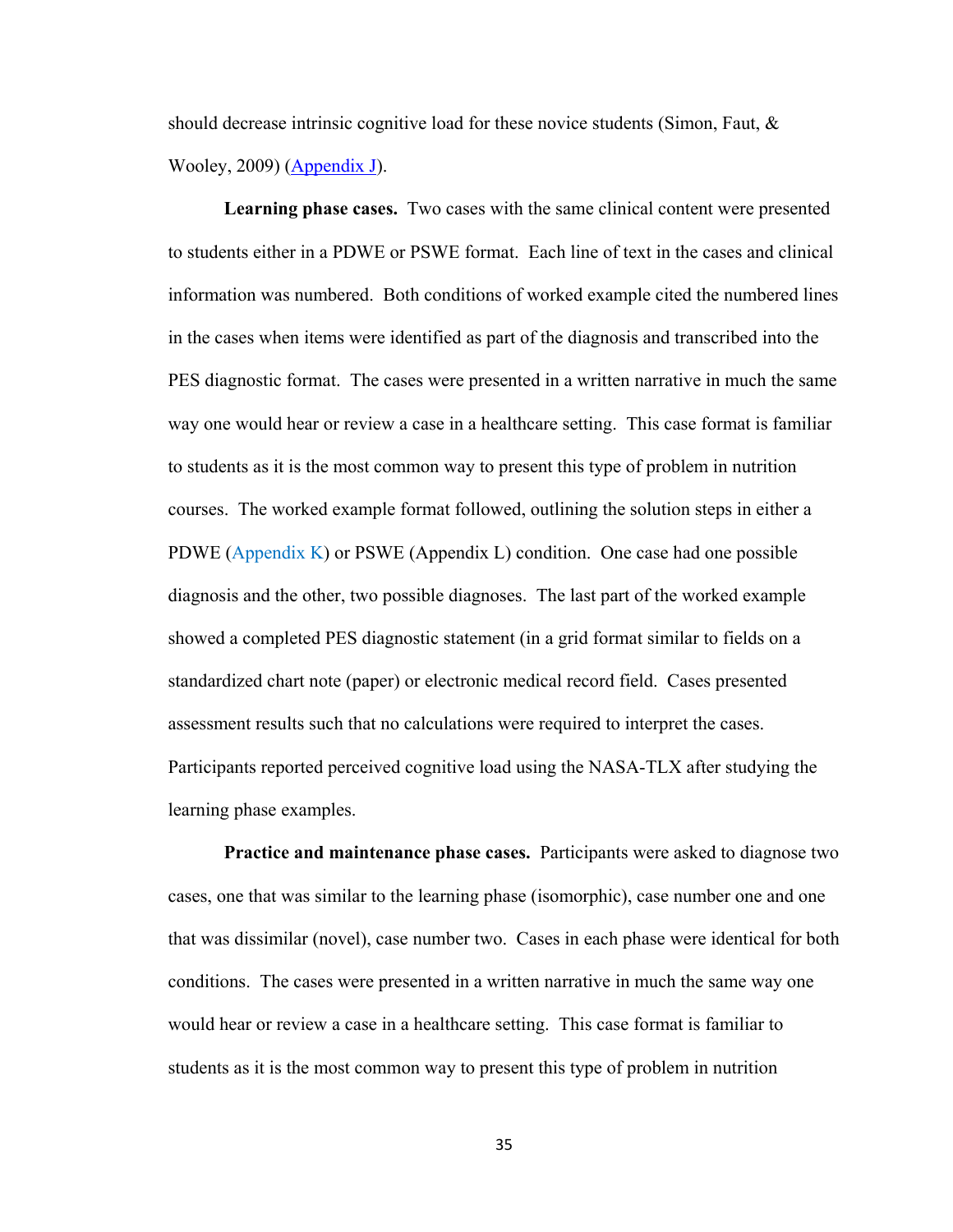courses. Cases presented assessment results such that no calculations were required to interpret the cases. Participants reported perceived cognitive load (mental effort) after completing the practice and maintenance phase cases. Students completed the PES diagnostic statement (in a grid format similar to fields on a standardized chart note (paper) or electronic medical record field. Students wrote the IDNT chosen from the provided guide and either rewrote or included the numbered lines from the case corresponding to the elements they wished to include in the correct portions of the PES diagnostic grid. (Appendix  $M & N$ )

# **Design**

 The study was conducted as a comparison by worked example condition, processoriented (PSWE) or product-oriented (PDWE), with *a priori* covariates of intention to pursue a career as a nutrition provider (motivation) and scores on a 12-item test of general human nutrition concepts that are typically covered in NUTR 244 to determine prior knowledge. Session one consisted of a learning phase and practice phase. Participants were randomized to either PDWE or PSWE. The learning phase consisted of two worked examples, one with a single diagnosis and the other with two diagnoses, within the intake domain of IDNT. Limiting diagnoses to the intake domain will decrease intrinsic cognitive load as well as reinforce the intake domain as the primary area where registered dietitians intervene to provide nutrition care. Cases were the same for both conditions and varied only in whether the worked examples were PSWE or PDWE. In the practice phase, participants were asked to diagnose two cases, one that was similar to the learning phase (isomorphic), case number one, and one that is dissimilar (novel), case number two, after studying the worked examples in the learning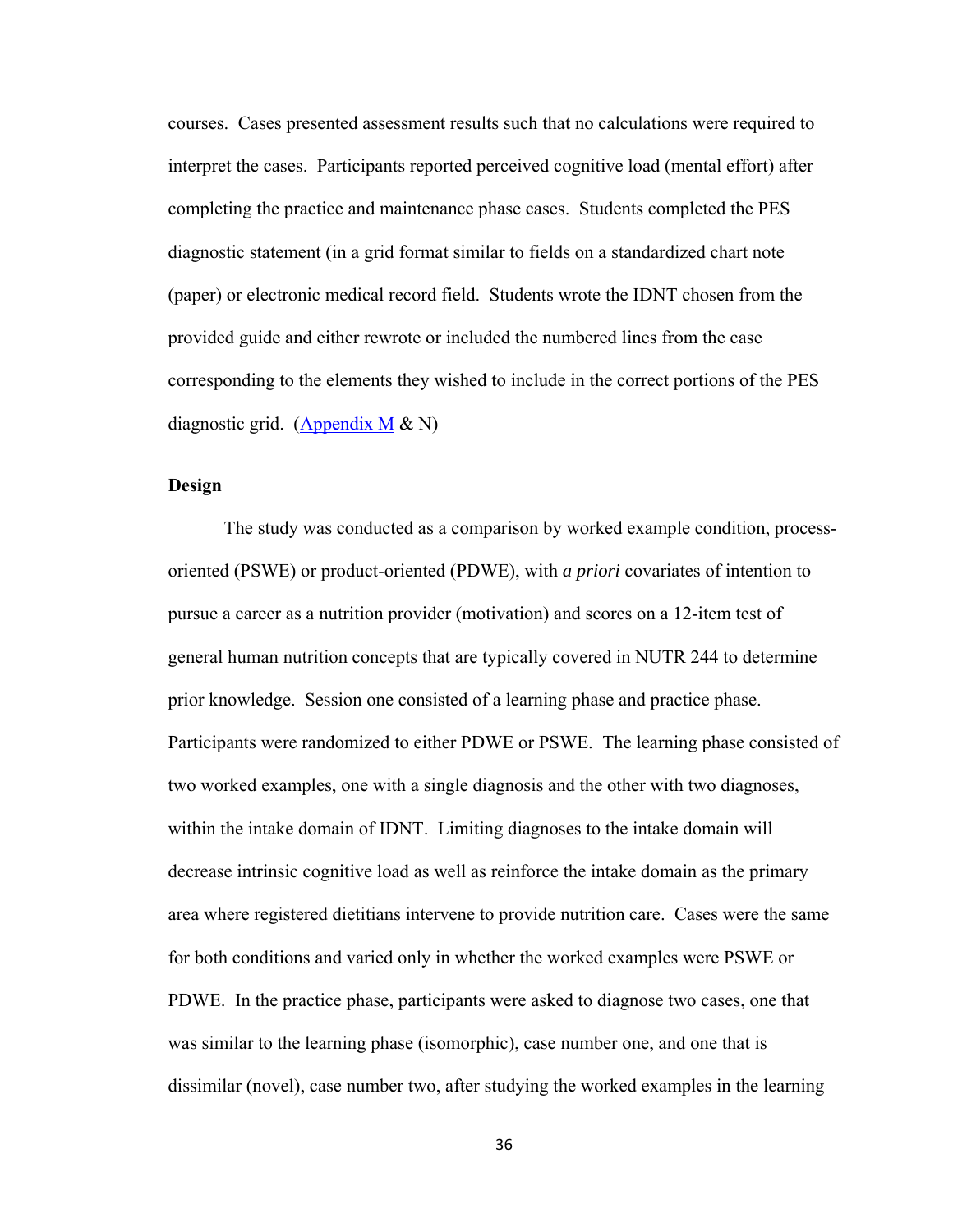phase. Cases in the practice phase were identical for both conditions. Participants reported perceived cognitive load for the learning phase examples and the practice phase cases using the NASA-TLX. Participants were allotted up to one hour and fifteen minutes, a typical class period, combined, for both the learning and practice phases in session one.

 Two weeks later, a follow-up maintenance phase, session two, was conducted to assess maintenance of learning. Cases in the maintenance phase were identical for both conditions. Participants had up to 45 minutes, one-half a typical class period, to complete the maintenance phase tasks. Participants reported perceived cognitive load for the maintenance phase cases using the NASA-TLX.

 The goal of the pilot study was to ascertain the clarity of instruction, structure of the case studies, timing, refinement of the scoring rubric for the diagnostic tasks in the practice and maintenance phases, and use of the cognitive load measure.

The schematic represented in Figure 1 outlines the study processes.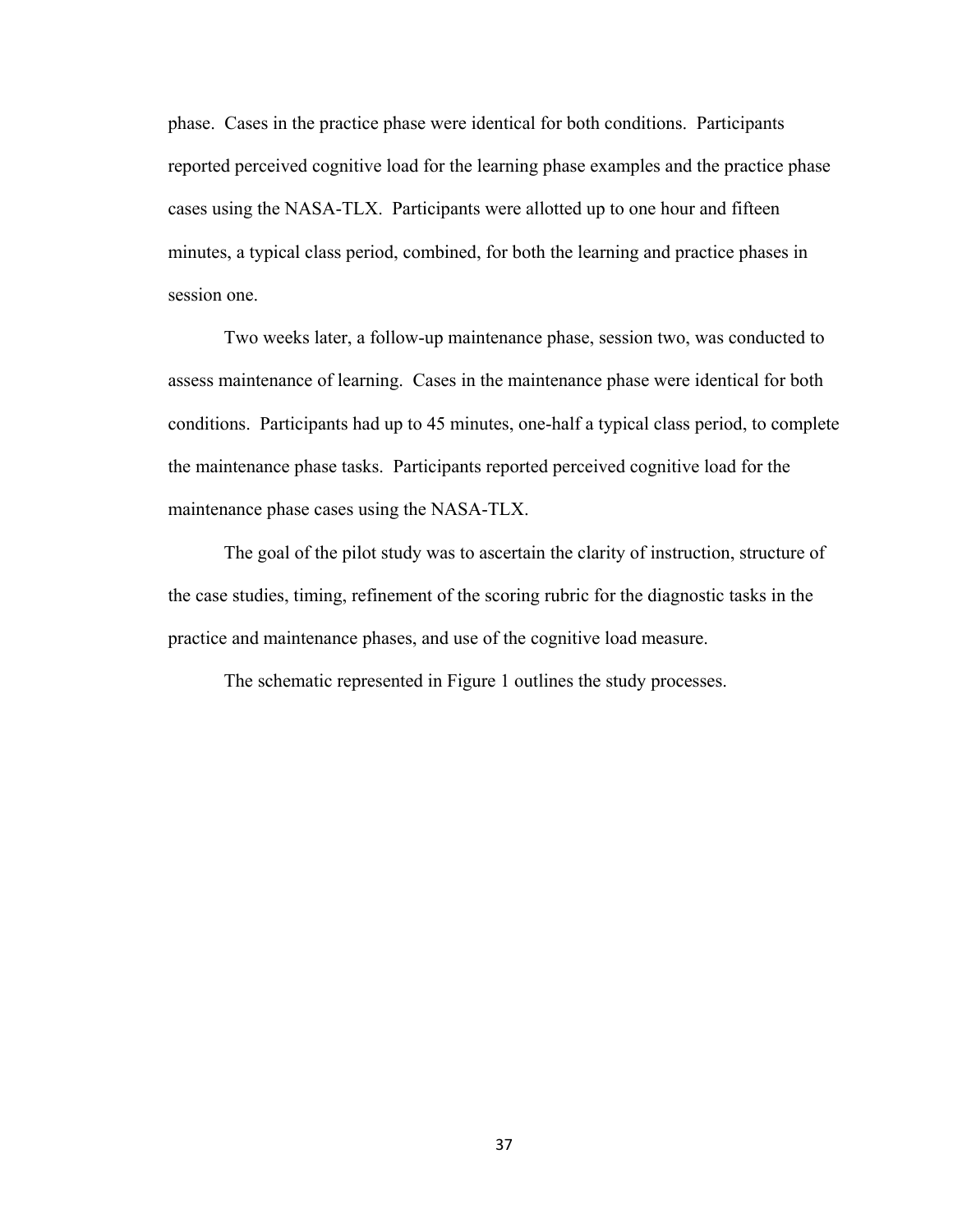# **Figure 1. Schematic of Study**



#### **Schematic of Study**

## **Human Subjects Protections**

Participants were asked to give informed, signed consent to allow the investigator to use the results of their participation in the worked example experiment. Informed, signed consent consistent with the University Of New Mexico main campus Internal Review Board (Parkes/Bennett 13-874), for the pilot study was obtained after students arrived at the location for pilot study participation. (Appendix O)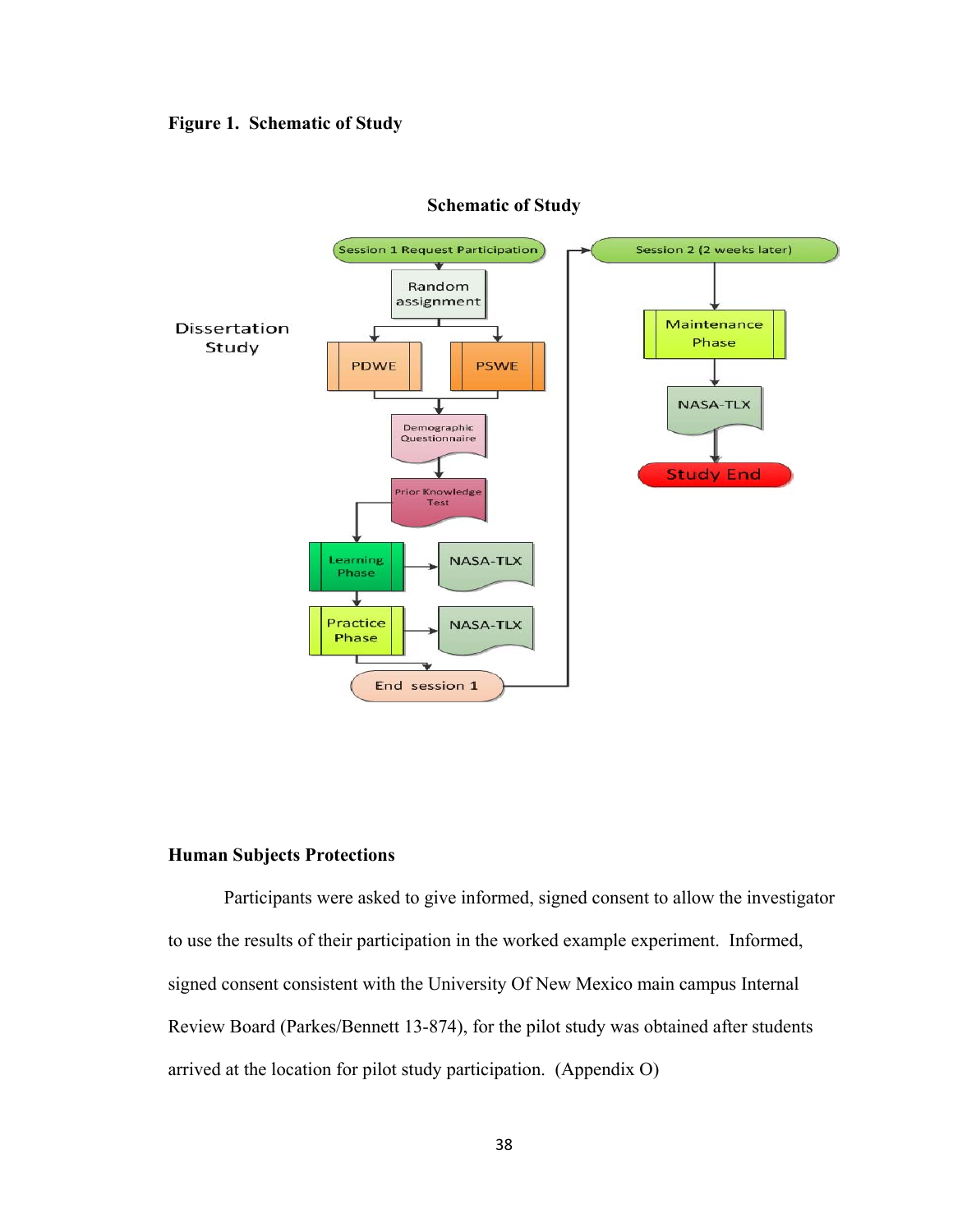# **Procedures**

 Participants in the pilot study responded to recruitment flyers and a short presentation requesting participation given by the investigator in an undergraduate nutrition course. This convenience sample was chosen to meet the requirement of novice nutrition provider. Participants must have taken the prerequisite NUTR 244 course that contains the same course objectives as the courses that comprise the targeted sample at the community college for the dissertation study.

Participants had one hour and fifteen minutes, to complete the learning and practice phase. The maintenance phase was conducted the same way two weeks later with one-half of a class period, about 45 minutes, allowed for completion. The study took place in a classroom setting on the campus of a large southwestern university outside of regularly scheduled class time. All participants in the pilot study completed the portions of the study at two separate times that accommodated the schedule of interested participants. Students in the pilot study were compensated with a gift card to a local restaurant for completing both portions of the pilot study, the initial session (learning and practice phases) and the follow-up maintenance phase.

 Participants were randomly assigned to one of two worked example conditions when they arrived at the first session; product oriented worked examples (PDWE) or process-oriented worked examples (PSWE). Experimental materials were distributed to students in large envelopes of the same color, with a small sticker on the back that identified the condition as PSWE or PDWE. After the session, all materials were returned to the investigator inside the large envelope. Students completed all tasks using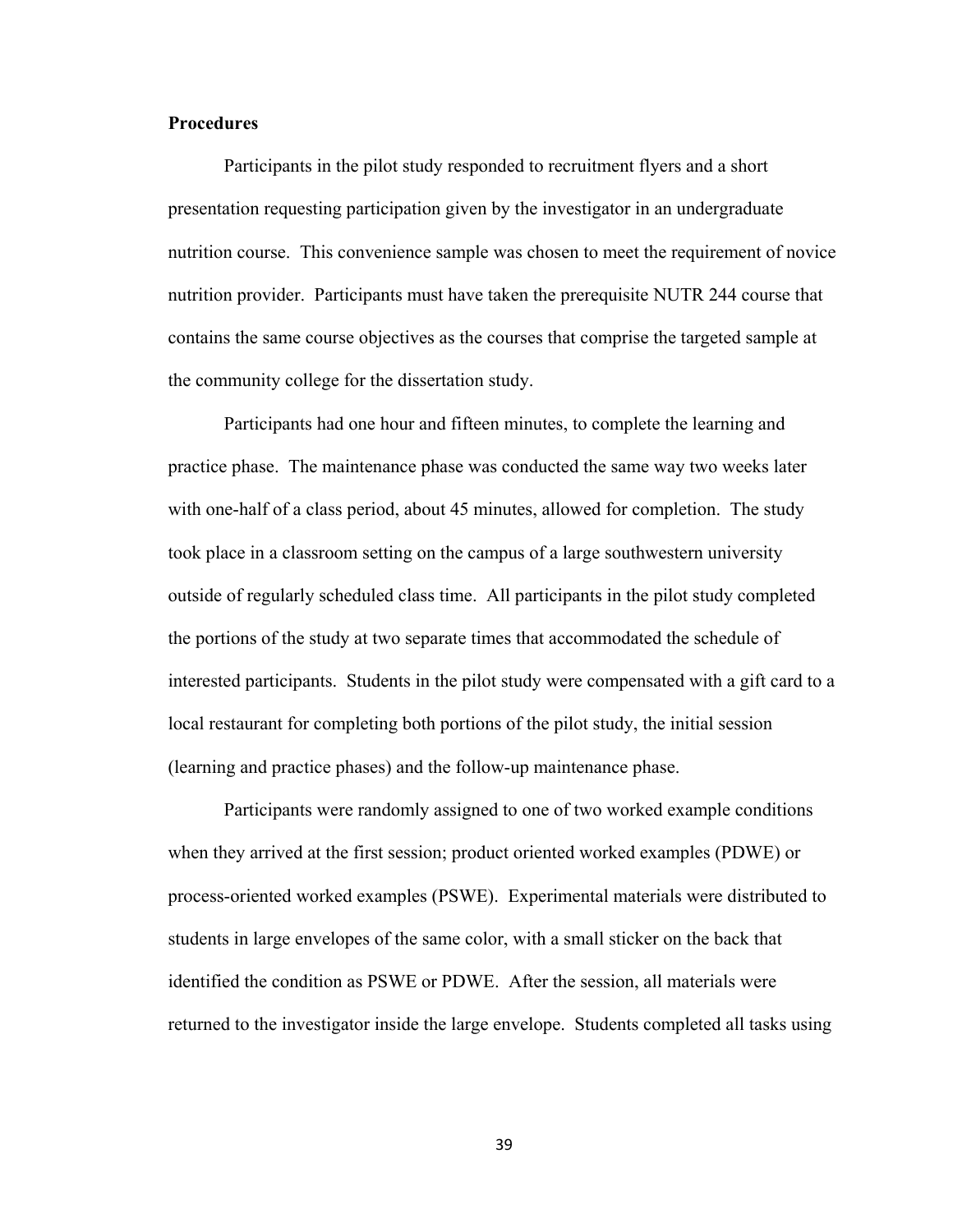a pencil or pen and the provided materials. Study materials were designed to be used without a calculator.

 The large envelope for session one contained two additional different colored envelopes. Colors corresponded to learning or practice tasks. Before beginning the learning phase, participants signed the consent form, completed the demographic information page, and completed the prior knowledge test. Participants completed the learning tasks first and returned all the learning materials to that envelope before proceeding with the practice tasks. Participants had the entire period to complete both learning and transfer tasks. Students wrote the time on each envelope (read from a large digital clock supplied by the investigator) after completion of each phase. A graduate student intern assisting with data collection kept time so that an average could be determined for that section of the study if the recorded time was missing from the participant envelopes.

 The learning phase envelope contained all the materials needed for this phase: an introduction to participants describing (framing) their role as nutrition providers in this setting and a brief overview of the role of IDNT and the PES diagnostic format for communicating nutrition diagnosis in the medical record, worked example cases with completed PES diagnostic statement answer grid, perceived cognitive load questions (NASA-TLX); and the IDNT guide for the intake domain. The investigator was present to answer process questions and clarify study requirements and informed consent during each session.

 For session two, two weeks later, the maintenance phase envelope contained all materials needed for this phase: an explanation of the task in the maintenance phase;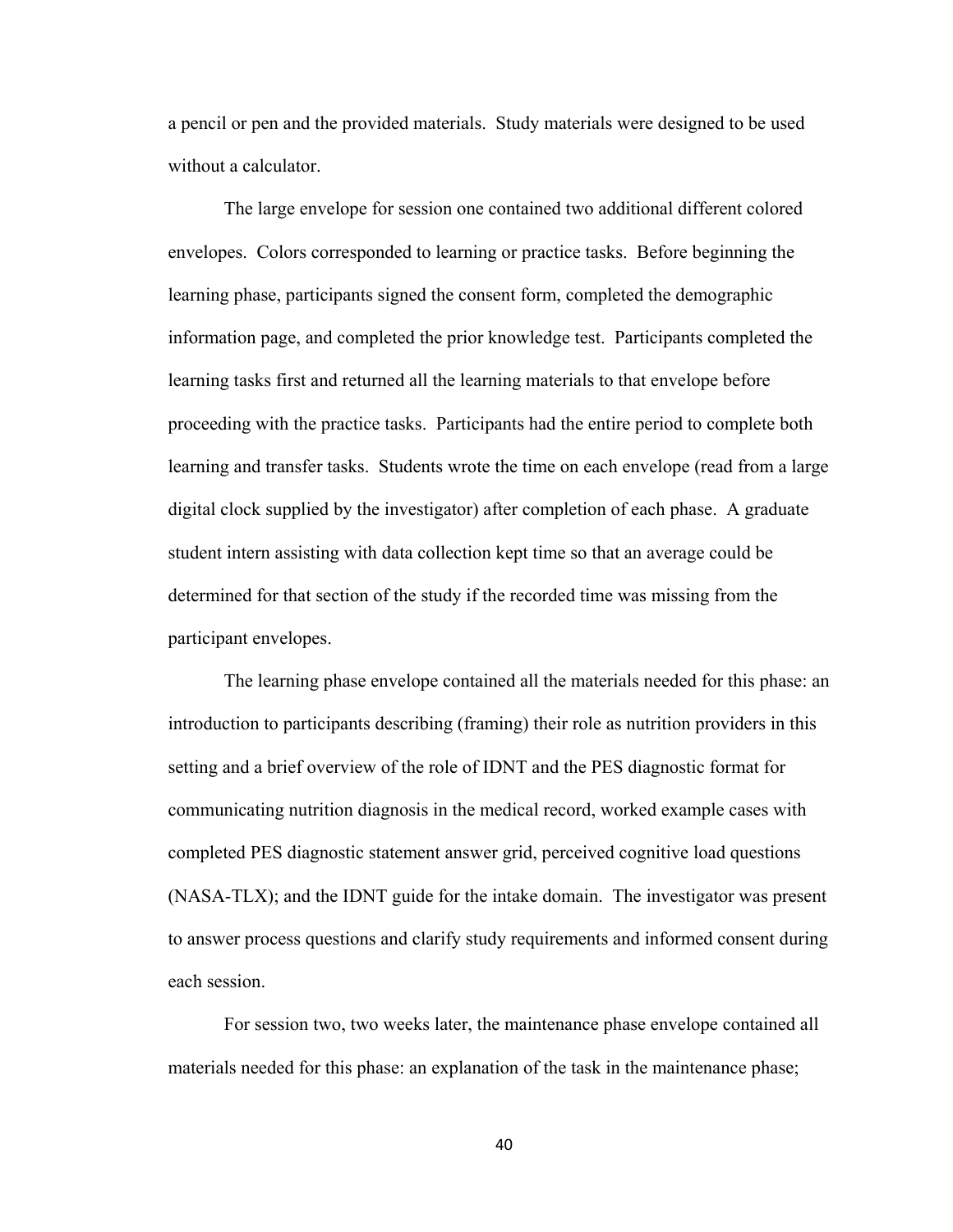cases; PES diagnostic answer grid; perceived cognitive load questions (NASA-TLX); and IDNT guide for the intake domain.

#### **Data Analyses**

 A series of one way ANOVAs were conducted, for between-subjects, with the dependent variables scores on the diagnostic tasks (PES statements), perceived cognitive load scores in learning, practice and maintenance phases, and calculated efficiency; with the independent variable worked example condition of either PDWE or PSWE. The alpha for statistical significance testing was set at  $\alpha$ =0.05. Prior nutrition knowledge and intention to pursue a career as a nutrition provider (motivation) were identified *a priori* as covariates with the plan of using one way ANCOVA. Initial inspection of the pilot study data revealed that since this convenience sample was so homogeneous, 89.5% intended to pursue a career as nutrition professional, using this as a covariate was not helpful in interpreting results. Similarly, the scores on the prior knowledge test were uniformly high (PSWE *M*=9.8/12, *SD*=1.5; PDWE *M*=10.2/12, *SD*= 1.3), did not differ between groups,  $(F(1, 17) = .408, p = .531)$ , and did not correlate highly with the dependent variables. ANCOVA with these covariates was not used with the pilot study sample.

 The computational approach for efficiency involved calculating *z* scores for mental effort and performance measures and computing an instructional condition efficiency score (*E*) via the following formula (Pass, et al., 2003):

$$
E = \frac{Zperformance - Zmental\,eff \,ort}{\sqrt{2}}
$$

Efficiency scores (*E*) were calculated for each diagnostic task for each worked example condition. A one way ANOVA was conducted on the practice phase cases and the maintenance phase cases by worked example condition.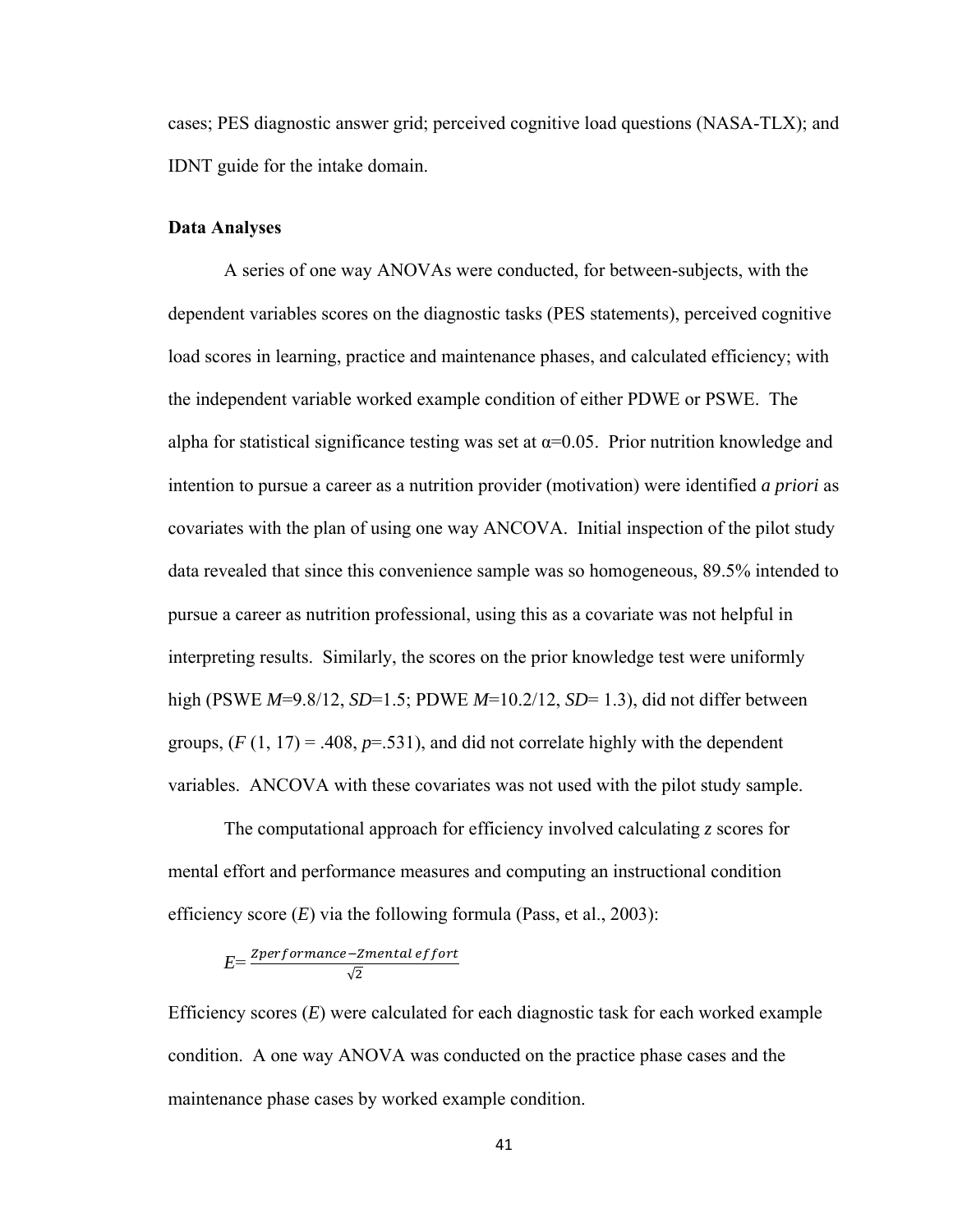Time stamps from the pilot study were reviewed to determine if sufficient time was allotted to the learning and transfer tasks. This data was used in securing Institutional Review Board approval at the community college as there were concerns that students would not be able to complete the study within a regularly scheduled class period. Additionally, any comments students wrote on their study materials were reviewed to determine the need for modifications in the materials provided to participants prior to the main dissertation study.

 All of the diagnostic tasks (PES diagnostic statements) were scored by the investigator using a rubric designed by the investigator for the cases in the experiment. To check the scoring rubric, a random sample of the PES diagnostic statements was scored by a University of New Mexico nutrition faculty volunteer using the investigator's rubric. Scores and score agreement were examined to determine if any modifications in the scoring rubric needed to occur.

 The PES scoring rubric was divided into three sections for the diagnosis; (Problem-P) eight points, etiology (Etiology-E) two points, and signs and symptoms (Signs and Symptoms-S) two points for a total of 12 possible points. A score of eight or better (>67.5%) was considered good performance as it is close to the requirement of 70% on most licensing or proficiency exams in healthcare. Each PES section was scored separately since each represents a slightly different aspect of diagnostic skill. Each diagnostic task, three in the practice phase and three in the maintenance phase, had specific diagnostic codes and assessment elements that resulted in a score (Appendices F,  $\underline{G}, \underline{H}, \& \underline{I}$ ).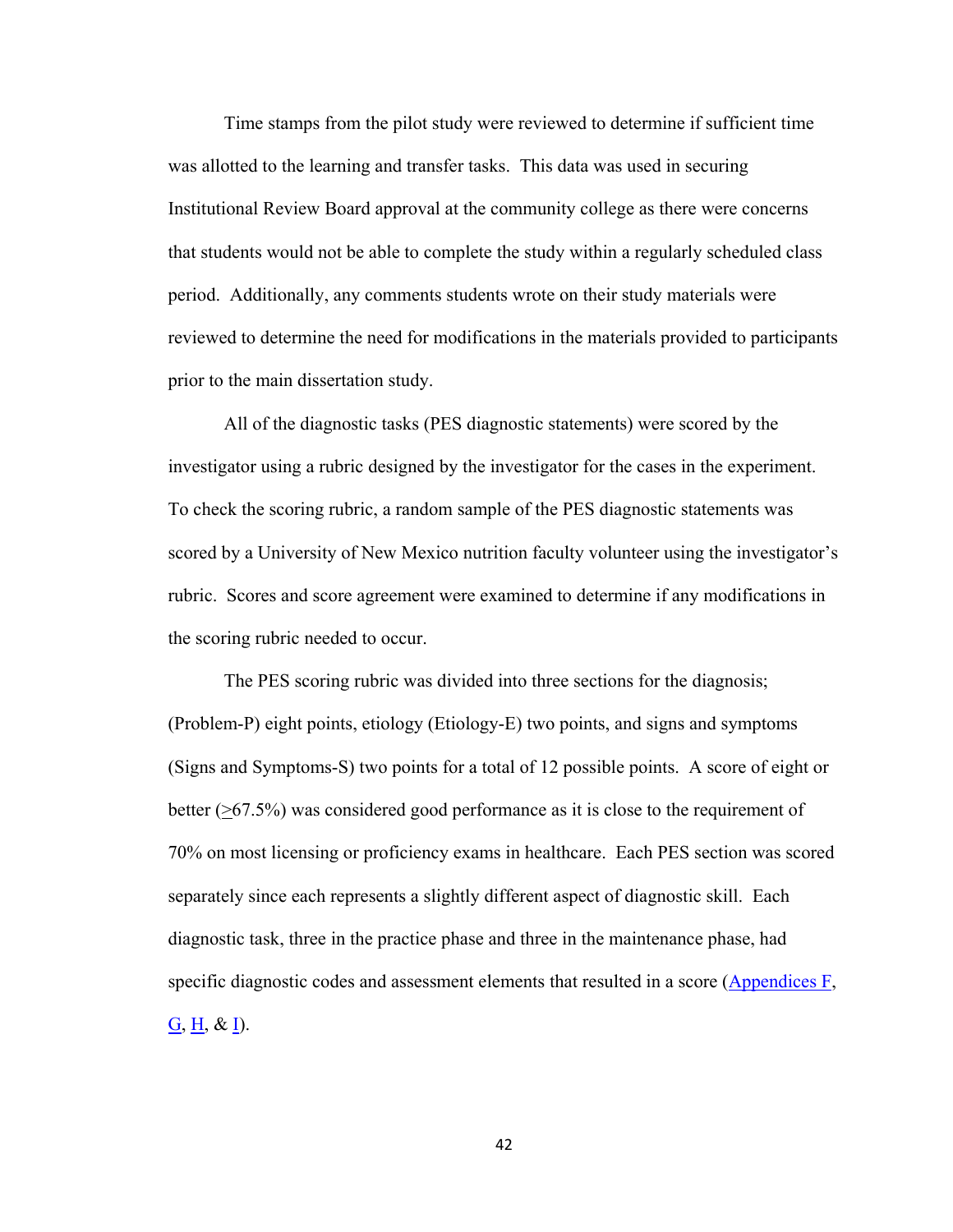For the diagnosis code (Problem-P), a score of eight was given if the diagnosis name and number matched the rubric. Four was scored if not as precise a diagnosis, two if it was related but broader and less specific than the diagnosis that would have scored four, and zero if it did not match anything on the rubric or was not present. For the etiology (Etiology-E), two points were given for a match on the scoring rubric, one point for a related etiology outlined on the rubric, but not the root cause, and zero if it was not an etiology, related, or blank. For the signs and symptoms section (Signs and Symptoms-S) two points were given for a match on the scoring rubric, one point for related, but missing objective measurable signs (quantitative data from the case study such as anthropometrics or laboratory studies) and zero if not a symptom or sign, or blank (Appendices F, G, H,  $\&$  I).

# **The Main Study**

### **Participants**

 Participants were 104 undergraduate students in eight separate class sessions at a community college with ties to a large southwestern university and the undergraduate nutrition bachelors program. To be eligible, participants had to be currently enrolled in one of two introductory nutrition courses, NUTR 2110 or NUTR 1015, both broad introductory courses in human nutrition typically taken by those pursuing a career in healthcare or the biological sciences. These participants were novices in nutrition, having just begun the study of human nutrition and the associated biology and chemistry courses that accompany course work in the first two years of an undergraduate nutrition program (Ayers, et al., 2012).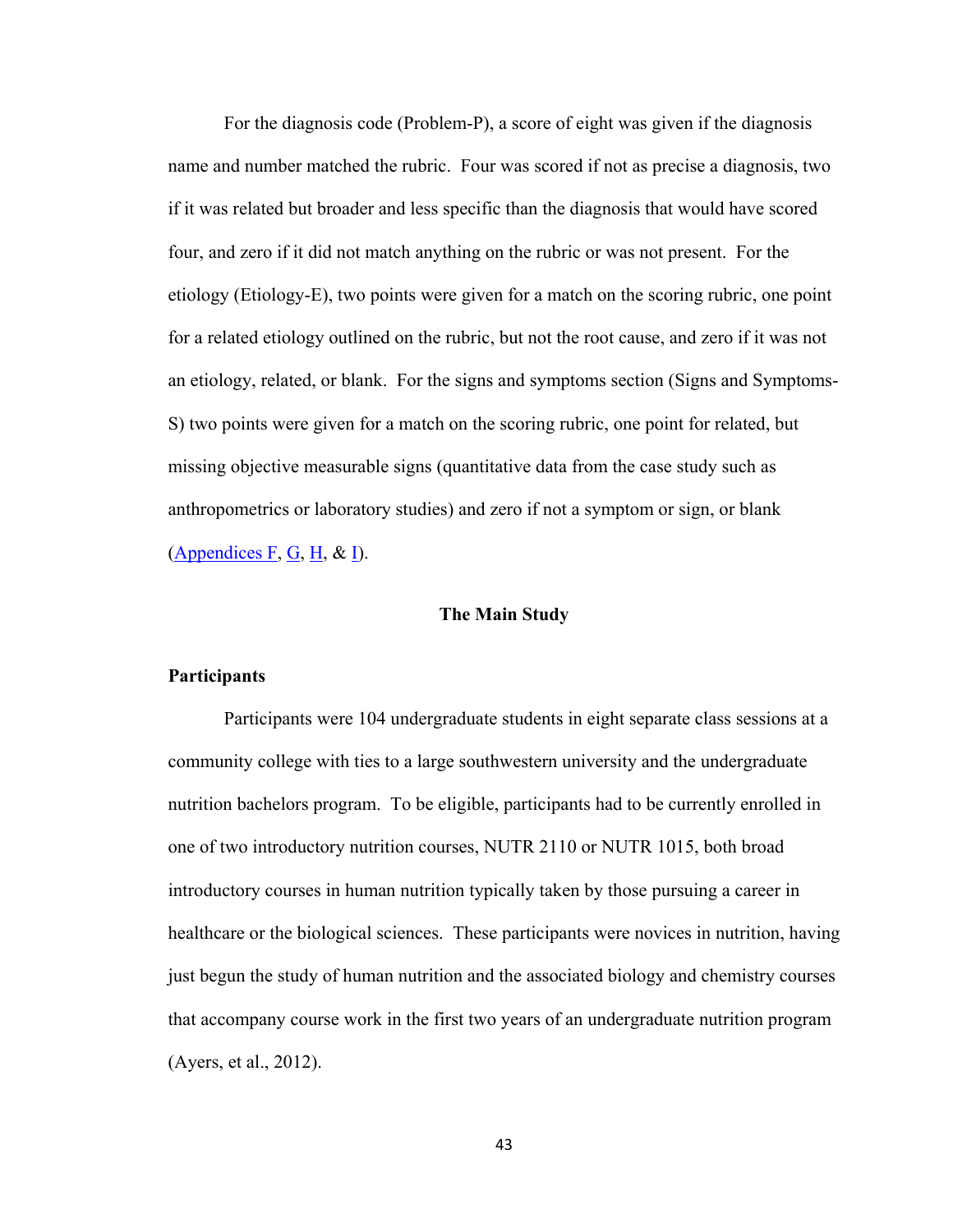## **Measures**

**Demographic questionnaire***.* Demographics for the undergraduate students included age, gender, ethnicity, intention to pursue a career as a nutrition provider (motivation), nutrition course taken when participating in the study, and expected grade in the course (motivation), and the number of college nutrition courses taken (Appendix A) (Gross & Renkl, 2007; van Gog, et al., 2006).

**Prior knowledge**. Scores on a 12-item test of general human nutrition concepts that are typically covered in NUTR 244, the course taken by the target population, was used to assess prior knowledge (Appendix B). This set of questions was constructed specifically for this research. Prior knowledge is an integral part of determining potential benefits of worked example research and structuring worked examples to meet the needs of the intended group of students.

**Measure of perceived cognitive load.** Perceived cognitive load was assessed by having participants complete the NASA Task Load Index (NASA-TLX) at each phase; learning, practice, and maintenance (Hart & Staveland, 1988). It contains subscales of mental effort, success, stress, time demand, and task demand (Appendices C, D,  $\&$  E). Perceived cognitive load is integral to the interpretation of results of research situated in cognitive load theory. The NASA-TLX in this study is used as an alternative to the single scale of mental effort, as proposed by Paas & van Merriënboer (1993), for perceived cognitive load, a multi-dimensional construct. The subscales of time demand and stress can be linked to extraneous cognitive load, the subscale of success to germane cognitive load, the subscales of task demand and time demand to intrinsic cognitive load, and the effort rating to overall cognitive load.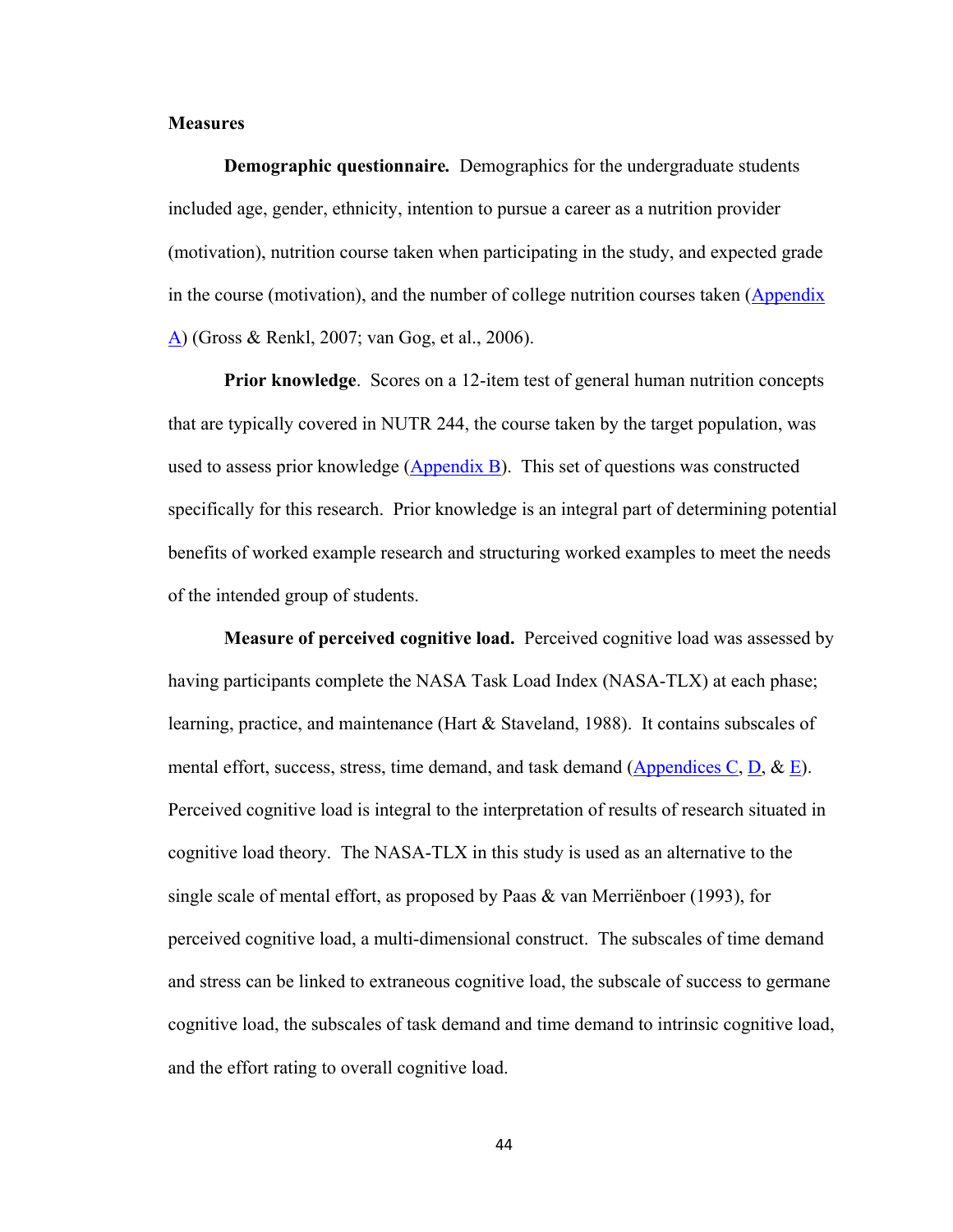**Problem, Etiology, and Signs and Symptoms statement (PES) score.** Scores for performance on diagnostic tasks in the practice and maintenance phases were obtained by scoring the diagnostic task recorded by the participants in the PES statement grid (the same grid presented in the learning phase) for use of the correct diagnosis term (IDNT), correct placement of required elements, and etiology and signs and symptoms that corresponded with the diagnostic term  $(Appendices F, G, H, \& I)$ . The PES format is the required structure for communicating nutrition diagnoses based on International Dietetics and Nutrition Terminology in the medical record. The PES scores were obtained using the rubric tested in the pilot study.

#### **Materials**

**International Dietetics and Nutrition Terminology (IDNT) guide.** A one page, abridged guide with IDNT only for the intake domain, was provided to students to use in the learning, practice and maintenance phases. IDNT used for this study was limited to the intake domain in an abridged version to narrow the focus for these novice students to a smaller subset of possible diagnostic terms. The intake domain of IDNT is the primary area of expertise for nutrition providers. The intake domain is a focus of all educational approaches to teaching emerging nutrition professionals in the use of IDNT and, in this context, simplifies the number of interaction elements in a whole task representation and decreases intrinsic cognitive load for these novice students (Simon, et al., 2009) (Appendix J).

**Learning phase cases.** Two cases with the same clinical content were presented to students either in a PDWE or PSWE format. Each line of text in the cases and clinical information was numbered. Both conditions of worked example cited the numbered lines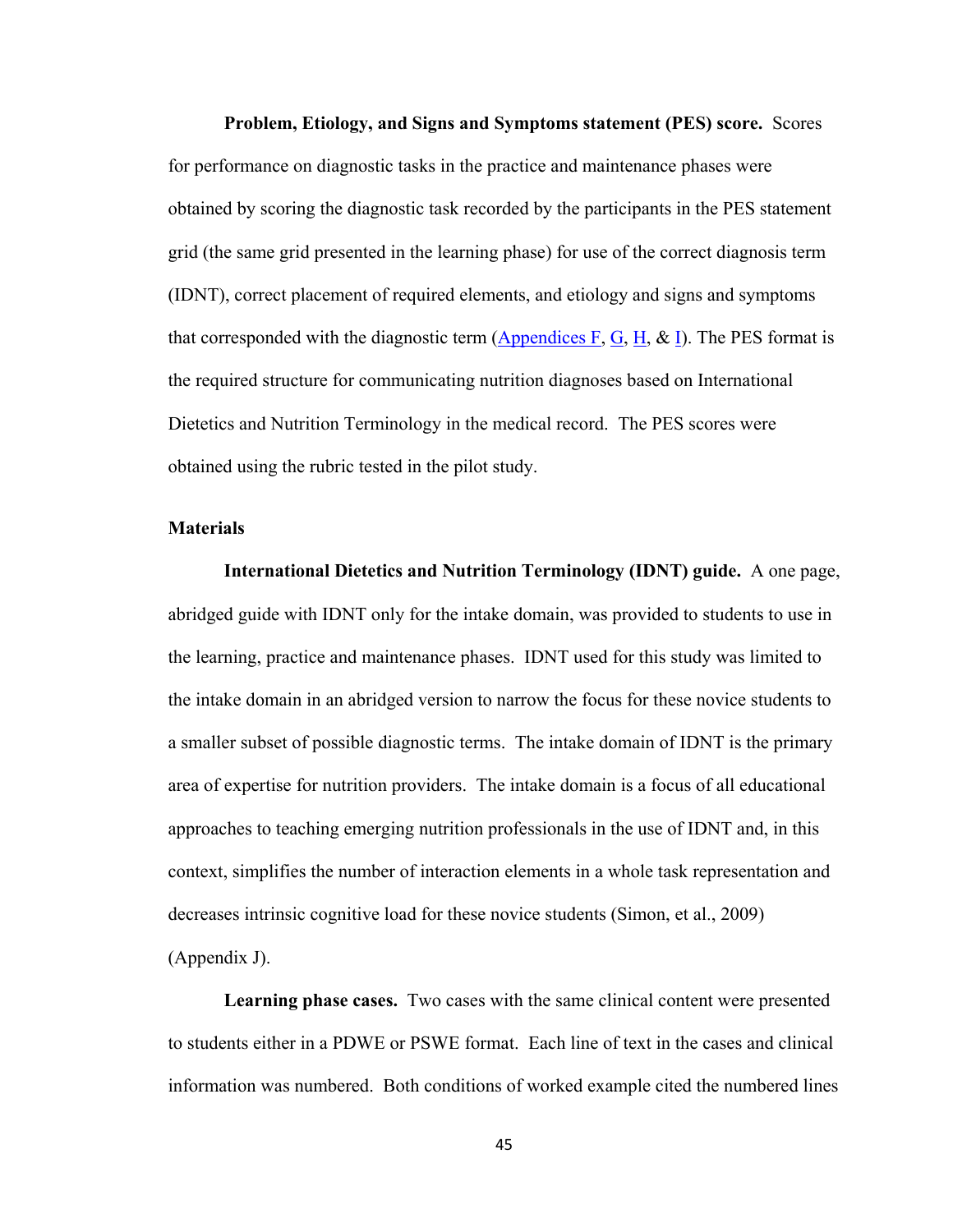in the cases when items were identified as part of the diagnosis and transcribed into the PES diagnostic format. The cases were presented in a written narrative in much the same way one would hear or review a case in a healthcare setting. This case format is familiar to students as it is the most common way to present this type of problem in nutrition courses. The worked example format followed, outlining the solution steps in either a PDWE (Appendix K) or PSWE (Appendix L) condition. One case had one possible diagnosis and the other, two possible diagnoses. The last part of the worked example showed a completed PES diagnostic statement (in a grid format similar to fields on a standardized chart note (paper) or electronic medical record field. Cases presented assessment results such that no calculations were required to interpret the cases. Participants reported perceived cognitive load using the NASA-TLX after studying the learning phase examples.

**Practice and maintenance phase cases.** Participants were asked to diagnose two cases, one that was similar to the learning phase (isomorphic), case number one, and one that was dissimilar (novel), case number two. Cases in each phase were identical for both conditions. The cases were presented in a written narrative in much the same way one would hear or review a case in a healthcare setting. This case format is familiar to students as it is the most common way to present this type of problem in nutrition courses. Cases presented assessment results such that no calculations were required to interpret the cases. Participants reported perceived cognitive load (NASA-TLX) after completing the practice and maintenance phase cases. Students completed the PES diagnostic statement in a grid format similar to fields on a standardized chart note (paper) or electronic medical record field. Students wrote the IDNT chosen from the provided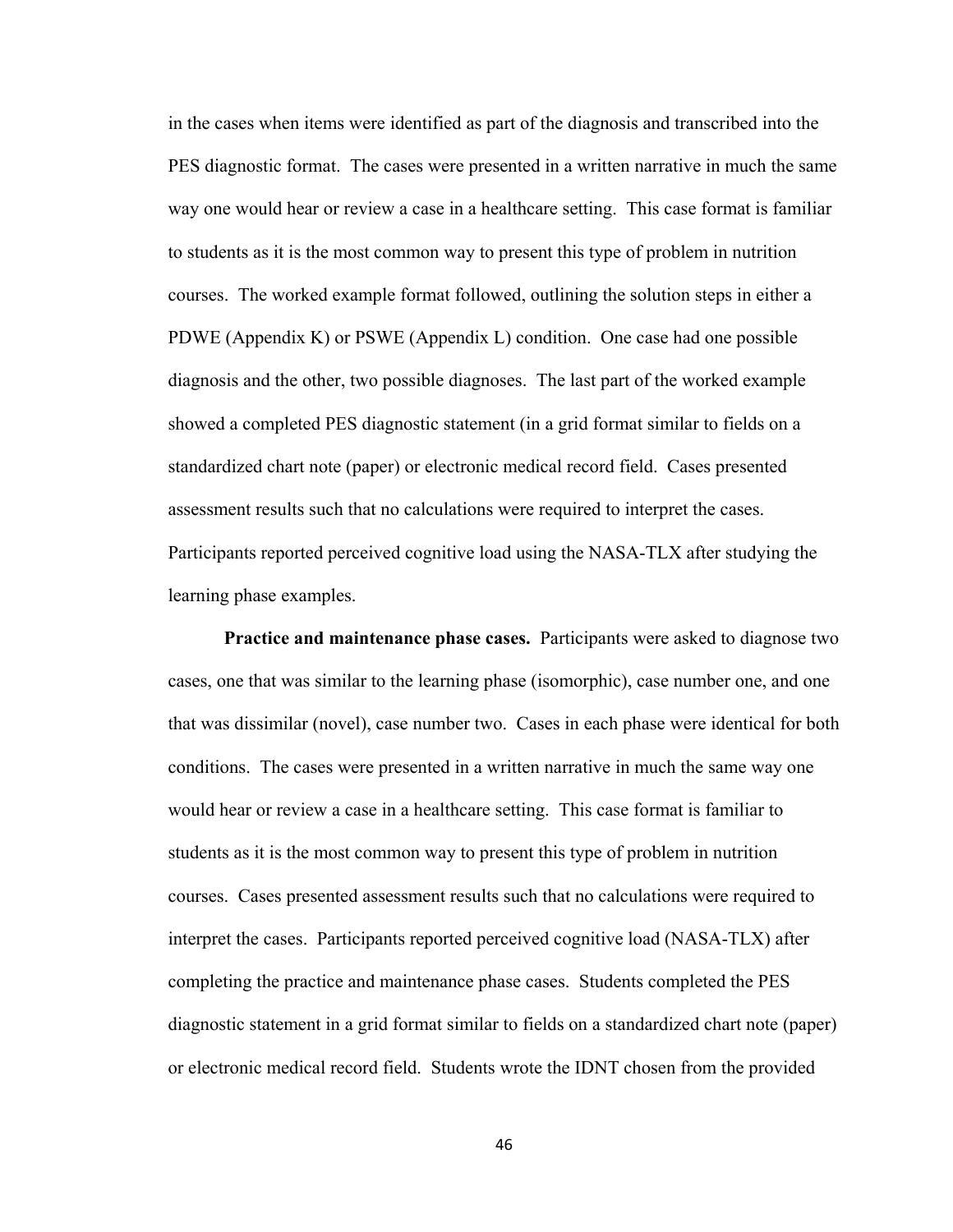guide and either rewrote or included the numbered lines from the case corresponding to the elements they wished to include in the correct portions of the PES diagnostic grid. (Appendices M & N)

# **Design**

The study was conducted as a comparison by worked example condition, processoriented (PSWE) or product-oriented (PDWE), with *a priori* covariates of intention to pursue a career as a nutrition provider (motivation) and scores on a 12-item test of general human nutrition concepts that are typically covered in introductory nutrition courses such as NUTR 2110 or NUTR 1015 to determine prior knowledge.

 Session one consisted of a learning phase and practice phase. Participants were randomized to either PDWE or PSWE. The learning phase consisted of two worked examples, one with a single diagnosis and the other with two diagnoses within the intake domain of IDNT. Limiting diagnoses to the intake domain decreases intrinsic cognitive load as well as reinforces the intake domain as the primary area where registered dietitians intervene to provide nutrition care. Cases were the same for both conditions and varied only in whether the worked examples were PSWE or PDWE.

 In the first transfer phase (practice phase), participants were asked to diagnose two cases, one that was similar to the learning phase (isomorphic), case number one, and one that was dissimilar (novel), case number two, after studying the worked examples in the learning phase. Cases in the practice phase were identical for both conditions.

 Participants reported perceived cognitive load for the learning phase examples and the practice phase cases. Participants were allotted up to one hour and fifteen minutes, one whole class period, combined, for both the learning and practice phases in session one.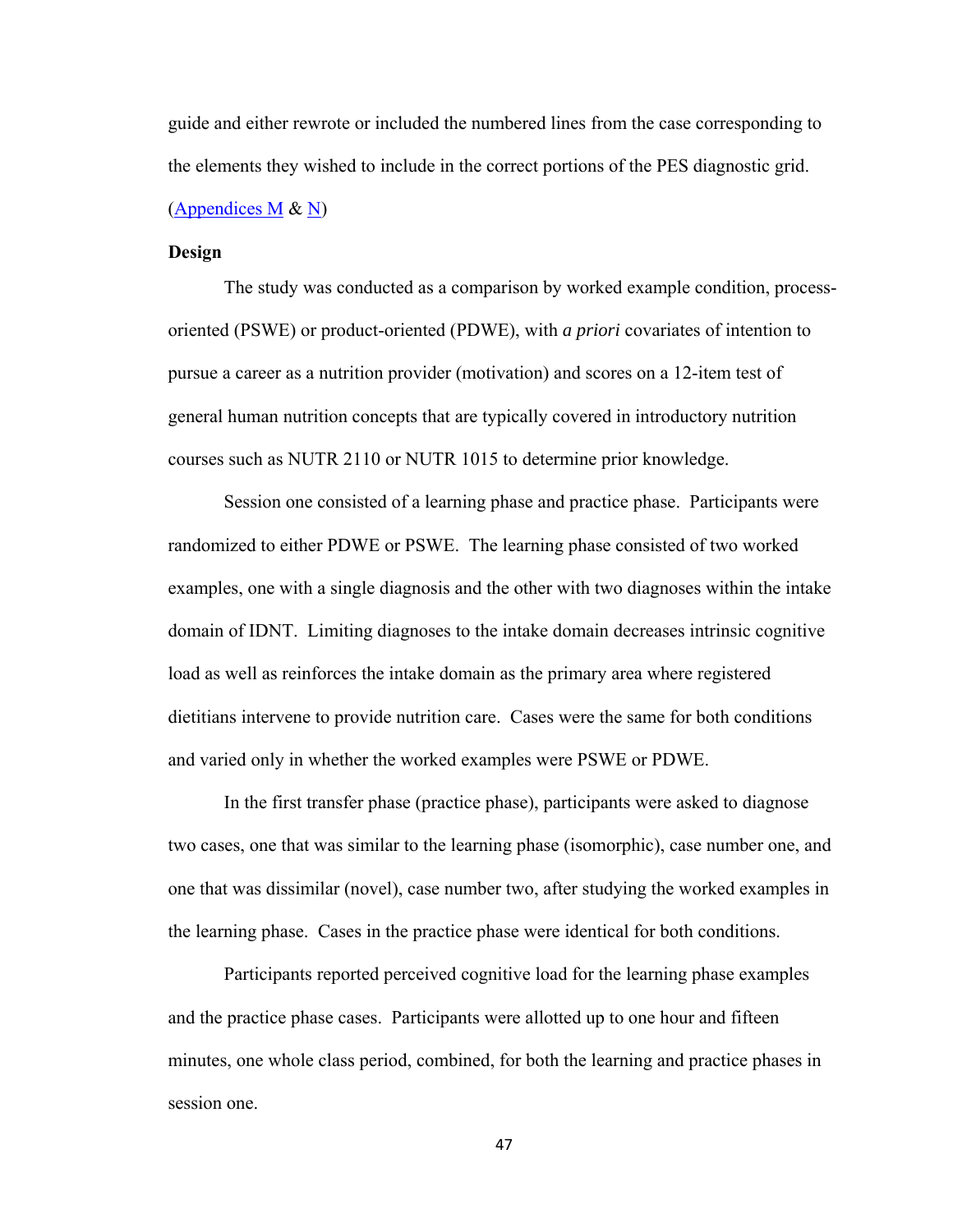Two weeks later, a follow-up maintenance phase, session two, was conducted to assess maintenance of learning. Cases in the maintenance phase were identical for both conditions. Participants had up to 45 minutes, approximately one-half a class period, to complete the maintenance phase tasks. Participants reported perceived cognitive load (NASA-TLX) for the maintenance phase cases.

#### **Human Subjects Protections**

Participants were asked to give informed, signed consent to allow the investigator to use the results of their participation in the worked example experiment in their nutrition class sessions consistent with the Central New Mexico Community College Institutional Review Board (Bennett 011314) (Appendix P). Consent allowed the investigator to use the results of their participation in the worked example experiment to evaluate worked examples for teaching nutrition diagnosis. Faculty consent, consistent with the Central New Mexico Community College Institutional Review Board (Bennett 011314) ( $\Delta$ ppendix Q) was required before the investigator was allowed to engage the students in the worked example experiment. Participation fulfilled a course requirement within the structure of the class for students in classes that faculty consent was obtained. Students who did not consent to have the results of their work used by the investigator worked with the study materials in both sessions; however, data from their work was not included and study materials were shredded at the completion of the experiment.

#### **Procedures**

 In class sessions where faculty consent was obtained, participants were asked o give informed, signed consent to allow the investigator to use the results of their participation in the worked example experiment.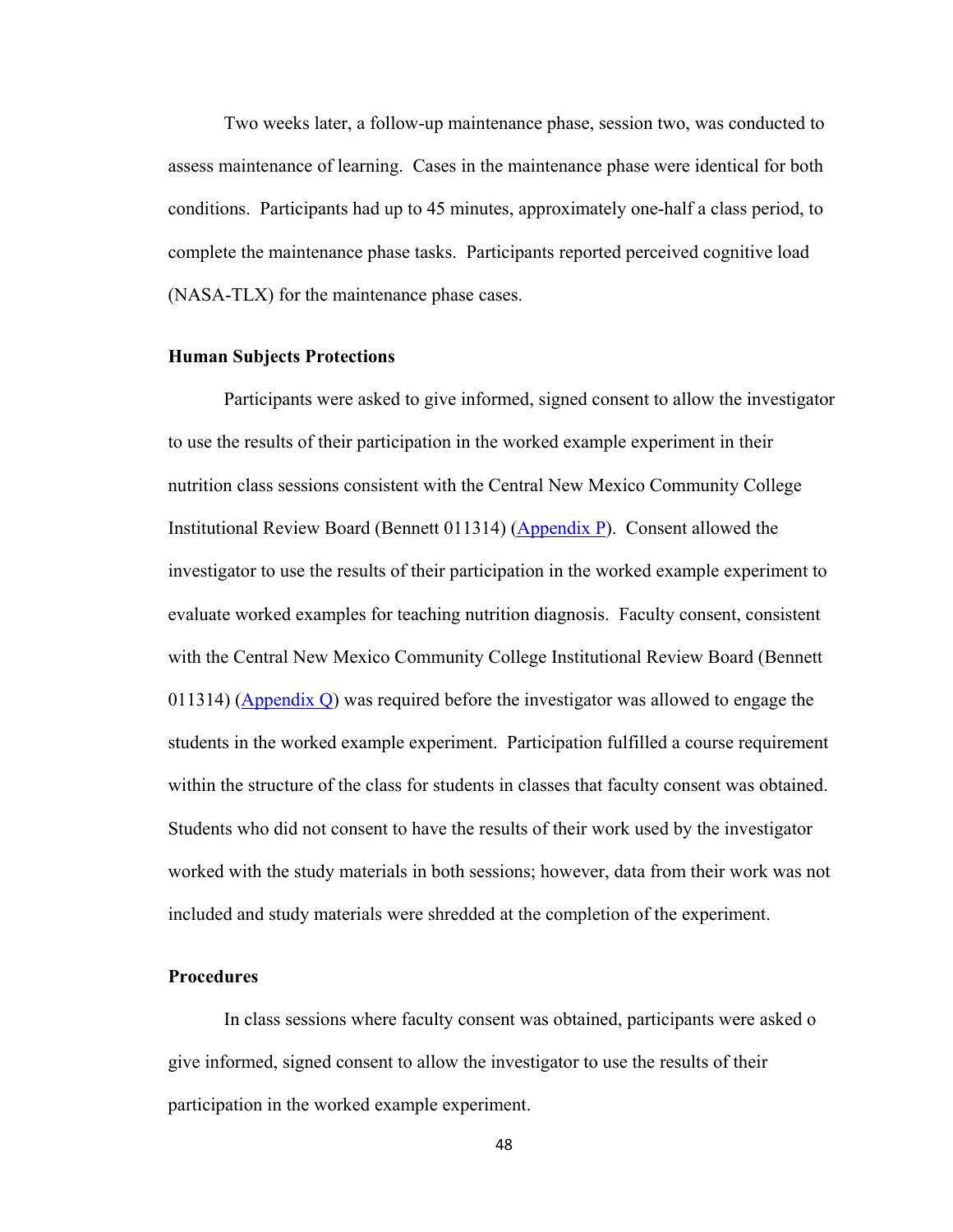Participants had one hour and fifteen minutes to complete the learning and first transfer (practice) phase. The maintenance transfer phase was conducted the same way two weeks later with one-half of a class period, about 45 minutes, allowed for completion. Both sessions of the study took place during a regularly scheduled class session on the campus of a community college with ties to a large southwestern university.

 Participants were randomly assigned to one of two worked example conditions, product oriented worked examples (PDWE) or process-oriented worked examples (PSWE), when they arrived at the first session. Experimental materials were distributed to students in large envelopes of the same color, with a small sticker on the back that identified the condition as PSWE or PDWE. After the session, all materials were returned to the investigator inside the large envelope. Students completed all tasks using a pencil or pen and the provided materials. Study materials were designed to be used without a calculator.

 The large envelope for session one contained two additional different colored envelopes. Colors corresponded to learning or practice tasks. Before beginning the learning phase, participants signed the consent form, completed the demographic information page, and completed the prior knowledge test. Participants completed the learning tasks first and returned all the learning materials to that envelope before proceeding with the practice tasks. Participants had the entire period to complete both learning and transfer tasks. Students wrote the time on each envelope (read from a large digital clock supplied by the investigator) after completion of each phase. A graduate student intern assisting with data collection kept time so that an average could be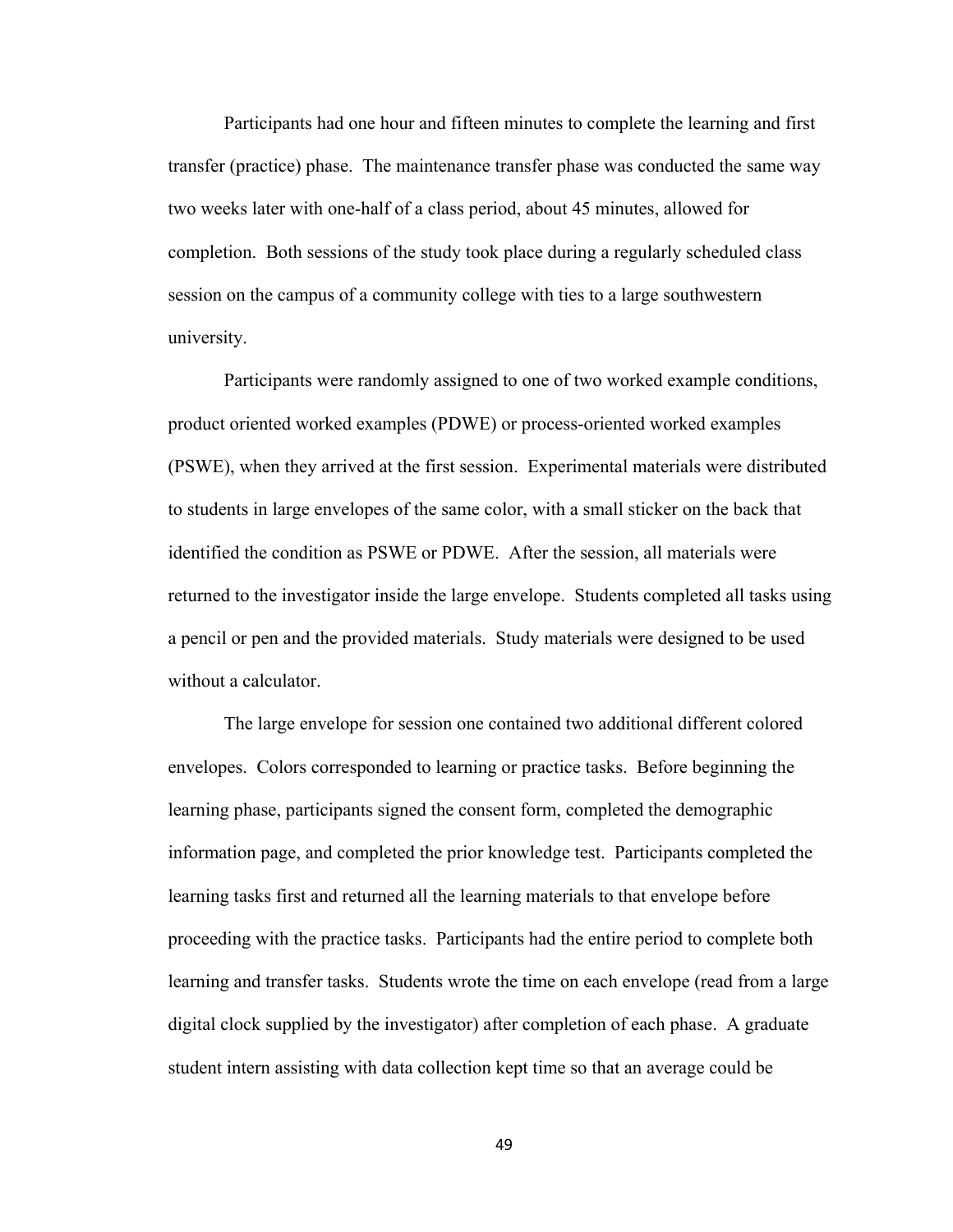determined for that section of the study if the recorded time was missing from the participant envelopes.

The learning phase envelope contained all the materials needed for this phase: an introduction to participants describing (framing) their role as nutrition providers in this setting, a brief overview of the role of IDNT, the PES diagnostic format for communicating nutrition diagnosis in the medical record, worked example cases with completed PES diagnostic statement answer grid, perceived cognitive load questions (NASA-TLX); and IDNT guide for the intake domain. The investigator was present to answer process questions and clarify study requirements and informed consent during each session.

 For session two, two weeks later, the maintenance phase envelope contained all materials needed for this phase: an explanation of the task in the practice phase; cases; PES answer grid; perceived cognitive load questions (NASA-TLX); and IDNT guide for the intake domain.

# **Data Analyses**

 A series of one way ANCOVAs were conducted for between-subjects, with the dependent variables scores on the diagnostic tasks (PES statements), perceived cognitive load scores in learning, practice and maintenance phases, and calculated efficiency with the independent variable worked example condition of either PDWE or PSWE. The alpha for statistical significance testing was set at  $\alpha$ =0.05. Prior nutrition knowledge and intention to pursue a career as a nutrition provider (motivation) were identified *a priori* as covariates. Initial inspection of the study data revealed this sample was homogeneous with regard to pursuing a career as a nutrition professional, 85.6% did not intend to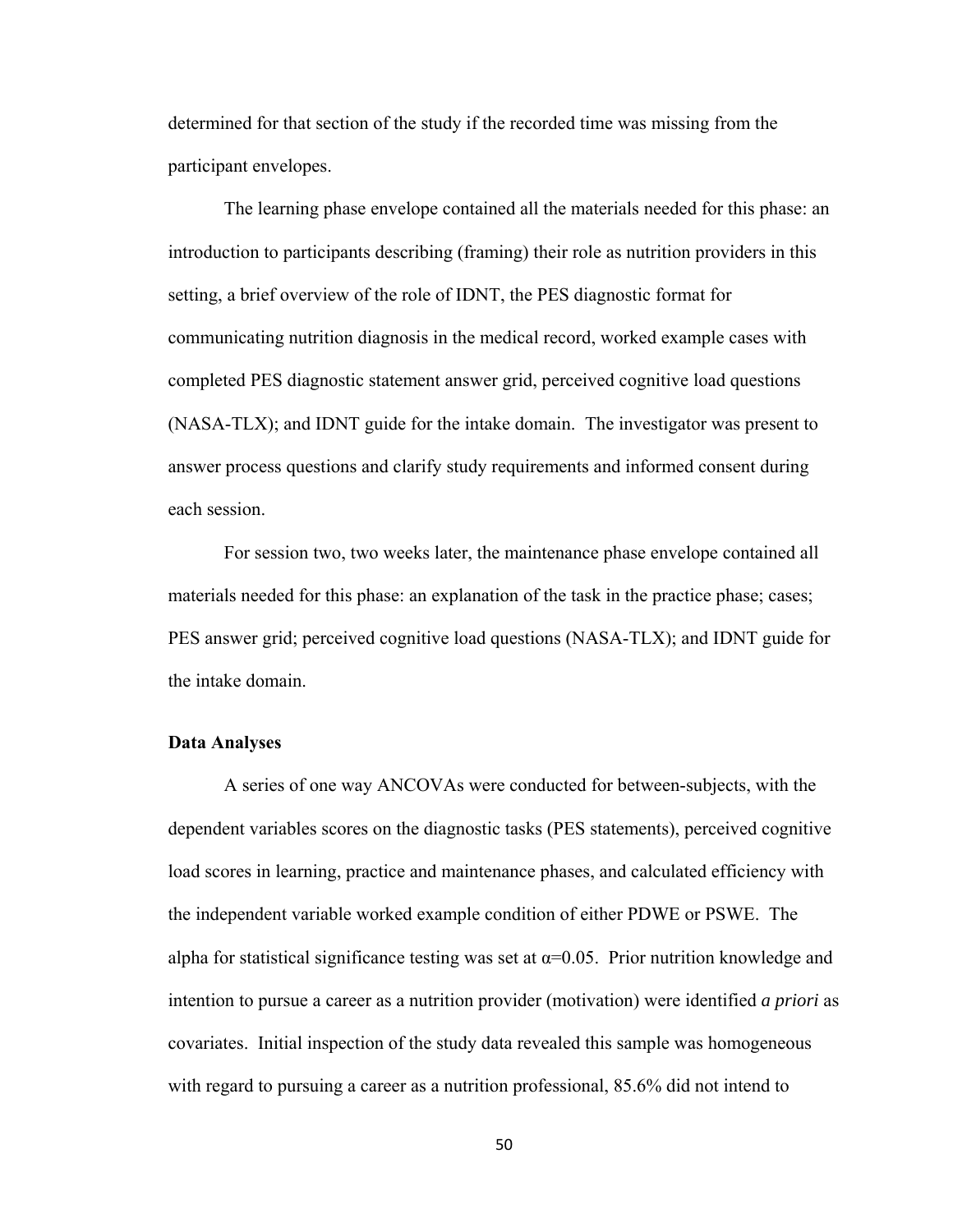pursue a nutrition career, so using this as a covariate was not helpful in interpreting results. The scores on the prior knowledge test did correlate highly with the dependent variable, so ANCOVA with the covariate of prior knowledge was used with the main dissertation study sample.

 The computational approach for efficiency involved calculating *z* scores for mental effort and performance measures to compute an instructional condition efficiency score (*E*) via the following formula (Pass, et al., 2003):

$$
E = \frac{Zperformance - Zmental\,eff \,ort}{\sqrt{2}}
$$

Efficiency scores (*E*) were calculated for each diagnostic task for each worked example condition. A one way ANOVA was conducted on the practice phase cases and the maintenance phase cases by worked example condition.

 All of the diagnostic tasks (PES statements) were scored by the investigator using a rubric designed for the cases in the experiment in the same manner as for the pilot study. Comments written by participants on their study materials were reviewed to identify themes associated with any difficulty with the study materials and if any of the study materials were familiar to participants.

**Secondary analysis.** High scores on the PES diagnostic statements ( $\geq 8$  of 12) were explored to determine if any relationships existed between student demographics and prior knowledge.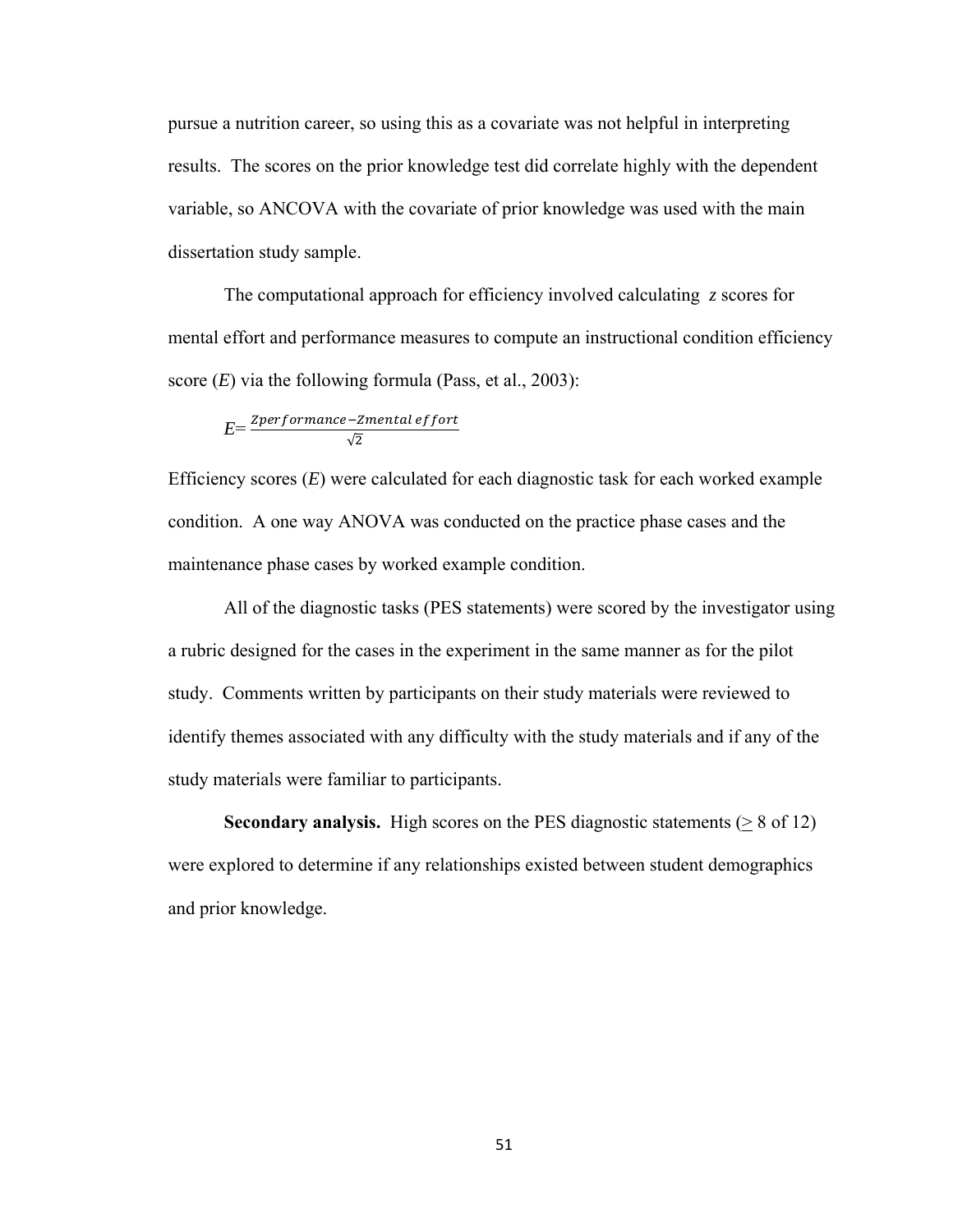# **Chapter 4**

#### **RESULTS**

# **Introduction**

This study investigated two types of modular worked examples; process-oriented (PSWE) and product-oriented (PDWE), for performance, cognitive load, and efficiency for nutrition diagnosis. This chapter reports the results of statistical analyses to answer the research questions proposed in Chapter One. Results of the pilot study are followed by results of the main study and an overall summary.

### **Pilot Study**

Data for the pilot study was analyzed using a one-way ANOVA. An  $\alpha$ = 0.05 was chosen for determining statistical significance. This was deemed a reasonable compromise between Type I and Type II error. Effect sizes for relationships that reached a level of statistical significance are the most important for interpretation of group differences. Correlations were interpreted at an  $\alpha$ = 0.05 to identify any variables that were identified as *a priori* covariates that should in fact be further investigated before including them in the model. Statistically significant correlations were not identified as dependent variables in the study and no hypotheses were structured around interpretation of the correlations. For those variables analyzed using one-way ANOVA, tests for assumptions (normality, homogeneity of group variances) were evaluated prior to the analysis.

The *a priori* covariates of motivation (intent to pursue a career in human nutrition) and level of prior knowledge (scores on a general test of nutrition knowledge)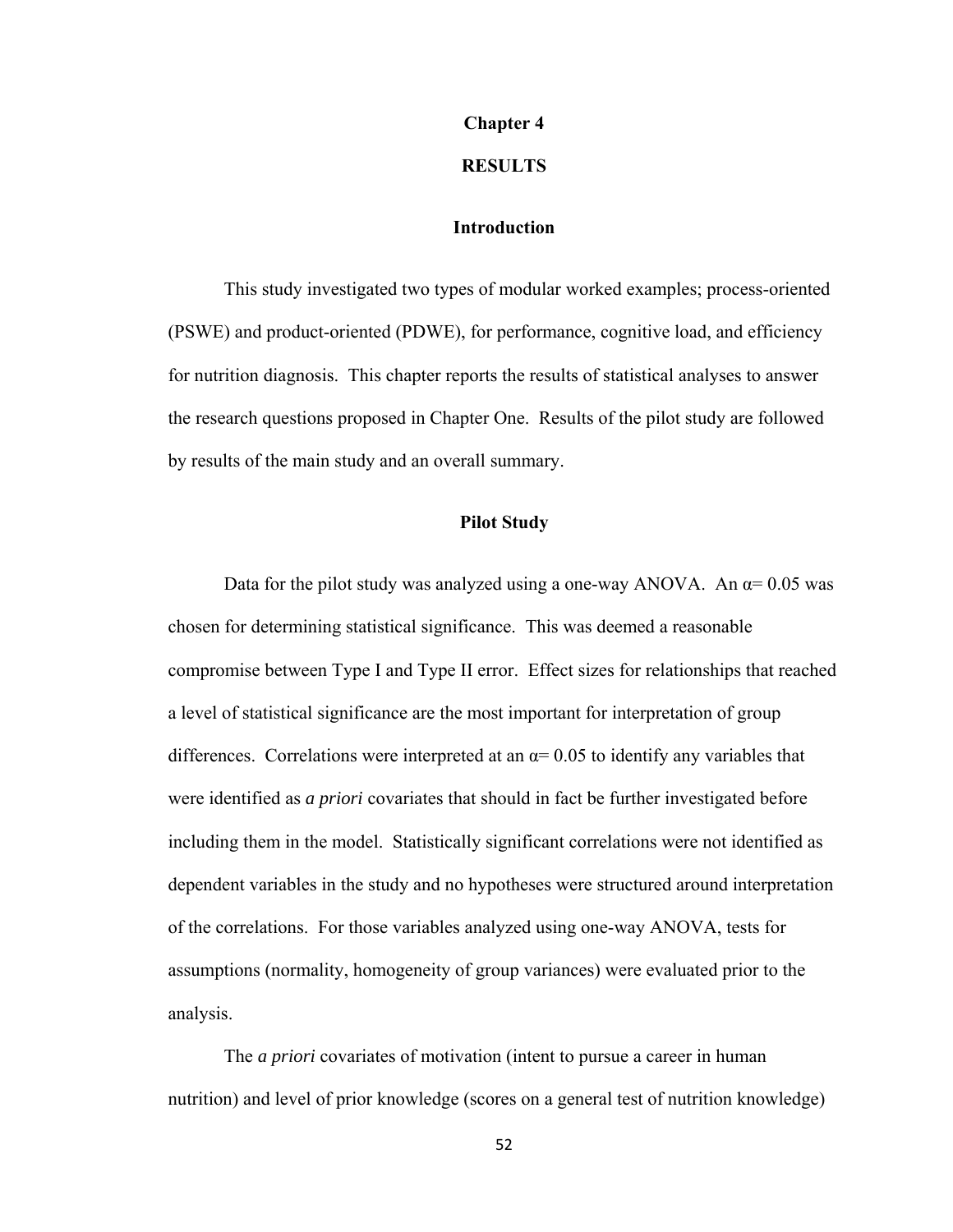were not included; therefore, analysis using a one-way ANCOVA was not conducted. The *a priori* covariate of motivation (intent to pursue a career in human nutrition) was not included because 89.5% of all participants intend to pursue a career in human nutrition. The level of motivation in this sample as assessed by this question was high. There was no statistically significant difference between groups on the test of nutrition prior knowledge (PSWE *M*=9.8/12, *SD*=1.5; PDWE *M*=10.2/12, *SD*= 1.3), *F* (1, 17) = .408, *p*=.531) and the scores were relatively high (81.6-85% correct answers). Internal consistency using Cronbach's alpha was calculated on the 12 items of the prior knowledge test ( $\alpha = 0.041$ ). This low value indicates the almost non-existent correlations between items and the nature of the prior knowledge exam measuring a wide array of concepts. In addition there was very little variability in the scores. There was no statistically significant correlation of prior knowledge with any of the dependent variable scores on the diagnostic tasks (performance). There was a statistically significant correlation between prior knowledge and minutes working the practice cases  $r(19)$  = .553,  $p < 0.05$ , indicating that the higher the score on the test of prior knowledge more time was spent working with the maintenance cases.

 The pilot study sample is biased in that the participants were highly motivated to participate in the pilot study based on their career choice and very different from students in the target population of the main study who were taking an introductory nutrition course. All but two participants indicated that they were pursuing a career in human nutrition and, as a result, most had taken two or more college nutrition courses (*M*=6.05, *SD*=2.4), with at least one of them NUTR 244. Participant characteristics are outlined in (Table 1).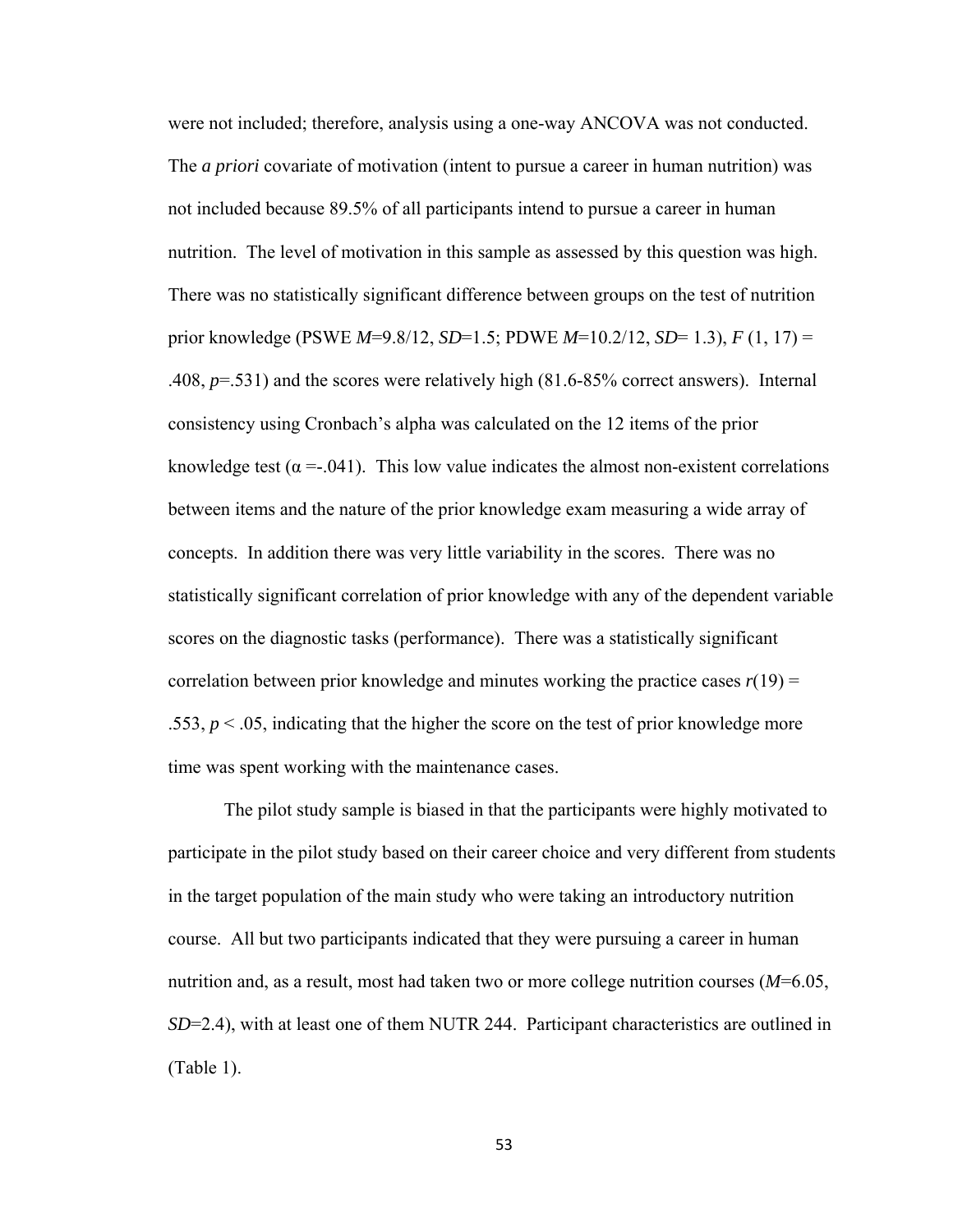| <b>Worked Example Condition</b>                 | <b>PSWE</b>           | <b>PDWE</b>          |
|-------------------------------------------------|-----------------------|----------------------|
| Number of participants (total = 19)             | 10                    | 9                    |
| Gender                                          | 3 male; 7 female      | 1 male; 8 female     |
| Age                                             | $M = 28.1$            | $M=28.67$            |
| Number of college nutrition courses taken       | $> 2$ (range 2-10)    | $> 4$ (range 4-10)   |
| Score on general nutrition prior knowledge test | $M=9.8/12$ (SD= 1.5)  | $M=10.2/12$ (SD=1.3) |
| Intent to pursue career in human nutrition      | $8 \text{ yes}, 80\%$ | 9 yes, $100\%$       |
| <b>Ethnic Group</b>                             |                       |                      |
| Native American/Alaska Native                   | $\theta$              |                      |
| Hispanic                                        | 5                     | л.                   |
| Non-Hispanic White                              | 4                     | 5                    |
| Other                                           |                       | $\overline{2}$       |

**Table 1. Pilot Study Participants Characteristics** 

 The stated purpose of the pilot study was to evaluate the study materials and the design of the experiment. This involved assessing the time it took for all the phases of the experiment so that this could be included in the IRB submission at Central New Mexico Community College for the main study; assessing inter-rater reliability for the scoring rubric, and noting any errors or confusing directions identified by the pilot study participants. All these were accomplished with this pilot study sample. Results follow for time on task at each phase of the study and the Interclass Correlation Coefficient for the scoring rubric. A minor typographical error was found on the one-page IDNT guide and two within the text of the case studies. These were corrected before the main study. Participants uniformly used the line scale on the NASA-TLX as a 20 point rather than a 21 point scale; therefore subscale scores were interpreted on a 20 point scale for both the pilot and main study.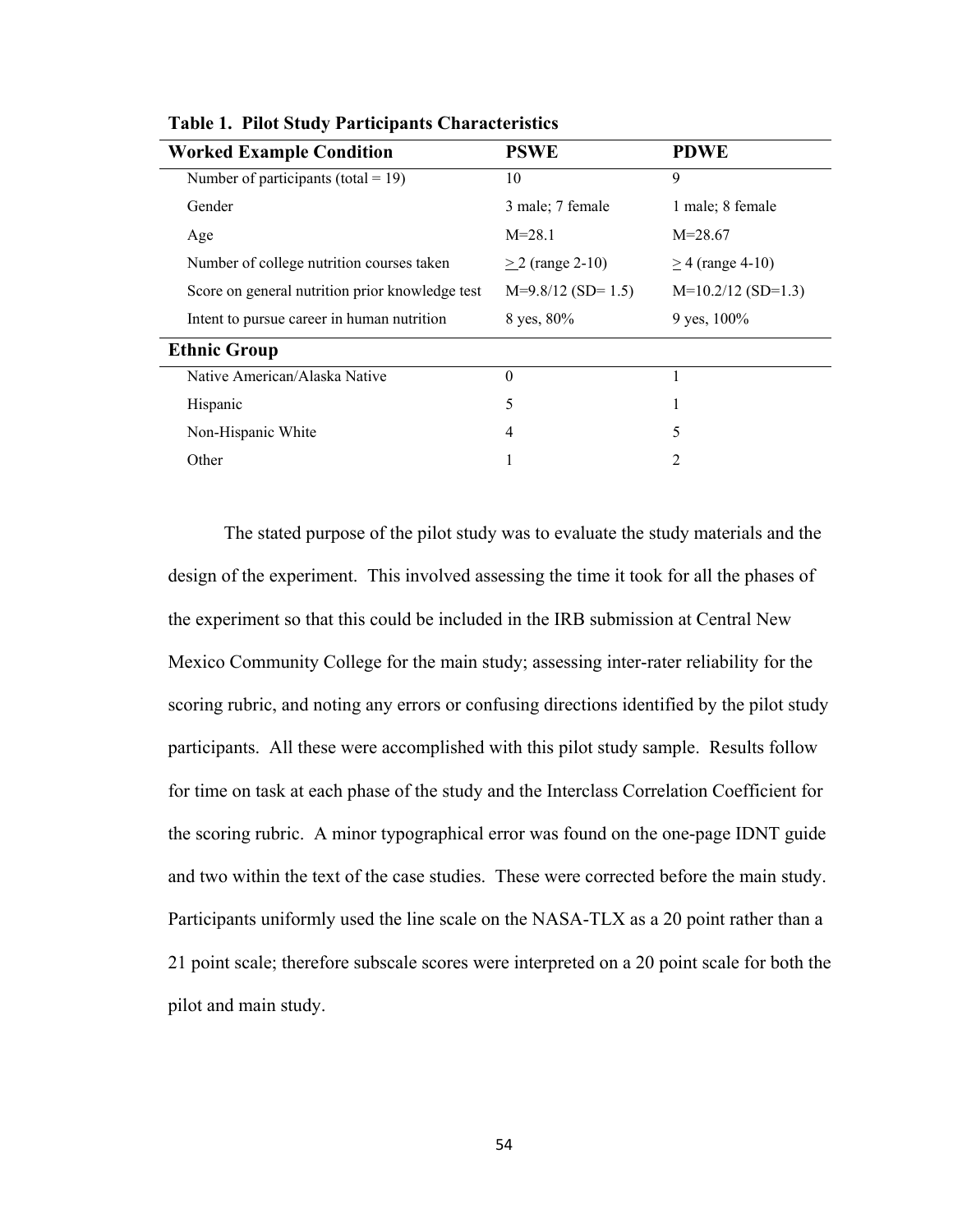#### **Performance on Diagnostic Tasks**

 To address the first two research questions and the associated hypothesis of (1) whether both product-oriented worked example and process-oriented worked example conditions result in an ability to use International Dietetics and Nutrition Terminology (IDNT) and Problem, Etiology, and Signs and Symptoms (PES) diagnostic statements by novices as evidenced by performance on diagnostic tasks and (2) whether the processoriented worked example condition results in better performance on diagnostic tasks when compared to product-oriented worked example condition for novices learning to use IDNT and PES diagnostic charting, scores on the diagnostic tasks were examined by worked example type. Results for the practice phase and maintenance phase are presented sequentially.

# **Practice Phase-Pilot**

Practice phase data was analyzed using a one-way ANOVA for (1) the time spent studying the worked examples, and (2) total scores on the diagnosis tasks for each case (PES score). Levene's test of homogeneity of variance revealed no violations of the assumption of homogeneity of variance with *p* values >.10. Shapiro-Wilk tests of normality indicate *p* values less than 0.10 which leads to the rejection of the null hypothesis that the dependent variables are normally distributed thereby violating the assumption of normality for all variables except for minutes working with the practice cases. Histograms for the PES scores are negatively skewed and leptokurtic consistent with the high scores on the tasks. ANOVA is robust to the violation of the assumption of normality, so these analyses were conducted despite the non-normality. There were no statistically significant differences between worked example conditions for any of the -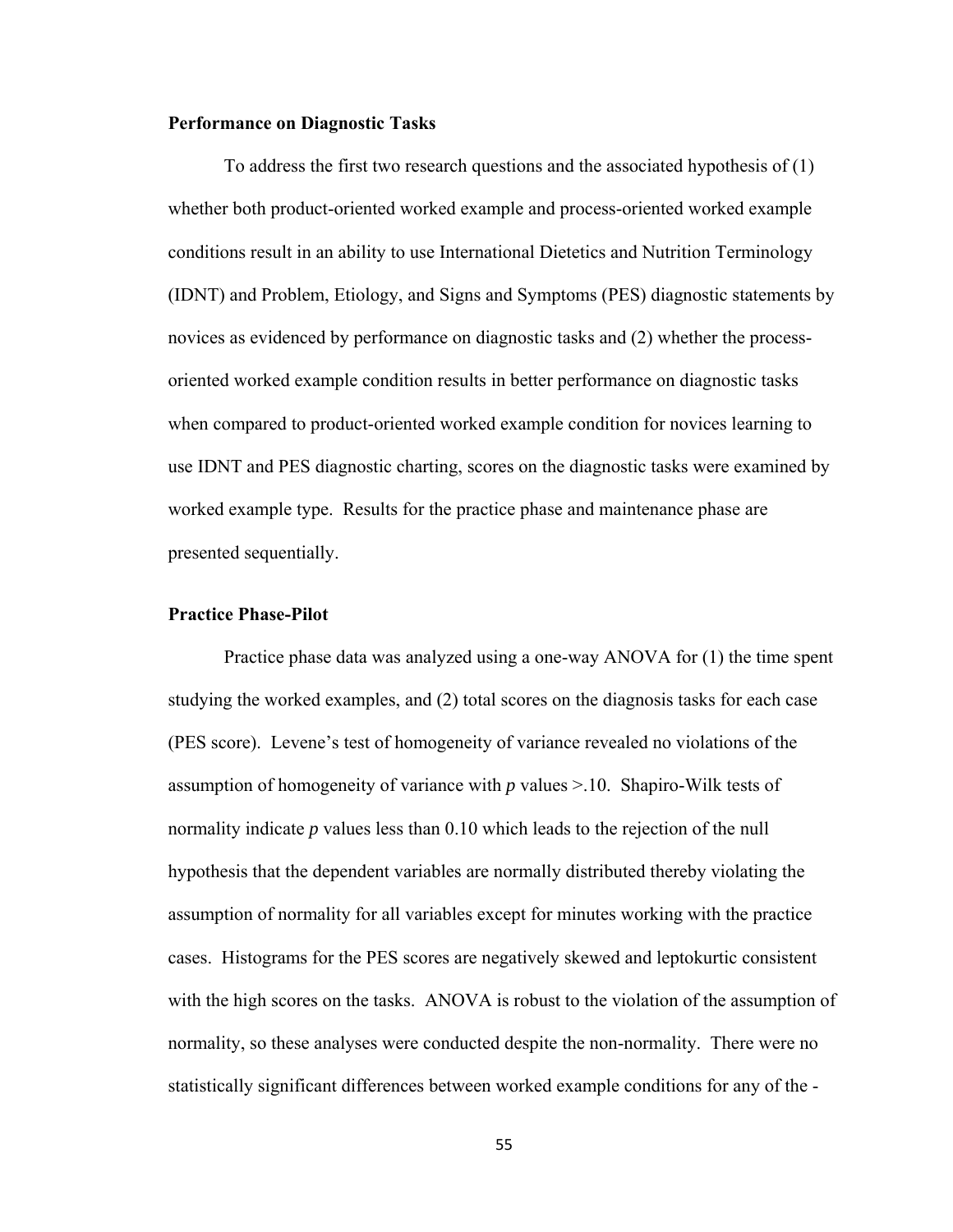variables for performance during the practice phase (Table 2). Participants did very well on the diagnostic tasks with both groups scoring at or better than 74% correct for each of the three diagnostic tasks (8.9/12).

**Table 2. Pilot study practice phase performance dependent variables (M; SD)- ANOVA** 

| <b>Worked Example Condition</b>                         | <b>PSWE</b> | <b>PDWE</b> | $p$ value | F(1, 17) |
|---------------------------------------------------------|-------------|-------------|-----------|----------|
| Time spent working with the clinical cases<br>(minutes) | 34. (6.7)   | 35.6(6.2)   | 0.715     | 0.138    |
| PES score Case 1 Diagnosis 1*                           | 10. (3.1)   | 11.4(0.7)   | 0.339     | 0.969    |
| PES score Case 1 Diagnosis 2*                           | 9.9(2.9)    | 9.6(3.7)    | 0.824     | 0.051    |
| PES score Case 2 Diagnosis 1*                           | 9.7(3.5)    | 8.9(4.5)    | 0.666     | 0.193    |
| * of possible 12 points                                 |             |             |           |          |

# **Maintenance Phase-Pilot**

For the maintenance phase, data was analyzed using a one-way ANOVA for (1) the time spent studying the worked examples, and (2) total scores on the diagnosis tasks for each case (PES score). Levene's test of homogeneity of variance revealed a violation of the assumption of homogeneity of variance for the first case, diagnosis one, with *p* values >.10. Brown-Forsythe test was used to interpret results for this case. Shapiro-Wilk tests of normality indicate *p* values less than 0.10 which leads to the rejection of the null hypothesis that the dependent variables are normally distributed thereby violating the assumption of normality for all variables except for minutes working with the practice cases. Histograms for the PES scores are negatively skewed and leptokurtic consistent with the high scores on the tasks. ANOVA is robust to the violation of the assumption of normality, so these analyses were conducted despite the non-normality. There were no statistically significant differences between worked example conditions for any of the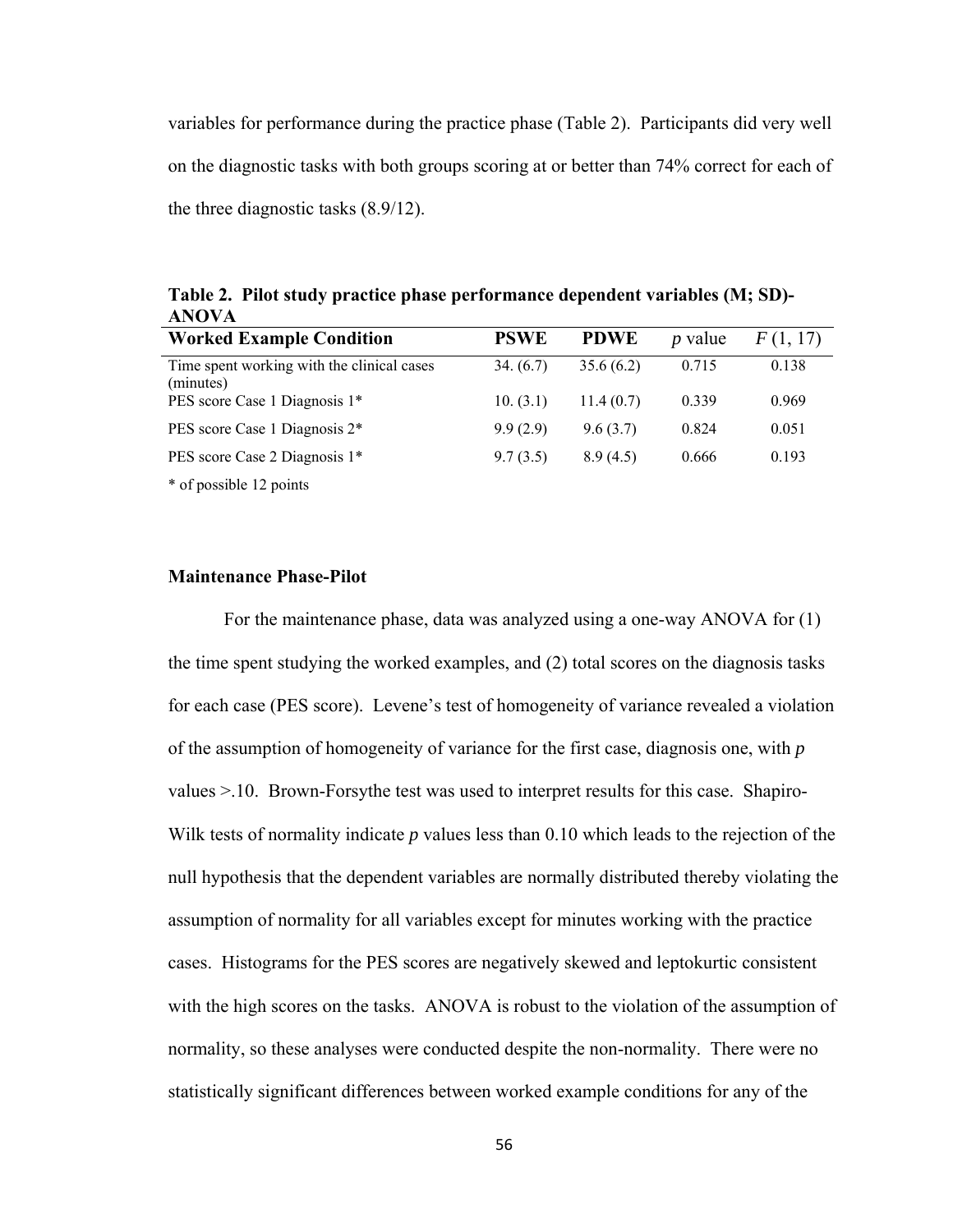variables for performance during the maintenance phase (Table 3). Participants did very well on the diagnostic tasks with both groups scoring at or better than 67.5% for each of the three diagnostic tasks (8.1 of 12) correct.

| <b>Worked Example Condition</b>                         | <b>PSWE</b> | <b>PDWE</b> | p value | F(1,17)        |  |
|---------------------------------------------------------|-------------|-------------|---------|----------------|--|
| Time spent working with the clinical cases<br>(minutes) | 24.6(4.9)   | 23.7(6.9)   | 0.738   | 0.686          |  |
| PES score Case 1 Diagnosis 1*                           | 8.1(4.2)    | 10.7(.087)  | 0.089   | $3.6^{\wedge}$ |  |
| PES score Case 2 Diagnosis 1*                           | 9.0(3.3)    | 10.1(1.7)   | 0.381   | 0.809          |  |
| PES score Case 2 Diagnosis 2 <sup>*</sup>               | 9.5(2.4)    | 9.1(3.4)    | 0.776   | 0.116          |  |
| $\wedge$ Brown-Forsythe<br>* of possible 12 points      |             |             |         |                |  |

**Table 3 Pilot study maintenance phase performance dependent variables (M; SD)-ANOVA** 

#### **Interrater Reliability for PES Diagnostic Statement Scores**

 Interrater reliability was assessed for scores on diagnostic tasks by taking a random sample of five participants from the pilot study and calculating an intraclass correlation coefficient between the investigator using the scoring rubric designed for the study and a nutrition faculty volunteer using the same rubric on each of the six diagnostic tasks. Intraclass correlation coefficient was calculated on 30 scores for each of two raters. Results of a two-way mixed consistency intraclass correlation coefficient calculation for average measures was ICC  $(3, 2) = .942$ ,  $F(29, 29) = 17.38$ ,  $p = .000$ . Excellent inter-rater reliability was observed using the rubric for scoring diagnostic tasks.

#### **Cognitive Load**

To address research question four and the associated hypotheses, four, whether there is a difference in perceived cognitive load between the PDWE and the PSWE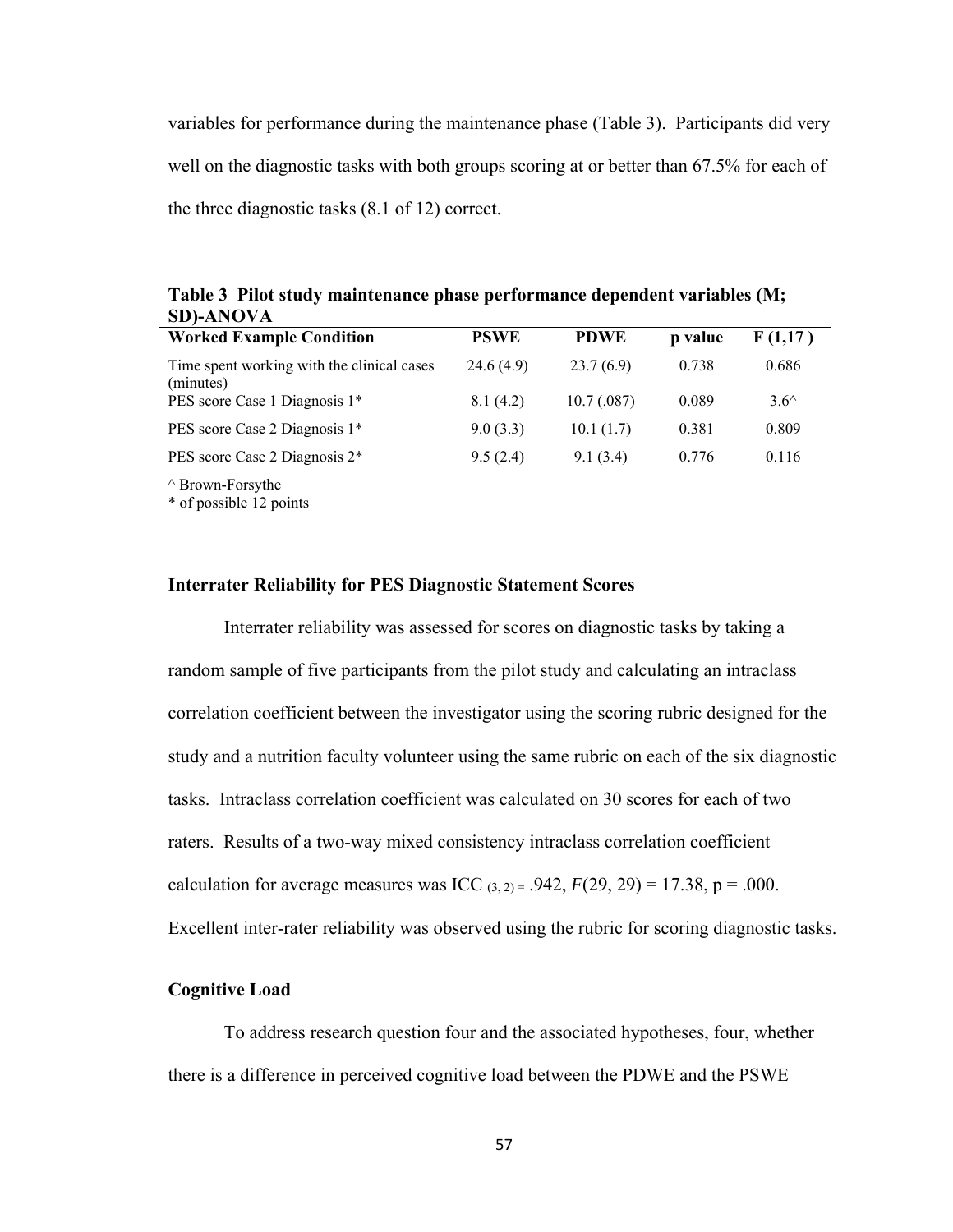conditions, scores on the five subscales of the NASA-TLX were compared by worked example condition. In addition, a cognitive load score was computed as the sum of NASA-TLX subscales of task demand, effort and stress (Gerjets, et al., 2004). Perceived cognitive load was assessed by having participants complete the NASA Task Load Index (NASA-TLX) at each phase; learning, practice, and maintenance (Hart & Staveland, 1988). It contains subscales of mental effort, success, stress, time demand, and task demand (Appendices C, D,  $\&$  E). Perceived cognitive load is integral to the interpretation of results of research situated in cognitive load theory. The NASA-TLX in this study is used as an alternative to the single scale of mental effort, as proposed by Paas & van Merriënboer (1993), for perceived cognitive load, a multi-dimensional construct. The subscales of time demand and stress can be linked to extraneous cognitive load, the subscale of success to germane cognitive load, the subscales of task demand and time demand to intrinsic cognitive load and the effort rating to overall cognitive load. Each of the five subscales was rated by participants from 0-20.Participants rated each subscale from 0-20. In addition to perceived cognitive load measured by the NASA-TLX, time spent on each phase (minutes working) is also compared by worked example condition.

Internal consistency using Cronbach's alpha for the four subscales on the NASA-TLX of task demand, time demand, effort, and stress measuring a similar construct of perceived cognitive load corresponding to intrinsic or extraneous cognitive was  $\alpha$  = 858 for the learning phase,  $\alpha$  =.843 for the practice phase, and  $\alpha$  =.853 for the maintenance phase. The success subscale is related to germane cognitive load and was removed from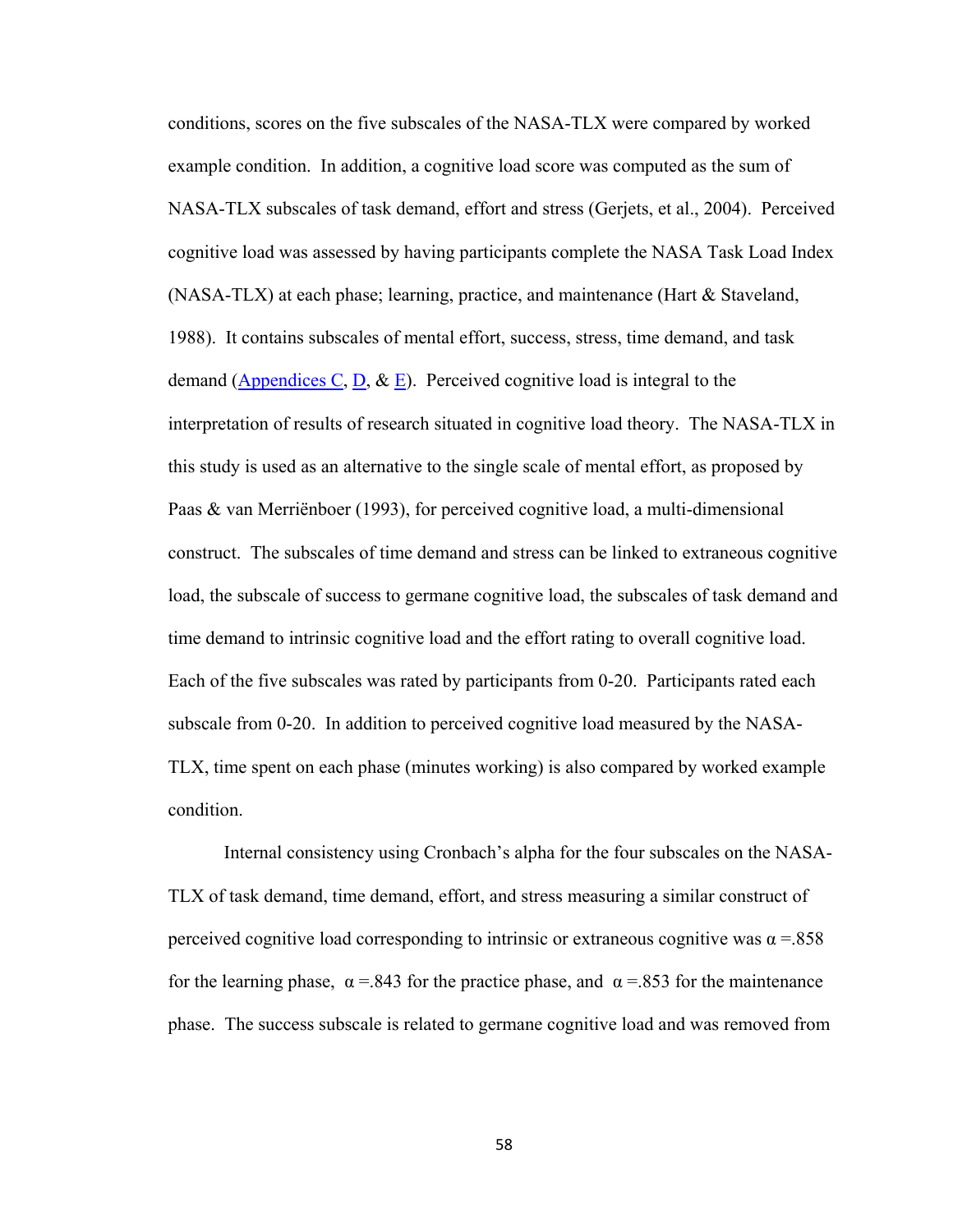the analysis. The four subscales of the NASA-TLX in this application were found to be highly reliable.

### **Learning Phase-Pilot**

 Data for the learning phase was analyzed using a one-way ANOVA. Levene's test of homogeneity of variance revealed some of the variables (minutes studying the examples, success, and stress) violate the assumption of homogeneity of variance with *p* values that are lower than  $\alpha = 0.10$ . The Brown-Forsythe method, for those variables that violate the assumption of homogeneity of variance, was used to interpret results. Shapiro-Wilk tests of normality indicate *p* values less than 0.10 which leads to the rejection of the null hypothesis that the dependent variables are normally distributed thereby violating the assumption of normality. Histograms for the prior knowledge test and success on the NASA-TLX are negatively skewed and those for the variables of effort, stress, task demand, time demand and minutes studying worked examples are positively skewed indicating non normal distribution. ANOVA is robust to the violation of the assumption of normality, so these analyses were conducted despite the nonnormality.

 There were no statistically significant differences between worked example conditions for any of the variables in the learning phase (Table 4). For both groups, perceived success was high (PSWE *M*=17.4, *SD*=2.9; PDWE *M*=15.3, *SD*=5.7 on a 0-20 scale) and cognitive load as measured by the NASA-TLX subscales as a computed variable combining task demand, effort and stress, was relatively low when the possible score for the cognitive load variable is a 60 point scale (PSWE *M*=18.2, *SD*=13.7; PDWE *M*=13.3, *SD*=9.4).

59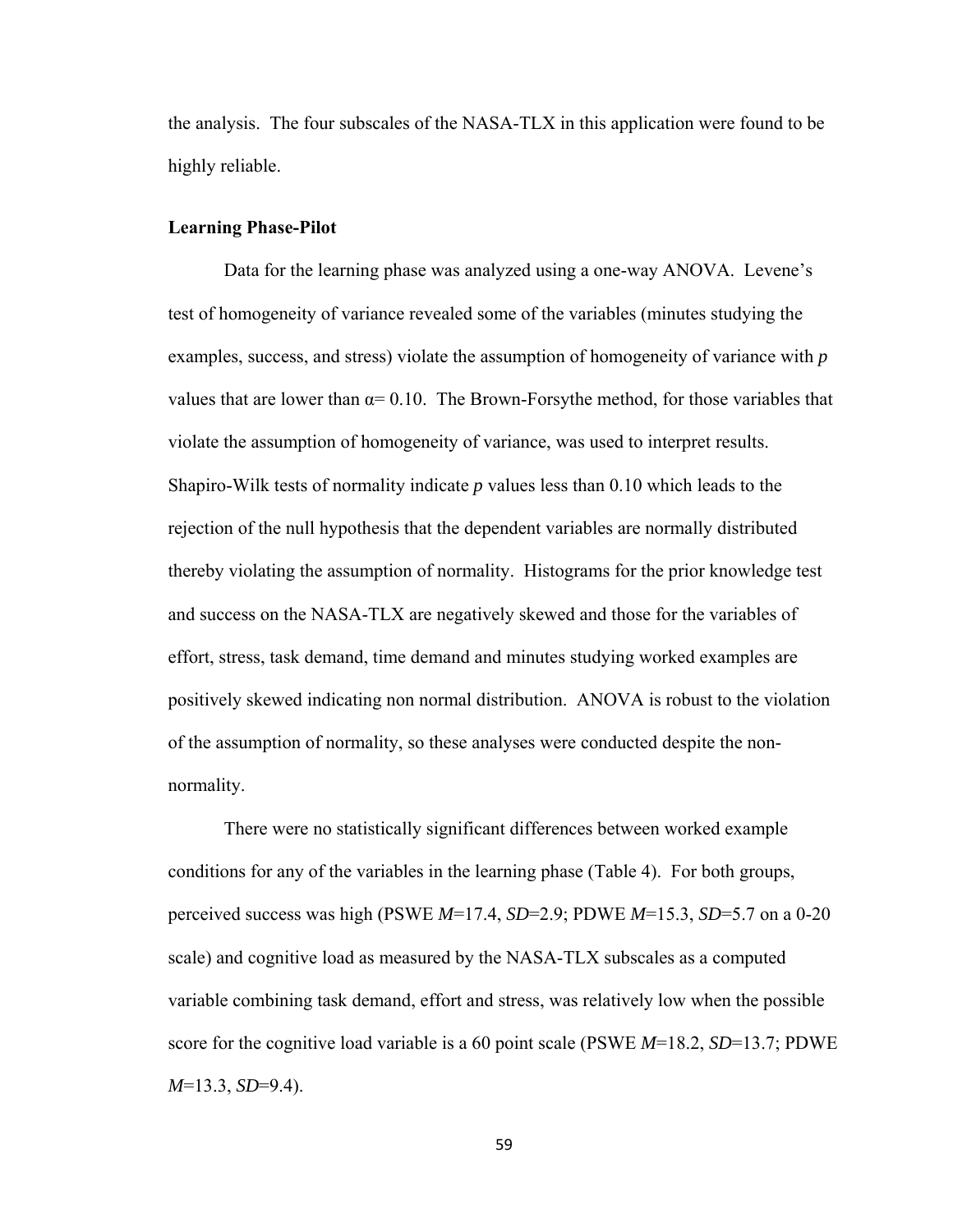| <b>Worked Example Condition</b>                              | <b>PSWE</b> | <b>PDWE</b> | <i>p</i> value | F(1, 17) |  |
|--------------------------------------------------------------|-------------|-------------|----------------|----------|--|
| Time spent studying the worked<br>examples (minutes)         | 18.1(4.5)   | 16.4(1.5)   | 0.287          | 1.2      |  |
| Perceived Cognitive Load-NASA TLX (0-20 scale for each item) |             |             |                |          |  |
|                                                              | <b>PSWE</b> | <b>PDWE</b> | <i>p</i> value | F(1, 17) |  |
| Task demand                                                  | 6.1(4.7)    | 4.9(3.3)    | 0.527          | 0.416    |  |
| Time demand                                                  | 5.2(4.6)    | 3.0(2.0)    | 0.2            | 1.8      |  |
| <b>Success</b>                                               | 17.4(2.9)   | 15.3(5.7)   | 0.33           | 1        |  |
| Effort                                                       | 6.3(4.9)    | 5.1(5.2)    | 0.615          | 0.263    |  |
| <b>Stress</b>                                                | 5.8(5.4)    | 3.0(1.7)    | 0.16           | 2.1      |  |
| Cognitive load -learning                                     | 18.2(13.7)  | 13(9.4)     | 0.355          | 0.904    |  |

**Table 4. Pilot study learning phase cognitive load dependent variables (M; SD) ANOVA** 

### **Practice Phase-Pilot**

 Data for the practice phase was analyzed using a one-way ANOVA. Levene's test of homogeneity of variance revealed some of the variables (time demand and stress) violate the assumption of homogeneity of variance with *p* values that are lower than  $\alpha$ =0.10. The Brown-Forsythe method, for those variables that violate the assumption of homogeneity of variance, was used to interpret results. Shapiro-Wilk tests of normality indicate *p* values less than 0.10 for the time demand variable only which leads to the rejection of the null hypothesis that the dependent variable are normally distributed thereby violating the assumption of normality. ANOVA is robust to the violation of the assumption of normality, so these analyses were conducted despite the non-normality.

 There was no statistically significant difference between worked example types on any of the cognitive load variables during the practice phase for the pilot study (Table 5).

60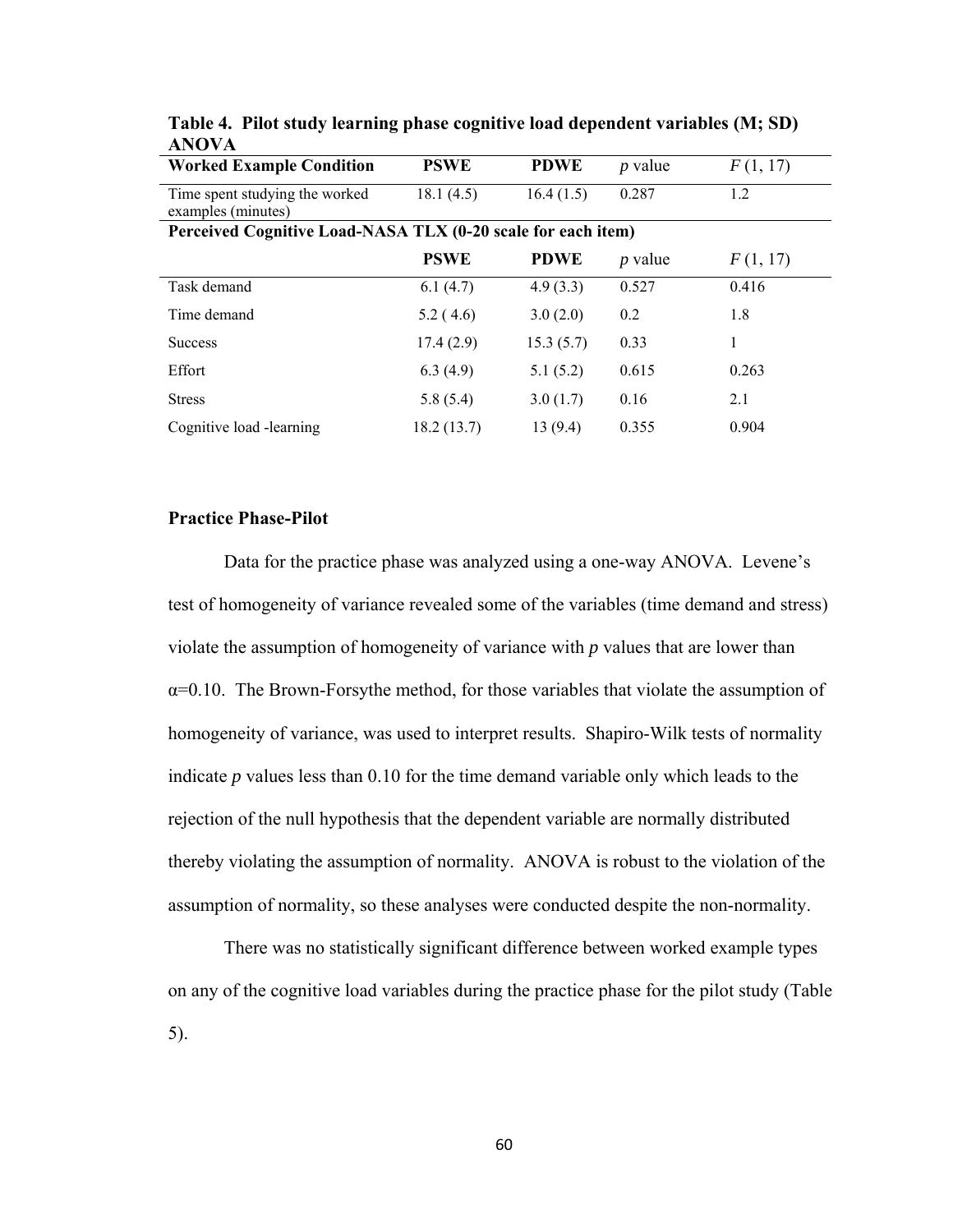| <b>Worked example Condition</b>                              | <b>PSWE</b> | <b>PDWE</b> | p value | F(1, 17)        |  |  |  |  |
|--------------------------------------------------------------|-------------|-------------|---------|-----------------|--|--|--|--|
| Perceived Cognitive load-NASA TLX (0-20 scale for each item) |             |             |         |                 |  |  |  |  |
| Task demand                                                  | 8.1(5.1)    | 7.9(4.7)    | 0.936   | 0.007           |  |  |  |  |
| Time demand                                                  | 5.8(5.9)    | 3.4(3.1)    | 0.291   | $1.2^{\wedge}$  |  |  |  |  |
| <b>Success</b>                                               | 12.5(5.6)   | 14.4(5.0)   | 0.385   | 0.797           |  |  |  |  |
| Effort                                                       | 8.1(5.3)    | 9.9(5.5)    | 0.508   | 0.459           |  |  |  |  |
| <b>Stress</b>                                                | 7.2(5.9)    | 5.1(3.1)    | 0.348   | $.944^{\wedge}$ |  |  |  |  |
| Cognitive load-practice                                      | 23.4(15.2)  | 22.9(12.1)  | 0.937   | 0.006           |  |  |  |  |
| $\wedge$ Brown-Forsythe                                      |             |             |         |                 |  |  |  |  |

**Table 5 Pilot study practice phase cognitive load dependent variables (M; SD)- ANOVA** 

## **Maintenance Phase-Pilot**

Data for the maintenance phase was analyzed using a one-way ANOVA. Levene's test of homogeneity of variance revealed one variable (task demand) violated the assumption of homogeneity of variance with p value that was lower than  $\alpha$ = 0.10. The Brown-Forsythe method was used to interpret results for task demand. Shapiro-Wilk tests of normality indicate *p* values less than 0.10 for the time demand, minutes working with the cases, stress, and effort variables leading to the rejection of the null hypothesis that the dependent variables are normally distributed thereby violating the assumption of normality. ANOVA is robust to the violation of the assumption of normality, so these analyses were conducted despite the non-normality (Table 6).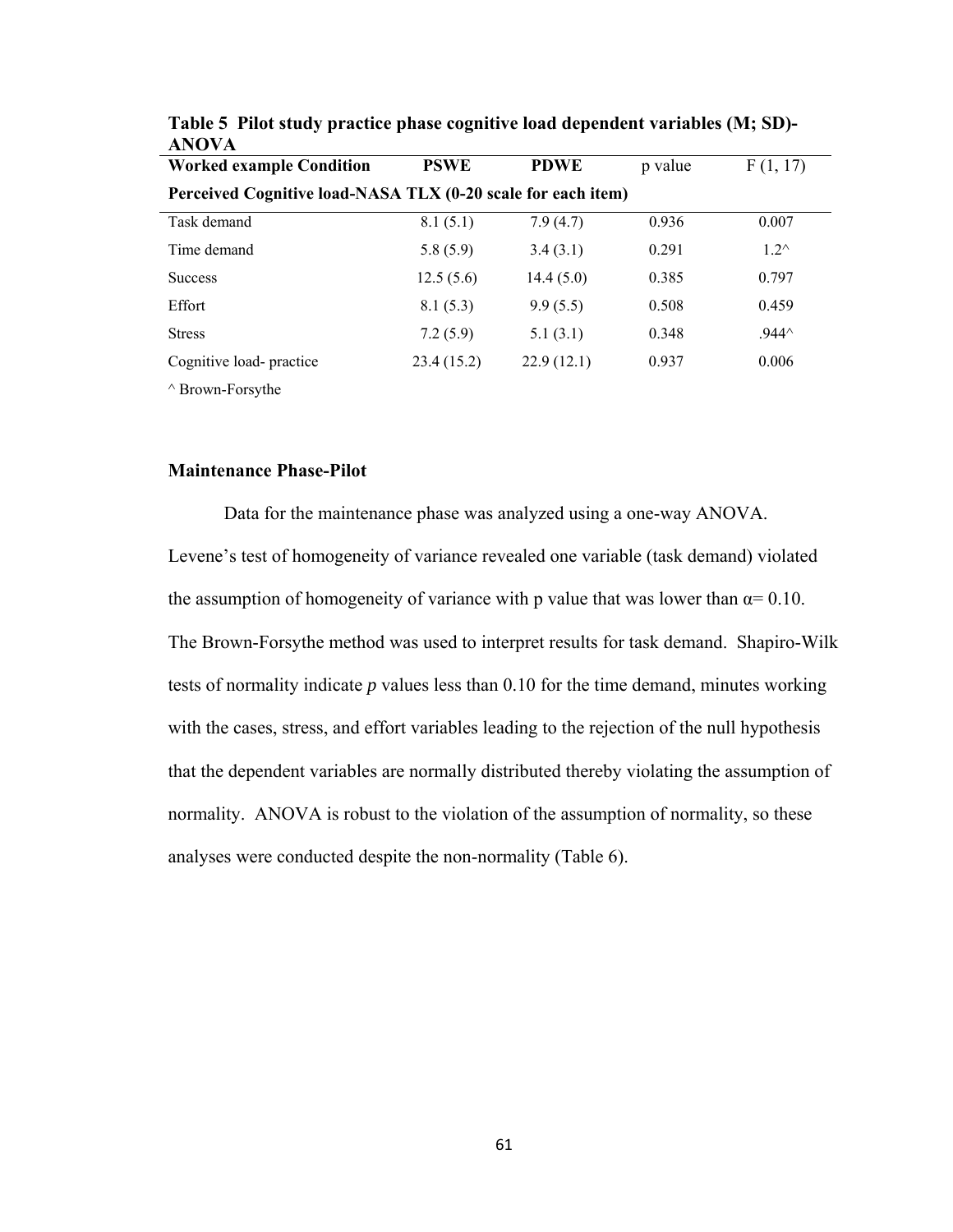| <b>Worked example Condition</b>                              | <b>PSWE</b> | <b>PDWE</b> | <i>p</i> value | F(1,17) |  |  |  |  |
|--------------------------------------------------------------|-------------|-------------|----------------|---------|--|--|--|--|
| Perceived Cognitive load-NASA TLX (0-20 scale for each item) |             |             |                |         |  |  |  |  |
| Task demand                                                  | 7.5(4.7)    | 5.1(2.8)    | 0.19           | $19^$   |  |  |  |  |
| Time demand                                                  | 4.9(4.2)    | 3.3(4.2)    | 0.427          | 0.661   |  |  |  |  |
| <b>Success</b>                                               | 15.2(3.3)   | 11.4(5.1)   | 0.069          | 3.8     |  |  |  |  |
| Effort                                                       | 10.5(3.1)   | 6.9(4.5)    | 0.055          | 4.2     |  |  |  |  |
| <b>Stress</b>                                                | 6.0(3.9)    | 5.9(4.9)    | 0.957          | 0.003   |  |  |  |  |
| Cognitive load -maintenance                                  | 24(9.2)     | 17.9(11.5)  | 0.218          | 1.6     |  |  |  |  |
| $\wedge$ D <sub>ream</sub> P <sub>r</sub> $\cdots$ 1.        |             |             |                |         |  |  |  |  |

**Table 6***.* **Pilot study maintenance phase cognitive load dependent variables (M; SD)-ANOVA** 

^ Brown-Forsythe

There were no statistically significant differences between worked example types for any of the cognitive load measures; however, for success (PSWE *M*=15.2, *SD*=3.3; PDWE *M*=11.4, *SD*= 5.1), *F*(1,17) =3.8, *p*=.069 and effort (PSWE *M*=10.5, *SD*=5.1; PDWE  $M=6.9$ ,  $SD=4.5$ ),  $F(1,17) = 4.2$ ,  $p=.055$ , the difference was noticeable even in this small sample.  $\omega^2 = 127$  for success indicates that worked example condition accounted for 12.7% of the variance in the success rating and  $\omega^2$  = 146 for effort indicates that worked example condition accounted for 14.6% of the variance in effort rating in the maintenance phase.

## **Themes from Comments from Write in Questions on NASA-TLX**

 Participants had an opportunity to write answers to two questions on the NASA-TLX for each phase; learning, practice and maintenance. Question one was: "What was the hardest part about working with or studying the clinical case worked examples"? Question two was "Were the situations depicted in the clinical cases and worked examples familiar to you and why"?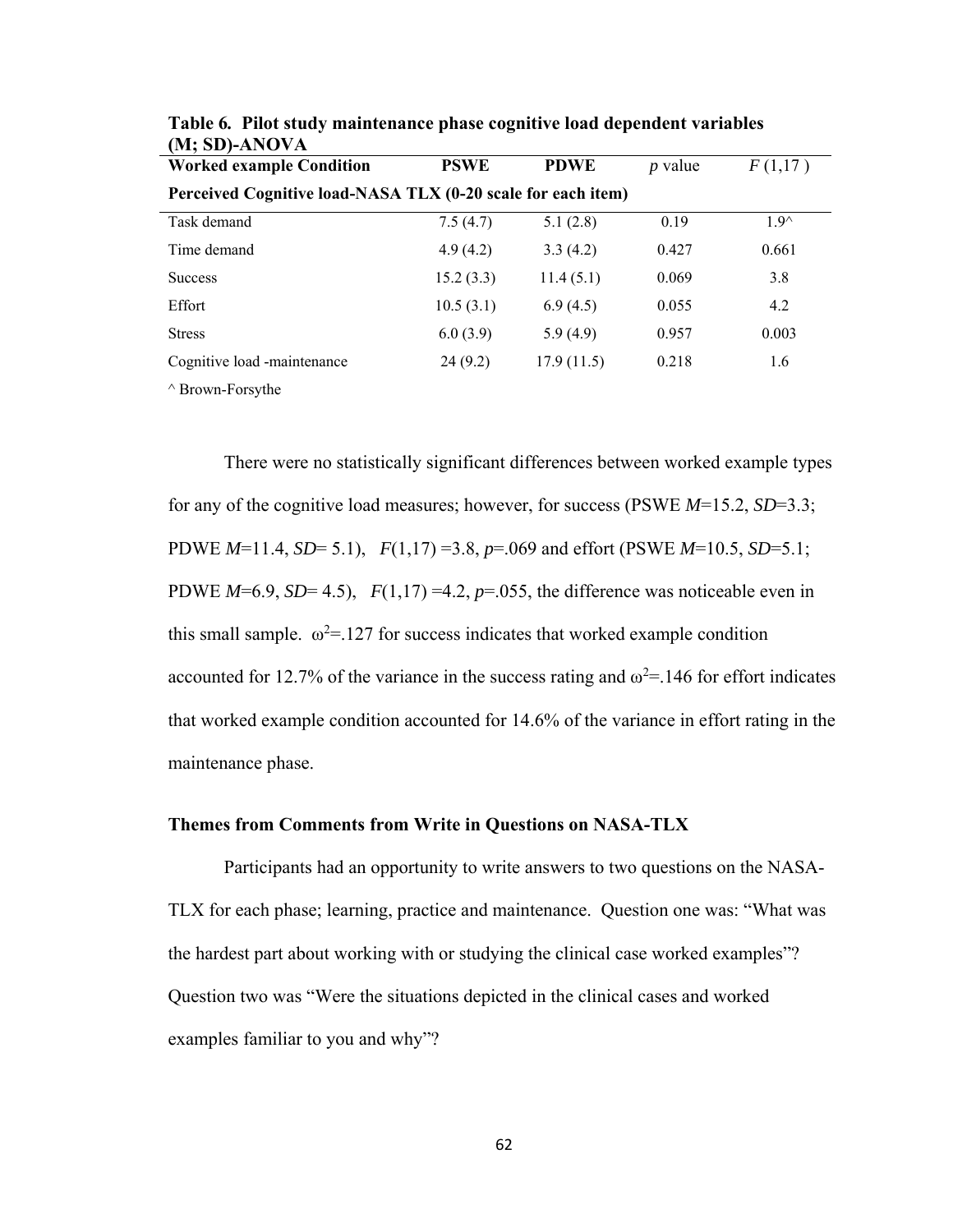## **Learning Phase**

**Question one**. Themes that emerged were related to reading about new terminology and comparing the worked examples; to how this information was presented differently than in their course work; reading through a lot of material; and trying to decide what was important as they were studying the examples in a new format.

**Question two**. Most participants found the cases and themes of the cases similar to course work from their own or family experiences.

## **Practice Phase**

**Question one**. The most common themes that emerged were remembering where things go in the PES format, deciding what was the most important nutrition problem in the case, and trying to decide which IDNT codes to use.

**Question two.** Most participants reported they were familiar with using case examples from their course work. Most commented on case two (novel case) being difficult and not being sure how to make a diagnosis when they thought they did not have enough information.

### **Maintenance Phase**

**Question one.** The most common themes that emerged were remembering where things go in the PES format, deciding what was the most important nutrition problem in the case, and trying to decide which IDNT codes to use. Participants commented most frequently on having trouble with what was an etiology and what was a sign and symptom as part of the PES diagnostic statement. Participants also commented on trying to remember what they had learned from session one of the experiment and not being confident they were doing the work correctly.

63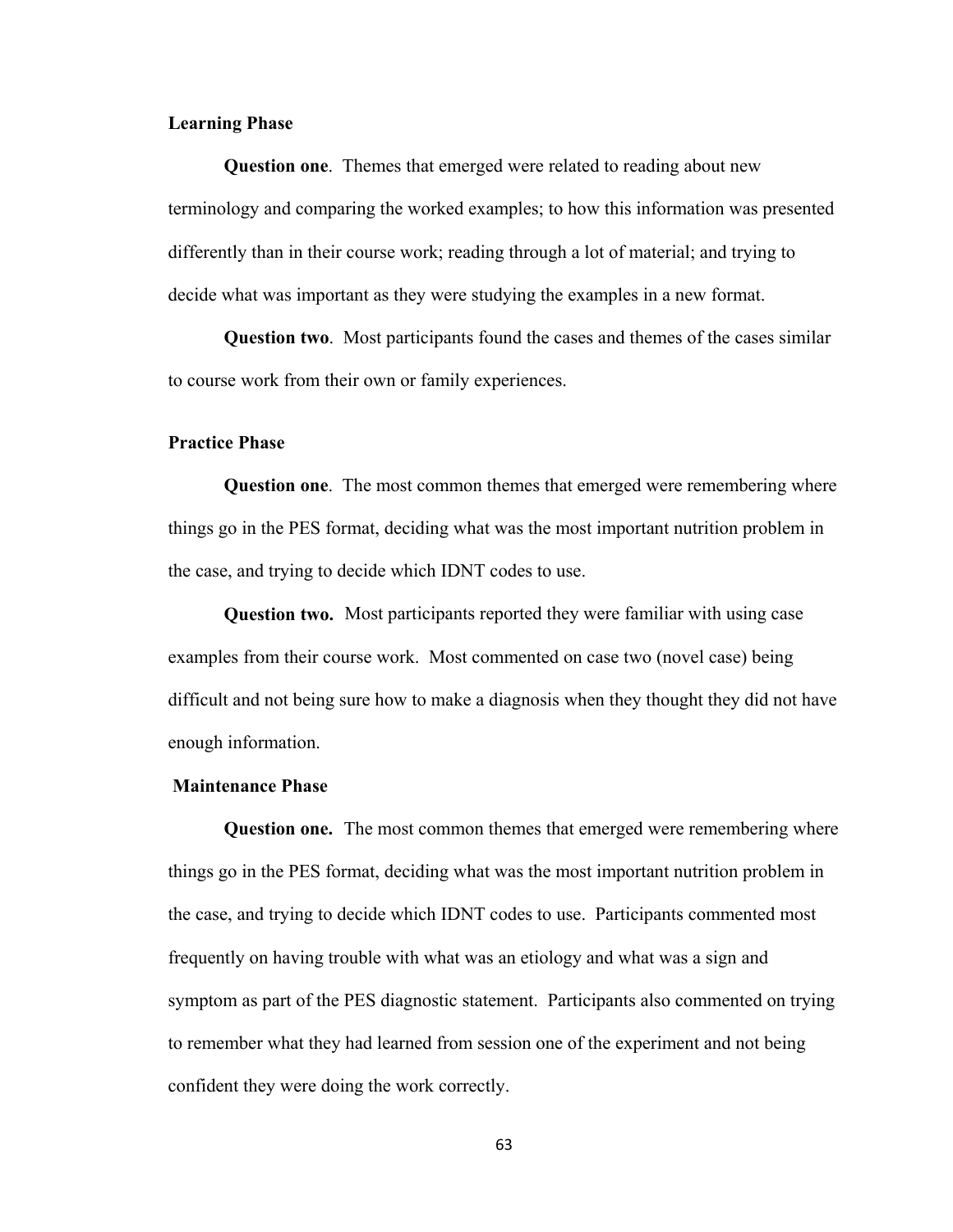**Question two.** Most participants reported they were familiar with similar types of case examples from their course work.

### **Calculated Efficiency**

To address research question three whether there is a difference between the PSWE condition and the PDWE condition on training efficiency when calculated from self-report of mental effort from the NASA-TLX subscale of effort and performance on diagnostic tasks, a one way ANOVA was conducted on the practice phase cases and the maintenance phase cases by worked example condition.

 The computational approach for efficiency involved calculating *z* scores for mental effort and performance measures, by worked example condition, to compute an instructional condition efficiency score (*E*) via the following formula (Pass, et al., 2003):

$$
E = \frac{Zperformance - Zmental\,effort}{\sqrt{2}}.
$$

Efficiency scores (E) were calculated for each diagnostic task for each worked example condition on each of the three diagnostic tasks in the practice and maintenance phase (Table 6). Efficiency in this study was calculated and interpreted as mental effort and performance scores in each transfer phase (practice or maintenance) (van Gog, et al., 2008; van Gog, et al., 2006). Results were graphed on a Cartesian axis with performance on the vertical and mental effort on the horizontal with worked example condition efficiency scores plotted as a distance from the *E*=0 line, passing from the lower left to the upper right of the grid. The upper left of the grid (positive E) represents the highest efficiency and the lower right the lowest efficiency (negative E) (Pass, et al., 2003).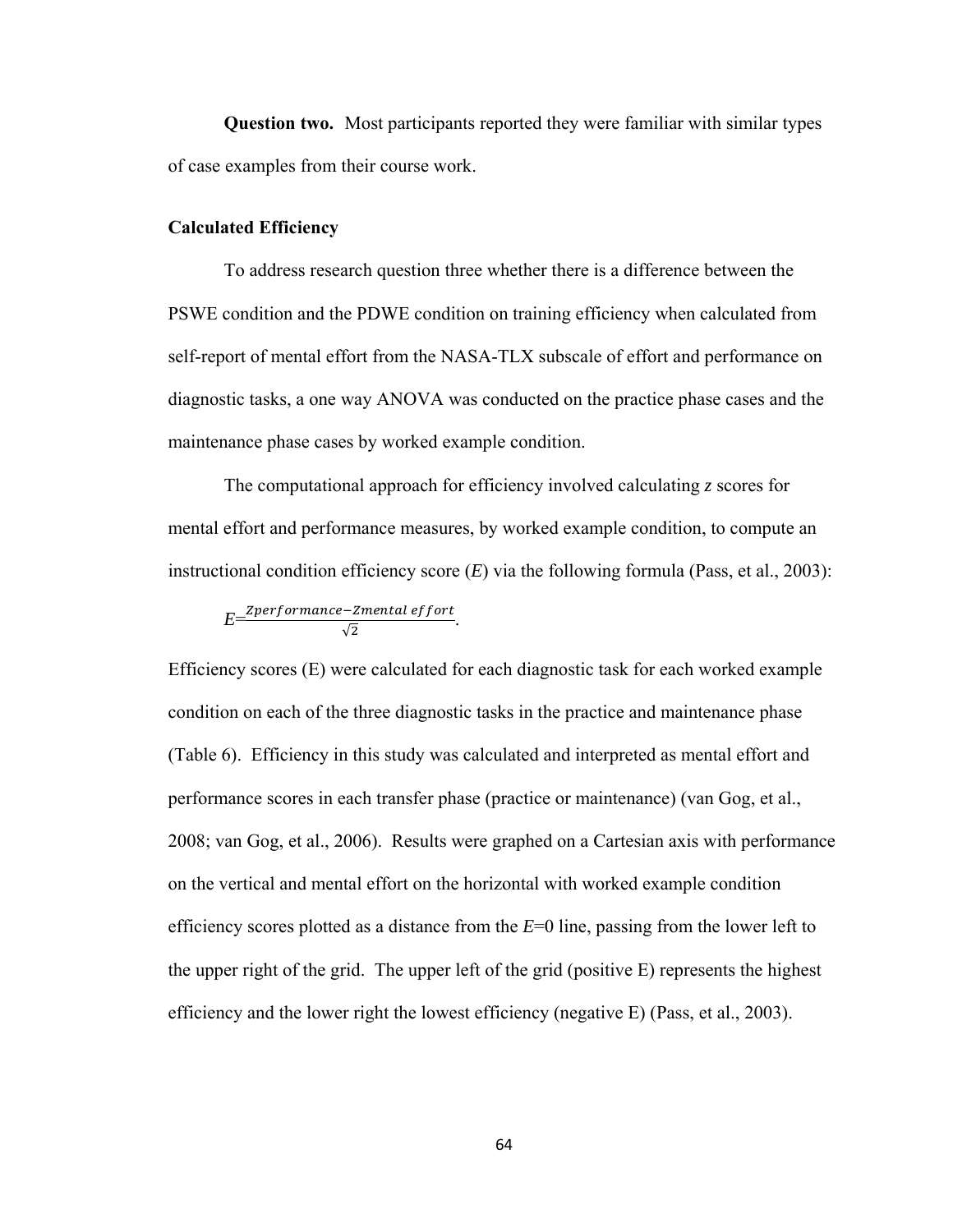There is no statistically significant difference between worked example conditions for calculated efficiency in the practice phase of the pilot study  $F(1, 4) = 4.0, p = .115$ . (Figure 2.)



**Figure 2 Pilot Study: Practice Phase Efficiency** 

There is a statistically significant difference in calculated efficiency scores for the maintenance phase cases. The PDWE condition was more efficient  $F(1, 4) = 43.8$ ,  $p = .003$  $\omega^2$  = .867. This indicates that worked example conditions accounts for 86.7 % of the variance in calculated efficiency for the maintenance phase. (Figure 3.)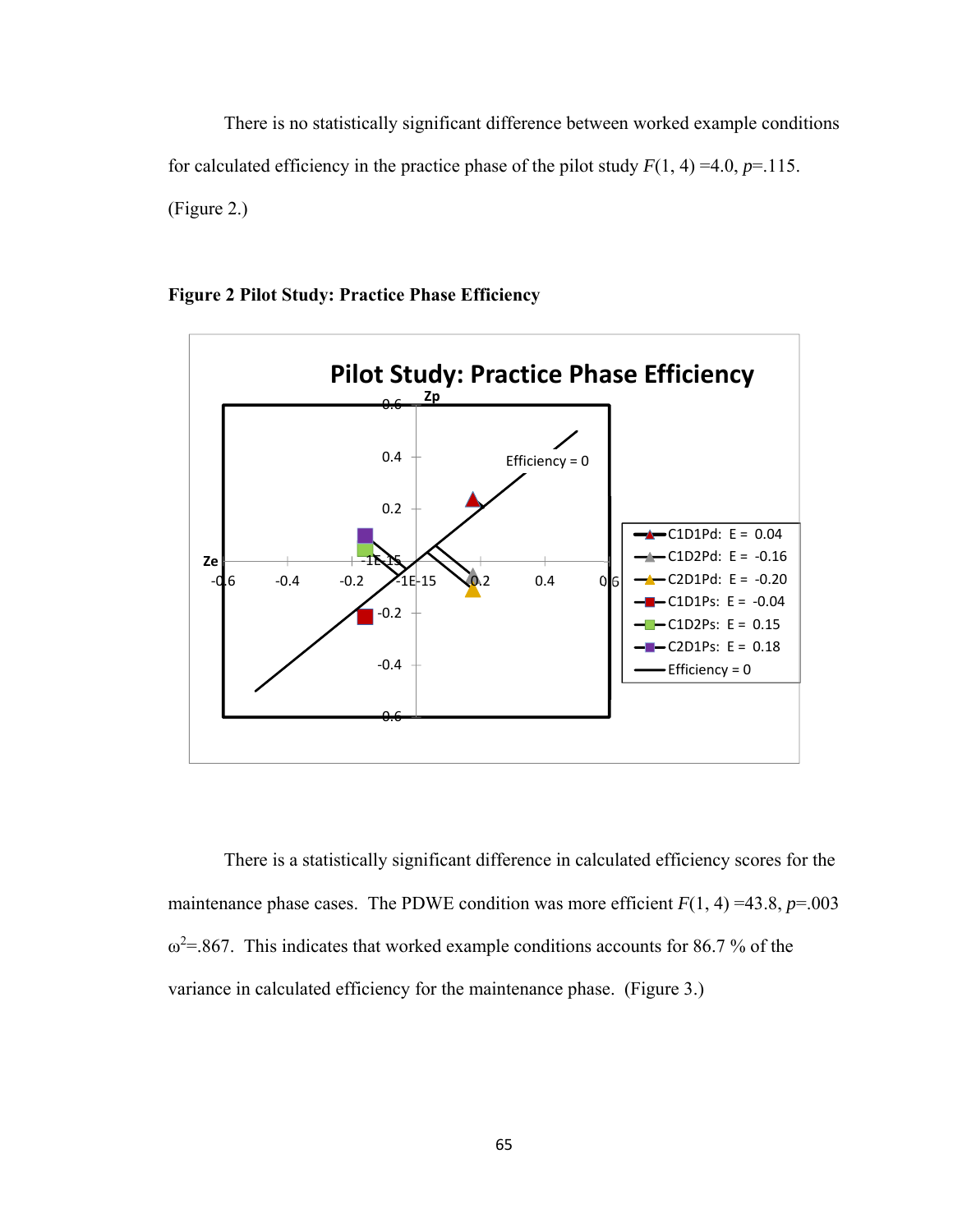



Since there were no significant differences in performance between worked example conditions, the difference can be interpreted as those in the PDWE condition performed as well as those in the PSWE condition with less mental effort, therefore the PDWE condition was more efficient.

# **Main Study**

 Data for the main study were analyzed using one-way ANCOVA with prior knowledge (scores on a general test of nutrition knowledge) included as a covariate in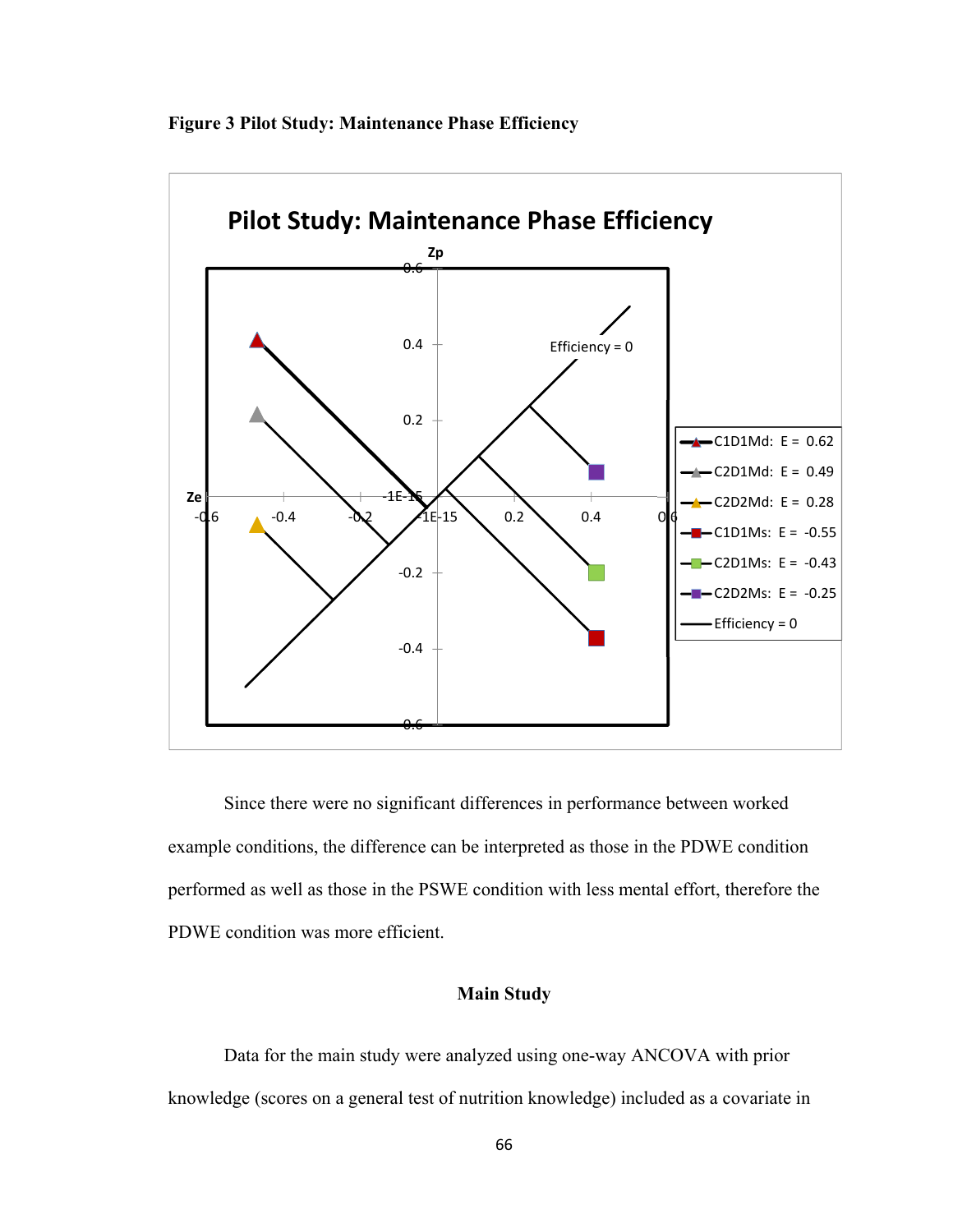most instances. An  $\alpha$ = 0.05 was chosen for interpretation of statistical significance. This was deemed a reasonable compromise between Type I and Type II error. Effect sizes for relationships that reached a level of statistical significance are the most important for interpretation of group differences. Correlations were interpreted at an  $\alpha$ = 0.05 to identify any variables that were identified as *a priori* covariates that should in fact be further investigated before including them in the model. Statistically significant correlations were not identified as dependent variables in the study and no hypotheses were structured around interpretation of the correlations. The *a priori* covariate of motivation (intent to pursue a career in human nutrition) was not used since 85.6 % of the participants indicated they were not pursuing a career as a nutrition professional and including it does not aid in interpretation of results. Expected course grade was explored as an indicator of motivation to engage in the experiment. Though it was highly correlated with prior knowledge, there were instances when it was correlated with other dependent variables in a way that with prior knowledge was not. There was no statistically significant difference between worked example conditions on the test of nutrition prior knowledge (PSWE, *M*=6.8/12, *SD*=2.2; PDWE *M*=6.35/12, *SD*= 2.1) *F* (1,  $102$ ) = 1.2,  $p=281$ ) (52.9 - 56.7% correct answers). Participants were predominantly female (78 of 104) and had a mean age of 25.7 years (*SD*=8.4). Table 7 outlines the characteristics of the participants in the main study.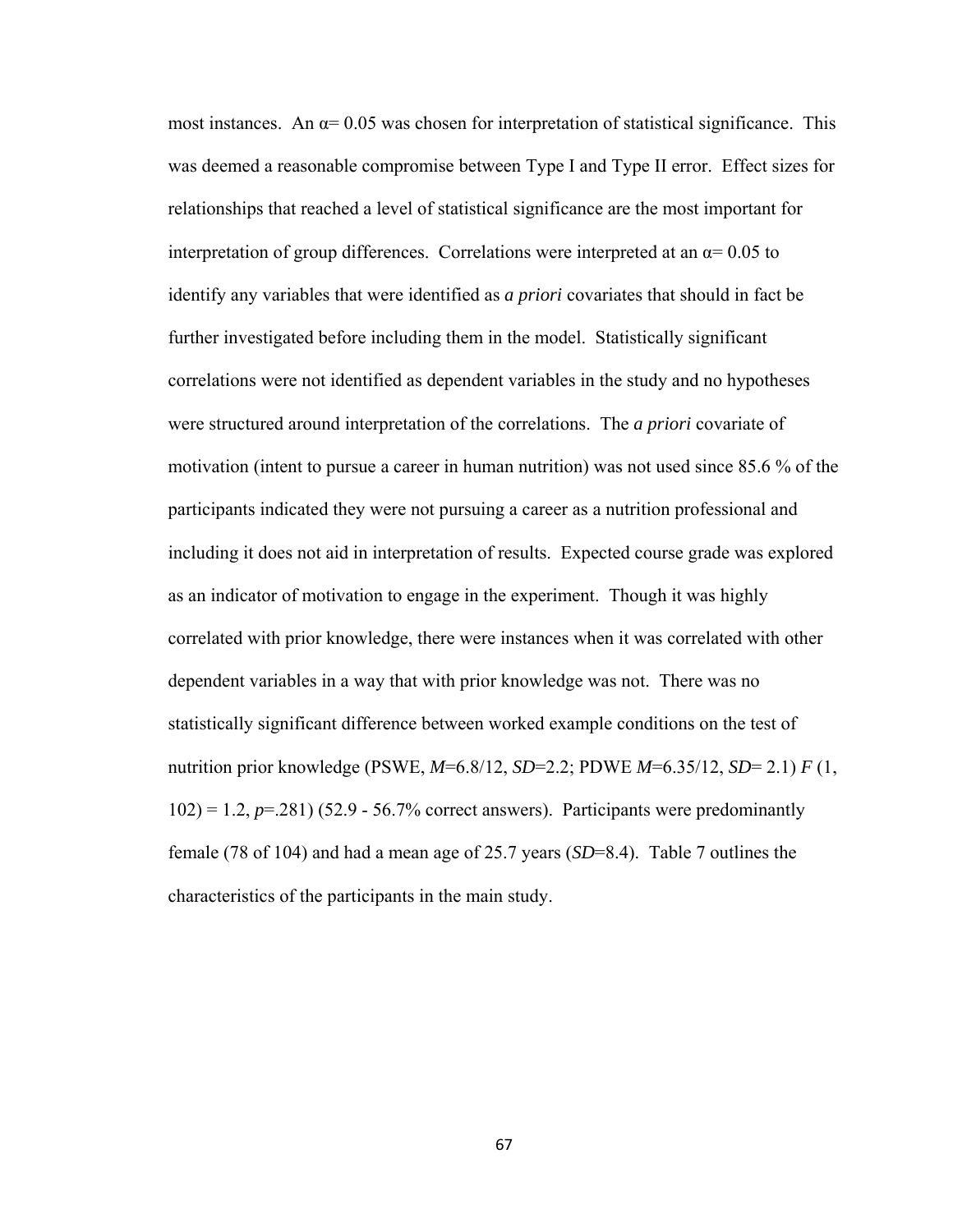| <b>Worked example Condition</b>                    | <b>PSWE</b>                             | <b>PDWE</b>                          |
|----------------------------------------------------|-----------------------------------------|--------------------------------------|
| Number of participants (total= 104)                | 52                                      | 52                                   |
| Gender                                             | 12 male; 40 female                      | 14 male; 38 female                   |
| Age                                                | $M=27.2$ (SD=10.2)                      | $M=24.2$ (SD=5.8)                    |
| Number of college nutrition courses taken          | $84.6\%$ with 1 course<br>$(range 1-3)$ | 78.8% with 1 course<br>$(range 1-4)$ |
| Score on general nutrition prior<br>knowledge test | $M=6.8/12$ (SD= 2.2)                    | $M=6.35/12$ (SD=2.1)                 |
| Intent to pursue career in human nutrition         | 7 yes, 13.5%                            | 8 yes, 15.4%                         |
| Ethic group                                        |                                         |                                      |
| Native American/Alaska Native                      | $6(11.5\%)$                             | $7(13.5\%)$                          |
| Hispanic                                           | $21(40.4\%)$                            | $24(46.2\%)$                         |
| Non-Hispanic White                                 | $16(30.8\%)$                            | $16(30.8\%)$                         |
| African American/Black                             | $4(7.7\%)$                              | $1(1.9\%)$                           |
| Asian                                              | $1(1.9\%)$                              | $1(1.9\%)$                           |
| Other                                              | $4(7.7\%)$                              | $3(5.8\%)$                           |

**Table 7.****Dissertation study participant characteristics**

Only data for participants who attempted making a diagnosis were included in the analysis of performance scores on the diagnostic tasks in the practice and maintenance phases and the cognitive load scores in the practice and maintenance phases. The number of included cases is identified in the results tables for each of the measures in each phase of the study. Average time for the section of the class the student was engaged in the experiment was used when time data was not recorded by participants on the envelopes. Average time was used for 44 participants during the learning phase (42.3%), 31 participants in the first practice (32.3%) case and 28 participants for the second practice case (34.1%). Missing data for perceived cognitive load as recorded on the NASA-TLX was treated as missing and those cases were excluded from the analysis. There was a 9.6 % attrition rate between session one of the study and session two  $(n=10)$ .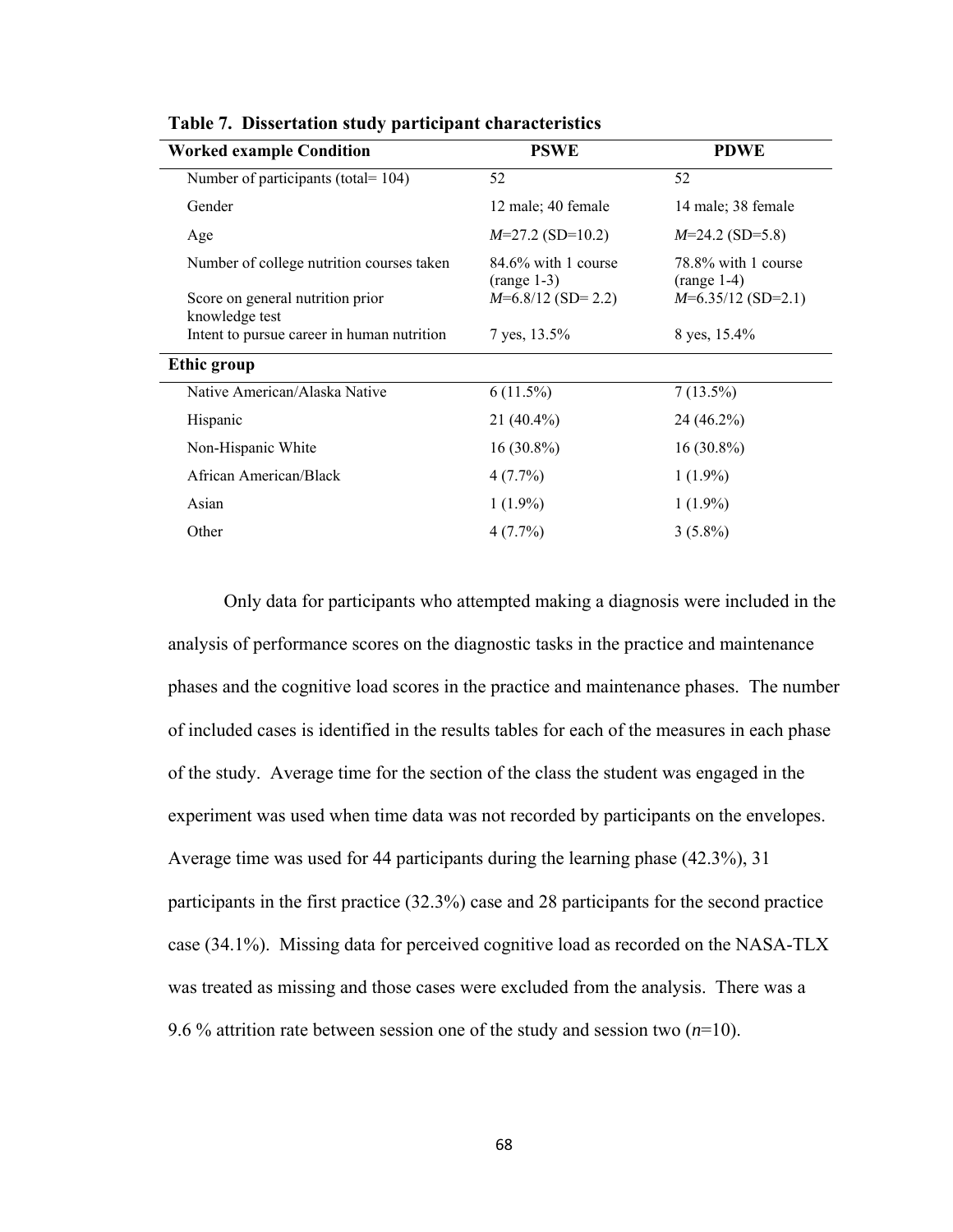Tests of the assumptions for one-way ANCOVA (correlation with the dependent variable, normality, homogeneity of regression slopes, linearity, and homogeneity of group variances) were evaluated prior to using any variable as a covariate. For those variables analyzed using one-way ANOVA tests for assumptions (normality, homogeneity of group variances) were evaluated prior to the analysis.

### **Performance on Diagnostic Tasks**

Based on the above correlations, a statistically significant correlation exists between prior knowledge and the scores on case one, diagnosis one  $r(96) = .420$ ,  $p < .01$ , and case one, diagnosis two  $r(96) = .464$ ,  $p < .01$ , indicating that the higher the score on the prior knowledge test, the higher the score on the diagnostic tasks for case one in the practice phase (Table 8).

|                                                    | <b>Expected</b><br>course<br>grade | <b>Total score</b><br>prior<br>knowledge | <b>Total score</b><br>PES case 1<br>1st ND<br>practice<br>phase | <b>Total score</b><br>PES case 1<br>2nd ND<br>practice<br>phase | <b>Minutes</b><br>working<br>practice<br>cases |
|----------------------------------------------------|------------------------------------|------------------------------------------|-----------------------------------------------------------------|-----------------------------------------------------------------|------------------------------------------------|
| Expected course grade                              |                                    | $.323**$                                 | .090                                                            | $.214*$                                                         | .080                                           |
| Total score prior knowledge<br>test                |                                    | 1                                        | $.420**$                                                        | $.464**$                                                        | .078                                           |
| Total score PES case 1 1st<br>ND practice phase    |                                    |                                          | 1                                                               | $.666$ **                                                       | .156                                           |
| Total score PES case 1 2nd<br>ND practice phase    |                                    |                                          |                                                                 | 1                                                               | .048                                           |
| Minutes working practice<br>cases<br>** $P < 0.01$ |                                    |                                          |                                                                 |                                                                 | 1                                              |
| * $P < 0.05$                                       |                                    |                                          |                                                                 |                                                                 |                                                |

**Table 8***.* **Main Study Practice Phase Performance***-* **Correlations Case One**

 Data for the main study were analyzed using one-way ANCOVA with prior knowledge (scores on a general test of nutrition knowledge) included as a covariate for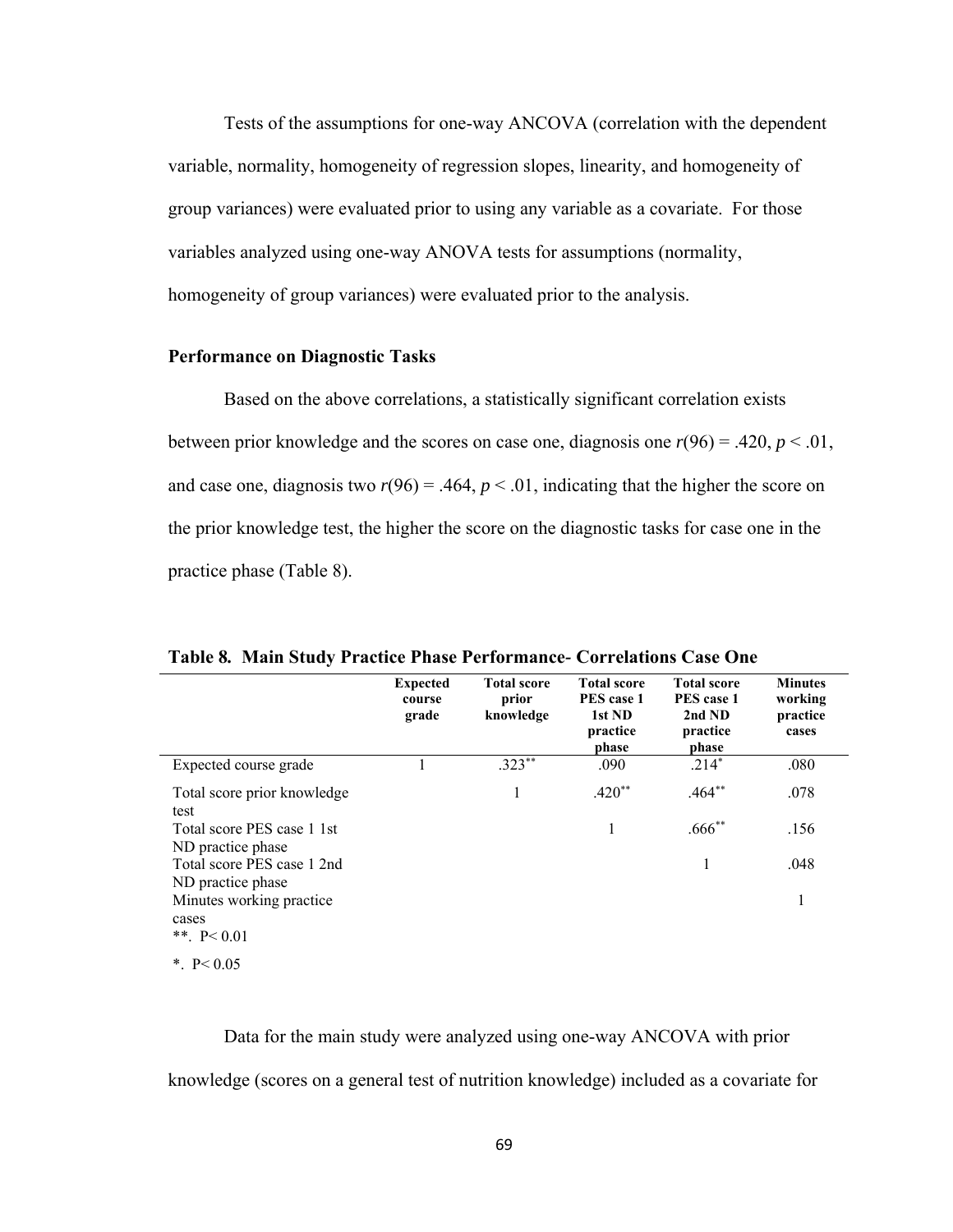those participants who attempted to make a diagnosis (Table 9). All the variables for the practice phase, except minutes working, violated the normality assumption. There were a number of participants who did not receive any points for the diagnosis even though they attempted a diagnosis. There were no significant differences by worked example condition for the practice phase performance measures (Table 10).

| <b>Worked Example Condition</b>                 | <b>PSWE</b>  | <b>PDWE</b>  |
|-------------------------------------------------|--------------|--------------|
| Total Number of Participants For Practice Phase | 52           | 52           |
| Case 1                                          | 47 (90.4%)   | 49 (94.2%)   |
| Case 2                                          | $42(80.8\%)$ | $40(76.9\%)$ |

**Table 9. Diagnosis Attempted-Main Study-Practice Phase** 

| <b>Worked Example Condition</b>                      | <b>PSWE</b> | <b>PDWE</b> |
|------------------------------------------------------|-------------|-------------|
| Time spent working with the clinical cases (minutes) | 32.5(6.9)   | 32.3(6.5)   |
| PES score Case 1 Diagnosis 1*                        | 6.3(4.9)    | 6.6(4.6)    |
| PES score Case 1 Diagnosis 2*                        | 5.1(5.2)    | 5.0(4.9)    |
| PES score Case 2 Diagnosis 1*                        | 5.7(4.7)    | 5.6(5.1)    |
| * of possible 12 points                              |             |             |

## **Practice Phase-Case Two**

Based on the correlations below, a statistically significant correlation exists between prior knowledge and case two  $r(82) = .485$ ,  $p < .01$ , indicating that the higher the score on the prior knowledge test, the higher the score on the diagnostic tasks for case two in the practice phase (Table 11).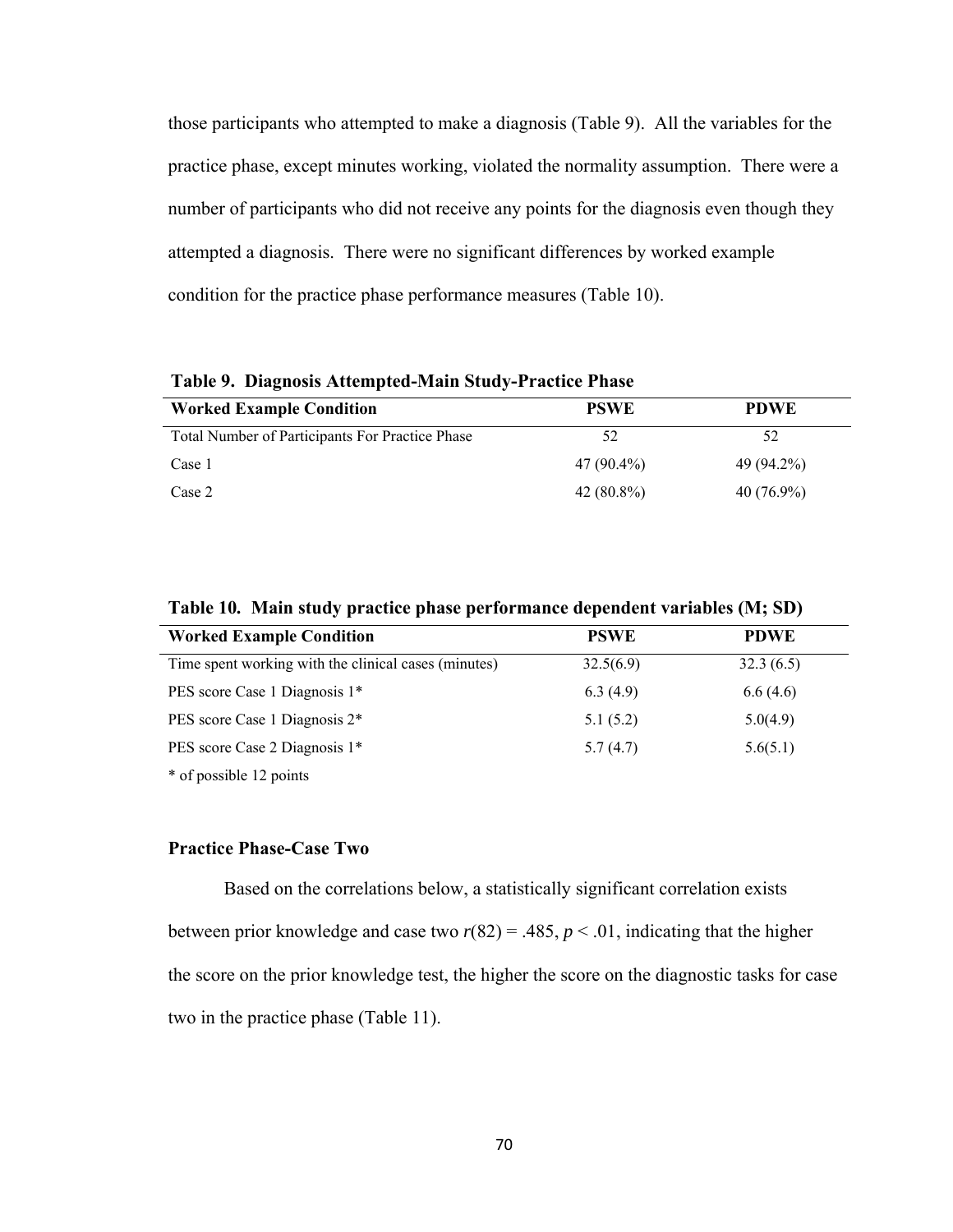|                                  | <b>Total score prior</b><br>knowledge test | case 2 practice | <b>Total score PES</b> Minutes working<br>practice cases |
|----------------------------------|--------------------------------------------|-----------------|----------------------------------------------------------|
| Total score prior knowledge test |                                            | $.485***$       | .136                                                     |
| Total score PES case 2 practice  |                                            |                 | .096                                                     |
| Minutes working practice cases   |                                            |                 |                                                          |
| **., $p < 01$                    |                                            |                 |                                                          |

**Table 11***.* **Main Study Practice Phase Performance***-* **Correlations Case Two** 

### **Secondary Analysis of Practice Phase Cases**

Data for those scoring  $\geq 8$  was explored for both practice cases. Correlations and assumption tests were conducted and reported where relevant to the analysis performed.

### **Case One Diagnosis One**

There is no statistically significant correlation with a score on the first case and first diagnosis and either course grade and score on the test of prior knowledge for participants whom scored  $\geq 8/12$  on the diagnostic task (Table 12). The distribution is not normal and negatively skewed consistent with the high scores on the task.

|         | Table 12. Scores $\geq 8$ Main study practice phase performance dependent variables |
|---------|-------------------------------------------------------------------------------------|
| (M; SD) |                                                                                     |

| <b>Worked Example Condition</b>                 | <b>PSWE</b>   | <b>PDWE</b>     |
|-------------------------------------------------|---------------|-----------------|
| Number scoring $\geq 8$ of those that attempted | 21/47(44.7%)  | $26/49(53.1\%)$ |
| PES score Case 1 Diagnosis 1*                   | 11.4(0.81)    | 10.6(1.5)       |
| Number scoring $>8$ of those that attempted     | 19/42 (45.2%) | 14/40(35%)      |
| PES score Case 1 Diagnosis 2*                   | 10.9(1.2)     | 10.9(1.2)       |
| Number scoring $\geq$ 8 of those that attempted | 20/42(47.6%)  | 19/40 (47.5%)   |
| PES score Case 2 Diagnosis 1*                   | 10.4(1.2)     | 10.7(1.1)       |
| * of possible 12 points                         |               |                 |

 Data for case one diagnosis one in the practice phase was analyzed using a oneway ANOVA. Levene's test of homogeneity of variance revealed scores violated the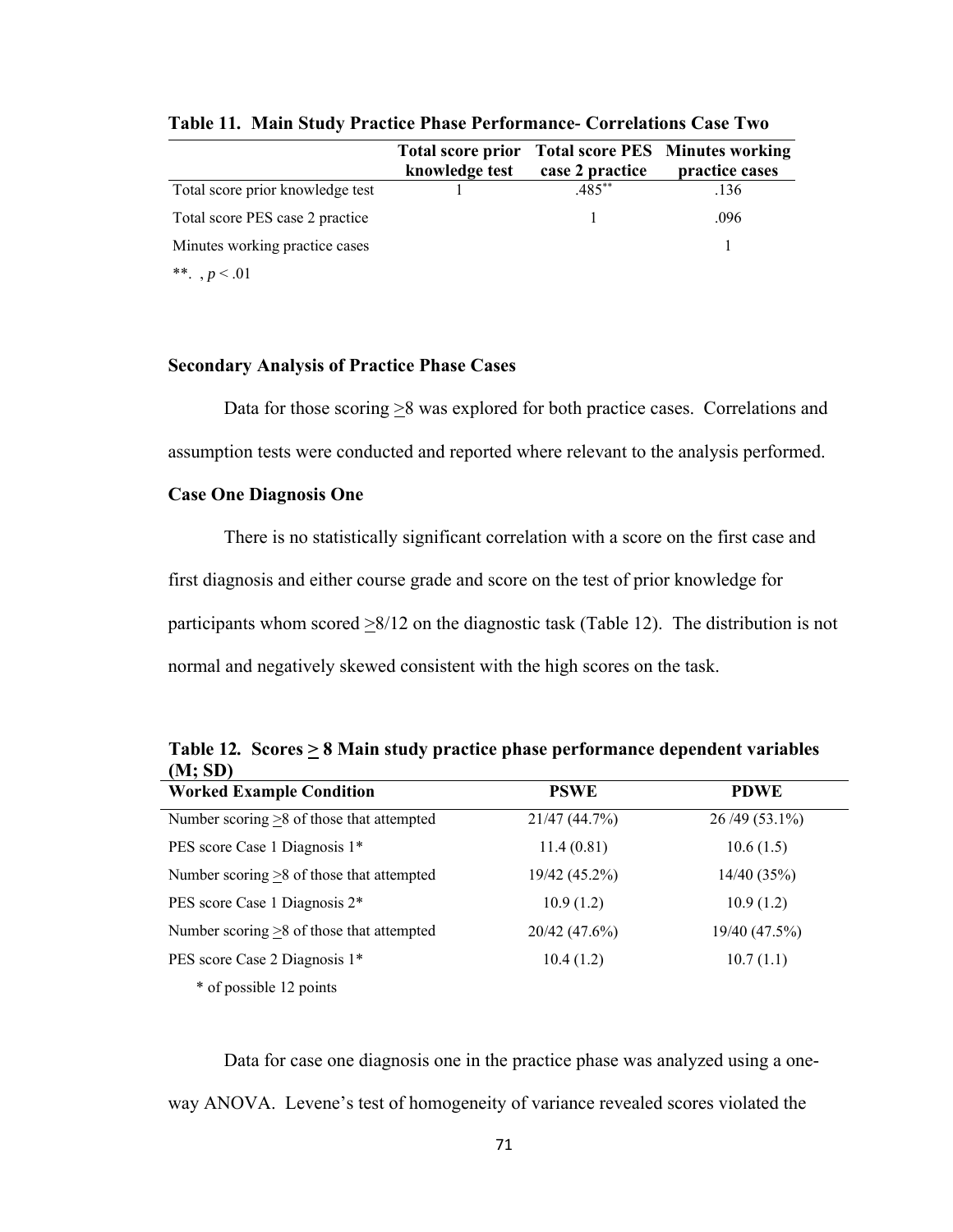assumption of homogeneity of variance with p value that was lower than  $\alpha$ = 0.10. The Brown-Forsythe method was used to interpret results for task demand. Shapiro-Wilk tests of normality indicate *p* values less than 0.10 for scores leading to the rejection of the null hypothesis that the dependent variables are normally distributed thereby violating the assumption of normality. ANOVA is robust to the violation of the assumption of normality, so these analyses were conducted despite the non-normality.

There was a statistically significant difference by worked example condition for participants scoring  $>8$  on the first diagnostic task (PSWE  $M = 11.4$ , *SD* = 0.81 and PDWE  $M = 10.6$ ,  $SD = 1.5$ ) in the practice phase,  $F(1, 39.1) = 5.8$ ,  $p = .02$ ,  $\omega^2 = .081$ , thus 8.1% of the variance in scores is due to worked example condition. Those in the PSWE scored higher with an average of 95% correct and those in the PDWE an average of 88.8% correct.

### **Case One Diagnosis Two**

There is no statistically significant correlation with a score on the first case and second diagnosis and either course grade and score on the test of prior knowledge for participants who scored >8 of 12 on the diagnostic task. The distribution is not normal and negatively skewed consistent with the high scores on the task. Analysis using oneway ANOVA showed no significant difference in scores on the first case, second diagnosis by worked example condition.

### **Case Two Practice Phase**

There is no statistically significant correlation with a score on the second case and first diagnosis and either course grade and score on the test of prior knowledge for participants who scored >8 of 12 on the diagnostic task. The distribution is not normal

72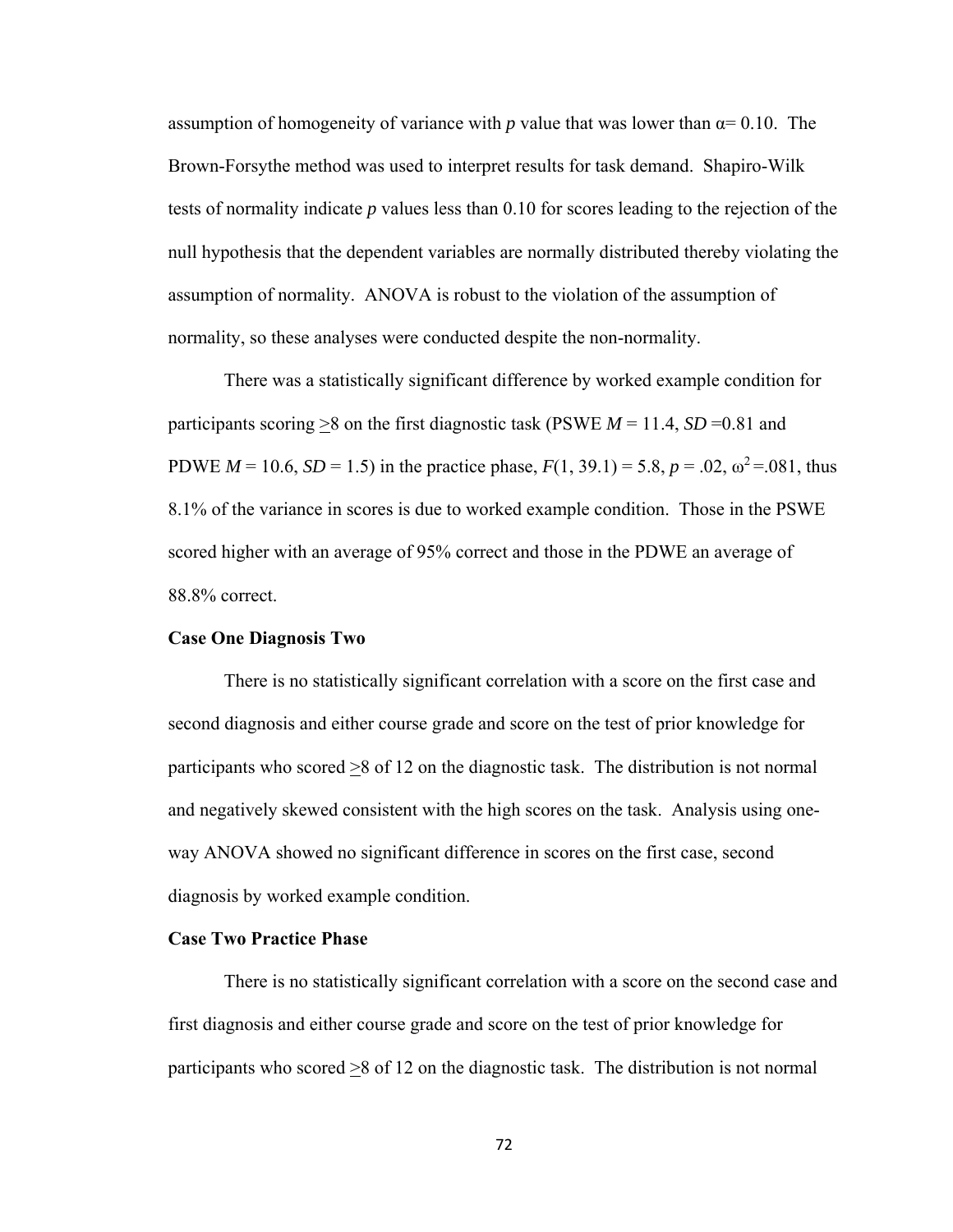and negatively skewed consistent with the high scores on the task. Analysis using oneway ANOVA showed no significant difference in scores on second case and first diagnosis by worked example type.

### **Maintenance Phase- Main Study**

Data was analyzed using one-way ANCOVA with prior knowledge (scores on a general test of nutrition knowledge) included as a covariate for those participants who attempted to make a diagnosis (Table 13). All the variables for the maintenance phase except minutes working violated the normality assumption. Histograms indicated that there were a number of participants who did not receive any points for the diagnosis even though they attempted a diagnosis. For those who scored, a negative skew existed.

**Table 13 Main Study Diagnosis Attempted** 

| <b>Worked Example Condition</b>              | <b>PSWE</b>           | <b>PDWE</b>          |  |
|----------------------------------------------|-----------------------|----------------------|--|
| Number of Participants for Maintenance Phase | $49(5.8\%$ attrition) | 45 (13.5% attrition) |  |
| Case 1                                       | 46 (88.5%)            | $42(80.8\%)$         |  |
| Case 2                                       | 46(88.5%)             | $45(100\%)$          |  |

Based on the correlations below, a statistically significant correlation exists between prior knowledge and case one  $r(88) = .436$ ,  $p < .01$ , indicating that the higher the score on the prior knowledge test, the higher the score on the diagnostic tasks for case one in the maintenance phase. A statistically significant correlation exists between minutes working and expected course grade  $r(88) = -0.216$ ,  $p < 0.05$ , indicating that the higher expected course grade, less time was spent on diagnostic tasks in the maintenance phase. A statistically significant correlation exists between scores on case one and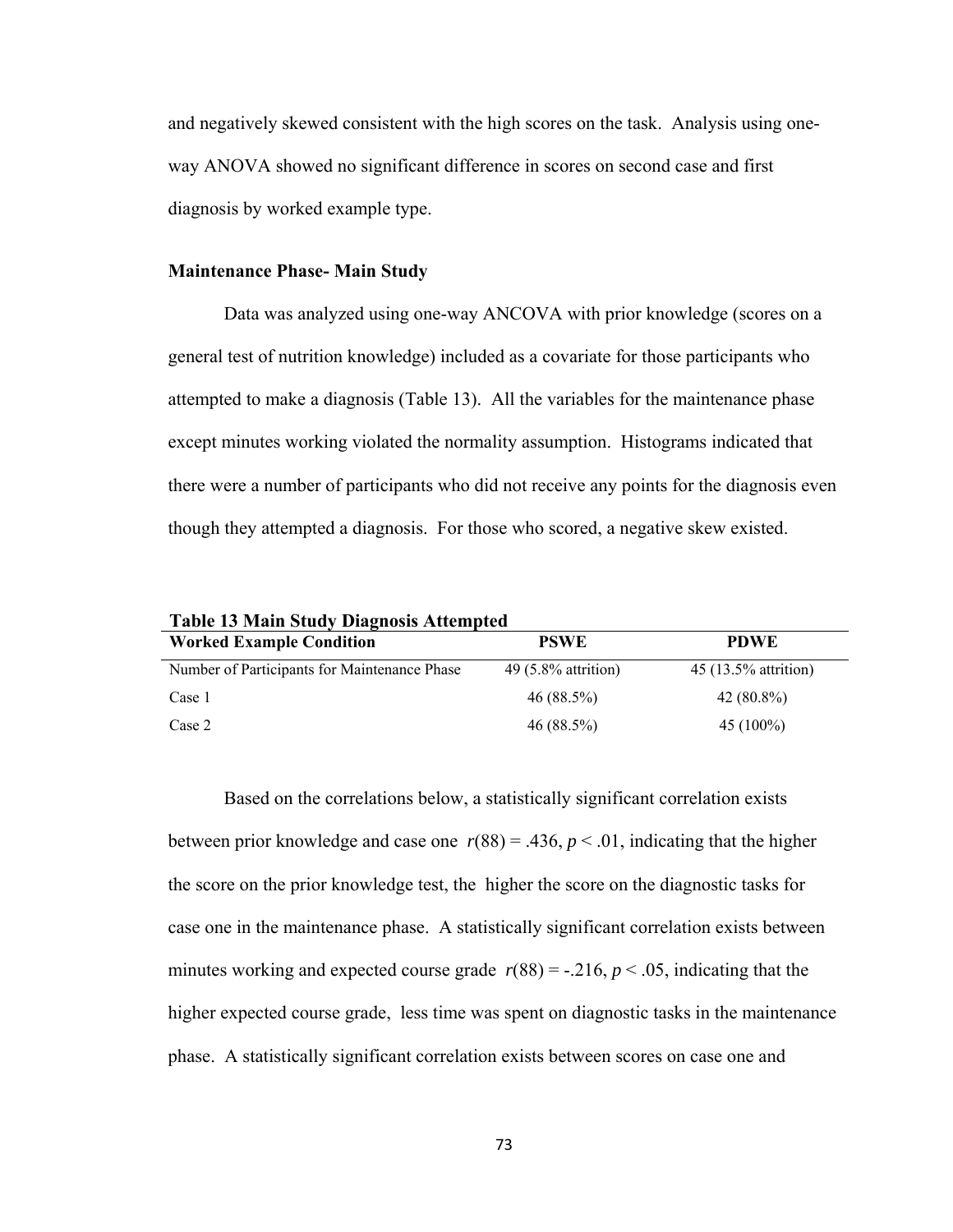expected course grade  $r(88) = .315$ ,  $p < .01$ , indicating that the higher expected course grade, the higher the score for case one in the maintenance phase (Table 14).

**Expected Course Grade Total Score Prior Knowledge Test Total Score PES Case 1 Maintenance Minutes Working Maintenance Cases**  Expected Course Grade  $1$  .398\*\*  $.315***$   $.216*$ Total Score Prior Knowledge Test 1 .436<sup>\*\*</sup> -.130 Total Score PES Case 1 Maintenance 1 .029 Minutes Working Maintenance Cases 1 \*\*.  $p < .01$  $\frac{*}{p}$  *p* < 0.05

**Table 14. Main Study Maintenance Phase Performance***-* **Correlations Case One** 

Based on the above correlations, a statistically significant correlation exists between prior knowledge and case two, diagnosis one *r*(91) = .425, *p* < .01, case two, diagnosis two  $r(91) = .411$ ,  $p < .01$ , indicating that the higher the score on the prior knowledge test, the higher the score on the diagnostic tasks for case two in the maintenance phase. A statistically significant correlation exists between expected course grade and minutes working  $r(91) = -.222$ ,  $p < .05$ , indicating that the higher expected course grade, less time was spent on diagnostic tasks in the maintenance phase. A statistically significant correlation exists between expected course grade and case two, diagnosis two  $r(91) = .292$ ,  $p < .01$ , indicating that the higher expected course grade, the higher the score for case two diagnosis two in the maintenance phase. There were no statistically significant differences between worked example condition and performance measures for case two of the maintenance phase (Table 15).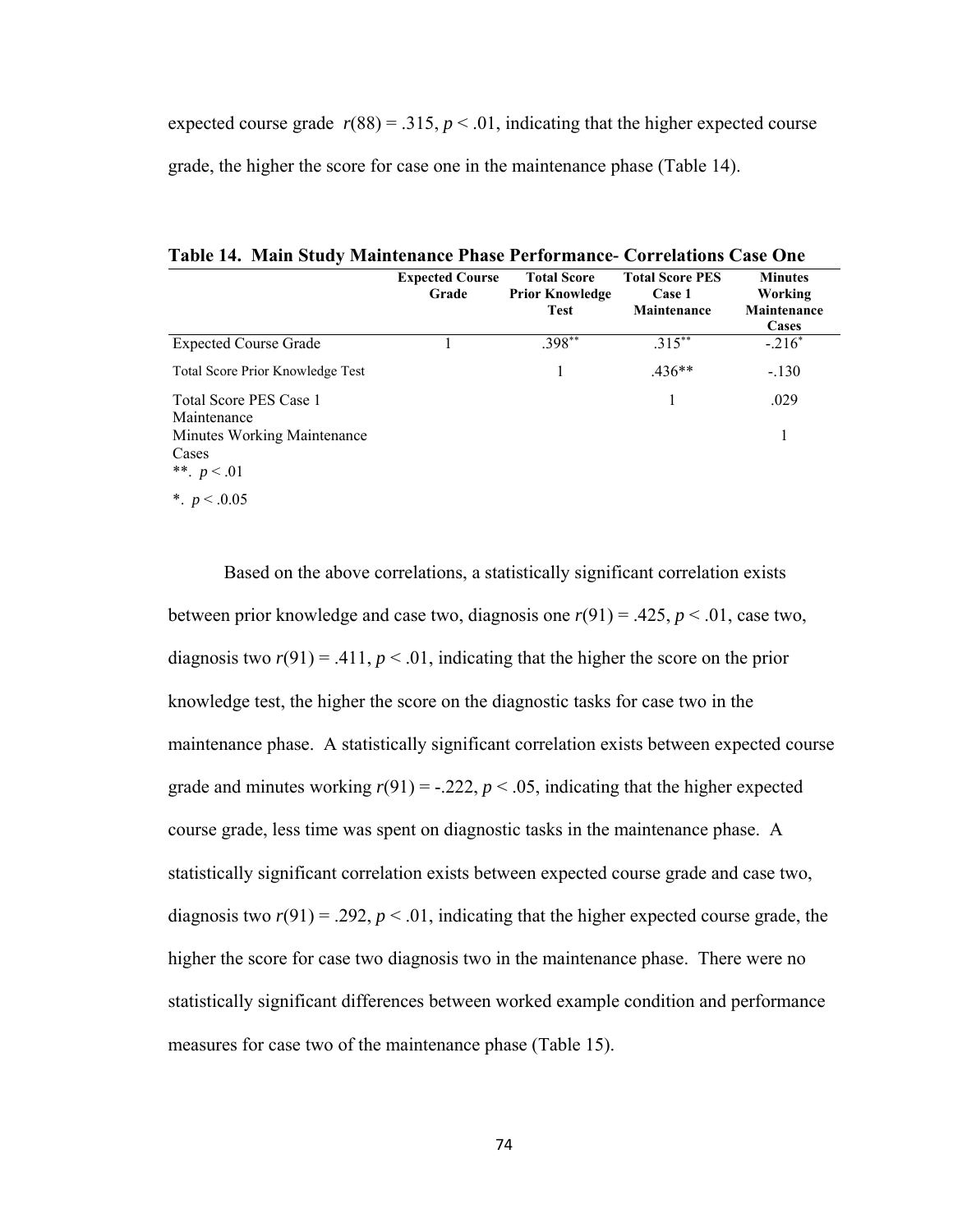|                                              | <b>Expected</b><br>Course<br>Grade | <b>Total Score</b><br>Prior<br>Knowledge<br>Test | <b>Total Score</b><br><b>PES Case 2</b><br>1st ND<br><b>Maintenance</b> | <b>Total Score</b><br><b>PES Case 2</b><br>2nd ND<br>Maintenance | <b>Minutes</b><br>Working<br>Cases |
|----------------------------------------------|------------------------------------|--------------------------------------------------|-------------------------------------------------------------------------|------------------------------------------------------------------|------------------------------------|
| <b>Expected Course Grade</b>                 |                                    | $.417***$                                        | .197                                                                    | $.292**$                                                         | $-.222*$                           |
| <b>Total Score Prior Knowledge</b><br>Test   |                                    |                                                  | $.425***$                                                               | $.411***$                                                        | $-159$                             |
| Total Score PES Case 2 1st<br>ND Maintenance |                                    |                                                  |                                                                         | $.658**$                                                         | $-.009$                            |
| Total Score PES Case 2 2nd<br>ND Maintenance |                                    |                                                  |                                                                         |                                                                  | $-.088$                            |
| Minutes Working<br>Maintenance Cases         |                                    |                                                  |                                                                         |                                                                  |                                    |
| $** - 01$                                    |                                    |                                                  |                                                                         |                                                                  |                                    |

**Table 15***.* **Main Study Maintenance Phase Performance***-* **Correlations Case Two** 

\*\*.  $p < .01$ 

\*. *p* < .0.05

There were no significant differences by worked example condition for case one

of the maintenance phase (Table 16).

| <b>Worked Example Condition</b>                      | <b>PSWE</b> | <b>PDWE</b> |
|------------------------------------------------------|-------------|-------------|
| Time spent working with the clinical cases (minutes) | 22.9(6.2)   | 22.9(5.1)   |
| PES Score Case 1 Diagnosis 1*                        | 5.3(4.7)    | 5.6(4.9)    |
| PES Score Case 1 Diagnosis 2*                        | 5.7(4.5)    | 5.2; (4.3)  |
| PES Score Case 2 Diagnosis 1*                        | 4.6(4.3)    | 5.6; (4.8)  |
| * of possible 12 points                              |             |             |

**Table 16. Main Study Maintenance Phase Dependent Variables** *(M; SD)*

# **Secondary Analysis of Maintenance Phase Cases**

Data for those scoring  $\geq$ 8 was explored for both maintenance cases. Correlations and assumption tests were conducted and reported where relevant to the analysis performed (Table 17).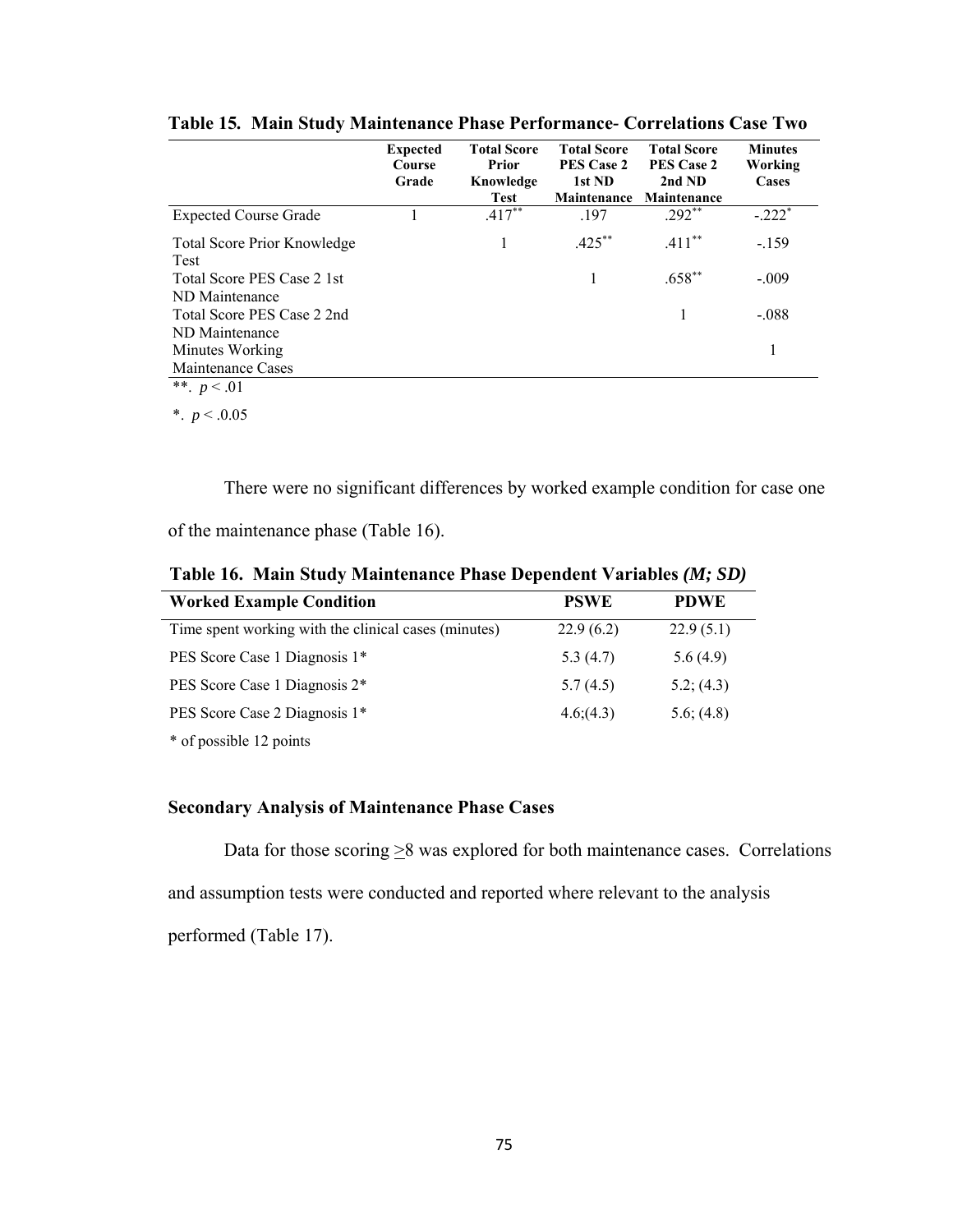| <b>Worked example Condition</b>                 | <b>PSWE</b>            | <b>PDWE</b>          |
|-------------------------------------------------|------------------------|----------------------|
| Number scoring $\geq$ 8 of those that attempted | $19/46$ ; $(41.3%)$    | $19/42$ ; $(45.2\%)$ |
| PES Score Case 1 Diagnosis 1*                   | 10.6; (1.1)            | $10.6$ ; $(1.1)$     |
| Number scoring $\geq 8$ of those that attempted | $20/46$ ; $(43.4.2\%)$ | $18/45$ ; $(40\%)$   |
| PES Score Case 1 Diagnosis 2*                   | $10.5$ ; $(1.4)$       | 9.9; (1.3)           |
| Number scoring $\geq 8$ of those that attempted | $14/46$ ; $(30.4\%)$   | $22/45$ ; (48.9%)    |
| PES Score Case 2 Diagnosis 1*                   | 10.4; (1.2)            | 10.3; (1.3)          |
| * of possible 12 points                         |                        |                      |

Table 17. Scores  $\geq 8$  Main study maintenance phase performance dependent **variables** *(M; SD)*

### **Case One Diagnosis One**

 There is no statistically significant correlation with a score on the first case and first diagnosis and either course grade and score on the test of prior knowledge for participants who scored  $\geq$ 8 of 12 on the diagnostic task. The distribution is not normal and negatively skewed consistent with the high scores on the task. Analysis using oneway ANOVA showed no significant difference in scores on first case and first diagnosis by worked example type.

### **Case Two Diagnosis One**

 There is no statistically significant correlation with a score on the second case, first diagnosis and either course grade or score on the test of prior knowledge for participants who scored  $\geq 8/12$  on the diagnostic task. The distribution is not normal and negatively skewed consistent with the high scores on the task. Analysis using one-way ANOVA showed no significant difference in scores on second case and first diagnosis by worked example type.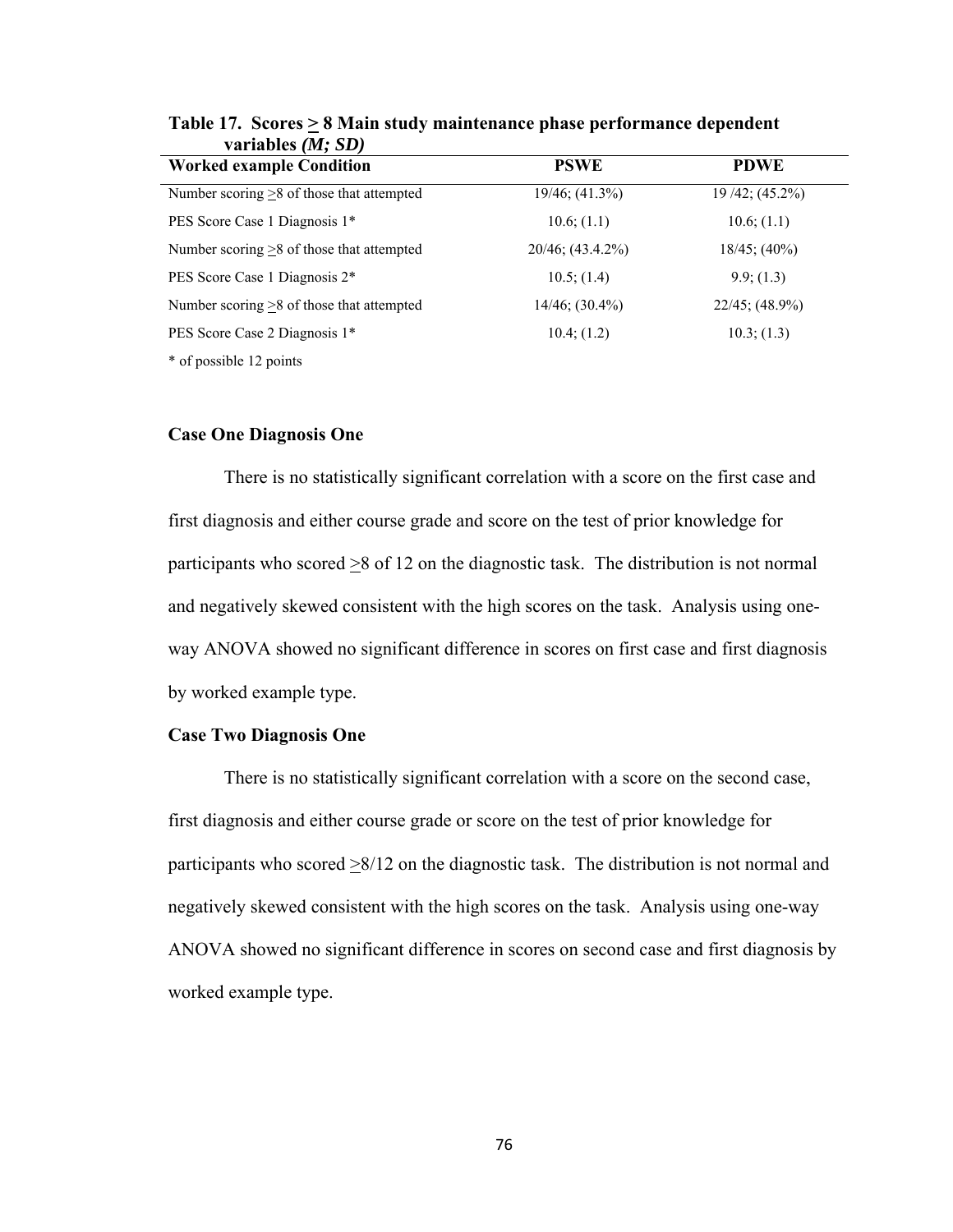### **Case Two Diagnosis Two**

There is no statistically significant correlation with a score on the second case and second diagnosis and either course grade and score on the test of prior knowledge for participants who scored >8/12 on the diagnostic task. The distribution is not normal and negatively skewed consistent with the high scores on the task. Analysis using one-way ANOVA showed no significant difference in scores on second case and second diagnosis by worked example type.

### **Cognitive Load**

To address research question four and the associated hypotheses, four, whether there is a difference in perceived cognitive load between the PDWE and the PSWE conditions, scores on the five subscales of the NASA-TLX were compared by worked example condition. In addition, a cognitive load score was computed as the sum of NASA-TLX subscales of task demand, effort and stress (Gerjets, et al., 2004). Perceived cognitive load was assessed by having participants complete the NASA Task Load Index (NASA-TLX) at each phase; learning, practice, and maintenance (Hart & Staveland, 1988). It contains subscales of mental effort, success, stress, time demand, and task demand (Appendices C, D,  $\&$  E). Perceived cognitive load is integral to the interpretation of results of research situated in cognitive load theory. The NASA-TLX in this study is used as an alternative to the single scale of mental effort, as proposed by Paas & van Merriënboer (1993), for perceived cognitive load, a multi-dimensional construct. The subscales of time demand and stress can be linked to extraneous cognitive load, the subscale of success to germane cognitive load, the subscales of task demand and time demand to intrinsic cognitive load and the effort rating to overall cognitive load.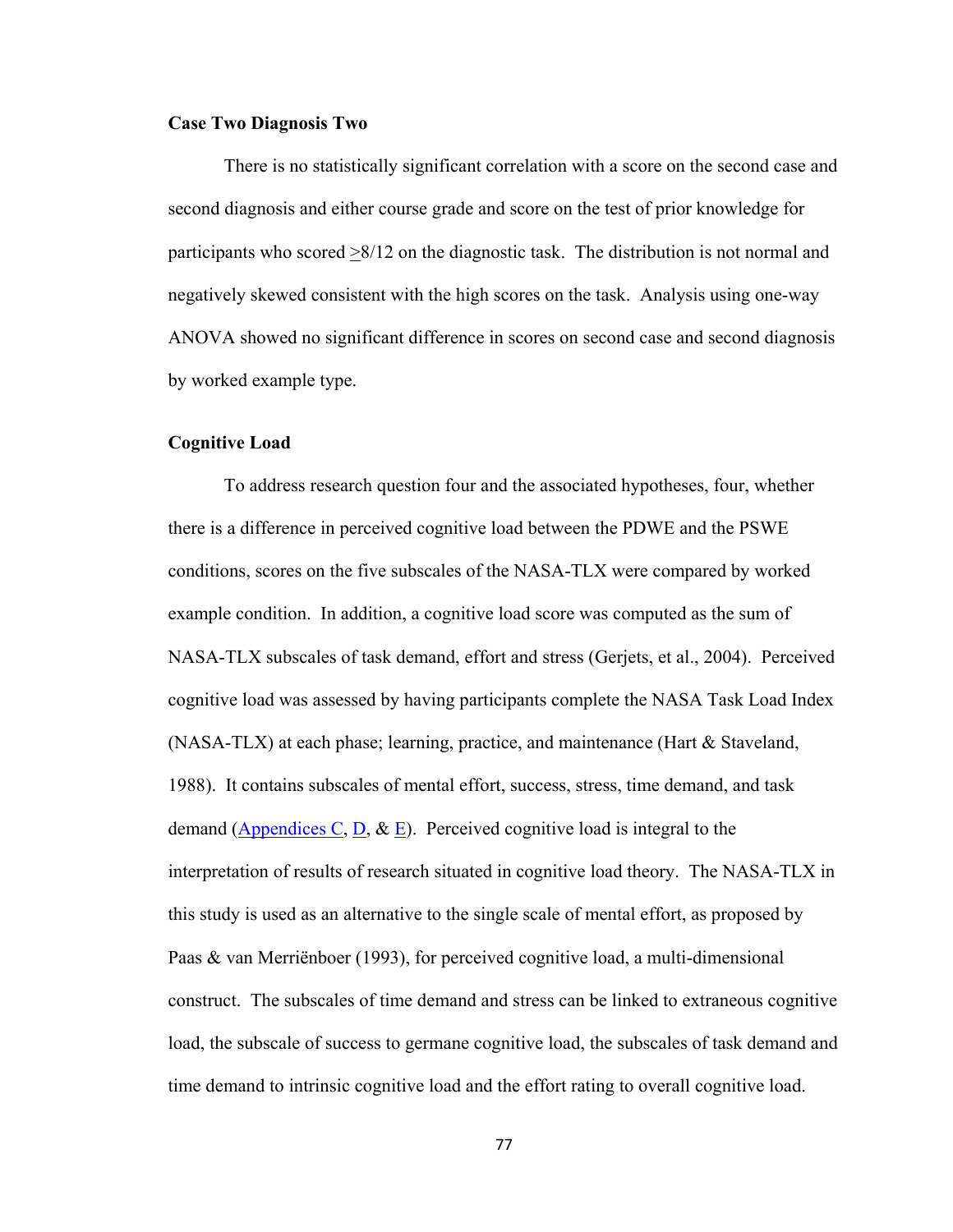Participants rated the subscales from 0-20. In addition to perceived cognitive load measured by the NASA-TLX, time spent on each phase (minutes working) is also compared by worked example condition.

## **Learning Phase**

Based on the correlations below, a statistically significant correlation exists between expected course grade and success  $r(99) = .332$ ,  $p < .01$ , effort  $r(103) = -.297$ ,  $p$  $\leq$  .01, and cognitive load  $r(103) = -0.196$ ,  $p \leq 0.05$  indicating that if the expected course grade is high, perceived effort and cognitive load are lower and success is higher (Table 18).

|                                                                      | Expected<br>course grade | Total score<br>prior<br>knowledge<br>test | <b>TLX</b> task<br>demand<br>learning<br>phase | demand<br>learning<br>phase | TLX time TLX success TLX effort TLX stress<br>rating<br>learning<br>phase | rating<br>learning<br>phase | rating<br>learning<br>phase                      | Cognitive<br>Load<br>Learning | <b>Minutes</b><br>studying<br>worked<br>examples<br>learning<br>phase |
|----------------------------------------------------------------------|--------------------------|-------------------------------------------|------------------------------------------------|-----------------------------|---------------------------------------------------------------------------|-----------------------------|--------------------------------------------------|-------------------------------|-----------------------------------------------------------------------|
| Expected course grade                                                |                          | $.303**$                                  | $-.104$                                        |                             | $-0.057$ $0.322**$                                                        | $-0.297**$                  | $-.091$                                          | $-.196*$                      | .097                                                                  |
| Total score prior<br>knowledge test                                  |                          | 1                                         | .031                                           | $-187$                      | .139                                                                      | .085                        | $-.098$                                          | .004                          | $-.050$                                                               |
| TLX task demand learning<br>phase                                    |                          |                                           | $\mathbf{1}$                                   | $.268**$                    |                                                                           |                             | $-.233^*$ $.555^{**}$ $.468^{**}$                | $.793**$                      | .134                                                                  |
| TLX time demand learning                                             |                          |                                           |                                                | $\mathbf{1}$                |                                                                           |                             | $-.285^{**}$ $.283^{**}$ $.388^{**}$ $.378^{**}$ |                               | $-.044$                                                               |
| phase<br>TLX success rating                                          |                          |                                           |                                                |                             | 1                                                                         |                             | $-.337***$ $-.369***$ $-.380**$                  |                               | $-.037$                                                               |
| learning phase<br>TLX effort rating learning                         |                          |                                           |                                                |                             |                                                                           | 1                           | $.609**$                                         | $.865**$                      | .085                                                                  |
| phase<br>TLX stress rating learning<br>phase                         |                          |                                           |                                                |                             |                                                                           |                             | $\mathbf{1}$                                     | $.843**$                      | .019                                                                  |
| Cognitive load-learning                                              |                          |                                           |                                                |                             |                                                                           |                             |                                                  | $\mathbf{1}$                  | .092                                                                  |
| Minutes studying worked<br>examples learning phase<br>**. $p < 0.01$ |                          |                                           |                                                |                             |                                                                           |                             |                                                  |                               | 1                                                                     |
| *. $p < 0.05$                                                        |                          |                                           |                                                |                             |                                                                           |                             |                                                  |                               |                                                                       |

**Table 18***.* **Main Study Learning Phase Cognitive Load Correlations**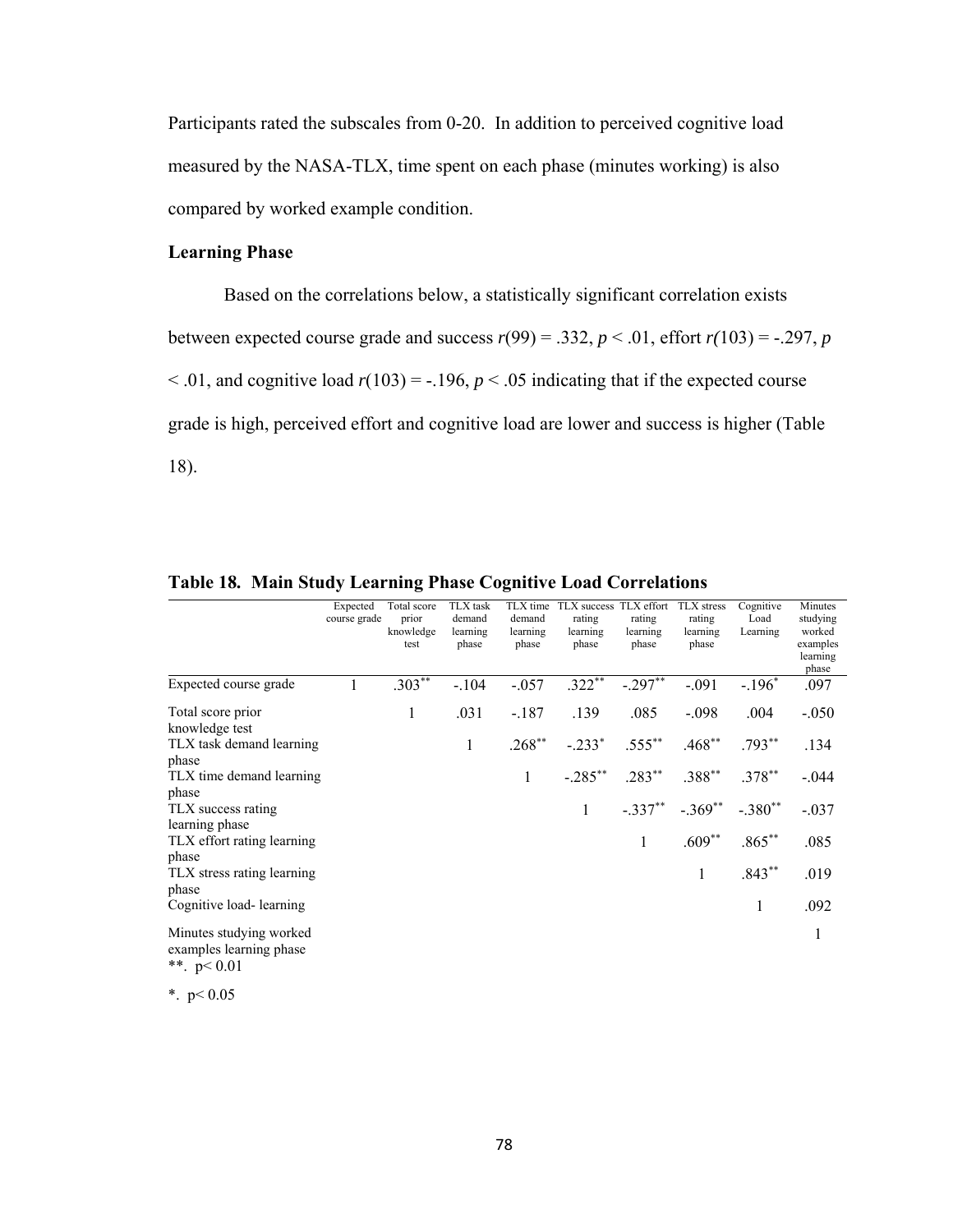A statistically significant difference exists between worked example conditions for effort in the learning phase (PSWE *M*=9.6, *SD*=5.0; PDWE *M*=6.8, *SD*=4.1) with those in the PSWE condition reporting more effort.  $F(1, 100) = 11.8$ ,  $p = .001$ .  $\omega^2 = .022$ indicates that 2.2% of the variance in effort rating is accounted for by worked example condition when the covariate expected course grade is included in the model (Table 19).

| <b>Worked Example Condition</b>                                 | <b>PSWE</b>      | <b>PDWE</b> |
|-----------------------------------------------------------------|------------------|-------------|
| Total n=104                                                     | 52               | 52          |
| Time spent studying the worked examples<br>(minutes)            | 22.5(6.6)        | 21.7(6.7)   |
| Cognitive load -learning (task, effort, stress)                 | 27.5(11.5)       | 21.2(11.4)  |
| Missing cases                                                   | $\mathbf{0}$     | 1           |
| Perceived Cognitive Load-NASA TLX (0-20<br>scale for each item) |                  |             |
| Task demand                                                     | 9.4(4.3)         | 7.7(4.4)    |
| Missing cases                                                   | $\theta$         | 1           |
| Time demand                                                     | 7.8(5.6)         | 5.3(4.6)    |
| Missing cases                                                   | $\boldsymbol{0}$ | 1           |
| <b>Success</b>                                                  | 11.8(5.0)        | 13.1(5.2)   |
| Missing cases                                                   |                  | 4           |
| Effort                                                          | 9.6(5.0)         | 6.8(4.1)    |
| Missing cases                                                   | $\theta$         | 1           |
| <b>Stress</b>                                                   | 8.6(4.9)         | 6.8(5.0)    |
| Missing cases                                                   | $\boldsymbol{0}$ |             |

**Table 19. Main study learning phase cognitive load dependent variables (***M; SD***)** 

A statistically significant difference exists between worked example conditions for cognitive load in the learning phase (PSWE *M*=27.5, *SD*=11.5; PDWE *M*=21.2, *SD*=11.4) with those in the PSWE condition reporting more overall cognitive load, *F*(1,  $100$ ) = 8.9,  $p = .003$ .  $\omega^2 = .013$  indicates that 1.3% of the variance in cognitive load is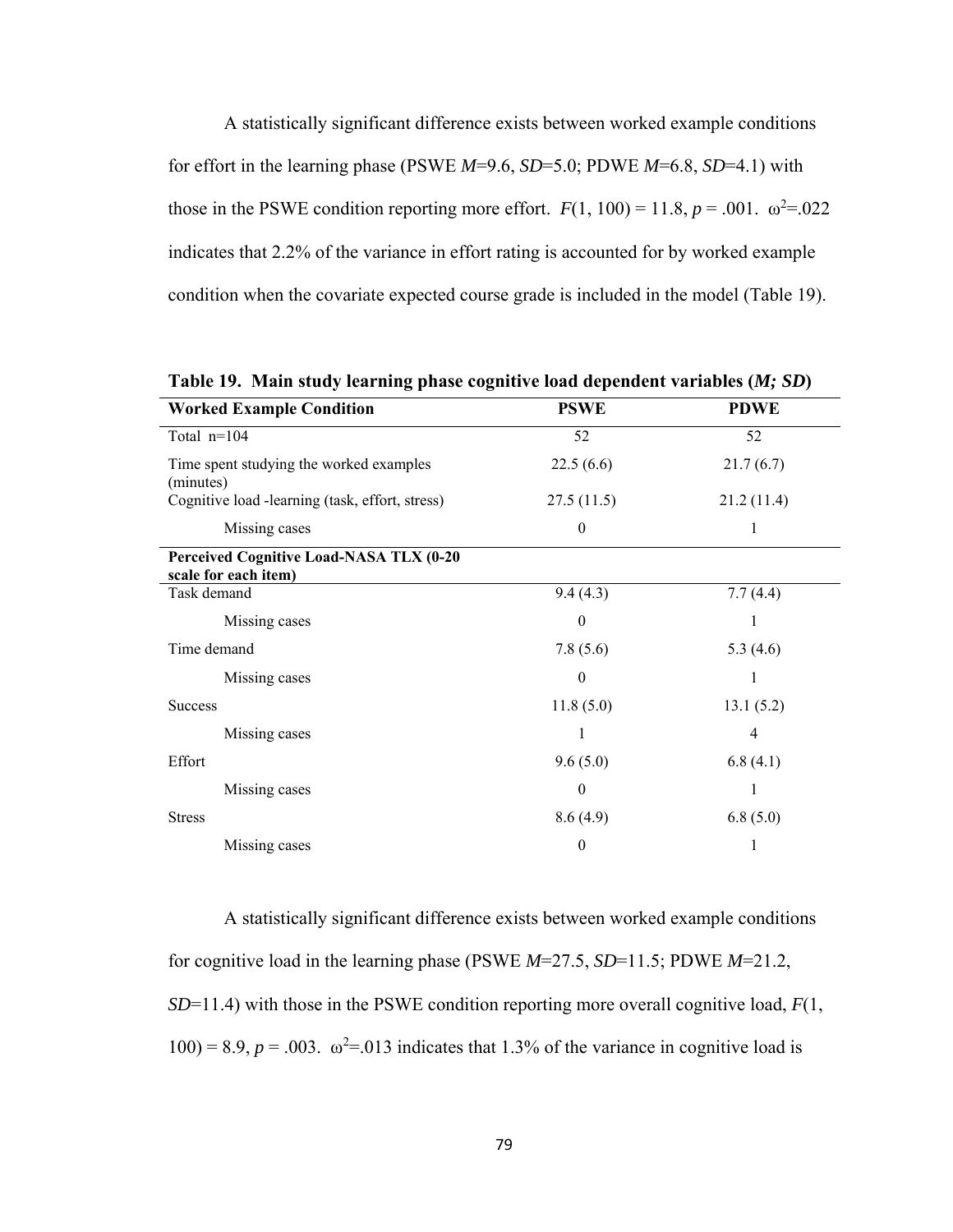accounted for by worked example condition when the covariate expected course grade is included in the model.

The remaining variables were analyzed using one-way ANOVA. A statistically significant difference exists between worked example conditions for task demand in the learning phase (PSWE *M*=9.4, *SD*=4.3; PDWE *M*=7.7, *SD*=4.4) with those in the PSWE condition reporting more task demand,  $F(1, 101) = 4.0$ ,  $p = .047$ .  $\omega^2 = .029$  indicates that 2.9% of the variance in task demand is accounted for by worked example condition.

A statistically significant difference exists between worked example conditions for time demand in the learning phase (PSWE *M*=7.8, *SD*=5.6; PDWE *M*=5.3, *SD*=4.6) with those in the PSWE condition reporting more time demand,  $F(1, 101) = 6.8$ ,  $p = .011$ .  $\omega^2$ =.053 indicates that 5.3% of the variance in time demand is accounted for by worked example condition.

## **Practice Phase**

Based on the correlations below, a statistically significant correlation exists between expected course grade, task demand  $r(91) = -0.290$ ,  $p < 0.01$ , time demand  $r(91) =$  $-243$ ,  $p < .05$  and cognitive load  $r(91) = -.264$ ,  $p < .05$ , indicating that if the expected course grade is high, perceived task demand and cognitive load are lower and perceived time demand is higher for the first practice phase case (Table 20).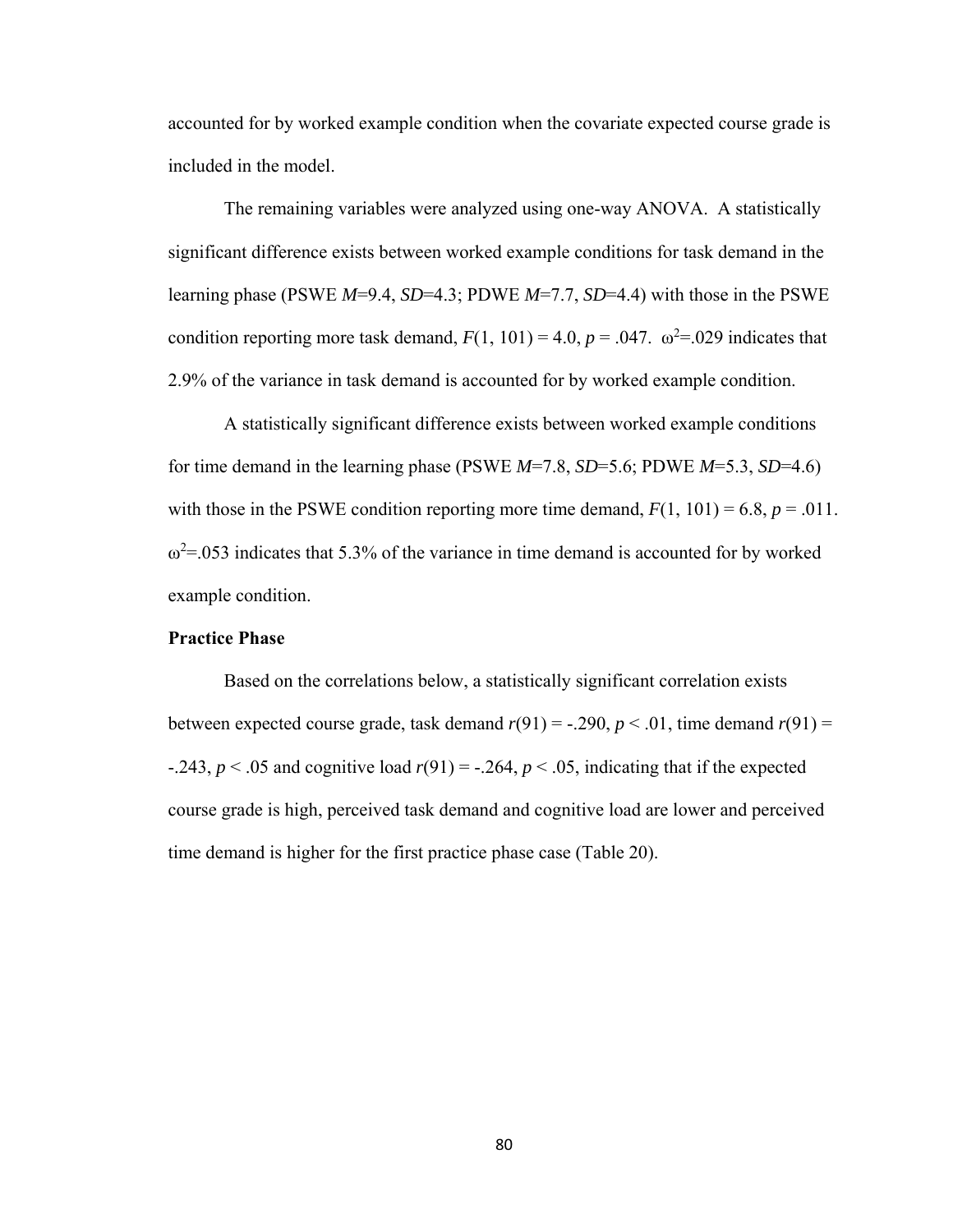|                                      | Expected<br>course<br>grade | Total<br>score<br>prior<br>know-<br>ledge test | TLX task<br>demand<br>practice<br>phase | TLX time TLX<br>demand<br>practice<br>phase | success<br>rating<br>practice<br>phase | <b>TLX</b><br>effort<br>rating<br>practice<br>phase | TLX<br>stress<br>rating<br>practice<br>phase | Minutes<br>working<br>practice<br>cases | Cog load<br>practice<br>phase |
|--------------------------------------|-----------------------------|------------------------------------------------|-----------------------------------------|---------------------------------------------|----------------------------------------|-----------------------------------------------------|----------------------------------------------|-----------------------------------------|-------------------------------|
| Expected course grade                | 1                           | $.323**$                                       | $-.290**$                               | $-.243*$                                    | .117                                   | $-.185$                                             | $-.200$                                      | .080                                    | $-.264*$                      |
| Total score prior<br>knowledge test  |                             | 1                                              | $-.020$                                 | $-143$                                      | .123                                   | $-.098$                                             | $-185$                                       | .078                                    | $-.123$                       |
| TLX task demand<br>practice phase    |                             |                                                | $\mathbf{1}$                            | $.272**$                                    | $-.321***$                             | $.586^{**}$                                         | $.468**$                                     | .000                                    | $.801**$                      |
| TLX time demand<br>practice phase    |                             |                                                |                                         | 1                                           | $-.227*$                               | $.288**$                                            | $.358***$                                    | .109                                    | $.364**$                      |
| TLX success rating<br>practice phase |                             |                                                |                                         |                                             | $\mathbf{1}$                           | $-.264*$                                            | $-.304**$                                    | $-.047$                                 | $-.350**$                     |
| TLX effort rating<br>practice phase  |                             |                                                |                                         |                                             |                                        | $\mathbf{1}$                                        | $.642**$                                     | $-.045$                                 | $.886**$                      |
| TLX stress rating<br>practice phase  |                             |                                                |                                         |                                             |                                        |                                                     | $\mathbf{1}$                                 | $-.040$                                 | $.842**$                      |
| Minutes working practice.<br>cases   |                             |                                                |                                         |                                             |                                        |                                                     |                                              | $\mathbf{1}$                            | $-.035$                       |
| Cog load practice phase              |                             |                                                |                                         |                                             |                                        |                                                     |                                              |                                         | 1                             |

**Table 20. Main Study Practice Phase Cognitive Load Case One- Correlations**

\*\*. Correlation is significant at the 0.01 level (2-tailed).

\*. Correlation is significant at the 0.05 level (2-tailed).

Based on the correlations below, a statistically significant correlation exists between expected course grade, task demand  $r(79) = -.256$ ,  $p < .05$ , and cognitive load  $r(79) = -0.243$ ,  $p < 0.05$ , indicating that if the expected course grade is high, perceived task demand and cognitive load are lower for the second practice phase case (Table 21).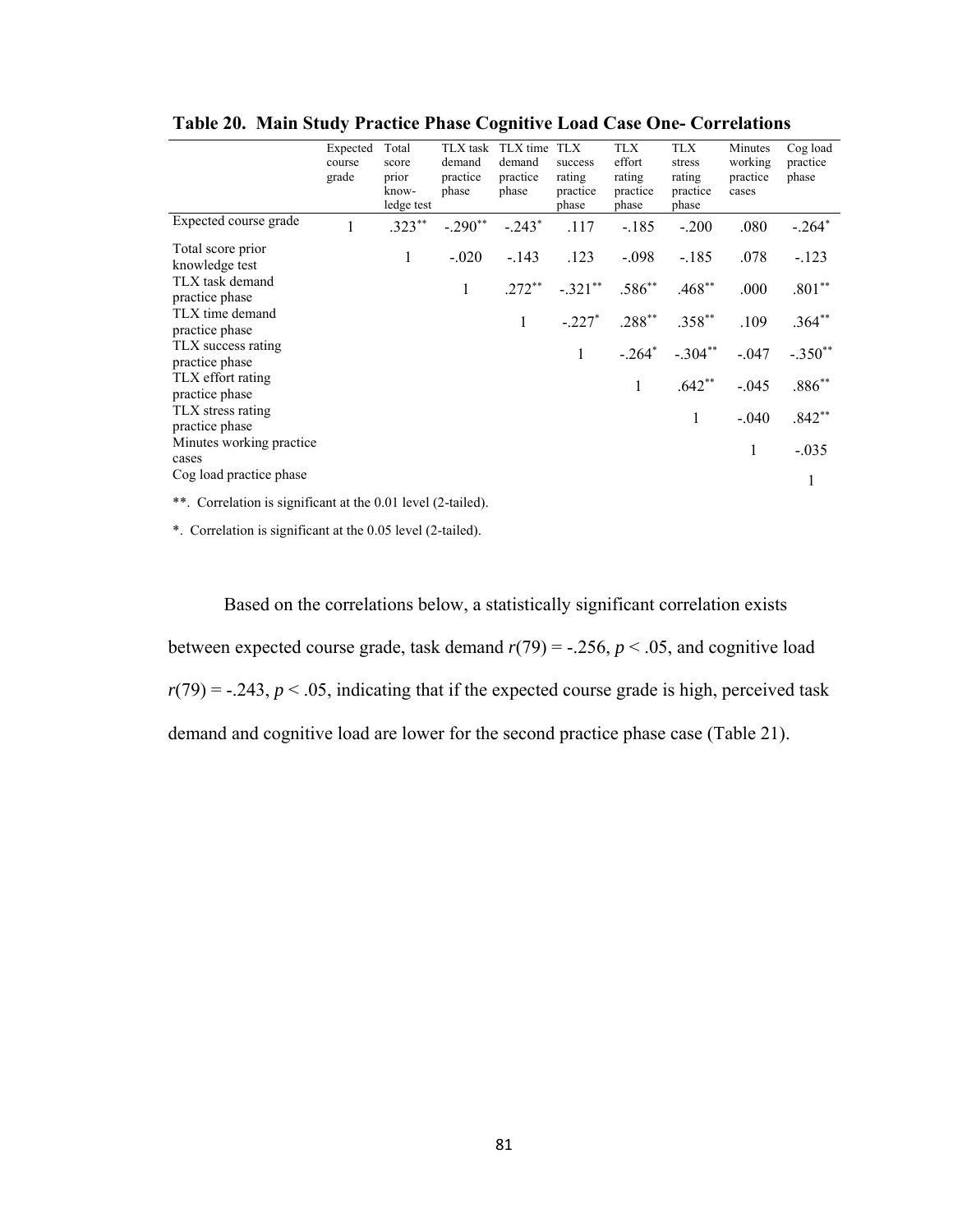|                                                                    |          | $\cdots$ |          | ,,,,,,,,,,,,,, |            |              |                           |          |           |
|--------------------------------------------------------------------|----------|----------|----------|----------------|------------|--------------|---------------------------|----------|-----------|
|                                                                    | expected | total    | TLX task | <b>TLX</b>     | <b>TLX</b> | <b>TLX</b>   | <b>TLX</b>                | minutes  | Cog load  |
|                                                                    | course   | score    | demand   | time           | success    | effort       | stress                    | working  | practice  |
|                                                                    | grade    | prior    | practice | demand         | rating     | rating       | rating                    | practice | phase e   |
|                                                                    |          | knowled  | phase    | practice       | practice   | practice     | practice                  | cases    |           |
|                                                                    |          | ge test  |          | phase          | phase      | phase        | phase                     |          |           |
| Expected course grade                                              |          | $.361**$ | $-.256*$ | $-.216$        | .081       | $-.188$      | $-.181$                   | .148     | $-.243*$  |
| Total score prior knowledge                                        |          |          | $-.052$  | $-.157$        | .144       | $-.114$      | $-212$                    | .116     | $-.152$   |
| test                                                               |          |          |          |                |            |              |                           |          |           |
| TLX task demand practice                                           |          |          | 1        | $.275*$        | $-.347**$  | $.617**$     | $.509**$                  | .001     | $.821**$  |
| phase                                                              |          |          |          |                |            |              |                           |          |           |
| TLX time demand practice                                           |          |          |          | 1              | $-.221$    | $.374***$    | $.470**$                  | .019     | $.444**$  |
| phase                                                              |          |          |          |                |            |              |                           |          |           |
| TLX success rating practice.                                       |          |          |          |                |            |              | $-.380^{**}$ $-.387^{**}$ | $-.021$  | $-.438**$ |
| phase                                                              |          |          |          |                |            |              |                           |          |           |
| TLX effort rating practice.                                        |          |          |          |                |            | $\mathbf{1}$ | $.618**$                  | $-.018$  | $.881**$  |
| phase                                                              |          |          |          |                |            |              |                           |          |           |
| TLX stress rating practice                                         |          |          |          |                |            |              | $\mathbf{1}$              | $-.001$  | $.843**$  |
| phase                                                              |          |          |          |                |            |              |                           |          |           |
| Minutes working practice.                                          |          |          |          |                |            |              |                           |          | $-.007$   |
| cases                                                              |          |          |          |                |            |              |                           |          |           |
| Cog load practice phase                                            |          |          |          |                |            |              |                           |          | 1         |
| Correlation is significant at the $0.01$ level $(2$ -tailed)<br>** |          |          |          |                |            |              |                           |          |           |

**Table 21. Correlations Main Study Practice Phase Cognitive Load Case Two-** 

 $\therefore$  Correlation is significant at the 0.01 level (2-tailed).

\*. Correlation is significant at the 0.05 level (2-tailed).

Analysis was conducted using one-way ANOVA. There were no statistically

significant differences between worked example conditions in perceived cognitive load in

the practice phase (Table 22).

|                                                 | Table 22. Main study practice phase cognitive load - case two ( <i>m</i> ; <i>SD</i> ) |             |  |  |  |  |  |  |  |  |
|-------------------------------------------------|----------------------------------------------------------------------------------------|-------------|--|--|--|--|--|--|--|--|
| <b>Worked example Condition</b>                 | <b>PSWE</b>                                                                            | <b>PDWE</b> |  |  |  |  |  |  |  |  |
| Total $n=83$                                    | 43                                                                                     | 40          |  |  |  |  |  |  |  |  |
| time spent working the practice cases (minutes) | 32.1(7.1)                                                                              | 31.1(6.4)   |  |  |  |  |  |  |  |  |
| cognitive load-learning (task, effort, stress)  | 32.5(12.7)                                                                             | 30.9(12.6)  |  |  |  |  |  |  |  |  |
| missing cases                                   | 3                                                                                      |             |  |  |  |  |  |  |  |  |
| <b>Perceived Cognitive load-NASA TLX (0-</b>    |                                                                                        |             |  |  |  |  |  |  |  |  |
| 20 scale for each item)                         |                                                                                        |             |  |  |  |  |  |  |  |  |
| <b>Task Demand</b>                              | 11.2(4.6)                                                                              | 10.1(4.5)   |  |  |  |  |  |  |  |  |
| <b>Missing Cases</b>                            | 3                                                                                      |             |  |  |  |  |  |  |  |  |
| Time Demand                                     | 7.6(5.5)                                                                               | 6.5(4.7)    |  |  |  |  |  |  |  |  |
| Missing Cases                                   | 3                                                                                      |             |  |  |  |  |  |  |  |  |
| <b>Success</b>                                  | 9.8(5.0)                                                                               | 9.8(4.5)    |  |  |  |  |  |  |  |  |
| <b>Missing Cases</b>                            | 3                                                                                      | 1           |  |  |  |  |  |  |  |  |
| Effort                                          | 10.9(5.2)                                                                              | 11.0(5.1)   |  |  |  |  |  |  |  |  |
| Missing Cases                                   | 3                                                                                      |             |  |  |  |  |  |  |  |  |
| <b>Stress</b>                                   | 10.4(5.1)                                                                              | 9.8(5.2)    |  |  |  |  |  |  |  |  |
| Missing Cases                                   | 3                                                                                      | I           |  |  |  |  |  |  |  |  |

**Table 22. Main study practice phase cognitive load - case two (***M; SD***)**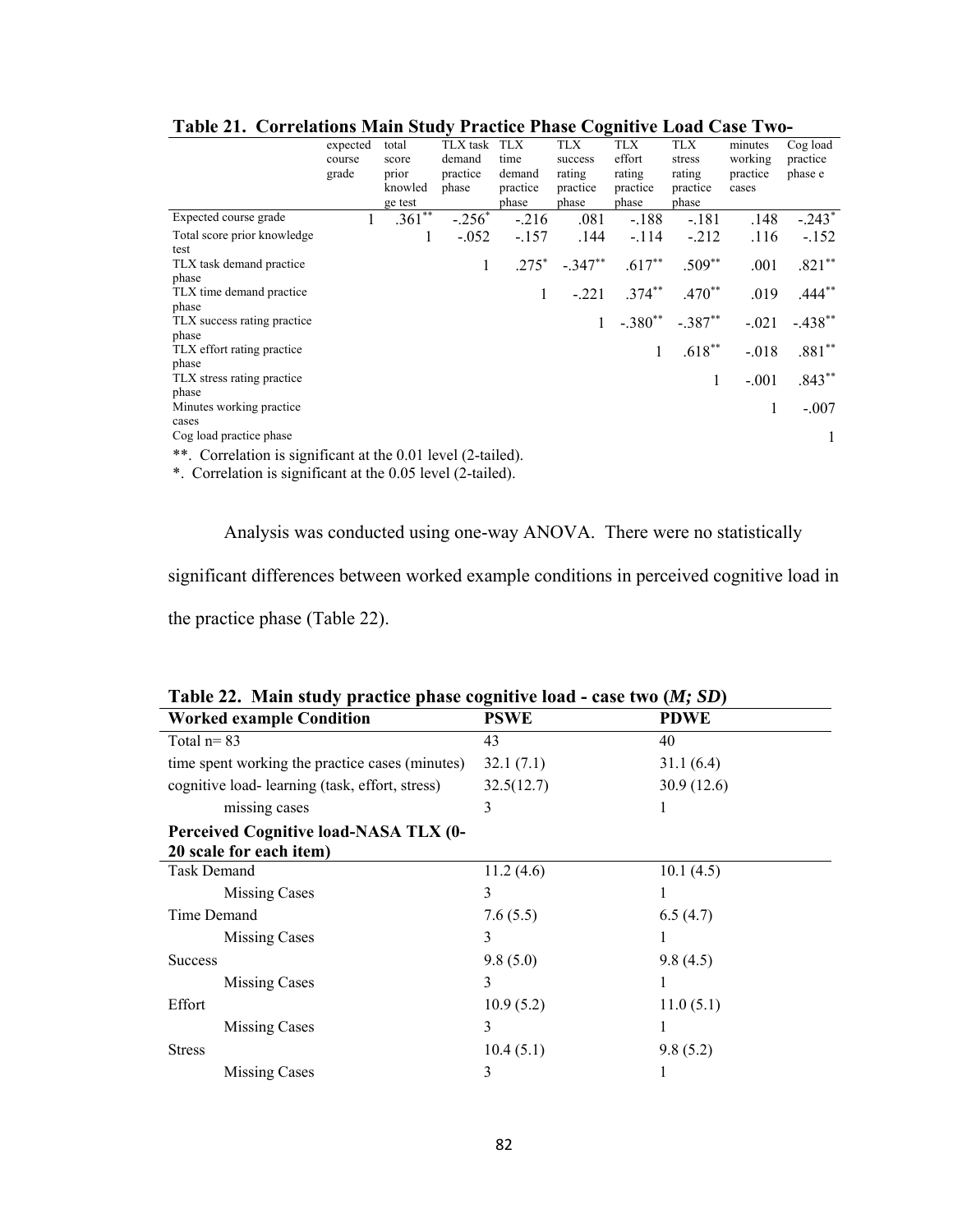### **Maintenance Phase Cognitive Load**

Based on the correlations below, a statistically significant correlation exists between expected course grade and effort  $r(84) = -.334$ ,  $p < .01$ , cognitive load  $r(84) = -$ .256,  $p < 0.05$  and minutes working on the first maintenance phase case  $r(88) = -0.216$ ,  $p <$ .05 indicating that if the expected course grade is high, perceived effort and cognitive load are lower and less time was spent on the case (Table 23).

|                                                              | Expected     | Total    | TLX task     | <b>TLX</b>   | <b>TLX</b>                    | <b>TLX</b>   | <b>TLX</b>           | Minutes      | Cog load  |
|--------------------------------------------------------------|--------------|----------|--------------|--------------|-------------------------------|--------------|----------------------|--------------|-----------|
|                                                              | course       | score    | demand       | time         | success                       | effort       | stress               | working      | maintena  |
|                                                              | grade        | prior    | maintena     | demand       | rating                        | rating       | rating               | maintena     | nce       |
|                                                              |              | knowled  | nce phase    | maintena     | maintena                      | maintena     | maintena             | nce cases    | phase     |
|                                                              |              | ge test  |              |              | nce phase nce phase nce phase |              | nce phase            |              |           |
| Expected course                                              | $\mathbf{1}$ | $.398**$ | $-175$       | $-.107$      | $-019$                        | $-.334***$   | $-.143$              | $-.216*$     | $-.256*$  |
| grade                                                        |              |          |              |              |                               |              |                      |              |           |
| Total score prior                                            |              | 1        | $-.015$      | $-.020$      | .040                          | $-.067$      | .061                 | $-.130$      | $-.008$   |
| knowledge test                                               |              |          |              |              |                               |              |                      |              |           |
| TLX task demand                                              |              |          | $\mathbf{1}$ | .191         | $-.202$                       | $.638**$     | $.557***$            | .136         | $.853***$ |
| maintenance phase                                            |              |          |              |              |                               |              |                      |              |           |
| TLX time demand                                              |              |          |              | $\mathbf{1}$ | $-.290**$                     |              | $.269^*$ $.474^{**}$ | .118         | $.369**$  |
| maintenance phase                                            |              |          |              |              |                               |              |                      |              |           |
| TLX success rating                                           |              |          |              |              | 1                             |              | $-.162-.343**$       | .106         | $-.278*$  |
| maintenance phase                                            |              |          |              |              |                               |              |                      |              |           |
| TLX effort rating                                            |              |          |              |              |                               | $\mathbf{1}$ | $.565***$            | .177         | $.864**$  |
| maintenance phase                                            |              |          |              |              |                               |              |                      |              |           |
| TLX stress rating                                            |              |          |              |              |                               |              | 1                    | .085         | $.835***$ |
| maintenance phase                                            |              |          |              |              |                               |              |                      |              |           |
| Minutes working                                              |              |          |              |              |                               |              |                      | $\mathbf{1}$ | .156      |
| maintenance cases                                            |              |          |              |              |                               |              |                      |              |           |
| Cog load                                                     |              |          |              |              |                               |              |                      |              | 1         |
| maintenance phase                                            |              |          |              |              |                               |              |                      |              |           |
| **. Correlation is significant at the 0.01 level (2-tailed). |              |          |              |              |                               |              |                      |              |           |

Table 23. Correlations Maintenance Phase Cognitive Load Case One

\*. Correlation is significant at the 0.05 level (2-tailed).

Analysis of cognitive load measures was conducted using one-way ANOVA. Levene's test of homogeneity of variance revealed the variable time demand violated the assumption of homogeneity of variance with p value that was lower than  $\alpha$ = 0.10. The Brown-Forsythe method was used to interpret results for time demand. A statistically significant difference exists between worked example conditions for time demand in the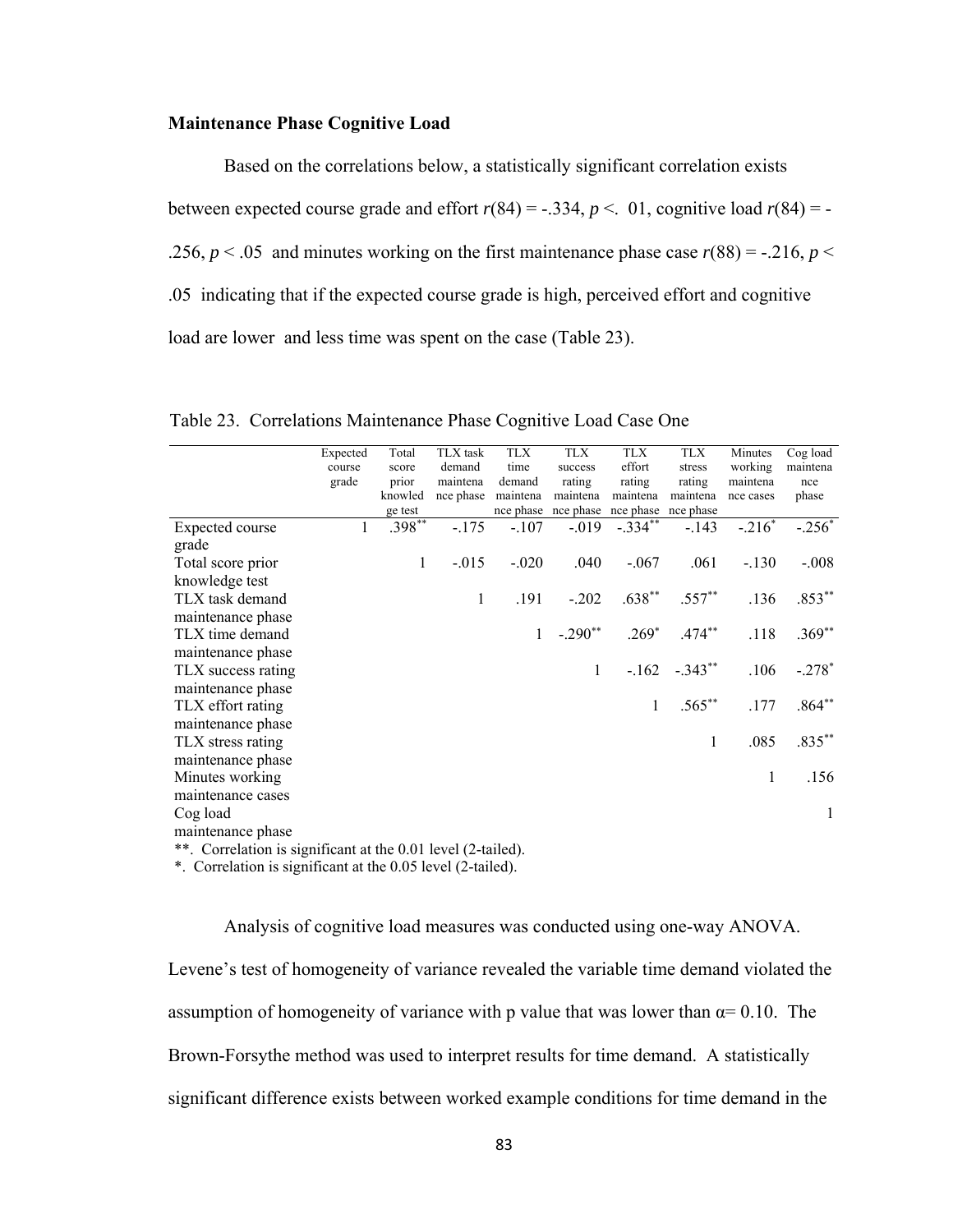maintenance phase for case one (PSWE M=6.2, SD=4.7; PDWE M=4.2, SD=3.8), with those in the PSWE condition reporting more time demand, Brown-Forsythe  $F(1, 86.02) =$ 4.5,  $p = .036$ .  $\omega^2 = .039$  indicates that 3.9% of the variance in time demand is accounted for by worked example condition. There was no statistically significant difference between worked example conditions for effort; however, the difference is noticeable, *F*  $(1,82) = 3.3$ ,  $p = 0.073$ ,  $\omega^2 = 0.027$  indicates that 2.7% of the variance in effort is accounted for by worked example condition.

Table 24 outlines the results of the cognitive load measures for case one of the maintenance phase.

| Worked example condition                                        | <b>PSWE</b> | <b>PDWE</b> |
|-----------------------------------------------------------------|-------------|-------------|
| Total n=88                                                      | 46          | 42          |
| Time spent working the practice cases (minutes)                 | 22.9(6.1)   | 22.6(5.0)   |
| Cognitive load learning (task, effort, stress)                  | 27.8(13.5)  | 23.4(11.1)  |
| Missing cases                                                   | 3           | 1           |
| Perceived Cognitive load-NASA TLX (0-20<br>scale for each item) |             |             |
| Task demand                                                     | 9.5(5.1)    | 8.3(4.3)    |
| Missing cases                                                   | 3           | 1           |
| Time demand                                                     | 6.2(4.7)    | 4.2(3.8)    |
| Missing cases                                                   | 3           | 1           |
| <b>Success</b>                                                  | 11.6(4.5)   | 11.9(4.2)   |
| Missing cases                                                   | 3           | 1           |
| Effort                                                          | 10.6(5.1)   | 6.6(4.7)    |
| Missing cases                                                   | 3           | 1           |
| <b>Stress</b>                                                   | 7.7(5.4)    | 6.6(4.6)    |
| Missing cases                                                   | 3           | 1           |

**Table 24. Main study maintenance phase cognitive load - case one (M; SD)** 

Based on the correlations below, a statistically significant correlation exists between expected course grade and effort  $r(87) = -.337$ ,  $p < .01$ , cognitive load  $r(87) = -$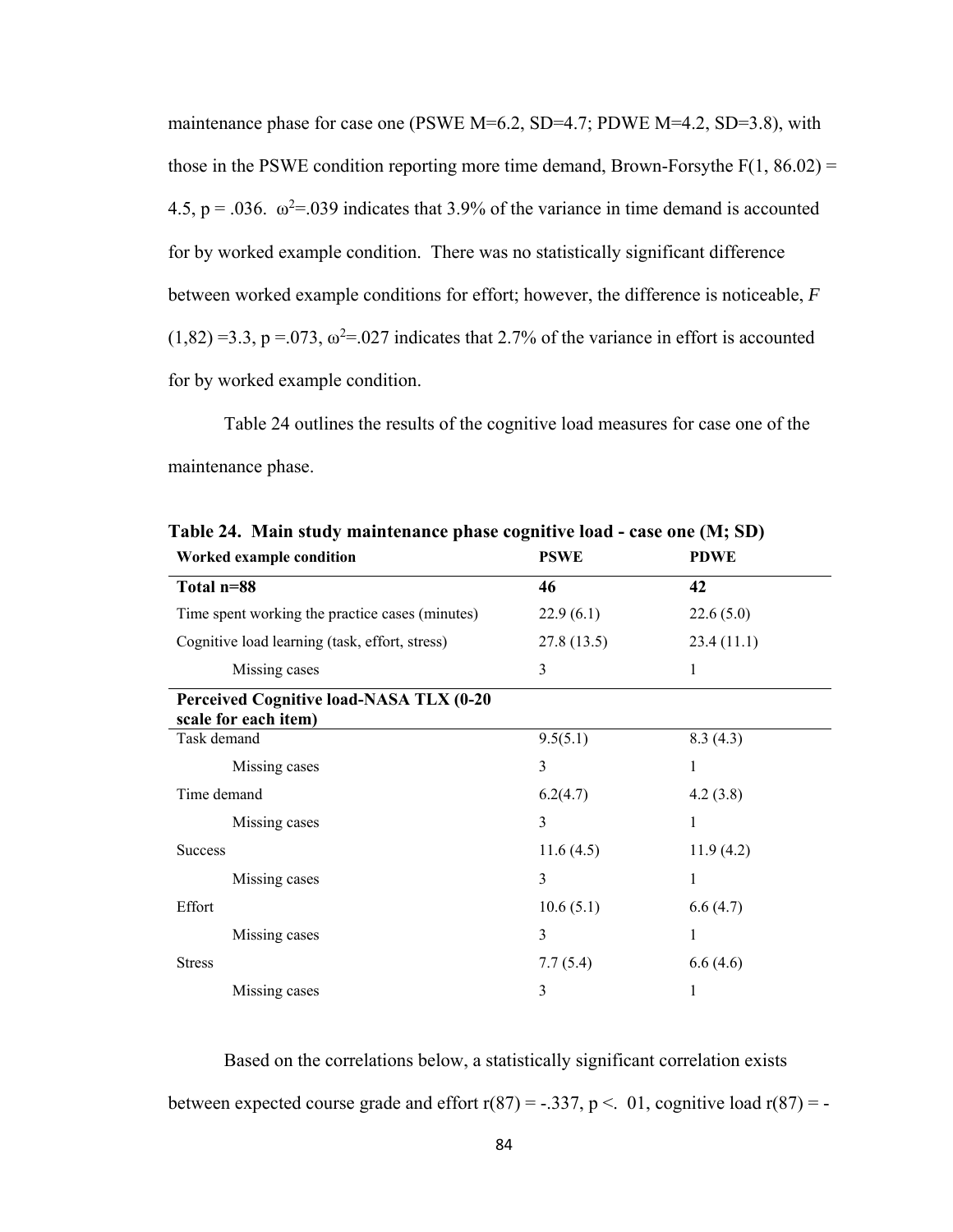.258,  $p < .05$  and minutes working on the second maintenance phase case  $r(91) = -.222$ , p < .05 indicating that if the expected course grade is high, perceived effort and cognitive load are lower and less time was spent on the case (Table 25).

**Table 25. Correlations Main Study Maintenance Phase Cognitive Load Case Two-**

|                             | TLX<br>task<br>demand<br>mainte<br>nance<br>phase | TLX<br>time<br>demand<br>mainte<br>nance<br>phase | TLX<br>success<br>rating<br>mainte<br>nance<br>phase | TLX<br>effort<br>rating<br>mainte<br>nance<br>phase | TLX<br>stress<br>rating<br>mainte<br>nance<br>phase | minutes Cog<br>workin<br>g<br>mainte<br>nance<br>cases | load<br>mainte<br>nance<br>phase | expecte<br>d<br>course<br>grade | total<br>score<br>prior<br>knowle<br>dge test |
|-----------------------------|---------------------------------------------------|---------------------------------------------------|------------------------------------------------------|-----------------------------------------------------|-----------------------------------------------------|--------------------------------------------------------|----------------------------------|---------------------------------|-----------------------------------------------|
| TLX task demand             | $.215*$                                           | $\mathbf{1}$                                      | $-.207$                                              | $.639**$                                            | $.539^{**}$                                         | .175                                                   | $.852**$                         | $-.158$                         | $-.039$                                       |
| maintenance phase           |                                                   |                                                   |                                                      |                                                     |                                                     |                                                        |                                  |                                 |                                               |
| TLX time demand             | 1                                                 |                                                   | $-.285***$ .275**                                    |                                                     | $.462^{**}$ .134 .376 <sup>**</sup>                 |                                                        |                                  | $-.087$                         | $-.023$                                       |
| maintenance phase           |                                                   |                                                   |                                                      |                                                     |                                                     |                                                        |                                  |                                 |                                               |
| TLX success rating          |                                                   |                                                   | $\mathbf{1}$                                         | $-186$                                              |                                                     | $-.340$ <sup>**</sup> .067                             | $-.288$ ** .011                  |                                 | .068                                          |
| maintenance phase           |                                                   |                                                   |                                                      |                                                     |                                                     |                                                        |                                  |                                 |                                               |
| TLX effort rating           |                                                   |                                                   |                                                      | $\mathbf{1}$                                        | $.561**$                                            | .203                                                   |                                  | $.866^{**}$ $-.337^{**}$        | $-.091$                                       |
| maintenance phase           |                                                   |                                                   |                                                      |                                                     |                                                     |                                                        |                                  |                                 |                                               |
| TLX stress rating           |                                                   |                                                   |                                                      |                                                     | $\mathbf{1}$                                        | .090                                                   | $.828**$                         | $-159$                          | .043                                          |
| maintenance phase           |                                                   |                                                   |                                                      |                                                     |                                                     |                                                        |                                  |                                 |                                               |
| minutes working             |                                                   |                                                   |                                                      |                                                     |                                                     | $\mathbf{1}$                                           | .183                             | $-.222*$                        | $-159$                                        |
| maintenance cases           |                                                   |                                                   |                                                      |                                                     |                                                     |                                                        |                                  |                                 |                                               |
| Cog load maintenance phase  |                                                   |                                                   |                                                      |                                                     |                                                     |                                                        | $\mathbf{1}$                     | $-.258*$                        | $-.034$                                       |
| expected course grade       |                                                   |                                                   |                                                      |                                                     |                                                     |                                                        |                                  |                                 | $.417**$                                      |
| total score prior knowledge |                                                   |                                                   |                                                      |                                                     |                                                     |                                                        |                                  |                                 |                                               |
| test                        |                                                   |                                                   |                                                      |                                                     |                                                     |                                                        |                                  |                                 |                                               |

\*. Correlation is significant at the 0.05 level (2-tailed).

\*\*. Correlation is significant at the 0.01 level (2-tailed).

Table 26 outlines the results of the cognitive load measures for case two of the maintenance phase. Analysis was conducted using one-way ANOVA. Levene's test of homogeneity of variance revealed the variable time demand violated the assumption of homogeneity of variance with  $p$  value that was lower than  $\alpha = 0.10$ . The Brown-Forsythe method was used to interpret results for time demand. A statistically significant difference exists between worked example conditions for time demand in the maintenance phase case two (PSWE *M*=6.2, *SD*=4.6; PDWE *M*=4.3, *SD*=3.8), with those in the PSWE condition reporting more time demand, Brown-Forsythe  $F(1, 80.6) = 4.4$ , *p*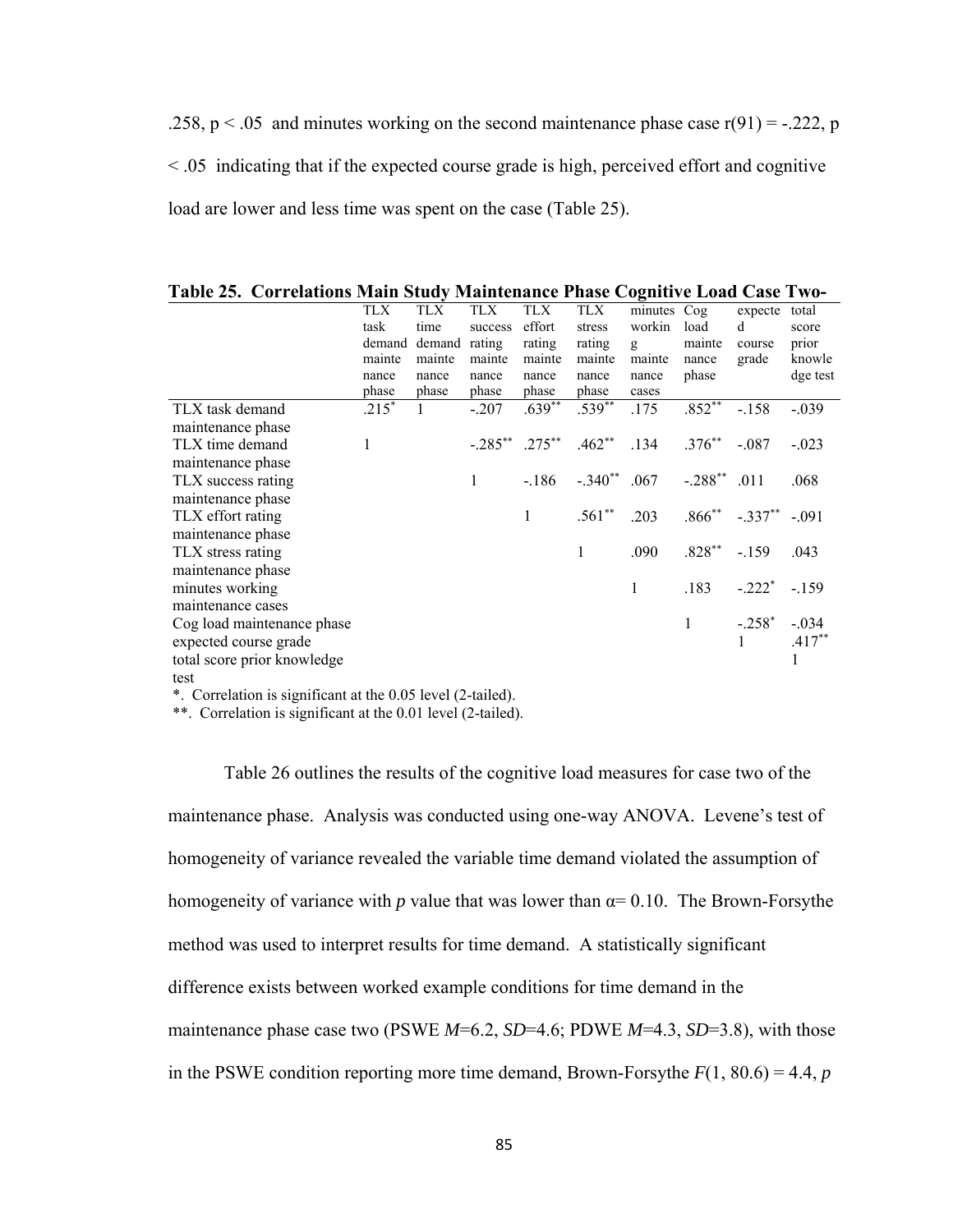$= .038$ .  $\omega^2 = .038$  indicates that 3.8% of the variance in time demand is accounted for by worked example condition.

 There was no statistically significant difference between worked example conditions for effort; however, the difference is noticeable,  $F(1.88) = 2.9$ ,  $p = .091$ ,  $ω^2 = 021$ .

| <b>Worked example Condition</b>                                 | <b>PSWE</b> | <b>PDWE</b> |  |
|-----------------------------------------------------------------|-------------|-------------|--|
| Total n=91                                                      | 46          | 45          |  |
| Time spent working the practice cases (minutes)                 | 22.9(6.1)   | 23.0(5.1)   |  |
| Cognitive load learning (task, effort, stress)                  | 27.8(13.5)  | 24.0(11.1)  |  |
| Missing cases                                                   | 3           | 1           |  |
| Perceived Cognitive load-NASA TLX (0-20<br>scale for each item) |             |             |  |
| Task demand                                                     | 9.5(5.1)    | 8.4(4.5)    |  |
| Missing cases                                                   | 3           |             |  |
| Time demand                                                     | 6.2(4.7)    | 4.3(3.8)    |  |
| Missing cases                                                   | 3           | 1           |  |
| <b>Success</b>                                                  | 11.6(4.3)   | 11.6(4.3)   |  |
| Missing cases                                                   | 3           | 1           |  |
| Effort                                                          | 10.6(5.1)   | 8.9(4.8)    |  |
| Missing cases                                                   | 3           | 1           |  |
| <b>Stress</b>                                                   | 7.7(5.4)    | 6.7(4.5)    |  |
| Missing cases                                                   | 3           | 1           |  |

**Table 26. Main study maintenance phase cognitive load - case two (M; SD)** 

### **Themes from Comments from Write In Questions on NASA-TLX**

 Participants had an opportunity to answer two questions on the NASA-TLX for each phase; learning, practice and maintenance. Question one was: "What was the hardest part about working with or studying the clinical case worked examples"?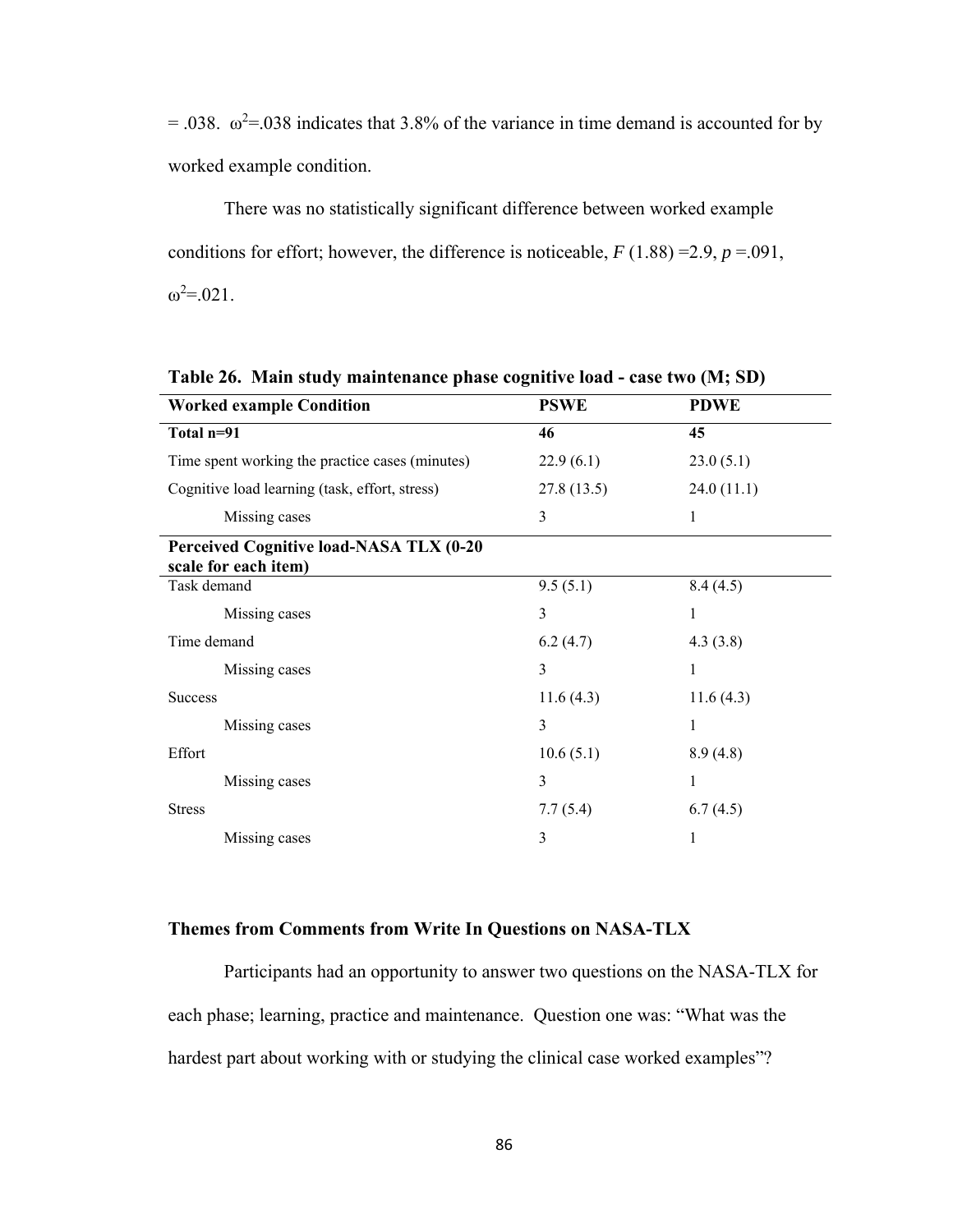Question two was "Were the situations depicted in the clinical cases and worked examples familiar to you and why"?

## **Learning Phase**

 **Question one.** Themes that emerged were related to reading about new terminology and new information, reading through a lot of material, and trying to decide what was important as they were studying the examples in a new format.

 **Question two.** Most participants found the cases and themes of the cases similar to course work from their own or family experiences.

## **Practice Phase**

 **Question one.** The most common themes that emerged were remembering where things go in the PES format, deciding on the most important nutrition problem in the case, and trying to decide which IDNT codes to use.

 **Question two.** Participants reported they were familiar with similar types of case examples from family or their own experience and that they had covered some of the topics in the clinical cases in the nutrition class. A noticeable number of participants also noted that the cases were not at all familiar. Participants noted the similarity between the worked example cases and the cases they were asked to work with on their own.

### **Maintenance Phase**

 **Question one.** The most common themes that emerged were remembering where things go in the PES format, deciding on the most important nutrition problem in the case, and trying to decide which IDNT codes to use. Participants commented most frequently on having trouble with what was an etiology and what was a sign and symptom as part of the PES diagnostic statement.

87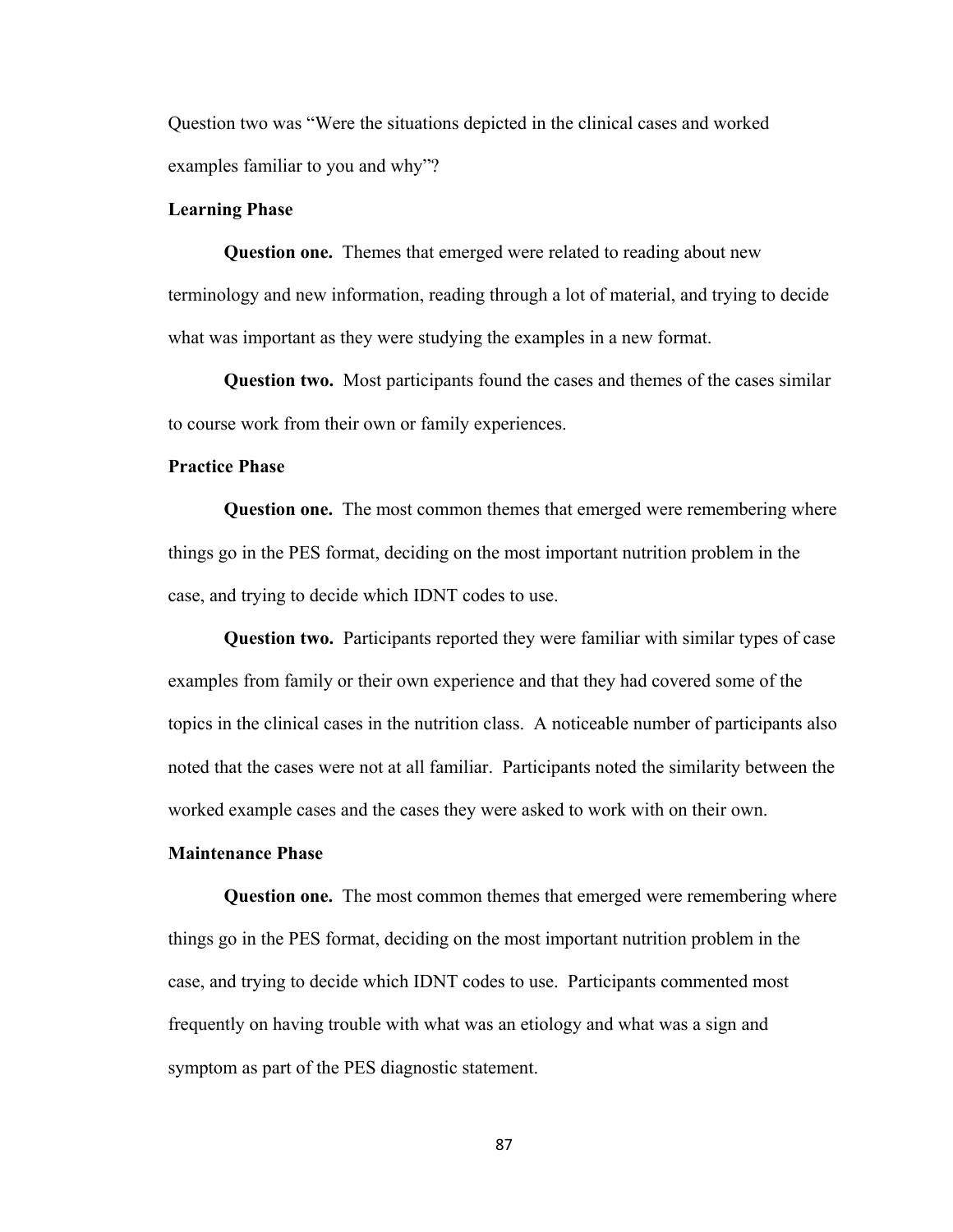**Question two**. Most participants reported they were familiar with similar types of case examples from their course work or personal experience.

# **Calculated Efficiency**

Efficiency was calculated and interpreted in the main study in the same way as for the pilot study. There was no statistically significant difference between worked example conditions for calculated efficiency in the practice phase of the main dissertation study  $F(1,4) = 1.7 p = 264$  (Figure 4)



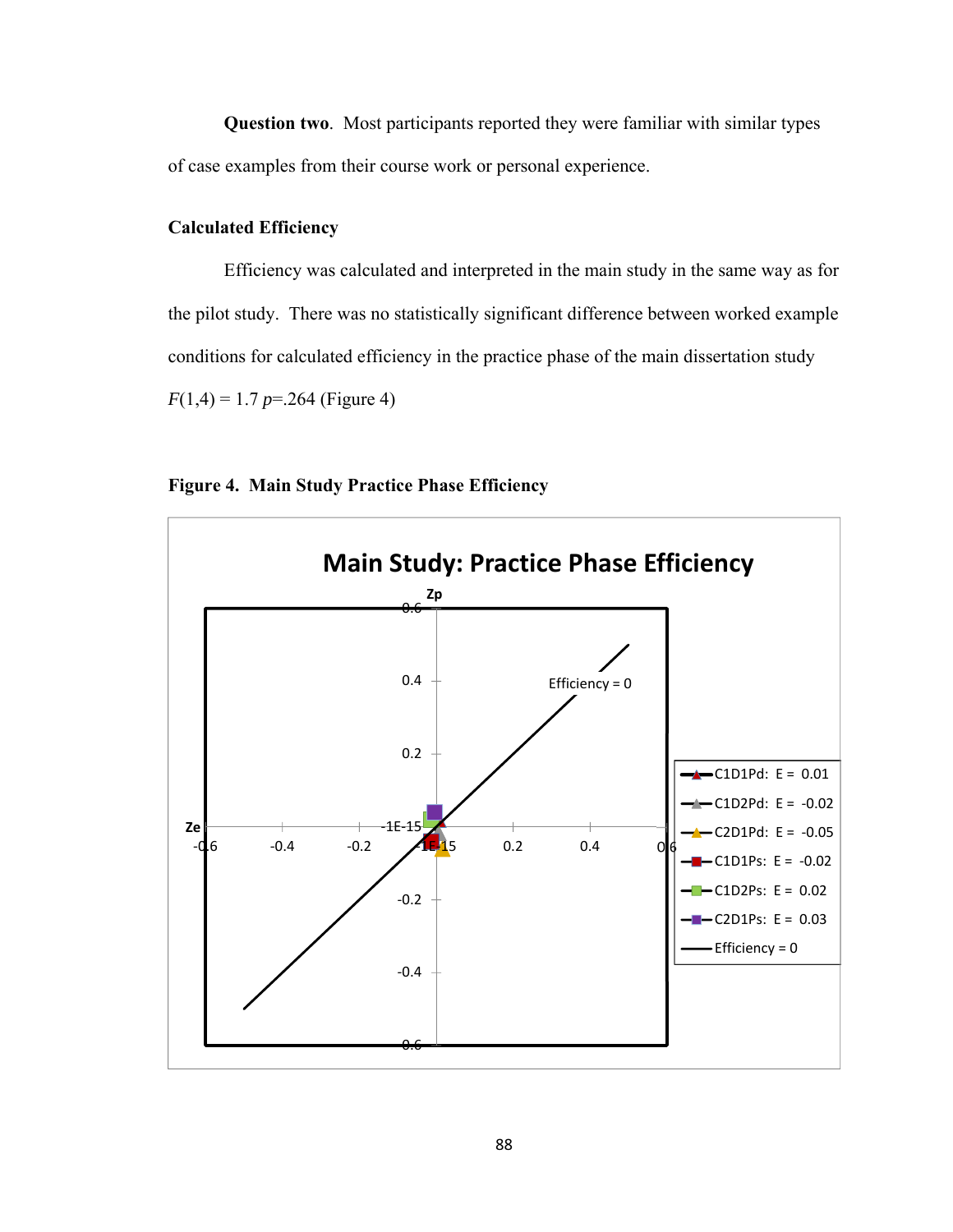There is a statistically significant difference in calculated efficiency scores for the maintenance phase cases (Figure 5). The PDWE condition was more efficient  $F(1,4)=8.7, p=.042 \omega^2=.344$ . This indicates that worked example condition accounts for 34.4 % of the variance in calculated efficiency for the maintenance phase.



**Figure 5. Main Study Maintenance Phase Efficiency**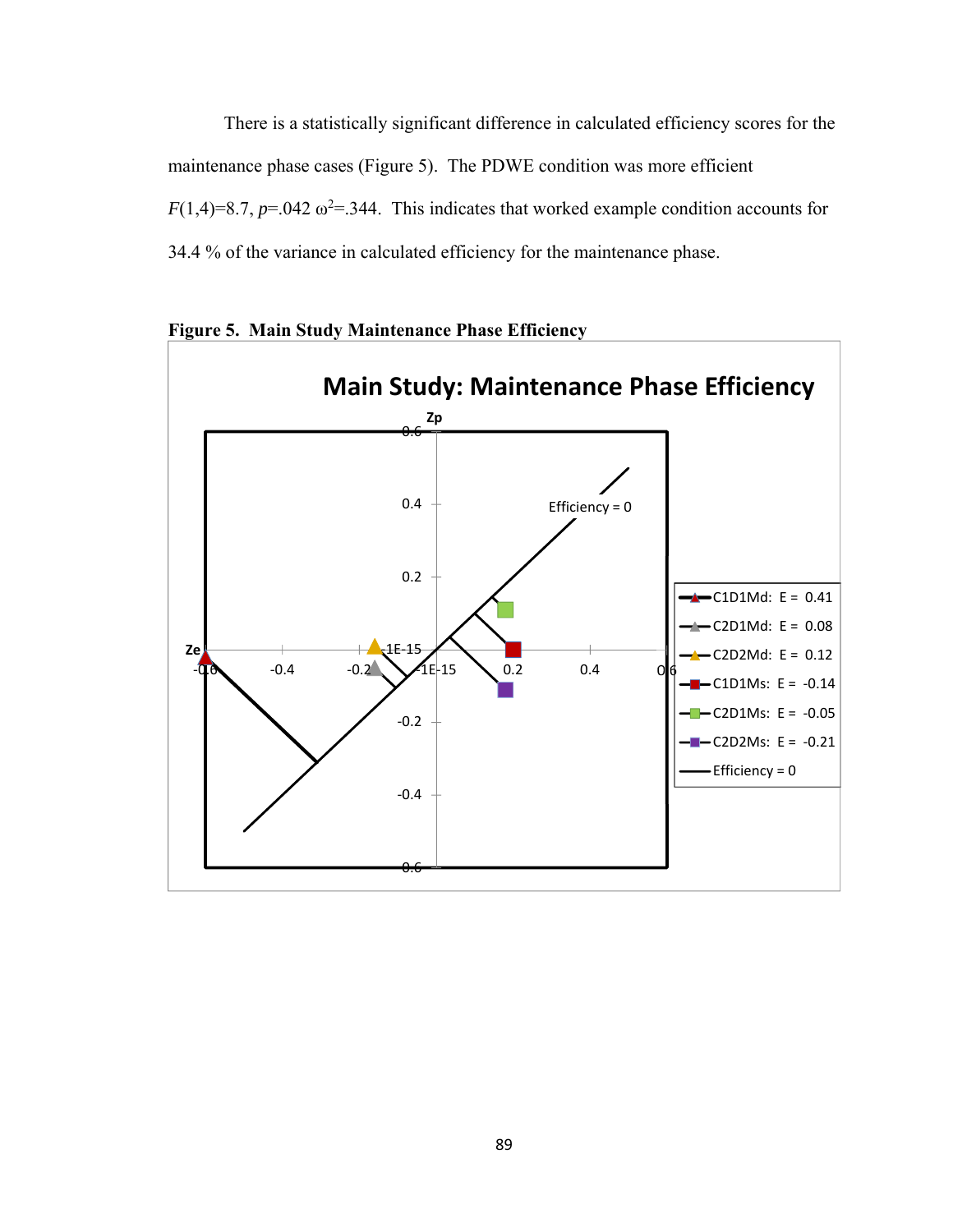### **Summary of Results**

Results are summarized by research question

#### **Table 27. Summary of Results**

**Research Question 1.** Do both product-oriented worked example and process-oriented worked example conditions result in an ability to use International Dietetics and Nutrition Terminology (IDNT) and Problem, Etiology, and Signs and Symptoms (PES) statements by novices as evidenced by performance on diagnostic tasks?

### **Learning Phase**

### **Practice Phase**

There were no statistically significant differences between worked example conditions for any of the variables for performance during the practice phase. Participants in the **pilot study** did very well on the diagnostic tasks with both groups scoring at or better than 74% correct for each of the three diagnostic tasks (8.9/12).

## **Maintenance Phase**

There were no statistically significant differences between worked example conditions for any of the variables for performance during the maintenance phase. Participants in the **pilot study** did very well on the diagnostic tasks with both groups scoring at or better than 67.5% for each of the three diagnostic tasks  $(8.1/12)$  correct.

**Research Question 2.** Does the process-oriented worked example condition result in better performance on diagnostic tasks when compared to product-oriented worked example condition for novices learning to use IDNT and PES charting?

90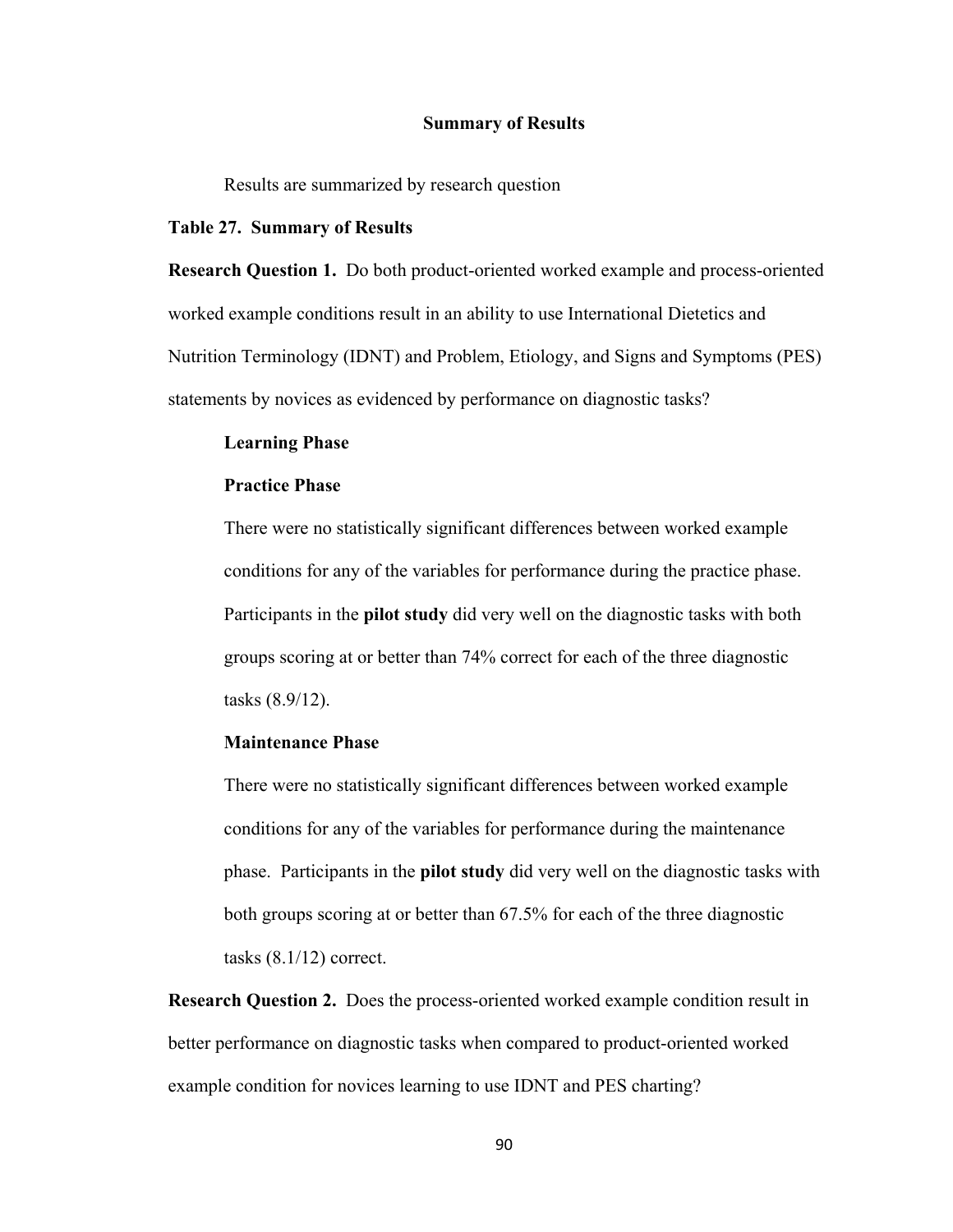### **Learning Phase**

**Practice Phase** There were no significant differences by worked example condition for the practice phase performance measures.

**Maintenance Phase.** There were no significant differences by worked example condition for the maintenance phase performance measures.

**Research Question 3.** What is the difference between the process-oriented worked example condition and the product-oriented worked example condition on training efficiency when calculated from self-report of perceived mental effort and performance on diagnostic tasks?

### **Learning Phase.**

**Practice Phase.** There were no significant differences in calculated efficiency by worked example condition for each of the three cases in the practice phase for the pilot study or main study.

**Maintenance Phase**. There was a statistically significant difference in calculated efficiency in the maintenance phase of the pilot and the main study; the PDWE condition was more efficient.

**Research Question 4.** What is the difference in perceived cognitive load between the product-oriented worked example condition and the process-oriented worked example condition?

**Learning Phase.** There were no statistically significant differences between worked example conditions for any of the cognitive load variables in the learning phase of the **pilot study**. For both groups perceived success was high and cognitive load as measured by the NASA-TLX subscales as a computed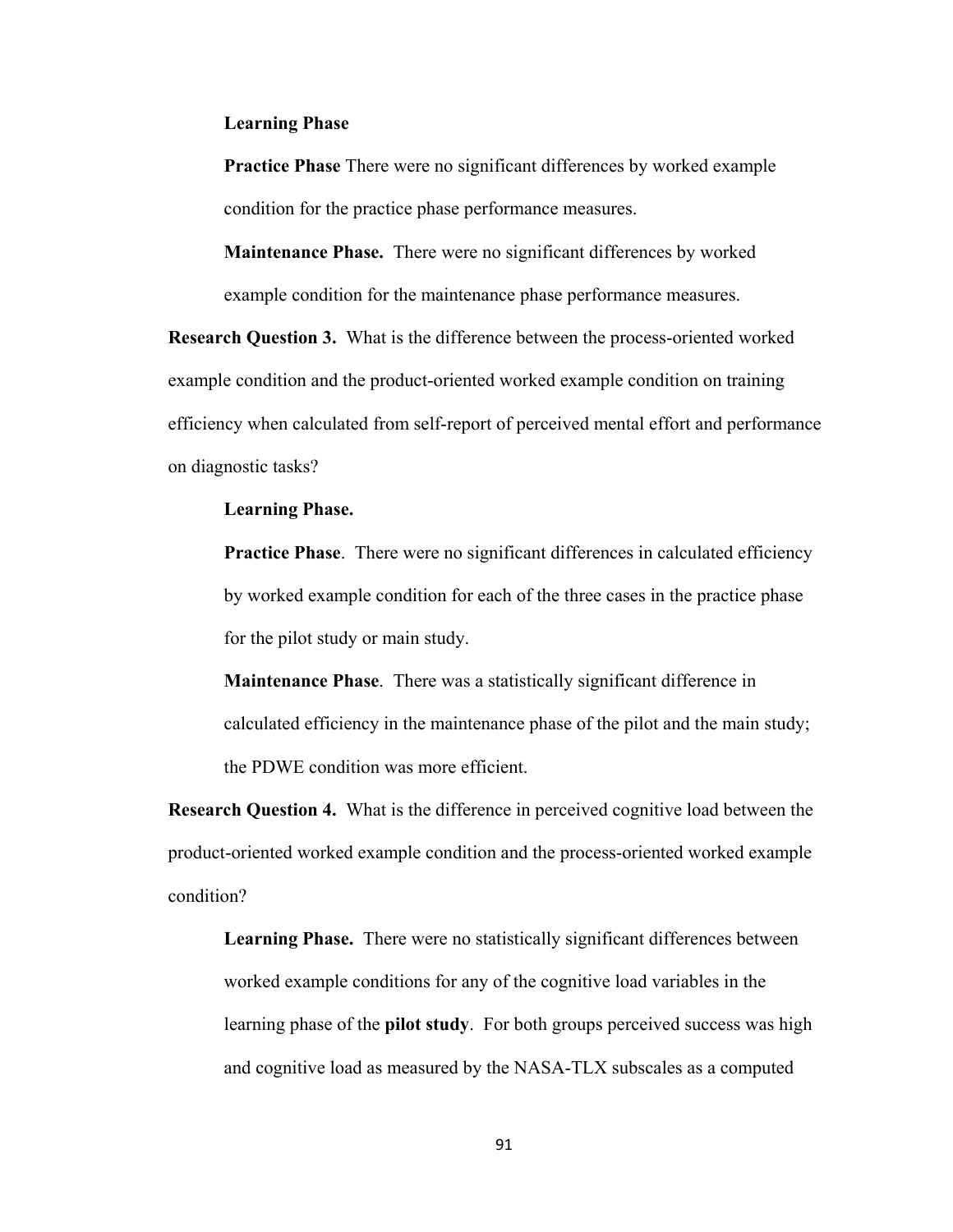variable combining task demand, effort and stress, was relatively low.

For the **main study**, a statistically significant difference exists between worked example conditions for effort, task demand, time demand, and overall cognitive load (computed variable) in the learning phase with those in the PSWE condition reporting more effort for task demand, time demand, and overall cognitive load.

**Practice Phase.** There was no statistically significant difference between worked example types on any of the cognitive load variables during the practice phase for the **pilot study** or the **main study**.

**Maintenance Phase**. There were no statistically significant differences between worked example types for any of the cognitive load measures in the **pilot study**.

In the **main study** a statistically significant difference exists between worked example conditions for time demand in the maintenance phase with those in the PSWE condition reporting more time demand*.*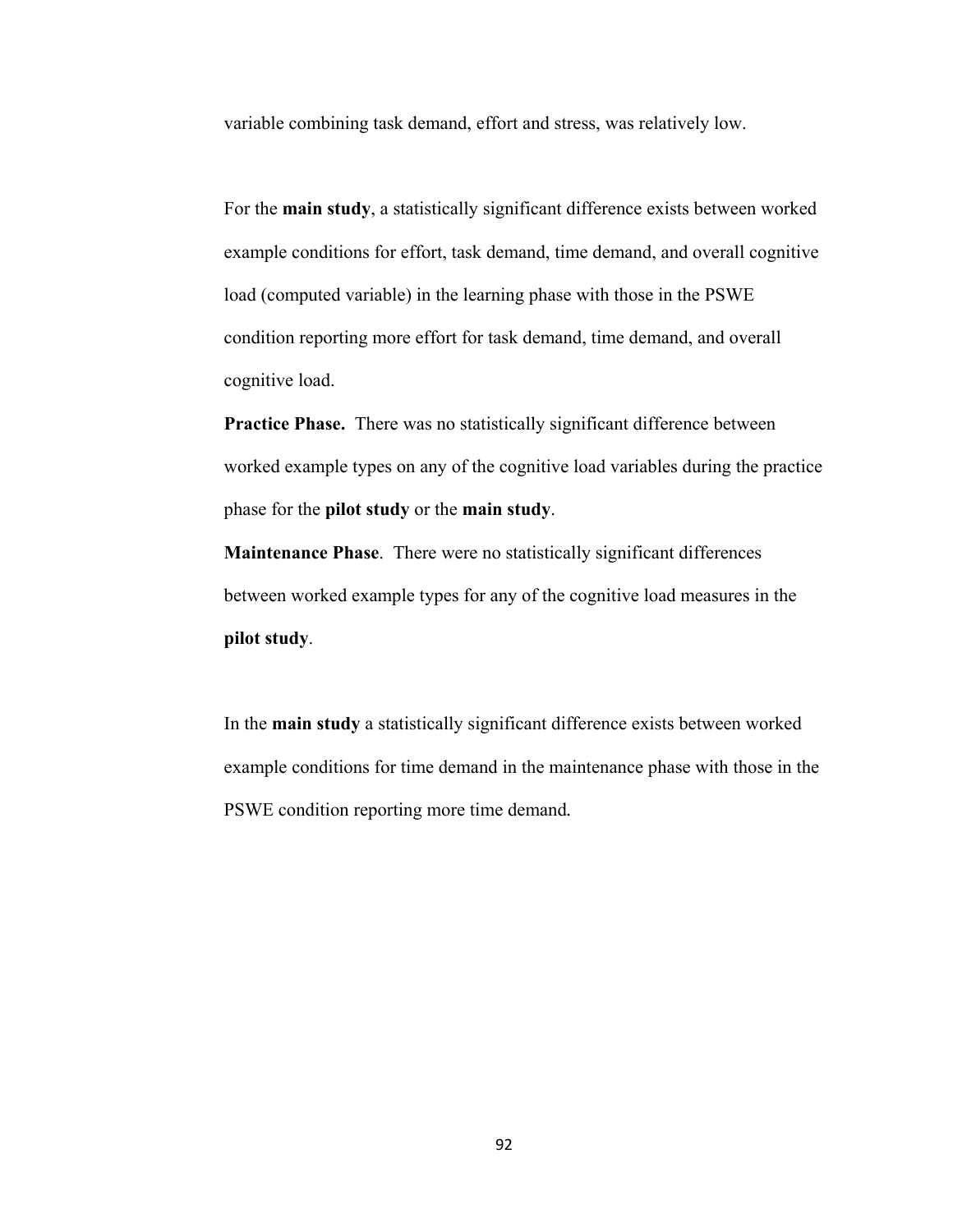### **Chapter 5**

## **DISCUSSION**

This study investigated two types of modular worked examples; process-oriented (PSWE) and product-oriented (PDWE), for performance, cognitive load, and efficiency for nutrition diagnosis.

 One hundred and four students from a 200-level course in human nutrition participated in the main study. Student participants completed the learning phase studying the worked examples and the practice phase during one regularly scheduled class period. Two weeks later the students completed the maintenance phase during half a regularly scheduled class period. Both the practice and maintenance phases involved making nutrition diagnoses, using the correct International Nutrition and Diagnostic Terminology, and writing a diagnostic statement for two cases.

 Discussion in this chapter will be structured around the research questions and associated hypotheses.

## **Performance on Diagnostic Tasks**

**Question 1**: Do both product-oriented worked example and process-oriented worked example conditions result in an ability to use International Dietetics and Nutrition Terminology (IDNT) and Problem, Etiology, and Signs and Symptoms (PES) statements by novices as evidenced by performance on diagnostic tasks?

**Hypothesis 1**: Participants in either worked example condition, product-oriented or process-oriented, will demonstrate an ability to use International Dietetics and Nutrition Terminology (IDNT) and construct a Problem, Etiology, and Signs and Symptoms (PES) statement.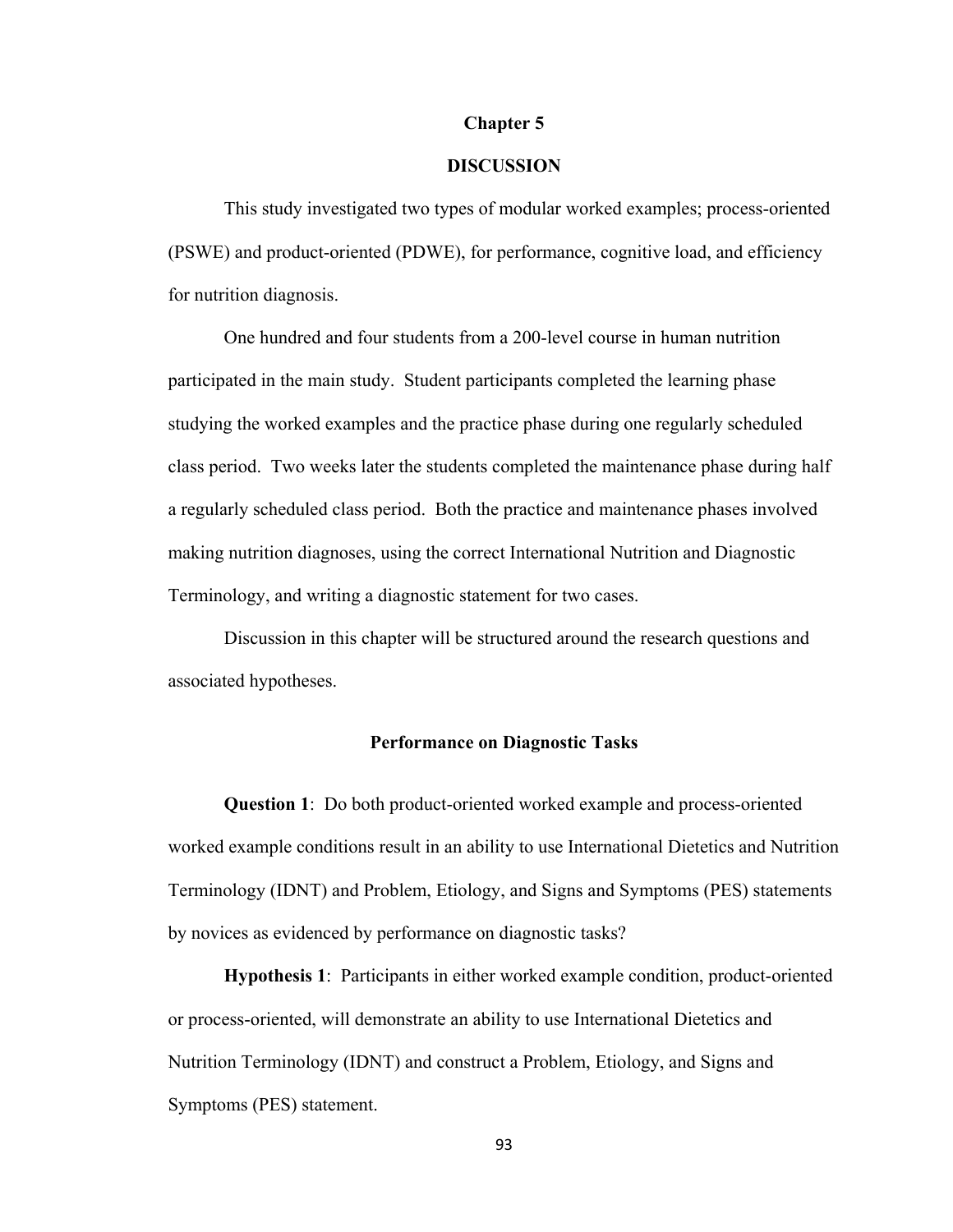Students in both conditions in the main study were able to make a nutrition diagnoses in the practice phase and the maintenance phase after studying the two worked examples in the learning phase for an average of 22 minutes. These participants were able to construct a meaningful diagnostic statement using IDNT and the PES format scored on a rubric that is consistent with expectations for nutrition professionals finishing a dietetic internship and sitting for a national licensing exam for cases of similar complexity.

What is particularly noteworthy is that 45.2% of participants in the practice phase of the main study who attempted to make a diagnosis scored greater than or equal to eight of twelve possible points (67.5% correct) on the diagnostic task with the mean higher at 87.5% correct. In the maintenance phase, 41.5% of participants in the maintenance phase of the main study who attempted to make a diagnosis scored greater than or equal to eight of twelve possible (67.5% correct) points on the diagnostic task with the mean higher at 87.5% correct.

The main study participants were enrolled in their first college nutrition course when they took part in the experiment and would not have been exposed to nor expected to have been exposed to IDNT and the PES format for constructing a diagnostic statement as part of the introductory course. When scores for all main study participants are taken as a whole, scores in both conditions were low (41.5% correct) indicating the material was challenging and that, as expected, participants in this sample of undergraduate students were truly novices in the early stages of learning about human nutrition and the diagnostic process. Participants in the pilot study had higher levels of prior knowledge and had been exposed to the idea of IDNT and the PES format for

94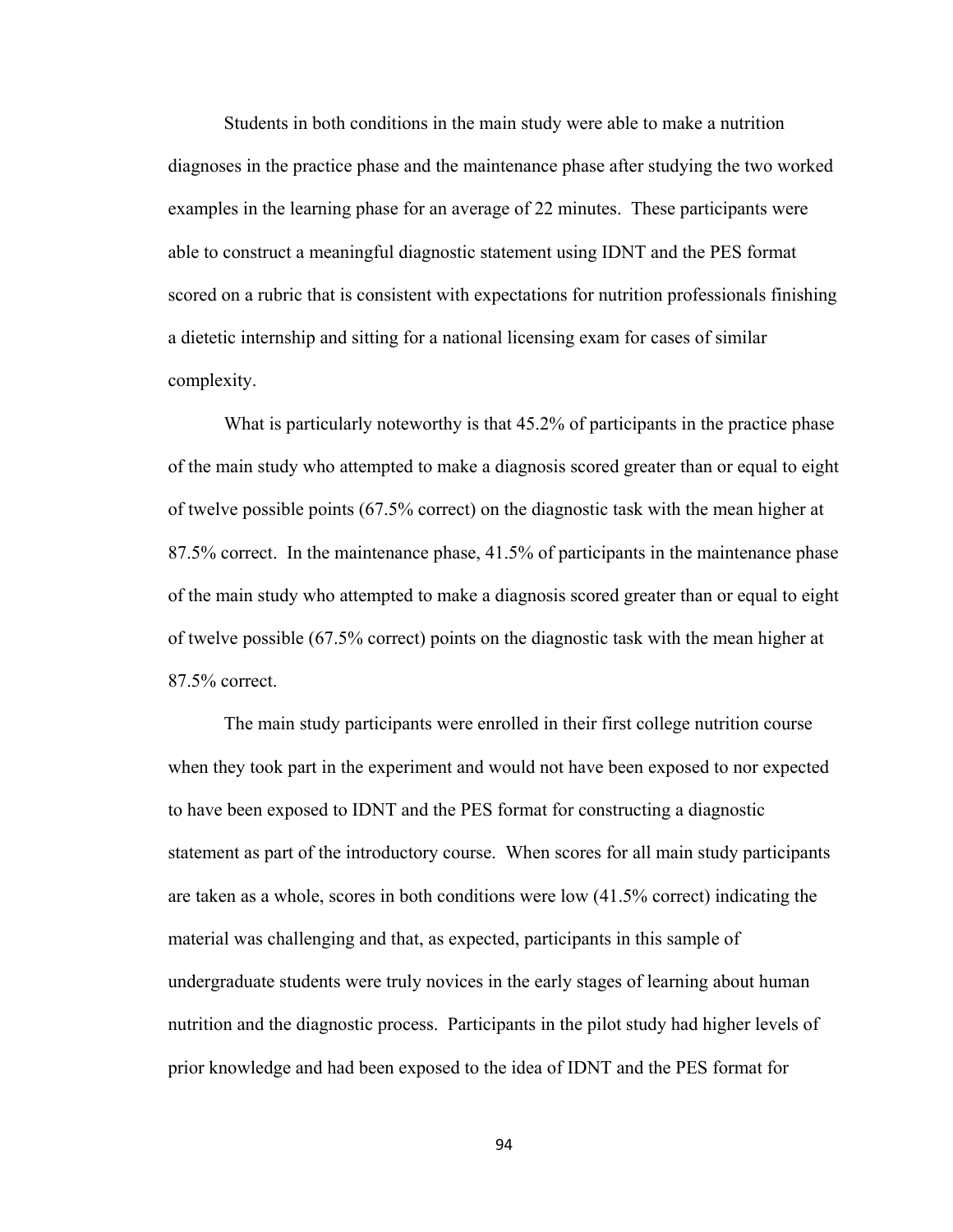constructing diagnostic statements compared to those in the main study. Some students in the main study did as well as students in the pilot study (those scoring  $>8$ ). Results provide support for hypothesis one, (1) participants in either worked example condition, product-oriented or process-oriented, will demonstrate an ability to use International Dietetics and Nutrition Terminology (IDNT) and construct a Problem, Etiology, and Signs and Symptoms (PES) statement.

**Question 2:** Does the process-oriented worked example condition result in better performance on diagnostic tasks when compared to product-oriented worked example condition for novices learning to use IDNT and PES charting?

**Hypothesis 2:** The process-oriented worked example condition will result in higher performance scores on diagnostic tasks compared to the product-oriented worked example condition.

 There were no statistically significant differences in time on task or scores on the diagnostic tasks between worked example conditions in the pilot study or the main study. This is similar to results reported by Richey & Nokes-Malach (2013) when comparing performance on problem solving tasks between students in worked examples that either contained or withheld instructional explanations. In experiment one and two, worked example groups for withholding or containing did not differ on problem solving performance (Richey & Nokes-Malach, 2013). Students in both conditions in the main study were able to make a nutrition diagnoses in the practice phase and the maintenance phase and construct a meaningful diagnostic statements suggesting that there may not have been a great enough difference in the worked example conditions in this study to detect an advantage for one condition over another. The type of process information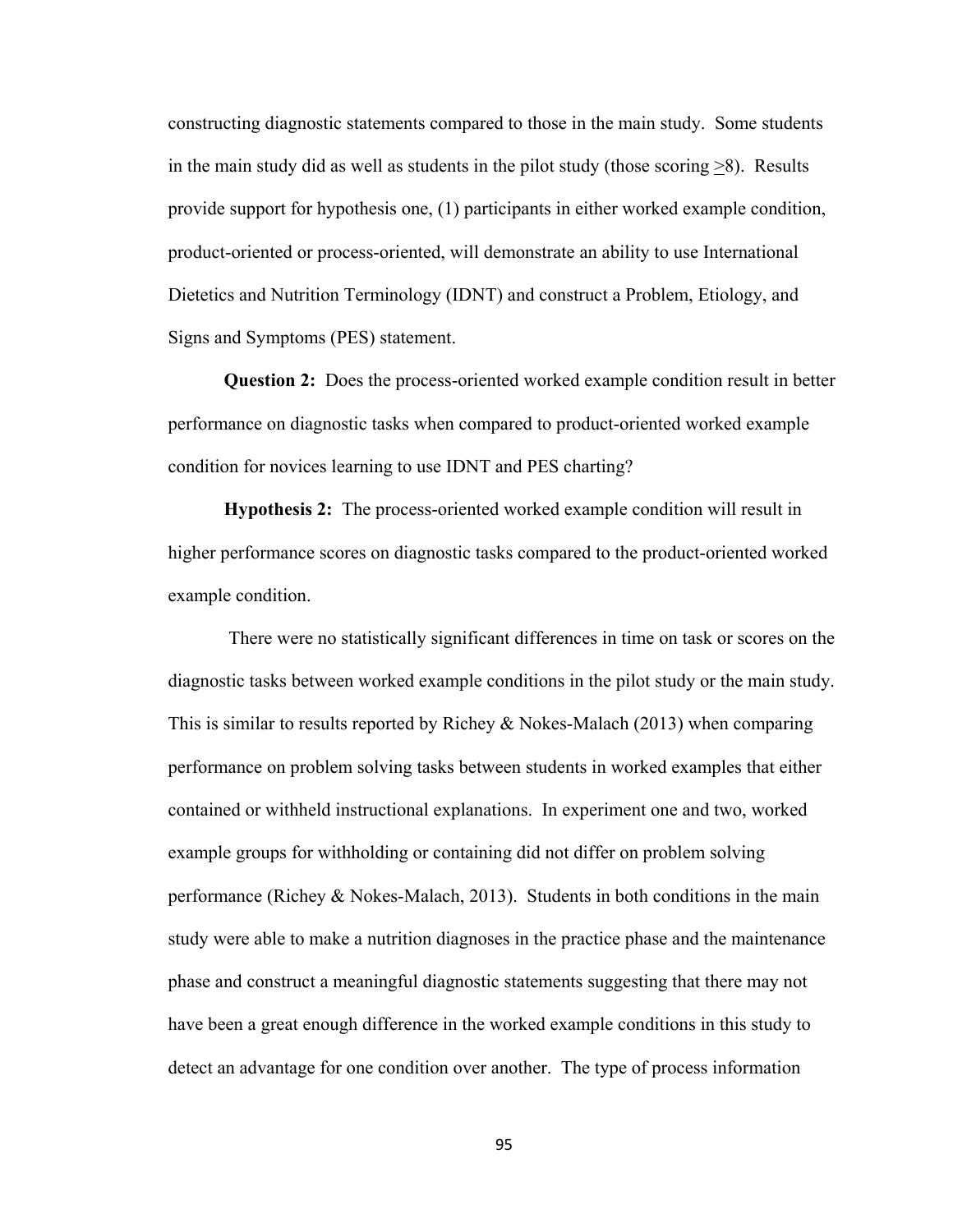provided in this study might not have been effective. Since students in the main study had not been exposed to the diagnostic process, the added background information in the PSWE condition may have become extraneous cognitive load that participants had to deal with without impacting overall learning and diagnostic performance when the new cases were encountered, negating any hypothesized advantage of the PSWE condition. There is some support for this observation in this study when effort ratings from the NASA-TLX in the maintenance phase are considered. Differences in perceived effort during the maintenance phase did not reach a level of statistical significance; however; higher perceived effort for the PSWE condition was present in both the pilot and main study. It may be that participants in the PSWE condition, even two weeks after the initial training phase, still experienced this extraneous cognitive load as they tried to recall the more detailed aspects of the PSWE condition when working with the maintenance cases with the results showing no advantage in the more detailed process information when working with the new cases.

### **Efficiency**

**Question 3**: What is the difference between the process-oriented worked example condition and the product-oriented worked example condition on efficiency when calculated from self-report of perceived mental effort and performance on diagnostic tasks?

**Hypothesis 3**: Calculated efficiency scores will be better for the process-oriented worked example condition compared to the product-oriented worked example condition.

There is a statistically significant difference in calculated efficiency scores for the maintenance phase cases of the pilot study. The PDWE condition was more efficient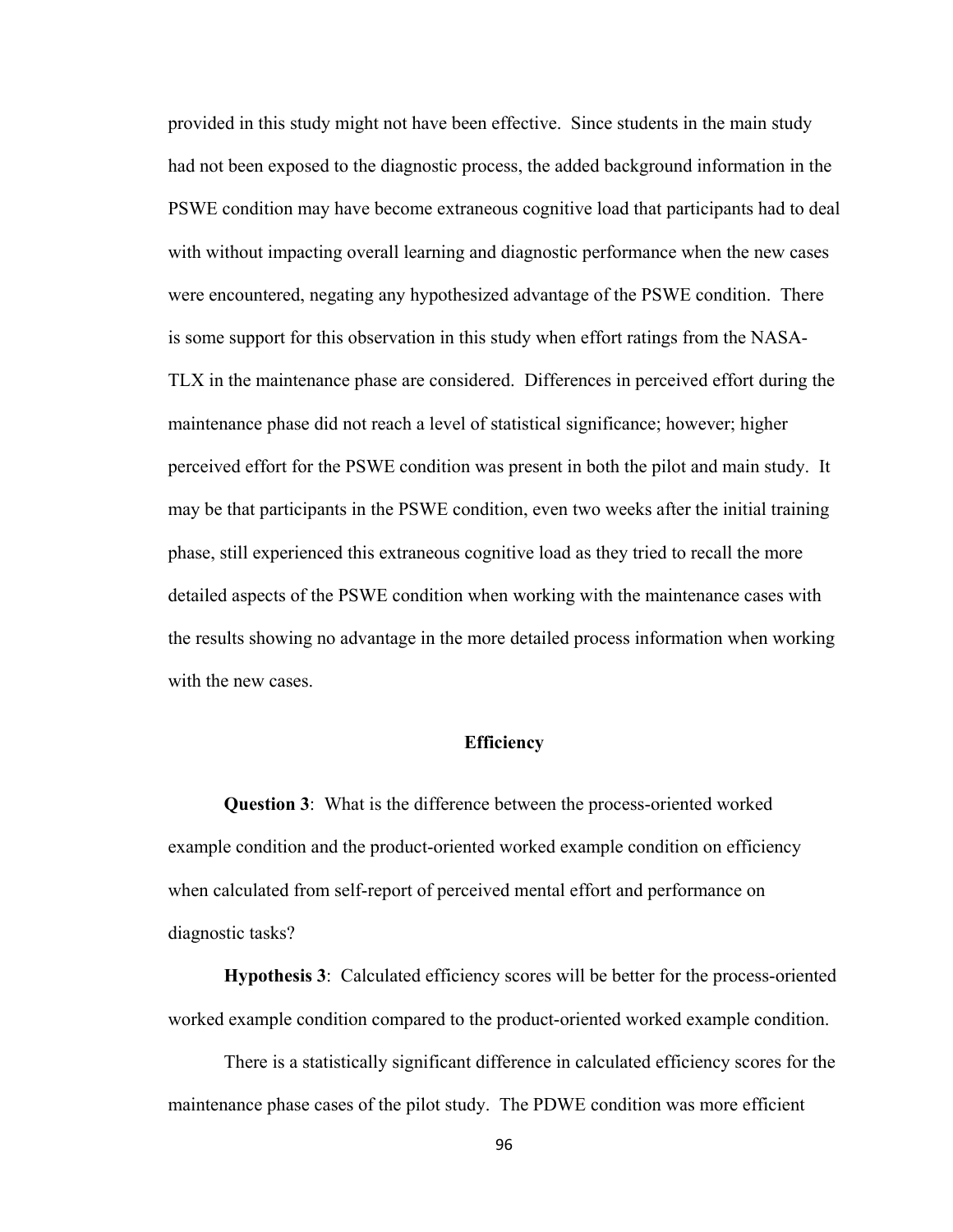F(1,4)=43.8, p=.003,  $\omega^2$ =.867, indicating that worked example condition accounts for 86.7% of the variance in calculated efficiency for the maintenance phase.

There is a statistically significant difference in calculated efficiency scores for the maintenance phase cases of the main study. The PDWE condition was more efficient  $F(1,4)=8.7$ , p=.042,  $\omega^2$ =.344, indicating that worked example condition accounts for 34.4% of the variance in calculated efficiency for the maintenance phase.

 It appears that the additional information provided to the participants in the PSWE condition during training increased, rather than decreased, the effort they expended in completing the diagnostic tasks at a time separated from the initial learning and practice. Comparison of the pilot study to the main study shows the same large effect for both samples, an advantage in efficiency for PDWE. Though differences in effort ratings in the maintenance phase for PSWE reporting more effort than PDWE did not reach a level of statistical significance, they were large enough to impact calculated efficiency. Since performance did not differ, this observation may indicate surplus cognitive capacity available for additional learning for those in the PDWE condition. This is similar to the finding by Gerjets, et al., (2006) that the elaborations or process information added to the modular worked examples did not improve performance and appears to have negatively impacted efficiency. Results suggest students spent more effort searching for and trying to recall more complicated aspects of diagnostic problem solving presented in the PSWE condition. One explanation is since the PDWE condition had only the steps and results for each step, remembering how to accomplish each sub goal was easier when there was a two-week time interval between the initial learning and the maintenance phase.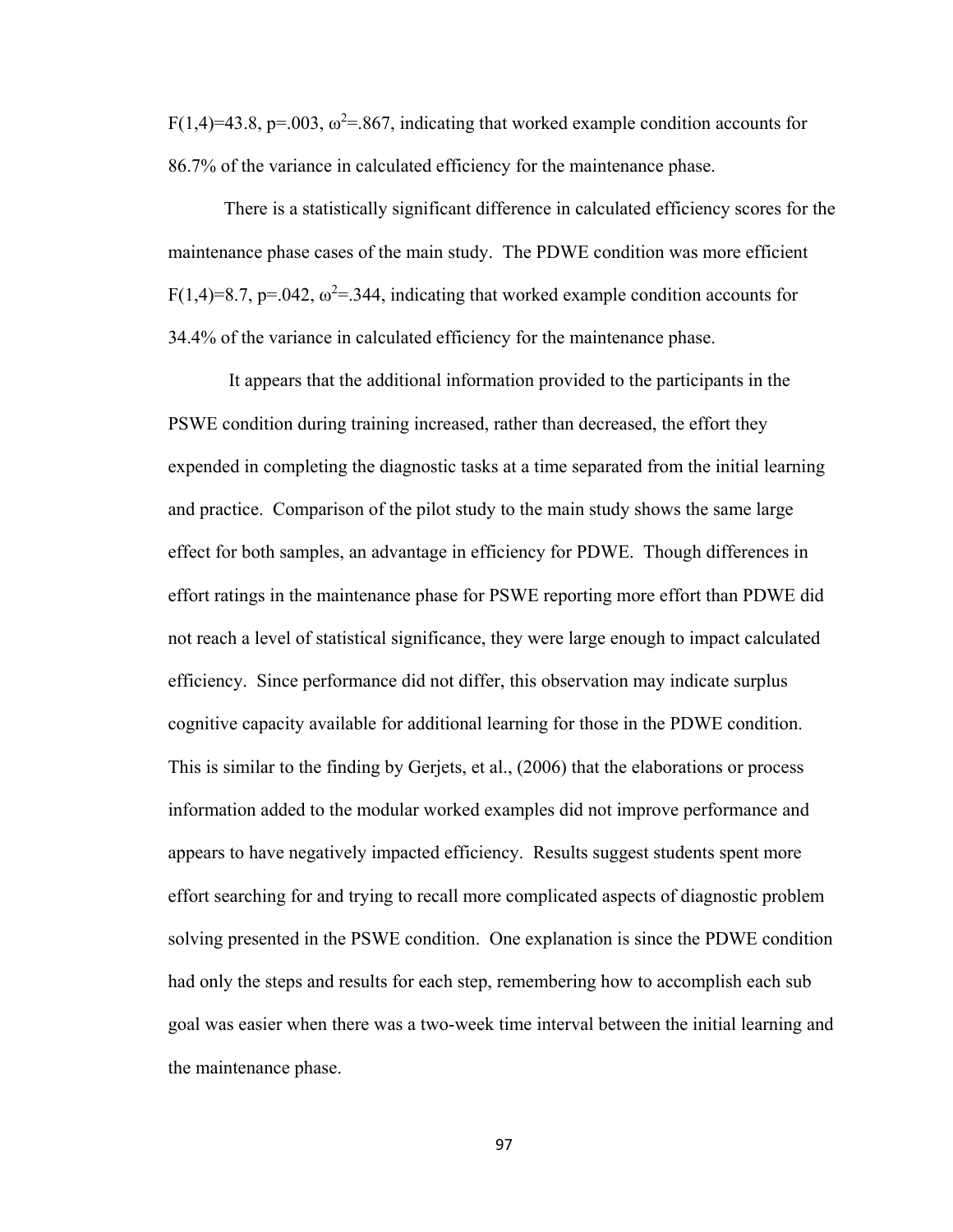Results of this study do not support hypothesis three (3), calculated efficiency scores between training and transfer will be higher for the process-oriented worked example condition compared to the product-oriented worked example condition. There was no difference in the practice phase and a significant difference in the maintenance phase with the PDWE being more efficient.

#### **Cognitive Load**

**Question 4:** What is the difference in perceived cognitive load between the product-oriented worked example condition and the process-oriented worked example conditions?

**Hypothesis 4-1:** The process-oriented worked example condition will result in higher perceived cognitive load scores during the training phase.

**Hypothesis 4-2:** Perceived success should be higher for the process-oriented worked example condition when compared to the product-oriented worked example condition during the practice and maintenance phases.

As hypothesized, the PSWE condition in the main study resulted in statistically significant higher perceived cognitive load during the learning phase. This finding was reflected in the NASA-TLX subscales of effort, time demand, task demand, and calculated overall cognitive load score. Effect sizes were small from 1.3-5.3 % of variance attributed to worked example condition. This differed from the decreased task demand, stress, and effort observed on the NASA-TLX reported by Gerjets, et al. (2004) for modular worked example with elaborations (like PSWE in this study), to those without. In the context of the present study, the PSWE condition added three more pages to the learning phase examples when compared to the PDWE. Comments from some of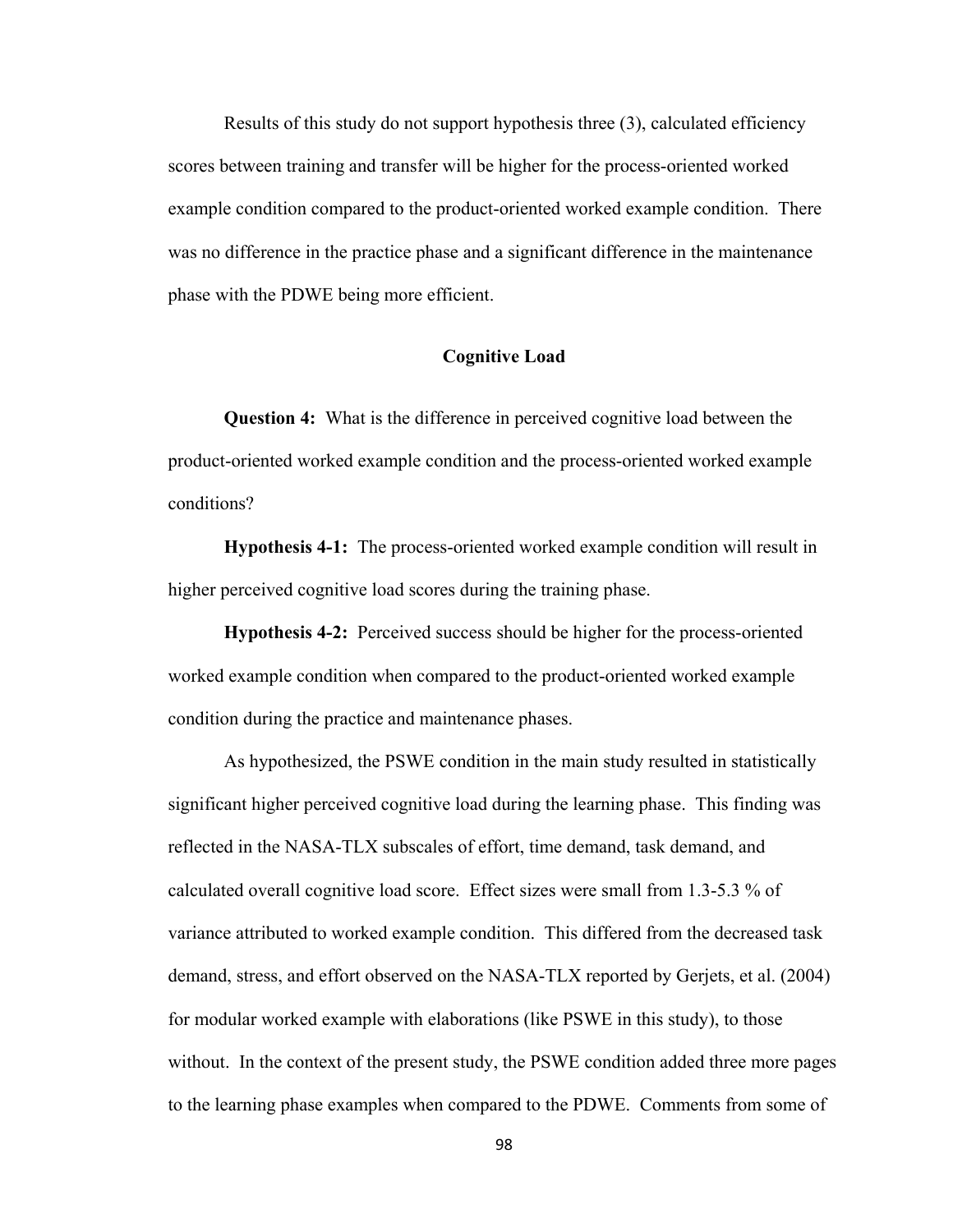the students in the write-in portion of the NASA-TLX are consistent as students reported there was a lot to read. This might impact perceptions of time demand and task demand especially in a classroom setting where participants might be monitoring the progress of others and when others switched from one task to another in the experiment.

 These differences did not persist in the practice phase. During the maintenance phase, the only cognitive load sub-scale score in the main study that was significantly different was time demand, with those in the PSWE condition reporting more time demand than those in the PDWE. This time demand could be a result of trying to recall, after two weeks, the more detailed elements of the process information supplied during the learning phase for the PSWE condition when working with the new cases. Of note are the differences in perceived effort during the maintenance phase between worked example types with PSWE reporting higher scores for effort. This difference did not reach a level of statistical significance; however, it was present in both the pilot and main study and did impact calculated efficiency for the maintenance phase.

**Hypothesis 4-2:** Perceived success should be higher for the process-oriented worked example condition when compared to the product-oriented worked example condition during the practice and maintenance phases.

 There was no statistically significant difference for perceived success by worked example condition for any portion of the study. Success in the main study was basically 10 out of 20 for both practice and maintenance phases in both conditions, indicating all participants felt moderately successful in working with the cases. There is no support demonstrated in this study for hypothesis (4-2): perceived success should be higher for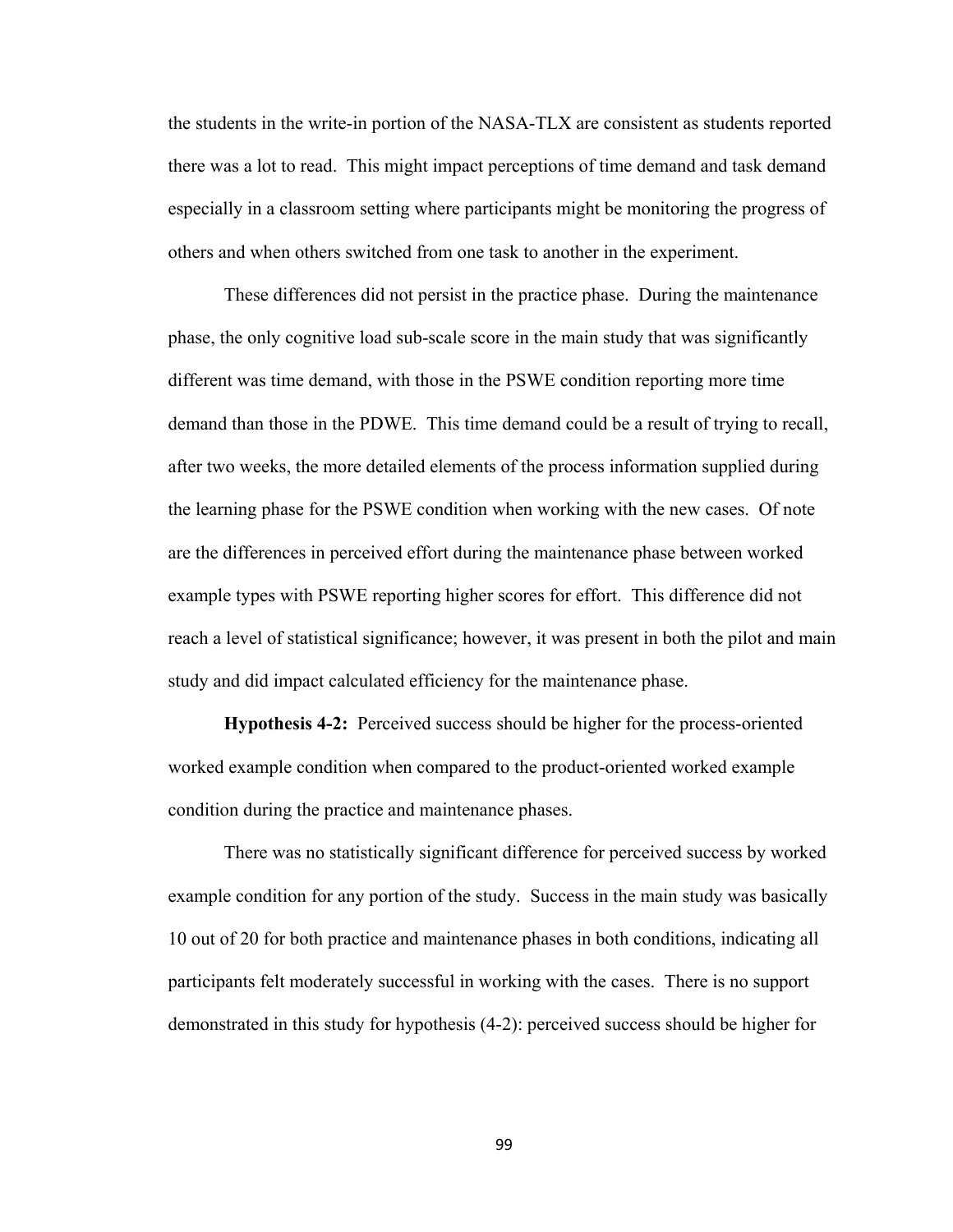the process-oriented worked example condition when compared to the product-oriented worked example condition during the practice and maintenance phases.

**Hypothesis 4-3:** Perceived stress should be lower for the process-oriented worked example condition when compared to the product-oriented worked example condition during the practice and maintenance phases.

There was no statistically significant difference for perceived stress by worked example condition for any portion of the study; therefore, there is no support for hypothesis (4-3): perceived stress should be lower for the process-oriented worked example condition when compared to the product-oriented worked example condition during the practice and maintenance phases.

### **Discussion**

# **Effect of modular worked examples on the complex skill of diagnostic problem solving**

This study adds to the evidence that supports the use of worked examples to teach complex skills and problem solving to novices. In this study students were able to accomplish the diagnostic tasks with some participants performing extremely well. Modular worked examples used in this study appear well suited to the skill of the diagnostic reasoning specific to nutrition professionals since this complex skill can be broken down into sub-goals of (1) noting discrepancies in clinical and medical history data, (2) naming the primary nutrition diagnosis (describing using IDNT) related to the discrepancy, (3) connecting it to a root cause or etiology and (4) clearly indicating objective measures from a clinical assessment that provide evidence for the diagnosis.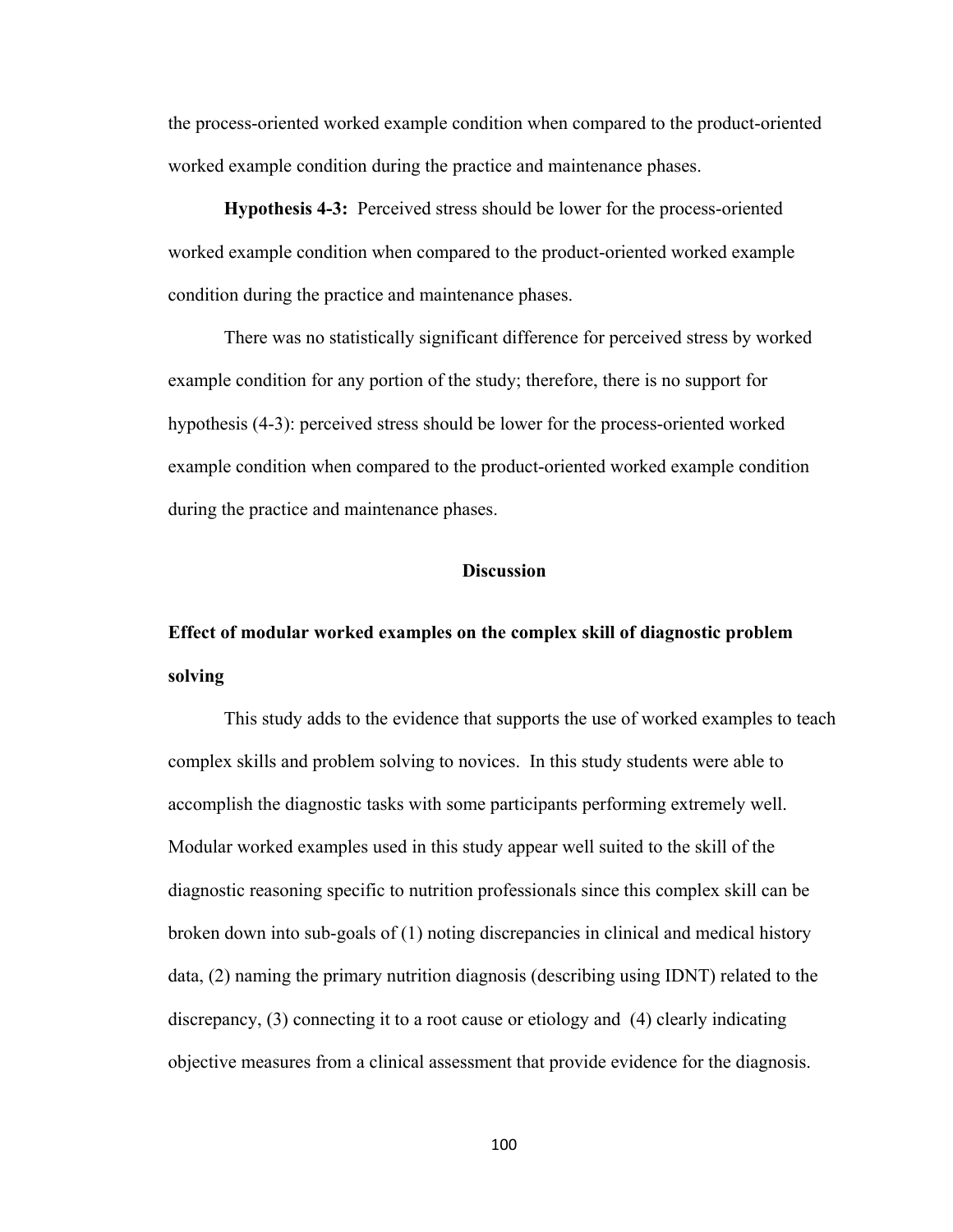#### **Implications for training nutrition professionals**

Pass and Merriënboer (1994) state that worked examples offer an approach to make the tacit knowledge of experts explicit by clearly demonstrating the use of general principles when problems are well constructed. "Therefore, worked out problems can be used as a kind of concrete schemata to map new solutions and at the same time foster schema acquisition (pg. 365)." This observation coincides nicely with the concept of the culture of expert practice and apprenticeship. Current nutrition provider education starts with a bachelor degree in human nutrition and then progresses to graduate work (based on an apprenticeship model) that prepares individuals to sit for national board examination and licensing. The graduate portion of the process in some cases is only 10 months, limiting the time educators have to support the development of expertise. The Nutrition Care Process, including the diagnostic portion investigated in this study, is introduced inconsistently in undergraduate studies and is highly dependent on the program and instructor. Use of a structured approach, such as worked examples, developed for the prior knowledge and experience of the learner, could be introduced early in the undergraduate process with success, as demonstrated here. Students may be more likely to incorporate all portions of the Nutrition Care Process if, at each stage of their education; subsequent parts are added and elaborated so that adequate schema for the assessment, diagnostic, intervention, and monitoring portions of the Nutrition Care Process are ready when students enter the portion of graduate school portion of their training program. Universities that are credentialed to train nutrition professional are required to offer the same undergraduate content; therefore, the materials to be covered in each level of the undergraduate program are well known. In this study, diagnostic tasks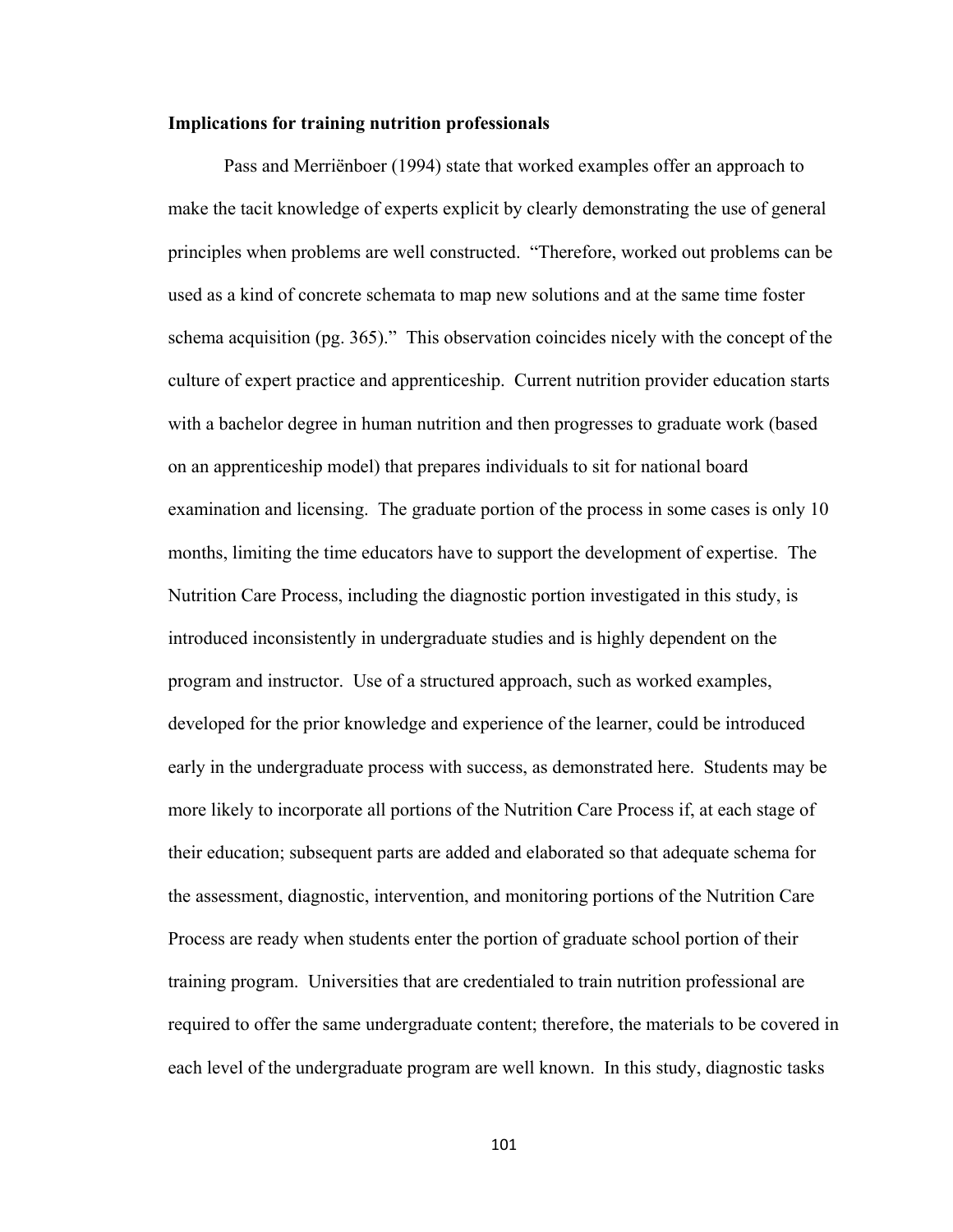were introduced with worked examples to students at the 200 level; this could further be investigated by using worked examples for the intervention and monitoring stages at the 300 and 400 level.

#### **Implications for Intervention Design of Worked Examples**

 In the application of worked example in this study, students were able to work independently with no coaching by the investigator. Well written materials such as the ones used in this study could be used as homework or as an augment to class work even for instructors less familiar with teaching nutrition diagnosis and use of IDNT. This study also demonstrated it was very feasible to use the worked example strategy within an authentic classroom setting without the need for digital or online materials and within the time frame allotted for weekly instruction.

 PSWE did not result in better diagnostic performance than PDWE in this study. PDWE are easier to construct since there is no need within the example to explain the steps. Complexity could be added to the PDWE cases as students add to their knowledge and experience increasing germane cognitive load. In addition, more experienced students can be asked to consider a larger array of diagnostic categories and terms. Process information, typically covered by the instructor in the discussion and lecture portion of a class, might be all that is needed for novices at this stage of their education.

### **Implications for Assessment of Diagnostic Performance**

 Using a rubric designed along with the cases, as for this study, makes scoring PES statements more meaningful and the rubric itself can be used as a tool for instruction after the diagnostic tasks are completed and scored. The nutrition faculty member who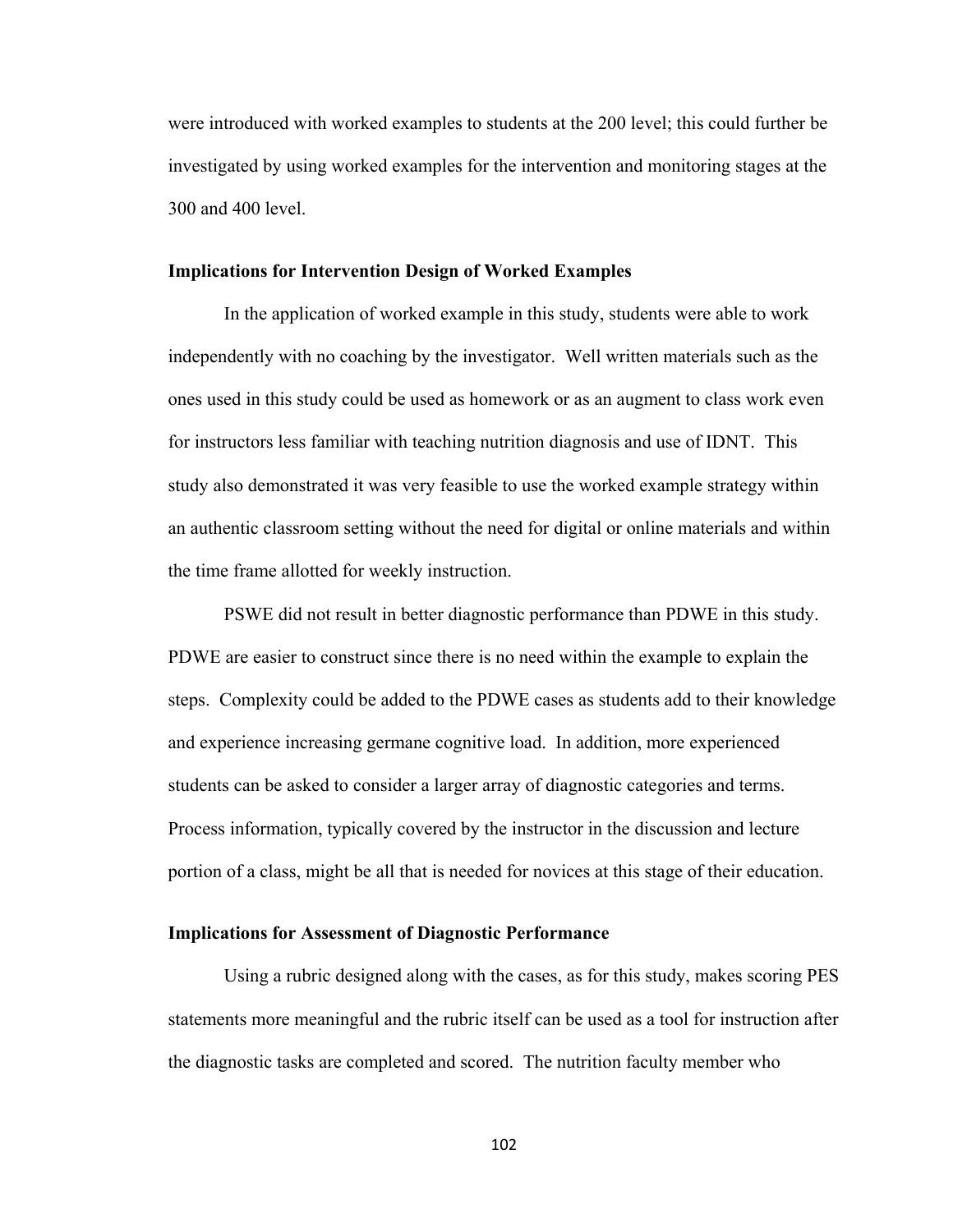volunteered to score a random sample from the pilot study commented that it was great to have something to follow when evaluating PES diagnostic statements.

#### **Strengths and Limitations of the Study**

 The domain of human nutrition is large and this study limited, by design, the complexity of the material presented to the students and the diagnostic terms students were asked to consider. This was appropriate for the population of interest and this sample; however, it limits how broadly results can be interpreted. Interpretation is appropriate for undergraduate nutrition students in credentialed programs meeting requirements for students entering graduate programs in human nutrition. The prior knowledge test constructed for this research covered a large array of nutrition concepts resulting in poor internal consistency; however, the score on this test differed predictably between the pilot study (81.6-85% correct answers) and the main study (52.9 - 56.7% correct answers).

 Cognitive load is a complicated construct and that makes measuring it difficult. The goal of this research was not to address the question of cognitive load measurement, instead to use an instrument that has been applied to this area of research to add information for interpretation of experimental results. This study extended the work of others in an alternative to the one item Paas & Merriënboer (1993) scale by using the NASA-TLX for assessing cognitive load in worked example research (Hart & Staveland, 1988; Gerjets et al., 2004; Gerjets et al., 2006). Using calculated efficiency to describe differences in worked example research adds to evidence for this approach and was a strength in the present study. The difference noted in the maintenance phase indicate that worked example research needs not only to look at the immediate performance measures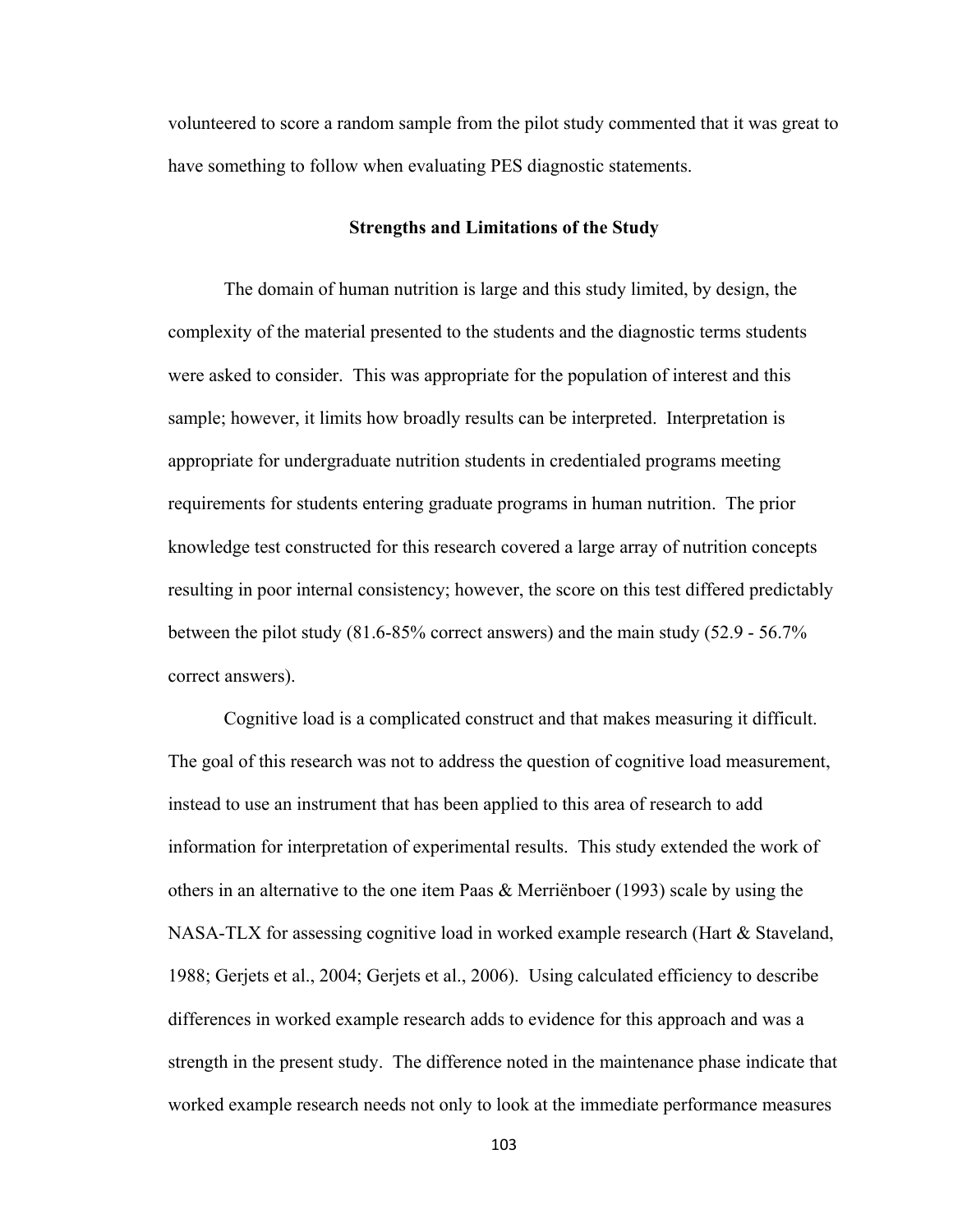when evaluating worked example approaches, but also the effect of those approaches that occur after the initial training phase as these might be the most important when deciding which worked example approach to use with a specific student population.

 In this experiment there was no alternative to learning the material except by worked example condition for the students in the main study. They would not have been exposed to IDNT or expected to use it or the format for constructing diagnostic statements. Since there is strong support for worked example strategies for teaching novices over conventional problem solving, this was not investigated in the present study.

 This study has potential for high ecological validity as discrepancies in training and adoption of IDNT have been noted in the nutrition literature. The sample of undergraduate novices was appropriate for this preliminary work and for generalizability; application would be for undergraduate students taking nutrition courses.

#### **Implications and Recommendations for Future Research**

Questions that arise regarding this research center primarily on how this approach to teaching nutrition diagnosis compares to other education strategies. Since there are no specific strategies suggested or supported in the nutrition literature for teaching this skill, suggestions for future research include: (1) testing the worked example format for teaching nutrition diagnosis against a classroom approach where students were expected to learn this skill and that the material was covered in lecture and homework. In other words, what is the alternative to worked example for this teaching this skill and can it be replicated? (2) Would a worked example approach to teaching IDNT improve diagnostic skills and use of IDNT in already licensed and practicing nutrition professionals? (3)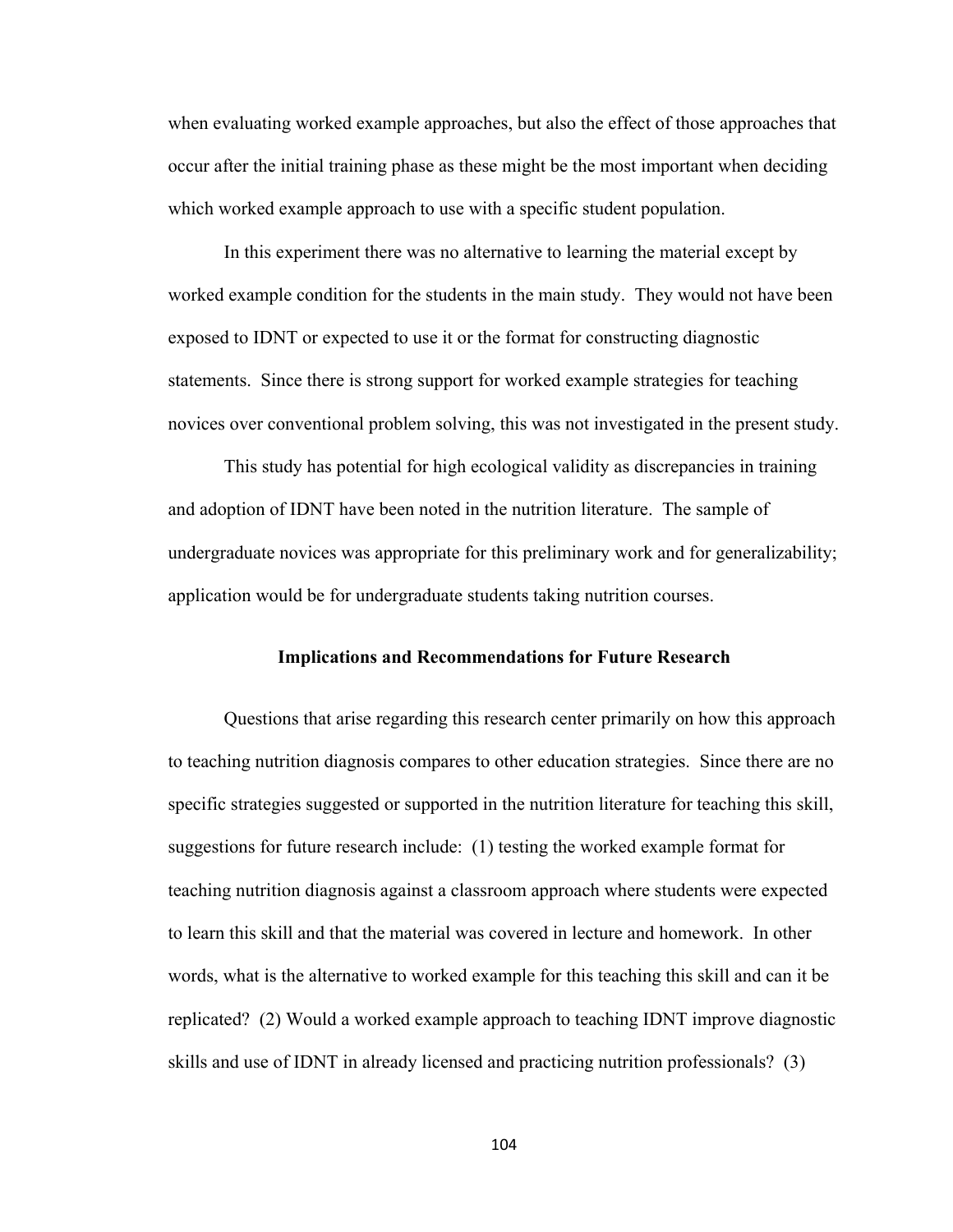Does this approach also work as students move to 300-400 level courses and complexity of diagnosis and intervention increase?

### **Conclusions**

In this study students were able to accomplish the diagnostic tasks with some participants performing extremely well. Modular worked examples used in this study appear well suited to the skill of the diagnostic reasoning specific to nutrition professionals. Further research is necessary to determine if modular worked examples offer an advantage over other educational approaches to teach nutrition diagnosis. Results suggest an application of worked examples for training nutrition professionals.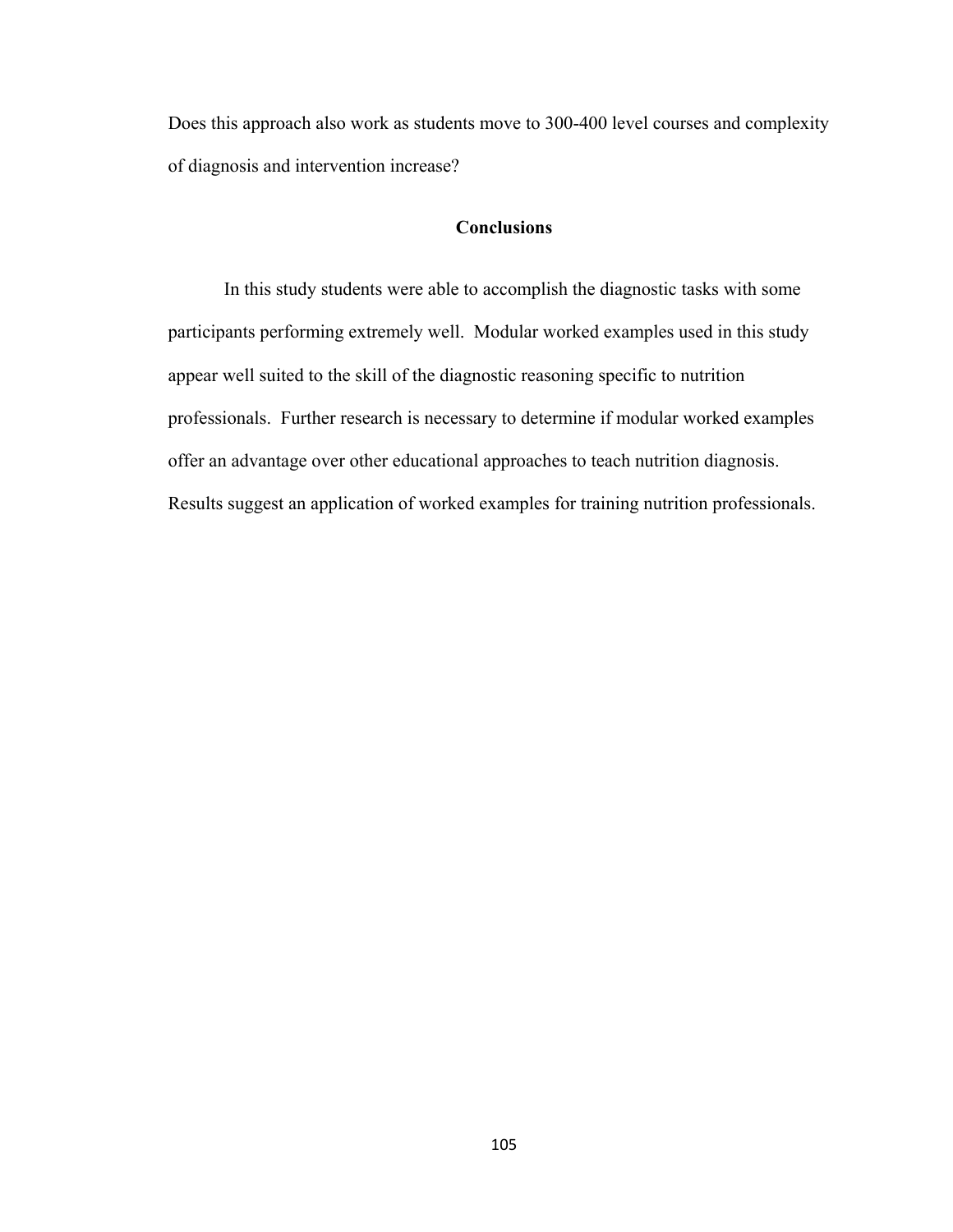### **List of Appendices**

Appendix A – Demographics

Appendix B – General Nutrition Knowledge Test

Appendix C – Task Load Index - Learning Phase

Appendix D – Task Load Index – Practice Phase

Appendix E – Task Load Index – Maintenance Practice Phase

Appendix F – Directions and Practice Case #1 Scoring PES

Appendix G – Practice Case #2 Scoring Rubric PES

Appendix H – Maintenance Case #1 Scoring PES

Appendix I – Maintenance Case #2 Scoring PES

Appendix J – Nutrition Diagnostic Terminology

Appendix K – Product Oriented Worked Examples (PDWE)-Learning Phase

Appendix L – Process Oriented Worked Example (PSWE)-Learning Phase

Appendix M – Practice Cases

Appendix N – Maintenance Cases

Appendix O – UNM IRB Consent

Appendix P – CNM Student Dissertation Consent

Appendix Q – CNM Faculty Dissertation Consent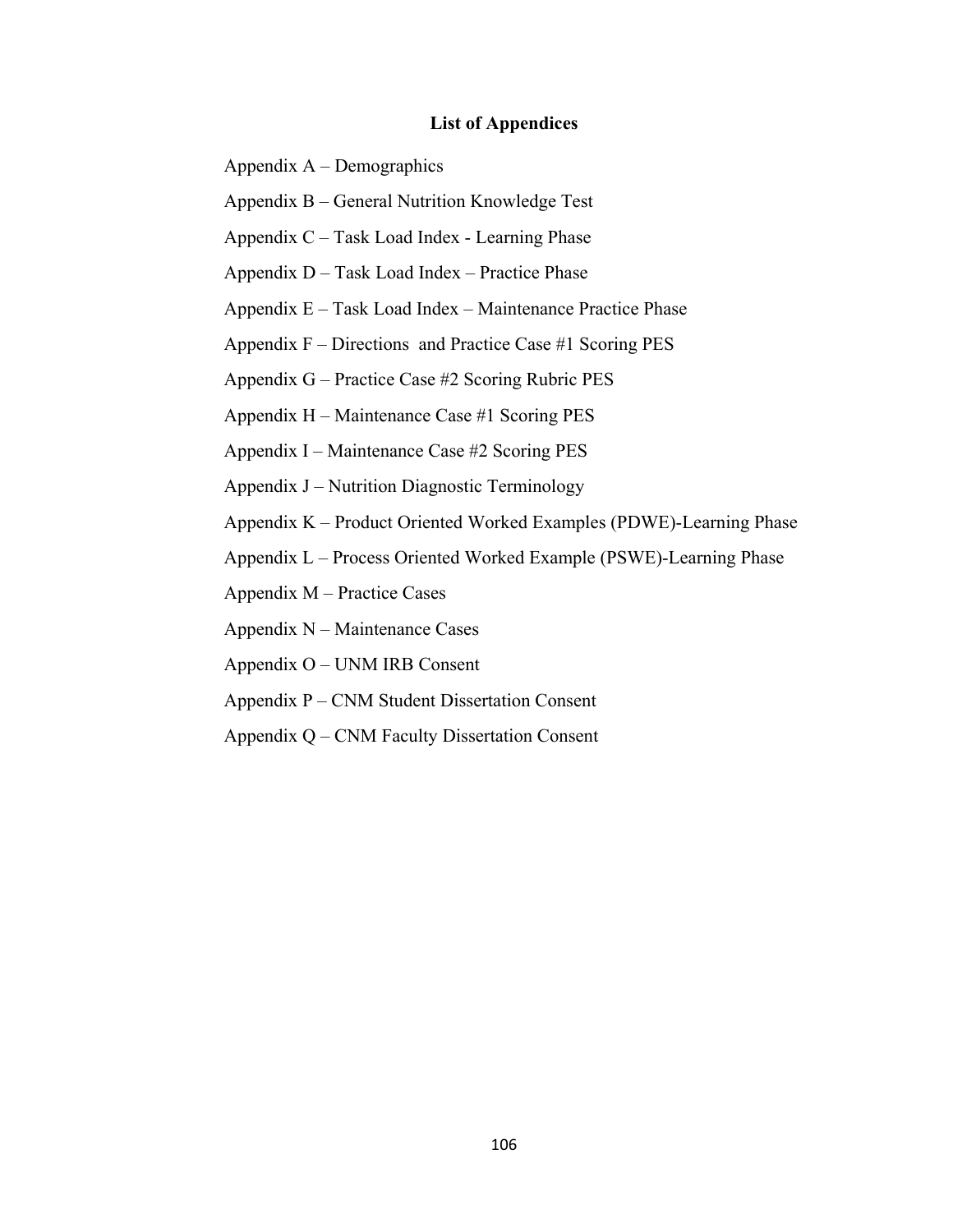### **Appendix A – Demographics**

Please answer the following questions related to demographics.

- 1. What is your age (years)?
- 2. In which ethnic group would you categorize yourself?
	- a. White (non-Hispanic)
	- b. Black
	- c. Asian
	- d. Native American/Alaska Native
	- e. Pacific Islander
	- f. Hispanic
	- g. Other
- 3. What is your gender?
	- a. Female
	- b. Male
- 4. Do you intend to pursue a career as a nutrition professional (Registered Dietitian, Dietetic Technician, Food Service Manager, or Public Health Nutritionist)?
	- a. Yes
	- b. No
- 5. Which nutrition course made you eligible for participating in this study?
	- a. Nutrition 2110 (CNM)
	- b. Nutrition 1015 (CNM)
	- c. Nutrition 244 (UNM)
- 6. What grade do you expect to earn in the nutrition course indicated above?
	- a. A
	- b. B
	- c. C
	- d. D
	- e. F
- 7. How many college level nutrition courses have you taken? \_\_\_\_\_(number of courses)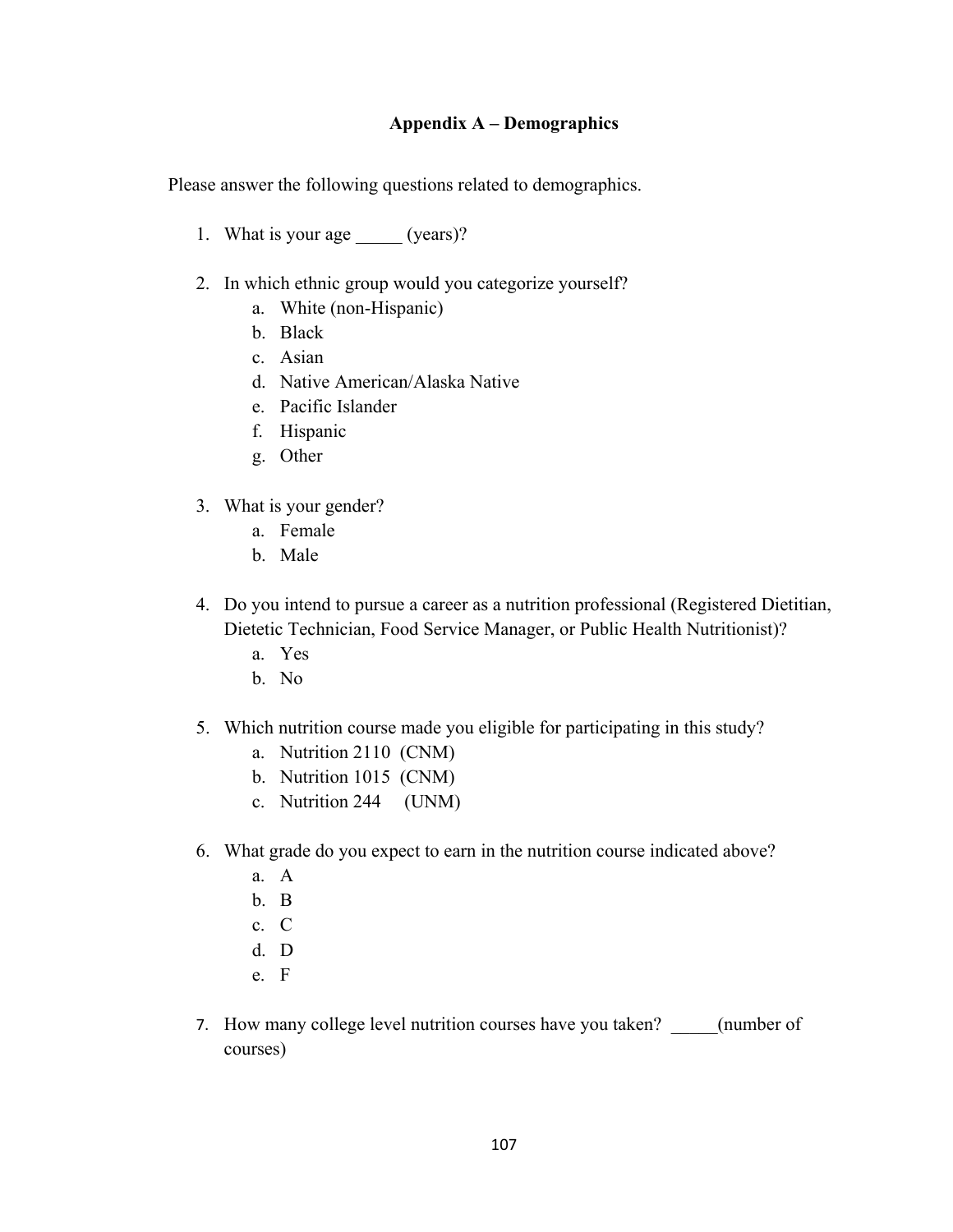### **Appendix B – General Nutrition Knowledge Test**

For the following questions related to general clinical nutrition knowledge, please circle the best answer.

- 1. Which of the following are the correct six categories of nutrients needed for human consumption?
	- a. Fat, alcohol, carbohydrate, protein, vitamins, minerals
	- b. Fat, carbohydrate, fiber, protein, vitamins, minerals
	- **c. Fat, carbohydrate, protein, water, vitamins, minerals**
	- d. Fat, carbohydrate, protein, fiber, water, vitamins
	- e. Fat, carbohydrate, protein, fiber, water, alcohol
- 2. The four leading nutrition-related causes of death of late adulthood include:
	- a. heart disease, pneumonia, cancer, and obesity
	- b. heart disease, cancer, obesity, and inadequate exercise
	- **c. heart disease, cancer, stroke and diabetes mellitus**
	- d. unintentional injury, cancer, stroke and diabetes mellitus
- 3. How many kilocalories are there in one gram of protein, fat, and carbohydrate, respectively?
	- a. 5, 9, 7
	- b. 9, 4, 4
	- c. 7, 9, 5
	- **d. 4, 9, 4**
	- e. 5, 7, 9
- 4. The term that describes recommended intake levels of nutrients (reference standards) for planning and assessing diets in all healthy persons is known as:
	- a. Adequate Intake Levels.
	- b. Tolerable Upper Limits.
	- c. Essential Nutrients.
	- **d. Dietary Reference Intakes.**
- 5. A food label ingredient list reads: wheat flour, vegetable shortening, sugar, salt, and cornstarch. What item would be found in the HIGHEST amount in that food?
	- a. Salt
	- b. Sugar
	- **c. Wheat flour**
	- d. Cornstarch
	- e. Vegetable shortening
- 6. What food serving below does NOT provide significant amounts of iron?
	- a. Round steak, 3 oz
	- b. Pork and beans,  $\frac{1}{2}$  cup
	- **c. Peaches, ½ cup**
	- d. Iron-fortified breakfast cereal, 1 cup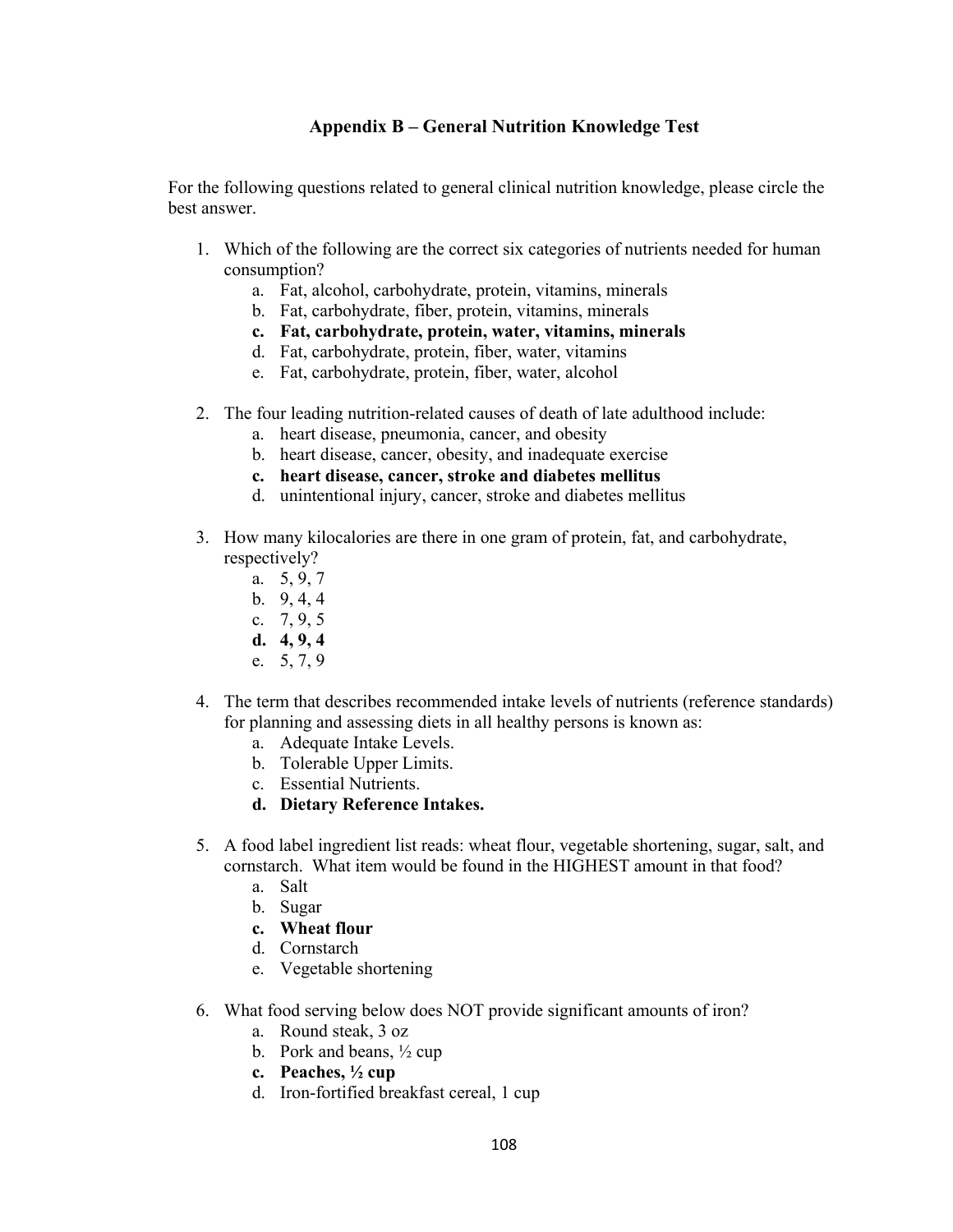- 7. What is the acceptable/normal range of BMI in adults  $(kg/m^2)$ ?
	- a. 4-10
	- **b. 19-25**
	- c. 24-30
	- d. 29-35
	- e. 9-15
- 8. The Estimated Average Requirement (EAR) means:
	- a. intake level meets the nutrient needs of 98% of healthy people.
	- **b. intake value meets the nutrient needs of half the healthy individuals in a group.**
	- c. upper limits of a nutrient compatible with health.
	- d. nutrient intake standards for healthy people.
	- e. this is a "tentative" RDA.
- 9. Which vitamins act as antioxidants?
	- a. Vitamin B12
	- b. Vitamin C
	- c. Vitamin E
	- d. a and b
	- **e. b and c**
- 10. What is the daily caloric intake level that the daily values on the food nutrition label are based on?
	- a. 1000 calories
	- b. 1200 calories
	- c. 1800 calories
	- **d. 2000 calories**
- 11. A practical guideline to help identify a meat serving (cooked) according to the *Choose my Plate model* is a portion that equals the size of a deck of cards. How many ounces of meat would this be?
	- a. 1 ounce
	- b. 2 ounces
	- **c. 2 ½ 3 ounces.**
	- d. 4-5 ounces
- 12. The Food and Nutrition board recommends of water per Calorie of food ingested.
	- **a. 1 milliliter**
	- b. 1 ounce
	- c. 1 liter
	- d. 1 cup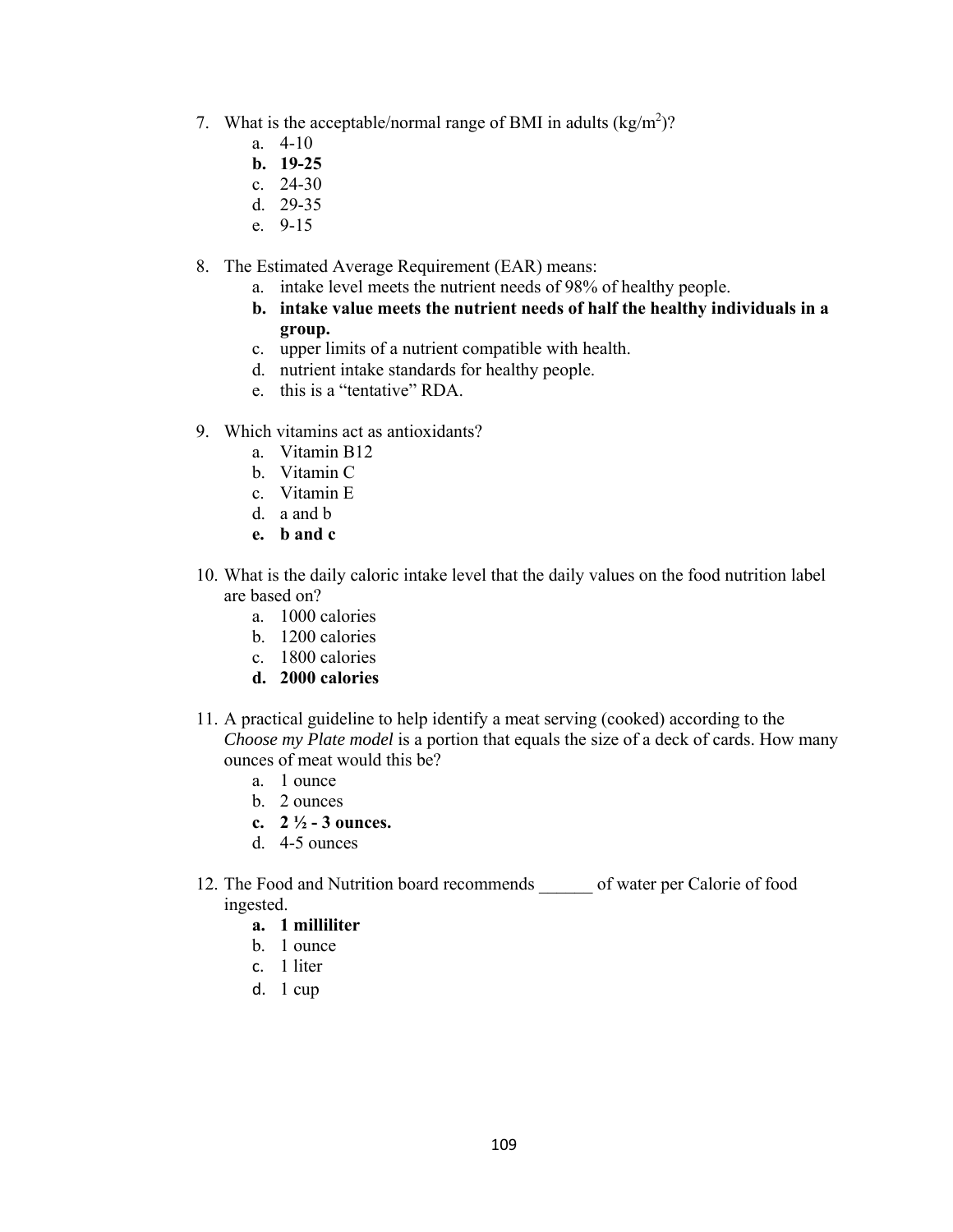### **Appendix C – Task Load Index - Learning Phase**

|                     | Put an X on the line scale to indicate your answer for each question                                |  |  |
|---------------------|-----------------------------------------------------------------------------------------------------|--|--|
| Task demand         | How complex were the clinical case examples?                                                        |  |  |
|                     |                                                                                                     |  |  |
| Not Very Complex    | Very Complex                                                                                        |  |  |
| Time demand         | How rushed or hurried did you feel when studying the clinical<br>case examples?                     |  |  |
|                     |                                                                                                     |  |  |
| Not Very Rushed     | Very Rushed                                                                                         |  |  |
| <b>Success</b>      | How successful were you in completing what you were asked<br>to do with the clinical case examples? |  |  |
|                     |                                                                                                     |  |  |
| Not Very Successful | Very Successful                                                                                     |  |  |
| Effort              | How hard did you have to work to understand the clinical<br>case examples?                          |  |  |
|                     |                                                                                                     |  |  |
| Not Very Hard       | Very Hard                                                                                           |  |  |
| <b>Stress</b>       | How stressed did you feel while studying the clinical case<br>examples?                             |  |  |
|                     |                                                                                                     |  |  |
| Not Very Stressed   | Very Stressed                                                                                       |  |  |

*Adapted with permission from Hart and Staveland's NASA Task Load Index (TLX).* 

- 1. What was the hardest part of studying the clinical case examples and why?
- 2. Were the situations depicted in the clinical case examples familiar to you and why?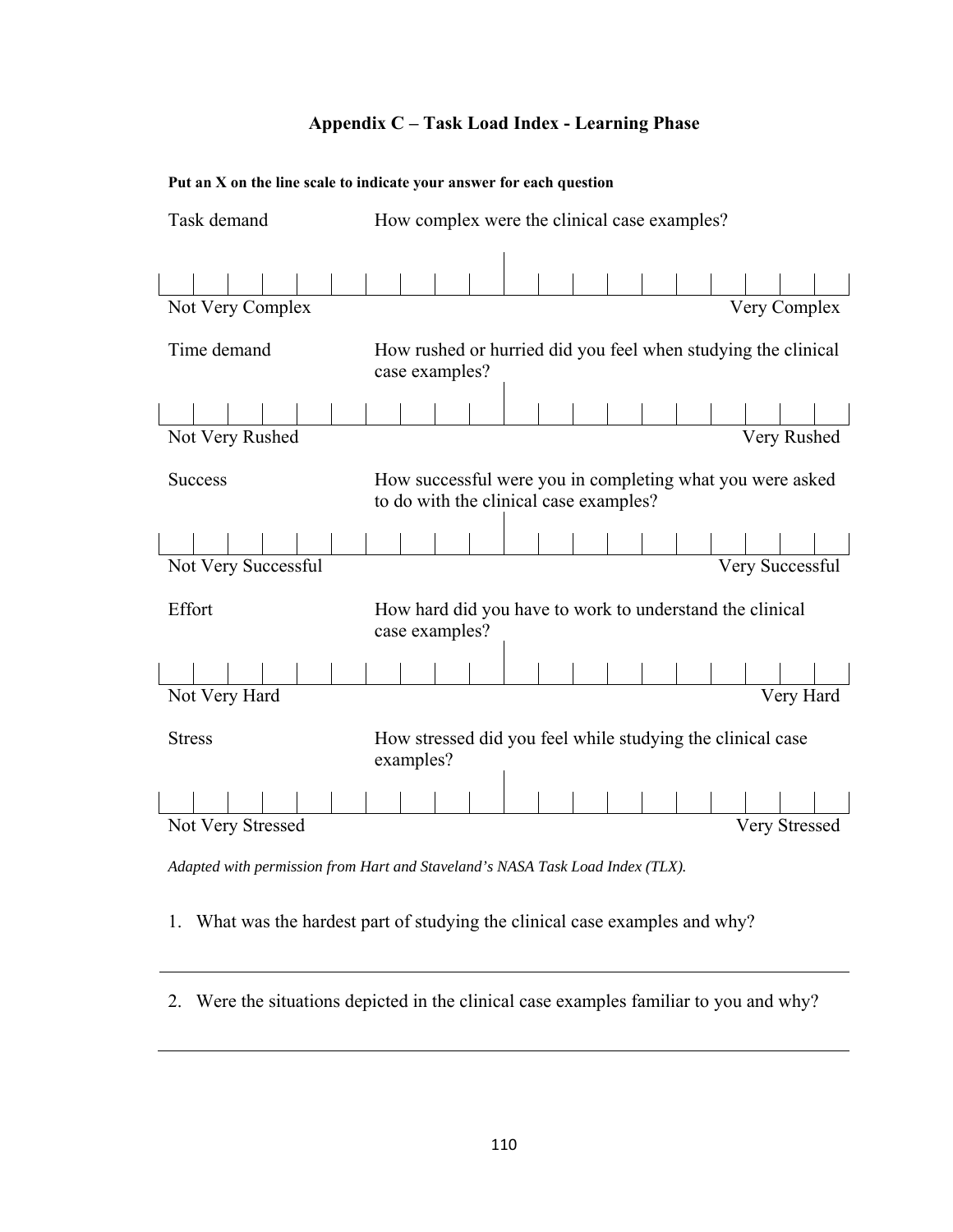

### **Appendix D – Task Load Index – Practice Phase**

- .1. What was the hardest part of working with the clinical cases and why?
- .2. Were the situations depicted in the clinical cases familiar to you and why?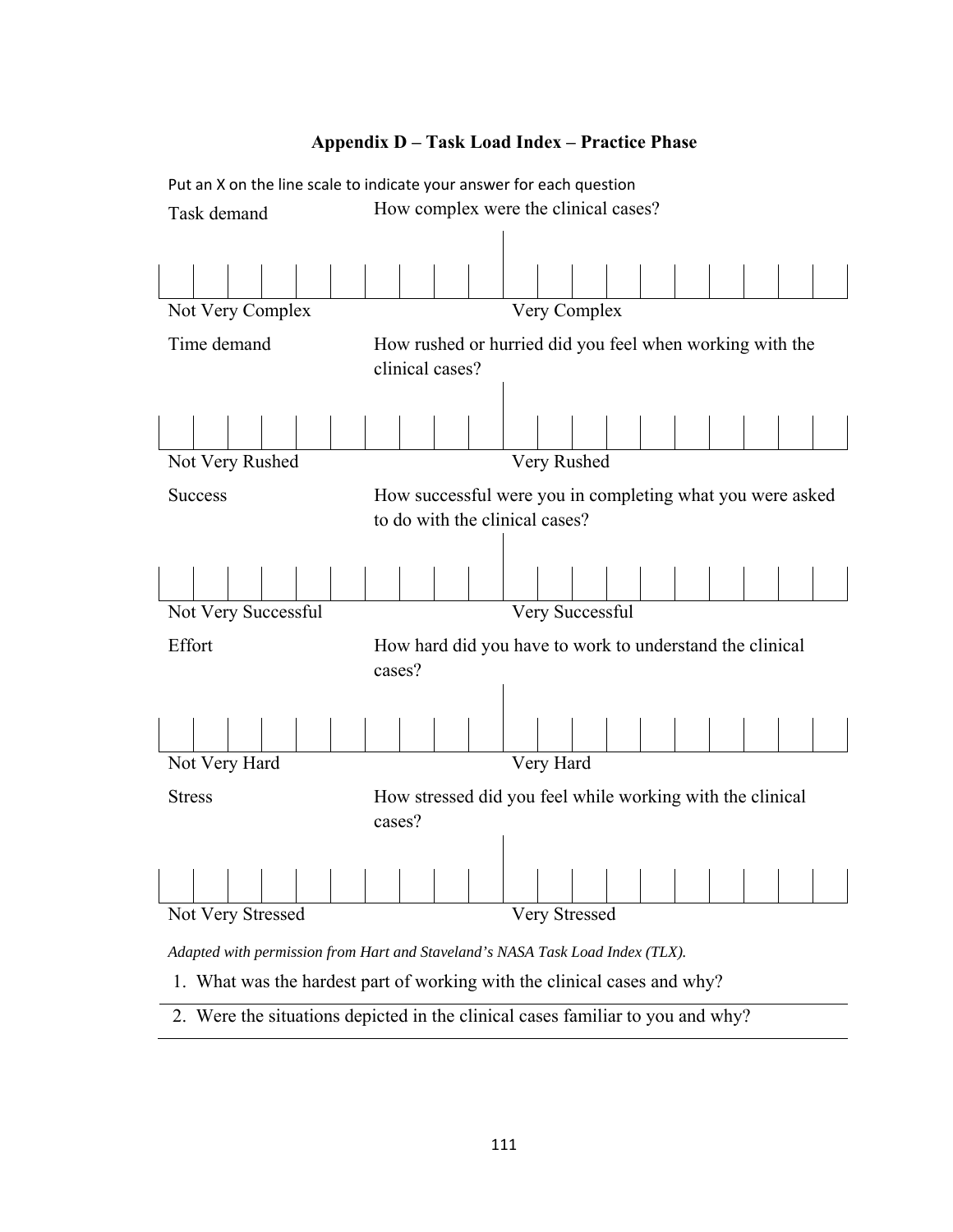### **Appendix E – Task Load Index – Maintenance Practice Phase**

| Task demand         |                 | How complex were the clinical cases?                                                        |  |  |                 |
|---------------------|-----------------|---------------------------------------------------------------------------------------------|--|--|-----------------|
|                     |                 |                                                                                             |  |  |                 |
|                     |                 |                                                                                             |  |  |                 |
| Not Very Complex    |                 |                                                                                             |  |  | Very Complex    |
| Time demand         | clinical cases? | How rushed or hurried did you feel when working with the                                    |  |  |                 |
|                     |                 |                                                                                             |  |  |                 |
| Not Very Rushed     |                 |                                                                                             |  |  | Very Rushed     |
| <b>Success</b>      |                 | How successful were you in completing what you were asked<br>to do with the clinical cases? |  |  |                 |
|                     |                 |                                                                                             |  |  |                 |
| Not Very Successful |                 |                                                                                             |  |  | Very Successful |
| Effort              | cases?          | How hard did you have to work to understand the clinical                                    |  |  |                 |
|                     |                 |                                                                                             |  |  |                 |
| Not Very Hard       |                 |                                                                                             |  |  | Very Hard       |
| <b>Stress</b>       | cases?          | How stressed did you feel while working with the clinical                                   |  |  |                 |
|                     |                 |                                                                                             |  |  |                 |
| Not Very Stressed   |                 |                                                                                             |  |  | Very Stressed   |

Put an X on the line scale to indicate your answer for each question

*Adapted with permission from Hart and Staveland's NASA Task Load Index (TLX).* 

.1. What was the hardest part of working with the clinical cases and why?

.2. Were the situations depicted in the clinical cases familiar to you and why?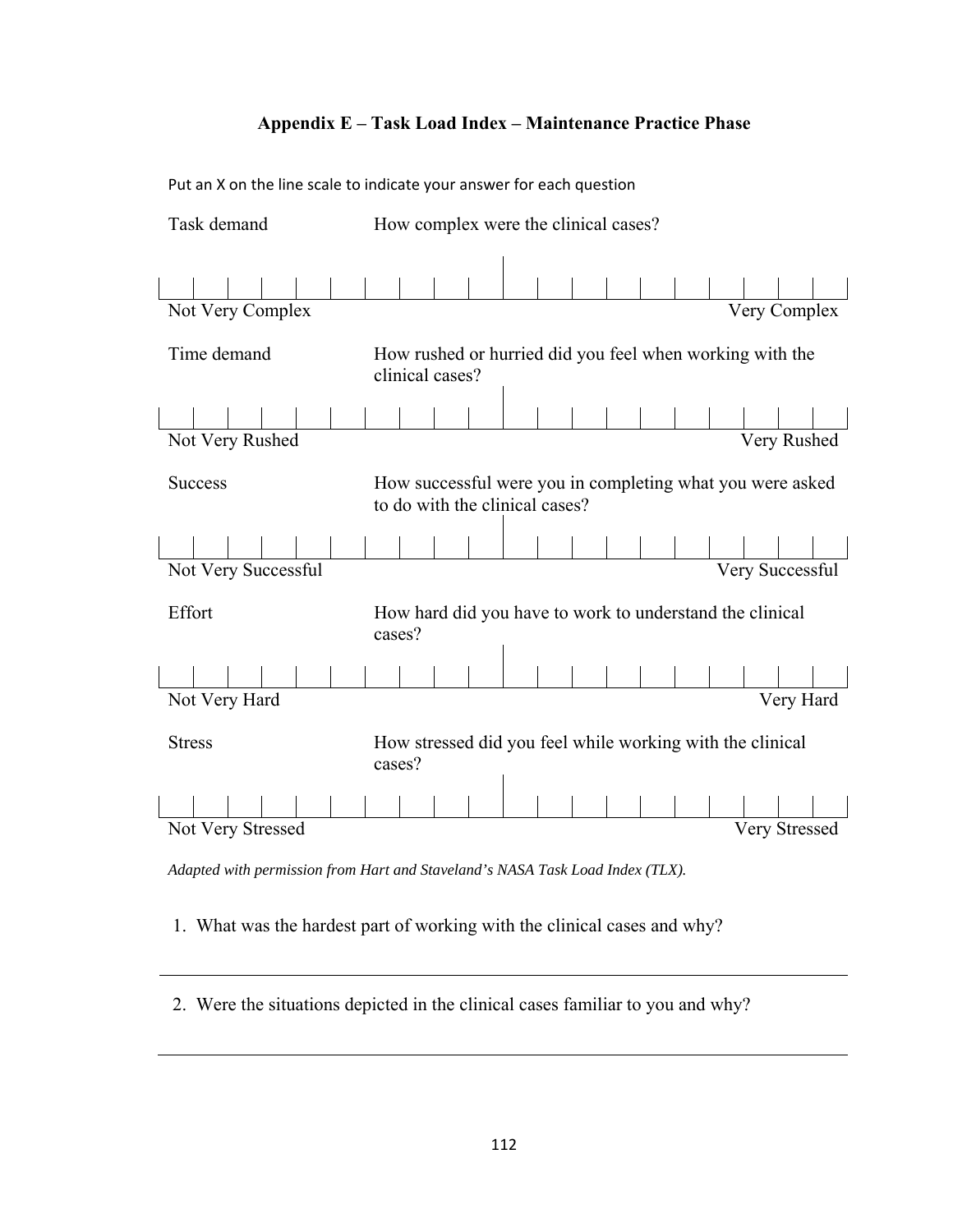## **Appendix F – Directions and Practice Case #1 Scoring PES**

| P=Diagnosis                                                    | <b>E=Related To (Etiology)</b>                                    | S=As evidenced by (signs                        |
|----------------------------------------------------------------|-------------------------------------------------------------------|-------------------------------------------------|
|                                                                |                                                                   | and symptoms)<br>There are 2 possible points in |
| There are 8 possible points in<br>this section for assigning a | There are 2 possible points in<br>this section for identifying an | this section. 2 points for a                    |
| diagnosis code. Use the                                        | etiology. 2 points for a                                          | match on the scoring rubric,                    |
| points listed in front of each                                 | match on the scoring rubric,                                      | 1 point for related, but                        |
| diagnosis to score the                                         | 1 point for related, but not                                      | missing objective measurable                    |
| diagnosis.                                                     | the root cause, and 0 if not                                      | signs (BMI% etc., and 0 if not                  |
|                                                                | an etiology, related, or blank.                                   |                                                 |
| The number of the diagnosis<br>is sufficient (e.g. 1.1 or      |                                                                   | a symptom or sign, or blank.                    |
| 5.11.2) instead of writing out                                 |                                                                   |                                                 |
| the diagnosis.                                                 |                                                                   |                                                 |
| If there are 2 PES statements                                  | If there are 2 PES statements                                     | If there are 2 PES statements                   |
| for a case, each is scored                                     | as part of the case, each is                                      | as part of the case, each is                    |
| separately.                                                    | scored separately.                                                | scored separately.                              |
|                                                                | Line numbers from the case                                        | Line numbers from the case                      |
|                                                                | instead of written out                                            | instead of written out                          |
|                                                                | answers are acceptable.                                           | answers are acceptable.                         |
| Example:                                                       |                                                                   |                                                 |
| 8 if diagnosis name and                                        | If diagnosis not present or                                       | If diagnosis not present or                     |
| number is the highest                                          | incorrect can still score                                         | incorrect can still score signs                 |
| possible if the diagnosis                                      | etiology since being able to                                      | and symptoms since being                        |
| matches the rubric. 4 is                                       | distinguish issues in the case                                    | able to distinguish issues in                   |
| scored if not as precise a                                     | is a different skill than using                                   | the case is a different skill                   |
| diagnosis, 2 if related but                                    | the diagnosis codes.                                              | than using the diagnosis                        |
| more broad and less specific                                   |                                                                   | code.                                           |
| than the diagnosis that would                                  |                                                                   |                                                 |
| have scored 4, and 0 if it does                                |                                                                   |                                                 |
| not match anything on the                                      |                                                                   |                                                 |
| rubric or is not present.                                      |                                                                   |                                                 |
| Score recorded in this section                                 | Score recorded in this                                            | Score recorded in this section                  |
| should be written on the                                       | section should be written on                                      | should be written on the                        |
| student's work as each                                         | the student's work as each                                        | student's work as each                          |
| section will be entered into                                   | section will be entered into                                      | section will be entered into                    |
| analysis for errors separately.                                | analysis for errors separately.                                   | analysis for errors separately.                 |
|                                                                |                                                                   |                                                 |

## **Directions for Using Scoring Charts for PES**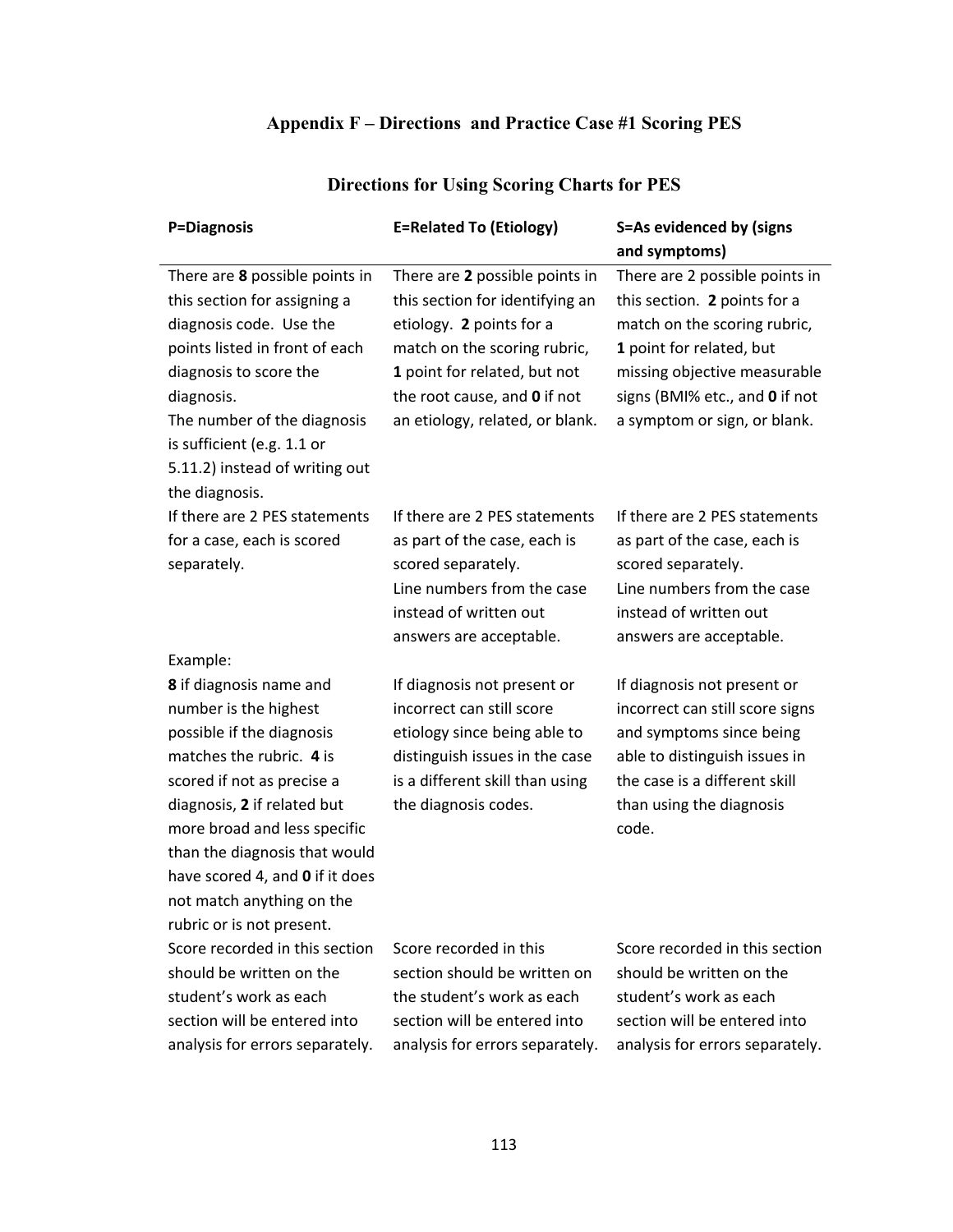| P=Diagnosis                                              | <b>E=Related To (Etiology)</b>                                                                   | <b>E=Related To (Etiology)</b>                                   |
|----------------------------------------------------------|--------------------------------------------------------------------------------------------------|------------------------------------------------------------------|
| <b>Practice Case #1</b>                                  |                                                                                                  |                                                                  |
| (isomorphic)                                             |                                                                                                  |                                                                  |
| Protein<br>8 Inadequate protein intake<br>5.7.1          | ↑ needs leg fracture (L1)<br>$\downarrow$ motivation to cook meals<br>(L11)                      | $\downarrow$ prealbumin, 11 (range 16-40)<br>(L8)                |
|                                                          | Avoids milk and eggs (L28)                                                                       | Protein intake 47g (L30)<br>estimated needs 64-95 g (L34)        |
| <b>Energy Balance</b><br>8 Inadequate Energy Intake 1.2  | Ill-fitting dentures and dry<br>mouth (L10)                                                      | Weight 87% usual (L3)                                            |
| 8 Predicted suboptimal energy<br>intake 1.4              | Estimated energy needs 1746.5<br>kcal/d (L33) and current intake<br>1313 kcal/d (L30)            | Weight 140# was 160#6 months<br>ago (L2-3)                       |
| <b>Oral or Nutrition Support</b><br>Intake               | Ill-fitting dentures and dry<br>mouth (L10)                                                      | Estimated energy needs 1746.5<br>kcal/d (L33) and current intake |
| 4 Inadequate oral intake 2.1                             |                                                                                                  | 1313 kcal/d (L30)                                                |
|                                                          |                                                                                                  | Weight 140# was 160# 6 months<br>ago (L2-3)                      |
| <b>Nutrient</b>                                          |                                                                                                  |                                                                  |
| 8 Inadequate protein-energy<br>intake 5.3                | Avoids milk and eggs (L28)<br>↑ needs leg fracture (L1)<br>$\downarrow$ motivation to cook meals | Protein intake 47g (L30)<br>estimated needs 64-95 g (L34)        |
| 4 Increased nutrient needs 5.1                           | (L11)                                                                                            | Estimated energy needs 1746.5<br>kcal/d (L33) and current intake |
| 2 malnutrition 5.2                                       | Estimated energy needs 1746.5<br>kcal/d (L33) and current intake<br>1313 kcal/d (L30)            | 1313 kcal/d (L30)<br>Protein intake 47g (L30)                    |
|                                                          | Protein intake 47g (L30)                                                                         | estimated needs 64-95 g (L34)                                    |
|                                                          | estimated needs 64-95 g (L34)                                                                    |                                                                  |
| <b>Multi-nutrient</b><br>8 Predicted suboptimal nutrient | ↑ needs leg fracture (L1)                                                                        | Protein intake 47g (L30)<br>estimated needs 64-95 g (L34         |
| intake<br>5.11.1<br>Energy and protein                   | $\downarrow$ motivation to cook meals<br>(L11)                                                   | Estimated energy needs 1746.5<br>kcal/d (L33) and current intake |
|                                                          | Estimated energy needs 1746.5<br>kcal/d (L33) and current intake<br>1313 kcal/d (L30)            | 1313 kcal/d (L30)                                                |
|                                                          | Protein intake 47g (L30)<br>estimated needs 64-95 g (L34<br>↑ needs leg fracture (L1)            |                                                                  |

## **Practice Case #1 Scoring PES**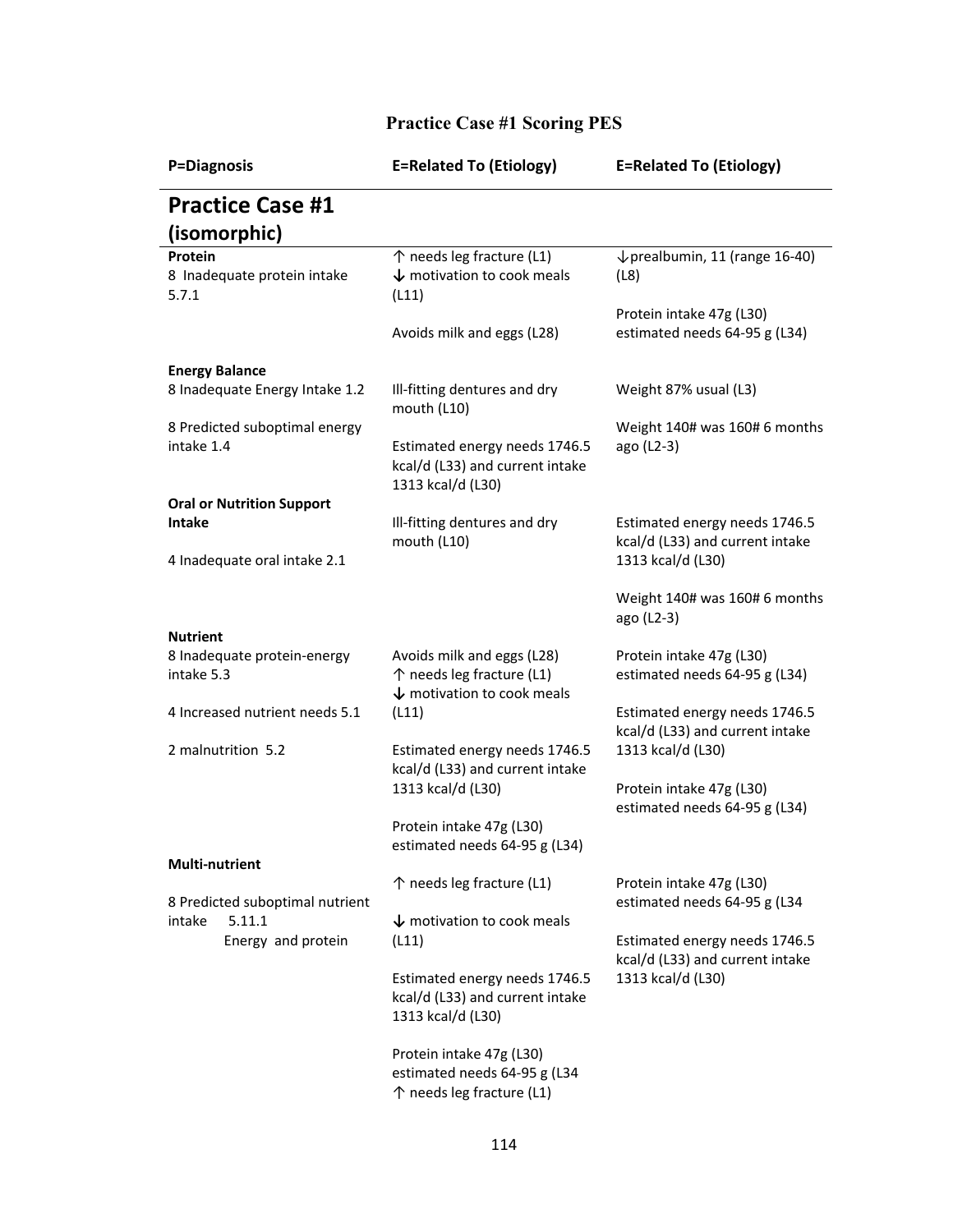| P=Diagnosis                                                            | <b>E=Related To (Etiology)</b>                                                                                           | S=As evidenced by (signs<br>and symptoms)                               |
|------------------------------------------------------------------------|--------------------------------------------------------------------------------------------------------------------------|-------------------------------------------------------------------------|
| <b>Practice Case #2</b>                                                |                                                                                                                          |                                                                         |
| (novel)                                                                |                                                                                                                          |                                                                         |
| <b>Oral or Nutrition Support Intake</b><br>8 excessive oral intake 2.2 | <b>Taking Twin Lab</b><br>Supplement<br>(L 14, 15) 4 caps/d in<br>addition to eating regular<br>meals and snacks (L2, 3) | Multiple (can list)<br>vitamins/minerals >100% DV<br>on label           |
| <b>Vitamin</b>                                                         |                                                                                                                          |                                                                         |
| 8 Excess vitamin intake 5.9.2                                          | <b>Taking Twin Lab</b><br>Supplement<br>(L 14, 15) 4 caps/d                                                              |                                                                         |
| <b>Bioactive substance</b>                                             |                                                                                                                          |                                                                         |
| 8 excessive bioactive substance<br>intake 4.2                          | <b>Taking Twin Lab</b><br>Supplement<br>(L 14, 15) 4 caps/d                                                              | Vitamin A, C, E, B1, B2,<br>Niacin (B3), B6, B12, > 100%<br>DV on label |
| <b>Mineral</b><br>8 Excessive Mineral intake 5.10.2                    | <b>Taking Twin Lab</b><br>Supplement<br>(L 14, 15) 4 caps/d                                                              | Multiple (can list)<br>vitamins/minerals >100% DV<br>on label           |
| <b>Multi nutrient</b>                                                  |                                                                                                                          |                                                                         |
| 8 Predicted excessive nutrient<br>intake 5.11.2                        | <b>Taking Twin Lab</b><br>Supplement<br>(L 14, 15) 4 caps/d in                                                           | Selenium, Manganese,<br>Chromium >100% DV                               |
|                                                                        | addition to eating regular<br>meals and snacks (L2, 3)                                                                   | Multiple (can list)<br>vitamins/minerals >100% DV<br>on label           |

## **Appendix G – Practice Case #2 Scoring Rubric PES**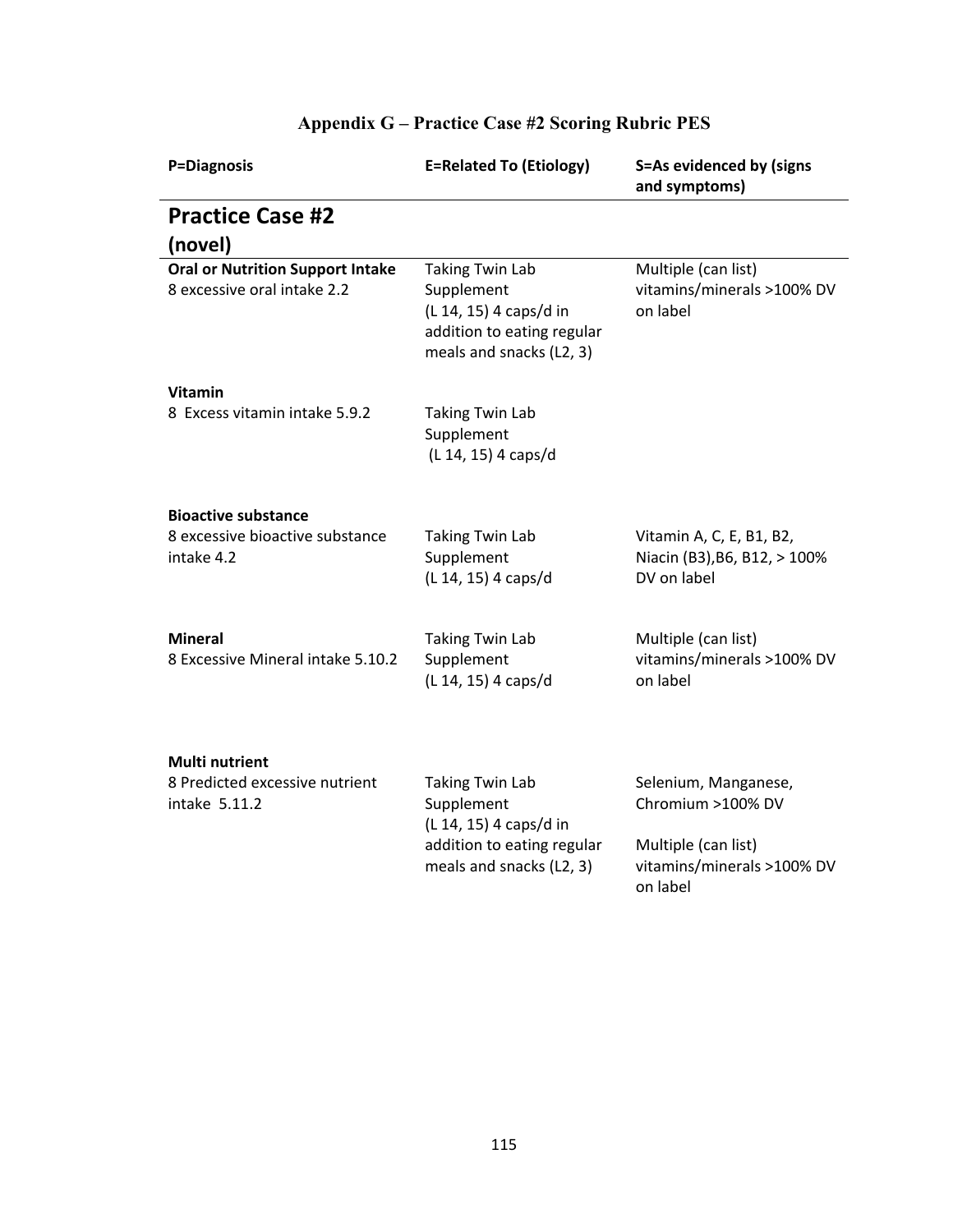| P=Diagnosis                                  | <b>E=Related To (Etiology)</b>                                                                                                                                                      | S=As evidenced by (signs and<br>symptoms)                                    |
|----------------------------------------------|-------------------------------------------------------------------------------------------------------------------------------------------------------------------------------------|------------------------------------------------------------------------------|
| <b>Maintenance Case</b>                      |                                                                                                                                                                                     |                                                                              |
| #1 (isomorphic)                              |                                                                                                                                                                                     |                                                                              |
| <b>Energy Balance</b>                        |                                                                                                                                                                                     |                                                                              |
| 8 excessive energy intake 1.3                | Intake of 2955 kcal/d (L26,27)<br>> estimated needs of 2411<br>kcal/d (L 29)                                                                                                        | BMI at 26.2 (L7) target 18.5-<br>24.9                                        |
| 8 predicted excessive energy<br>intake 1.5   | Cafeteria meals (L3) and/or<br>↑ calorie bottled pasta sauce<br>meal at home (L22)                                                                                                  | Intake of 2955 kcal/d (L26,27)<br>> estimated needs of 2411<br>kcal/d (L 29) |
| <b>Oral or Nutrition Support</b>             |                                                                                                                                                                                     |                                                                              |
| <b>Intake</b><br>8 excessive oral intake 2.2 | Limited physical activity with<br>long commute (L1) and golf<br>w/cart as exercise $(L 5, 6)$<br>Cafeteria meals (L3) and/or<br>↑ calorie bottled pasta sauce<br>meal at home (L22) | Intake of 2955 kcal/d (L26,27)<br>> estimated needs of 2411<br>kcal/d (L 29) |

## **Appendix H – Maintenance Case #1 Scoring PES**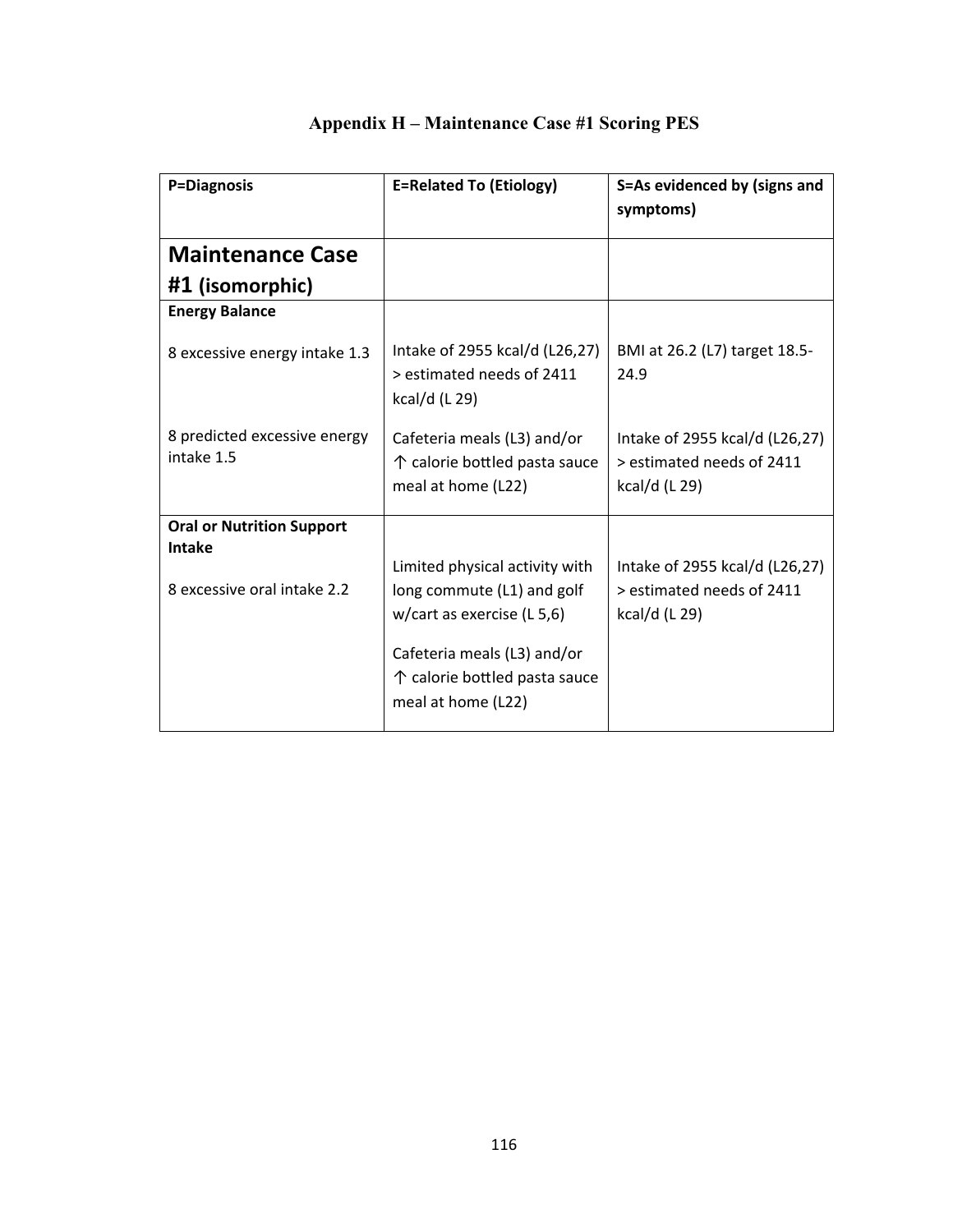| P=Diagnosis                                                                     | E=Related To (Etiology)                                                                                                                 | S=As evidenced by (signs and<br>symptoms)                                                                                                                                                    |
|---------------------------------------------------------------------------------|-----------------------------------------------------------------------------------------------------------------------------------------|----------------------------------------------------------------------------------------------------------------------------------------------------------------------------------------------|
| <b>Maintenance Case #2</b><br>(Novel)                                           |                                                                                                                                         |                                                                                                                                                                                              |
| <b>Energy Balance</b>                                                           |                                                                                                                                         |                                                                                                                                                                                              |
| 8 Inadequate energy intake<br>1.2                                               | $\sqrt{\sqrt{2}}$ eating (L4,5) and/or $\sqrt{\sqrt{2}}$<br>eating because of fatigue (L6)                                              | Wt loss of $4$ # (L4) in 3 weeks<br>95.4% of usual body weight<br>(L8)                                                                                                                       |
| 8 predicted suboptimal<br>energy intake 1.4<br><b>Oral or Nutrition Support</b> | $\sqrt{\sqrt{2}}$ eating (L4,5) and/or $\sqrt{\sqrt{2}}$<br>eating because of fatigue (L6)<br>and continued training (L4)               | BMI % is 2% (range 5-85%)<br>(L9)                                                                                                                                                            |
| <b>Intake</b>                                                                   | $\sqrt{\sqrt{2}}$ eating (L4,5) and/or $\sqrt{\sqrt{2}}$                                                                                | Estimated energy needs of                                                                                                                                                                    |
| 8 inadequate oral intake 2.1                                                    | eating because of fatigue (L6)<br>Limited iron rich foods in diet<br>Iron intake 8 mg/d <<br>estimated needs of 15-18<br>mg/d (L25, 30) | 2600 kcal/d > current intake<br>of 1970 kcal (L22, 26)<br>Estimated needs of 2600<br>kcal/d > current intake of<br>1970 kcal (L22, 26)<br>Hct 33% <acceptable 37-47%<br="">(10)</acceptable> |
| <b>Nutrient</b>                                                                 |                                                                                                                                         |                                                                                                                                                                                              |
| 8 increased nutrient needs 5.1                                                  | Estimated needs of 2600<br>kcal/d > current intake of                                                                                   | Iron intake 8 mg/d <<br>estimated needs of 15-18                                                                                                                                             |
| Energy and/or iron                                                              | 1970 kcal (L22, 26)<br>$\sqrt{\sqrt{2}}$ eating (L4,5) and/or $\sqrt{\sqrt{2}}$                                                         | mg/d (L25, 30)                                                                                                                                                                               |
| 2 malnutrition 5.2                                                              | eating because of fatigue (L6)<br>and/or limited iron rich foods                                                                        | Wt loss of $4$ # (L4) in 3 weeks<br>BMI % is 2% (range 5-85%)                                                                                                                                |
| 4 Imbalance of nutrients 5.5                                                    | in diet $\downarrow$<br>limited iron rich foods in diet                                                                                 | (L9)<br>Estimated needs of 2600<br>kcal/d > current intake of<br>1970 kcal (L22, 26)<br>Hct 33% <acceptable 37-47%<br="">(10)</acceptable>                                                   |
| Protein                                                                         |                                                                                                                                         |                                                                                                                                                                                              |
| 4 Excessive Protein intake                                                      | diet $\uparrow$ protein rich foods                                                                                                      | Iron intake 8 mg/d <<br>estimated needs of 15-18<br>mg/d (L25, 30)                                                                                                                           |
| <b>Bioactive Substance</b>                                                      |                                                                                                                                         |                                                                                                                                                                                              |
| 8 Inadequate bioactive                                                          | $\sqrt{\sqrt{2}}$ eating (L4,5) and/or $\sqrt{\sqrt{2}}$                                                                                | Estimated protein needs 47-                                                                                                                                                                  |

## **Appendix I – Maintenance Case #2 Scoring PES**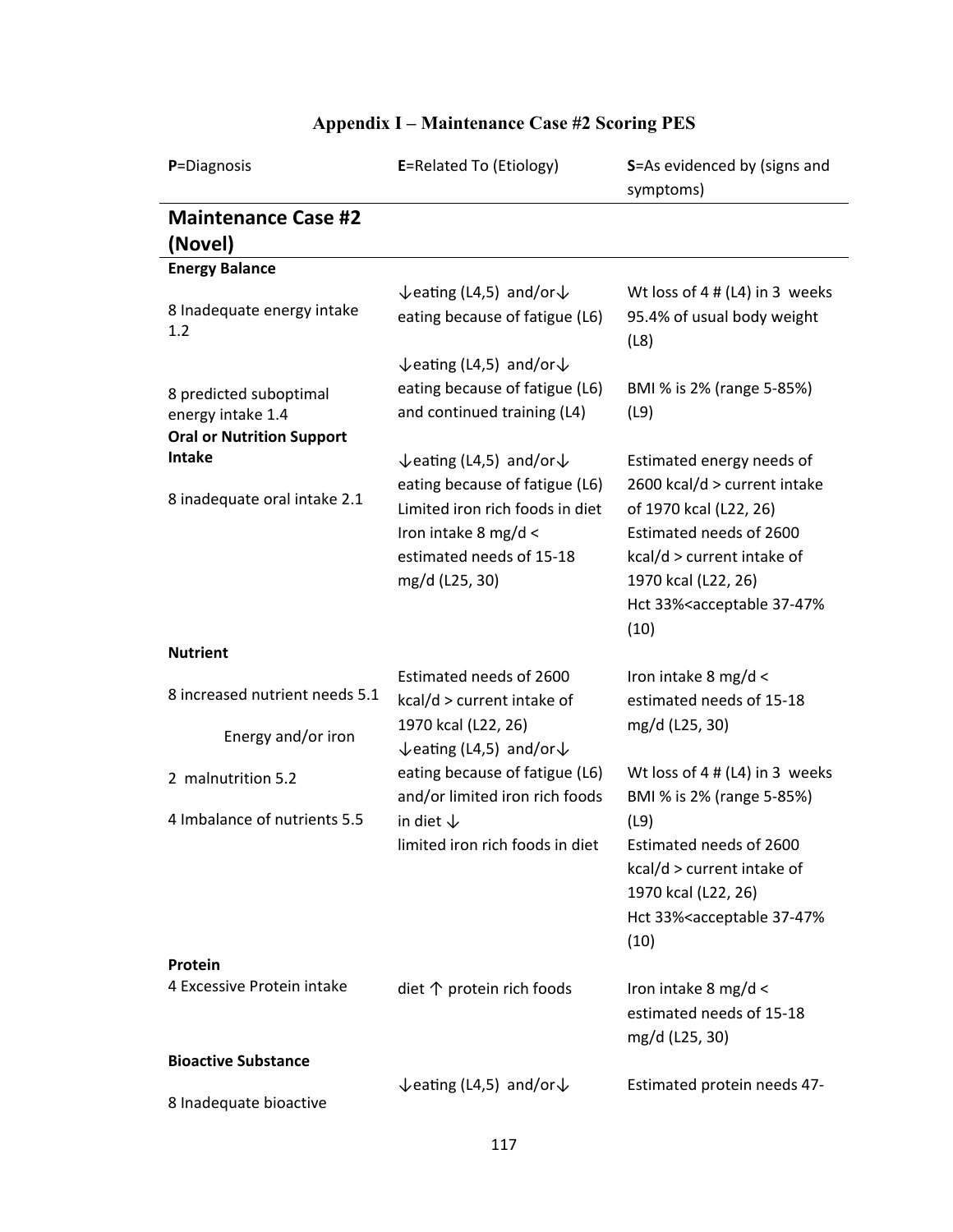| substance (iron) 4.2                                             | eating because of fatigue (L6)<br>and/or limited iron rich foods<br>in diet $\downarrow$                                                                                   | 57 g and current intake 79 g/d<br>(L24, 29)                                                                                                                                                          |
|------------------------------------------------------------------|----------------------------------------------------------------------------------------------------------------------------------------------------------------------------|------------------------------------------------------------------------------------------------------------------------------------------------------------------------------------------------------|
| <b>Mineral</b>                                                   |                                                                                                                                                                            |                                                                                                                                                                                                      |
| 8 Inadequate mineral intake<br>5.10.1<br>Iron                    | Limited iron rich foods in diet                                                                                                                                            | Hct 33% <acceptable 37-47%<br="">(10)<br/>Iron intake 8 mg/d &lt;<br/>estimated needs of 15-18<br/>mg/d (L25, 30)<br/>Hct 33%<acceptable 37-47%<br="">(10)</acceptable></acceptable>                 |
| <b>Multi-nutrient</b>                                            |                                                                                                                                                                            |                                                                                                                                                                                                      |
| 8 predicted suboptimal<br>nutrient intake 5.11.1<br>Iron, energy | Limited iron rich foods in diet<br>$\sqrt{\sqrt{2}}$ eating (L4,5) and/or $\sqrt{\sqrt{2}}$<br>eating because of fatigue (L6)<br>and/or limited iron rich foods<br>in diet | Iron intake 8 mg/d <<br>estimated needs of 15-18<br>mg/d (L25, 30)<br>Hct 33% <acceptable 37-47%<br="">(10)<br/>Iron intake 8 mg/d &lt;<br/>estimated needs of 15-18<br/>mg/d (L25, 30)</acceptable> |
|                                                                  |                                                                                                                                                                            | Iron intake 8 mg/d <<br>estimated needs of 15-18<br>mg/d (L25, 30)<br>Estimated needs of 2600<br>kcal/d > current intake of<br>1970 kcal (L22, 26)                                                   |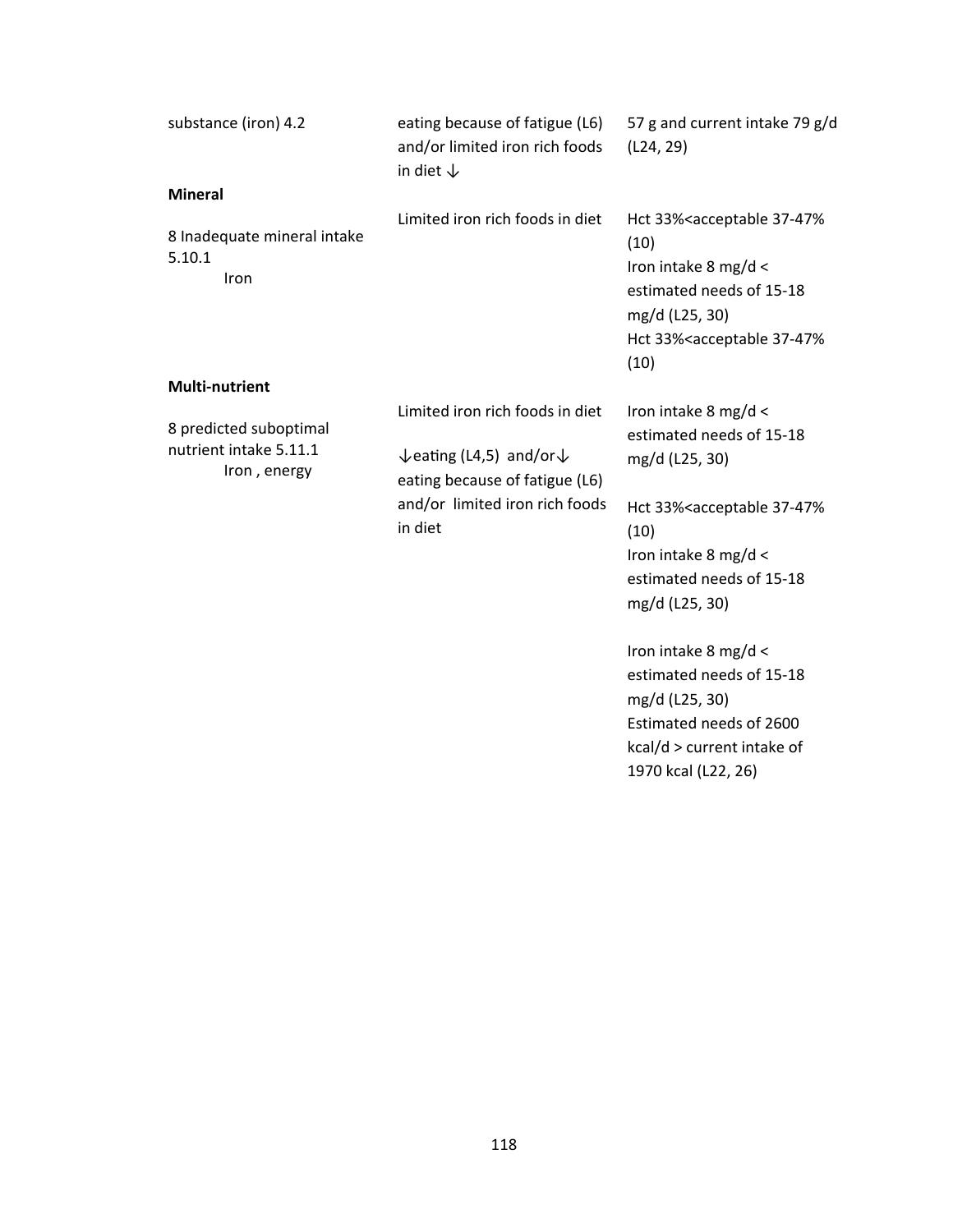## **Appendix J – Nutrition Diagnostic Terminology \***

Each term has an alpha-numeric IDNT code. Include the alpha-numeric IDNT code in this exercise.<sup>1</sup> **INTAKE** 

Defined as "actual problems related to intake of energy, nutrients, fluids, bioactive substances<br>through and dist arguminism sum only 1

|               | through oral diet or nutrition support" 1                                                                                                                                                                   |          |        |                                                                |
|---------------|-------------------------------------------------------------------------------------------------------------------------------------------------------------------------------------------------------------|----------|--------|----------------------------------------------------------------|
|               | Energy Balance (1) Defined as "actual or estimated changes in energy<br>(calorie/kcal/kJ) balance                                                                                                           |          |        | Fat and Cholesterol (5.6)                                      |
| □             | Increased energy expenditure                                                                                                                                                                                | $NI-1.1$ | П      | Inadequate fat intake                                          |
| $\Box$        | Inadequate energy intake                                                                                                                                                                                    | $NI-1.2$ | П      | Excessive fat intake                                           |
| $\Box$        | Excessive energy intake                                                                                                                                                                                     | $NI-1.3$ | 0      | Less than optimal intake of types of fats (specify)            |
| $\Box$        | Predicted suboptimal energy intake                                                                                                                                                                          | $NI-1.4$ |        | Protein (5.7)                                                  |
| 0             | Predicted excessive energy intake                                                                                                                                                                           | $NI-1.5$ | O      | Inadequate protein intake                                      |
|               | Oral or Nutrition Support Intake (2)<br>Defined as "actual or estimated                                                                                                                                     |          | П      | Excessive protein intake                                       |
| patient goal" | food and beverage intake from oral diet or nutrition support compared with                                                                                                                                  |          |        |                                                                |
| □             | Inadequate oral intake                                                                                                                                                                                      | $NI-2.1$ | 0      | Less than optimal intake of types of proteins or               |
| $\Box$        | Excessive oral intake                                                                                                                                                                                       | $NI-2.2$ |        | Carbohydrate and Fiber (5.8)                                   |
| $\Box$        | Limited food acceptance                                                                                                                                                                                     | $NI-2.9$ | п      | Inadequate carbohydrate intake                                 |
|               | Fluid Intake (3) Defined as "actual or estimated fluid intake<br>compared with patient goal"                                                                                                                |          | П      | Excessive carbohydrate intake                                  |
| $\Box$        | Inadequate fluid intake                                                                                                                                                                                     | $NI-3.1$ | П      | Less than optimal intake of types of carbohydrate<br>(specify) |
| П             | Excessive fluid intake                                                                                                                                                                                      | $NI-3.2$ | $\Box$ | Inconsistent carbohydrate intake                               |
|               | <b>Bioactive Substances (4)</b><br>Defined as "actual or observed intake of<br>bioactive substances, including single or multiple functional food components,<br>ingredients, dietary supplements, alcohol" |          | $\Box$ | Inadequate fiber intake                                        |
| □             | Inadequate bioactive substance intake (specify)                                                                                                                                                             | $NI-4.1$ | n      | Excessive fiber intake                                         |
| $\Box$        | Excessive bioactive substance intake (specify)                                                                                                                                                              | $NI-4.2$ |        | Vitamin (5.9)                                                  |
| □             | Excessive alcohol intake                                                                                                                                                                                    | $NI-4.3$ | Ω      | Inadequate vitamin intake (specify)                            |
|               | <b>Nutrient (5)</b> Defined as "actual or estimated intake of specific nutrient<br>groups or single nutrients as compared with desired levels"                                                              |          | n      | Excessive vitamin intake (specify)                             |
| □             | Increased nutrient needs (specify)                                                                                                                                                                          | $NI-5.1$ |        | Mineral (5.10)                                                 |
| Ω             | Malnutrition                                                                                                                                                                                                | $NI-5.2$ | Ω      | Inadequate mineral intake (specify)                            |
| $\Box$        | Inadequate protein-energy intake                                                                                                                                                                            | $NI-5.3$ | n      | Excessive mineral intake (specify)                             |
| $\Box$        | Decreased nutrient needs (specify)                                                                                                                                                                          | $NI-5.4$ |        | Multi-Nutrient (5.11)                                          |
| $\Box$        | Imbalance of nutrients                                                                                                                                                                                      | $NI-5.5$ |        | Predicted suboptimal nutrient intake (specify)                 |

#### **Fat and Cholesterol (5.6)**

| □      | Increased energy expenditure                                                                                                                   | $NI-1.1$ | □      | Inadequate fat intake                                                     | $NI-5.6.1$  |
|--------|------------------------------------------------------------------------------------------------------------------------------------------------|----------|--------|---------------------------------------------------------------------------|-------------|
| Ω      | Inadequate energy intake                                                                                                                       | $NI-1.2$ | П      | Excessive fat intake                                                      | $NI-5.6.2$  |
| Ω      | Excessive energy intake                                                                                                                        | $NI-1.3$ | П      | Less than optimal intake of types of fats (specify)                       | $NI-5.6.3$  |
| □      | Predicted suboptimal energy intake                                                                                                             | $NI-1.4$ |        | Protein (5.7)                                                             |             |
| □      | Predicted excessive energy intake                                                                                                              | $NI-1.5$ | □      | Inadequate protein intake                                                 | $NI-5.7.1$  |
|        | Oral or Nutrition Support Intake (2)<br>Defined as "actual or estimated                                                                        |          | П      | Excessive protein intake                                                  | $NI-5.7.2$  |
|        | food and beverage intake from oral diet or nutrition support compared with                                                                     |          |        |                                                                           |             |
|        | patient goal"                                                                                                                                  |          |        |                                                                           |             |
| □      | Inadequate oral intake                                                                                                                         | $NI-2.1$ | п      | Less than optimal intake of types of proteins or<br>amino acids (specify) | $NI-5.7.3$  |
| Ω.     | Excessive oral intake                                                                                                                          | $NI-2.2$ |        | Carbohydrate and Fiber (5.8)                                              |             |
| Ω      | Limited food acceptance                                                                                                                        | $NI-2.9$ | Ω      | Inadequate carbohydrate intake                                            | $NI-5.8.1$  |
|        | Fluid Intake (3) Defined as "actual or estimated fluid intake<br>compared with patient goal"                                                   |          | Ω      | Excessive carbohydrate intake                                             | $NI-5.8.2$  |
| Ω      | Inadequate fluid intake                                                                                                                        | $NI-3.1$ | $\Box$ | Less than optimal intake of types of carbohydrate<br>(specify)            | $NI-5.8.3$  |
| Ω.     | Excessive fluid intake                                                                                                                         | $NI-3.2$ | П      | Inconsistent carbohydrate intake                                          | $NI-5.8.4$  |
|        | Bioactive Substances (4) Defined as "actual or observed intake of                                                                              |          | $\Box$ | Inadequate fiber intake                                                   | $NI-5.8.5$  |
|        | bioactive substances, including single or multiple functional food components,                                                                 |          |        |                                                                           |             |
|        | ingredients, dietary supplements, alcohol"                                                                                                     |          |        |                                                                           |             |
| П      | Inadequate bioactive substance intake (specify)                                                                                                | $NI-4.1$ | П      | Excessive fiber intake                                                    | $NI-5.8.6$  |
| $\Box$ | Excessive bioactive substance intake (specify)                                                                                                 | $NI-4.2$ |        | Vitamin (5.9)                                                             |             |
| $\Box$ | Excessive alcohol intake                                                                                                                       | $NI-4.3$ | □      | Inadequate vitamin intake (specify)                                       | $NI-5.9.1$  |
|        | <b>Nutrient (5)</b> Defined as "actual or estimated intake of specific nutrient<br>groups or single nutrients as compared with desired levels" |          | П      | Excessive vitamin intake (specify)                                        | $NI-5.9.2$  |
| П      | Increased nutrient needs (specify)                                                                                                             | $NI-5.1$ |        | Mineral (5.10)                                                            |             |
| $\Box$ | Malnutrition                                                                                                                                   | $NI-5.2$ | □      | Inadequate mineral intake (specify)                                       | $NI-5.10.1$ |
| □      | Inadequate protein-energy intake                                                                                                               | $NI-5.3$ | Ω      | Excessive mineral intake (specify)                                        | NI-5.10.2   |
| □      | Decreased nutrient needs (specify)                                                                                                             | $NI-5.4$ |        | Multi-Nutrient (5.11)                                                     |             |
| $\Box$ | Imbalance of nutrients                                                                                                                         | $NI-5.5$ |        | Predicted suboptimal nutrient intake (specify)                            | $NI-5.11.1$ |
|        |                                                                                                                                                |          |        | Predicted excessive nutrient intake (specify)                             | NI-5.11.2   |
|        |                                                                                                                                                |          |        |                                                                           |             |

This list has omitted some IDNT codes for the purposes of this exercise.

<sup>1</sup> International Dietetics and Nutrition Terminology (IDNT) Reference Manual (2013) Fourth Edition, American Dietetic Association, Chicago, IL.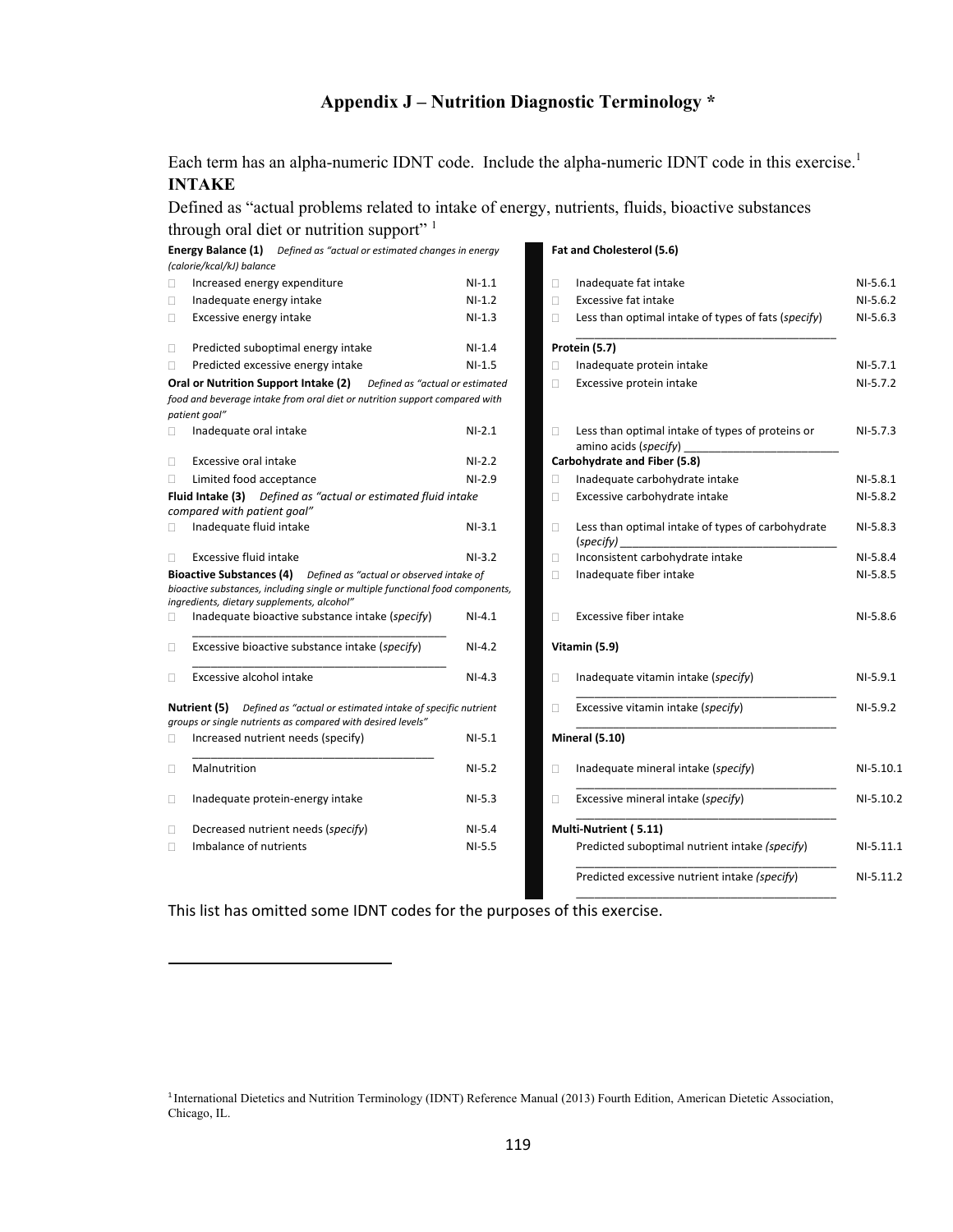### **Appendix K – Product Oriented Worked Examples (PDWE)-Learning Phase**

You are a student enrolled in a program to train you to be a nutrition professional in the United States health care system. Nutrition professionals design nutrition care plans for prevention, treatment, and management of nutrition problems in humans. They function as part of a healthcare team that typically includes doctors, nurses, and other health professionals. Nutrition professionals are the nutrition experts and are integral to successful medical care of individuals.

 The following worked examples outline the steps taken when establishing a nutrition diagnosis and labeling that diagnosis using International Dietetics and Nutrition Terminology (IDNT) and writing a Problem, Etiology, and Signs/Symptoms (PES) statement consistent with that diagnosis. The PES statement is the format required to document the nutrition diagnosis in the patient's medical record. The purpose of using standardized language such as IDNT is to describe nutrition problems consistently so that they are clear to all who care for a particular individual patient. Enhanced communication and documentation leads to improved patient care.

 A nutrition diagnosis identifies a specific nutrition problem that can be treated or managed by a nutrition professional using a nutrition intervention. Nutrition professionals write a PES statement to describe the problem, its root cause, and the assessment data that provide evidence for the diagnosis. The format for the PES statement is *"\_\_\_\_\_\_\_\_\_\_\_ (nutrition problem (P) using IDNT) related to \_\_\_\_\_\_\_\_\_ (Evidence*  $(E)$ *) as evidenced by \_\_\_\_\_\_\_\_ (Signs and Symptoms*  $(S)$ *)".*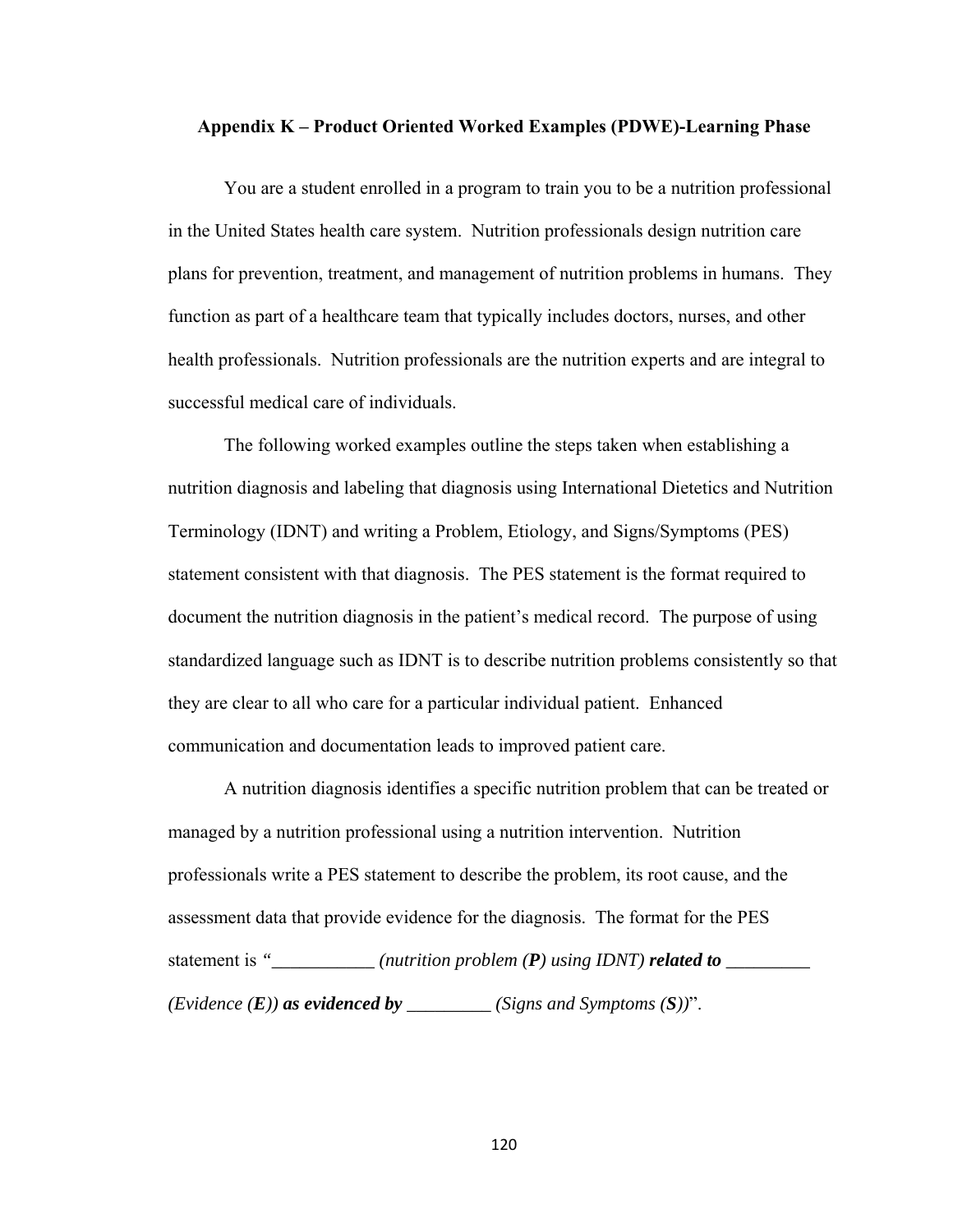The nutrition diagnoses presented in the examples will be within the intake domain, though other domains exist for IDNT. A one-page abridged handout listing the IDNT for the intake domain is included for your reference as you study the examples.

### **Case Study #1 Product Oriented Worked Example (PDWE)-Learning Phase**

Case details adapted from Emery, E. Z. (2012) *Clinical Case Studies for the Nutrition Care Process,* pg. 53-59.

### **Case Study #1 Mae Jones-PDWE**

 Mae Jones, a 41 year old mother of two, was referred by her doctor for nutrition therapy. She is 5 feet 6 inches tall (167.64 cm) and weighs 178 pounds (80.9 kg). Her BMI is 28.9 (target BMI range for adults is 18.5-24.9). She reports she does not engage in any regular physical activity; however, she was an athlete in high school. She gained 40-50 5 pounds (18.2-22.7 kg) with each of her pregnancies (usual weight gain is  $\sim$  30 pounds (13.6 kg)) and was unsuccessful returning to her usual weight after each pregnancy. She has tried multiple weight loss diets over the years without long term success. She wants to set a good example for her children. "My kids don't want to eat anything but "junk" and I don't want to prepare separate meals"

Biochemical studies (labs) reveal a Hemoglobin A1C of 5.1% (normal range 4.0% to

5.5%); Total Cholesterol of 193 mg/dl (acceptable <200 mg/dl); HDL Cholesterol 38

(desirable >50 for women); LDL Cholesterol 119 mg/dl (acceptable <130); Hematocrit

- 41% (acceptable range 36-47%, females); Fasting Glucose of 105 mg/dl (acceptable
- range 70-110 mg/dl); and Blood Pressure of 140/90 mm Hg (acceptable <120/80 mm Hg
- for adults). Mae reports a family history of obesity on her father's side. She does not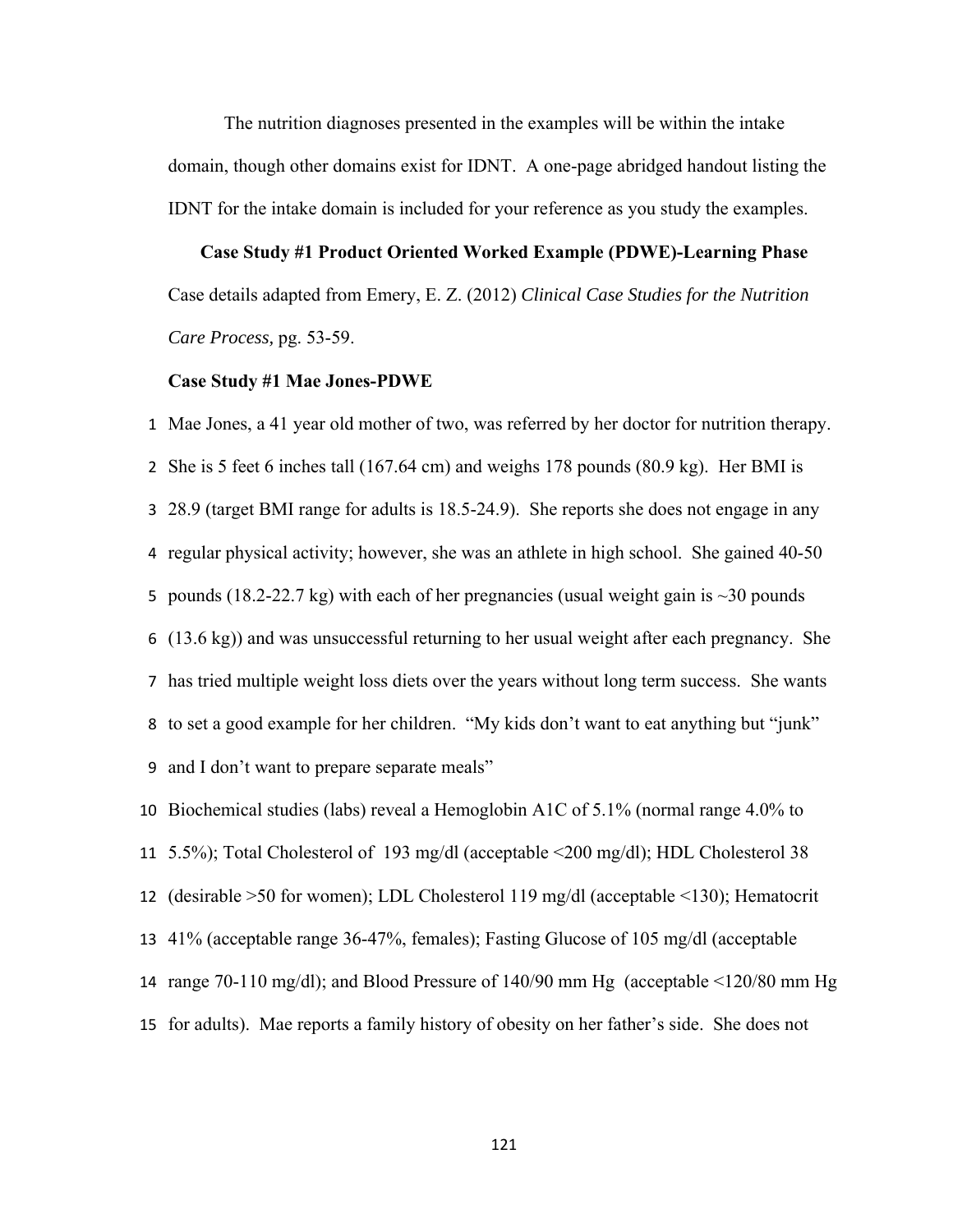- smoke and drinks wine occasionally at social events. She is taking no routine
- medications, however, she does take a daily women's multivitamin.
- Her usual food intake includes:
- **Breakfast:** 1 large latte or cappuccino after dropping the kids off at school
- **Morning snack:** 1 donut and small glass of 2% milk
- **•** Lunch: Peanut butter and jelly sandwich on white bread, 1 apple or orange, 1 can of cola
- **Afternoon snack:** cookies and milk with the kids after school
- **Dinner:** beef or chicken entrée (prepared at home), potatoes (various recipes),
- corn or
- peas, green salad with ranch dressing, ice cream, pudding, or Jell-O
- dessert with water to drink
- **Evening snack:** fruit juice, snack crackers or chips
- **Estimated energy intake from usual dietary intake (using the exchange method):**
- 2610 Kcal/day
- **Estimated energy needs based on usual physical activity (Mifflin-St. Jeor Equation x**
- **1.2 for sedentary activity):** 1490.5 x 1.2 = 1788.6 Kcal/day + 15% (range 1520.3-
- 2056.9 Kcal/day)
- (Mifflin, et al., 1990)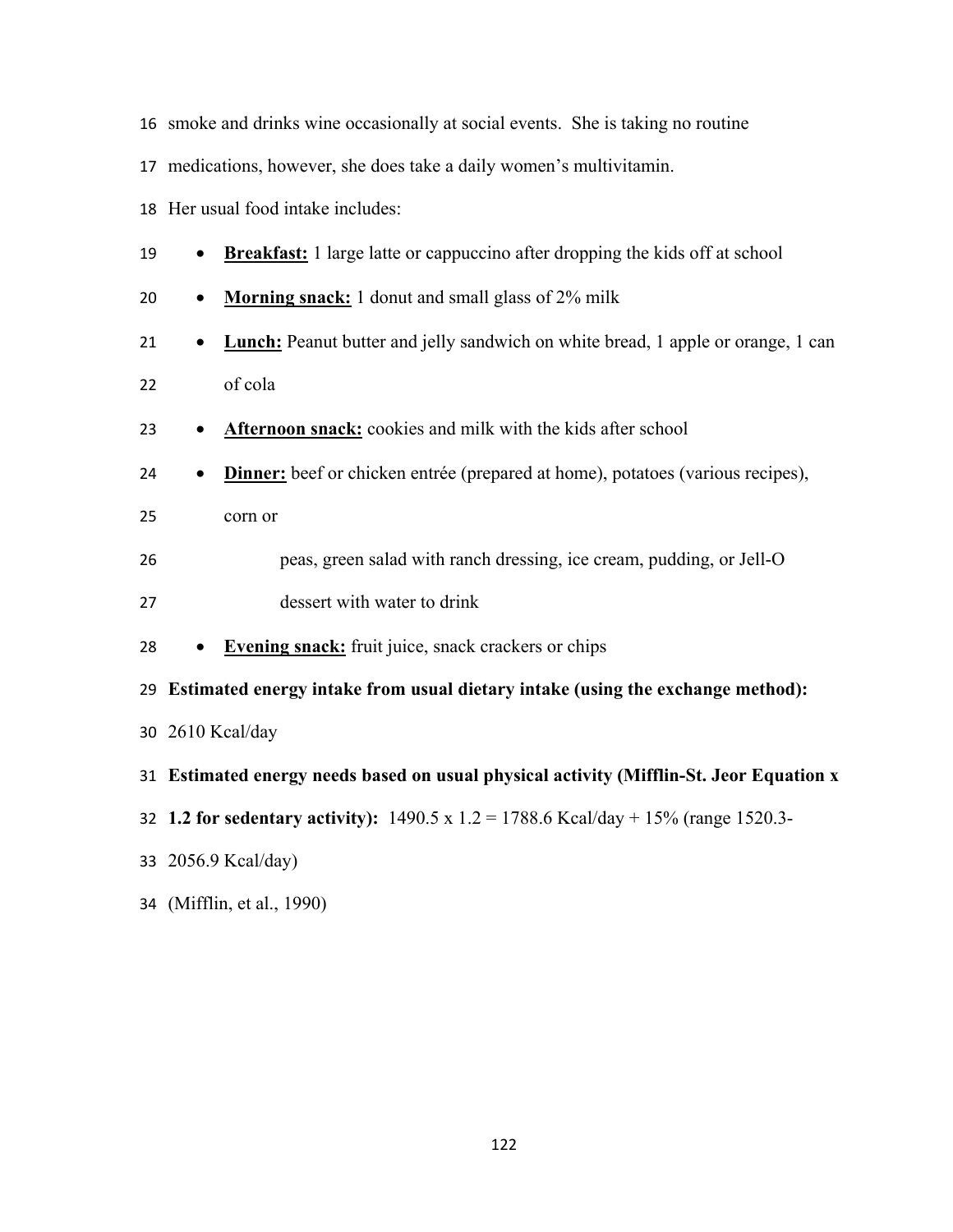**Step 1**: Determine the portions of the case study that correspond to each of these

components of a nutrition assessment: Anthropometric (A), Biochemical (labs) (B),

Clinical (C), Dietary (D), Environmental (E), and Functional (F).

| NUTRITION ASSESSMENT                                                                                                                                                                                                                                                                                                                                                                   |                                                                                                                                                                                                                                                                                                                                                                                                                                                                                                           |  |  |
|----------------------------------------------------------------------------------------------------------------------------------------------------------------------------------------------------------------------------------------------------------------------------------------------------------------------------------------------------------------------------------------|-----------------------------------------------------------------------------------------------------------------------------------------------------------------------------------------------------------------------------------------------------------------------------------------------------------------------------------------------------------------------------------------------------------------------------------------------------------------------------------------------------------|--|--|
| Anthropometric $(A)$<br>Height: 5 feet 6 inches tall (167.64 cm):<br>weight 178 pounds (80.9 kg)<br>BMI: 28.9 (target BMI range for adults is 18.5-24.9)<br>٠<br>(Lines 3, 4)                                                                                                                                                                                                          | Biochemical (labs) $(B)$<br>Hemoglobin A1C of 5.1% (normal range 4.0% to<br>$5.5\%$ :<br>Total Cholesterol of 193 mg/dl (acceptable <200<br>$\bullet$<br>$mg/dl$ ); HDL Cholesterol 38 (desirable > 50 for<br>women);<br>LDL Cholesterol 119 mg/dl (acceptable $\langle$ 130);<br>Hematocrit 41% (acceptable range 36-47%, females);<br>$\bullet$<br>Fasting Glucose of 105 mg/dl (acceptable range 70-<br>110 mg/dl); (Lines $10-13$ )                                                                   |  |  |
| Clinical (C)<br>Blood Pressure of 140/90 mm Hg (acceptable<br><120/80 mm Hg for adults). (Line 14)<br>gained $40-50$ pounds (18.2-22.7 kg) with each of her<br>$\bullet$<br>pregnancies (usual weight gain is $\sim$ 30 pounds (13.6)<br>kg)) and was unsuccessful returning to her usual<br>weight after each pregnancy (Line $5-7$ )<br>family history of obesity ( <b>Line 15</b> ) | Dietary $(D)$<br>Has tried multiple weight loss diets without success<br>(Line 7)<br>takes a daily women's multivitamin ( <i>Line</i> 16)<br>Estimated energy intake from usual dietary intake<br>$\bullet$<br>(using the exchange method): 2610 Kcal/day (Line<br>28)<br>Estimated energy needs based on usual physical<br>٠<br>activity (Mifflin-St. Jeor Equation $x$ 1.2 for sedentary<br>activity): $1490.5 \times 1.2 = 1788.6$ Kcal/day $\pm 15\%$<br>(range 1520.3-2056.9 Kcal/day) (Lines 29-30) |  |  |
| Environmental(E)<br>No regular physical activity $(Line 4)$<br>She wants to set a good example for her children.<br>"My kids don't want to eat anything but "junk" and I<br>don't want to prepare separate meals" (Lines $8-9$ )<br>No smoking $(Line 15)$<br>Wine at social events occasionally (Line $15$ )                                                                          | $\overline{F}$ unctional (F)                                                                                                                                                                                                                                                                                                                                                                                                                                                                              |  |  |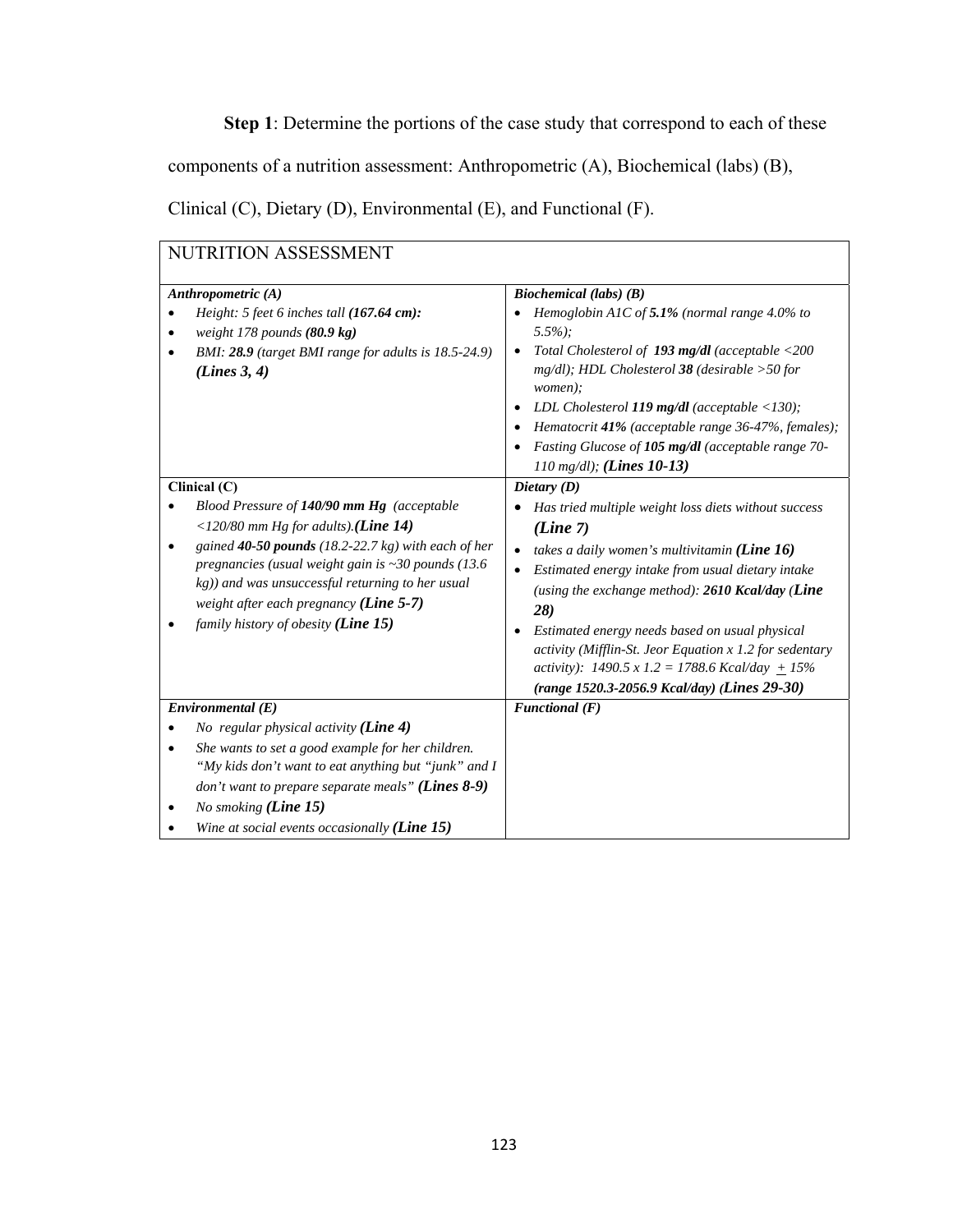| NUTRITION ASSESSMENT                                                                                                                                                                                                                                                                                                                                                 |                                                                                                                                                                                                                                                                                                                                                                                                                                                                                                       |  |  |
|----------------------------------------------------------------------------------------------------------------------------------------------------------------------------------------------------------------------------------------------------------------------------------------------------------------------------------------------------------------------|-------------------------------------------------------------------------------------------------------------------------------------------------------------------------------------------------------------------------------------------------------------------------------------------------------------------------------------------------------------------------------------------------------------------------------------------------------------------------------------------------------|--|--|
| Anthropometric (A)<br>Height: $5$ feet 6 inches tall (167.64 cm):<br>weight $178$ pounds $(80.9 \text{ kg})$<br>٠<br>BMI: 28.9 (target BMI range for adults is 18.5-24.9)<br>(Lines 3, 4)                                                                                                                                                                            | <b>Biochemical</b> (labs) (B)<br>Hemoglobin A1C of 5.1% (normal range 4.0% to 5.5%);<br>Total Cholesterol of 193 mg/dl (acceptable <200<br>٠<br>$mg/dl$ );<br>HDL Cholesterol 38 (desirable $>50$ for women);<br>$\bullet$<br>LDL Cholesterol 119 mg/dl (acceptable $\langle$ 130);<br>٠<br>Hematocrit 41% (acceptable range 36-47%, females);<br>Fasting Glucose of 105 mg/dl (acceptable range 70-110<br>$mg/dl$ ); Lines 10-13)                                                                    |  |  |
| Clinical $(C)$<br>Blood Pressure of 140/90 mm Hg (acceptable $\langle$ 120/80<br>$mm$ Hg for adults)(Line 14)<br>gained 40-50 pounds (18.2-22.7 kg) with each of her<br>pregnancies (usual weight gain is $\sim$ 30 pounds (13.6)<br>kg)) and was unsuccessful returning to her usual<br>weight after each pregnancy(Line 5-7)<br>family history of obesity(Line 15) | Dietary $(D)$<br>Has tried multiple weight loss diets without success<br>(Line 7)<br>takes a daily women's multivitamin (Line 16)<br>Estimated energy intake from usual dietary intake<br>$\bullet$<br>(using the exchange method): $2610$ Kcal/day (line 28)<br>Estimated energy needs based on usual physical<br>$\bullet$<br>activity (Mifflin-St. Jeor Equation x 1.2 for sedentary<br>activity): $1490.5 \times 1.2 = 1788.6$ Kcal/day $\pm 15\%$<br>(range 1520.3-2056.9 Kcal/day)(Lines 29-30) |  |  |
| Environmental(E)<br>No regular physical activity (Line 4)<br>She wants to set a good example for her children. "My<br>kids don't want to eat anything but "junk" and I don't<br>want to prepare separate meals" (Lines 8-9)<br>No smoking (Line 15)<br>Wine at social events occasionally (Line 15)                                                                  | Functional $(F)$                                                                                                                                                                                                                                                                                                                                                                                                                                                                                      |  |  |

**Step 3:** HDL is low, BP is elevated, and BMI is high. Mae does no regular

physical activity. She has tried multiple weight loss diets without success. She gained a

lot of weight with each pregnancy. She has a family history of obesity. Her energy

intake from her usual food intake is greater than her estimated needs for energy.

**Nutrition Diagnosis in the Intake domain**: Excessive Energy Intake (NI-1.3).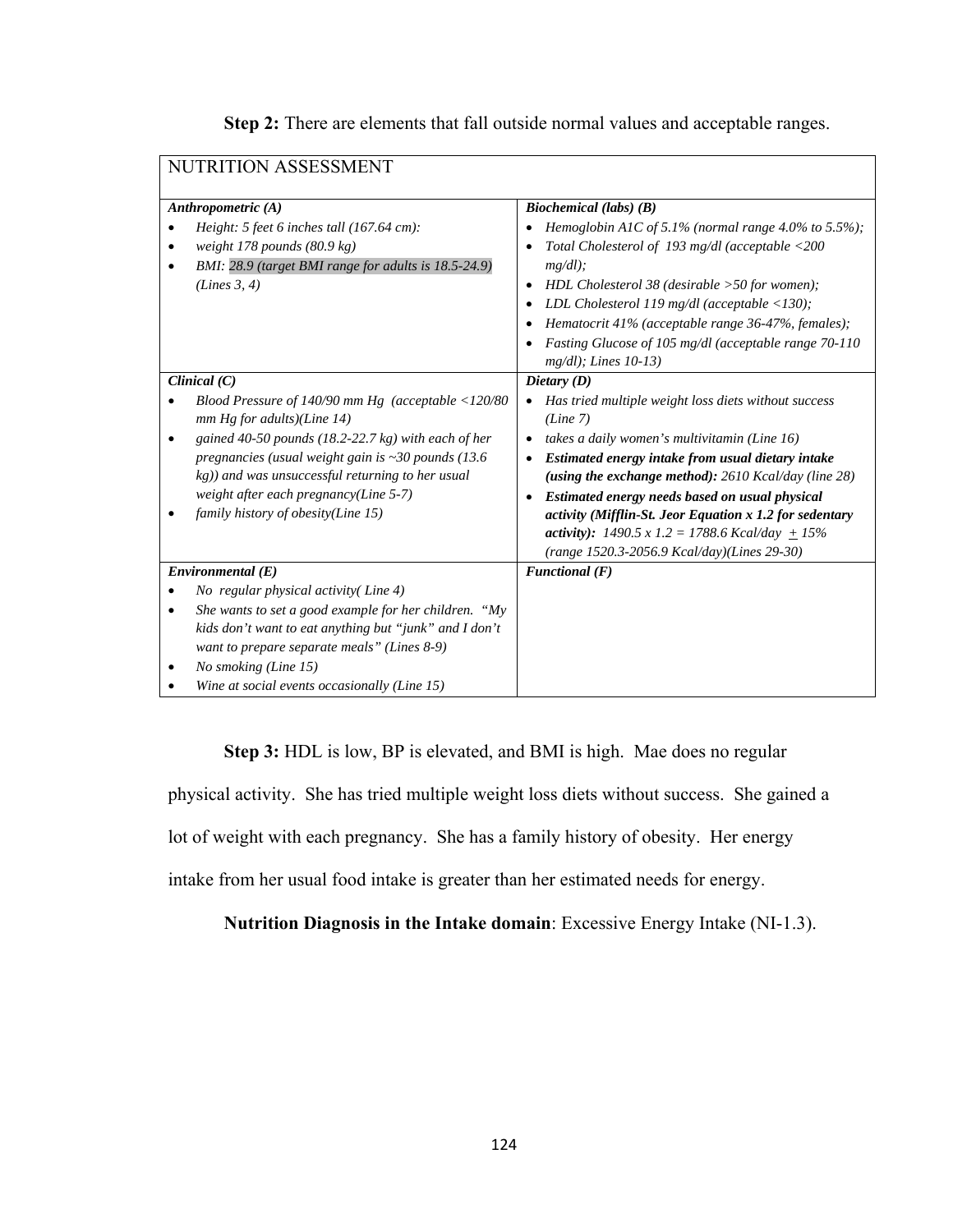**Step 4:** Construct a PES statement corresponding to the IDNT of Excessive

Energy Intake (NI-1.3) by filling in the grid with details from the nutrition assessment

that correspond to the structure of the PES statement.

| NUTRITION ASSESSMENT                                                                                                                                                                                                                                                                                                                                                                |                                                                                                                                                                                                                                                                                                                                                                                                                                                                                                                                  |  |
|-------------------------------------------------------------------------------------------------------------------------------------------------------------------------------------------------------------------------------------------------------------------------------------------------------------------------------------------------------------------------------------|----------------------------------------------------------------------------------------------------------------------------------------------------------------------------------------------------------------------------------------------------------------------------------------------------------------------------------------------------------------------------------------------------------------------------------------------------------------------------------------------------------------------------------|--|
| Anthropometric (A)<br>Height: 5 feet 6 inches tall (167.64 cm):<br>$\bullet$<br>weight 178 pounds $(80.9 \text{ kg})$<br>$\bullet$<br>BMI: 28.9 (target BMI range for adults is 18.5-24.9)<br>$\bullet$<br>(Lines 3, 4)                                                                                                                                                             | <b>Biochemical</b> (labs) (B)<br>Hemoglobin A1C of 5.1% (normal range 4.0% to<br>$\bullet$<br>$5.5\%$ ;<br>Total Cholesterol of 193 mg/dl (acceptable <200<br>$\bullet$<br>$mg/dl$ );<br>HDL Cholesterol 38 (desirable >50 for women);<br>$\bullet$<br>LDL Cholesterol 119 mg/dl (acceptable $\langle$ 130);<br>$\bullet$<br>Hematocrit 41% (acceptable range 36-47%,<br>$\bullet$<br>females);<br>Fasting Glucose of 105 mg/dl (acceptable range 70-<br>$\bullet$<br>110 mg/dl); Lines 10-13)                                   |  |
| Clinical $(C)$<br>Blood Pressure of 140/90 mm Hg (acceptable<br>$\bullet$<br><120/80 mm Hg for adults)(Line 14)<br>gained 40-50 pounds (18.2-22.7 kg) with each of her<br>$\bullet$<br>pregnancies (usual weight gain is $\sim$ 30 pounds (13.6)<br>kg)) and was unsuccessful returning to her usual<br>weight after each pregnancy(Line 5-7)<br>family history of obesity(Line 15) | Dietary (D)<br>Has tried multiple weight loss diets without success<br>$\bullet$<br>(Line 7)<br>takes a daily women's multivitamin (Line 16)<br>$\bullet$<br>Estimated energy intake from usual dietary intake<br>$\bullet$<br>(using the exchange method): 2610 Kcal/day (Line<br>28)<br>Estimated energy needs based on usual physical<br>$\bullet$<br>activity (Mifflin-St. Jeor Equation x 1.2 for<br>sedentary activity): $1490.5 \times 1.2 = 1788.6$ Kcal/day<br>$+ 15\%$ (range 1520.3-2056.9 Kcal/day)(Lines 29-<br>30) |  |
| Environmental(E)<br>No regular physical activity(Line 4)<br>$\bullet$<br>She wants to set a good example for her children.<br>$\bullet$<br>"My kids don't want to eat anything but "junk" and I<br>don't want to prepare separate meals" (Lines 8-9)<br>No smoking (Line 15)<br>٠<br>Wine at social events occasionally (Line 15)<br><b>NUTRITION DIAGNOSIS</b>                     | Functional $(F)$                                                                                                                                                                                                                                                                                                                                                                                                                                                                                                                 |  |
| Nutrition Diagnosis #1 Problem Excessive Energy Intake (NI-1.3)                                                                                                                                                                                                                                                                                                                     |                                                                                                                                                                                                                                                                                                                                                                                                                                                                                                                                  |  |
| Etiology: <i>related to</i> current energy intake 2610 kcal/day (line 28) is greater than<br>needs of 1788 kcal/day (line 29)<br>estimated                                                                                                                                                                                                                                          |                                                                                                                                                                                                                                                                                                                                                                                                                                                                                                                                  |  |
| Sign/Symptoms : as evidenced by an elevated BMI: 28.9 (target BMI range for adults is<br>$18.5-24.9$ (Lines 3, 4)<br>End of Example #1                                                                                                                                                                                                                                              |                                                                                                                                                                                                                                                                                                                                                                                                                                                                                                                                  |  |
|                                                                                                                                                                                                                                                                                                                                                                                     |                                                                                                                                                                                                                                                                                                                                                                                                                                                                                                                                  |  |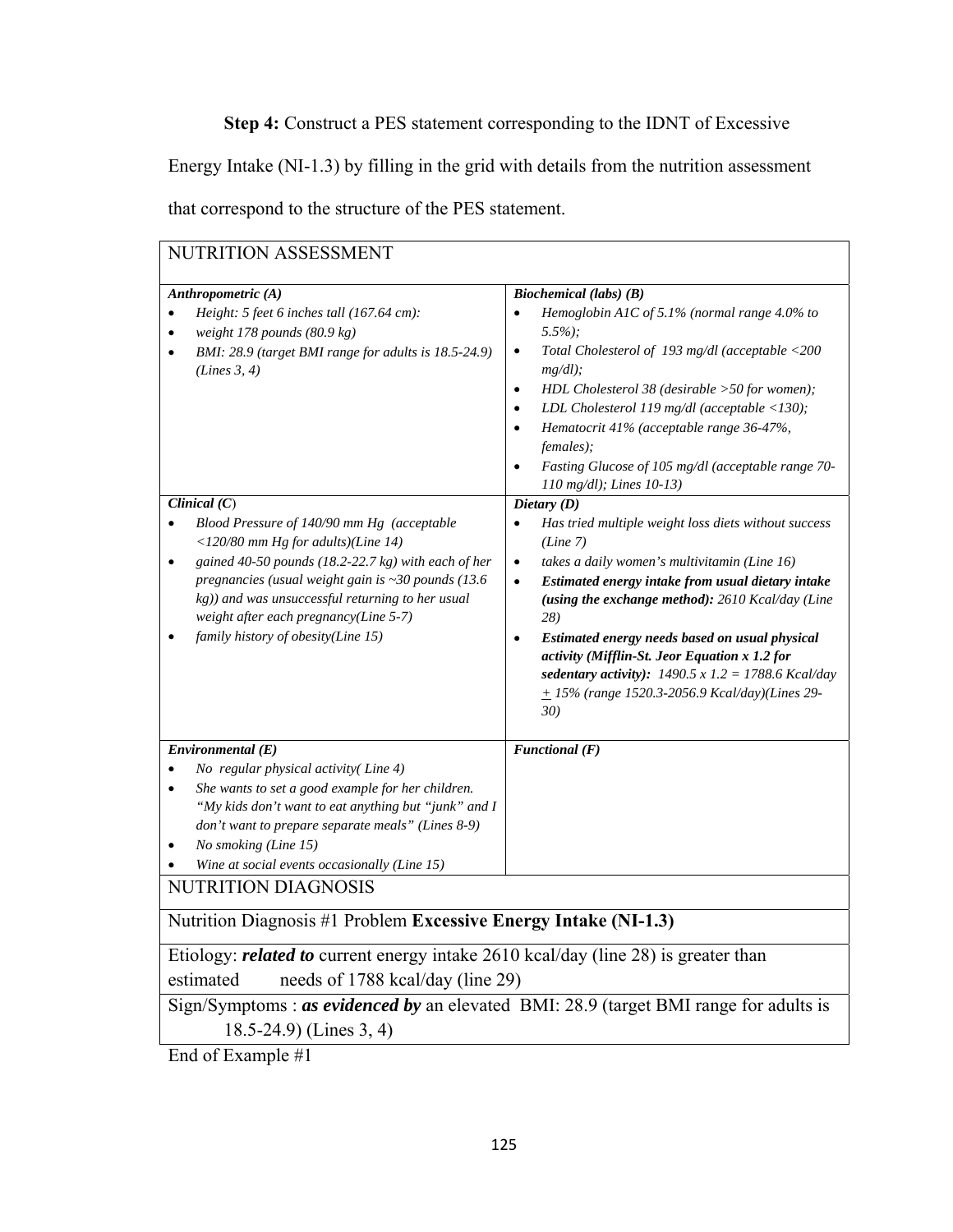#### **Case Study #2 Product Oriented Worked Example (PDWE)-Learning Phase**

Case details adapted from Brown, J. E. (ed.) (2005) Nutrition through the lifecycle 2nd Ed. Thomson and Wadsworth, Belmont, CA.

### **Case Study #2. Kate Goode -PDWE**

 Kate Goode is 25 years old and is training for her first marathon with some college friends. She is a graduate student and has been referred to you by the staff at the university clinic because she has questions about staying healthy and strong as she trains. Kate was active in high school sports and has maintained a high level of physical activity in college by participating in recreational sports. The new training schedule for the marathon has increased her regularly planned physical activity from about one hour (1) six days per week to two hours (2) six days per week. Kate is 5 feet 8 inches tall (174.1 cm) and weighs 135 pounds (61.4 kg). Her Body Mass Index (BMI) is 20.3 (target BMI for adults is 18.5-24.9). Her immediate family has no history of chronic illness. Kate does not use any tobacco products. She drinks beer or wine socially one or two times a month. She likes most foods though she avoids fried foods and desserts except occasional ice cream. She has been eating a lot of meat and fish lately to increase her protein intake.

 **Current calorie and protein intake based on her 24 hour dietary recall:** 2090 kcal/day and 120 g/day of protein **Estimated Energy Needs (Mifflin-St. Jeor x 2.0 for high physical activity):** 1417 x

- 2.0= 2835 kcal/day + 15% (range 2409.8-3260.3 kcal/day)
- **Estimated Protein Needs (0.8-1.2 g/kg):** 49-73.7g/day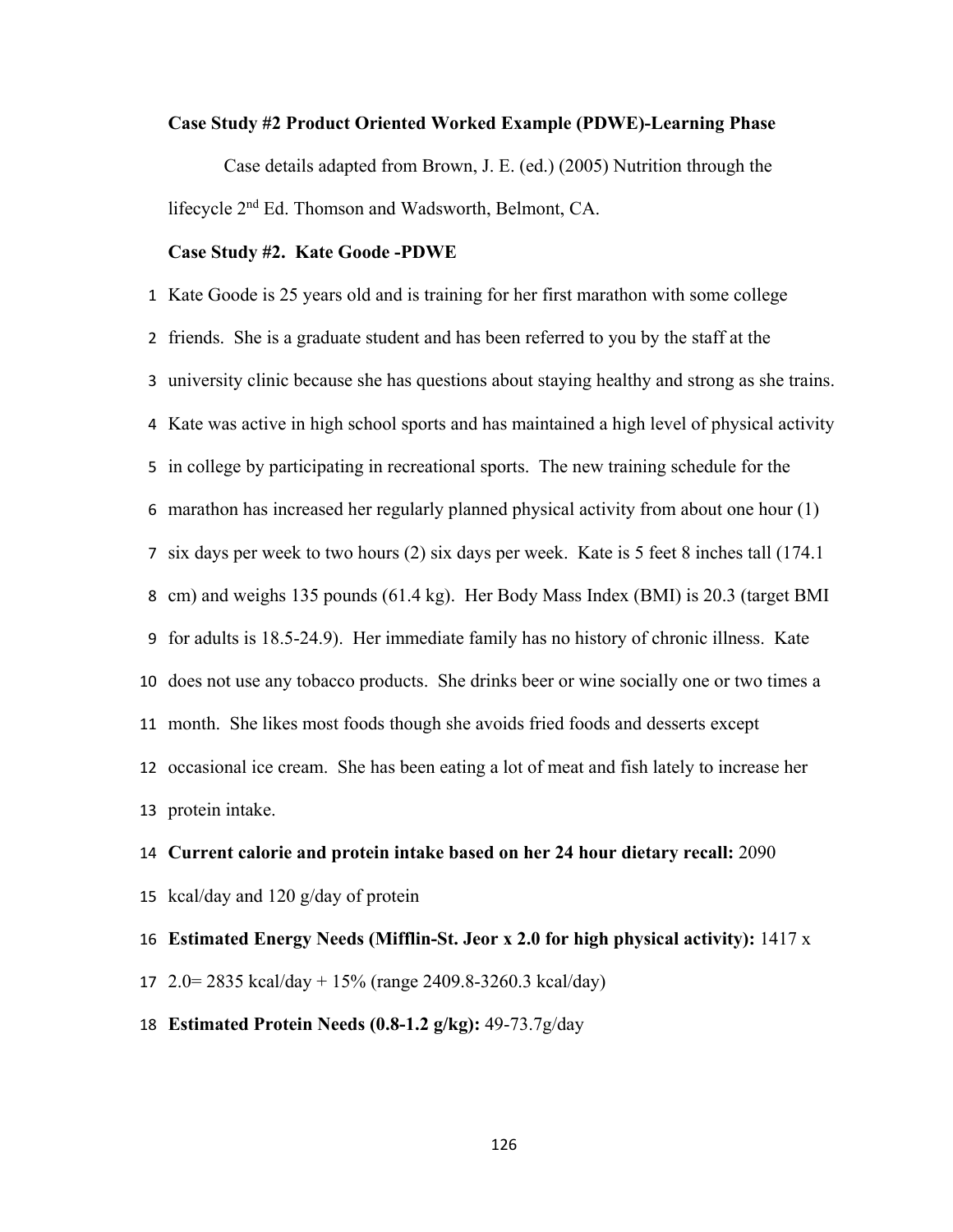**Step 1**: Determine the portions of the case study that correspond to each of these

components of a nutrition assessment: Anthropometric (A), Biochemical (labs) (B),

Clinical (C), Dietary (D), Environmental (E), and Functional (F).

| NUTRITION ASSESSMENT                                                                                                                                                                                                                                                          |                                                                                                                                                                                                                                                                                                                                                                                                                                                                                                                                                                                                                   |  |
|-------------------------------------------------------------------------------------------------------------------------------------------------------------------------------------------------------------------------------------------------------------------------------|-------------------------------------------------------------------------------------------------------------------------------------------------------------------------------------------------------------------------------------------------------------------------------------------------------------------------------------------------------------------------------------------------------------------------------------------------------------------------------------------------------------------------------------------------------------------------------------------------------------------|--|
| Anthropometric (A)<br>Kate is 5 feet 8 inches tall (174.1 cm) and weighs<br>135 pounds $(61.4 \text{ kg})$ . (line 7)<br>Her Body Mass Index (BMI) is 20.3 (target BMI for<br>$\bullet$<br><i>adults is 18.5-24.9).</i> ( <i>line 8</i> )                                     | Biochemical (labs) $(B)$                                                                                                                                                                                                                                                                                                                                                                                                                                                                                                                                                                                          |  |
| Clinical (C)<br>Her immediate family has no history of chronic<br>illness.(line 8-9)                                                                                                                                                                                          | Dietary $(D)$<br>She likes most foods though she avoids fried foods and<br>desserts except occasional ice cream.<br>She has been eating a lot of meat and fish lately to<br>$\bullet$<br>increase her protein intake.<br>Current calorie and protein intake based on her 24<br>$\bullet$<br>hour dietary recall: 2090 kcal/day and 120 g/day of<br>protein<br>Estimated Energy Intake (Mifflin-St. Jeor x 2.0 for<br>high physical activity): $1417 \times 2.0 = 2835 + 15\%$<br>(range 2409.8-3260.3 kcal/day)<br>Estimated Protein Needs $(0.8-1.2 \text{ g/kg})$ : 49-73.7g/day<br>$\bullet$<br>$(line 12-16)$ |  |
| Environmental(E)<br>Kate does not use any tobacco products. (line 9)                                                                                                                                                                                                          | Functional $(F)$                                                                                                                                                                                                                                                                                                                                                                                                                                                                                                                                                                                                  |  |
| She drinks beer or wine socially one or two times a<br>٠<br>month. (line 10)<br>The new training schedule for the marathon has<br>increased her regularly planned physical activity<br>from about one hour six days per week to two hours<br>six days per week. (line $5-6$ ) |                                                                                                                                                                                                                                                                                                                                                                                                                                                                                                                                                                                                                   |  |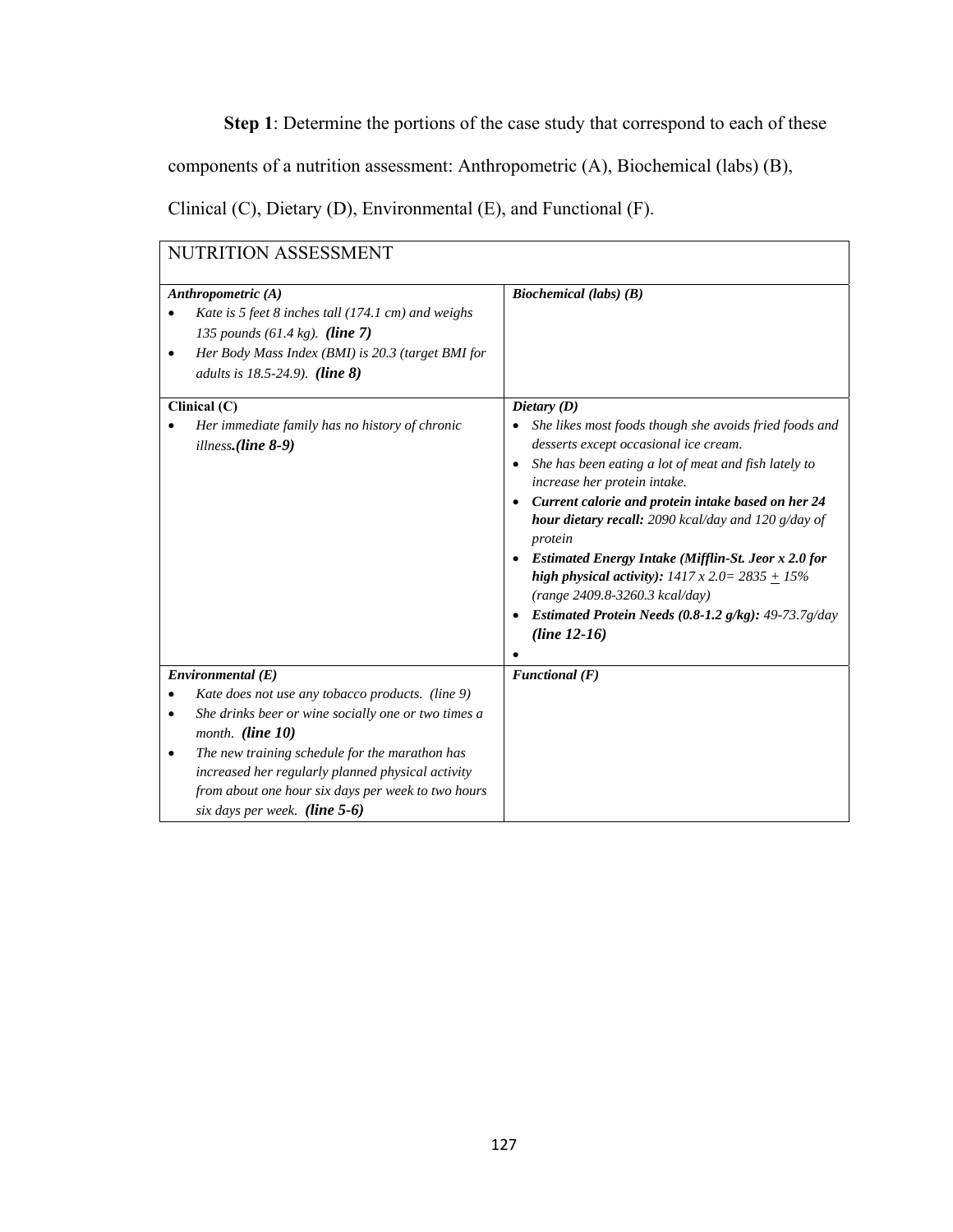| NUTRITION ASSESSMENT                                                 |                                                                                                 |  |
|----------------------------------------------------------------------|-------------------------------------------------------------------------------------------------|--|
|                                                                      |                                                                                                 |  |
| Anthropometric (A)                                                   | Biochemical (labs) $(B)$                                                                        |  |
| Kate is 5 feet 8 inches tall $(174.1 \text{ cm})$ and weighs         |                                                                                                 |  |
| 135 pounds $(61.4 \text{ kg})$ . (line 7)                            |                                                                                                 |  |
| Her Body Mass Index (BMI) is 20.3 (target BMI for                    |                                                                                                 |  |
| adults is 18.5-24.9). (line 8)                                       |                                                                                                 |  |
|                                                                      |                                                                                                 |  |
| Clinical $(C)$                                                       | Dietary $(D)$                                                                                   |  |
| Her immediate family has no history of chronic<br>illness.(line 8-9) | She likes most foods though she avoids fried foods and<br>desserts except occasional ice cream. |  |
|                                                                      | She has been eating a lot of meat and fish lately to<br>$\bullet$                               |  |
|                                                                      | increase her protein intake.                                                                    |  |
|                                                                      | Current calorie and protein intake based on her 24<br>$\bullet$                                 |  |
|                                                                      | hour dietary recall: 2090 kcal/day and 120 g/day of                                             |  |
|                                                                      | protein                                                                                         |  |
|                                                                      | <b>Estimated Energy Intake (Mifflin-St. Jeor x 2.0 for</b>                                      |  |
|                                                                      | high physical activity): $1417 \times 2.0 = 2835 + 15\%$                                        |  |
|                                                                      | (range 2409.8-3260.3 kcal/day)                                                                  |  |
|                                                                      | <b>Estimated Protein Needs (0.8-1.2 g/kg):</b> 49-73.7g/day                                     |  |
|                                                                      | $(line 12-16)$                                                                                  |  |
|                                                                      |                                                                                                 |  |
| Environmental(E)                                                     | Functional $(F)$                                                                                |  |
| Kate does not use any tobacco products. (line 9)                     |                                                                                                 |  |
| She drinks beer or wine socially one or two times a                  |                                                                                                 |  |
| month. (line $10$ )                                                  |                                                                                                 |  |
| The new training schedule for the marathon has                       |                                                                                                 |  |
| increased her regularly planned physical activity                    |                                                                                                 |  |
| from about one hour six days per week to two hours                   |                                                                                                 |  |
| six days per week. (line 5-6)                                        |                                                                                                 |  |

**Step 2:** There are elements that fall outside normal values and acceptable ranges.

**Step 3:** Calorie intake is below what estimated needs will be for training and

weight maintenance and protein intake is greater than estimated needs.

**Nutrition Diagnoses in the Intake domain**: Predicted suboptimal energy intake

(NI 1.4) and Excessive protein intake (NI 5.7.2)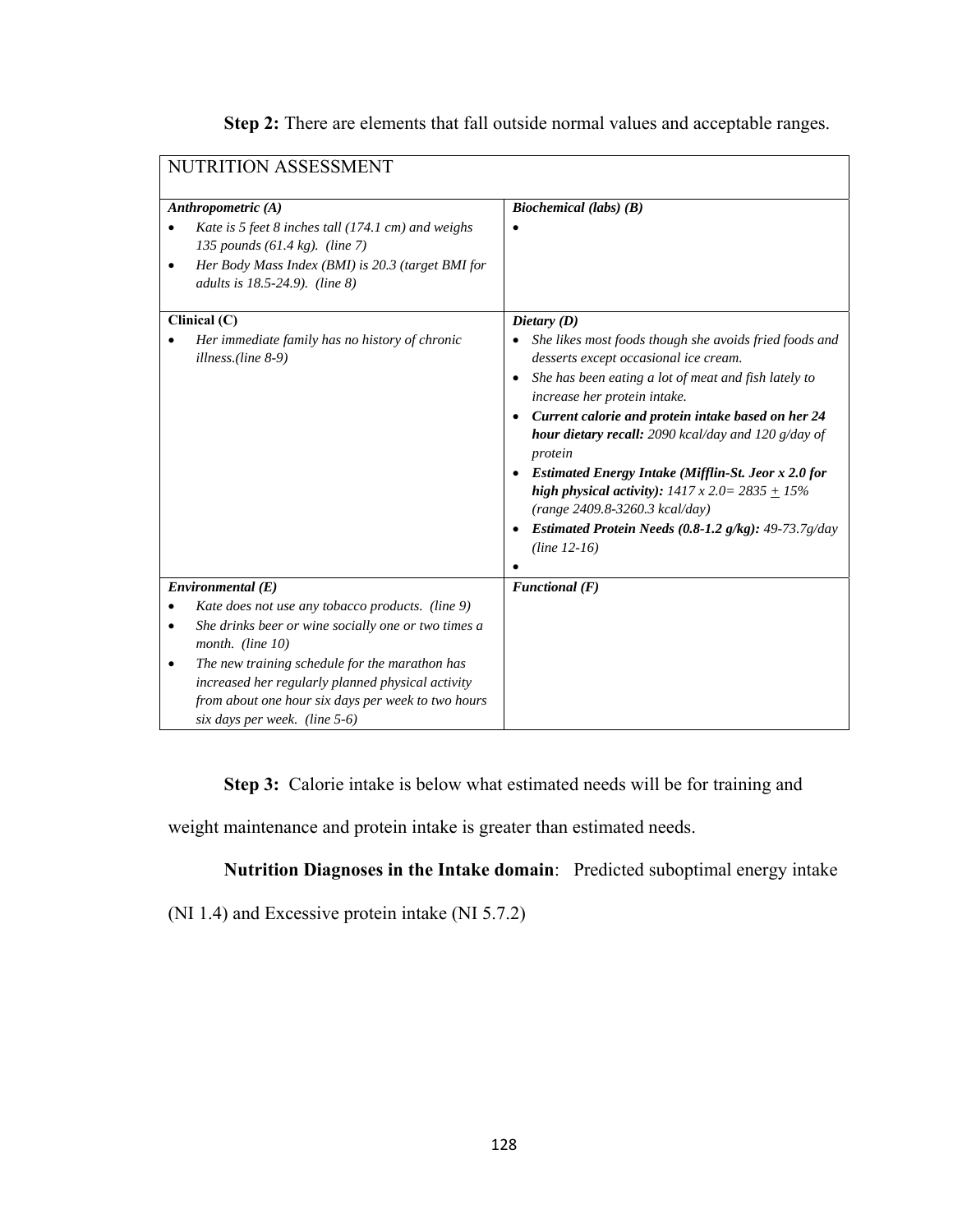**Step 4:** Construct a PES statement corresponding to the IDNT of Predicted

suboptimal energy intake (NI 1.4) and Excessive protein intake (NI 5.7.2) by filling in the grid with details from the nutrition assessment that correspond to the structure of the PES statement.

| NUTRITION ASSESSMENT                                                                                                                                                                                                                                                                                                                                            |                                                                                                                                                                                                                                                                                                                                                                                                                                                                                                                                                                                                  |  |
|-----------------------------------------------------------------------------------------------------------------------------------------------------------------------------------------------------------------------------------------------------------------------------------------------------------------------------------------------------------------|--------------------------------------------------------------------------------------------------------------------------------------------------------------------------------------------------------------------------------------------------------------------------------------------------------------------------------------------------------------------------------------------------------------------------------------------------------------------------------------------------------------------------------------------------------------------------------------------------|--|
| Anthropometric (A)<br>Kate is 5 feet 8 inches tall (174.1 cm) and weighs<br>135 pounds $(61.4 \text{ kg})$ . (line 7)<br>Her Body Mass Index (BMI) is 20.3 (target BMI for<br>$\bullet$<br>adults is 18.5-24.9). (line 8)                                                                                                                                       | <b>Biochemical</b> (labs) (B)                                                                                                                                                                                                                                                                                                                                                                                                                                                                                                                                                                    |  |
| Clinical (C)<br>Her immediate family has no history of chronic<br>$\bullet$<br>illness.(line 8-9)                                                                                                                                                                                                                                                               | Dietary $(D)$<br>She likes most foods though she avoids fried foods and<br>desserts except occasional ice cream.<br>She has been eating a lot of meat and fish lately to<br>$\bullet$<br>increase her protein intake.<br>Current calorie and protein intake based on her 24<br>hour dietary recall: 2090 kcal/day and 120 g/day of<br>protein<br><b>Estimated Energy Intake (Mifflin-St. Jeor x 2.0 for</b><br>high physical activity): $1417 \times 2.0 = 2835 + 15\%$<br>(range 2409.8-3260.3 kcal/day)<br>Estimated Protein Needs (0.8-1.2 g/kg): 49-73.7g/day<br>$\bullet$<br>$(line 12-16)$ |  |
| Environmental(E)<br>Kate does not use any tobacco products. (line 9)<br>She drinks beer or wine socially one or two times a<br>$\bullet$<br>month. (line 10)<br>The new training schedule for the marathon has<br>٠<br>increased her regularly planned physical activity<br>from about one hour six days per week to two hours<br>six days per week. (line 5-6) | $\overline{F}$ unctional (F)                                                                                                                                                                                                                                                                                                                                                                                                                                                                                                                                                                     |  |
| NUTRITION DIAGNOSIS                                                                                                                                                                                                                                                                                                                                             |                                                                                                                                                                                                                                                                                                                                                                                                                                                                                                                                                                                                  |  |
| Nutrition Diagnosis #1 Problem Predicted suboptimal energy intake (NI 1.4)                                                                                                                                                                                                                                                                                      |                                                                                                                                                                                                                                                                                                                                                                                                                                                                                                                                                                                                  |  |
| Etiology: <i>related to</i> increased training for a marathon (lines 5-6)                                                                                                                                                                                                                                                                                       |                                                                                                                                                                                                                                                                                                                                                                                                                                                                                                                                                                                                  |  |
| Sign/Symptoms: as <i>evidenced by</i> usual intake of energy of 2090 kcal/day compared to<br>estimated needs of 2835 kcal for day for training and weight maintenance. (lines 12-15)                                                                                                                                                                            |                                                                                                                                                                                                                                                                                                                                                                                                                                                                                                                                                                                                  |  |
| NUTRITION DIAGNOSIS                                                                                                                                                                                                                                                                                                                                             |                                                                                                                                                                                                                                                                                                                                                                                                                                                                                                                                                                                                  |  |
| Nutrition Diagnosis #2 Problem Excessive protein intake (NI 5.7.2)                                                                                                                                                                                                                                                                                              |                                                                                                                                                                                                                                                                                                                                                                                                                                                                                                                                                                                                  |  |
| Etiology: <i>related to</i> eating a lot of meat and fish lately to increase her protein intake (line                                                                                                                                                                                                                                                           |                                                                                                                                                                                                                                                                                                                                                                                                                                                                                                                                                                                                  |  |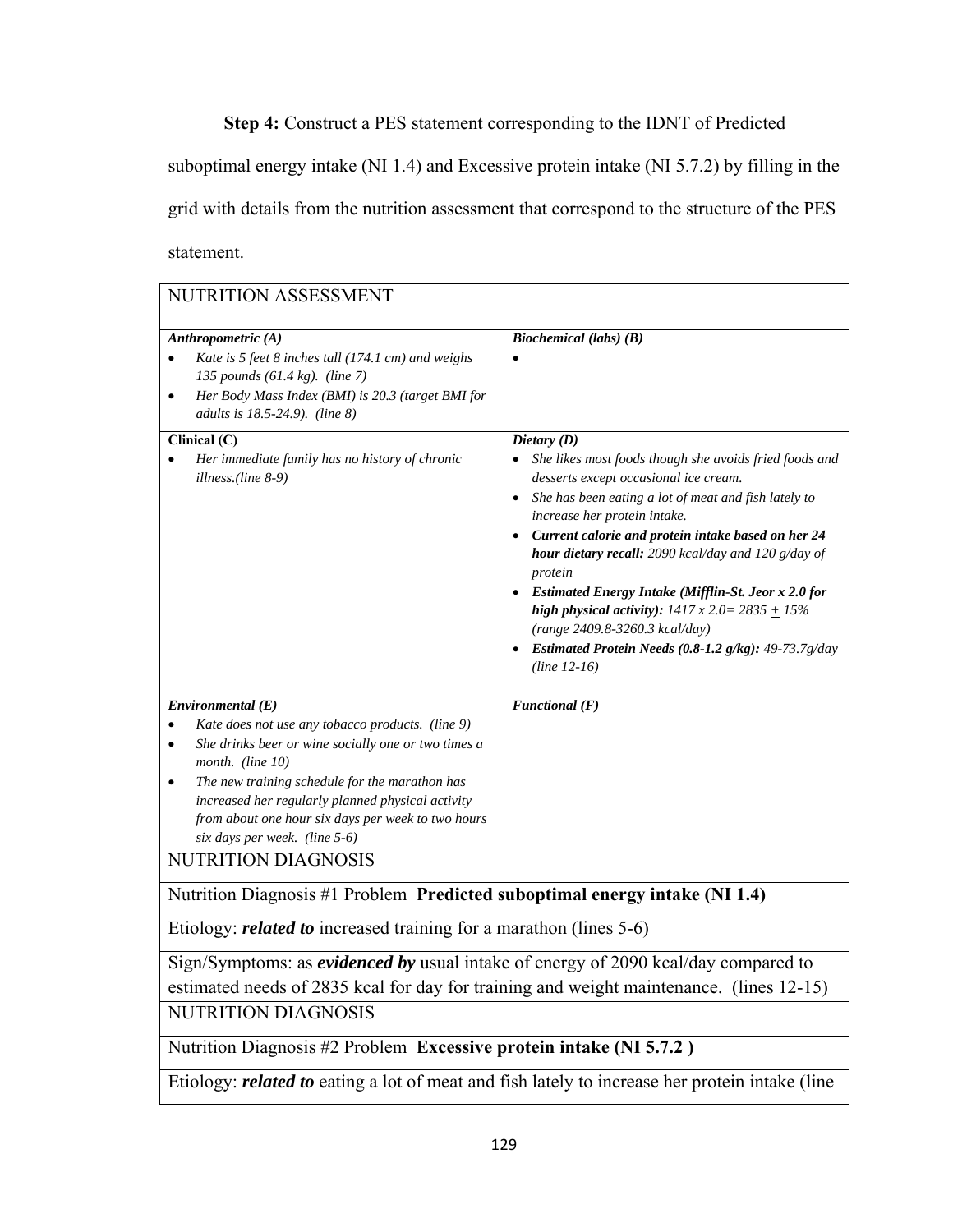Sign/Symptoms: *as evidenced by* estimated protein needs between 49-73.7 g/day (line 16) compared to current dietary protein of intake at 120g/day (line 13) End of Example #2

11)

#### **Appendix L – Process Oriented Worked Example (PSWE)-Learning Phase**

You are a student enrolled in a program to train you to be a nutrition professional in the United States health care system. Nutrition professionals design nutrition care plans for prevention, treatment, and management of nutrition problems in humans. They function as part of a healthcare team that typically includes doctors, nurses, and other health professionals. Nutrition professionals are the nutrition experts and are integral to successful medical care of individuals.

 The following worked examples outline the steps taken when establishing a nutrition diagnosis and labeling that diagnosis using International Dietetics and Nutrition Terminology (IDNT) and writing a Problem, Etiology, and Signs/Symptoms (PES) statement consistent with that diagnosis. The PES statement is the format required to document the nutrition diagnosis in the patient's medical record. The purpose of using standardized language such as IDNT is to describe nutrition problems consistently so that they are clear to all who care for a particular individual patient. Enhanced communication and documentation leads to improved patient care.

 A nutrition diagnosis identifies a specific nutrition problem that can be treated or managed by a nutrition professional using a nutrition intervention. Nutrition professionals write a PES statement to describe the problem, its root cause, and the assessment data that provide evidence for the diagnosis. The format for the PES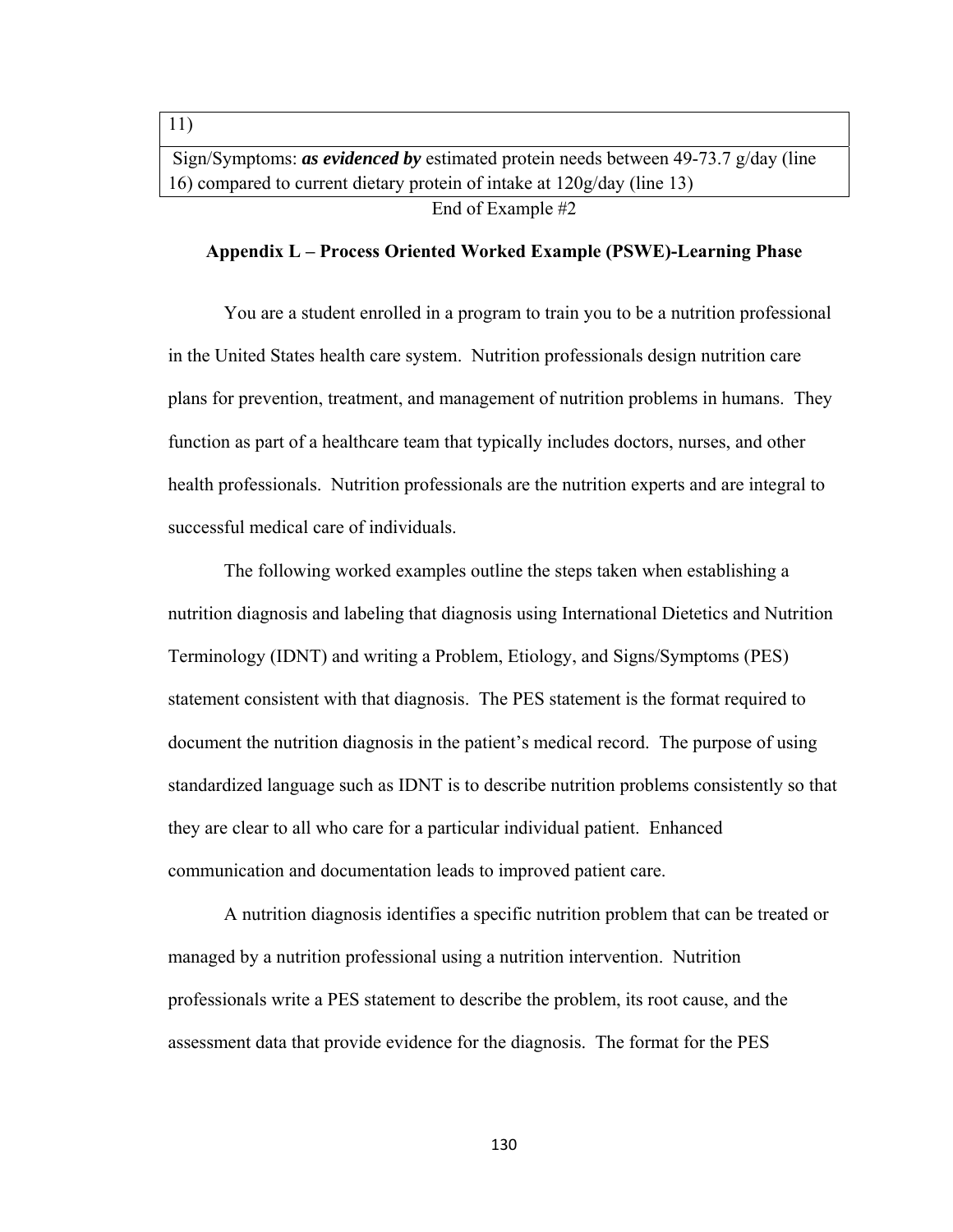statement is "\_\_\_\_\_\_\_\_\_\_\_ (nutrition problem (P) using IDNT) **related to** \_\_\_\_\_\_\_\_\_

*(Evidence*  $(E)$ *) as evidenced by \_\_\_\_\_\_\_\_ (Signs and Symptoms*  $(S)$ *)*".

 The nutrition diagnoses presented in the examples will be within the intake domain, though other domains exist for IDNT. A one-page abridged handout listing the IDNT for the intake domain is included for your reference as you study the examples.

### **Case Study #1 Process Oriented Worked Example (PSWE)-Learning Phase**

Case details adapted from Emery, E. Z. (2012) *Clinical Case Studies for the Nutrition Care Process,* pg. 53-59.

**Case Study #1**

#### 1 **Mae Jones PSWE**

 Mae Jones, a 41 year old mother of two, was referred by her doctor, for nutrition therapy. She is 5 feet 6 inches tall (167.64 cm) and weighs 178 pounds (80.9 kg). Her BMI is 28.9 (target BMI range for adults is 18.5-24.9). She reports she does not engage in any regular physical activity; however she was an athlete in high school. She gained 40-50 6 pounds (18.2-22.7 kg) with each of her pregnancies (usual weight gain  $\sim$ 30 pounds (13.6) kg) and was unsuccessful returning to her usual weight after each pregnancy. She has tried multiple weight loss diets over the years without long term success. She wants to set a good example for her children. "My kids don't want to eat anything but "junk" and I don't want to prepare separate meals" Biochemical studies (labs) reveal a Hemoglobin A1C of 5.1% (normal range 4.0% to 5.5%); total cholesterol of 193 mg/dl (acceptable <200 mg/dl); HDL cholesterol 38

13 (desirable >50 for women); LDL Cholesterol 119 mg/dl (acceptable <130); Hematocrit

14 41% (acceptable range 36-47%, females); fasting glucose of 105 mg/dl (acceptable range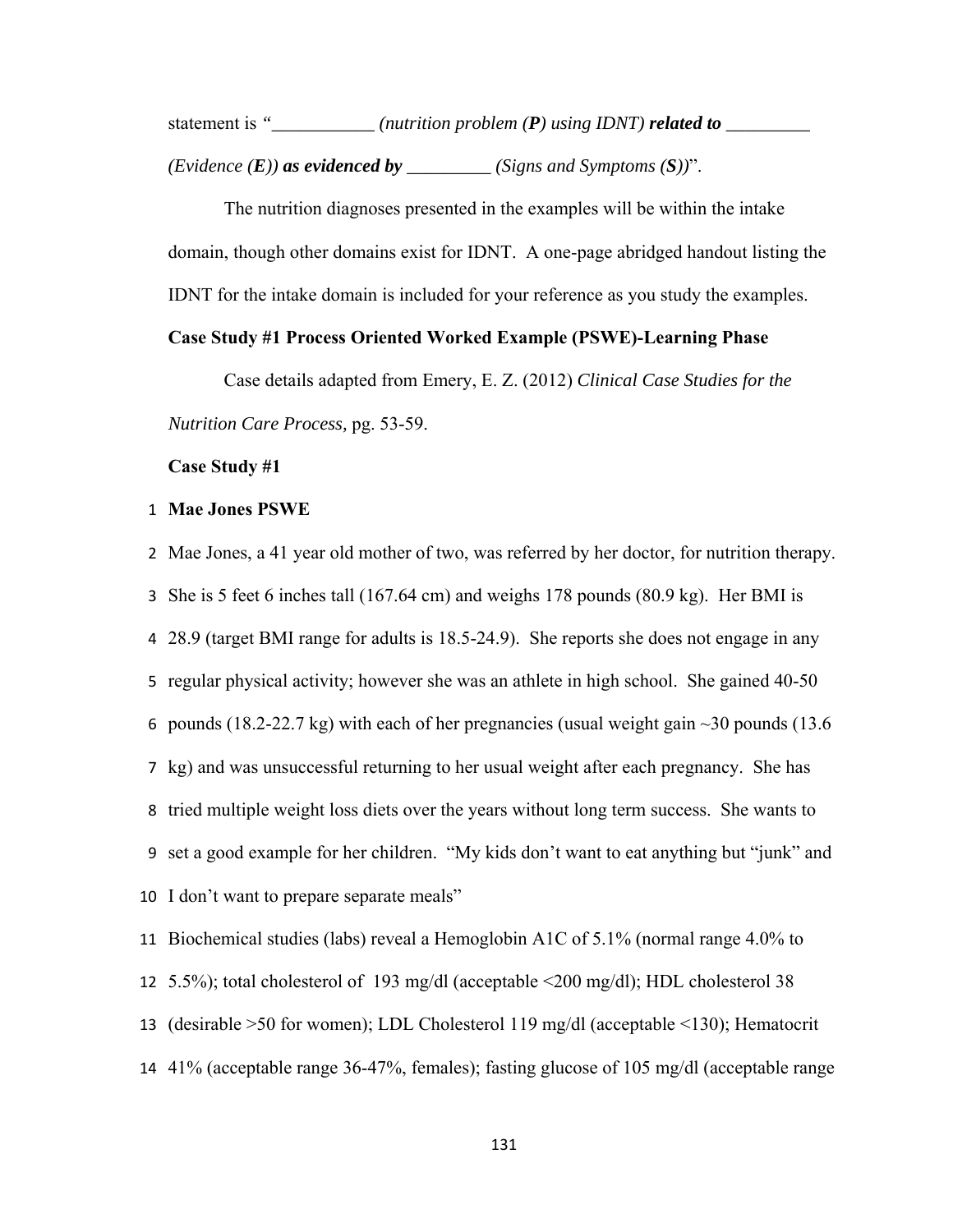adults). Mae reports a family history of obesity on her father's side. She does not smoke and drinks wine occasionally at social events. She is taking no routine medications, however she does take a daily women's multivitamin. Her usual food intake includes: **Breakfast:** 1 large latte or cappuccino after dropping the kids off at school **• Morning snack:** 1 donut and small glass of 2% milk **• Lunch:** Peanut butter and jelly sandwich on white bread, 1 apple or orange, 1 can of cola **Afternoon snack:** cookies and milk with the kids after school

70-110 mg/dl); and blood pressure of 140/90 mm Hg (acceptable <120/80 mm Hg for

- **Dinner:** beef or chicken entrée (prepared at home), potatoes (various recipes), corn or
- peas, green salad with ranch dressing, ice cream, pudding, or Jell-O dessert with water to drink
- **Evening snack:** fruit juice, snack crackers or chips

**Estimated energy intake from usual dietary intake (using the exchange method):**

2610 Kcal/day

**Estimated energy needs based on usual physical activity (Mifflin-St. Jeor Equation x** 

- **1.2 for sedentary activity):** 1490.5 x 1.2 = 1788.6 Kcal/day + 15% (range 1520.3-
- 2056.9 Kcal/day)
- (Mifflin, St Jeor, Hill, Scott, Daugherty, & Koh, 1990)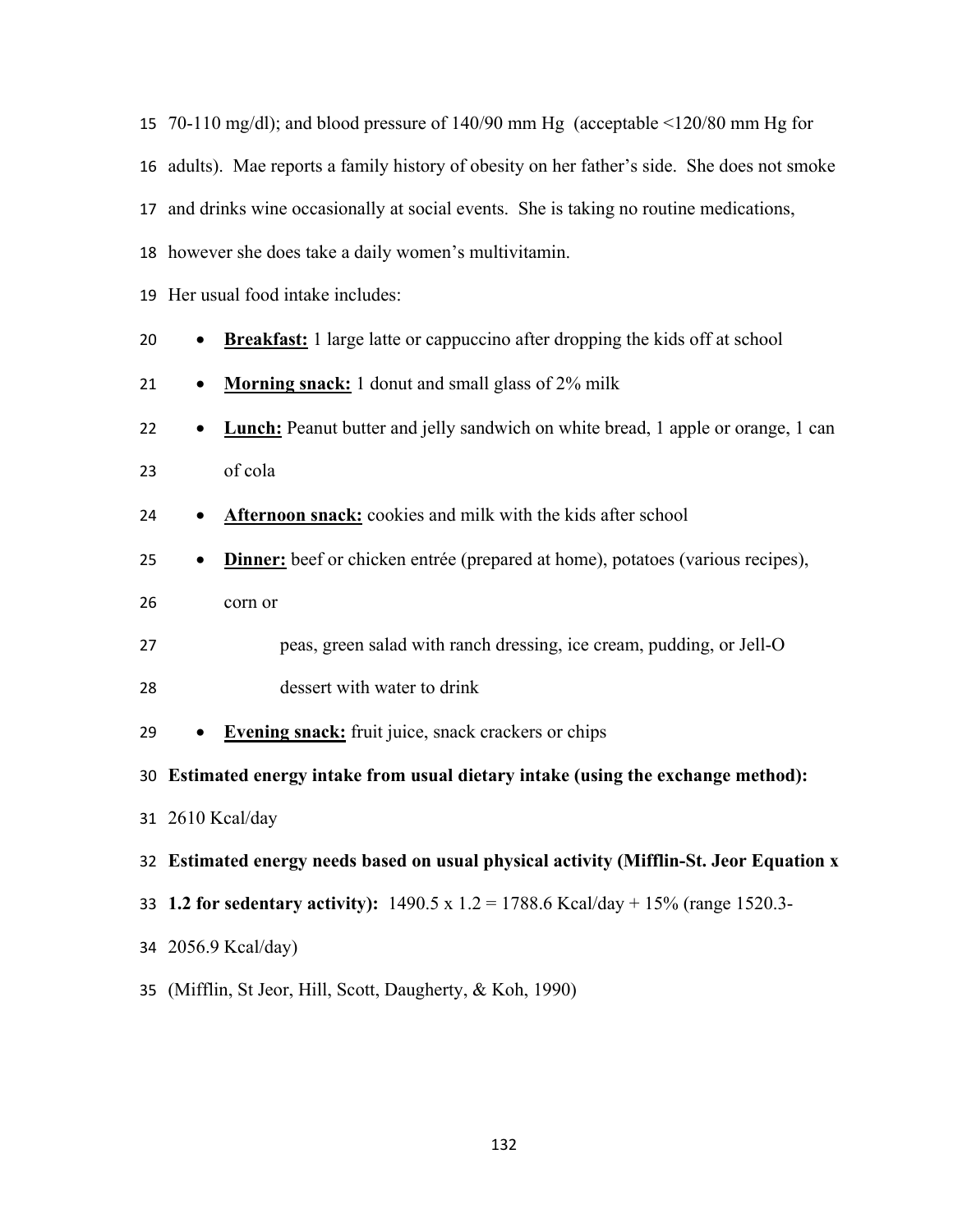**Step 1:** Determine the portions of the case study that correspond to each of these components of a nutrition assessment: Anthropometric (A), Biochemical (labs) (B), Clinical (C), Dietary (D), Environmental (E), and Functional (F).

*Assessment data can come from patients directly through interview, observations, and measurement or from the medical record or referring healthcare provider. Anthropometric data is height, weight, weight history and any calculations made with that data such as BMI. It can also include other data focused on body composition such as measuring body fat or lean body mass. Biochemical data comes from laboratory tests or other metabolic studies. Clinical data comes from your own observations or by other healthcare providers and includes other tests that are communicated in the medical record or in direct conversation with other members of the healthcare team. Clinical data may also include any past medical or family history. Dietary data includes food and fluid intake, supplement use, and any food beliefs or behaviors. Environmental data outlines daily living and working conditions that may impact nutrition related problems. Functional data relates to any difficulties an individual might have with oral food consumption such as limited motor skills for preparing and eating meals. The personal history in a case may provide information that enhances or clarifies the information in the other portions of the assessment.* 

| INUTIVITI ADDEDDIVIENT                                 |                                                                |  |  |  |
|--------------------------------------------------------|----------------------------------------------------------------|--|--|--|
| Anthropometric $(A)$                                   | Biochemical (labs) $(B)$                                       |  |  |  |
| Height: 5 feet 6 inches tall $(167.64 \text{ cm})$ :   | Hemoglobin A1C of 5.1% (normal range $4.0\%$ to                |  |  |  |
| weight 178 pounds $(80.9 \text{ kg})$                  | $5.5\%$ :                                                      |  |  |  |
| BMI: $28.9$ (target BMI range for adults is 18.5-24.9) | Total Cholesterol of 193 $mg/dl$ (acceptable <200<br>$\bullet$ |  |  |  |
| (Lines 3, 4)                                           | $mg/dl$ );                                                     |  |  |  |
|                                                        | HDL Cholesterol 38 (desirable $>50$ for women);                |  |  |  |
|                                                        | LDL Cholesterol 119 mg/dl (acceptable $\langle 130 \rangle$ ;  |  |  |  |
|                                                        | Hematocrit 41% (acceptable range $36-47%$ , females);          |  |  |  |
|                                                        | Fasting Glucose of 105 mg/dl (acceptable range 70-             |  |  |  |

# NUTRITION A SSESSMENT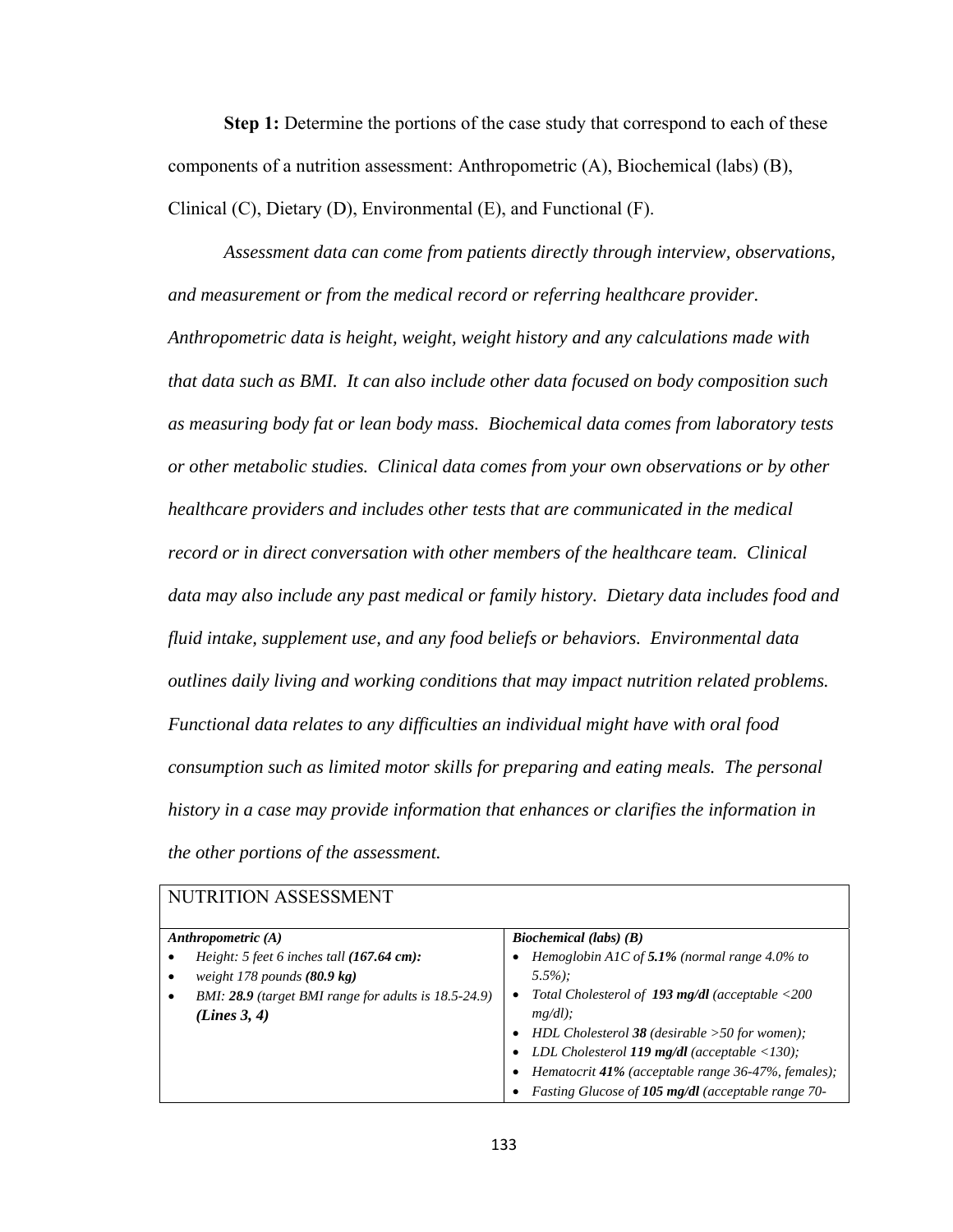|                                                                                                                                                                                                                                                             | 110 mg/dl); (Lines 10-13)                                                                                                                                                                                                                                                                                                                                                                                        |
|-------------------------------------------------------------------------------------------------------------------------------------------------------------------------------------------------------------------------------------------------------------|------------------------------------------------------------------------------------------------------------------------------------------------------------------------------------------------------------------------------------------------------------------------------------------------------------------------------------------------------------------------------------------------------------------|
| Clinical (C)<br>Blood Pressure of $140/90$ mm Hg (acceptable<br><120/80 mm Hg for adults).( <i>Line</i> 14)                                                                                                                                                 | Dietary $(D)$<br>Has tried multiple weight loss diets without success<br>(Line 7)                                                                                                                                                                                                                                                                                                                                |
| gained $40-50$ pounds (18.2-22.7 kg) with each of her<br>pregnancies (usual weight gain is $\sim$ 30 pounds (13.6)<br>kg)) and was unsuccessful returning to her usual<br>weight after each pregnancy $(Line 5-7)$<br>family history of obesity $(Line 15)$ | takes a daily women's multivitamin ( <b>Line 16</b> )<br>$\bullet$<br>Estimated energy intake from usual dietary intake<br>(using the exchange method): $2610$ Kcal/day (Line 28)<br>Estimated energy needs based on usual physical<br>٠<br>activity (Mifflin-St. Jeor Equation $x$ 1.2 for sedentary<br>activity): $1490.5 \times 1.2 = 1788.6$ Kcal/day + 15%<br>$(range 1520.3-2056.9 Kcal/day)(Lines 29-30)$ |
| Environmental(E)                                                                                                                                                                                                                                            | Functional $(F)$                                                                                                                                                                                                                                                                                                                                                                                                 |
| No regular physical activity $\binom{\text{Line 4}}{}$                                                                                                                                                                                                      |                                                                                                                                                                                                                                                                                                                                                                                                                  |
| She wants to set a good example for her children.                                                                                                                                                                                                           |                                                                                                                                                                                                                                                                                                                                                                                                                  |
| "My kids don't want to eat anything but "junk" and                                                                                                                                                                                                          |                                                                                                                                                                                                                                                                                                                                                                                                                  |
| <i>I don't want to prepare separate meals" (Lines 8-</i>                                                                                                                                                                                                    |                                                                                                                                                                                                                                                                                                                                                                                                                  |
| 9)                                                                                                                                                                                                                                                          |                                                                                                                                                                                                                                                                                                                                                                                                                  |
| No smoking (Line 15)                                                                                                                                                                                                                                        |                                                                                                                                                                                                                                                                                                                                                                                                                  |
| Wine at social events occasionally ( <b>Line 15</b> )                                                                                                                                                                                                       |                                                                                                                                                                                                                                                                                                                                                                                                                  |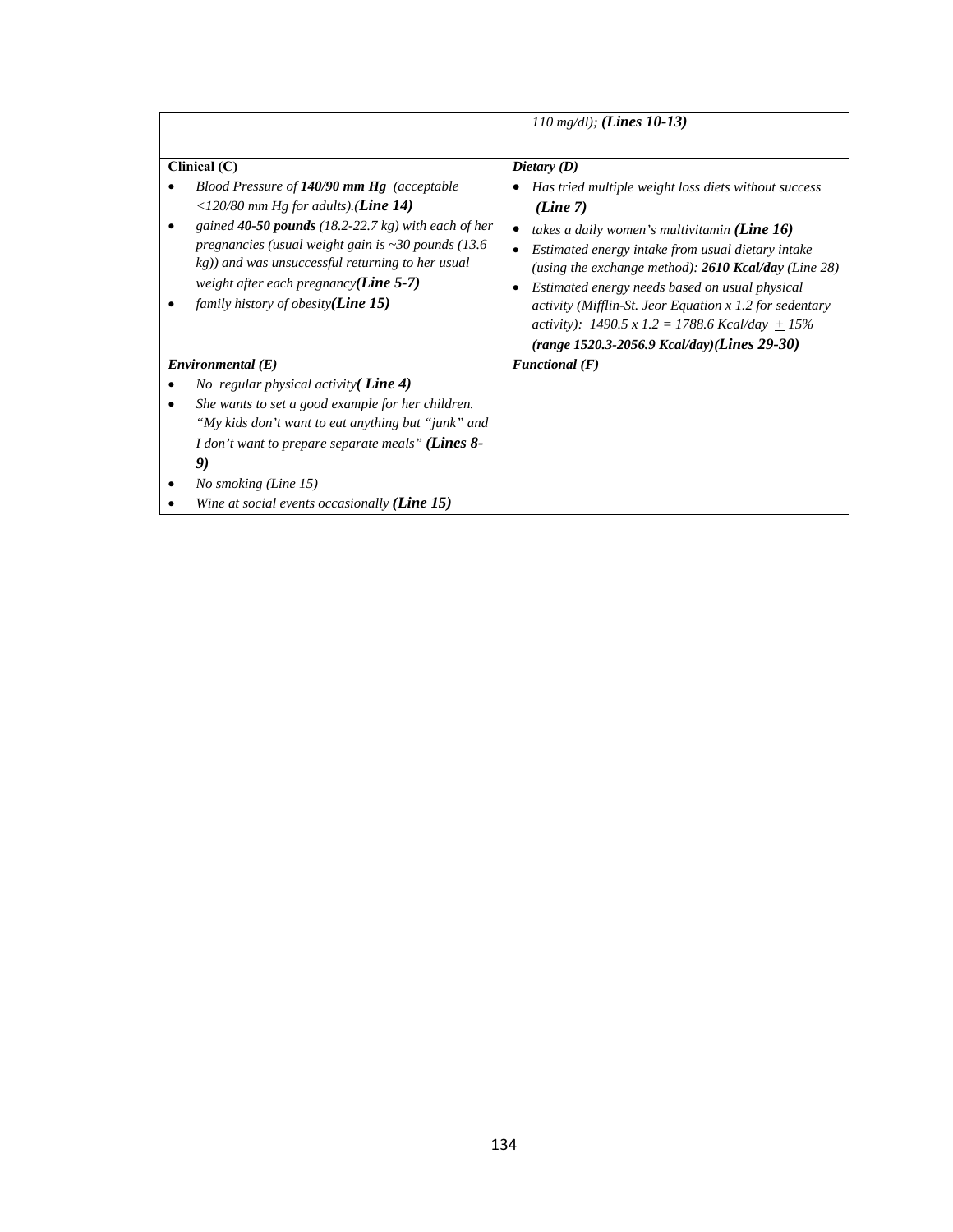**Step 2:** There are elements that fall outside normal values and acceptable ranges.

*Unexpected results or those that fall outside acceptable ranges should be* 

*considered further as signs and symptoms of a nutrition problem. Considering how the elements that are outside the acceptable range are related to each other, especially if there is a pattern that would suggest an underlying cause, provides the clues needed to determine a nutrition diagnosis. Specifically look at the relationship between the assessment data of anthropometrics, biochemical, and clinical and how this relates to dietary information. These should be related if a diagnosis in the intake domain is made. If a nutrition intervention occurs, measuring these elements indicates at a later date whether or not a problem has been resolved or managed.* 

| NUTRITION ASSESSMENT                                                                                                                                                                                                                                                                                                                                                     |                                                                                                                                                                                                                                                                                                                                                                                                                                                                                              |  |  |
|--------------------------------------------------------------------------------------------------------------------------------------------------------------------------------------------------------------------------------------------------------------------------------------------------------------------------------------------------------------------------|----------------------------------------------------------------------------------------------------------------------------------------------------------------------------------------------------------------------------------------------------------------------------------------------------------------------------------------------------------------------------------------------------------------------------------------------------------------------------------------------|--|--|
| Anthropometric $(A)$<br>Height: 5 feet 6 inches tall $(167.64 \text{ cm})$ :<br>$\bullet$<br>weight 178 pounds $(80.9 \text{ kg})$<br>$\bullet$<br>BMI: 28.9 (target BMI range for adults is 18.5-24.9)<br>(Lines 3, 4)                                                                                                                                                  | Biochemical (labs) $(B)$<br>Hemoglobin A1C of 5.1% (normal range 4.0% to 5.5%);<br>Total Cholesterol of 193 mg/dl (acceptable <200 mg/dl);<br>HDL Cholesterol 38 (desirable $>50$ for women);<br>LDL Cholesterol 119 mg/dl (acceptable $\langle$ 130);<br>Hematocrit 41% (acceptable range 36-47%, females);<br>Fasting Glucose of 105 mg/dl (acceptable range 70-110<br>$mg/dl$ ); Lines $10-13$ )                                                                                          |  |  |
| Clinical $(C)$<br>Blood Pressure of $140/90$ mm Hg (acceptable $\langle 120/80$<br>$mm Hg$ for adults)(Line 14)<br>gained 40-50 pounds (18.2-22.7 kg) with each of her<br>pregnancies (usual weight gain is $\sim$ 30 pounds (13.6 kg))<br>and was unsuccessful returning to her usual weight after<br>each pregnancy(Line $5-7$ )<br>family history of obesity(Line 15) | Dietary (D)<br>Has tried multiple weight loss diets without success (Line<br>7)<br>takes a daily women's multivitamin (Line 16)<br>Estimated energy intake from usual dietary intake<br>$\bullet$<br>(using the exchange method): $2610$ Kcal/day (line 28)<br>Estimated energy needs based on usual physical activity<br>$\bullet$<br>(Mifflin-St. Jeor Equation x 1.2 for sedentary activity):<br>1490.5 x 1.2 = 1788.6 Kcal/day $\pm$ 15% (range 1520.3-<br>2056.9 Kcal/day)(Lines 29-30) |  |  |
| Environmental(E)<br>No regular physical activity(Line 4)<br>She wants to set a good example for her children. "My<br>٠<br>kids don't want to eat anything but "junk" and I don't<br>want to prepare separate meals" (Lines 8-9)<br>No smoking (Line 15)<br>Wine at social events occasionally (Line 15)                                                                  | Functional $(F)$                                                                                                                                                                                                                                                                                                                                                                                                                                                                             |  |  |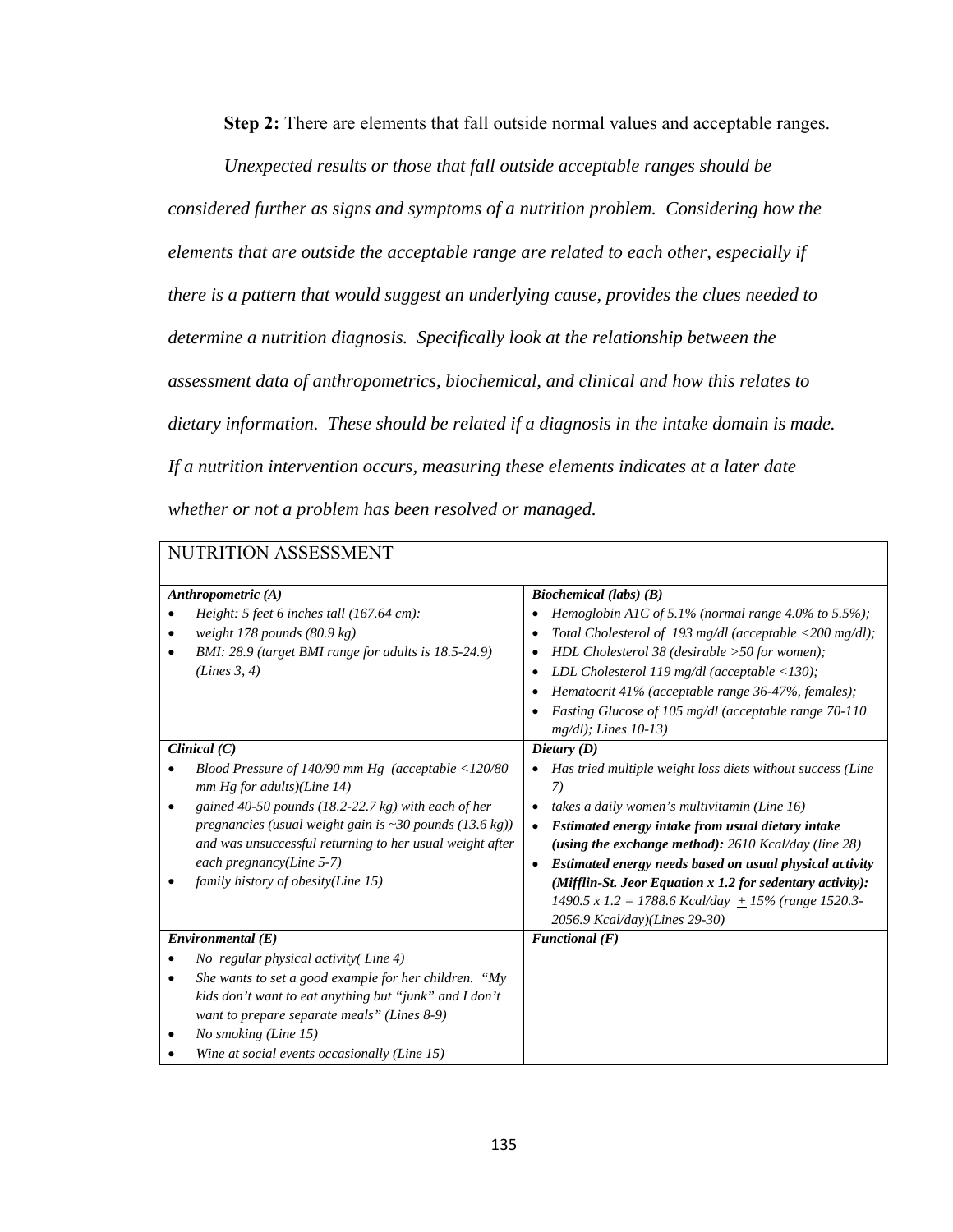**Step 3:** HDL is low, BP is elevated, and BMI is high. Mae does no regular physical activity. She has tried multiple weight loss diets without success. She gained a lot of weight with each pregnancy. She has a family history of obesity. Her energy intake from her usual food intake is greater than her estimated needs for energy.

Nutrition Diagnosis in the Intake domain is: Excessive Energy Intake (NI-1.3). *Of the information presented, only energy intake is a nutrition problem that can be addressed by a nutrition professional using a nutrition intervention (a change in the way nutrients are provided) for this individual. HDL is low and BP is elevated, though potentially related, cannot be solely impacted by a nutrition intervention and are outside the immediate care a nutrition professional can provide.* 

**Step 4:** Construct a PES statement corresponding to the IDNT of Excessive Energy Intake (NI-1.3) by filling in the grid with details from the nutrition assessment that correspond to the structure of the PES statement.

*The root cause or the most specific cause stands out as the etiology so that using the terms "related to" in the PES statement clearly outlines the target of the nutrition intervention. Include the signs and symptoms from the assessment data to support this etiology, which you can use to monitor the effectiveness of the nutrition intervention. These are clearly stated along with the comparison to acceptable, expected, or normal values preceded by the words "as evidenced by" from the items that were outside the acceptable ranges in the grid.*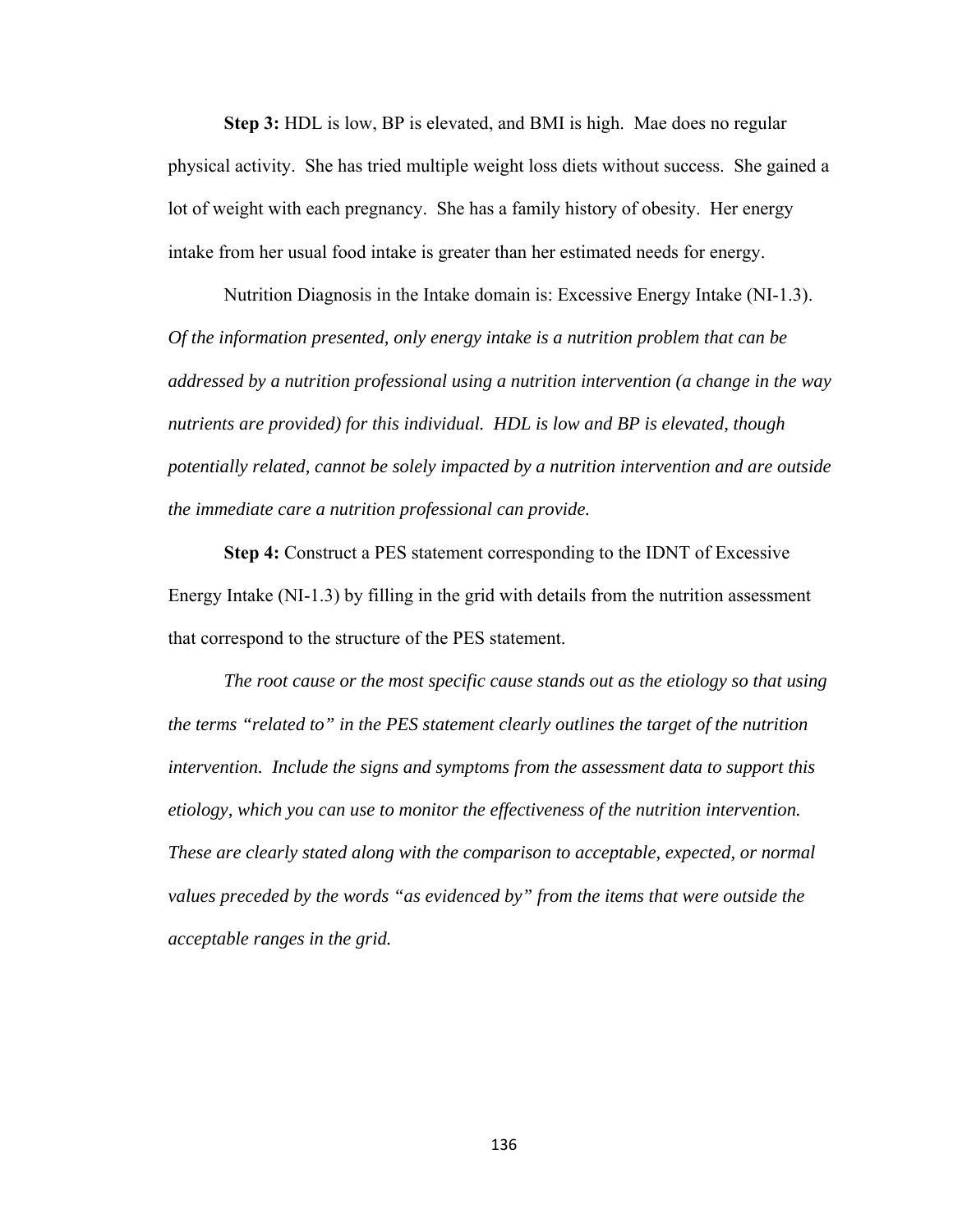# NUTRITION ASSESSMENT

| Biochemical (labs) (B)<br>Anthropometric (A)                                                                                                                                                 |                                                                                                                                                                                                                                                                                                                                                                                                                                                                |  |  |  |
|----------------------------------------------------------------------------------------------------------------------------------------------------------------------------------------------|----------------------------------------------------------------------------------------------------------------------------------------------------------------------------------------------------------------------------------------------------------------------------------------------------------------------------------------------------------------------------------------------------------------------------------------------------------------|--|--|--|
| Height: 5 feet 6 inches tall (167.64 cm):<br>weight 178 pounds (80.9 kg)<br>BMI: 28.9 (target BMI range for adults is 18.5-24.9)<br>(Lines 3, 4)                                             | Hemoglobin A1C of 5.1% (normal range 4.0% to<br>$\bullet$<br>$5.5\%$ );<br>Total Cholesterol of 193 mg/dl (acceptable <200<br>$\bullet$<br>$mg/dl$ );<br>HDL Cholesterol 38 (desirable >50 for women);<br>$\bullet$<br>LDL Cholesterol 119 mg/dl (acceptable $\langle$ 130);<br>$\bullet$<br>Hematocrit 41% (acceptable range 36-47%,<br>$\bullet$<br>females);<br>Fasting Glucose of 105 mg/dl (acceptable range 70-<br>$\bullet$<br>110 mg/dl); Lines 10-13) |  |  |  |
| Clinical (C)                                                                                                                                                                                 | Dietary (D)                                                                                                                                                                                                                                                                                                                                                                                                                                                    |  |  |  |
| Blood Pressure of 140/90 mm Hg (acceptable<br><120/80 mm Hg for adults)(Line 14)                                                                                                             | Has tried multiple weight loss diets without success<br>$\bullet$<br>(Line 7)                                                                                                                                                                                                                                                                                                                                                                                  |  |  |  |
| gained 40-50 pounds (18.2-22.7 kg) with each of her                                                                                                                                          | takes a daily women's multivitamin (Line 16)<br>$\bullet$                                                                                                                                                                                                                                                                                                                                                                                                      |  |  |  |
| pregnancies (usual weight gain is $\sim$ 30 pounds (13.6)<br>kg)) and was unsuccessful returning to her usual<br>weight after each pregnancy(Line 5-7)<br>family history of obesity(Line 15) | Estimated energy intake from usual dietary intake<br>$\bullet$<br>(using the exchange method): 2610 Kcal/day (Line<br>28)<br>Estimated energy needs based on usual physical<br>$\bullet$<br>activity (Mifflin-St. Jeor Equation x 1.2 for<br>sedentary activity): $1490.5 \times 1.2 = 1788.6$ Kcal/day<br>+ 15% (range 1520.3-2056.9 Kcal/day)(Lines 29-30)                                                                                                   |  |  |  |
| Environmental (E)                                                                                                                                                                            | Functional $(F)$                                                                                                                                                                                                                                                                                                                                                                                                                                               |  |  |  |
| No regular physical activity(Line 4)<br>$\bullet$                                                                                                                                            |                                                                                                                                                                                                                                                                                                                                                                                                                                                                |  |  |  |
| She wants to set a good example for her children.<br>$\bullet$                                                                                                                               |                                                                                                                                                                                                                                                                                                                                                                                                                                                                |  |  |  |
| "My kids don't want to eat anything but "junk" and                                                                                                                                           |                                                                                                                                                                                                                                                                                                                                                                                                                                                                |  |  |  |
| I don't want to prepare separate meals" (Lines 8-9)<br>No smoking (Line 15)                                                                                                                  |                                                                                                                                                                                                                                                                                                                                                                                                                                                                |  |  |  |
| Wine at social events occasionally (Line 15)                                                                                                                                                 |                                                                                                                                                                                                                                                                                                                                                                                                                                                                |  |  |  |
| <b>NUTRITION DIAGNOSIS</b>                                                                                                                                                                   |                                                                                                                                                                                                                                                                                                                                                                                                                                                                |  |  |  |
| Nutrition Diagnosis #1 Problem Excessive Energy Intake (NI-1.3)                                                                                                                              |                                                                                                                                                                                                                                                                                                                                                                                                                                                                |  |  |  |
| Etiology: related to current energy intake 2610 kcal/day (line 28) is greater than                                                                                                           |                                                                                                                                                                                                                                                                                                                                                                                                                                                                |  |  |  |
| estimated needs of 1788 kcal/day (line 29)                                                                                                                                                   |                                                                                                                                                                                                                                                                                                                                                                                                                                                                |  |  |  |
| Sign/Symptoms: as evidenced by an elevated BMI: 28.9 (target BMI range for adults                                                                                                            |                                                                                                                                                                                                                                                                                                                                                                                                                                                                |  |  |  |
| 1S                                                                                                                                                                                           |                                                                                                                                                                                                                                                                                                                                                                                                                                                                |  |  |  |

18.5-24.9) (Lines 3, 4)

End of Example #1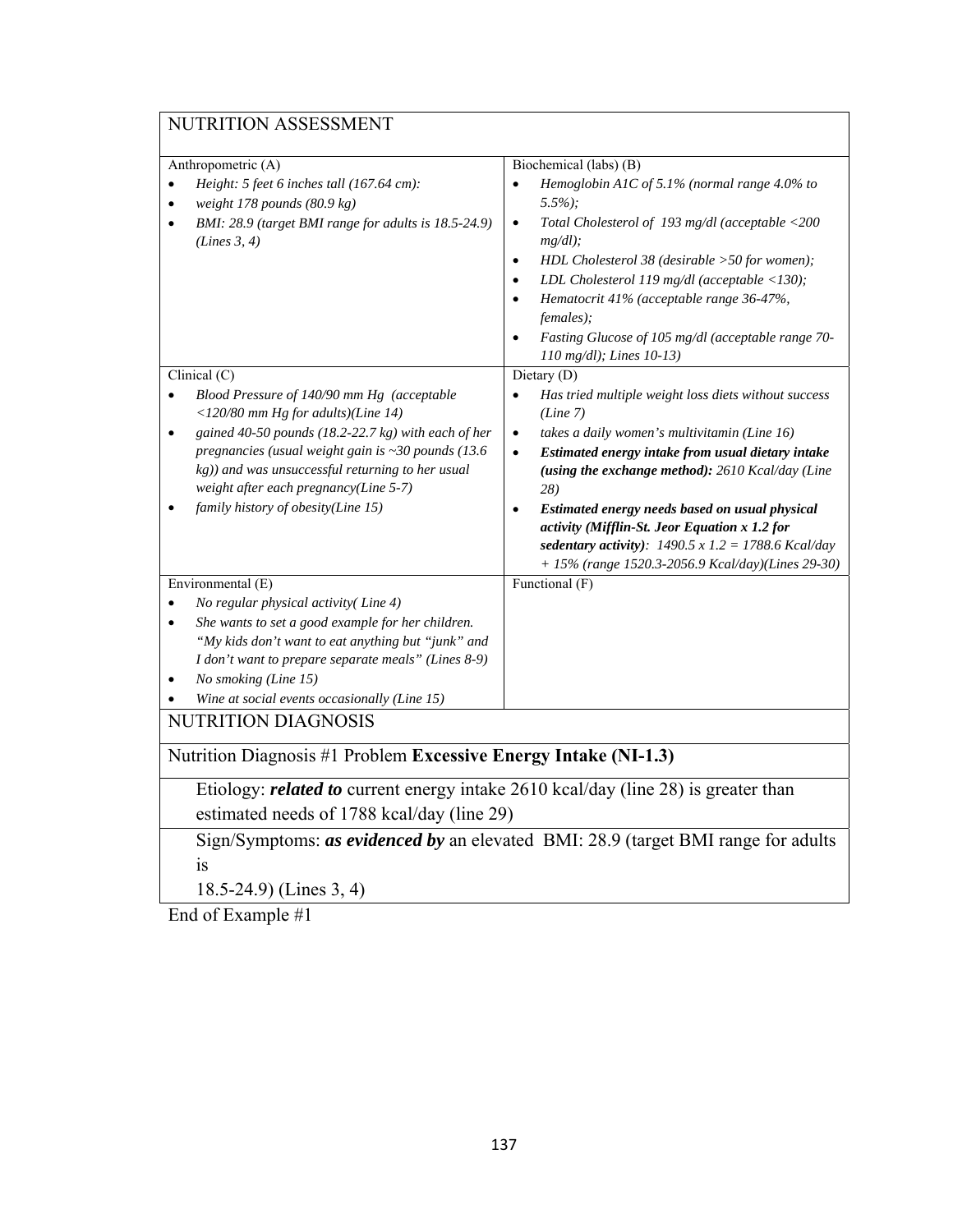#### **Case Study #2 Process Oriented Worked Example (PSWE)-Learning Phase**

Case details adapted from Brown, J. E. (ed.) (2005) Nutrition through the lifecycle 2nd Ed. Thomson and Wadsworth, Belmont, CA.

#### **Case Study #2 Kate Goode -PSWE**

 Kate Goode is 25 years old and is training for her first marathon with some college friends. She is a graduate student and has been referred to you by the staff at the university clinic because she has questions about staying healthy and strong as she trains. Kate was active in high school sports and has maintained a high level of physical activity in college by participating in recreational sports. The new training schedule for the marathon has increased her regularly planned physical activity from about one hour (1) six days per week to two (2) hours six days per week. Kate is 5 feet 8 inches tall (174.1 cm) and weighs 135 pounds (61.4 kg). Her Body Mass Index (BMI) is 20.3 (target BMI for adults is 18.5-24.9). Her immediate family has no history of chronic illness. Kate does not use any tobacco products. She drinks beer or wine socially one or two times a month. She likes most foods though she avoids fried foods and desserts except occasional ice cream. She has been eating a lot of meat and fish lately to increase her protein intake.

 **Current calorie and protein intake based on her 24 hour dietary recall:** 2090 kcal/day and 120 g/day of protein **Estimated Energy Needs (Mifflin-St. Jeor x 2.0 for high physical activity):** 1417 x

- 2.0= 2835 + 15% (range 2409.8-3260.3 kcal/day)
- **Estimated Protein Needs (0.8-1.2 g/kg):** 49-73.7g/day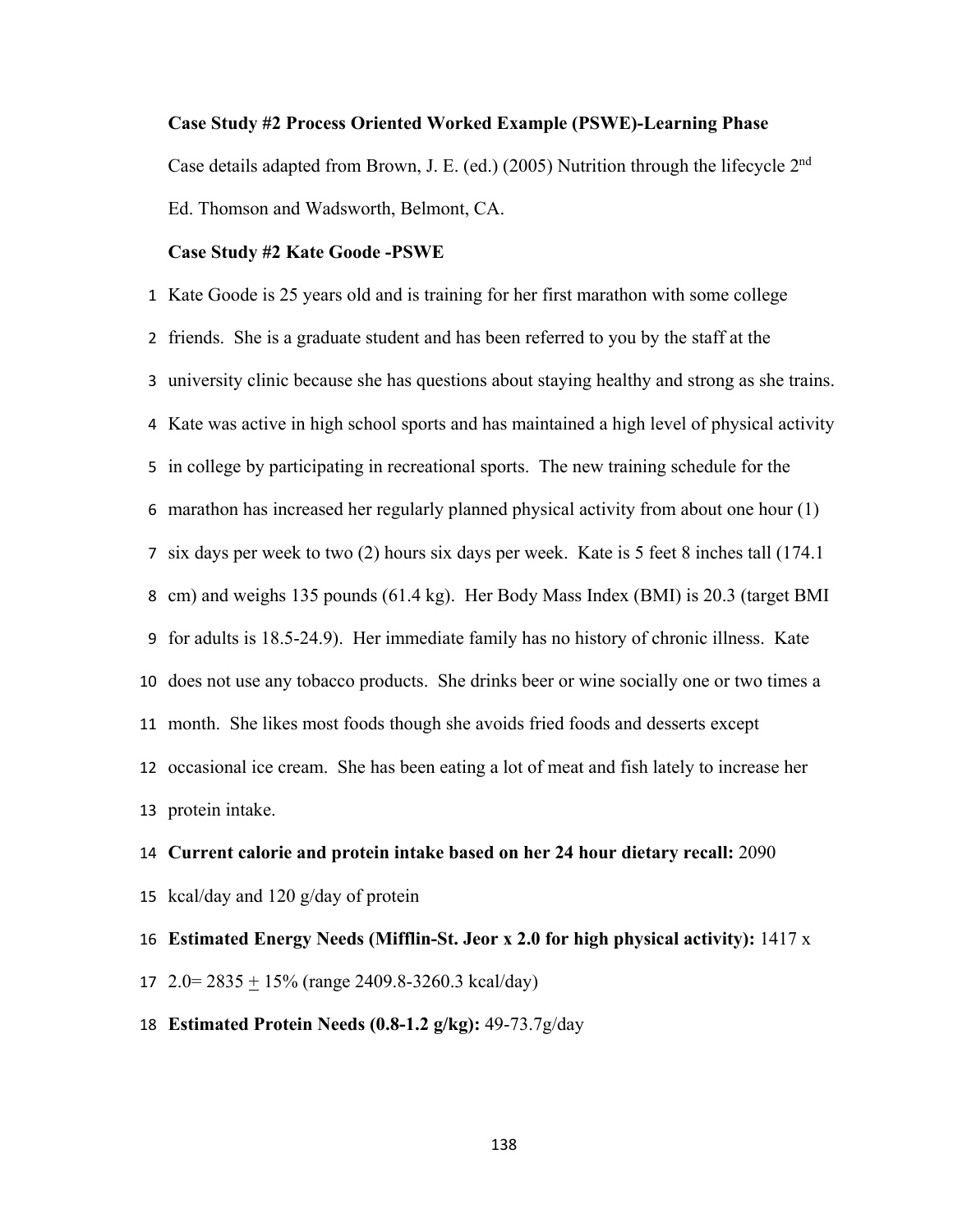**Step 1**: Determine the portions of the case study that correspond to each of these components of a nutrition assessment: Anthropometric (A), Biochemical (labs) (B), Clinical (C), Dietary (D), Environmental (E), and Functional (F).

*Assessment data can come from patients directly through interview, observations, and measurement or from the medical record or referring healthcare provider. Anthropometric data is height, weight, weight history and any calculations made with that data such as BMI. It can also include other data focused on body composition such as measuring body fat or lean body mass. Biochemical data comes from laboratory tests or other metabolic studies. Clinical data comes from your own observations or by other healthcare providers and includes other tests that are communicated in the medical record or in direct conversation with other members of the healthcare team. Clinical data may also include any past medical or family history. Dietary data includes food and fluid intake, supplement use, and any food beliefs or behaviors. Environmental data outlines daily living and working conditions that may impact nutrition related problems. Functional data relates to any difficulties an individual might have with oral food consumption such as limited motor skills for preparing and eating meals. The personal history in a case may provide information that enhances or clarifies the information in the other portions of the assessment.*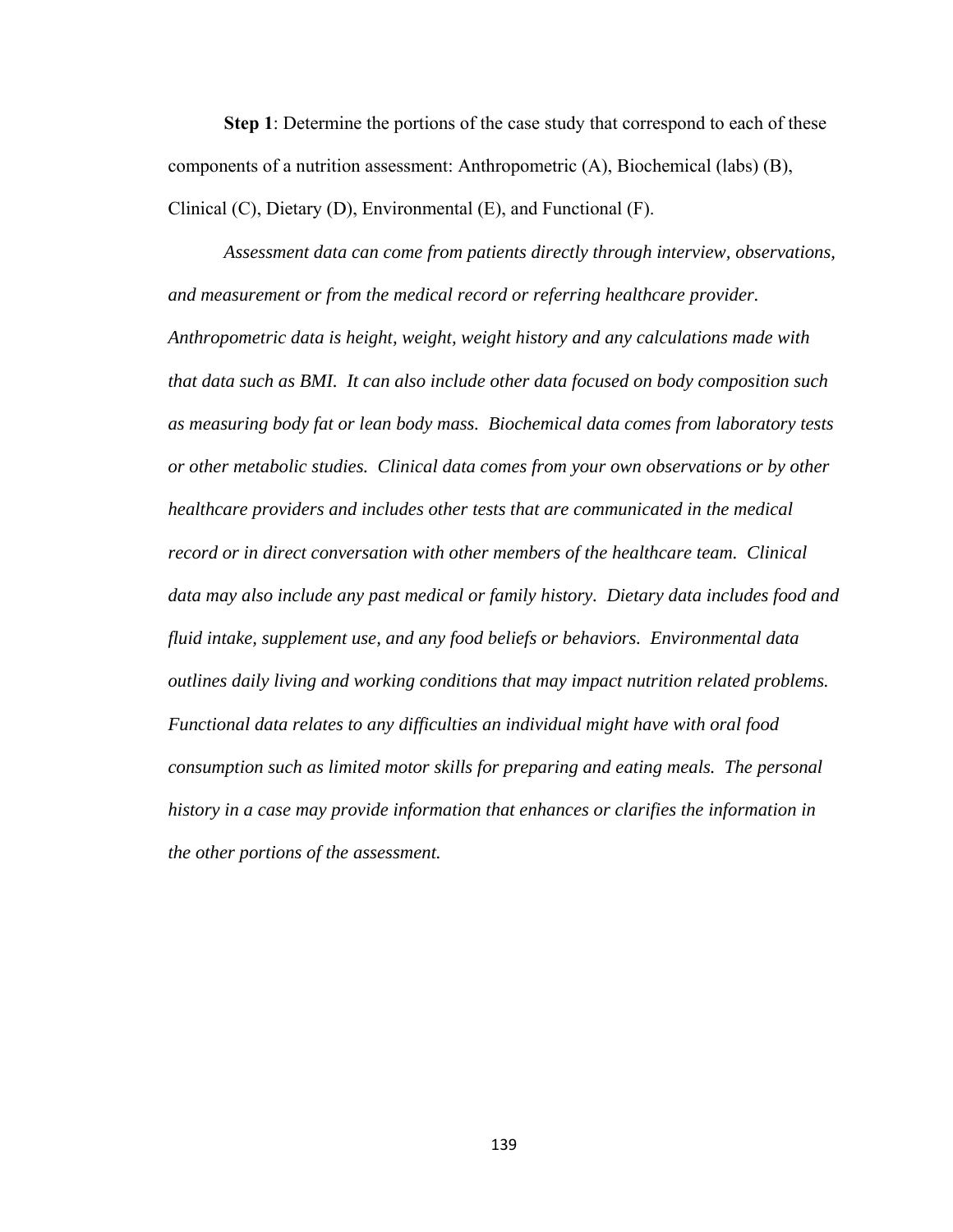| NUTRITION ASSESSMENT                                                                                                                                                                                                                    |                                                                                                                                                                                                                                                                                                                                                                                                                                                                                                                                                                                                                          |  |  |  |
|-----------------------------------------------------------------------------------------------------------------------------------------------------------------------------------------------------------------------------------------|--------------------------------------------------------------------------------------------------------------------------------------------------------------------------------------------------------------------------------------------------------------------------------------------------------------------------------------------------------------------------------------------------------------------------------------------------------------------------------------------------------------------------------------------------------------------------------------------------------------------------|--|--|--|
| Anthropometric $(A)$<br>Kate is 5 feet 8 inches tall (174.1 cm) and weighs<br>135 pounds $(61.4 \text{ kg})$ . (line 7)<br>Her Body Mass Index (BMI) is 20.3 (target BMI for<br>٠<br>adults is 18.5-24.9). (line 8)                     | Biochemical (labs) (B)                                                                                                                                                                                                                                                                                                                                                                                                                                                                                                                                                                                                   |  |  |  |
| Clinical $(C)$<br>Her immediate family has no history of chronic<br>illness. $(line 8-9)$                                                                                                                                               | Dietary $(D)$<br>She likes most foods though she avoids fried foods and<br>desserts except occasional ice cream.<br>She has been eating a lot of meat and fish lately to<br>$\bullet$<br>increase her protein intake.<br>Current calorie and protein intake based on her 24<br>$\bullet$<br>hour dietary recall: 2090 kcal/day and 120 g/day of<br>protein<br><b>Estimated Energy Intake (Mifflin-St. Jeor x 2.0 for</b><br>high physical activity): $1417 \times 2.0 = 2835 + 15\%$<br>(range 2409.8-3260.3 kcal/day)<br>Estimated Protein Needs $(0.8-1.2 \text{ g/kg})$ : 49-73.7g/day<br>$\bullet$<br>$(line 12-16)$ |  |  |  |
| Environmental(E)                                                                                                                                                                                                                        | Functional $(F)$                                                                                                                                                                                                                                                                                                                                                                                                                                                                                                                                                                                                         |  |  |  |
| Kate does not use any tobacco products. (line 9)<br>She drinks beer or wine socially one or two times a<br>month. (line 10)<br>The new training schedule for the marathon has<br>٠<br>increased her regularly planned physical activity |                                                                                                                                                                                                                                                                                                                                                                                                                                                                                                                                                                                                                          |  |  |  |
| from about one hour six days per week to two hours<br>six days per week. (line $5-6$ )                                                                                                                                                  |                                                                                                                                                                                                                                                                                                                                                                                                                                                                                                                                                                                                                          |  |  |  |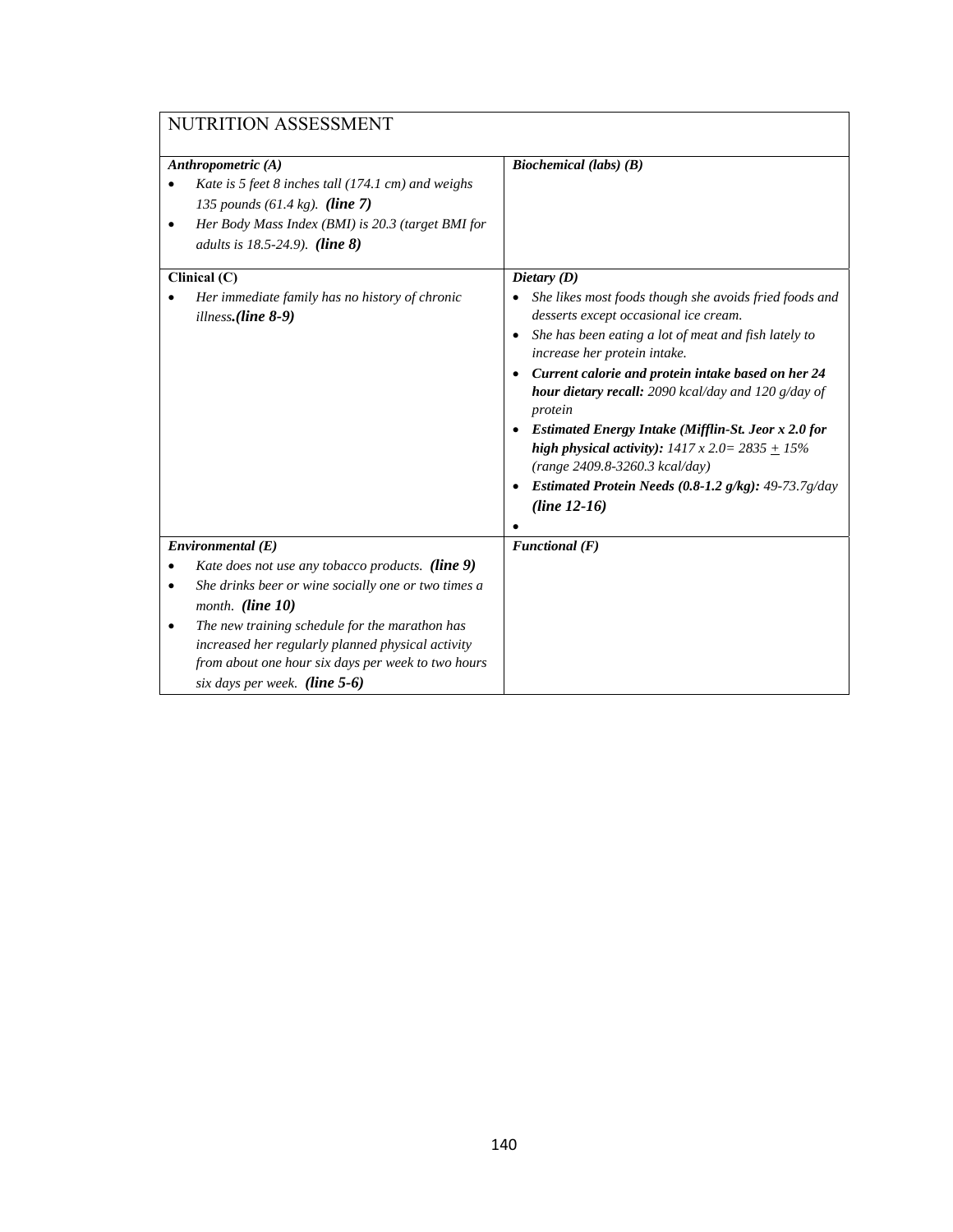**Step 2:** There are elements that fall outside normal values and acceptable ranges.

*Unexpected results or those that fall outside acceptable ranges should be* 

*considered further as signs and symptoms of a nutrition problem. Considering how the elements that are outside the acceptable range are related to each other, especially if there is a pattern that would suggest an underlying cause, provides the clues needed to determine a nutrition diagnosis. Specifically look at the relationship between the assessment data of anthropometrics, biochemical, and clinical and how this relates to dietary information. These should be related if a diagnosis in the intake domain is made. If a nutrition intervention occurs, measuring these elements indicates at a later date whether or not a problem has been resolved or managed.* 

| NUTRITION ASSESSMENT                                                                                                                                                                            |                                                                                                                                                                                                                                                                                                                                                                                                                                                                                                                                                                                     |  |  |
|-------------------------------------------------------------------------------------------------------------------------------------------------------------------------------------------------|-------------------------------------------------------------------------------------------------------------------------------------------------------------------------------------------------------------------------------------------------------------------------------------------------------------------------------------------------------------------------------------------------------------------------------------------------------------------------------------------------------------------------------------------------------------------------------------|--|--|
| Anthropometric $(A)$                                                                                                                                                                            | Biochemical (labs) $(B)$                                                                                                                                                                                                                                                                                                                                                                                                                                                                                                                                                            |  |  |
| Kate is 5 feet 8 inches tall (174.1 cm) and weighs<br>135 pounds $(61.4 \text{ kg})$ . (line 7)<br>Her Body Mass Index (BMI) is 20.3 (target BMI for<br>adults is 18.5-24.9). (line 8)          |                                                                                                                                                                                                                                                                                                                                                                                                                                                                                                                                                                                     |  |  |
| Clinical (C)                                                                                                                                                                                    | Dietary (D)                                                                                                                                                                                                                                                                                                                                                                                                                                                                                                                                                                         |  |  |
| Her immediate family has no history of chronic<br>illness.(line 8-9)                                                                                                                            | She likes most foods though she avoids fried foods and<br>desserts except occasional ice cream.<br>She has been eating a lot of meat and fish lately to<br>$\bullet$<br>increase her protein intake.<br>Current calorie and protein intake based on her 24<br>$\bullet$<br>hour dietary recall: 2090 kcal/day and 120 g/day of<br>protein<br>Estimated Energy Intake (Mifflin-St. Jeor x 2.0 for<br>high physical activity): $1417 \times 2.0 = 2835 + 15\%$<br>(range 2409.8-3260.3 kcal/day)<br>Estimated Protein Needs $(0.8-1.2 \text{ g/kg})$ : 49-73.7g/day<br>$(line 12-16)$ |  |  |
| Environmental(E)                                                                                                                                                                                | Functional $(F)$                                                                                                                                                                                                                                                                                                                                                                                                                                                                                                                                                                    |  |  |
| Kate does not use any tobacco products. (line 9)                                                                                                                                                |                                                                                                                                                                                                                                                                                                                                                                                                                                                                                                                                                                                     |  |  |
| She drinks beer or wine socially one or two times a<br>٠<br>month. (line 10)                                                                                                                    |                                                                                                                                                                                                                                                                                                                                                                                                                                                                                                                                                                                     |  |  |
| The new training schedule for the marathon has<br>٠<br>increased her regularly planned physical activity<br>from about one hour six days per week to two hours<br>six days per week. (line 5-6) |                                                                                                                                                                                                                                                                                                                                                                                                                                                                                                                                                                                     |  |  |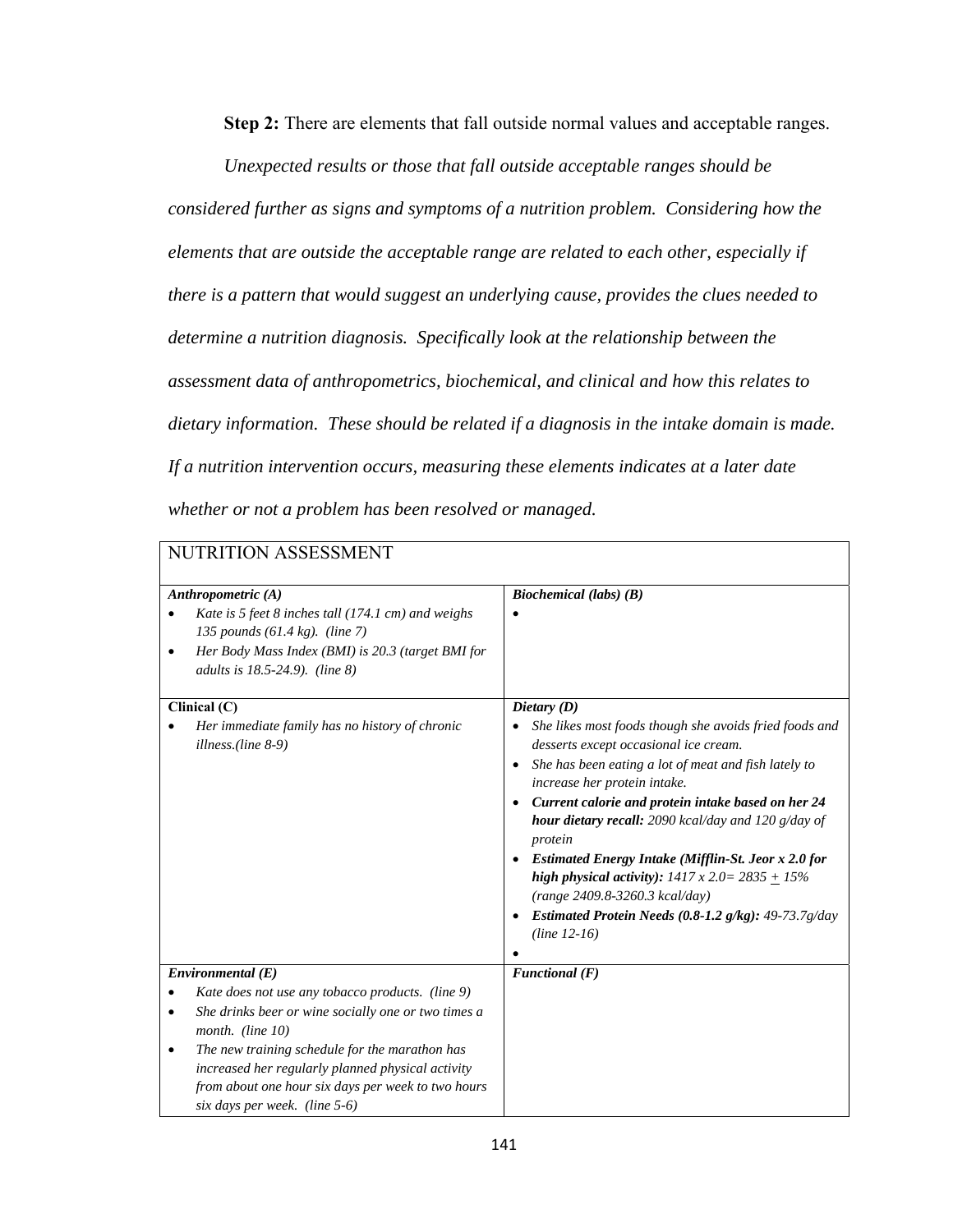**Step 3:** Calorie intake is below what estimated needs will be for training and weight maintenance and protein intake is greater than estimated needs.

**Nutrition Diagnoses in the Intake domain**: Predicted suboptimal energy intake (NI 1.4) **and** Excessive protein intake (NI 5.7.2)

*Of the information presented, only the energy intake and protein intake are nutrition problems that can be addressed by a nutrition professional using a nutrition intervention (a change in the way nutrients are provided) for this individual.* 

**Step 4:** Construct a PES statement corresponding to the IDNT of Predicted suboptimal energy intake (NI 1.4) and Excessive protein intake (NI 5.7.2) by filling in the grid with details from the nutrition assessment that correspond to the structure of the PES statement.

 *The root cause or the most specific cause stands out as the etiology so that using the terms "related to" in the PES statement clearly outlines the target of the nutrition intervention. Include the signs and symptoms from the assessment data to support this etiology, which you can use to monitor the effectiveness of the nutrition intervention. These are clearly stated along with the comparison to acceptable, expected, or normal values preceded by the words "as evidenced by" from the items that were outside the acceptable ranges in the grid.*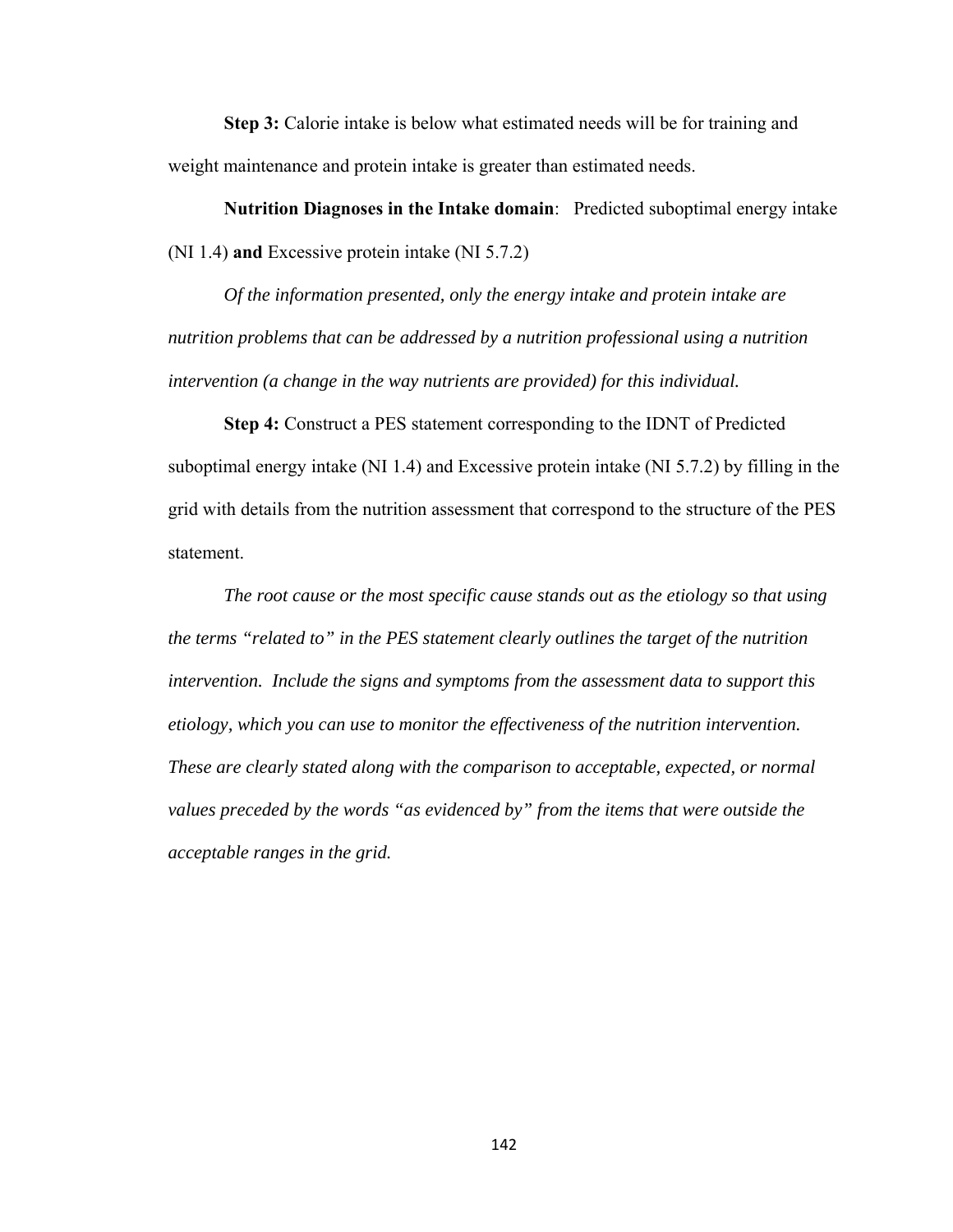| NUTRITION ASSESSMENT                                                                                                                                                                                                                                                                                                                               |                                                                                                                                                                                                                                                                                                                                                                                                                                                                                                                                                                              |  |
|----------------------------------------------------------------------------------------------------------------------------------------------------------------------------------------------------------------------------------------------------------------------------------------------------------------------------------------------------|------------------------------------------------------------------------------------------------------------------------------------------------------------------------------------------------------------------------------------------------------------------------------------------------------------------------------------------------------------------------------------------------------------------------------------------------------------------------------------------------------------------------------------------------------------------------------|--|
| Anthropometric (A)<br>Kate is 5 feet 8 inches tall (174.1 cm) and weighs 135<br>pounds $(61.4 \text{ kg})$ . (line 7)<br>Her Body Mass Index (BMI) is 20.3 (target BMI for<br>$\bullet$<br>adults is 18.5-24.9). (line 8)                                                                                                                          | Biochemical (labs) (B)                                                                                                                                                                                                                                                                                                                                                                                                                                                                                                                                                       |  |
| Clinical (C)<br>Her immediate family has no history of chronic<br>illness.(line 8-9)                                                                                                                                                                                                                                                               | Dietary (D)<br>She likes most foods though she avoids fried foods<br>and desserts except occasional ice cream.<br>She has been eating a lot of meat and fish lately to<br>increase her protein intake.<br>Current calorie and protein intake based on her 24<br>hour dietary recall: 2090 kcal/day and 120 g/day of<br>protein<br>• Estimated Energy Intake (Mifflin-St. Jeor x 2.0 for<br>high physical activity): $1417 \times 2.0 = 2835 + 15\%$<br>(range 2409.8-3260.3 kcal/day)<br>• Estimated Protein Needs $(0.8-1.2 \text{ g/kg})$ : 49-73.7g/day<br>$(line 12-16)$ |  |
| Environmental(E)<br>Kate does not use any tobacco products. (line 9)<br>She drinks beer or wine socially one or two times a<br>month. (line 10)<br>The new training schedule for the marathon has<br>٠<br>increased her regularly planned physical activity<br>from about one hour six days per week to two hours<br>six days per week. (line 5-6) | Functional $(F)$                                                                                                                                                                                                                                                                                                                                                                                                                                                                                                                                                             |  |
| NUTRITION DIAGNOSIS                                                                                                                                                                                                                                                                                                                                |                                                                                                                                                                                                                                                                                                                                                                                                                                                                                                                                                                              |  |
| Nutrition Diagnosis #1 Problem Predicted suboptimal energy intake (NI 1.4)                                                                                                                                                                                                                                                                         |                                                                                                                                                                                                                                                                                                                                                                                                                                                                                                                                                                              |  |
| Etiology: <i>related to</i> increased training for a marathon (lines 5-6)                                                                                                                                                                                                                                                                          |                                                                                                                                                                                                                                                                                                                                                                                                                                                                                                                                                                              |  |
| Sign/Symptoms: as evidenced by usual intake of energy of 2090 kcal/day<br>compared to estimated needs of 2835 kcal for day for training and weight maintenance.<br>$(lines 12-15)$                                                                                                                                                                 |                                                                                                                                                                                                                                                                                                                                                                                                                                                                                                                                                                              |  |
| NUTRITION DIAGNOSIS                                                                                                                                                                                                                                                                                                                                |                                                                                                                                                                                                                                                                                                                                                                                                                                                                                                                                                                              |  |
| Nutrition Diagnosis #2 Problem Excessive protein intake (NI 5.7.2)                                                                                                                                                                                                                                                                                 |                                                                                                                                                                                                                                                                                                                                                                                                                                                                                                                                                                              |  |
| intake (line 11)                                                                                                                                                                                                                                                                                                                                   | Etiology: <i>related to</i> eating a lot of meat and fish lately to increase her protein                                                                                                                                                                                                                                                                                                                                                                                                                                                                                     |  |
| Sign/Symptoms : as <i>evidenced by</i> estimated protein needs between 49-73.7 g/day<br>(line 16 compared to current dietary protein of intake at 120g/day (line 13)                                                                                                                                                                               |                                                                                                                                                                                                                                                                                                                                                                                                                                                                                                                                                                              |  |
| End of Example #2                                                                                                                                                                                                                                                                                                                                  |                                                                                                                                                                                                                                                                                                                                                                                                                                                                                                                                                                              |  |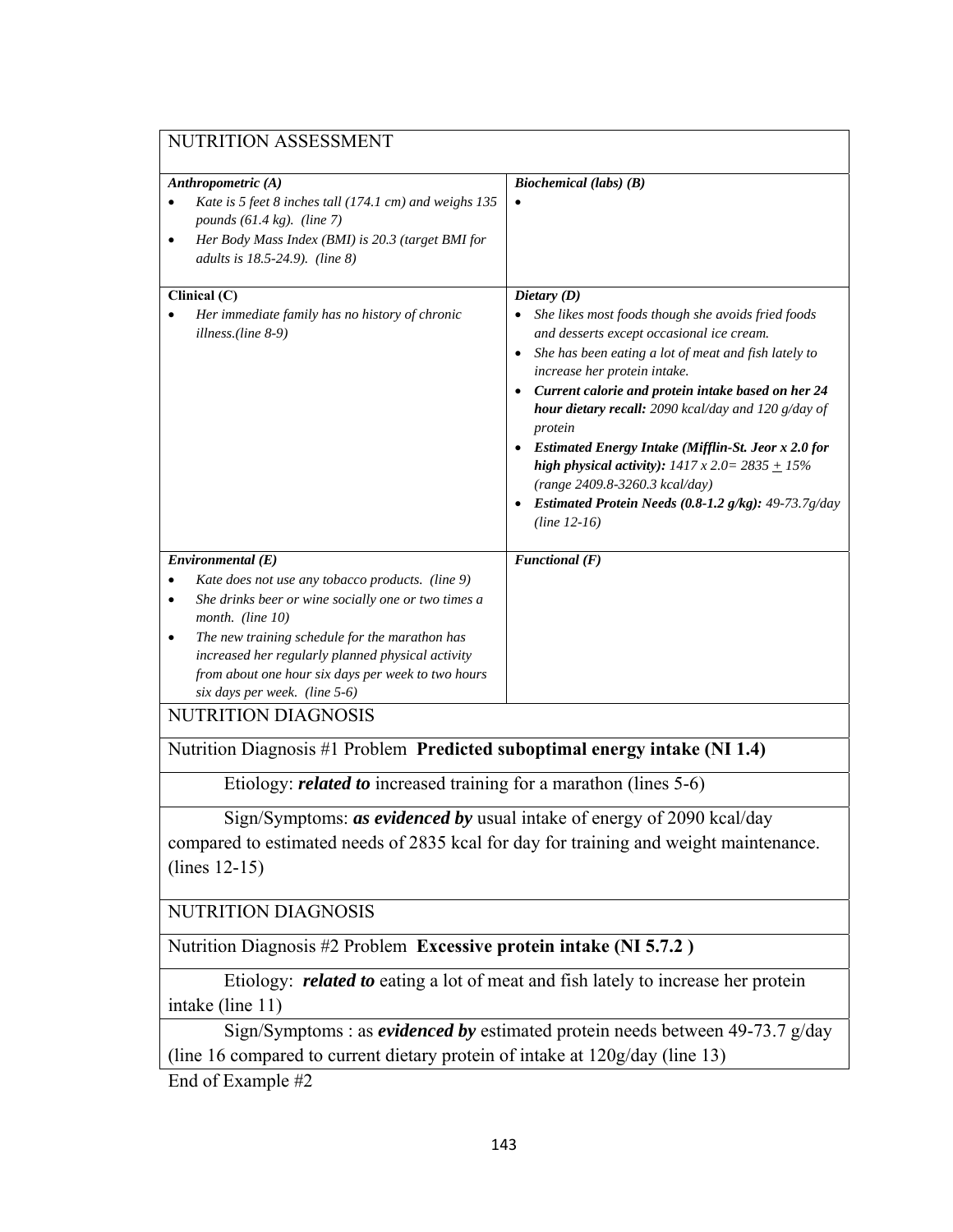#### **Appendix M – Practice Cases**

You are a student enrolled in a program to train you to be nutrition professional in the United States health care system. Read the following cases and establish a nutrition diagnosis using International Dietetics and Nutrition Terminology (IDNT) and write a Problem, Etiology, and Signs/Symptoms (PES) statement consistent with that diagnosis.

 A nutrition diagnosis identifies a specific nutrition problem that can be treated or managed by a nutrition professional using a nutrition intervention. Nutrition professionals write a PES statement to describe the problem, its root cause, and the assessment data that provide evidence for the diagnosis. The format for the PES statement is "\_\_\_\_\_\_\_\_\_\_ (nutrition problem (P) using IDNT) **related to** \_\_\_\_\_\_\_\_ *(Evidence*  $(E)$ *) as evidenced by \_\_\_\_\_\_\_\_\_ (Signs and Symptoms*  $(S)$ *)".* 

 The nutrition diagnoses presented in the examples will be within the intake domain, though other domains exist for IDNT. A one-page abridged handout listing the IDNT for the intake domain is included for your reference as you establish diagnoses for the cases.

 The PES statement will documented in the patient's medical record in the grid format provided. **Write out your answers in the grid or write the line number** in the case corresponding to the elements you have chosen to focus on in the diagnostic process. Either way is fine.

144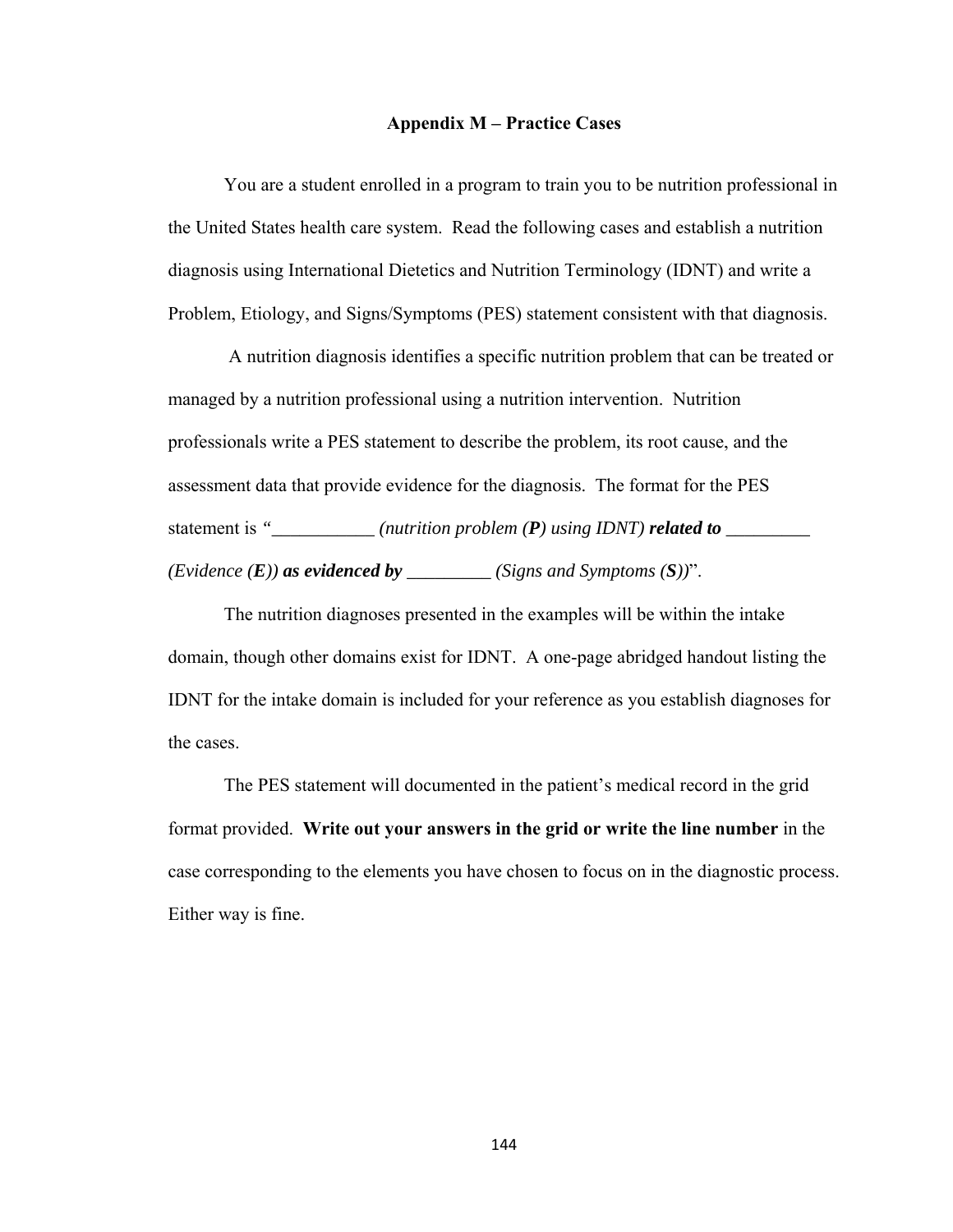#### Case Study #1 **Practice cases**

Case details adapted from Emery, E. Z. (2012) *Clinical Case Studies for the Nutrition Care Process,* pg. 53-59.

#### **Case Study # 1 Mrs. Cobb Practice Case**

 Mrs. Cobb is a 76-year old woman admitted to the hospital with a lower right leg fracture, after tripping over her cat at home. Her height is 67" (170.2 cm), and her weight is 140 pounds (63.6 kg). Her weight six months ago was 160 pounds (72.7 kg). She is 87.5% of her usual body weight. Her BMI is 22. (Target BMI range for adults is 18.5- 24.9). She has lost 12.5% of her usual body weight in the past six months. She has a history of hypertension (elevated blood pressure). Her current blood pressure is 128/65 mm Hg (acceptable <120/80 mm Hg for adults). Biochemical studies (labs) reveal; albumin 3.2 g/dl (target range 3.2-5.5 g/dl), prealbumin 11 mg/dl (target range 16-40 mg/dl), and blood glucose of 108 mg/dl (target range 70-110 mg/dl) Mrs. Cobb lives alone since the death of her husband six months ago. When talking with Mrs. Cobb you notice her dentures click a lot. She also complains that her mouth is dry. She reports decreased motivation to cook meals in the last six months. She does not use any tobacco products or consume alcohol. She currently takes 20 mg/day of Furosemide (a diuretic as part of her treatment for hypertension).

Her usual diet consists of:

| 16 | $\bullet$ | <b>Breakfast:</b> 8 oz. decaffeinated tea with 1 T half and half, 1 t sugar, |
|----|-----------|------------------------------------------------------------------------------|
| 17 |           | 1 slice white toast with 1 t margarine and 1 tsp jelly or                    |
| 18 |           | 1 frozen pancake with 1 T syrup                                              |

19 4 ounces of orange juice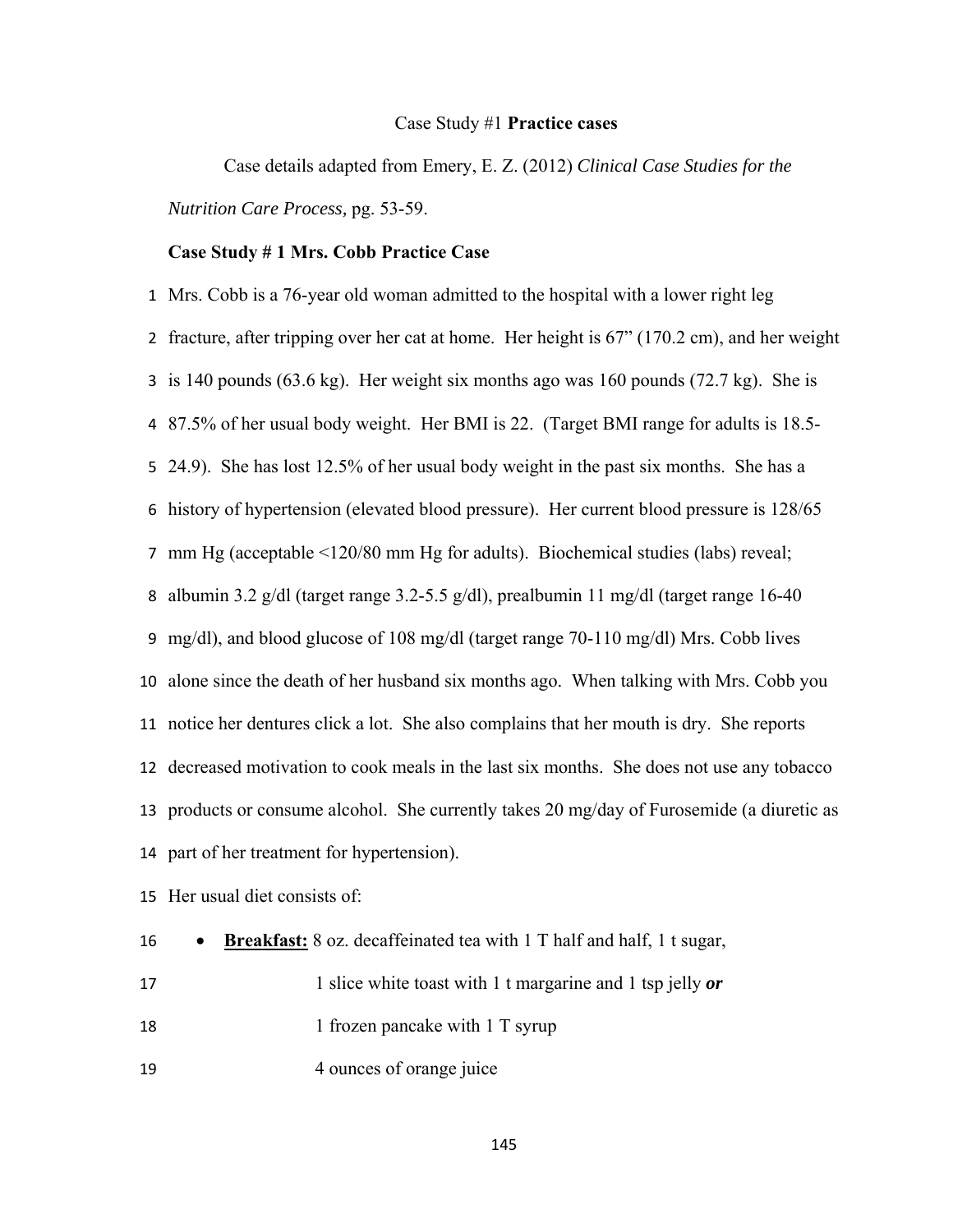| 20 | <b>Lunch:</b> Canned soup, usually chicken noodle, 1 cup                            |  |  |  |
|----|-------------------------------------------------------------------------------------|--|--|--|
| 21 | 4 unsalted crackers with 2 T peanut butter                                          |  |  |  |
| 22 | $\frac{1}{2}$ peaches, canned in light syrup                                        |  |  |  |
| 23 | Sweetened ice tea, 1 cup                                                            |  |  |  |
| 24 | <b>Dinner:</b> Chicken thigh with skin, stewed                                      |  |  |  |
| 25 | $\frac{1}{2}$ cup rice or potato with 1 t margarine                                 |  |  |  |
| 26 | $\frac{1}{2}$ cup spinach or carrots                                                |  |  |  |
| 27 | 8 oz. decaffeinated tea with 1 T cream and 1 t sugar                                |  |  |  |
| 28 | <b>Snacks:</b> none; avoids eggs and milk due to food preferences<br>$\bullet$      |  |  |  |
|    | 29 Estimated energy and protein intake from usual dietary intake using the exchange |  |  |  |
|    | 30 method:                                                                          |  |  |  |
|    | 31 1313 kcal/day and 47 g of protein                                                |  |  |  |
|    | 32 Estimated energy needs using Mifflin-St. Jeor Equation x 1. 5 (.2 for sedentary  |  |  |  |
|    | 33 activity and .3 for moderate illness/injury):                                    |  |  |  |
|    | 34 1746.5 kcal/day $\pm$ 15% (1484-2008 kcal/day) on current weight of 63.3 kg      |  |  |  |

**Estimated protein needs (1.0-1.5 g/kg for moderate illness):** 64-95 g/day of protein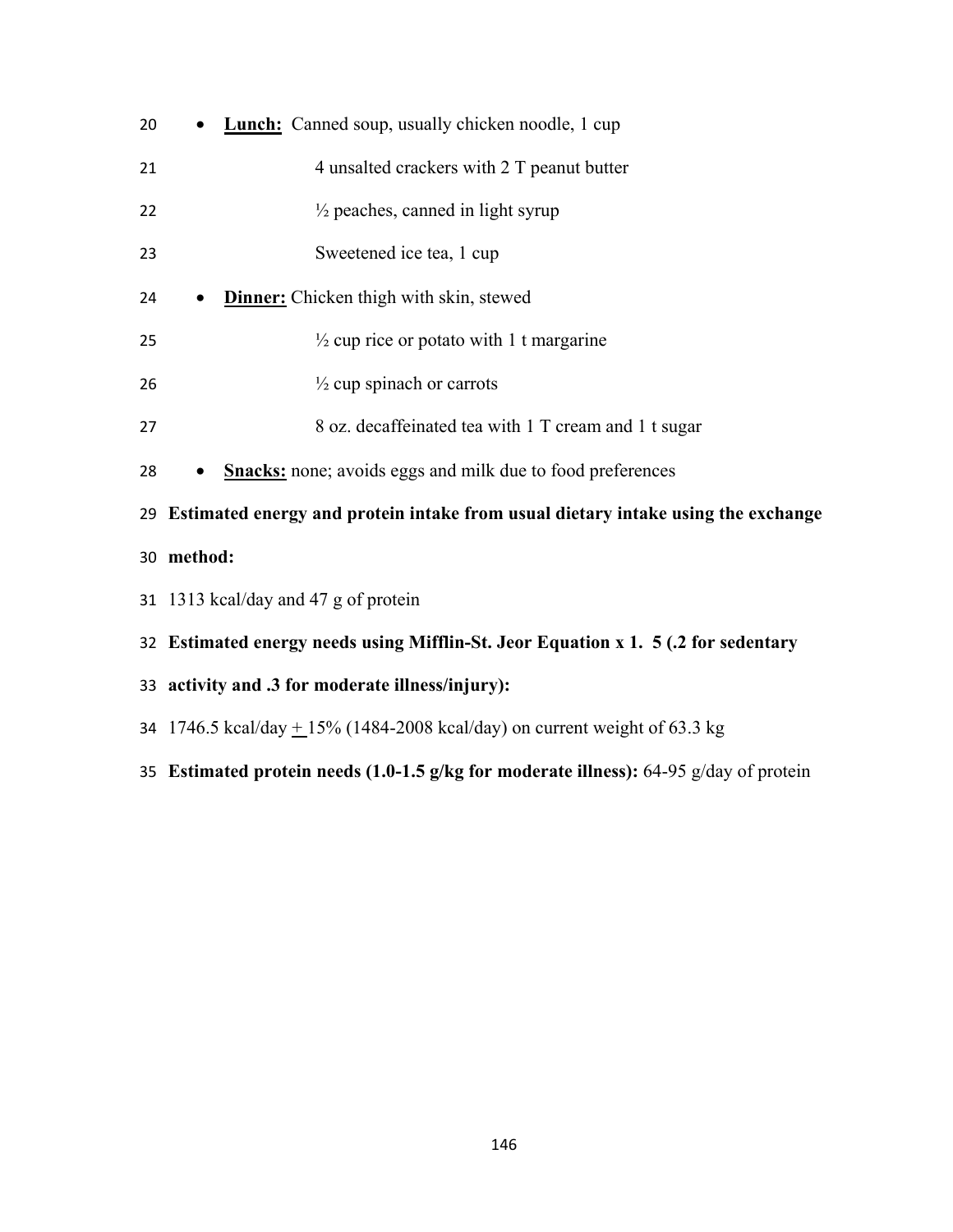| NUTRITION ASSESSMENT            |                          |  |
|---------------------------------|--------------------------|--|
| Anthropometric (A)              | Biochemical (labs) $(B)$ |  |
| Clinical $(C)$                  | Dietary $(D)$            |  |
| Environmental $(E)$             | Functional $(F)$         |  |
| NUTRITION DIAGNOSIS             |                          |  |
| Nutrition Diagnosis #1 Problem: |                          |  |
| Etiology: related to            |                          |  |
| Sign/Symptoms: as evidenced by  |                          |  |
|                                 |                          |  |
| Nutrition Diagnosis #2 Problem: |                          |  |
| Etiology: related to            |                          |  |
| Sign/Symptoms: as evidenced by  |                          |  |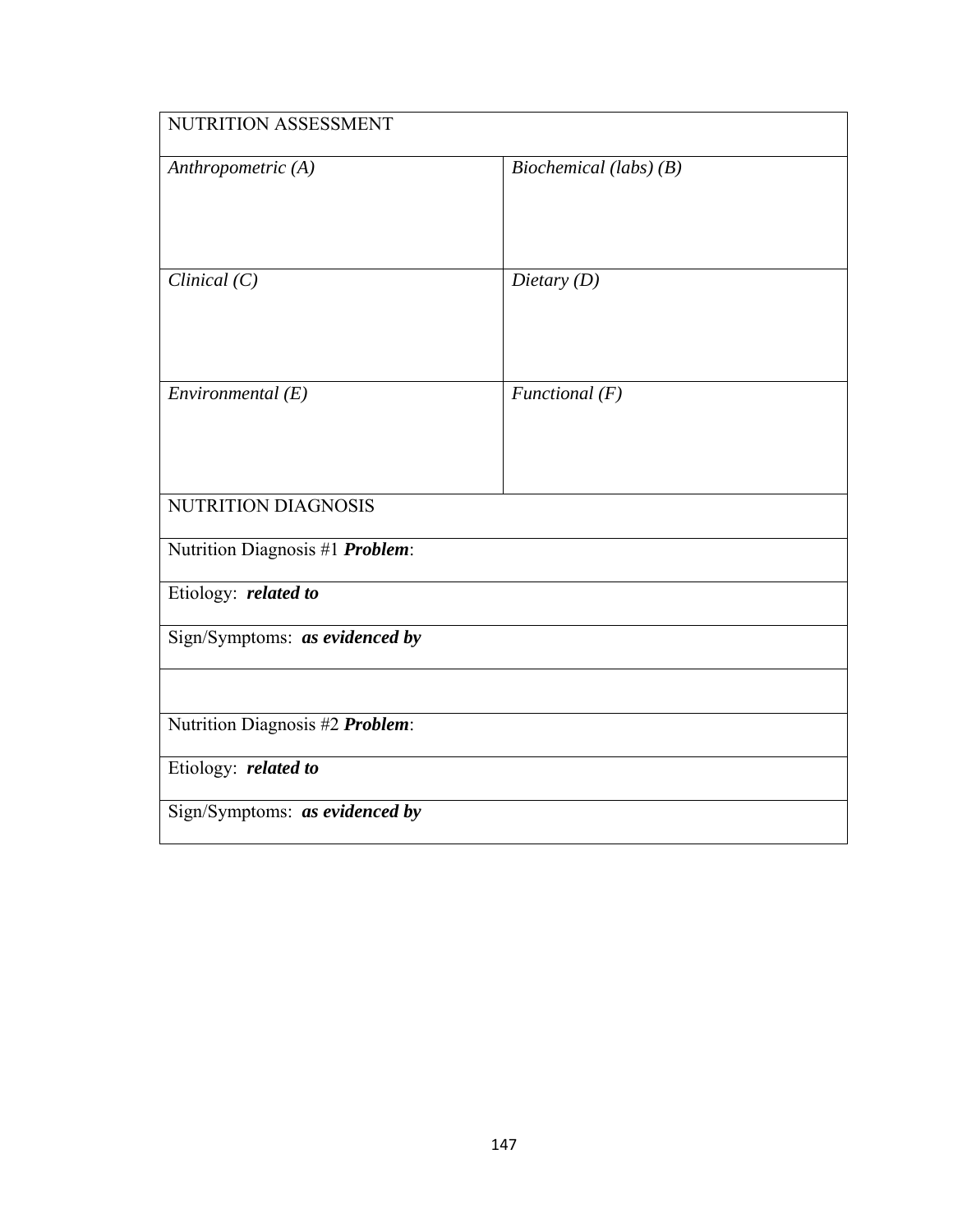#### **Case Study #2 Practice cases**

### **Case Study # 2 John Lewis - Practice Case**

 John Lewis is a 19 year old sophomore in college living in the dorm and consuming his meals in the college dining hall on a meal plan. His meal plan allows him 3 meals per day. He has a small refrigerator and microwave in his dorm room for snacks and beverages when the dining hall is not open. He has been concerned that the meals he chooses to eat in the dining hall may not be as balanced as they should be. He exercises with friends in the college recreation center and has heard others talk about taking a multivitamin and mineral supplement. He purchased a supplement at the local drug store and has been taking it for the past 6 months. At a recent health screening sponsored by the college student health clinic, John asked for a referral to a dietitian to discuss his diet and the supplement he is taking. John is 5 feet 11 inches tall (181.2 cm) and weighs 180 pounds (81.8 kg). His Body Mass Index (BMI) is 25.1 and is plotted at the 77% for his age (healthy BMI range is 5-85% in adolescents and young adults to age 20). John has had no major illnesses and no chronic health problems. Both his parents are well with no major health problems. John receives primary care at the student health clinic and is up to date on all his required immunizations. He is taking TwinLabs supplement for men as directed on the label (4 capsules per day). He has brought the bottle to this appointment.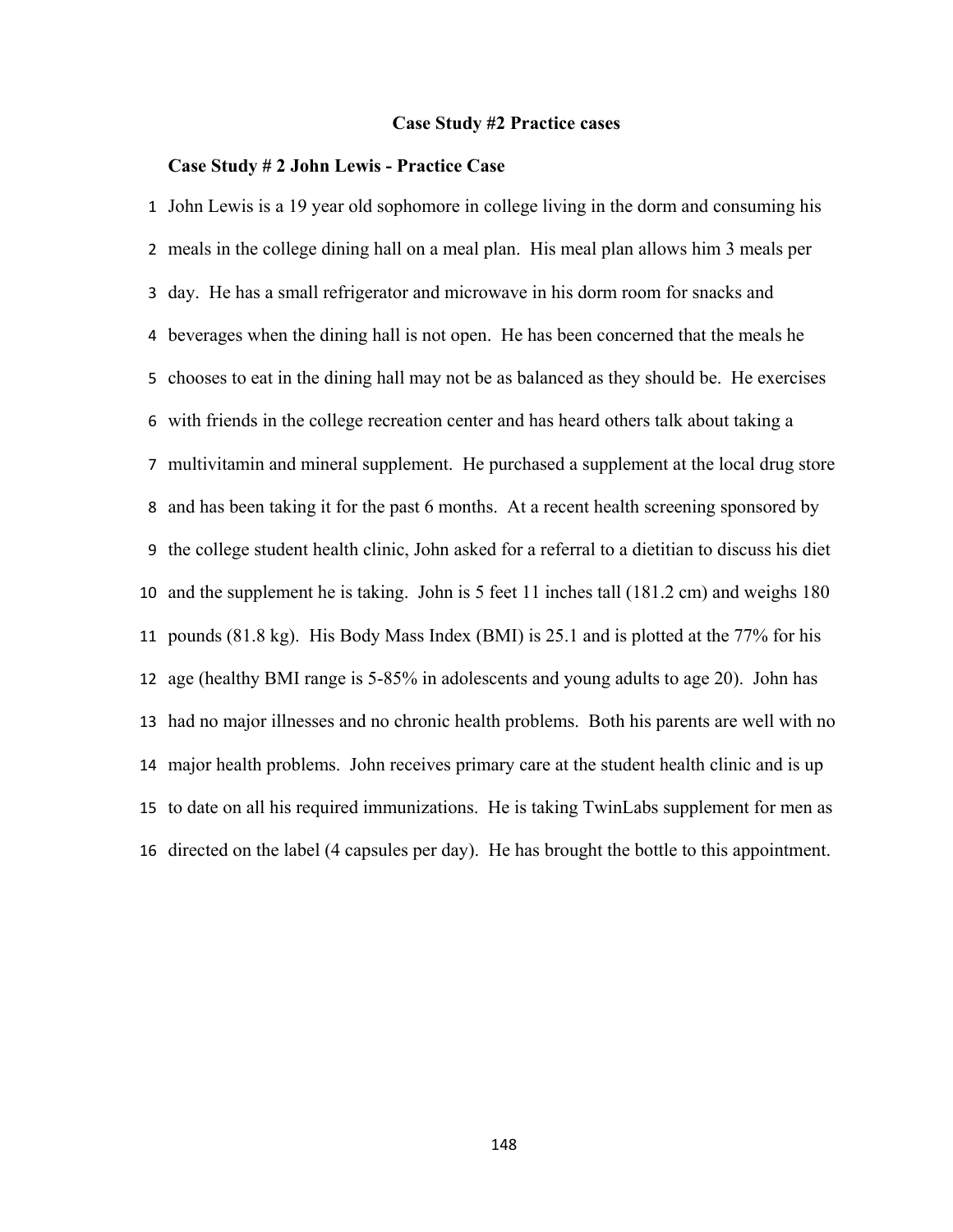

# **Twinlab Men's Ultra Daily Multivitamin, Capsules**

Ingredients: Gelatin , Rice Flour , Potassium Citrate , Medium Chain Triglycerides , Silica , Magnesium Stearate

| <b>Nutrition Facts</b><br>Serving Size: 4 Capsules | Amount<br>Per    | %<br>Daily |                             | Amount<br>Per | % Daily<br>Value* |
|----------------------------------------------------|------------------|------------|-----------------------------|---------------|-------------------|
| Serving per Container: 36                          | Serving          | Value*     |                             | Serving       |                   |
| Boron                                              | 1 Mg             |            | Vitamin A                   | 15000 IU      | 300               |
| Vanadium                                           | 100 Mcg          |            | Vitamin C                   | 400 Mg        | 667               |
| Choline                                            | 25 <sub>ng</sub> |            | Vitamin D                   | 400 IU        | 100               |
| Inositol                                           | 25 Mg            |            | Vitamin E                   | 400 IU        | 1333              |
| PABA                                               | 25 Mg            |            | Thiamin (B1)                | 25 Mg         | 1667              |
| Alpha Lipoic Acid                                  | 5 Mg             |            | Riboflavin (B2)             | 25 Mg         | 1471              |
| <b>Trace Mineral Complex</b>                       | 1 Mg             |            | Niacin (B3)                 | 75 Mg         | 375               |
| Prostate Health Lend                               | 380 Mg           |            | Vitamin B6                  | 25 Mg         | 1250              |
| Eleuthero Root & Rhizome<br>Extract                |                  |            | Folate, Folic Acid, Folacin | 800 Mcg       | 200               |
| Ginkgo Leaf                                        |                  |            | Vitamin B12                 | 100           | 1667              |
| Astragalus Root                                    |                  |            | Biotin                      | 300 Mcg       | 100               |
| Asian Ginseng Root                                 |                  |            | Pantothenic Acid            | 50 Mg         | 500               |
| Shisandra                                          |                  |            | Calcium                     | 210 Mg        | 21                |
| Polygonum Root                                     |                  |            | Iodine                      | 150 Mcg       | 100               |
| Eucommia Cortex                                    |                  |            | Magnesium                   | 100 Mg        | 25                |
| Polygonatum Rhizome                                |                  |            | Zinc                        | 30 Mg         | 25                |
| Gynostemma                                         |                  |            | Selenium                    | 200 Mcg       | 286               |
| Sargassum Leaf                                     |                  |            | Copper                      | 2 Mg          | 100               |
| Reishi Fruit                                       |                  |            | Manganese                   | 5 Mg          | 250               |
| Jujube Fruit                                       |                  |            | Chromium                    | 200 Mcg       | 167               |
| Lycium Fruit                                       |                  |            | Molybdenum                  | 45 Mcg        | 60                |
| Luo Han Guo Fruit                                  |                  |            |                             |               |                   |
| Nettle Root Extract                                |                  |            |                             |               |                   |
| Pygeum Bark                                        |                  |            |                             |               |                   |
| Saw Palmetto Berry Extract                         |                  |            |                             |               |                   |
| Lycopene                                           |                  |            |                             |               |                   |
| Selenium                                           |                  |            |                             |               |                   |
| Energy & Stamina Blend                             |                  |            |                             |               |                   |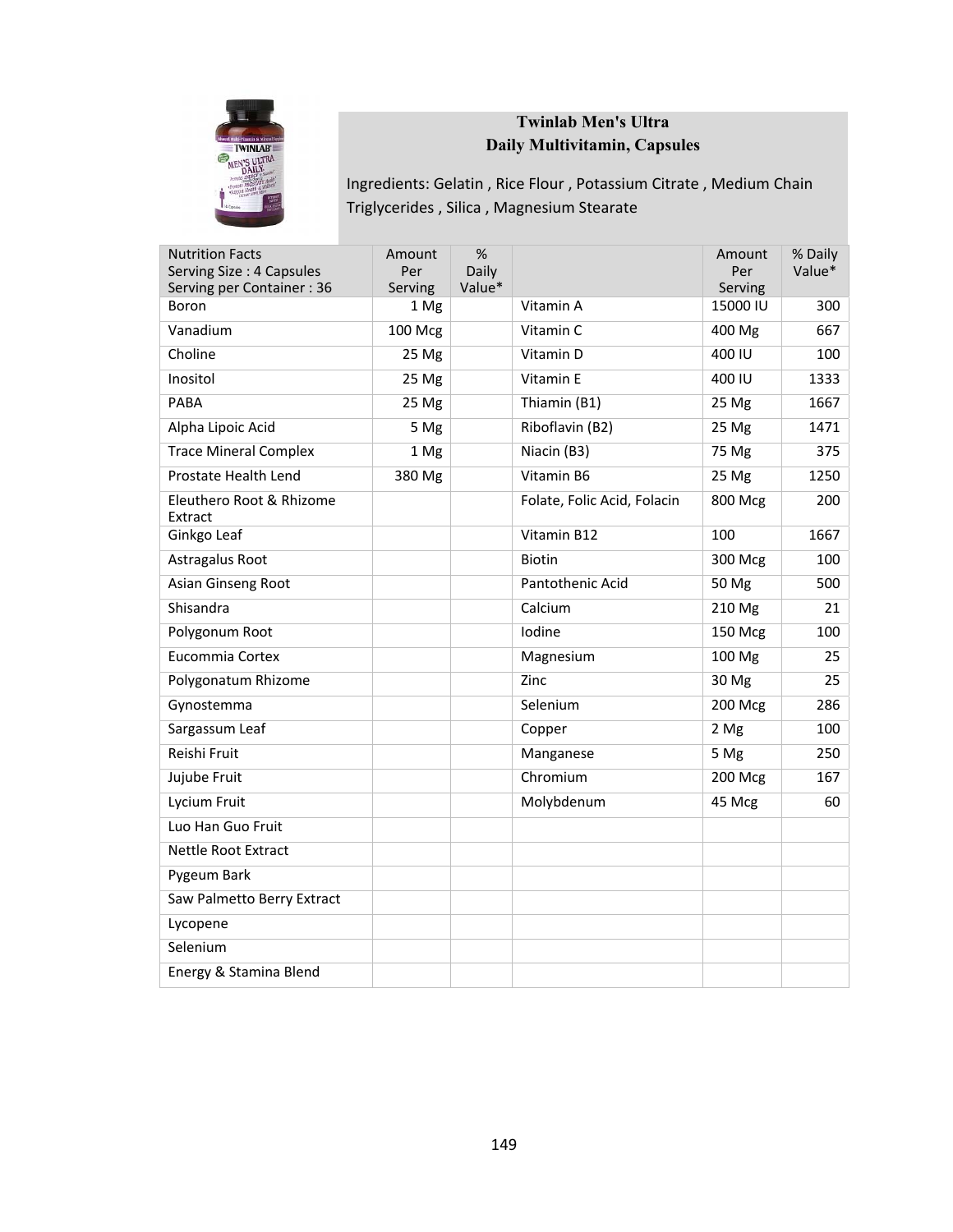| NUTRITION ASSESSMENT            |                          |  |  |
|---------------------------------|--------------------------|--|--|
| Anthropometric (A)              | Biochemical (labs) $(B)$ |  |  |
| Clinical $(C)$                  | Dietary $(D)$            |  |  |
| Environmental $(E)$             | Functional $(F)$         |  |  |
| NUTRITION DIAGNOSIS             |                          |  |  |
| Nutrition Diagnosis #1 Problem: |                          |  |  |
| Etiology: related to            |                          |  |  |
| Sign/Symptoms: as evidenced by  |                          |  |  |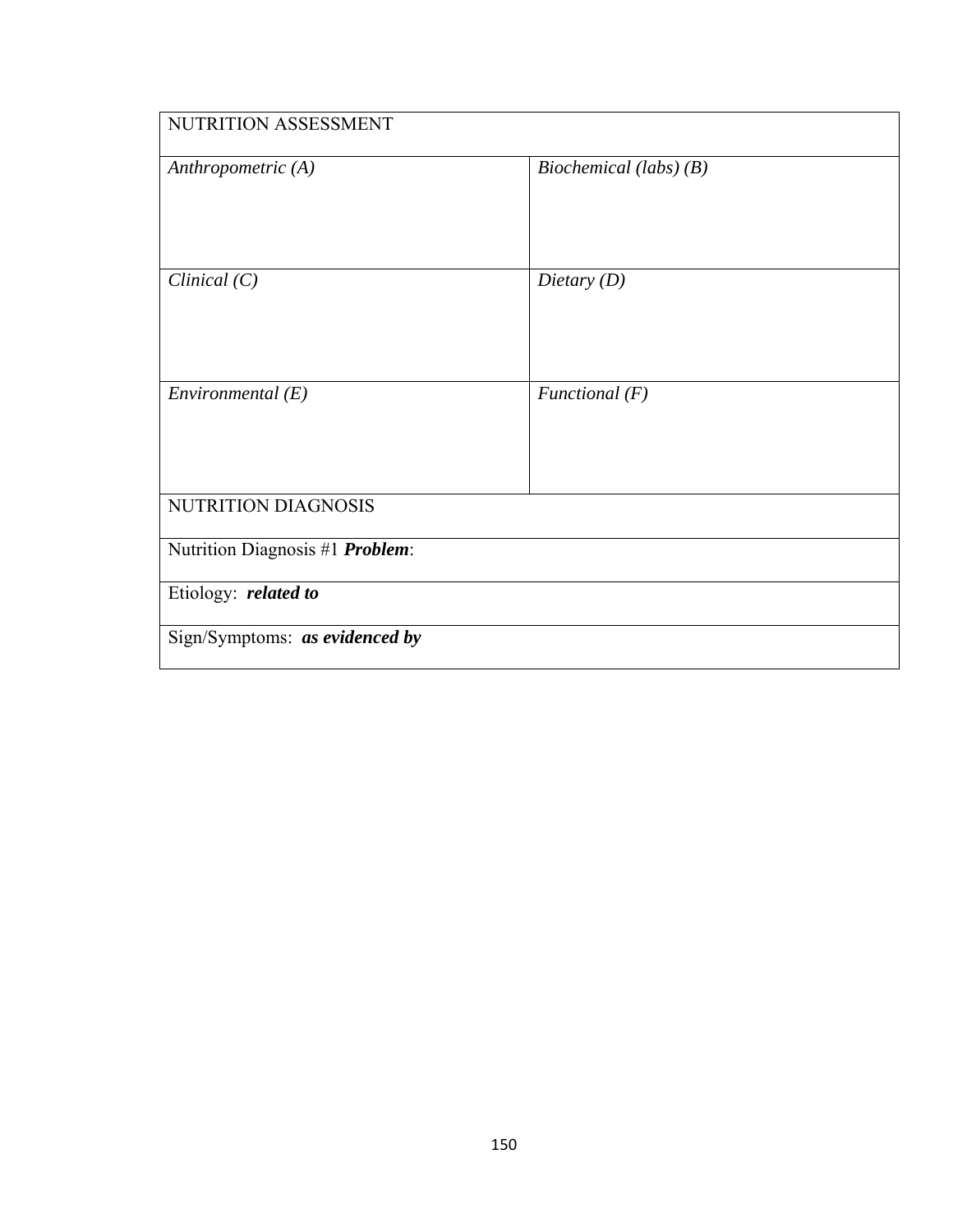### **Appendix N – Maintenance Cases**

You are a student enrolled in a program to train you to be nutrition professional in the United States health care system. Read the following cases and establish a nutrition diagnosis using International Dietetics and Nutrition Terminology (IDNT) and write a Problem, Etiology, and Signs/Symptoms (PES) statement consistent with that diagnosis.

 A nutrition diagnosis identifies a specific nutrition problem that can be treated or managed by a nutrition professional using a nutrition intervention. Nutrition professionals write a PES statement to describe the problem, its root cause, and the assessment data that provide evidence for the diagnosis. The format for the PES statement is "\_\_\_\_\_\_\_\_\_ (nutrition problem (P) using IDNT) **related to** \_\_\_\_\_\_\_\_ *(Evidence*  $(E)$ *) as evidenced by \_\_\_\_\_\_\_\_ (Signs and Symptoms*  $(S)$ *)".* 

 The nutrition diagnoses presented in the examples will be within the intake domain, though other domains exist for IDNT. A one-page abridged handout listing the IDNT for the intake domain is included for your reference as you establish diagnoses for the cases.

 The PES statement will be documented in the patient's medical record in the grid format provided. Write out your answers in the grid or write the line number in the case corresponding to the elements you have chosen to focus on in the diagnostic process.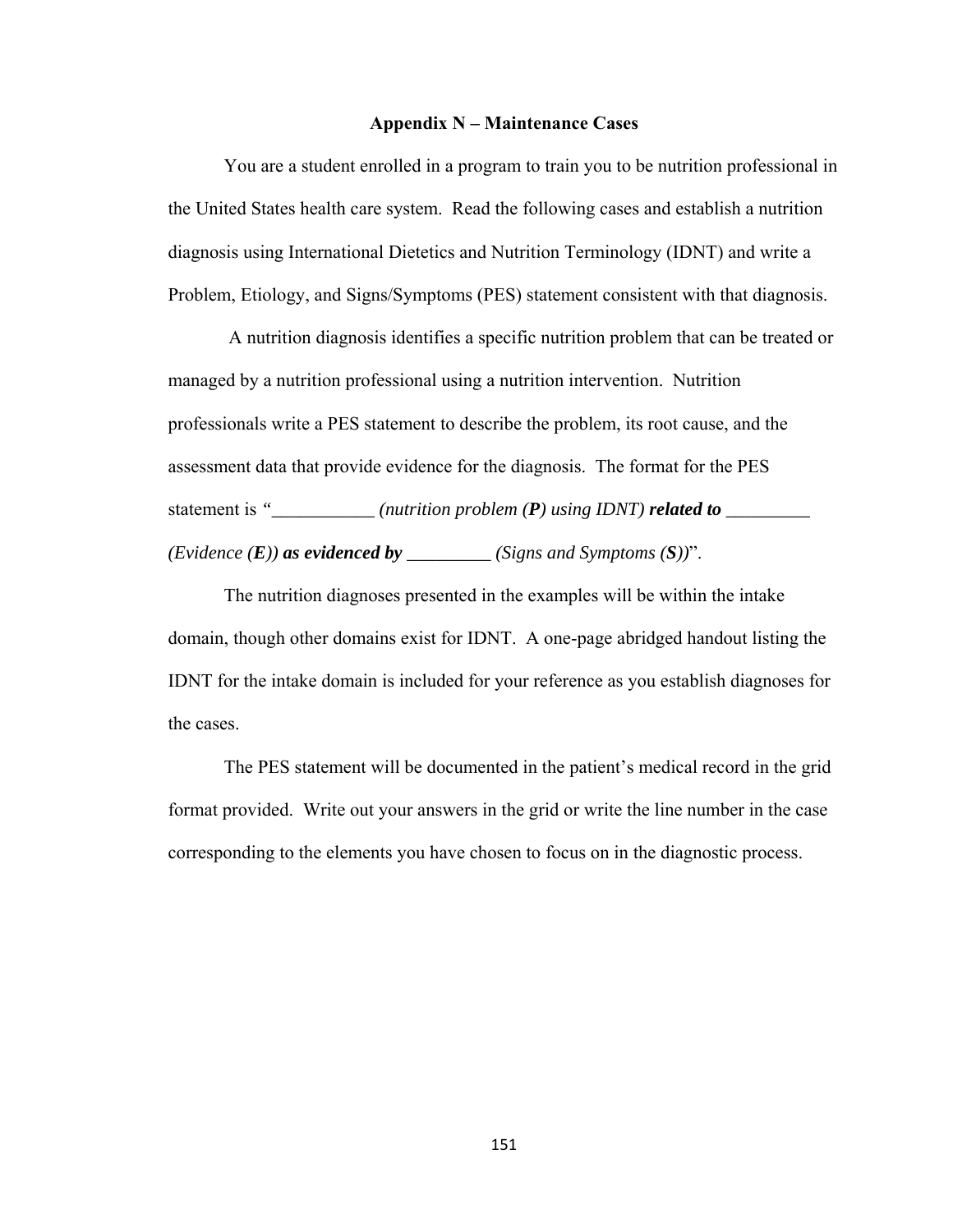#### **Case Study #1 Maintenance Practice**

Case details adapted from Brown, J. E. (ed.) (2005) Nutrition through the lifecycle 2nd Ed. Thomson and Wadsworth, Belmont, CA.

#### **Case Study #1-Arthur Brandt - maintenance practice**

 Arthur Brandt is a 30 year old software developer. He lives alone. His commute to work takes 90 minutes each day, though some days he works from home to save on transportation costs. He enjoys his work environment and his co-workers. His company provides a cafeteria so he does not need to pack a lunch which he finds extremely convenient. His main hobby is golf; the course he regularly plays encourages players to use golf carts. He is an avid football fan. In his spare time he is restoring an old car. Arthur is 5 feet 11 inches tall (181.8 cm) and weighs 190 pounds 9 (86.4 kg). His BMI is 26.6 (target BMI range for adults is 18.5-24.9). His BP is 117/75 mm Hg (acceptable <120/80 mm Hg for adults). He has a family history of type 2 diabetes mellitus (T2DM) however a recent screen showed his Hemoglobin A1C of 4.9 % (normal range 4.0 %- 5.5%). Arthur takes no routine medications. He drinks 1-2 beers if watching a weekend football game with friends or occasionally after a golf game with his fellow players. He would like to avoid developing diabetes and his doctor has suggested a nutrition consult. **His usual food intake includes: Breakfast:** Coffee from home with 2% milk added; 3 slices of whole grain toast with butter and jam

 **Morning coffee break:** coffee with 2% milk added; 1 bagel with cream cheese from the cafeteria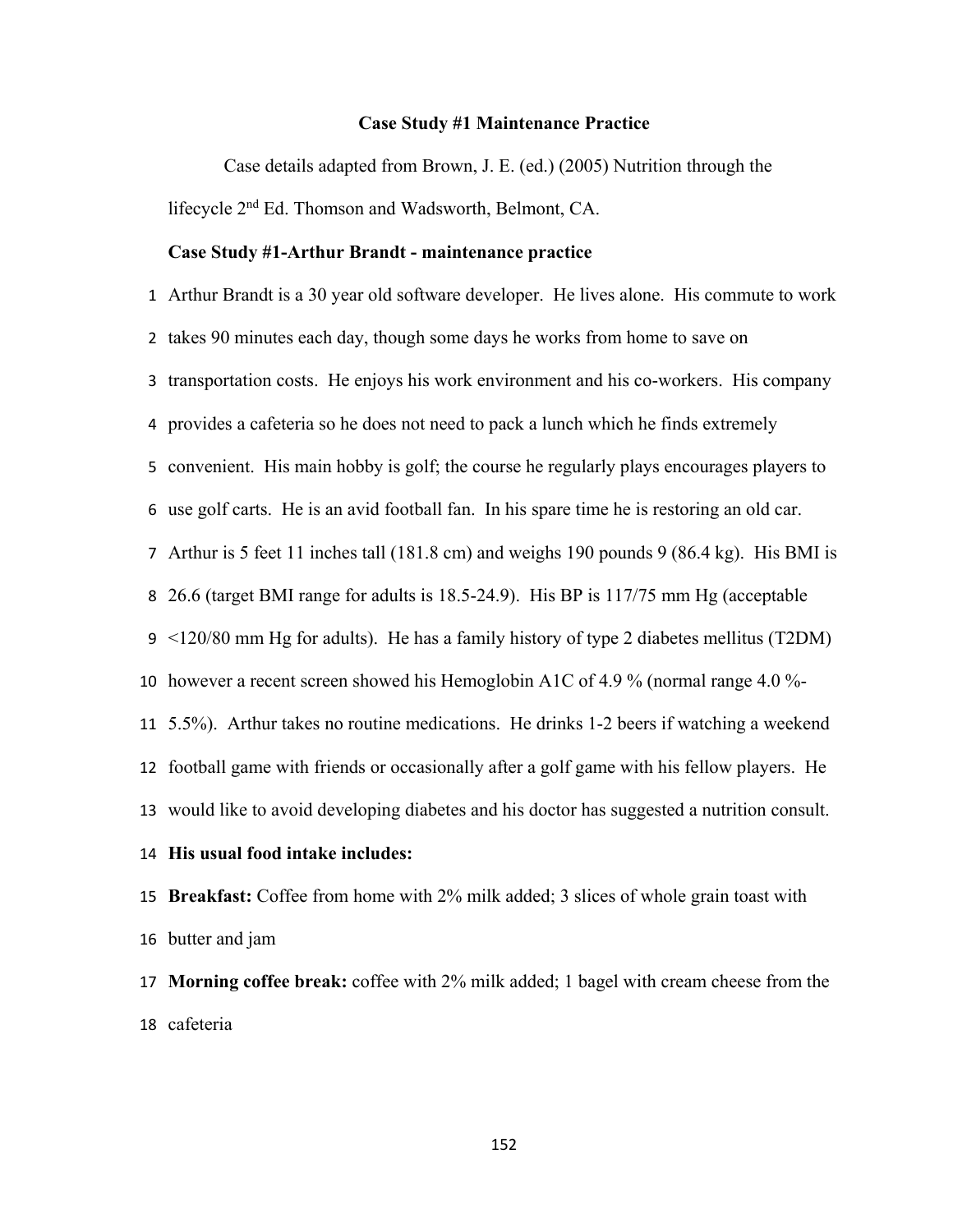- **Lunch:** the plate special in the cafeteria, usually baked or grilled beef, pork, or chicken;
- side salad with blue cheese dressing; 1 dinner roll with butter; cup of the daily offered
- soup; a small cookie; plain ice tea
- **Afternoon snack:** usually nothing but water or plain ice tea
- **Dinner:** pasta dish of some kind, made at home with sauce from jar (Chicken Alfredo is
- a favorite); small green salad with bottled dressing; plain ice tea or water
- **Evening snack:** ice cream or occasionally a piece of fruit; if with friends watching a
- football game it usually is cheese and crackers
- **Estimated Energy intake from usual dietary intake (using the exchange method):**
- 2955
- Kcal/day (occasional alcoholic beverages included)
- **Estimated energy needs based on usual physical activity (Mifflin-St. Jeor Equation x**
- **1.3 for light activity):** 1855.25 x 1.3 = 2411.8 + 15% (range 2050 2773.6 Kcal/day)

| NUTRITION ASSESSMENT                    |                          |  |
|-----------------------------------------|--------------------------|--|
| Anthropometric $(A)$                    | Biochemical (labs) $(B)$ |  |
| Clinical $(C)$                          | Dietary $(D)$            |  |
| Environmental $(E)$                     | Functional $(F)$         |  |
| <b>NUTRITION DIAGNOSIS</b>              |                          |  |
| Nutrition Diagnosis #1 <i>Problem</i> : |                          |  |
| Etiology: related to                    |                          |  |
| Sign/Symptoms: as evidenced by          |                          |  |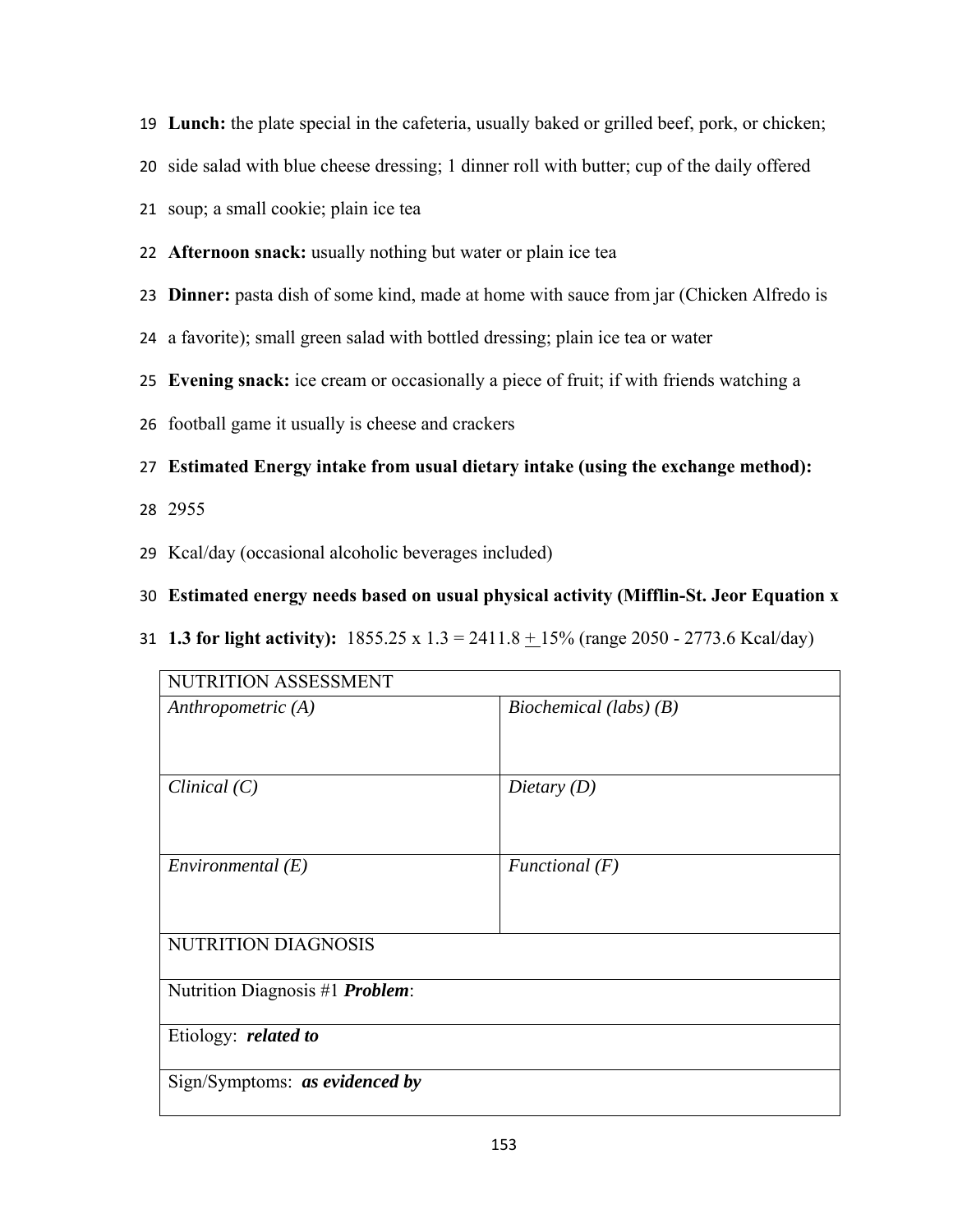#### **Case Study #2 Maintenance Practice**

Case details adapted from Nelms, M., H., & Anderson S. L. (2004) Medical Nutrition Therapy A Case Study Approach, 2<sup>nd</sup> edition

### **Case Study #2 Jessica Reyes - maintenance practice**

 Jessica Reyes is an 18 year old female who is competes in cross country for her high school in the fall and distance running events during the spring track and field season. She has been referred to see you after a recent visit to her primary care physician revealed she has been more fatigued than usual, has lost 4 pounds in the last 3 weeks, and though training the same, has eaten less per her mother's report. Her cross country performance has suffered some as her times have increased rather than decreased. Her mother attributes the slight decrease in eating to fatigue. Jessica's height is 5 feet 5 inches (166.4 cm) and 105 pounds (47.7 kg). Her usual weight is 109 pounds (49.5 kg). Her weight is 95.4% of her usual body weight. Her BMI is 17.3 and BMI % is 2% (healthy BMI range is 5-85% in adolescents and young adults to age 20).Her Hematocrit is 33 % (acceptable range is 37-47 %) and a serum ferritin of 16 ug/dl (acceptable range 18-160 ug/dl). Jessica takes no routine medications or supplements. Jessica does not use any tobacco products. She does not consume any alcohol. Her usual food intake includes: **Breakfast:** 6 oz. of fruit juice, 1 piece of toast with butter **Lunch:** 2 pieces of fresh fruit (apple and/or orange), 1 ham or other lunch meat sandwich, 1 small bag of potato chips

 **Afternoon snack:** 1 piece of fresh fruit (apple or orange), sport nutrition bar (230 kcals and 5 grams of protein)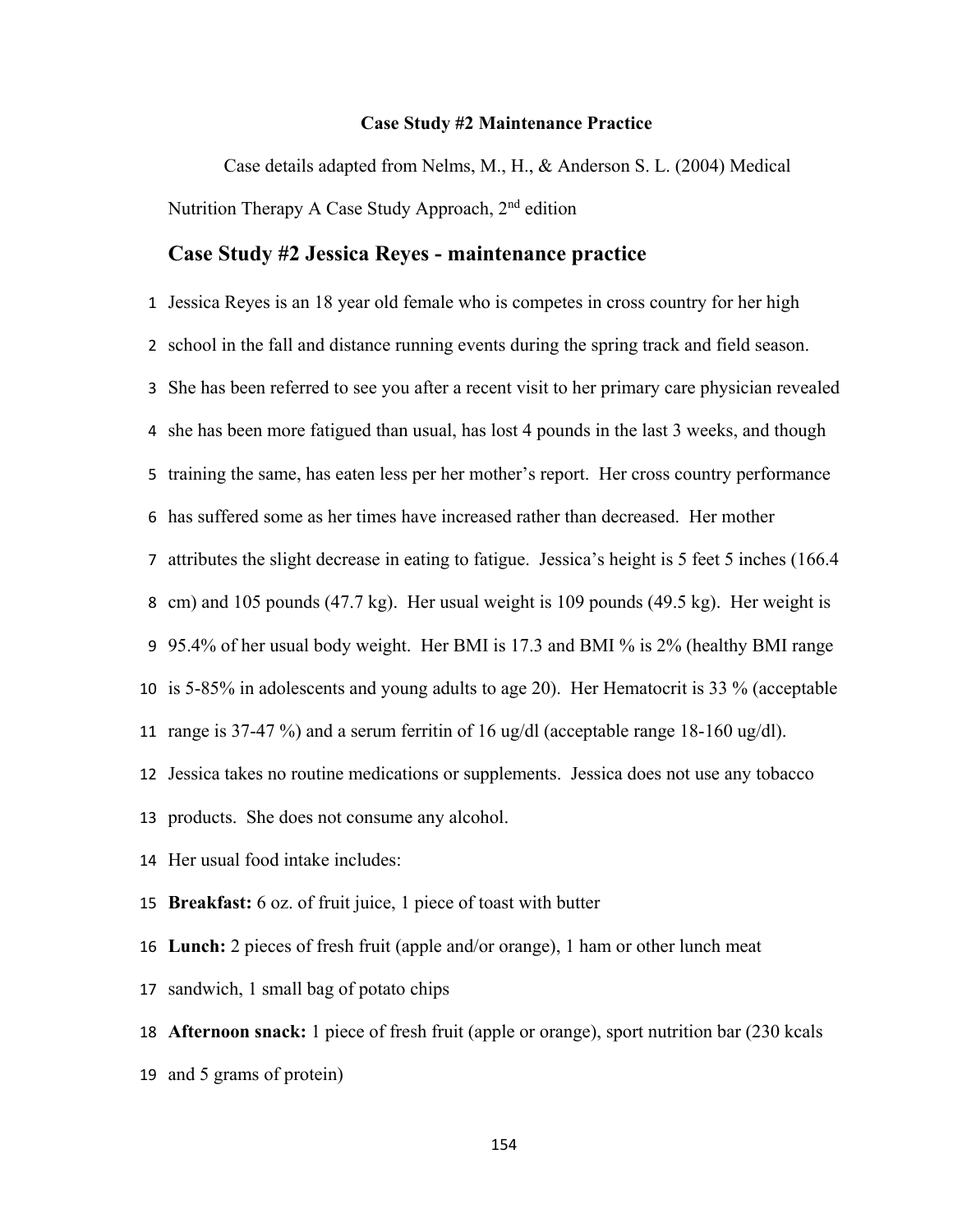- **Dinner:** Green vegetable, cooked, 3-5 oz. of chicken or fish, 1 cup of pasta or rice
- **Daily after afternoon practice or competition:** 40 oz. of a sport drink such as Gatorade
- or PowerAde
- **Estimated energy intake from actual dietary intake (using the exchange method):**
- 1970 kcal/day
- **Estimated protein intake from actual dietary intake (using the exchange method):**  79 g/day
- **Estimated iron intake form actual dietary intake:** 8 mg/day
- **Estimated energy needs based on usual physical activity (DRI (2006) Total Energy**
- **Expenditure (TEE) using the very active modifier for physical activity of 2.5)**: 2600
- 30 kcal/day  $\pm 15\%$  (range 2210-2990 kcal/day)
- **Estimated protein needs (1.0 g/cm-1.2g/ kg for athletes):** 47-57 g/day
- **Estimated iron needs (Daily reference intakes 2006):** 15-18 mg iron/day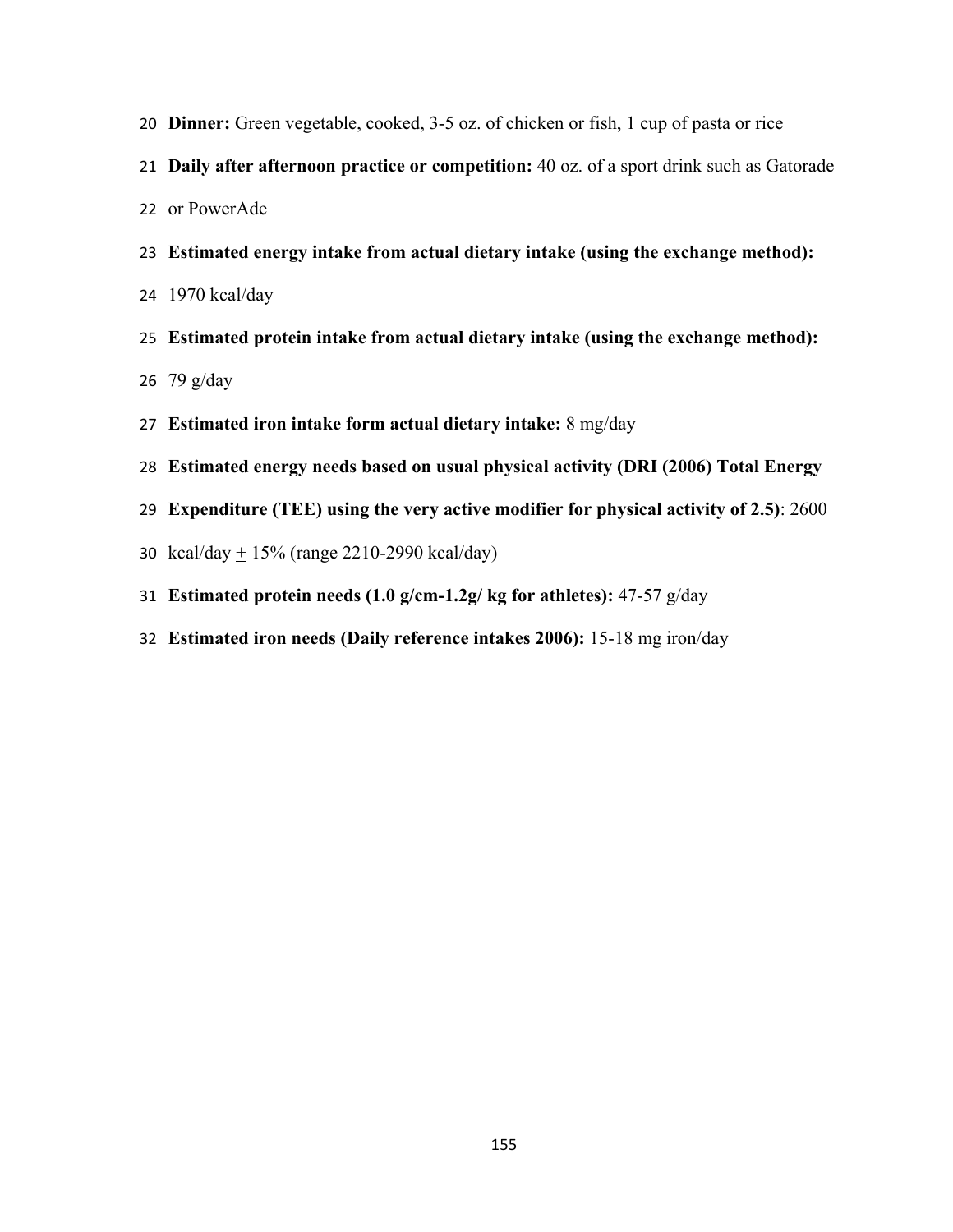| NUTRITION ASSESSMENT            |                          |  |
|---------------------------------|--------------------------|--|
| Anthropometric (A)              | Biochemical (labs) $(B)$ |  |
| Clinical $(C)$                  | Dietary $(D)$            |  |
| Environmental $(E)$             | Functional $(F)$         |  |
| NUTRITION DIAGNOSIS             |                          |  |
| Nutrition Diagnosis #1 Problem: |                          |  |
| Etiology: related to            |                          |  |
| Sign/Symptoms: as evidenced by  |                          |  |
|                                 |                          |  |
| Nutrition Diagnosis #2 Problem: |                          |  |
| Etiology: related to            |                          |  |
| Sign/Symptoms: as evidenced by  |                          |  |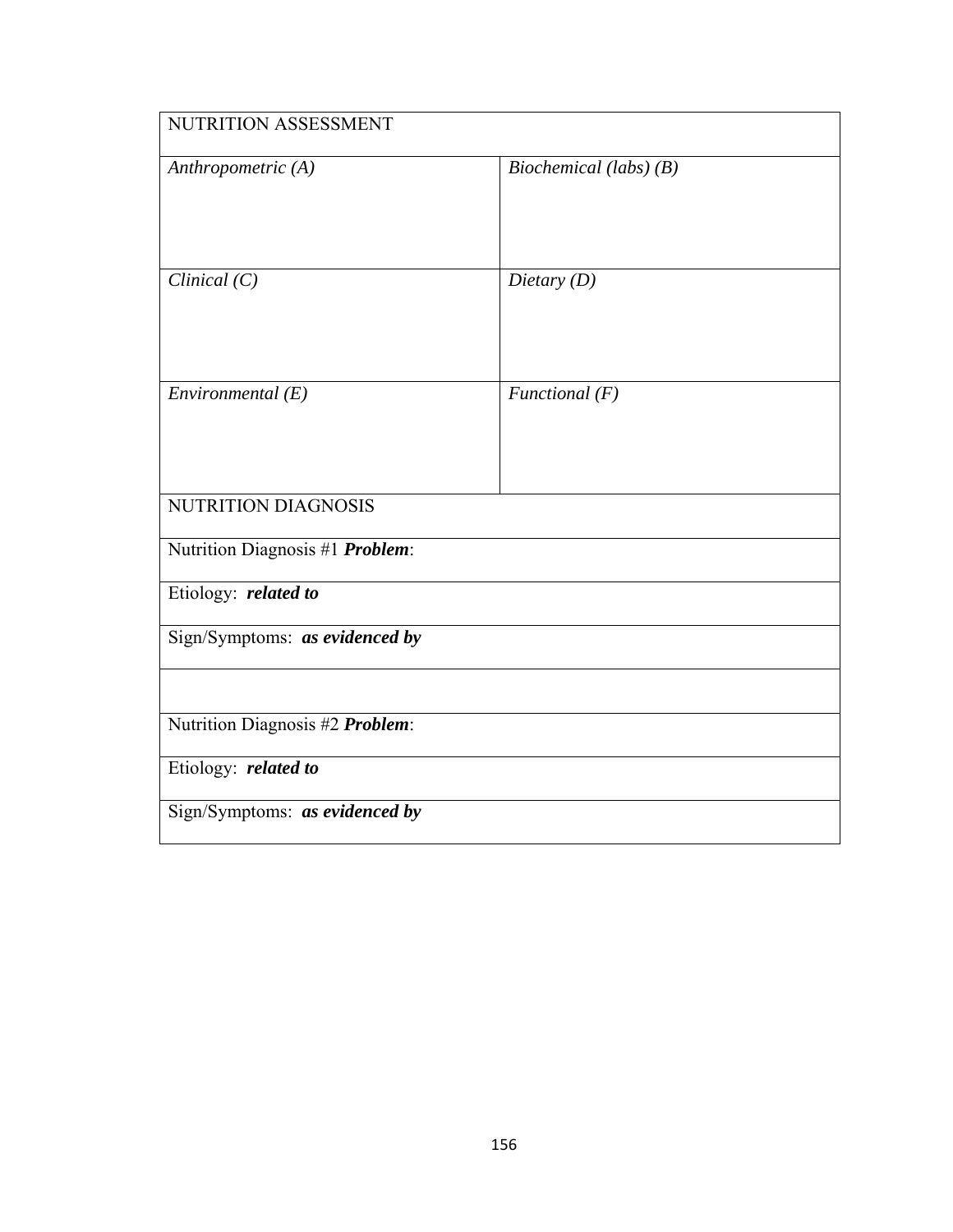# **Appendix O – UNM IRB Consent**

# **The University of New Mexico Consent to Participate in Research**

# **Using Worked Examples for Training Nutrition Professionals to Diagnose Nutrition Problems and Use International Dietetics and Nutrition Terminology**

12/13/2013

### **Introduction**

You are being asked to participate in this research study by Kirsten Bennett MS RD LD, a registered dietitian and a doctoral candidate in Educational Psychology at the University of New Mexico (UNM). The purpose of this research is to compare two different ways to teach undergraduate students to diagnose nutrition problems and use standard terminology to document the nutrition problem in the medical record. You have been selected to participate because you have taken or are currently taking an introductory course in human nutrition.

This portion of the research is a pilot study. Results obtained from your participation will help the investigator evaluate whether or not the study materials are well constructed.

This form will explain the research study, and will also explain the possible risks as well as the possible benefits to you. We encourage you to talk with your family and friends before you decide to take part in this research study. If you have any questions, please ask the study investigator.

### **What will happen if I decide to participate?**

If you agree to participate, the following things will happen:

You will be randomly assigned to one of two experimental learning conditions using worked examples to teach you about nutrition diagnosis nutrition terminology. The experiment occurs over two sessions, two weeks apart.

The first session will take one hour and fifteen minutes and the second session, two weeks later will take 40 minutes. Sessions will take place on the University of New Mexico campus in a classroom setting. All materials for the study will be provided by the investigator. You will not need a calculator or reference books.

You will first complete a brief questionnaire that asks questions like; "What is your age" and "Do you intend to pursue a career as a nutrition professional" at the beginning of the first session. The first session asks you to study clinical case studies in a worked example format to help you learn about nutrition diagnosis and using standardized terminology and then practice using what you have learned on additional case studies.

IRB #: 1 3 - 8 7 4 Page 1 of 5 Version: 12-13-13 APPROVED: 02-03-2014 OFFICIAL USE ONLY EXPIRES: 02-02-2015 The University of New Mexico Institutional Review Board (IRB)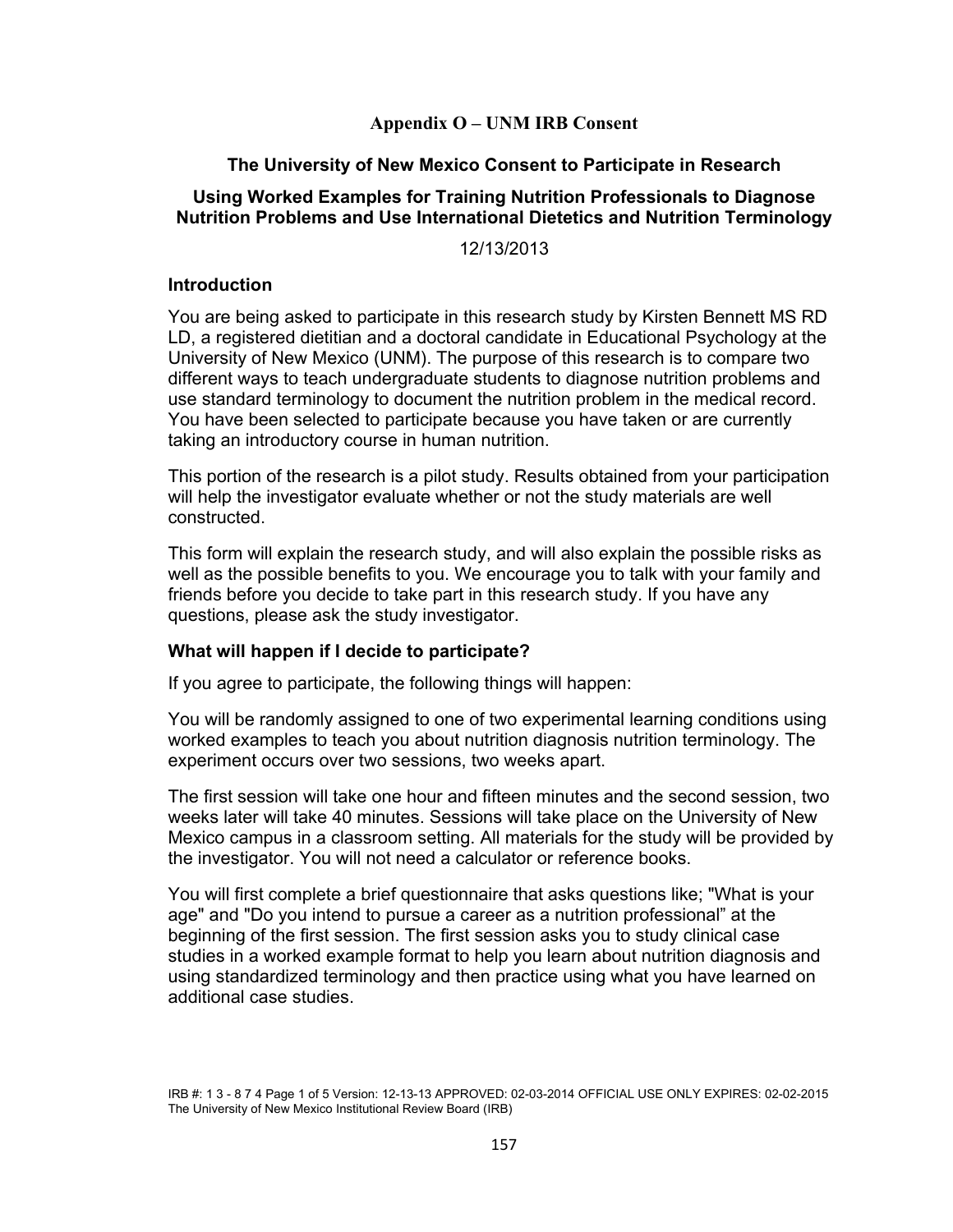During the second session you will be asked again practice what you learned about nutrition diagnosis with additional clinical case studies.

At the end of both the learning and practice sessions, you will be asked to estimate, on a questionnaire, how hard or easy it was studying the worked examples and practicing what you learned.

Both sessions combined will require no more than 2 hours and 15 minutes.

#### **How long will I be in this study?**

Participation in this study will take a total of 2 hours and 15 minutes. Participation involves two sessions. The first and second sessions are two weeks apart. After both sessions are completed participation ends.

#### **What are the risks or side effects of being in this study?**

There are risks of stress, emotional distress, inconvenience and possible loss of privacy and confidentiality associated with participating in a research study.

There are minimal risks with this study, though some participants may experience discomfort while studying information that is new to them and being asked to practice using this new information on their own.

For more information about risks and side effects, ask the investigator.

#### **What are the benefits to being in this study?**

Potential benefits to participants include beginning to learn to diagnose nutrition problems in humans and helping to investigate one way of teaching this skill.

This is potentially a benefit to future students learning this same skill.

#### **What other choices do I have if I do not want to be in this study?**

Participation is voluntary. The only alternative to participation is non-participation.

#### **How will my information be kept confidential?**

We will take measures to protect the security of all your personal information, but we cannot guarantee confidentiality of all study data.

No identifying information will be attached to study materials. Signed consent forms will be used to create a code sheet to link the first session results to the second session results using a unique identifier.

After the study has been completed this code sheet with the links to the unique identifiers will be destroyed by the investigator. Signed consents and study materials

IRB #: 1 3 - 8 7 4 Page 2 of 5 Version: 12-13-13 APPROVED: 02-03-2014 OFFICIAL USE ONLY EXPIRES: 02-02-2015 The University of New Mexico Institutional Review Board (IRB)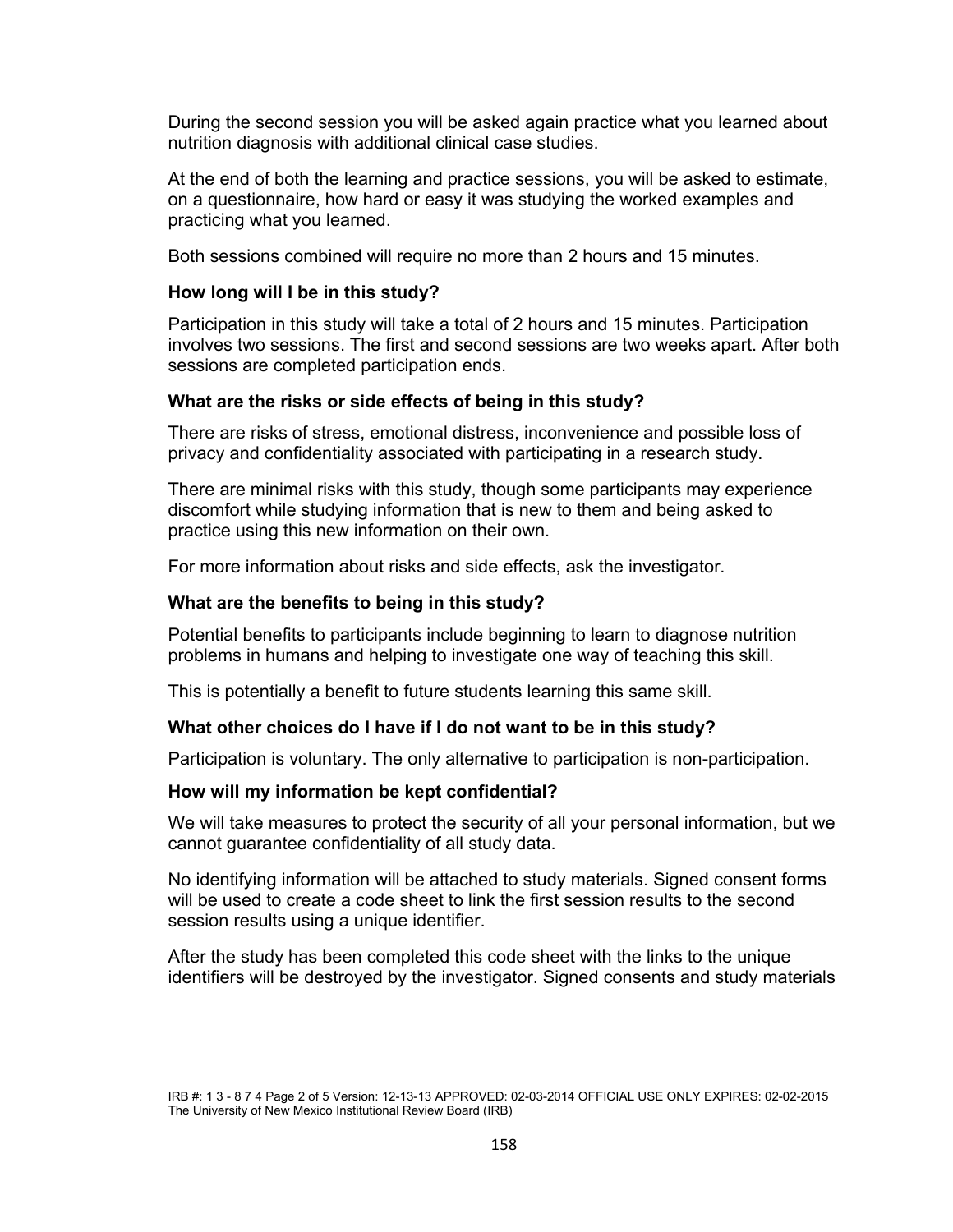will be kept in a locked file cabinet in the investigators office for five years after the study is completed and then destroyed.

Information contained in your study records is used by study staff and, in some cases it will be shared with the sponsor of the study. The University of New Mexico Institutional Review Board (IRB) that oversees human subject research and/or other entities may be permitted to access your records. There may be times when we are required by law to share your information. However, your name will not be used in any published reports about this study.

Results from the study will be reported and published with no identifying information linking participants to the study outcomes.

### **What are the costs of taking part in this study?**

There is no cost to participate in this study.

### **Will I be paid for taking part in this study?**

Participants in the pilot study will be given a \$25 gift card to a local restaurant after completing the second session.

### **How will I know if you learn something new that may change my mind about participating?**

You will be informed of any significant new findings that become available during the course of the study, such as changes in the risks or benefits resulting from participating in the research or new alternatives to participation that might change your mind about participating.

### **Can I stop being in the study once I begin?**

Participation is voluntary. You may withdraw participation at any time. If you withdraw, any portions of the study you have completed will be removed from the data collected during the study.

#### **Whom can I call with questions or complaints about this study?**

If you have any questions, concerns or complaints at any time about the research study, Kirsten Bennett MS RD LD, will be glad to answer them at (505) 400-3437.

If you need to contact someone after business hours or on weekends, please call (505) 400-3437 and ask for Kirsten Bennett.

If you would like to speak with someone other than the research team, you may call the UNM IRB at (505) 277-2644.

IRB #: 1 3 - 8 7 4 Page 3 of 5 Version: 12-13-13 APPROVED: 02-03-2014 OFFICIAL USE ONLY EXPIRES: 02-02-2015 The University of New Mexico Institutional Review Board (IRB)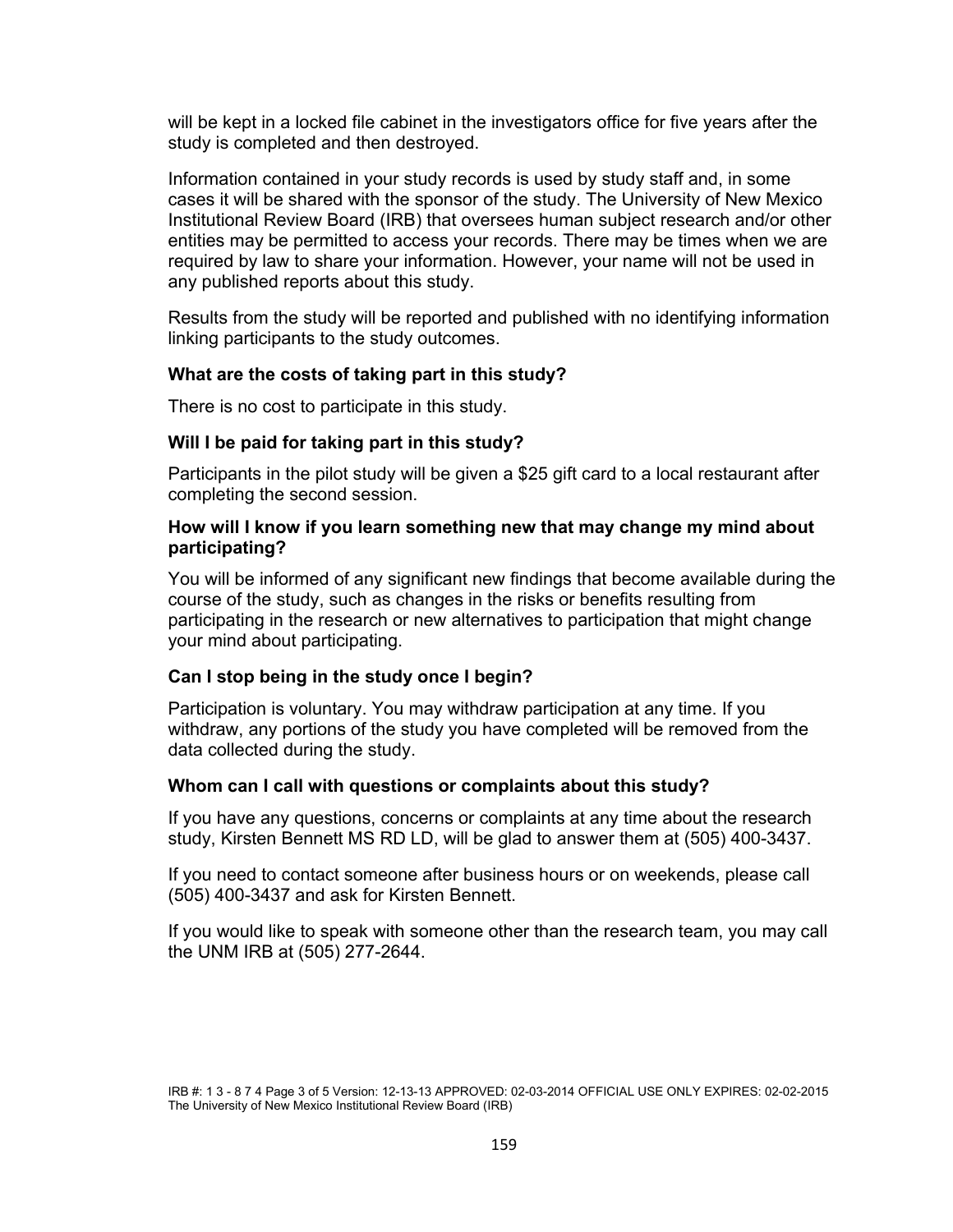### **Whom can I call with questions about my rights as a research participant?**

If you have questions regarding your rights as a research participant, you may call the UNM IRB at (505) 277-2644. The IRB is a group of people from UNM and the community who provide independent oversight of safety and ethical issues related to research involving human participants. For more information, you may also access the IRB website at http://research.unm.edu/IRBmaincampus.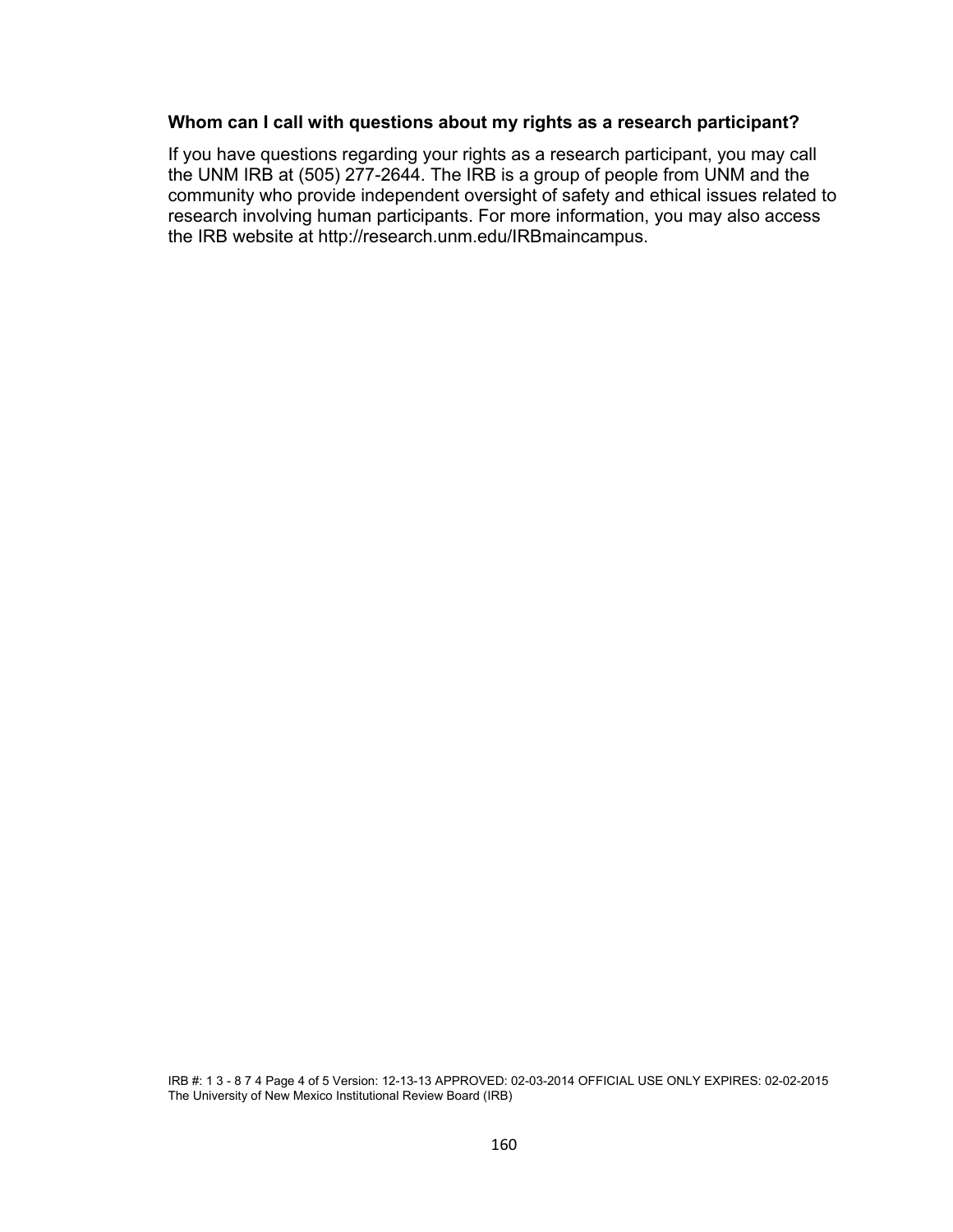# **CONSENT**

You are making a decision whether to participate in this study. Your signature below indicates that you read the information provided. By signing this consent form, you are not waiving any of your legal rights as a research participant.

I have had an opportunity to ask questions and all questions have been answered to my satisfaction. By signing this consent form, I agree to participate in this study. A copy of this consent form will be provided to you.

| Name of Adult Subject (print) | Signature of Adult Subject  | Date |
|-------------------------------|-----------------------------|------|
| or for Child enrollment, Name | or for Child enrollment.    |      |
| of Parent/Child's Legal       | Signature of Parent/Child's |      |
| Guardian                      | Legal Guardian              |      |
|                               |                             |      |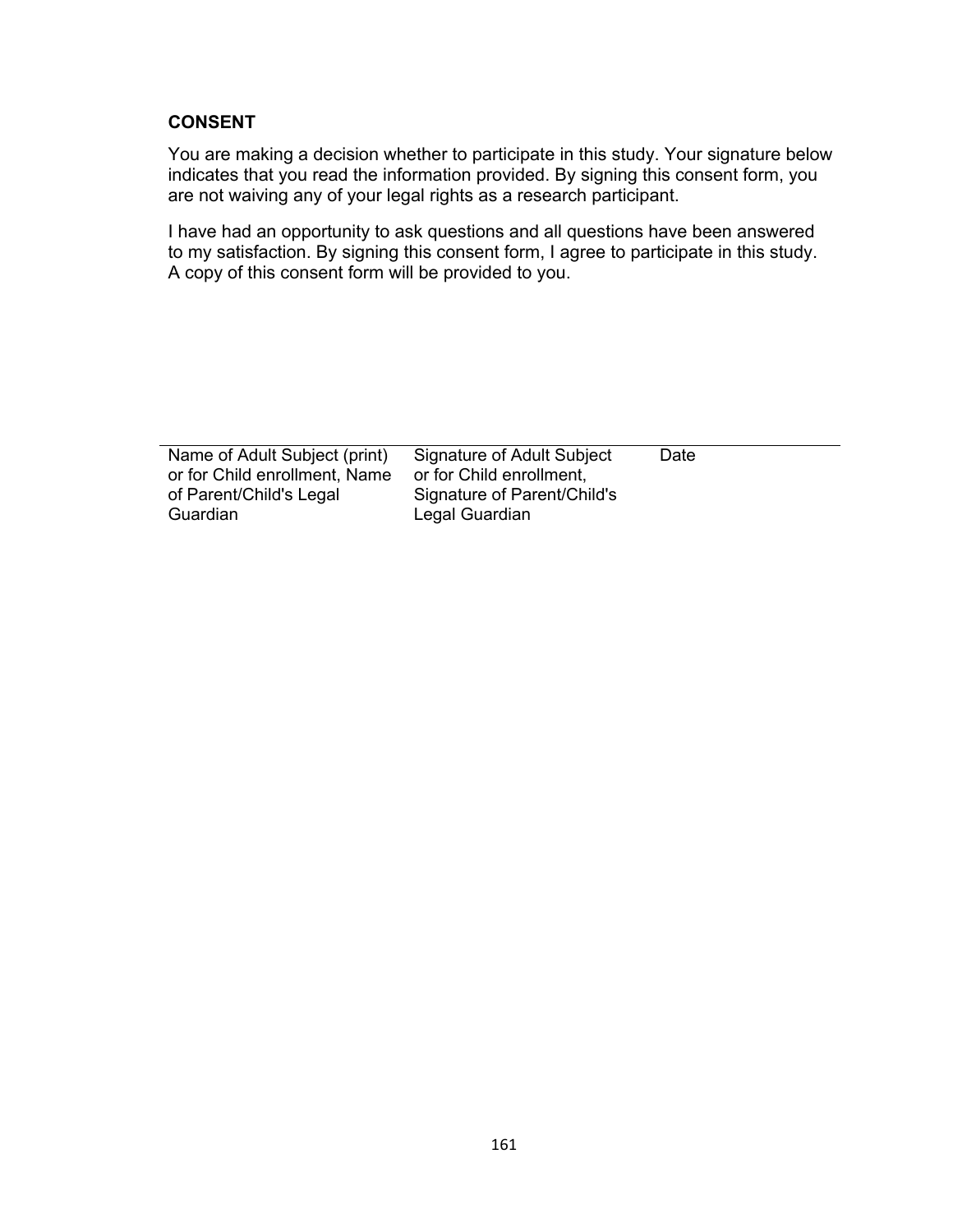# **Appendix P – CNM Student Dissertation Consent**

# **Central New Mexico Community College and the University of New Mexico Consent to Participate in Research**

# **Using Worked Examples for Training Nutrition Professionals to Diagnose Nutrition Problems and Use International Dietetics and Nutrition Terminology**

### **03/07/14**

### **Introduction**

You are being asked to participate in this research study by Kirsten Bennett MS RD LD, a registered dietitian and a doctoral candidate in Educational Psychology at the University of New Mexico (UNM). The purpose of this research is to compare two ways to teach undergraduate students to diagnose nutrition problems and use standard terminology to label the nutrition problem. You have been selected to participate because you are currently taking an introductory course in human nutrition.

This form will explain the research study, and will also explain the possible risks as well as the possible benefits to you. If you have any questions, please ask the study investigator.

### **What will happen if I decide to participate?**

If you agree to participate, the following things will happen:

You will be randomly assigned to one of two experimental learning conditions using worked examples to teach you about nutrition diagnosis and nutrition terminology. The experiment occurs over two sessions, two weeks apart during your regularly scheduled nutrition class.

The first session will take one hour and fifteen minutes and the second session, two weeks later will take 40 minutes. Sessions will take place on the Central New Mexico Community College (CNM) campus in your regularly scheduled nutrition classroom session. All materials for the study will be provided by the investigator. You will not need a calculator or reference books.

You will first complete a brief questionnaire that asks questions like; "What is your age" and "Do you intend to pursue a career as a nutrition professional" at the beginning of the first session. The first session asks you to study clinical cases in a worked example format to help you learn about nutrition diagnosis and using standardized terminology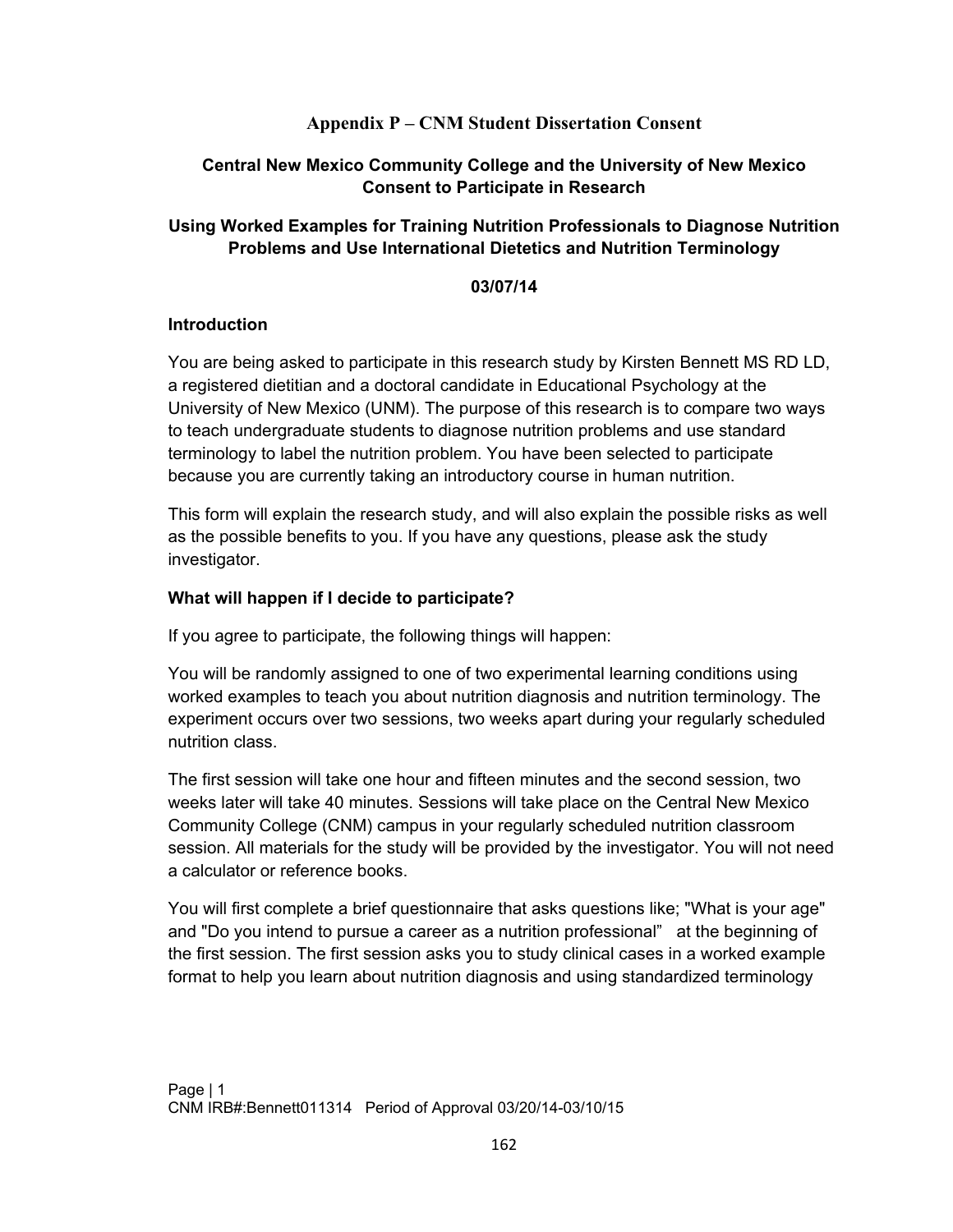and then practice using what you have learned on two cases. During the second session you will be asked again practice what you learned about nutrition diagnosis with two additional clinical cases.

At the end of both the learning and practice sessions, you will be asked to estimate, on a questionnaire, how hard or easy it was studying the worked examples and practicing what you learned.

Both sessions combined will require no more than 2 hours and 15 minutes.

The results of your work will be used to evaluate worked examples as educational approach to teach nutrition diagnosis.

# **How long will I be in this study?**

Participation involves two sessions. The first and second sessions are two weeks apart. Participation in this study will take a total of 2 hours and 15 minutes. After both sessions are completed participation ends.

# **What are the risks or side effects of being in this study?**

There are risks of stress, emotional distress, inconvenience and possible loss of privacy and confidentiality associated with participating in any research study.

There are minimal risks with this study, though some participants may experience discomfort while studying information that is new to them and being asked to practice using this new information on their own.

For more information about risks and side effects, ask the investigator.

# **What are the benefits to being in this study?**

Potential benefits to participants include beginning to learn to diagnose nutrition problems in humans and improving understanding of the topics covered in your nutrition class.

# **What other choices do I have if I do not want to be in this study?**

Students not wishing to participate in research and who do not consent to participate will still engage in the classroom activity of studying worked examples; however results on the exercise will not be used in the evaluation of worked examples as educational approach to teach nutrition diagnosis.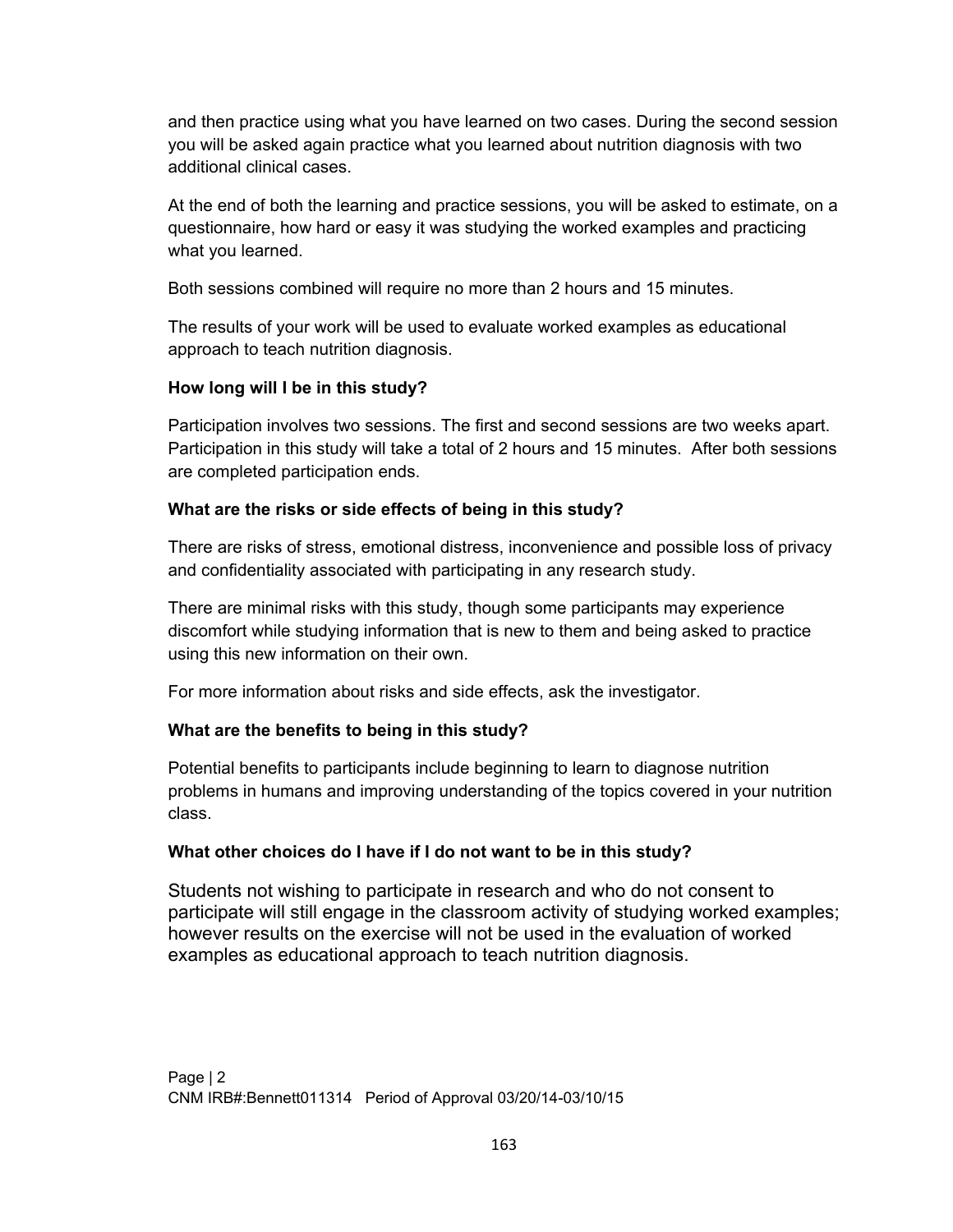# **How will my information be kept confidential?**

We will take measures to protect the security of all your personal information, but we cannot guarantee confidentiality of all study data.

Information contained in your study records is used by study staff and, in some cases it will be shared with the sponsor of the study. The University of New Mexico Institutional Review Board (IRB) and the Central New Mexico Community College that oversees human subject research and/or other entities may be permitted to access your records. There may be times when we are required by law to share your information. However, your name will not be used in any published reports about this study.

No identifying information will be attached to study materials. Signed consent forms will be used to create a code sheet to link the first session results to the second session results using a unique identifier. After the study has been completed this code sheet with the links to the unique identifiers will be destroyed by the investigator. Signed consents and study materials will be kept in a locked file cabinet in the investigators office for five years after the study is completed and then destroyed.

Results from the study will be reported and published with no identifying information linking participants to the study outcomes.

# **What are the costs of taking part in this study?**

There is no cost to participate in this study.

# **Will I be paid for taking part in this study?**

There are no payments for participation.

# **How will I know if you learn something new that may change my mind about participating?**

You will be informed of any significant new findings that become available during the course of the study, such as changes in the risks or benefits resulting from participating in the research or new alternatives to participation that might change your mind about participating.

# **Can I stop being in the study once I begin?**

If you consent to allow the investigator to use results on the exercise to evaluate worked examples as an educational approach to teach nutrition diagnosis and you change your mind, you may withdraw participation at any time. If you withdraw, any portions of the study you have completed will be removed from the data collected during the study.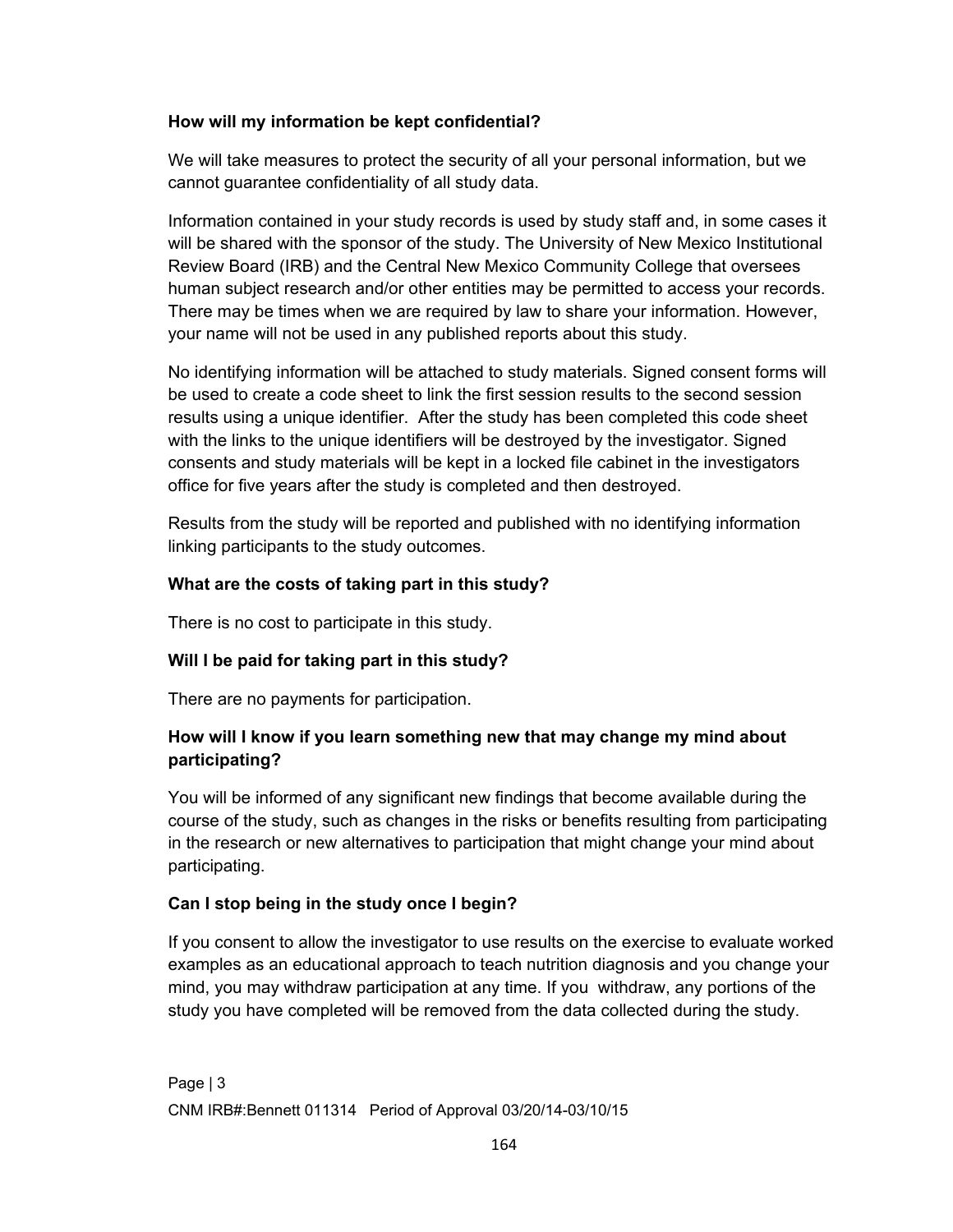# **Whom can I call with questions or complaints about this study?**

If you have any questions, concerns or complaints at any time about the research study, Kirsten Bennett MS RD LD will be glad to answer them at (505) 400-3437.

If you need to contact someone after business hours or on weekends, please call (505) 400-3437 and ask for Kirsten Bennett.

If you would like to speak with someone other than the research team, you may call the UNM IRB at (505) 277-2644 or CNM IRB at (505) 224-3450.

# **Whom can I call with questions about my rights as a research participant?**

If you have questions regarding your rights as a research participant, you may call the CNM IRB at (505) 224-3450 or the UNM IRB at (505) 277-2644. The IRB is a group of people from CNM and UNM and the community who provide independent oversight of safety and ethical issues related to research involving human participants. For more information, you may also access the UNM IRB website at http://research.unm.edu/IRBmaincampus or the CNM IRB at http://www.cnm.edu/depts/planning/instres/irb .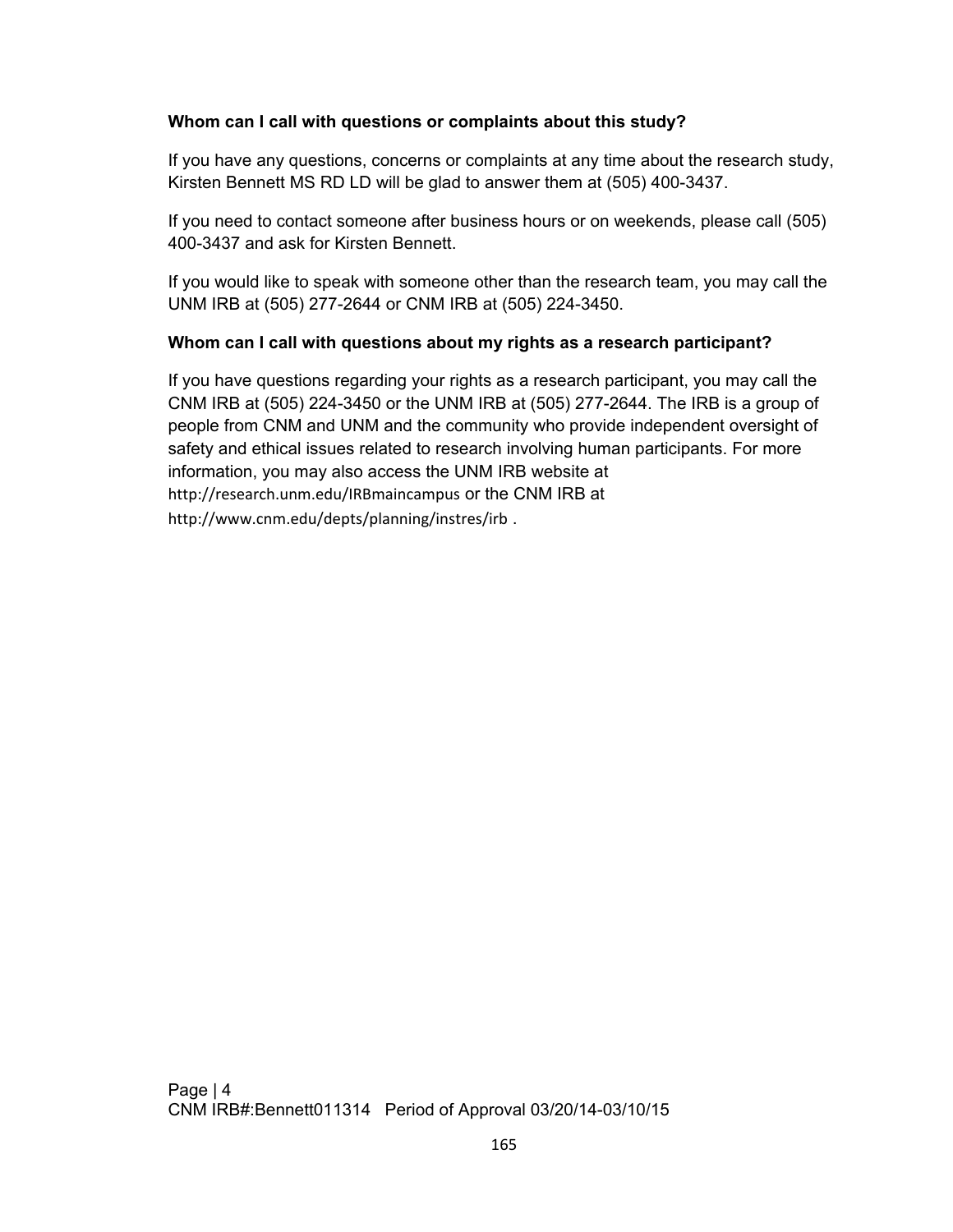### **CONSENT**

You are making a decision whether to participate in this study. Your signature below indicates that you read the information provided. By signing this consent form, you are not waiving any of your legal rights as a research participant.

I have had an opportunity to ask questions and all questions have been answered to my satisfaction. By signing this consent form, I agree to participate in this study. A copy of this consent form will be provided to you.

\_\_\_\_\_\_\_\_\_\_\_\_\_\_\_\_\_\_\_\_\_\_\_\_\_\_\_\_ \_\_\_\_\_\_\_\_\_\_\_\_\_\_\_\_\_\_\_\_\_\_\_\_\_\_\_\_ \_\_\_\_\_\_\_\_\_\_\_

Name of Adult Subject (print) or for Child enrollment, Name of Parent/Child's Legal Guardian

Signature of Adult Subject or for Child enrollment, Signature of Parent/Child's Legal Guardian

Date

# **INVESTIGATOR SIGNATURE**

I have explained the research to the participant and answered all of his/her questions. I believe that he/she understands the information described in this consent form and freely consents to participate.

\_\_\_\_\_\_\_\_\_\_\_\_\_\_\_\_\_\_\_\_\_\_\_\_\_\_\_\_\_\_\_\_\_\_\_\_\_\_\_\_\_\_\_\_\_\_\_\_\_ \_\_\_\_\_\_\_\_\_\_\_\_\_\_\_\_\_\_\_

Kirsten Bennett Name of Investigator/ Research Team Member (type or print)

(Signature of Investigator/ Research Team Member) Date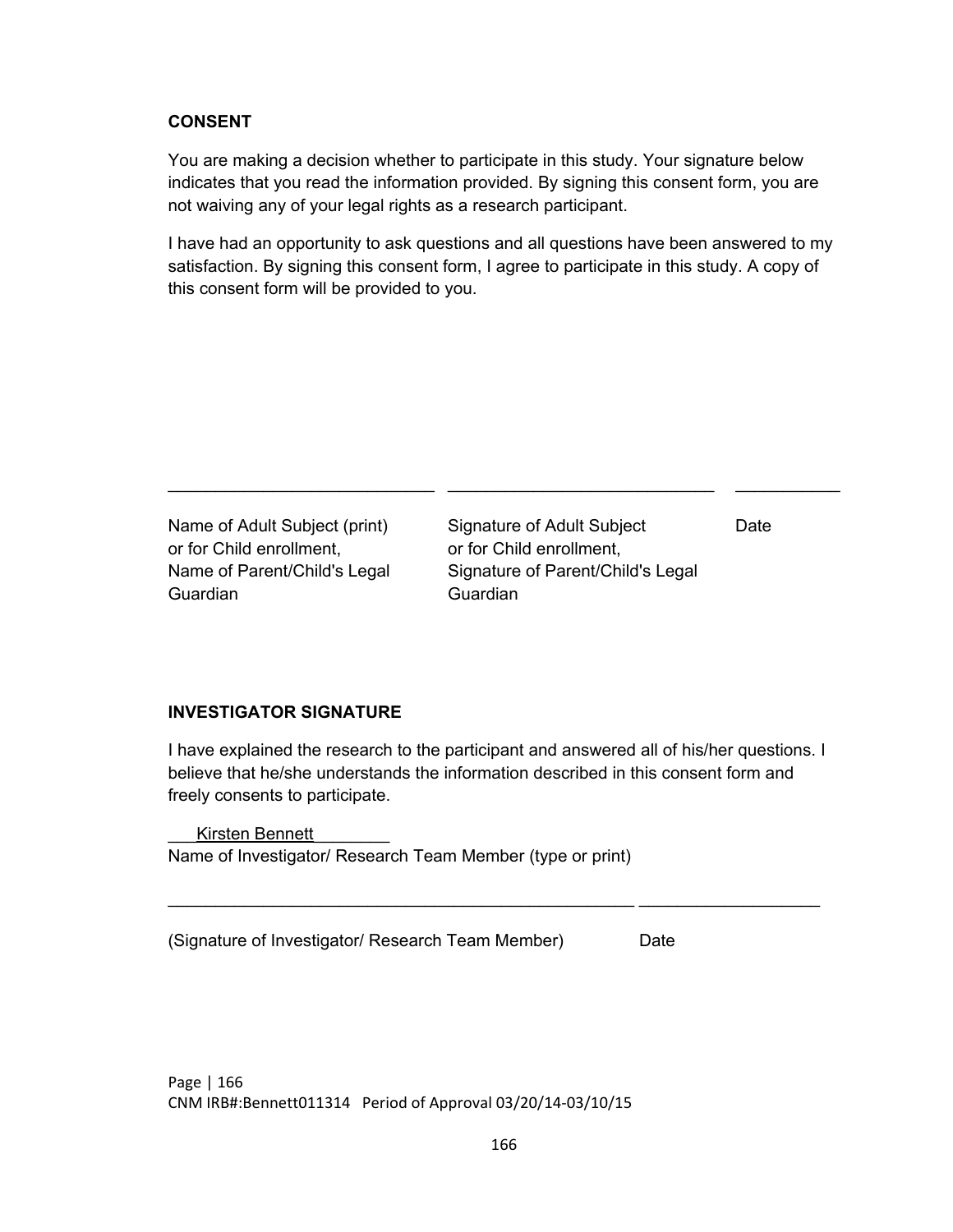### **Appendix Q – CNM Faculty Dissertation Consent**

### **Central New Mexico Community College and the University of New Mexico Consent to Participate in Research**

### **Using Worked Examples for Training Nutrition Professionals to Diagnose Nutrition Problems and Use International Dietetics and Nutrition Terminology**

#### **03/07/14**

#### **Introduction**

You are being asked to participate in this research study by Kirsten Bennett MS RD LD, a registered dietitian and a doctoral candidate in Educational Psychology at the University of New Mexico (UNM). The purpose of this research is to compare two ways to teach undergraduate students to diagnose nutrition problems and use standard terminology to label the nutrition problem. You have been selected to participate because you are currently teaching an introductory course in human nutrition.

This form will explain the research study, and will also explain the possible risks as well as the possible benefits to you. If you have any questions, please ask the study investigator.

### **What will happen if I decide to participate?**

If you agree to participate, the following things will happen:

This research involving worked examples to teach about nutrition diagnosis and nutrition terminology in one of two worked example conditions will take the place during one and one half class sessions of a regularly scheduled meeting of a nutrition class you teach. It will fulfill student course requirements for class participation within the structure of the nutrition class.

Your students, in each section of the course you teach, will be randomly assigned to one of two experimental conditions using worked examples to teach them about nutrition diagnosis and nutrition terminology. The experiment occurs over two sessions, two weeks apart.

The first session will take one hour and fifteen minutes and the second session, two weeks later will take 40 minutes. Sessions will take place on the Central New Mexico Community College (CNM) campus in your regularly scheduled nutrition classroom sessions. All materials for the study will be provided by the investigator.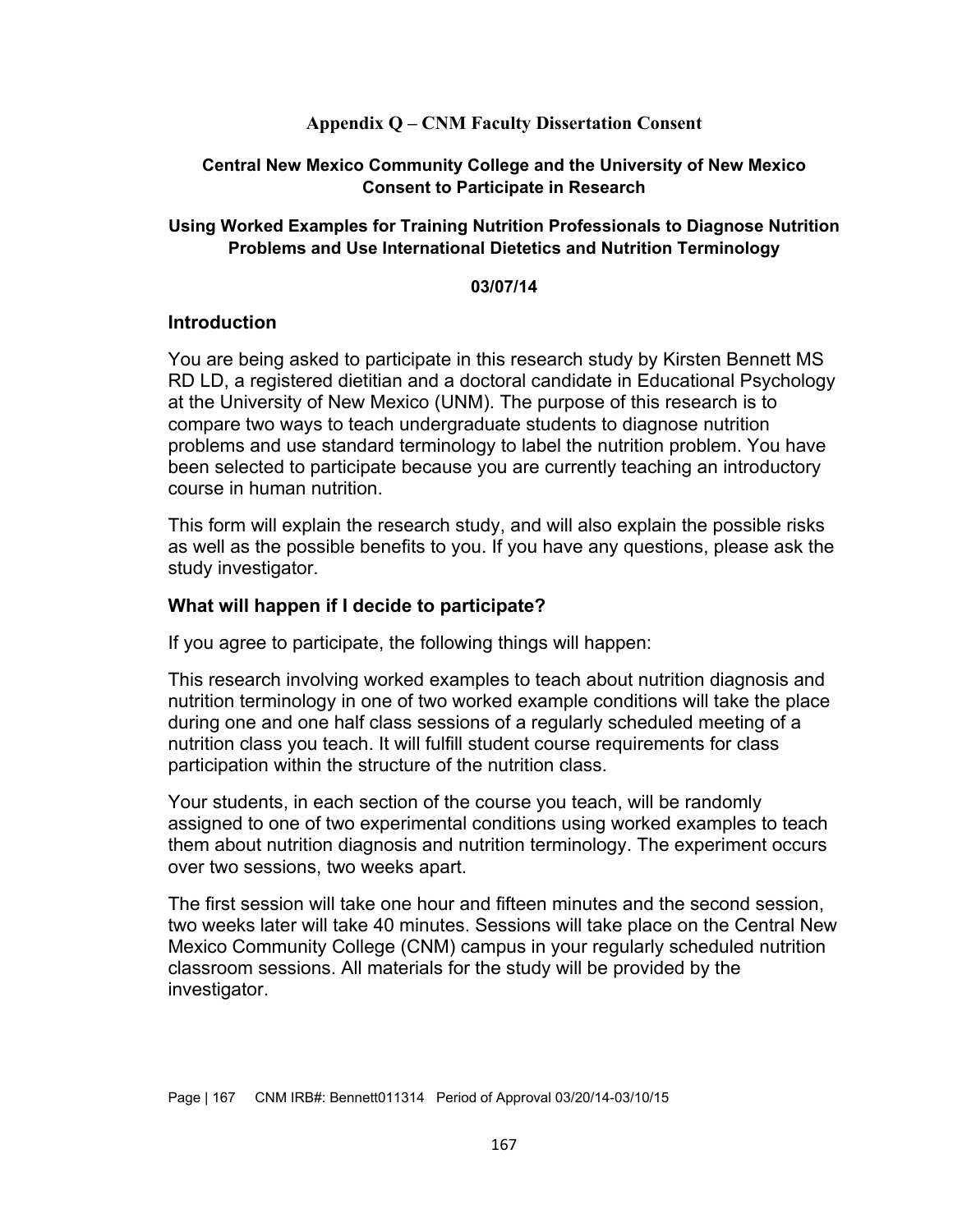Your students will first complete a brief questionnaire that asks questions like; "What is your age" and "Do you intend to pursue a career as a nutrition professional" at the beginning of the first session. The first session asks your students to study clinical cases in a worked example format to help them learn about nutrition diagnosis and using standardized terminology and then practice using what they have learned on two additional cases During the second session they will be asked to again practice what they have learned about nutrition diagnosis with two additional clinical cases

At the end of both the learning and practice sessions, each student will be asked to estimate, on a questionnaire, how hard or easy it was studying the worked examples and practicing what was learned.

Both sessions combined will require no more than 2 hours and 15 minutes.

The results of your students' work will be used to evaluate worked examples as an educational approach to teach nutrition diagnosis.

Since student work is the focus of the research, no data on you or your classroom will be collected or reported.

### **How long will I be in this study?**

Participation involves two sessions. The first and second sessions are two weeks apart. After both sessions are completed participation ends. Both sessions combined will require no more than 2 hours and 15 minutes.

# **What are the risks or side effects of being in this study?**

There are risks of stress, inconvenience and possible loss of privacy and confidentiality associated with participating in any research study.

There are minimal risks with this study, though some instructors may experience discomfort when asked to allow an outside investigator access to their students and to the results of student work.

Since student work is the focus of the research, no data on you or your classroom will be collected or reported.

For more information about risks and side effects, ask the investigator.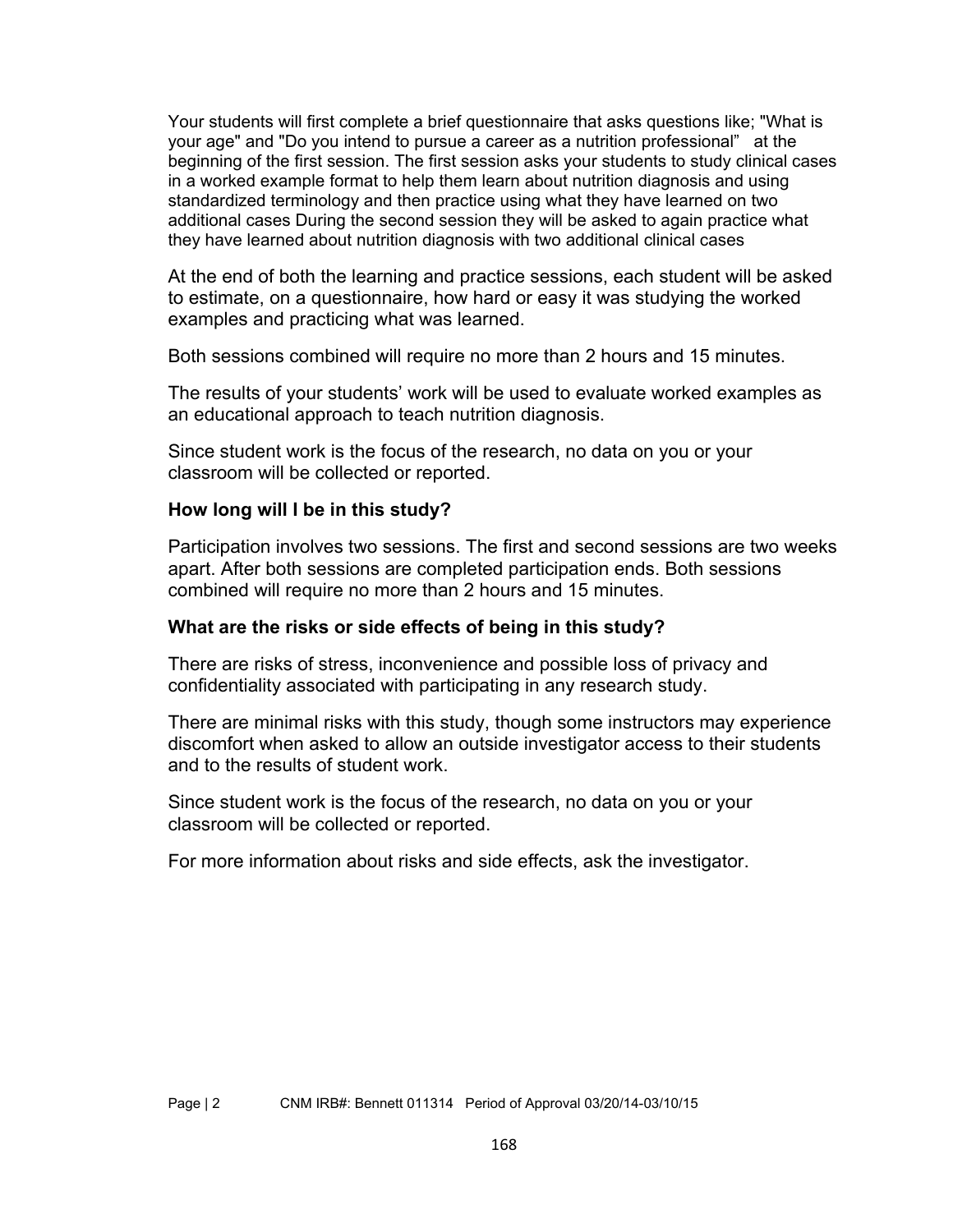### **What are the benefits to being in this study?**

Potential benefits to student participants include beginning to learn to diagnose nutrition problems in humans and helping to investigate one way of teaching this skill.

Faculty participants have the potential benefit of enhanced student learning since the exercise asks students to apply knowledge they are currently acquiring as part of the nutrition curriculum.

### **What other choices do I have if I do not want to be in this study?**

The only alternative to participation is non-participation

Faculty who do not wish to participate in this research and who do not consent to participate will continue their regular classroom activities and their students will not be asked to participate in this research involving worked examples to teach about nutrition diagnosis and nutrition terminology.

### **How will my information be kept confidential?**

No data will be collected on faculty at Central New Mexico Community College since the focus of the research is student work in the study conditions that involve using worked examples to learn about nutrition diagnosis.

We will take measures to protect the security of all your personal information, but we cannot guarantee confidentiality of all study data.

Information contained in your study records for your students is used by study staff and, in some cases it will be shared with the sponsor of the study. The University of New Mexico Institutional Review Board (IRB) and the Central New Mexico Community College that oversees human subject research and/or other entities may be permitted to access your records. There may be times when we are required by law to share your information. However, your name will not be used in any published reports about this study.

No identifying information will be attached to student study materials. Signed consent forms will be used to create a code sheet to link the first session results to the second session results using a student unique identifier. After the study has been completed this code sheet with the links to the student unique identifiers will be destroyed by the investigator. Signed consents and study materials will be kept in a locked file cabinet in the investigators office for five years after the study is completed and then destroyed.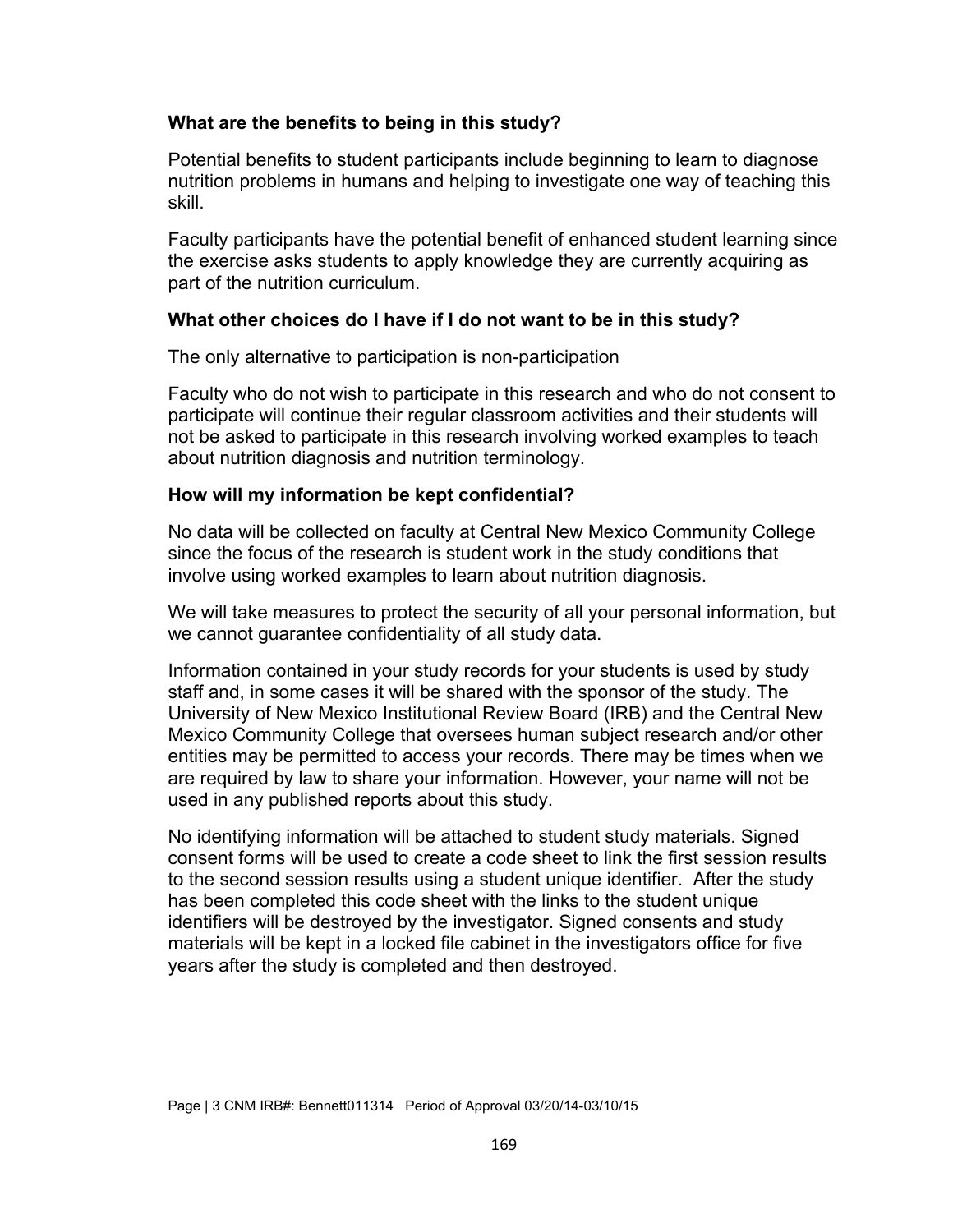Results from student participants in the study will be reported and published with no identifying information linking participants to the study outcomes.

# **What are the costs of taking part in this study?**

There is no cost to participate in this study.

# **Will I be paid for taking part in this study?**

There are no payments for participation for faculty or students.

# **How will I know if you learn something new that may change my mind about participating?**

You will be informed of any significant new findings that become available during the course of the study, such as changes in the risks or benefits resulting from participating in the research or new alternatives to participation that might change your mind about participating.

# **Can I stop being in the study once I begin?**

Participation is voluntary. You may withdraw participation at any time. If you withdraw, any portions of the study your students have completed will be removed from the data collected during the study.

# **Whom can I call with questions or complaints about this study?**

If you have any questions, concerns or complaints at any time about the research study, Kirsten Bennett MS RD LD will be glad to answer them at (505) 400-3437.

If you need to contact someone after business hours or on weekends, please call (505) 400-3437 and ask for Kirsten Bennett.

If you would like to speak with someone other than the research team, you may call the UNM IRB at (505) 277-2644 or CNM IRB at (505) 224-3450.

# **Whom can I call with questions about my rights as a research participant?**

If you have questions regarding your rights as a research participant, you may call the CNM IRB at (505) 224-3450 or the UNM IRB at (505) 277-2644. The IRB is a group of people from CNM and UNM and the community who provide independent oversight of safety and ethical issues related to research involving human participants. For more information, you may also access the UNM IRB website at http://research.unm.edu/IRBmaincampus or the CNM IRB at http://www.cnm.edu/depts/planning/instres/irb .

Page | 4 CNM IRB#: Bennett011314 Period of Approval 03/20/14-03/10/15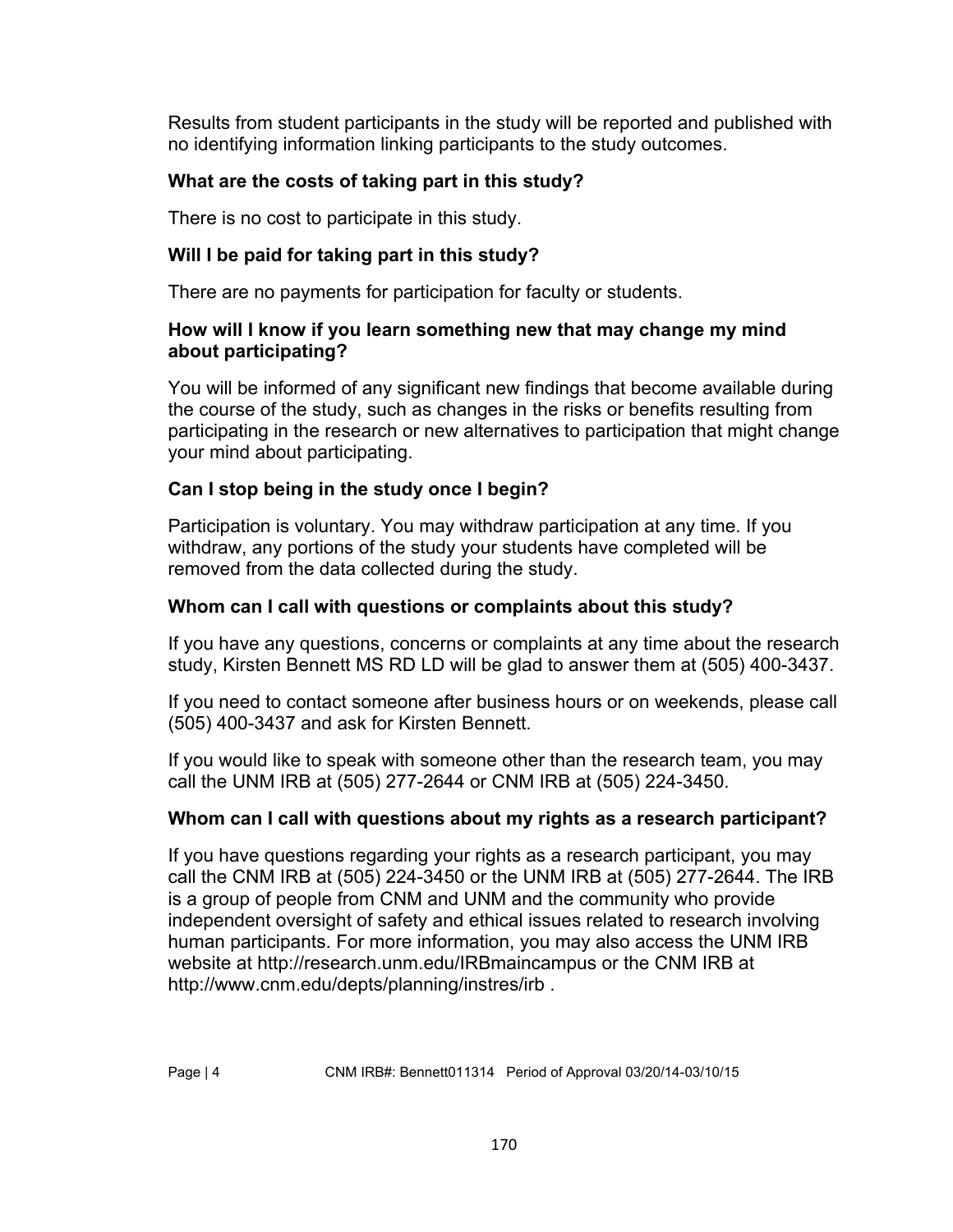# **CONSENT**

You are making a decision whether to participate in this study. Your signature below indicates that you read the information provided. By signing this consent form, you are not waiving any of your legal rights as a research participant.

I have had an opportunity to ask questions and all questions have been answered to my satisfaction. By signing this consent form, I agree to participate in this study. A copy of this consent form will be provided to you.

| Name of Adult Subject (print)<br>Signature of Adult Subject<br>Date                       |                          |                          |  |
|-------------------------------------------------------------------------------------------|--------------------------|--------------------------|--|
| Signature of Parent/Child's Legal<br>Name of Parent/Child's Legal<br>Guardian<br>Guardian | or for Child enrollment, | or for Child enrollment. |  |

### INVESTIGATOR SIGNATURE

I have explained the research to the participant and answered all of his/her questions. I believe that he/she understands the information described in this consent form and freely consents to participate.

 $\mathcal{L}_\text{max} = \frac{1}{2} \sum_{i=1}^n \mathcal{L}_\text{max}(\mathbf{z}_i - \mathbf{z}_i)$ 

Kirsten Bennett Name of Investigator/ Research Team Member (type or print)

(Signature of Investigator/ Research Team Member) Date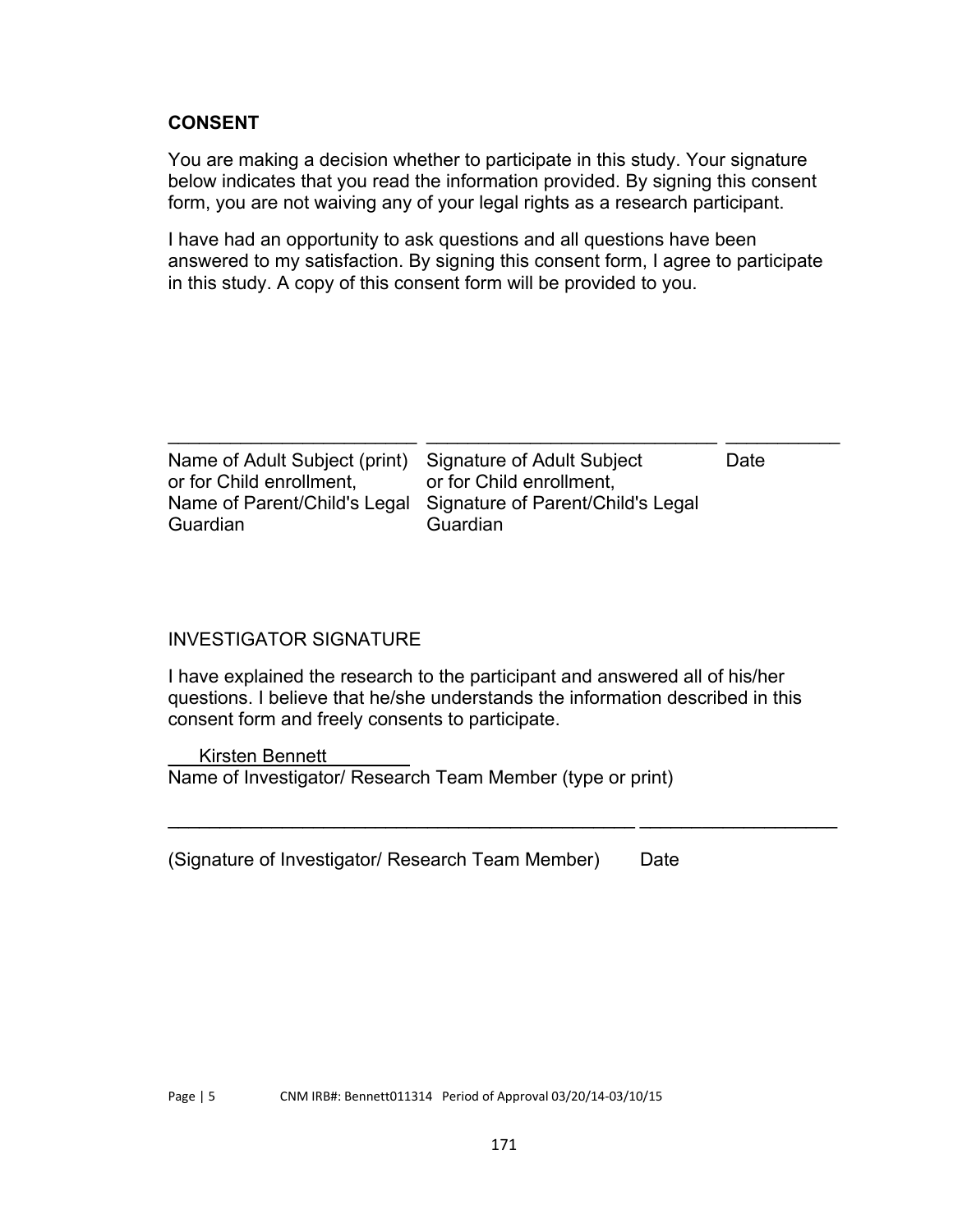#### **List of References**

- Atkinson, R. K., & Derry, S. J. (2000) Computer-based examples designed to encourage optimal example processing: a study examining the impact of sequentially presented, subgoal-oriented worked examples. In B. Fishman & S. O'Connor-Divelbiss (Eds.), *Fourth International Conference of the Learning Sciences*, Mahwah, NJ: Erlbaum, pp. 132-133.
- Ayers, E. J., Greer-Carney, J. L., Fatzinger McShane, P. E., Miller, A., & Turner, P. (2012) Nutrition informatics competencies across all levels of practice: a national Delphi study. *Journal of the Academy of Nutrition and Dietetics*, 112(12), 2042- 2052.
- Ayers, P. (2006) Using subjective measures to detect variations of intrinsic cognitive load within problems. *Learning and Instruction*, 16, 389-400.

Baddeley, A. (2000) Working memory. *Current Biology*, 20(4), R136-R140.

- Baddeley, A. (2012) Working memory: theories, models, and controversies. *Annual Review of Psychology*, 63, 1-29.
- Baddeley, A. D., & Hitch, G. J. (1994) Developments in the concept of working memory. *Neuropsychology*, 8(4), 485-493.
- Brown, J. E. (ed.) (2005) Nutrition through the lifecycle  $2<sup>nd</sup> Ed$ . Thomson and Wadsworth, Belmont, CA.
- Catrambone, R., & Holyoak, K. J. (1989) Overcoming contextual limitations on problemsolving transfer. *Journal of Experimental Psychology*, 15(6), 1147-1156.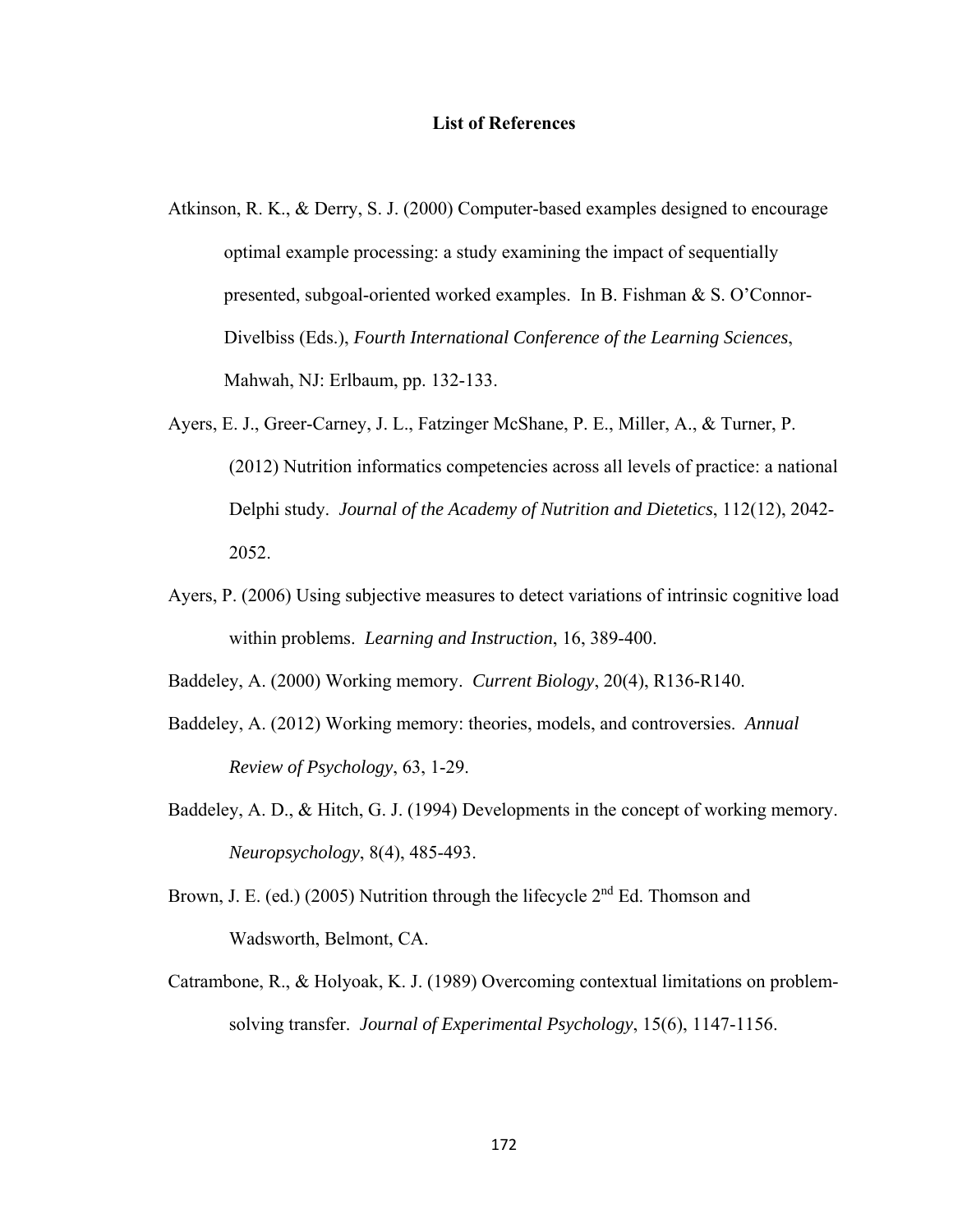- Chen, Y., Hsu, C., Liu, L., & Yang, S. (2012) Constructing a nutrition diagnosis expert system. *Expert Systems with Applications*, 39, 2132-2156.
- Chi, M. T. H., & VanLehn, K. A. (2012) Seeing deep structure from the interactions of surface features. *Educational Psychologist*, 47(3), 177-188.
- Day, S. B., & Goldstone, R. L. (2012) The import of knowledge export: connecting findings and theories of transfer learning. *Educational Psychologist*, 47(3), 153- 176.
- Emery, E. Z. (2012) *Clinical Case Studies for the Nutrition Care Process,* pg. 53-59.
- Engle, R. A., Lam, D. P., Meyer, X. S., & Nix, S. E. ( 2012) How does expansive framing promote transfer? Several proposed explanations and a research agenda for investigating them. *Educational Psychologist*, 47(3), 215-231.
- Escott-Stump, S. (2002) Nutrition and diagnosis related care  $5<sup>th</sup>$  edition. Lippincott, Williams, and Wilkins, Philadelphia, PA.
- Faul, F., Erdfelder, E., Lang, A.-G., & Buchner, A. (2007). G\*Power 3: A flexible statistical power analysis program for the social, behavioral, and biomedical sciences. *Behavior Research Methods, 39*, 175-191 Downloaded May 7, 2012 from http://www.psycho.uni-duesseldorf.de/abteilungen/aap/gpower3/downloadand-register
- Fraser, S. W., & Greenhalge, T. (2001) Coping with complexity: educating for capability. *British Medical Journal*, 323(6), 799-803.
- Gerjets, P., Scheiter, K., & Catrambone, R. (2004) Designing instructional examples to reduce intrinsic cognitive load: molar versus modular presentation of solution procedures. *Instructional Science*, 32, 33-58.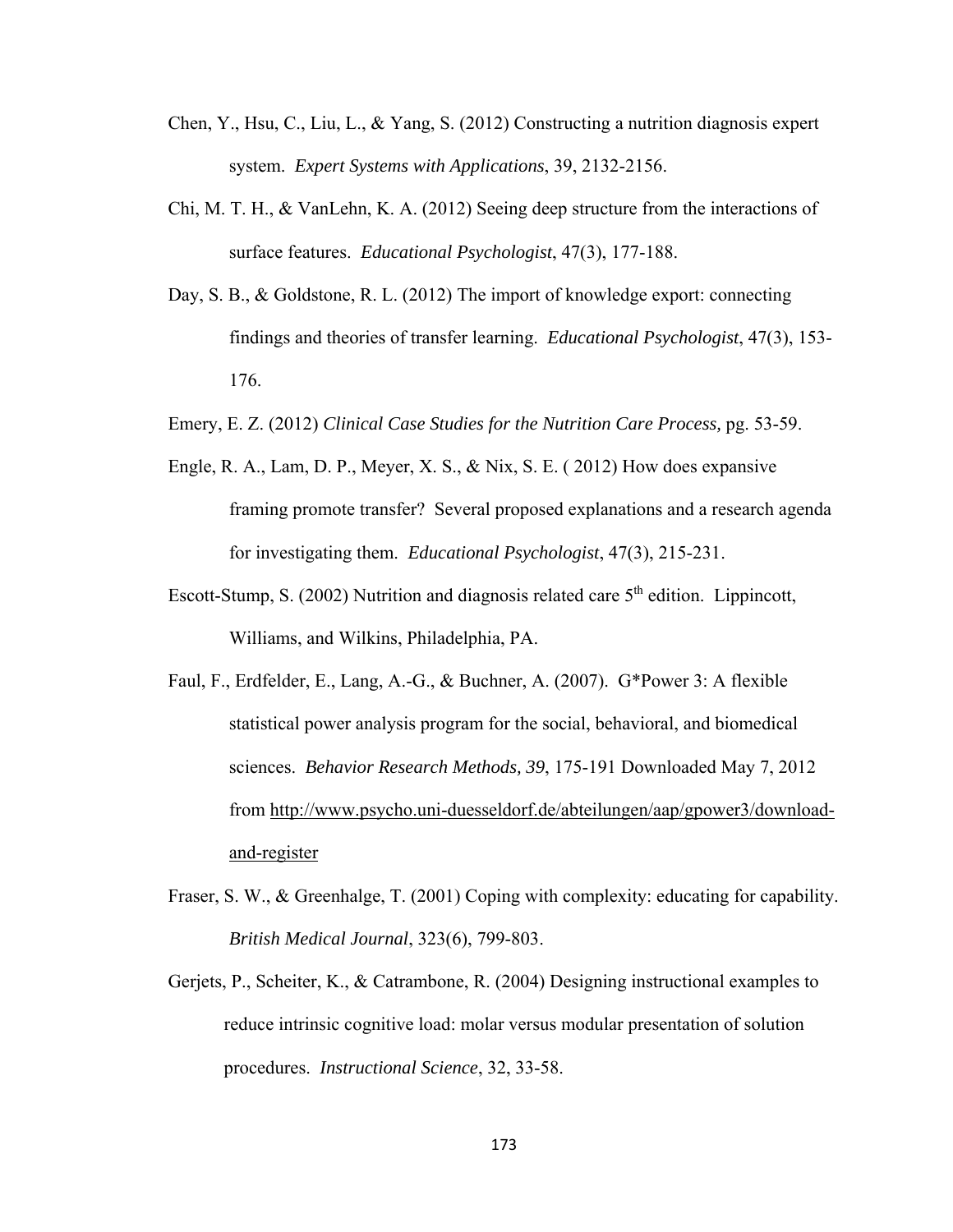- Gerjets, P., Scheiter, K., & Catrambone, R. (2006) Can learning from molar and modular worked examples be enhanced by providing instructional explanations and promoting self- explanations? *Learning and Instruction*, 16, 104-121.
- Gick, M. L., & Holyoak, K, J. (1983) Schema induction and analogical transfer. *Cognitive Psychology*, 15, 1-38.
- Gobet, F. (2005) Chunking models of expertise: Implications for education. *Applied Cognitive Psychology*, 19,183-204.
- Goldstone, R. L., & Day, S. B. (2012) Introduction to "new conceptualizations of transfer learning". *Educational Psychologist*, 47(3), 149-152.
- Grosse, C. S., & Renkl, A. (2007) Finding and fixing errors in worked examples: can this foster learning outcomes? *Learning and Instruction*, 17, 612-634.
- Hakel-Smith, N., Lewis, N. M. & Eskridge, K. M. (2005) Orientation to nutrition care process standards improves nutrition care documentation by nutrition practitioners. *Journal of the American Dietetic Association,* 105, 1582-1589.
- Hart, S. G. (2008) NASA-Task Load Index (NASA-TLX); 20 years later. *NASA-Ames Research Center,* Moffett Field, CA.
- Hart, S. G., & Staveland, L. E. (1988) Development of NASA-TLX (Task Load Index): results of empirical and theoretical research. In P.A. Hancock and N. Meshkati (Eds.) *Human Mental Workload*. Amsterdam: North Holland Press.
- International Dietetics and Nutrition Terminology (IDNT) Reference Manual (2013) Fourth Edition, Academy of Nutrition and Dietetics, Chicago, IL.
- Kalyuga, S., Ayres, P., Chandler, P., & Sweller, J. (2003) The expertise reversal effect. *Educational Psychologist*, 38(1), 23-31.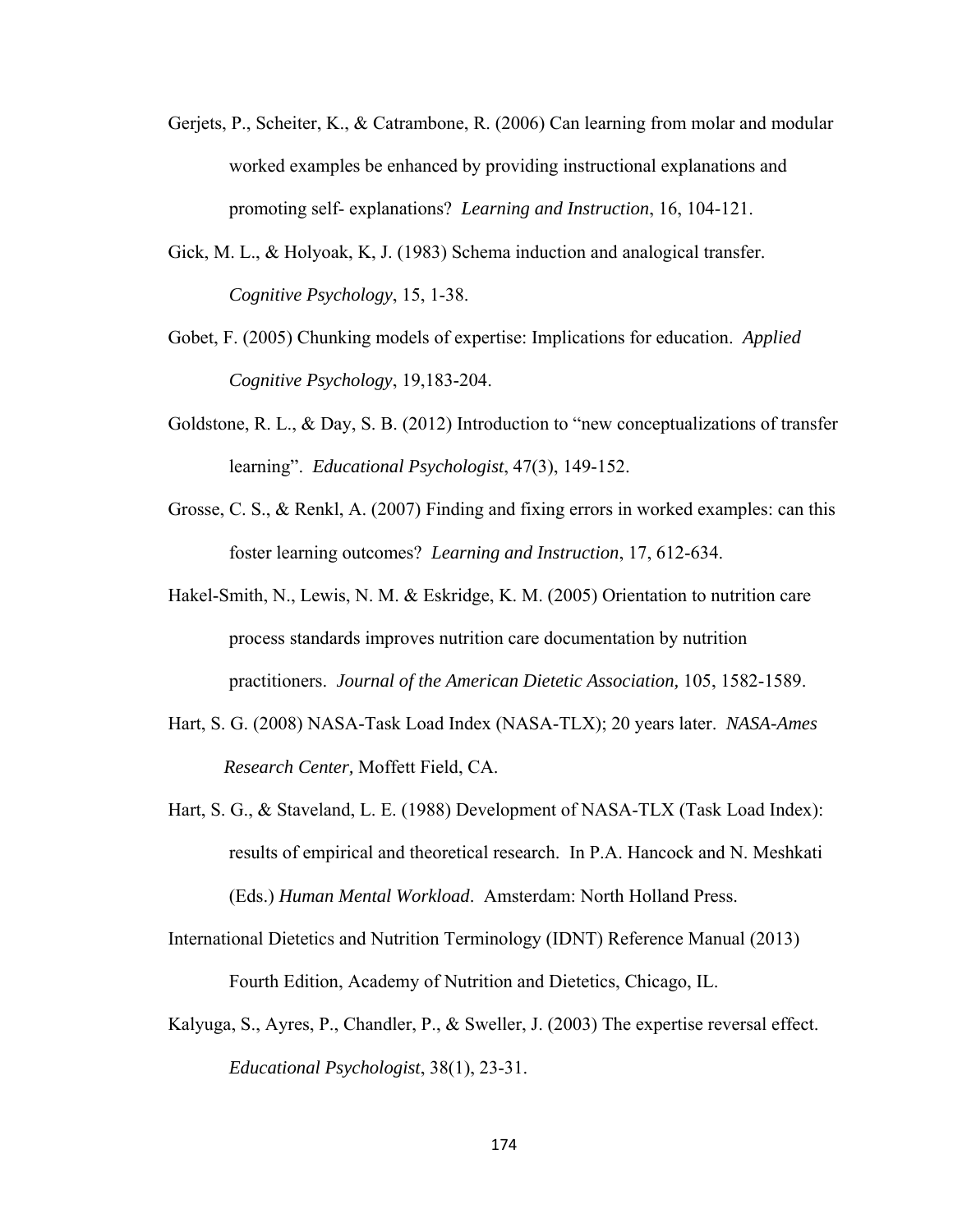- Lacey, K. (2006) Teaching ADA's nutrition care process and nutrition diagnosis: one educator's story of a work in progress. *Topics in Clinical Nutrition,* 21 (3), 169- 175.
- Leslie, K. C., Low, R., Jin, P., & Sweller, J. (2012) Redundancy and expertise reversal effects when using educational technology to learn primary school science. *Education Technology Research Development*, 60, 1-13.
- Meier, D. K., Reinhard, K. J., Carter, D. O., & Brooks, D. W. (2008) Simulations with elaborated worked example modeling: beneficial effects on schema acquisition. *Journal of Science Education Technology*, 17, 262-273.
- Mifflin, M. D., St. Jeor, S. T., Hill, L. A., Scott, B. J., Daugherty, S. A., & Koh, Y. O. (1990) A new predictive equation for resting energy expenditure in healthy individuals. *American Journal of Clinical Nutrition*, 51 (2), 241-247.
- Miller, G. A., (1956). The magical number seven plus or minus two. *Psychological Review, 63, 81-96.*
- Moreno, R. (2004) Decreasing cognitive load for novice students: effects of explanatory versus corrective feedback in discovery-based multimedia. *Instructional Science,* 32, 99-113.
- Moreno, R. (2006) When worked examples don't work: Is cognitive load theory at an impasse? *Learning and Instruction*, 16, 170-181.
- Nadolski, R. J., Kirschner, P. A., & van Merriënboer, J. J. G. (2006) Process support in learning tasks for acquiring complex skills in the domain of law. *Learning and Instruction*, 16, 266-278.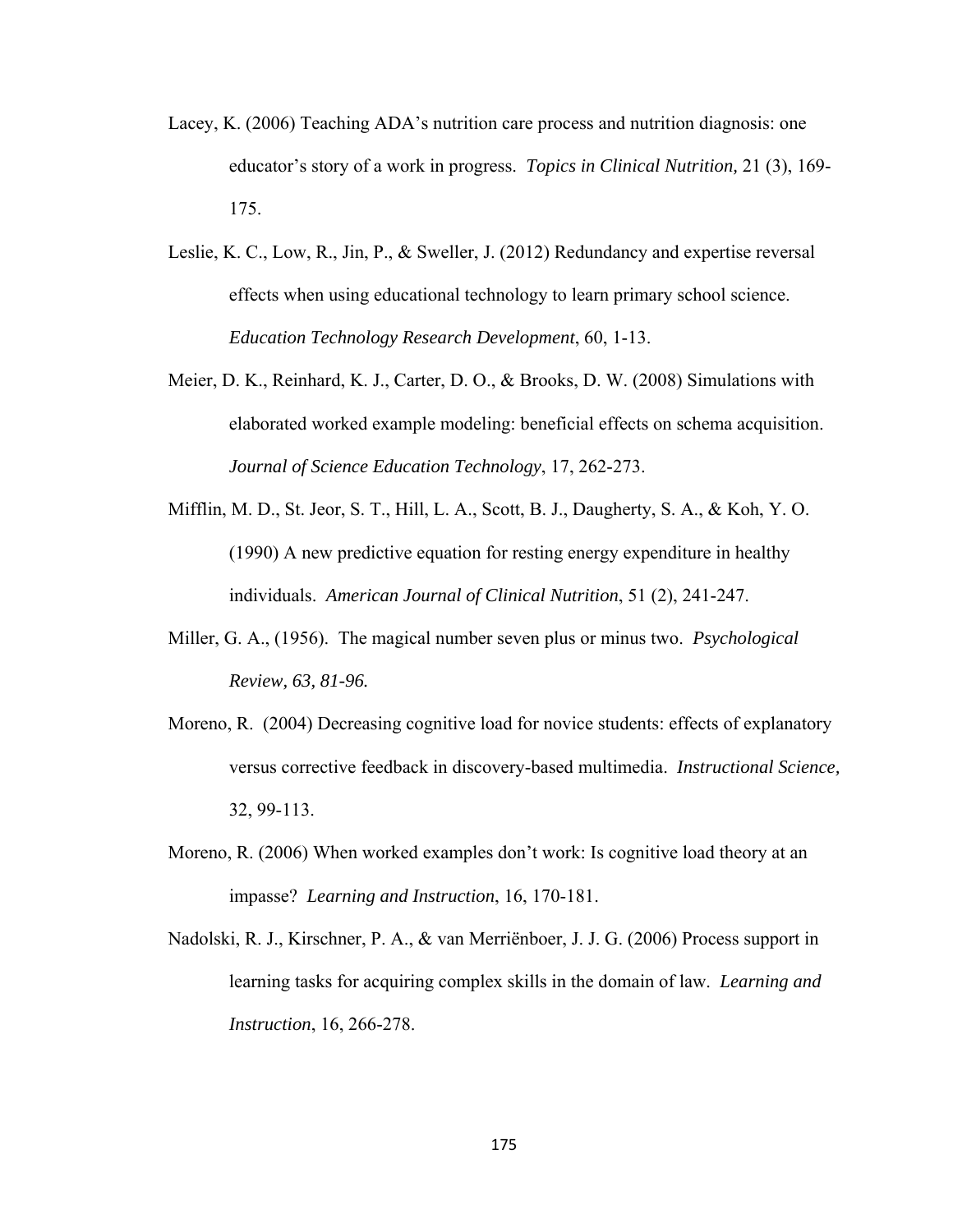- Nelms, M., H. & Anderson S. L. (2004) Medical Nutrition Therapy A case study approach, 2nd edition.
- Paas, F. (1992) Training strategies or attaining transfer of problem-solving skill in statistics: a cognitive-load approach. *Journal of Educational Psychology,* 84(4), 429-434.
- Paas, F., Renkl, A., & Sweller, J. (2003) Cognitive load theory and instructional design: recent developments. *Educational Psychologist*, 38(1), 1-4.
- Paas, F., Renkl, A., & Sweller, J. (2004) Cognitive load theory: instructional implications of the interaction between information structures and cognitive architecture. *Instructional Science*, 32, 1–8.
- Paas, F, Tuovinen, J. E., Tabbers, H., & Van Gerven, P. W. M. (2003) Cognitive load measurement as a means to advance cognitive load theory. *Educational Psychologist*, 38(1), 63-71.
- Paas, F., Tuovinen, J. E., van Merriënboer, J. J. G., & Darabi, A. A. (2005) A motivational perspective on the relation between mental effort and performance: optimizing learner involvement in instruction. *Educational Technology, Research and Development*, 53(3), 25-34.
- Paas, F., & Van Gog, T. (2006) Optimizing worked example instruction: different ways to increase germane cognitive load. *Learning and Instruction*, 16(2), 87-91.
- Paas, F, & van Merriënboer, J. J. G. (1993) The efficiency of instructional conditions: an approach to combine mental effort and performance measures. *Human Factors,* 35(4) 737-743.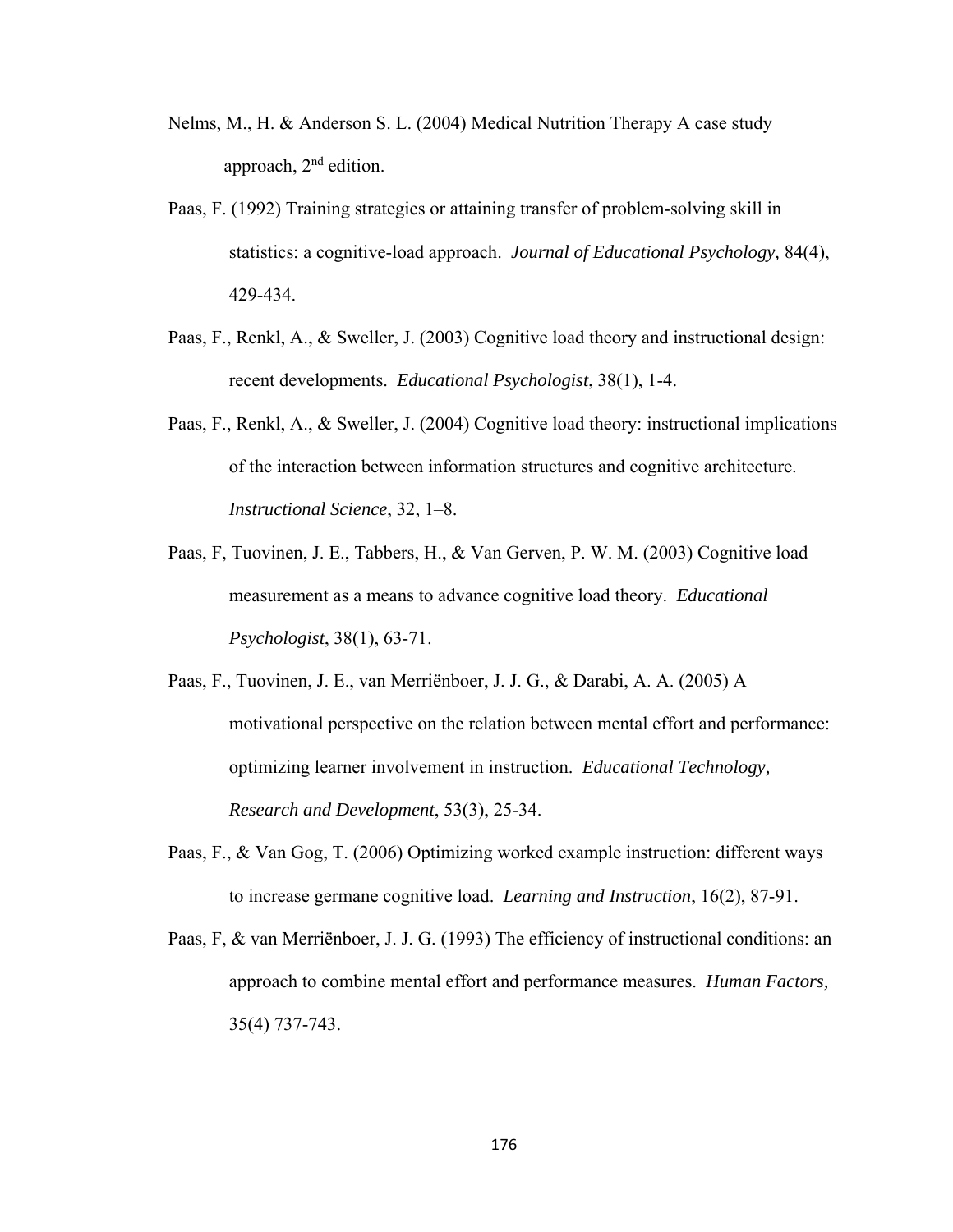- Paas, F, & van Merriënboer, J. J. G. (1994) Instructional control of cognitive load in the training of complex cognitive tasks. *Educational Psychology Review*, 6(4), 351- 371.
- Paas, F, van Merriënboer, J. J. G., & Adam, J. J. (1994) Measurement of cognitive load in instructional research. *Perceptual and Motor Skills*, 79, 419-430.
- Perkins, D. N., & Salomon, G. (2012) Knowledge to go: a motivational and dispositional view of transfer. *Educational Psychologist*, 47(3), 248-258.
- Pollock, E., Chandler, P., & Sweller, J. (2002) Assimilating complex information. *Learning and Instruction*, 12, 61-86.
- Pressely, M., Woloshyn, V., Lysynchuk, L., M., Martin, V., Wood, E., & Willoughby, T. (1990) A primer of research on cognitive strategy instruction: the important issues and how to address them. *Educational Psychology Review*, 2 (1), 1-58.
- Renkl, A., Atkinson, R. K, & Grosse, C. S. (2004) How fading worked solution steps works-a cognitive load perspective. *Instructional Science,* 32, 59-82.
- Richey, J. E., & Nokes-Malach, T. J. (2013) How much is too much? Learning and motivation effects of adding instructional explanations to worked examples. *Learning and Instruction*, 25, 104-124.
- Rourke A, & Sweller, J. (2009) The worked-example effect using ill-defined problems: learning to recognize designers' styles. *Learning and Instruction*, 19, 185-199.
- Rubio, S., Diaz, E., Martin, J., & Puente, J. M. (2004) Evaluation of subjective mental workload: a comparison of SWAT, NASA-TLX, and Workload Profile Methods. *Applied Psychology: An International Review*, 53(1), 61-86.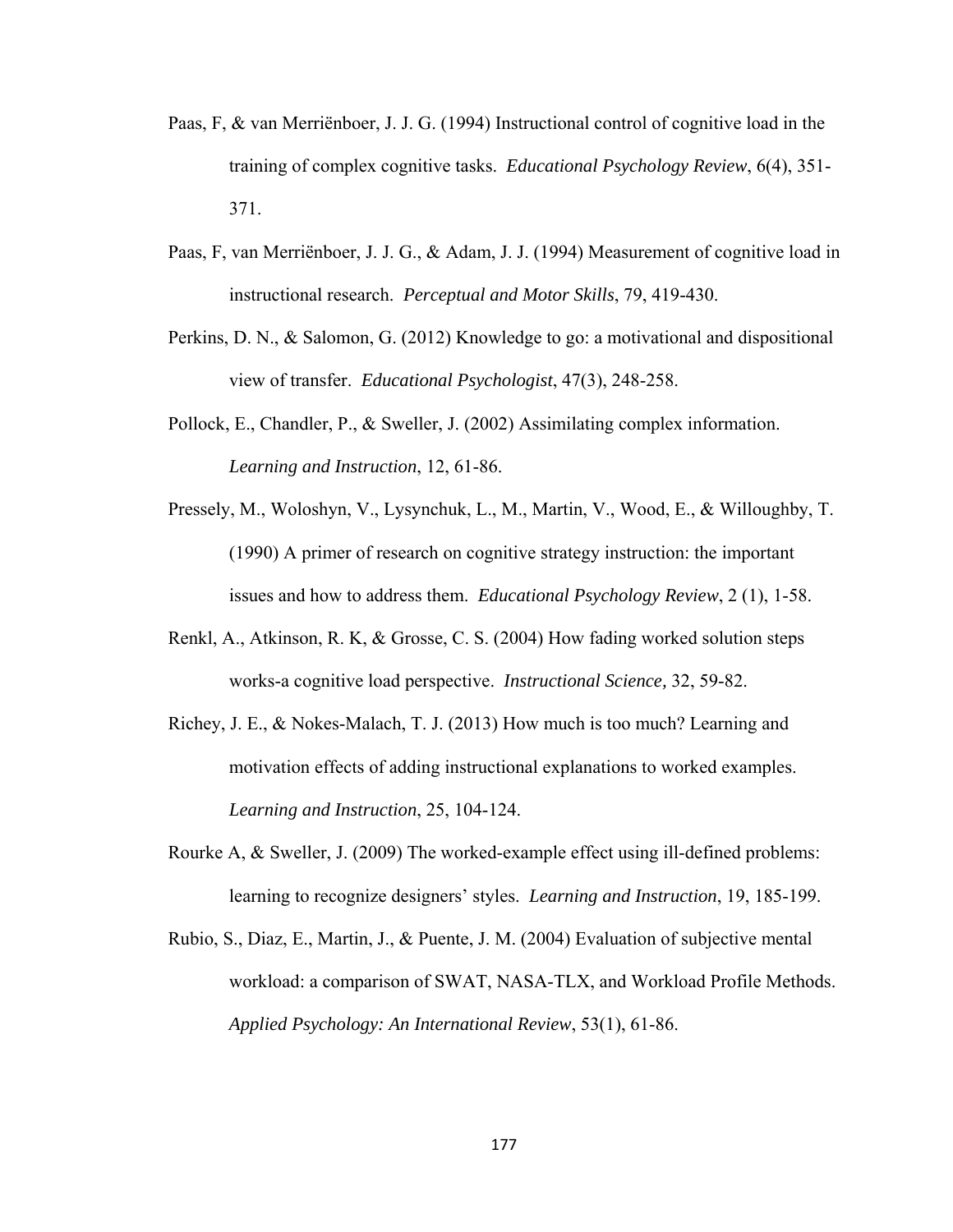- Schwonke, R., Renkl, A., Krieg, C, Wittwer, J., Aleven, V., & Salden, R. (2009) The worked example effect: not an artifact of lousy control conditions. Computers in Human Behavior, 25, 258-266.
- Simon, C., Faut, C. E., & Wooley, J. A. (2009) Lessons learned in applying the nutrition care process to critically ill patients. *Support Line,* 31(2) 9-13.
- Skipper, A. (2007) Applying the nutrition care process: nutrition diagnosis and intervention. *Support Line,* 29(6) 12-23.
- Sweller, J. (1988) Cognitive load during problem solving: effects on learning. *Cognitive Science*, 12, 257-285.
- Sweller, J. (1994) Cognitive load theory, learning difficulty, and instructional design. *Learning and Instruction*, 4, 295-312.
- Van Gog, T., Kester, L., & Paas, F. (2011) Effects of worked examples, exampleproblem, and problem-example pairs on novices learning. *Contemporary Educational Psychology*, 36, 212-218.
- Van Gog, T., Paas, F., & van Merriënboer, J. J. G. (2004) Process-oriented worked examples: improving transfer performance through enhanced understanding. *Instructional Science,* 32, 83-98.
- Van Gog, T., Paas, F., & van Merriënboer, J. J. G. (2006) Effects of process-oriented worked examples on troubleshooting transfer performance. *Learning and Instruction*, 16, 154-1642.
- Van Gog, T., Paas, F., & van Merriënboer, J. J. G. (2008) Effects of studying sequences of process-oriented product-oriented worked examples on troubleshooting transfer efficiency. *Learning and Instruction*, 18, 211-222.